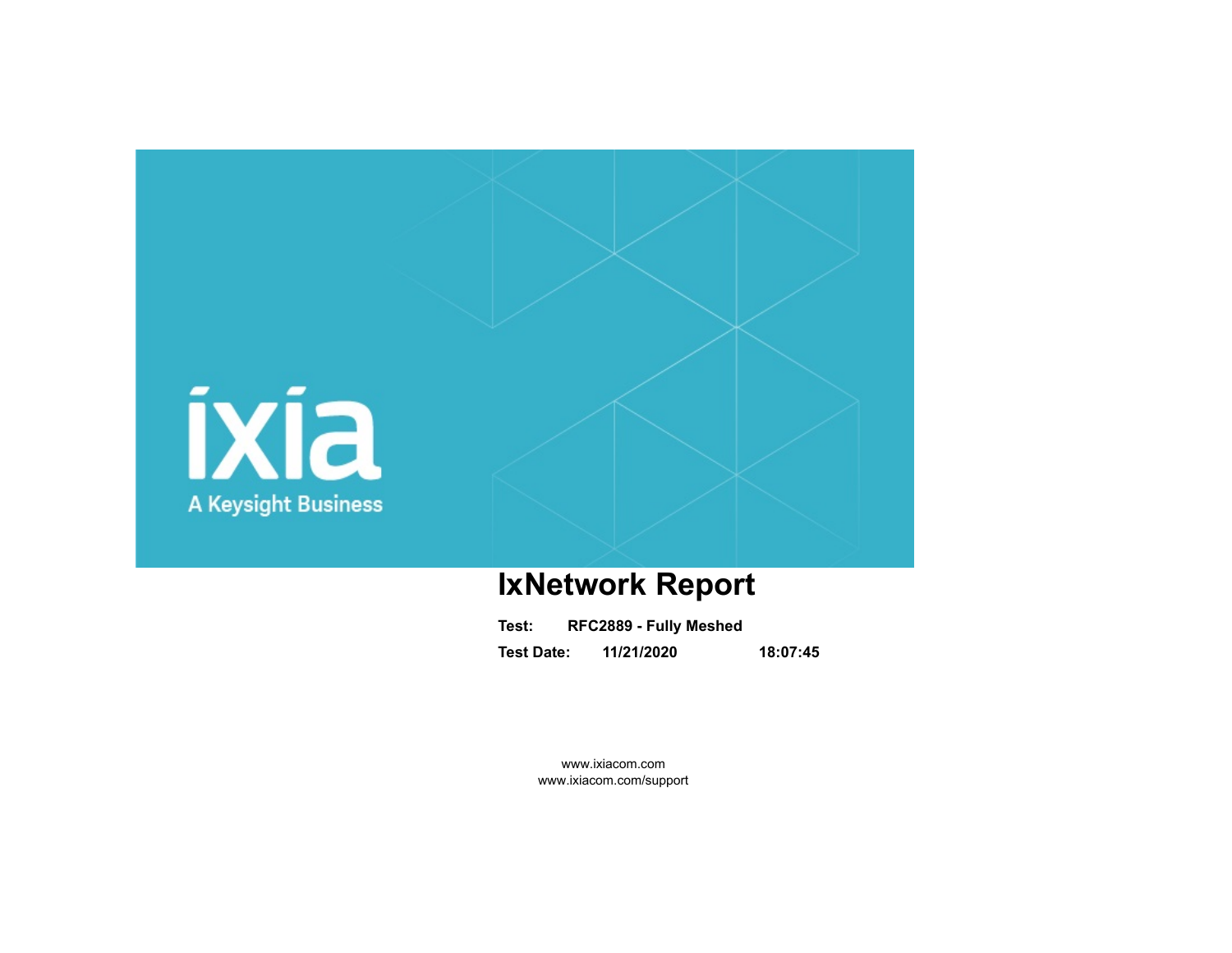### Table of Contents

| ч. | Cover                        |     |
|----|------------------------------|-----|
| 2. | Info                         | 3   |
| 3. | Port Map                     | 4   |
| 4. | Aggregate Graphs             | 5   |
| 5. | IterationCharts              | 14  |
| 6. | <b>Aggregated Results</b>    | 20  |
| 7. | Per Flow Results             | 22  |
| 8. | <b>Iteration Data</b>        | 37  |
| 9. | <b>Theoretical Max Rates</b> | 153 |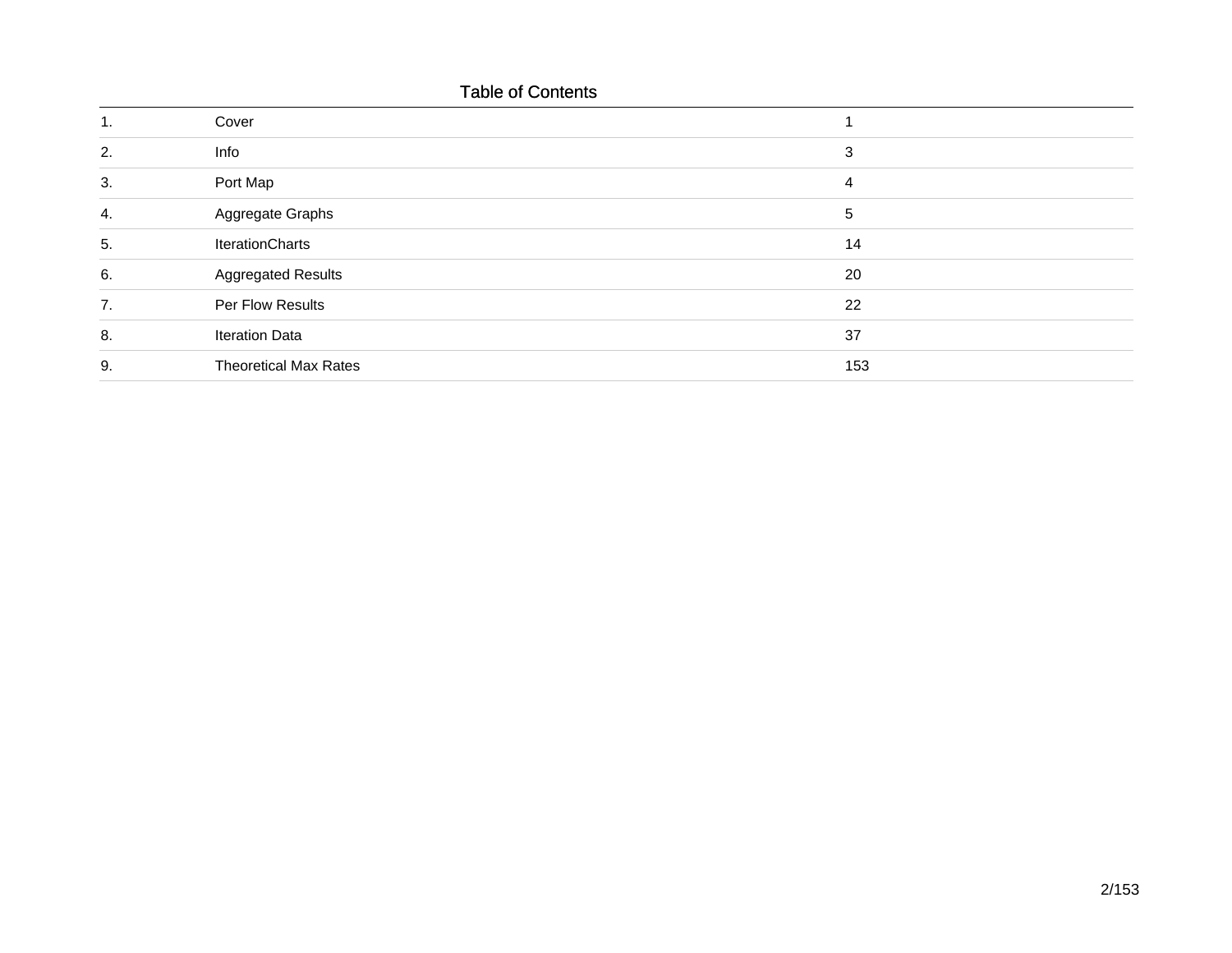| RFC2889 - Fully Meshed - Info |                             |                                                |
|-------------------------------|-----------------------------|------------------------------------------------|
| <b>Test Information</b>       |                             |                                                |
|                               | <b>Product Information</b>  |                                                |
|                               | Product Label:              | FS Data Center Switch(N8560-64C) By FS.COM Inc |
|                               | <b>Product Version:</b>     | N8560_FSOS 11.0(5)B9P66S2                      |
|                               | Serial Number:              | G1P81X1000019                                  |
|                               | Comments:                   |                                                |
|                               |                             |                                                |
|                               |                             |                                                |
|                               |                             |                                                |
|                               | <b>Test Settings</b>        |                                                |
|                               | Date Executed :             | 11/21/2020                                     |
|                               | Time Executed :             | 18:07:45                                       |
|                               | User Name:                  | <b>FS</b>                                      |
|                               | Number of Trials Executed : | $\mathbf 1$                                    |
|                               | Stream Duration (sec) :     | 30                                             |
|                               |                             |                                                |
|                               | <b>Output Parameters</b>    |                                                |
|                               | Number of Trials Passed:    | N/A                                            |
|                               | Test Duration :             | 00:44:45                                       |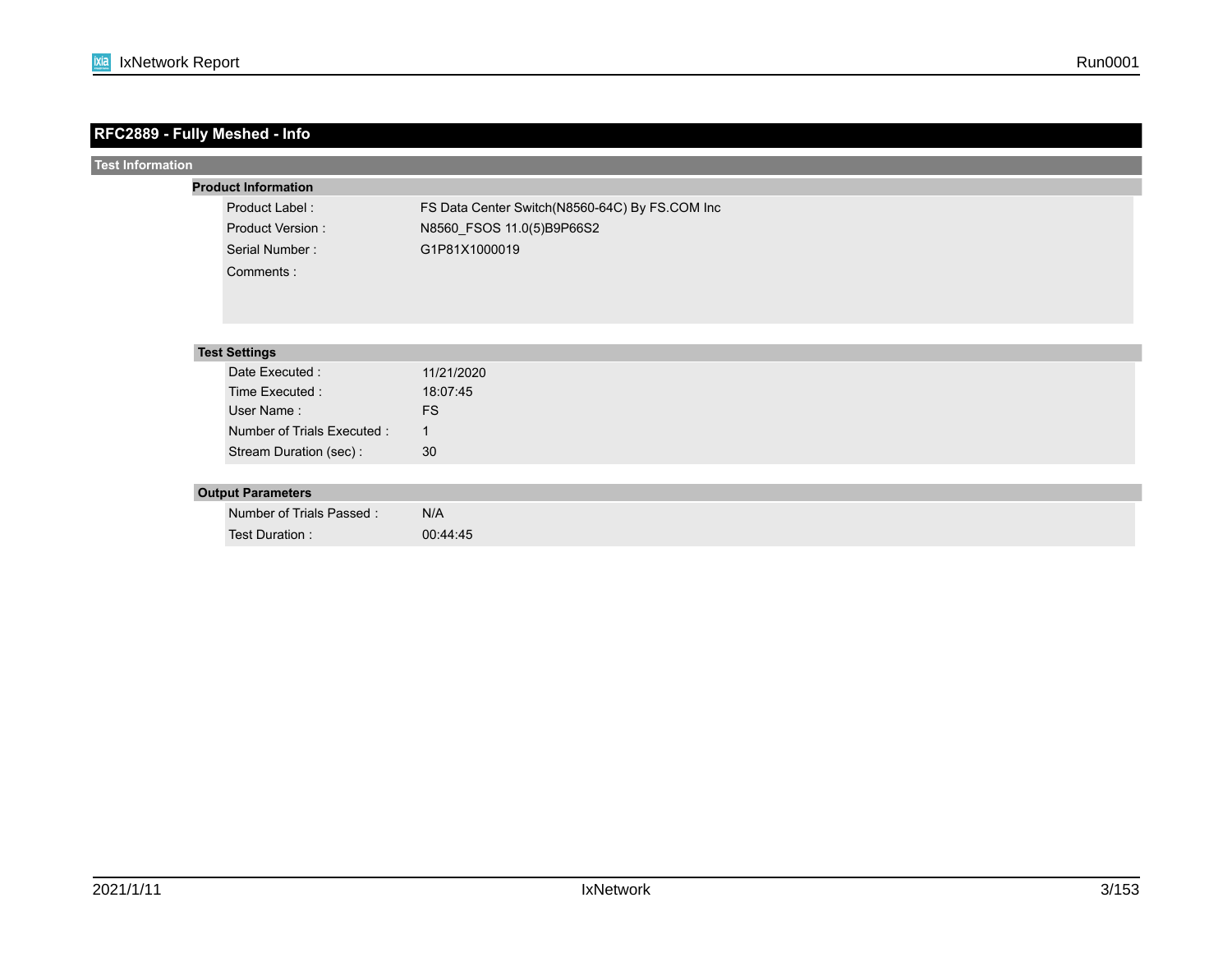#### **RFC2889 - Fully Meshed - Port Map Information Fully Meshed Map :** Port Speed (Mbps)<br>
Fully Meshed Map : Speed (Mbps)<br>  $6-4$  100000 6-4 100000 6-5 100000 100000 6-7 100000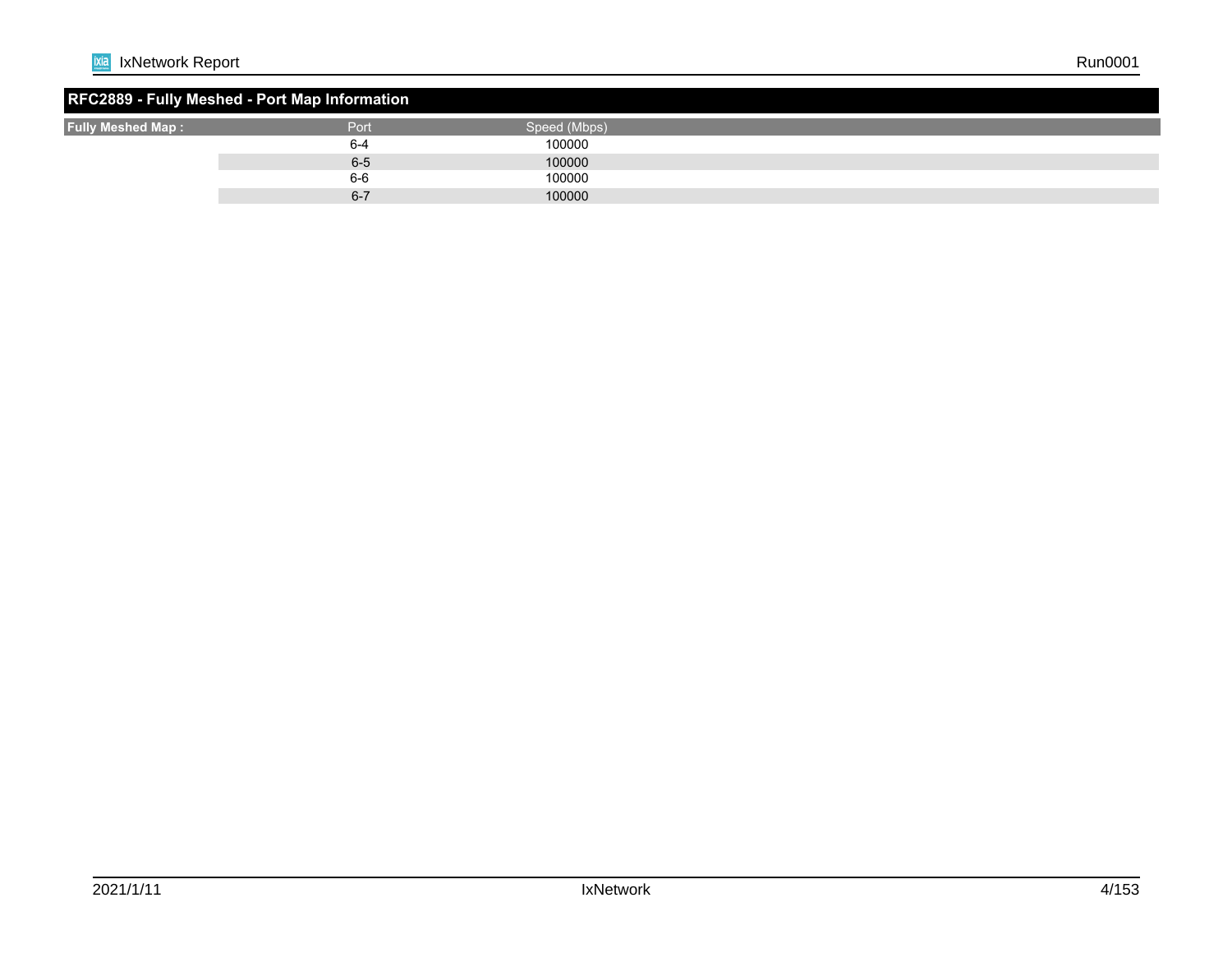### **RFC2889 - Fully Meshed - Aggregated Graph**



**Trial - Framesize - Iteration**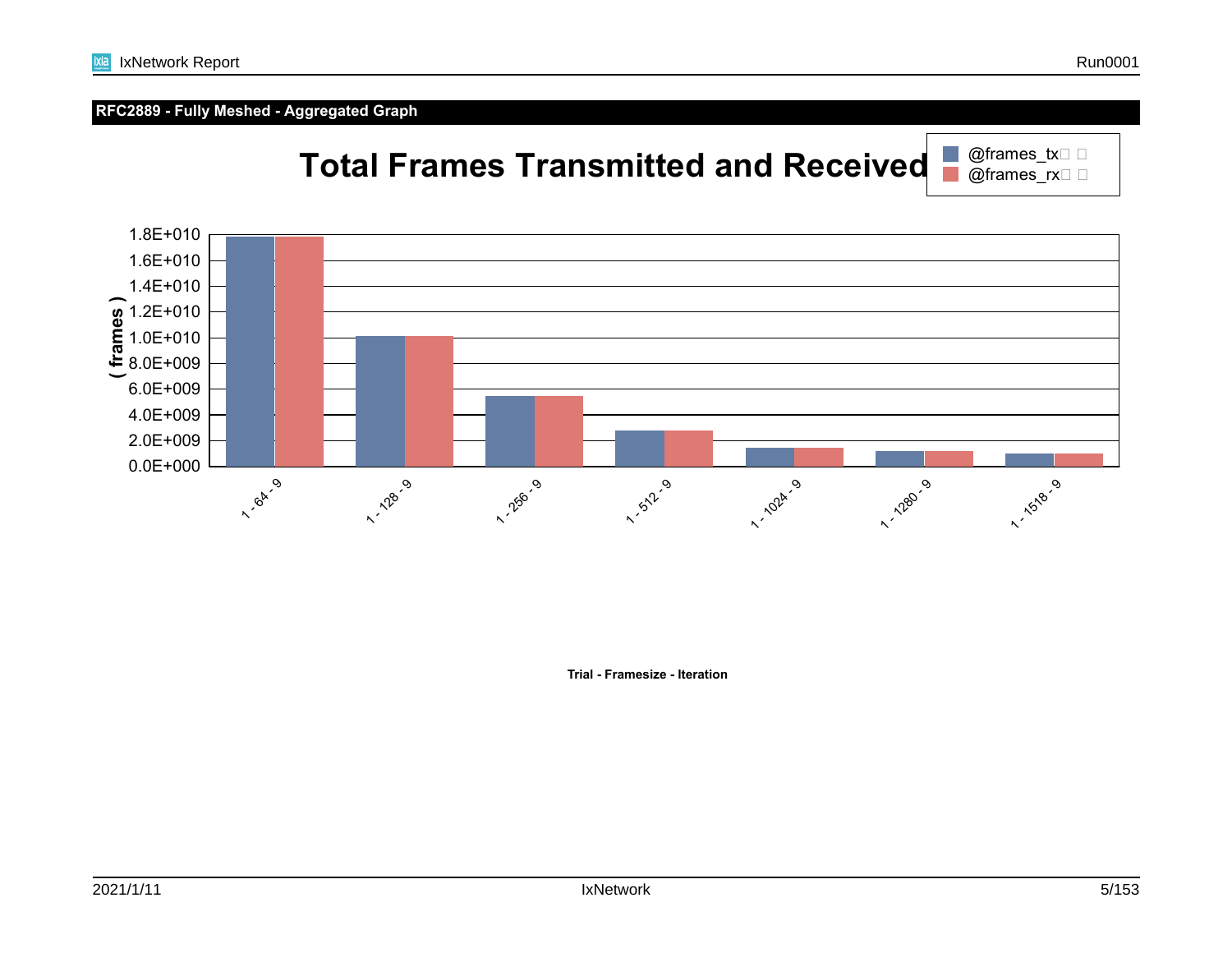

0.0E+000 2.0E+009 4.0E+009 6.0E+009 8.0E+009  $\begin{array}{c} 0.0 \to 0.06 \\ \hline \text{E} & 8.0 \to 0.09 \\ \text{E} & 6.0 \to 0.09 \end{array}$ 1.2E+010 1.4E+010 1.6E+010  $6<sup>k</sup>$  $x^2$ 256  $5\degree$ **102**4 **1280** 1518

**Frame Size**

### **RFC2889 - Fully Meshed - Aggregated Graph**



## **Tx / Rx Frames per Frame Size**

 $@count\_tx \Box$  $@count$ <sub>rx</sub> $\square$   $\square$ 

 $\mathbb{R}^n$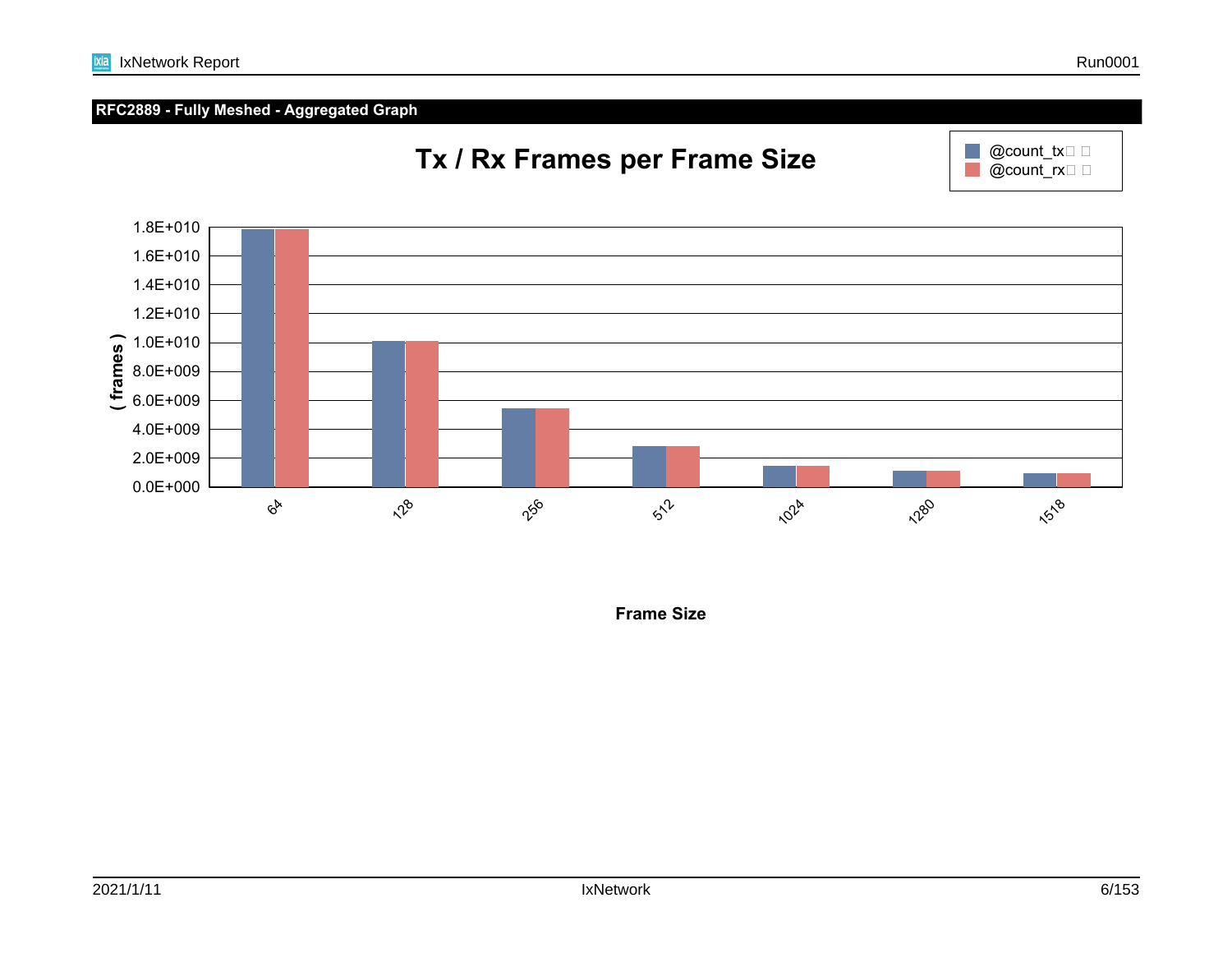**Trial - Framesize - Iteration**

### **RFC2889 - Fully Meshed - Aggregated Graph**



## **Aggregated Frame Loss**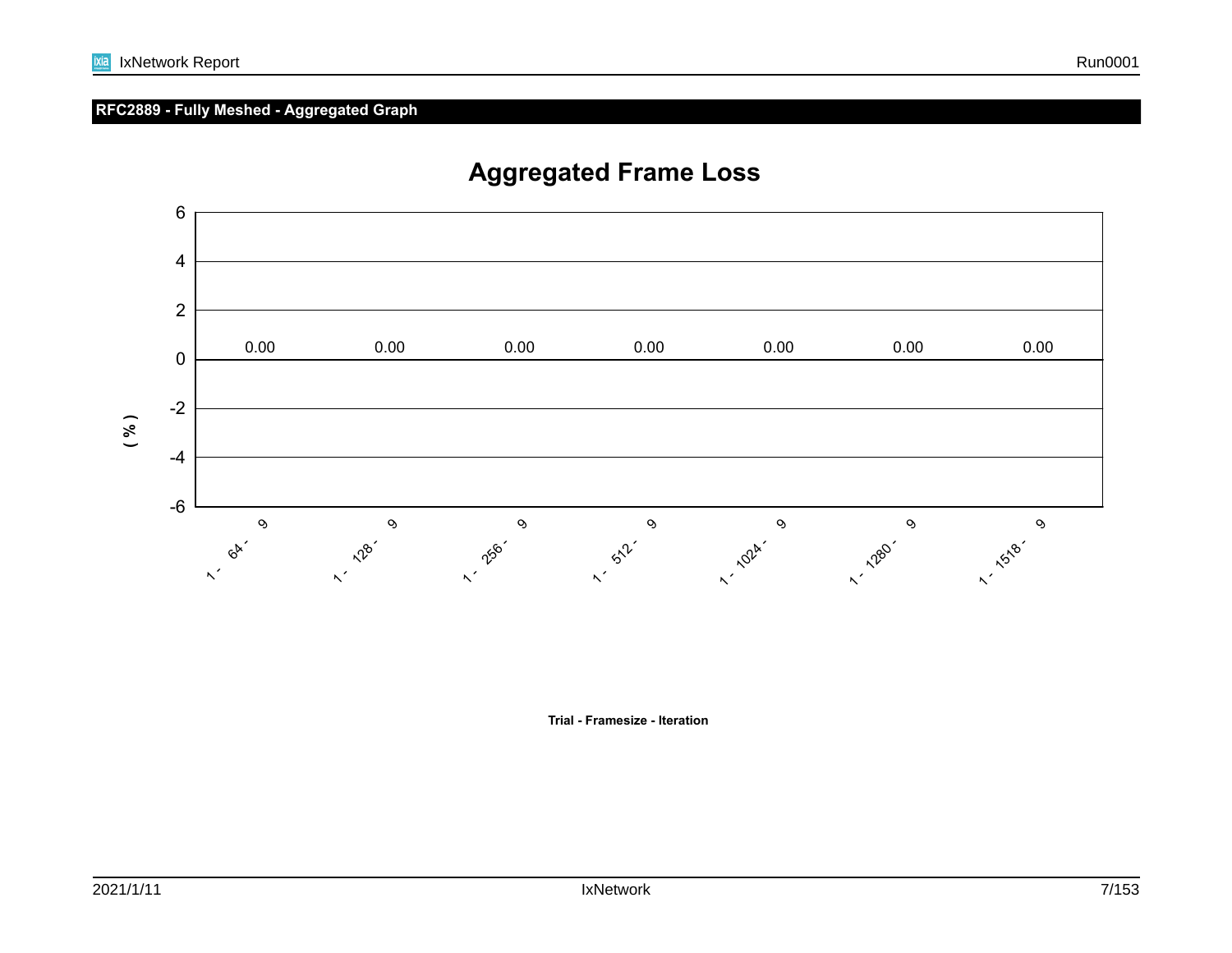#### **RFC2889 - Fully Meshed - Aggregated Graph**





Frame Size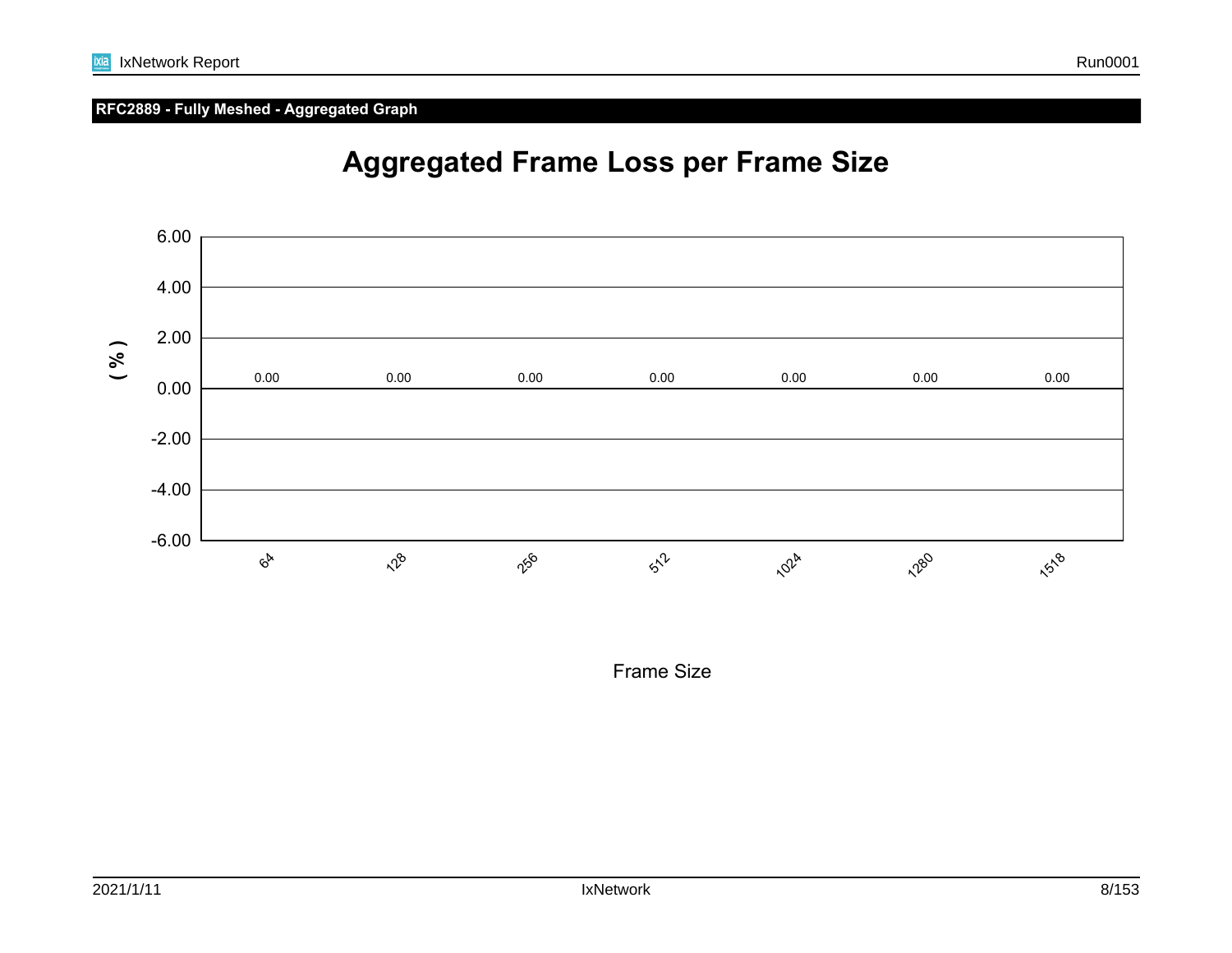### **RFC2889 - Fully Meshed - Aggregated Graph**



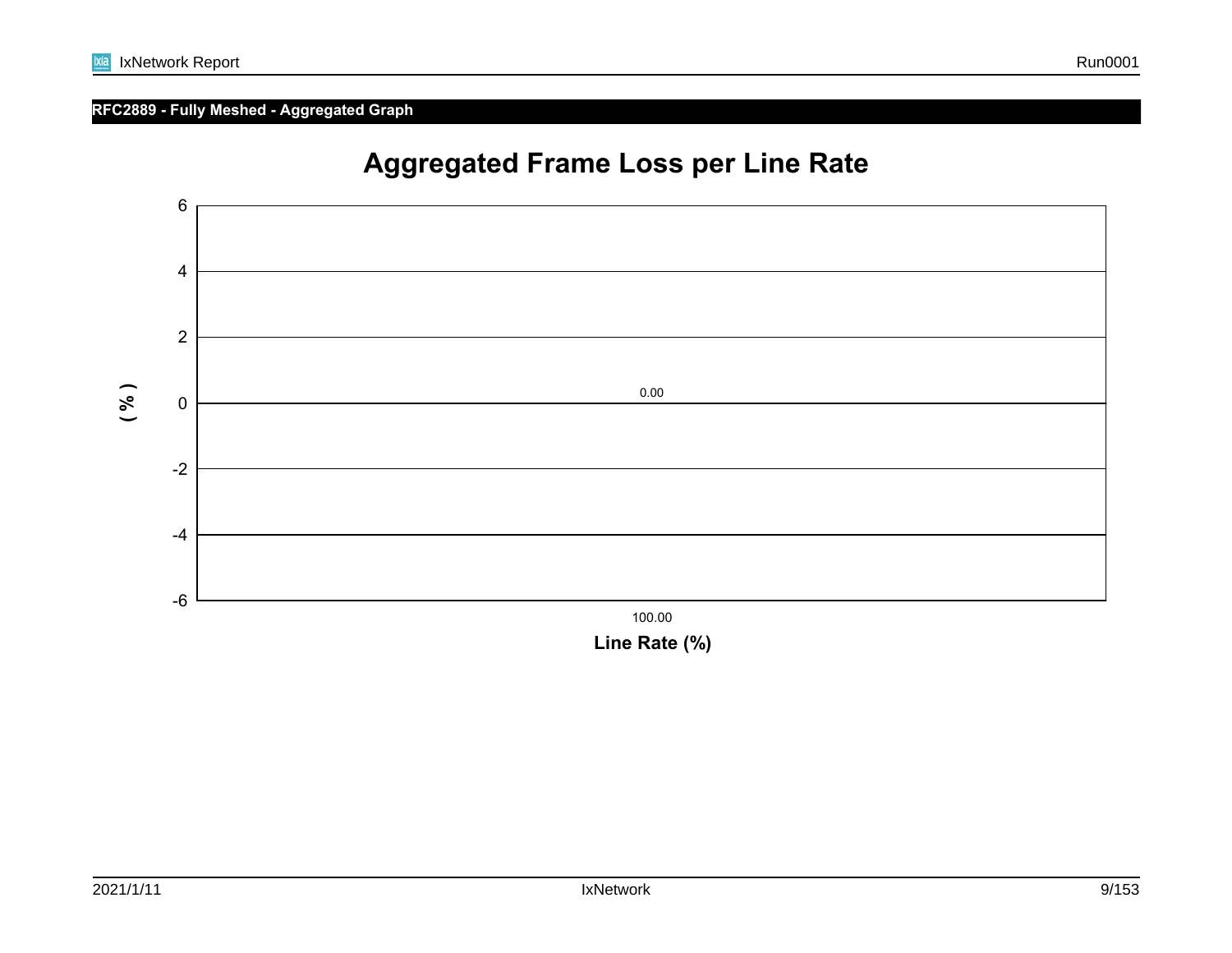#### **RFC2889 - Fully Meshed - Per Flow Graph**



## **Average Frame Loss per Flow**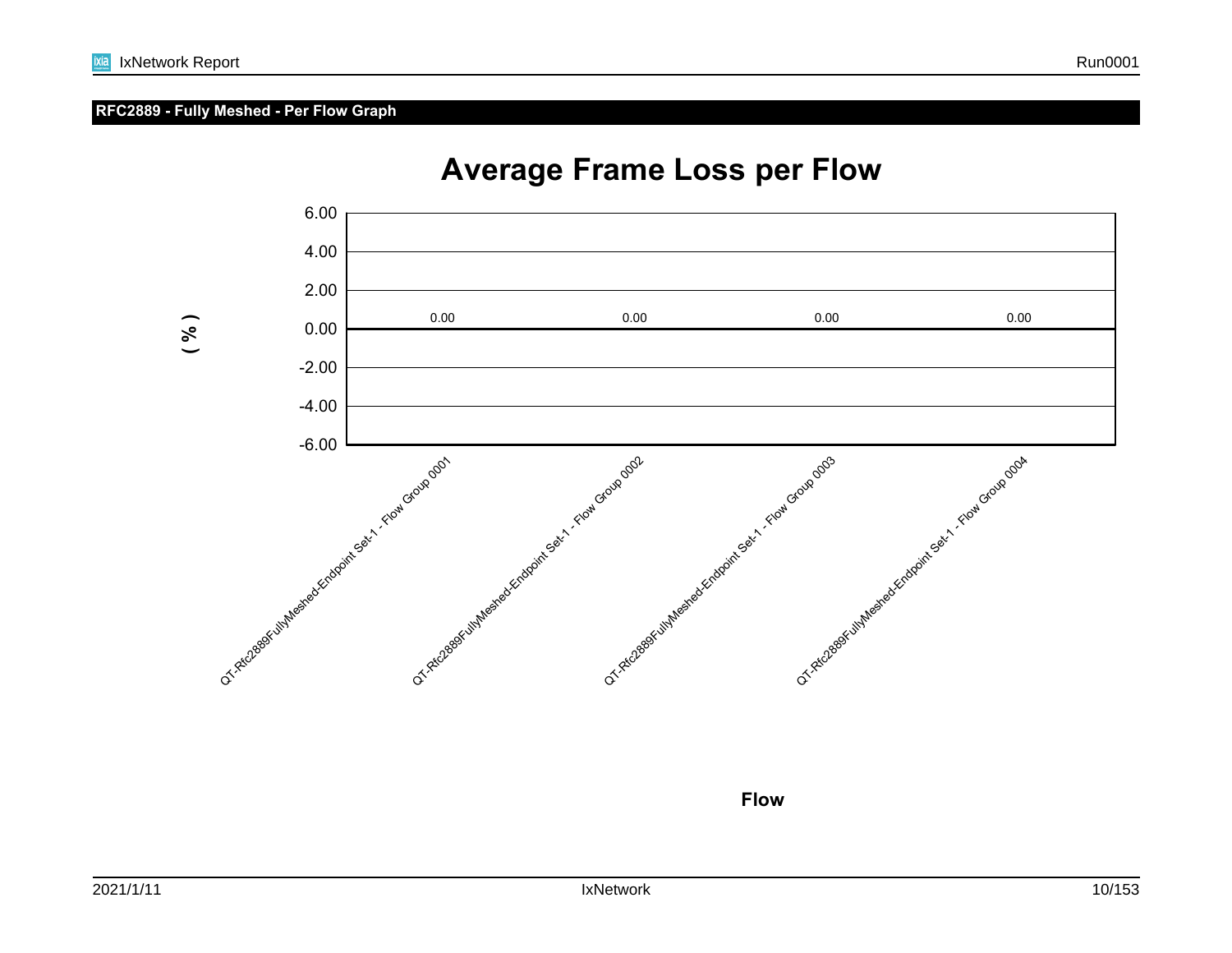

IxNetwork Report Run0001

**Trial - Framesize - Iteration**

**ixia**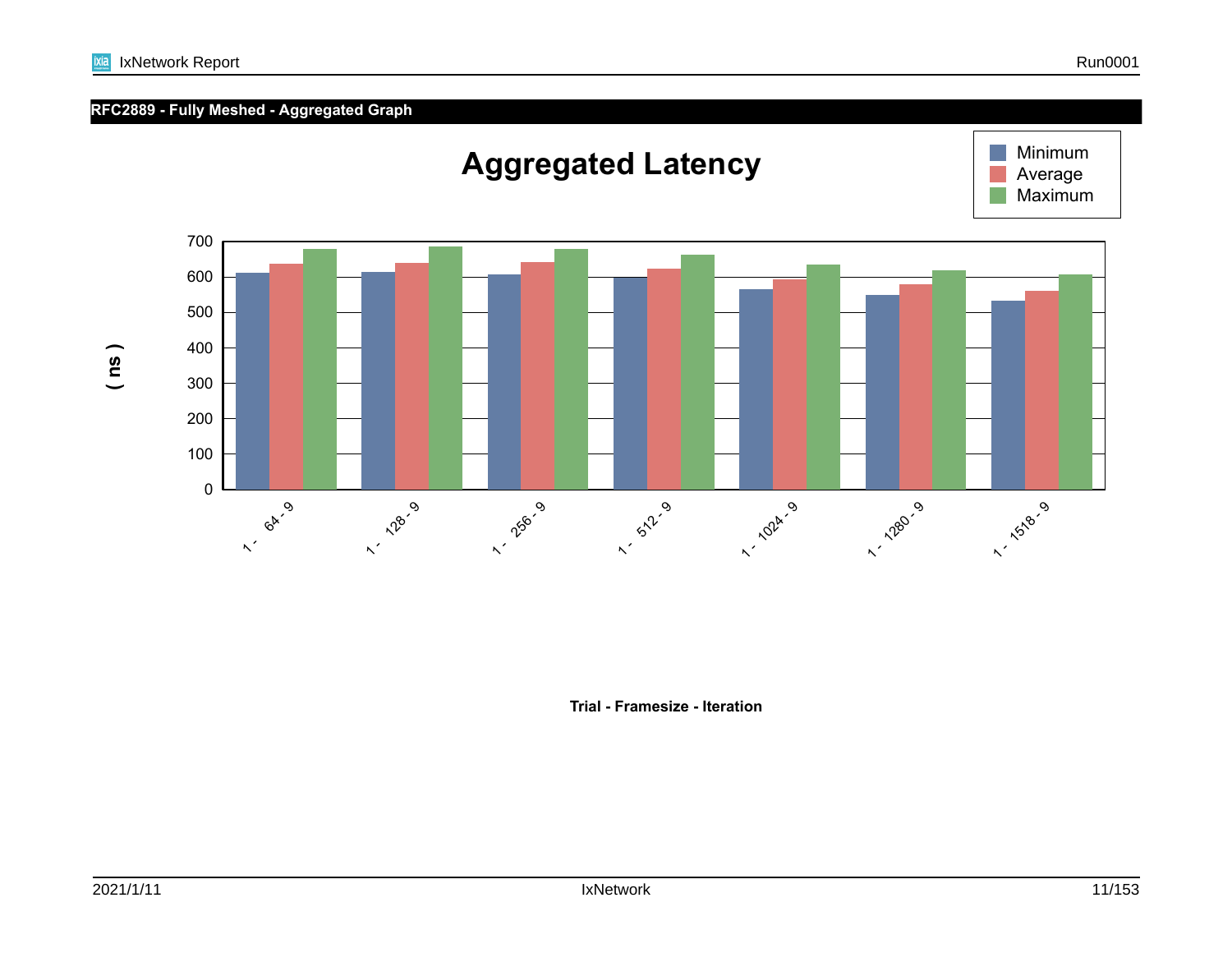### **RFC2889 - Fully Meshed - Aggregated Graph**



**Trial - Framesize - Iteration**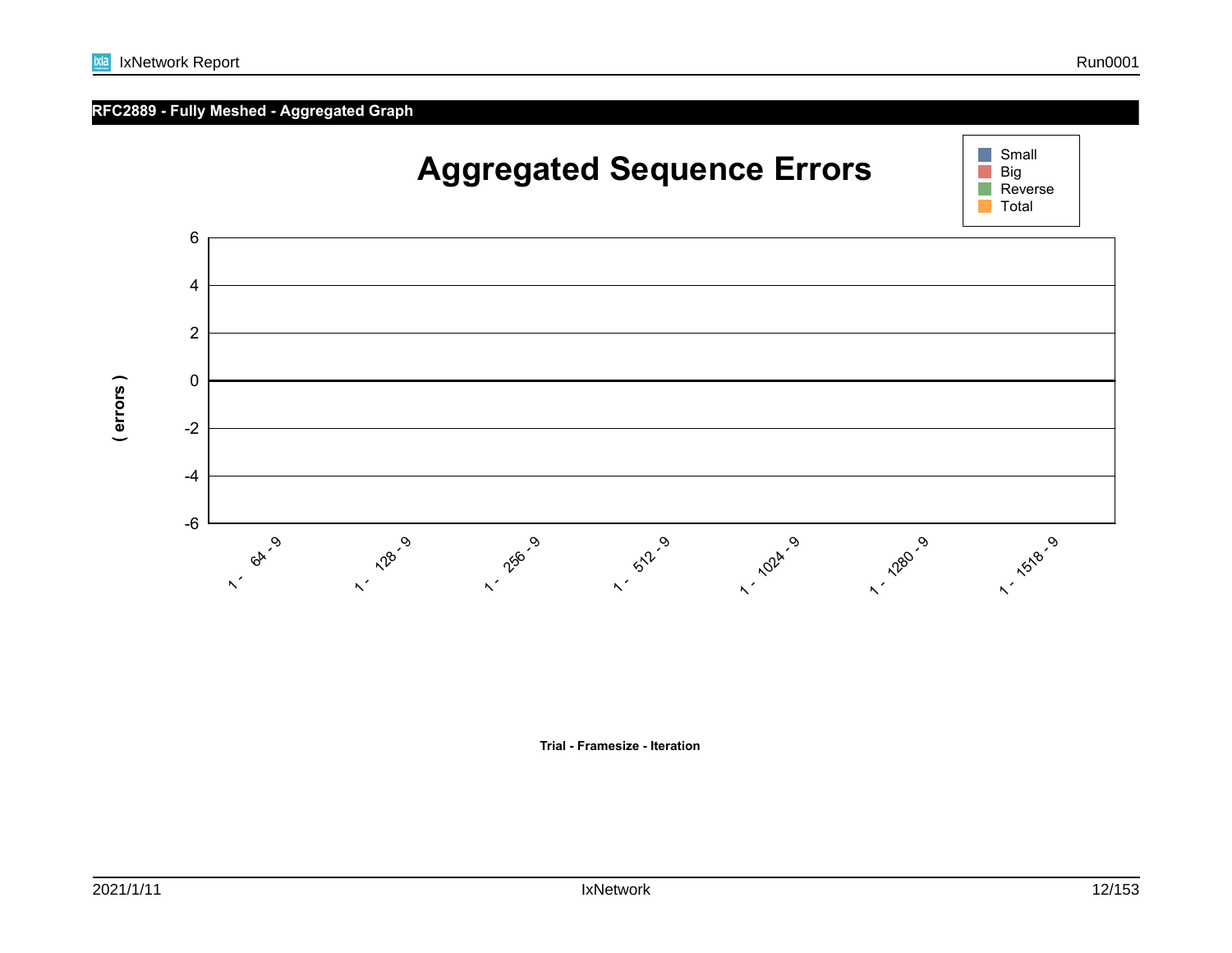

**Trial**

ixia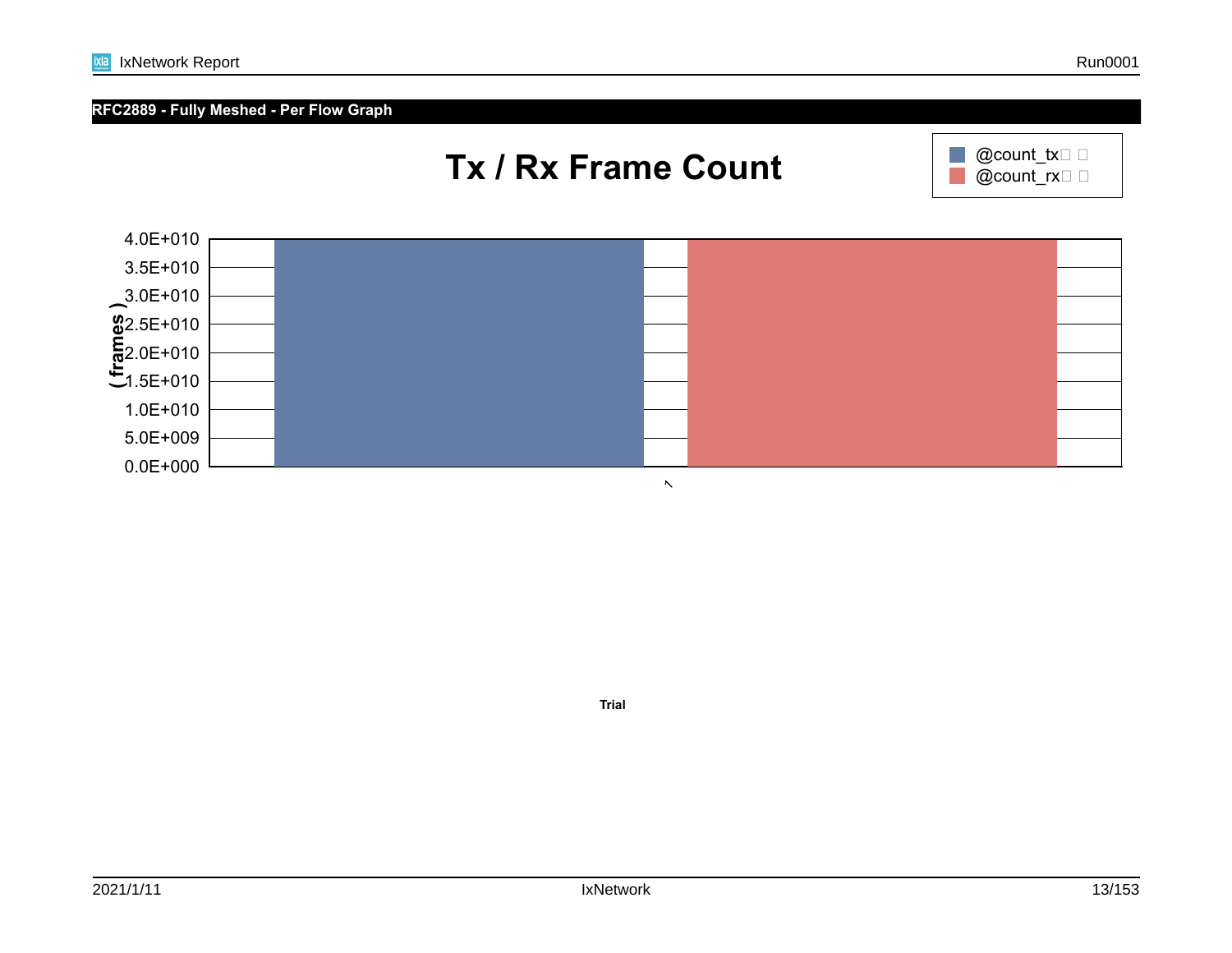### **RFC2889 - Fully Meshed - Iteration Graph**



**Iteration**



### **Aggregated Frame Loss for Trial 1 and Framesize 128**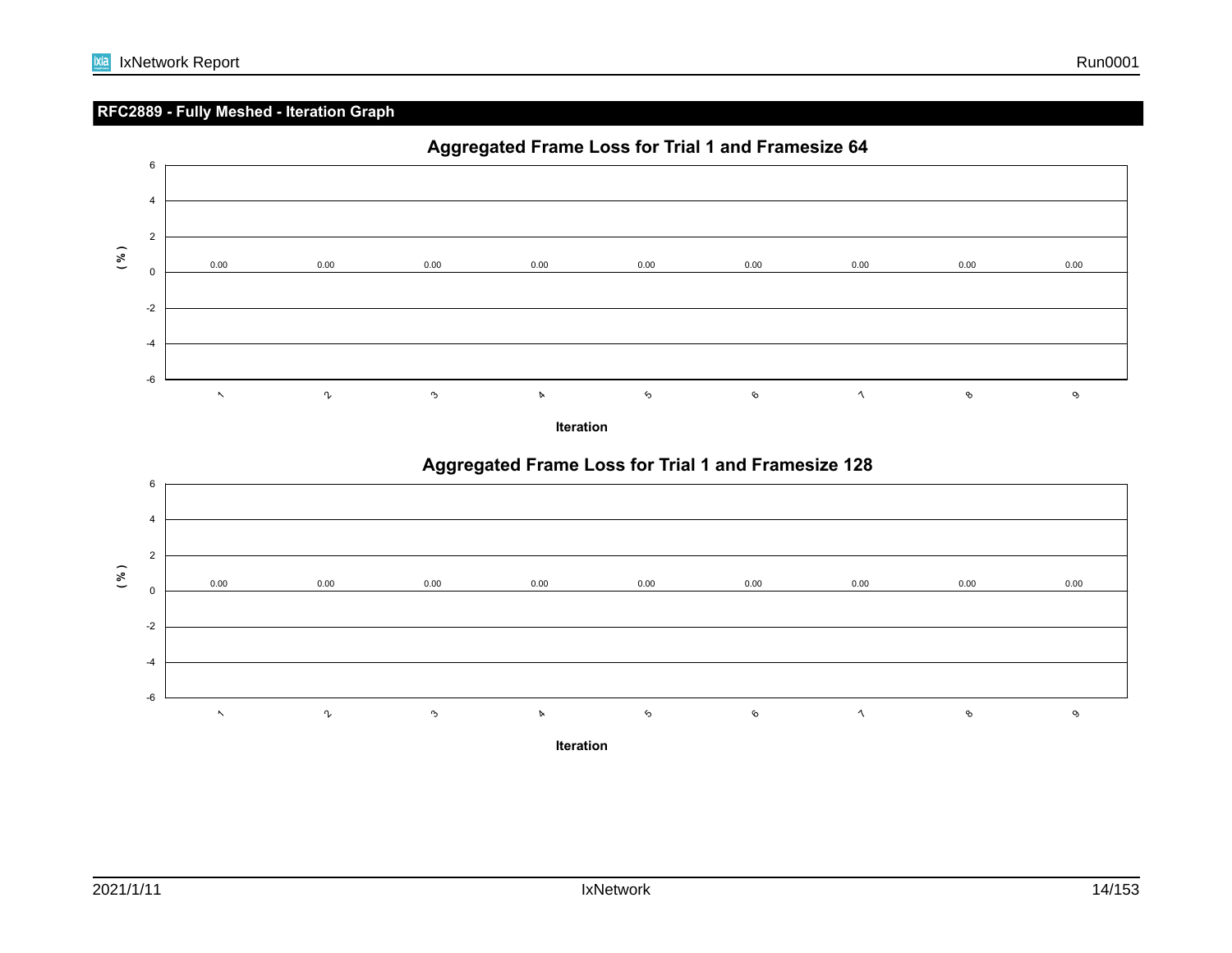



**Iteration**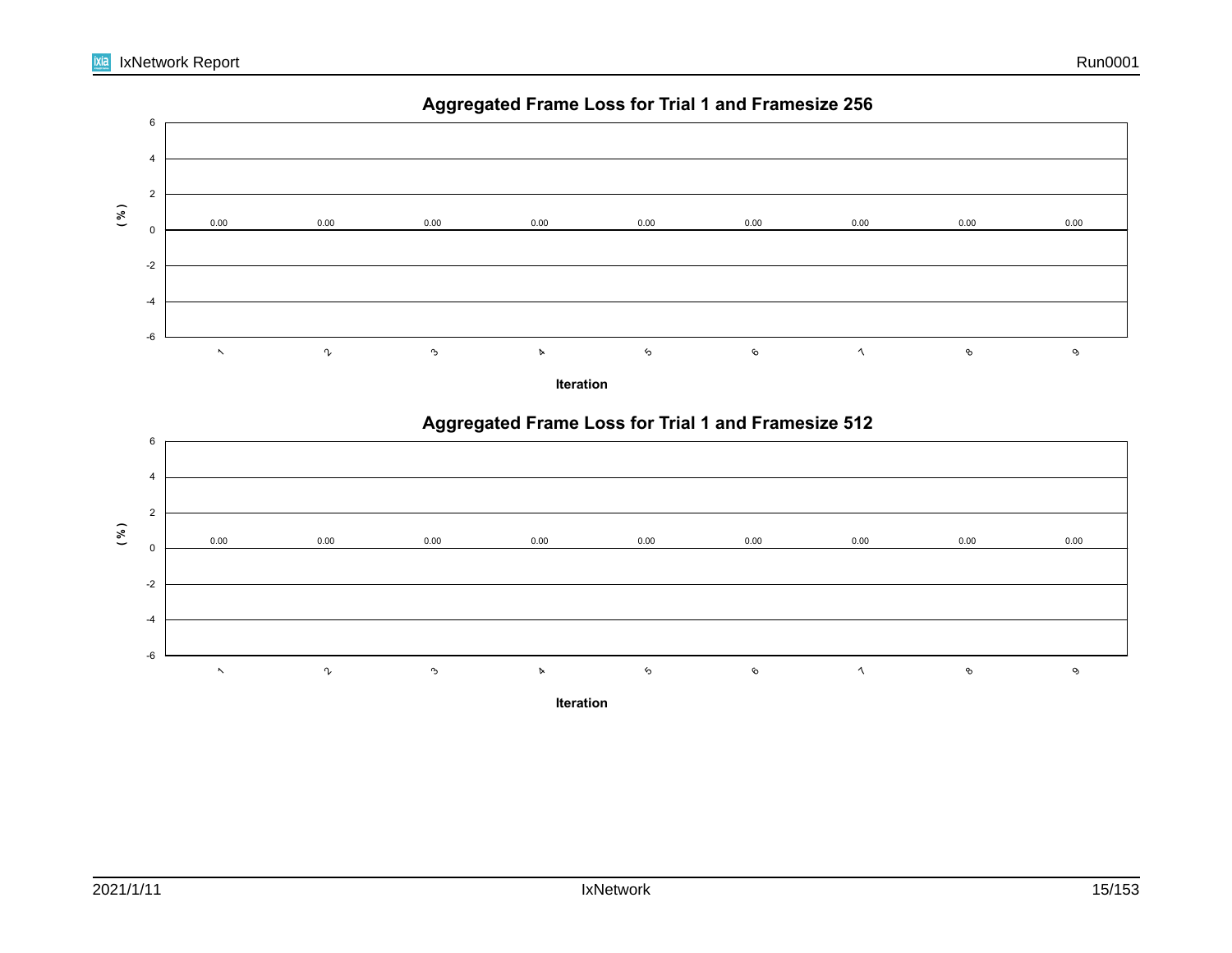

**Iteration**

 $\mathbf{\hat{c}}$ 

0.00 0.00 0.00 0.00 0.00 0.00 0.00 0.00 0.00

6

7

8

4

-6

 $\ddot{\phantom{1}}$ 

 $\gamma$ 

3

-4

-2

0

9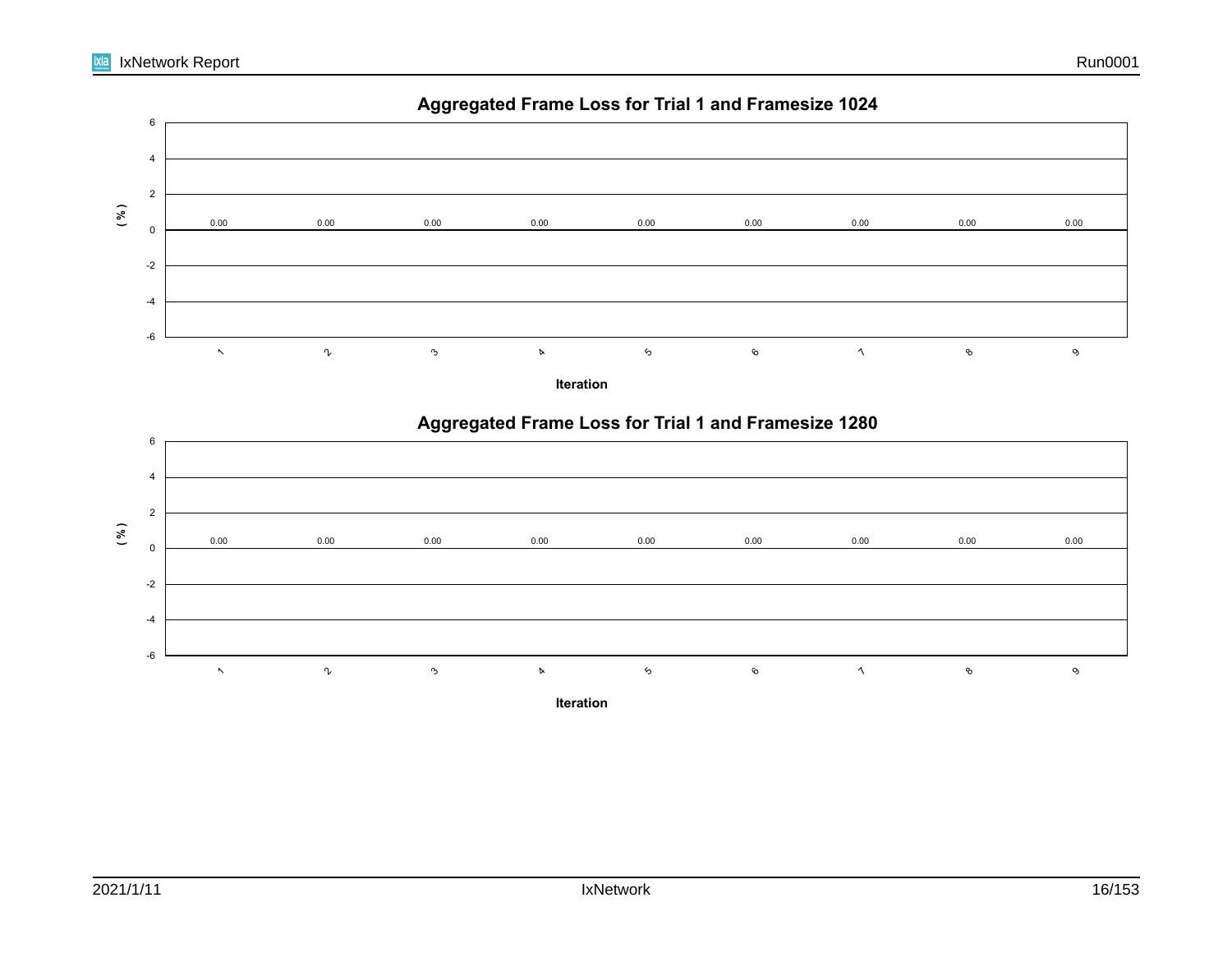

**Iteration**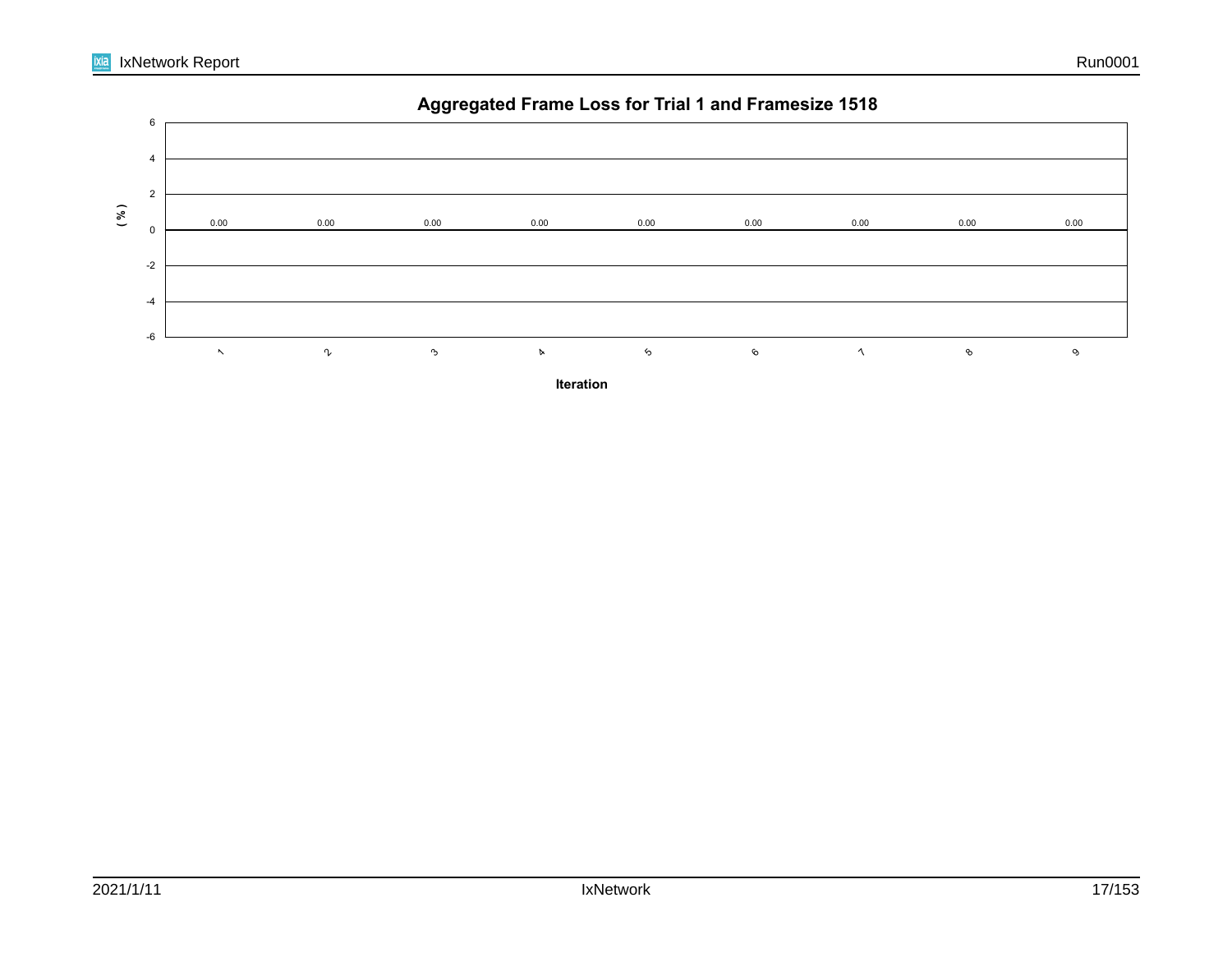

**RFC2889 - Fully Meshed - Iteration Graph**

8.0E+010

1.0E+011

1.2E+011

1.4E+011

ixia

@teix□ □ @erix□ □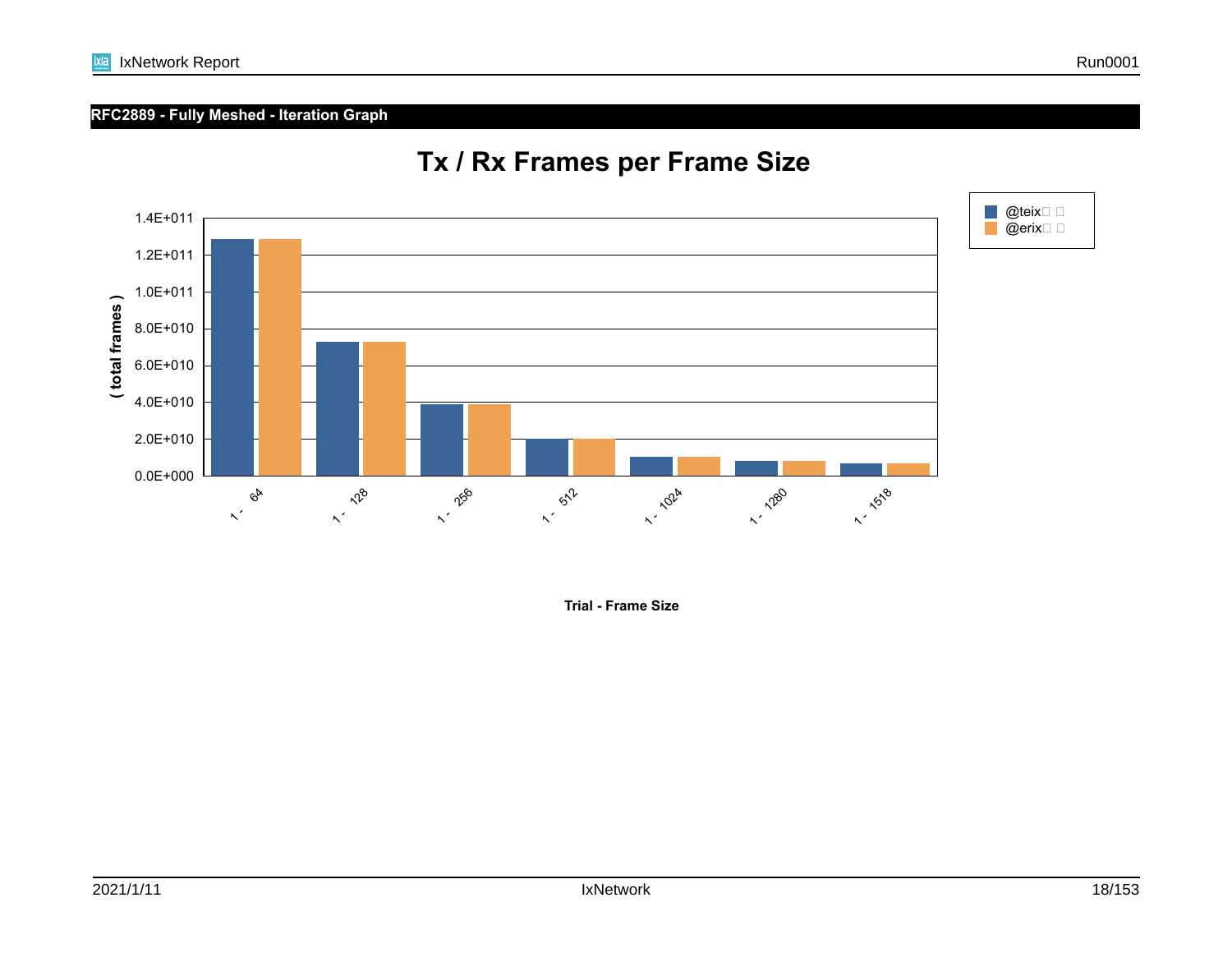#### **RFC2889 - Fully Meshed - Iteration Graph**



**Trial - Frame Size**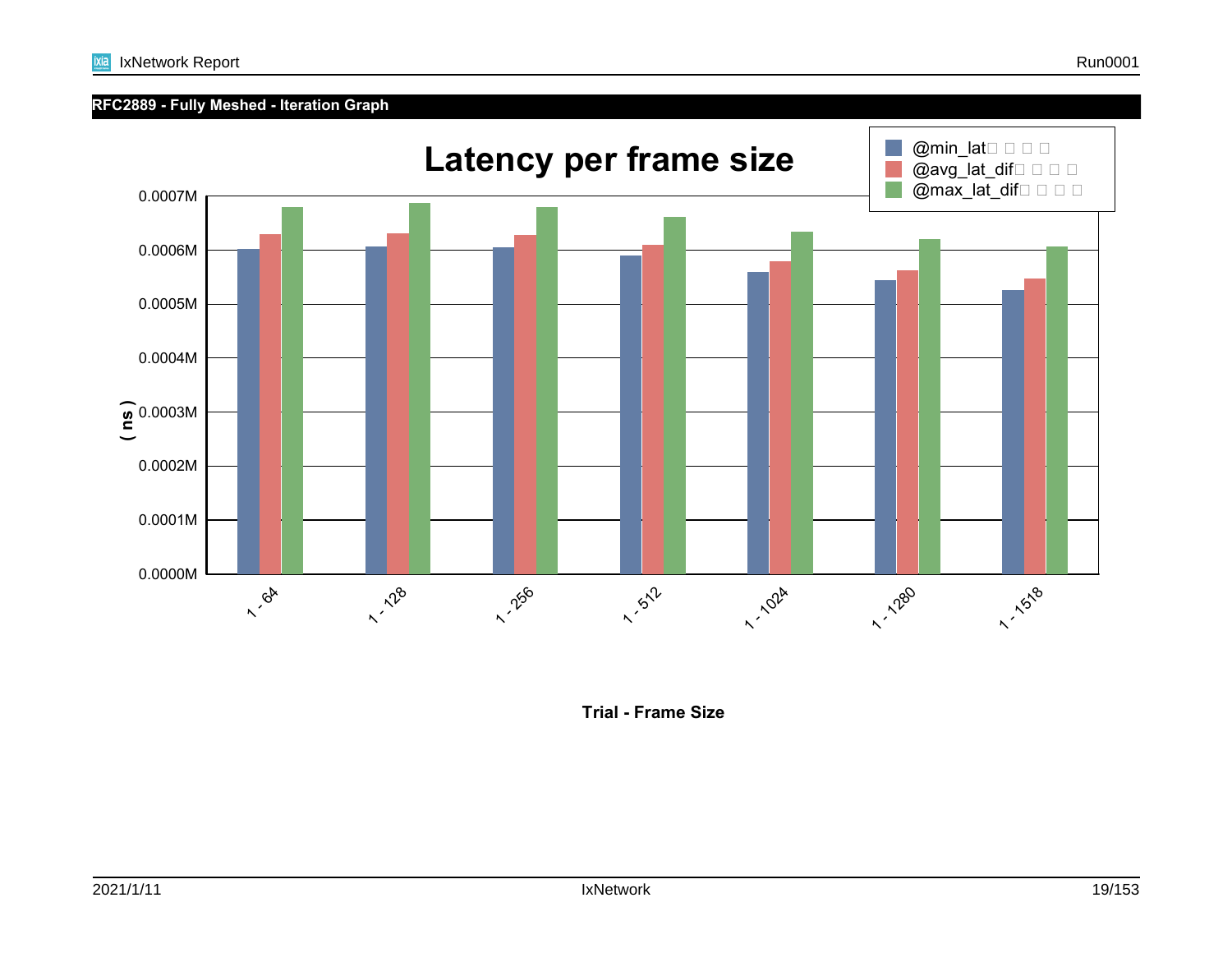

#### **RFC2889 - Fully Meshed - Aggregated Results - Part 1 of 2**

| Trial / Framesize / Iteration |                 |     | Agg L2 Throughput         |             | Agg L1 Throughput      |                               |                                                                             | Throughput (frames)                                        |             | <b>Agg Latency</b>              |                 | Agg Flooded   |
|-------------------------------|-----------------|-----|---------------------------|-------------|------------------------|-------------------------------|-----------------------------------------------------------------------------|------------------------------------------------------------|-------------|---------------------------------|-----------------|---------------|
|                               | AggTx<br>Rate % | %   | Agg Rx Rate<br><b>FPS</b> | <b>Mbps</b> | Tx Rate<br><b>Mbps</b> | <b>Rx Rate</b><br><b>Mbps</b> |                                                                             |                                                            | Min<br>(ns) | <b>Max</b><br>(n <sub>s</sub> ) | Average<br>(ns) | <b>Frames</b> |
| Trial: 1 / FS: 64 / Iter: 9   | 100.00          | 100 | 595238095.1               | 304761.905  |                        |                               | Tx<br><b>Rx</b><br>Loss<br>Loss%:                                           | 17857142856.000<br>17857142856.000<br>0<br>0.00            | 612         | 680                             | 636.250         | 0.000         |
| Trial: 1 / FS: 128 / Iter: 9  | 100.00          | 100 | 337837837.7               | 345945.946  |                        |                               | <b>Tx</b><br>$\overline{\phantom{a}}$ :<br><b>Rx</b><br>Loss :<br>$Loss%$ : | 10135135136.000<br>10135135136.000<br>$\mathbf{0}$<br>0.00 | 615         | 687                             | 639.667         | 0.000         |
| Trial: 1 / FS: 256 / Iter: 9  | 100.00          | 100 | 181159420.2               | 371014.493  |                        |                               | Tx<br><b>Rx</b><br>Loss :<br>$Loss%$ :                                      | 5434782608.000<br>5434782608.000<br>$\Omega$<br>0.00       | 607         | 680                             | 640.667         | 0.000         |
| Trial: 1 / FS: 512 / Iter: 9  | 100.00          | 100 | 93984962.3                | 384962.406  |                        |                               | Tx<br>$\sim$ 100<br><b>Rx</b><br>$\sim$ 10<br>Loss :<br>$Loss%$ :           | 2819548872.000<br>2819548872.000<br>$\mathbf{0}$<br>0.00   | 597         | 662                             | 623.500         | 0.000         |
| Trial: 1 / FS: 1024 / Iter: 9 | 100.00          | 100 | 47892720.3                | 392337.165  |                        |                               | Tx<br><b>Rx</b><br>Loss<br>Loss%:                                           | 1436781608.000<br>1436781608.000<br>0<br>0.00              | 565         | 635                             | 594.583         | 0.000         |
| Trial: 1 / FS: 1280 / Iter: 9 | 100.00          | 100 | 38461538.4                | 393846.154  |                        |                               | <b>Tx</b><br>$\sim$ 10<br><b>Rx</b><br>Loss :<br>Loss% :                    | 1153846152.000<br>1153846152.000<br>$\mathbf{0}$<br>0.00   | 550         | 620                             | 578.417         | 0.000         |
| Trial: 1 / FS: 1518 / Iter: 9 | 100.00          | 100 | 32509752.9                | 394798.439  |                        |                               | Tx<br><b>Rx</b><br>Loss :<br>Loss%:                                         | 975292588.000<br>975292588.000<br>$\mathbf 0$<br>0.00      | 532         | 607                             | 561.583         | 0.000         |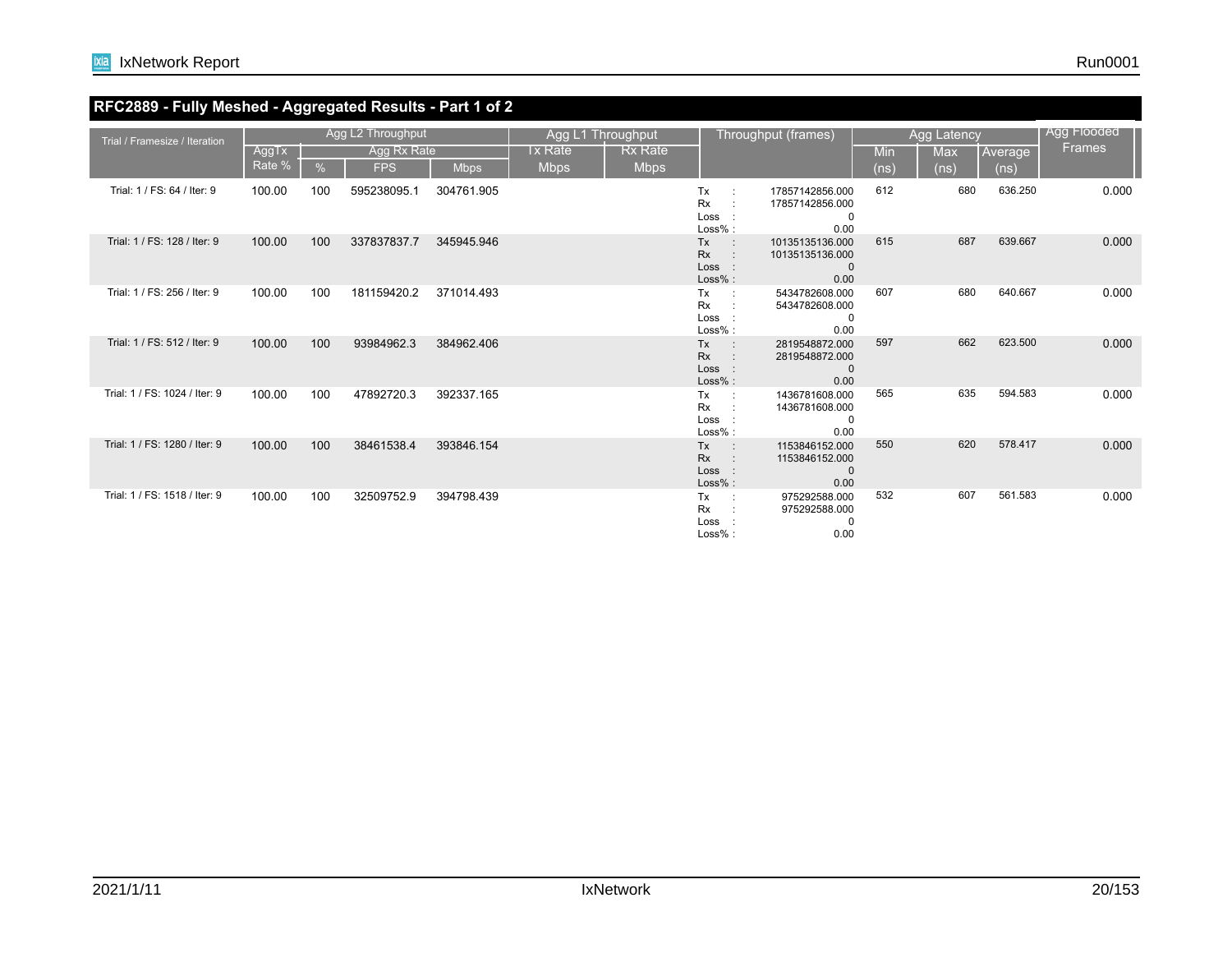#### **RFC2889 - Fully Meshed - Aggregated Results - Part 2 of 2**

| Trial / Framesize / Iteration | Agg Sequence Errors |                        |              |
|-------------------------------|---------------------|------------------------|--------------|
|                               | Detailed            | <b>Example 7</b> Total |              |
|                               |                     |                        |              |
| Trial: 1 / FS: 64 / Iter: 9   | Small :             | 0                      | $\mathbf 0$  |
|                               | Big :               |                        |              |
|                               | Reverse:            | $\mathbf 0$            |              |
|                               |                     |                        |              |
| Trial: 1 / FS: 128 / Iter: 9  | Small :             | $\mathbf 0$            | $\mathbf{0}$ |
|                               | Big :               |                        |              |
|                               | Reverse:            |                        |              |
| Trial: 1 / FS: 256 / Iter: 9  | Small :             | $\mathbf 0$            | $\mathbf 0$  |
|                               | Big:                |                        |              |
|                               | Reverse:            |                        |              |
| Trial: 1 / FS: 512 / Iter: 9  | Small :             | $\mathbf 0$            | $\mathbf{0}$ |
|                               |                     |                        |              |
|                               | Big:                |                        |              |
|                               | Reverse:            |                        |              |
| Trial: 1 / FS: 1024 / Iter: 9 | Small :             |                        | $\mathbf 0$  |
|                               | Big :               |                        |              |
|                               | Reverse:            |                        |              |
| Trial: 1 / FS: 1280 / Iter: 9 | Small :             | $\mathbf{0}$           | $\Omega$     |
|                               | Big :               |                        |              |
|                               | Reverse:            |                        |              |
| Trial: 1 / FS: 1518 / Iter: 9 | Small :             |                        |              |
|                               |                     |                        | $\mathbf 0$  |
|                               | Big<br>$\mathbf{r}$ |                        |              |
|                               | Reverse:            |                        |              |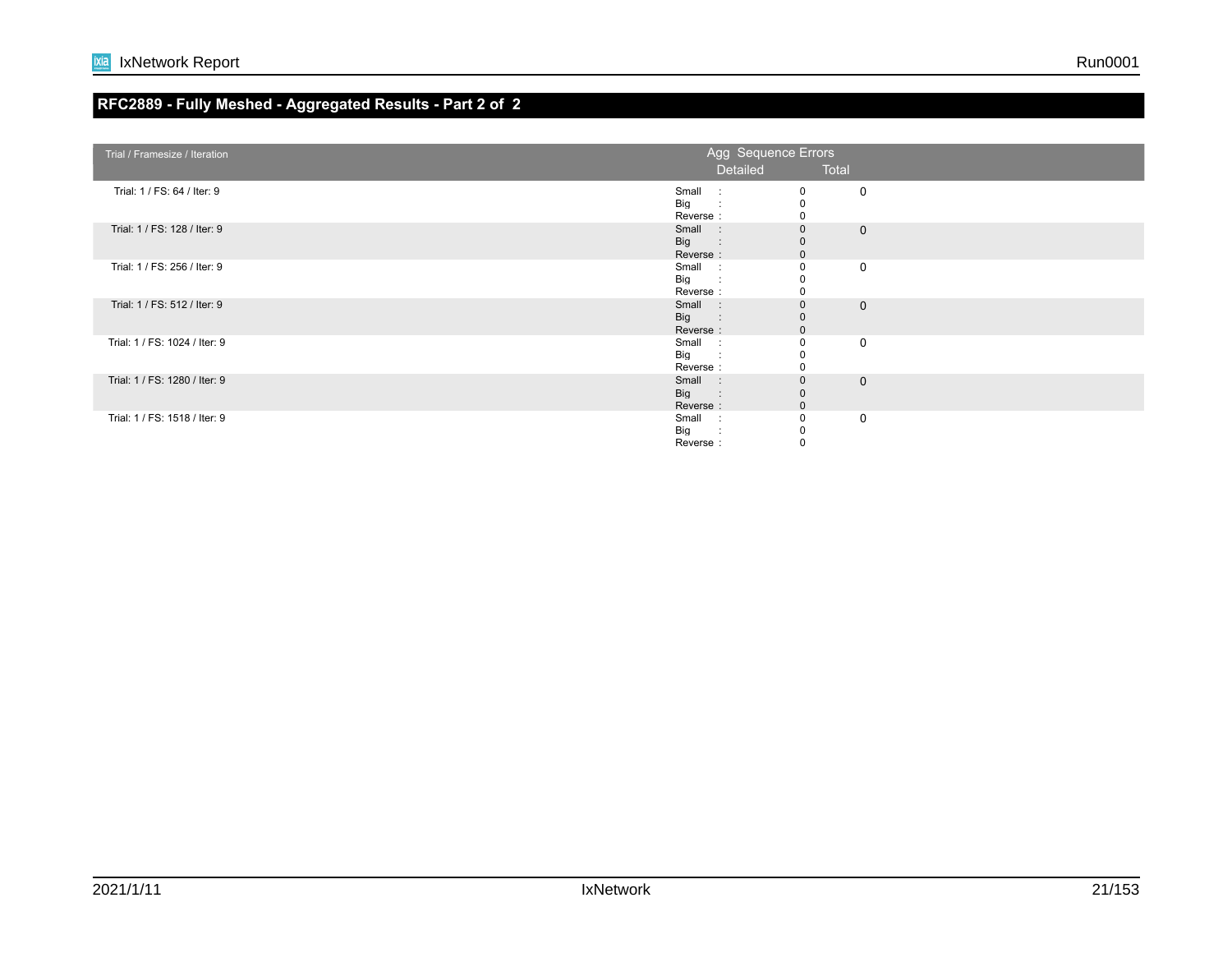#### **RFC2889 - Fully Meshed - Per Flow Statistics - Part 1 of 3**

| Trial / Framesize /          | <b>Tx Port</b> | <b>Rx Port</b> | Flow Group                                                |              |               | L2 Throughput       |             |                | L1 Throughput  |                                                       | Throughput (frames)                                                   |
|------------------------------|----------------|----------------|-----------------------------------------------------------|--------------|---------------|---------------------|-------------|----------------|----------------|-------------------------------------------------------|-----------------------------------------------------------------------|
| <b>Iteration</b>             |                |                |                                                           | Tx<br>Rate % |               | <b>Rx Rate</b>      |             | <b>Tx Rate</b> | <b>Rx Rate</b> |                                                       |                                                                       |
|                              |                |                |                                                           |              | $\frac{9}{6}$ | <b>FPS</b>          | <b>Mbps</b> | <b>Mbps</b>    | <b>Mbps</b>    |                                                       |                                                                       |
| Trial: 1 / FS: 64 / Iter: 9  | $6 - 4$        | $6-5$          | QT-Rfc2889FullyMeshed-Endpoint<br>Set-1 - Flow Group 0001 | 33.33        | 33            | 49603174.6 25396.83 |             |                |                | Tx<br>Rx<br>Loss<br>$\cdot$<br>Loss%                  | 1488095238<br>÷<br>1488095238<br>÷<br>$\Omega$<br>0.000               |
| Trial: 1 / FS: 64 / Iter: 9  | $6 - 4$        | $6-6$          | QT-Rfc2889FullyMeshed-Endpoint<br>Set-1 - Flow Group 0001 | 33.33        | 33            | 49603174.6          | 25396.83    |                |                | Tx<br><b>Rx</b><br>Loss<br>$Loss%$ :                  | 1488095238<br>1488095238<br>0.000                                     |
| Trial: 1 / FS: 64 / Iter: 9  | $6 - 4$        | $6 - 7$        | QT-Rfc2889FullyMeshed-Endpoint<br>Set-1 - Flow Group 0001 | 33.33        | 33            | 49603174.6          | 25396.83    |                |                | Tx<br>Rx<br>Loss<br>Loss%                             | 1488095238<br>$\ddot{\phantom{a}}$<br>1488095238<br>$\Omega$<br>0.000 |
| Trial: 1 / FS: 64 / Iter: 9  | $6-5$          | $6 - 4$        | QT-Rfc2889FullyMeshed-Endpoint<br>Set-1 - Flow Group 0002 | 33.33        | 33            | 49603174.6          | 25396.83    |                |                | Tx<br><b>Rx</b><br>Loss<br>$\cdot$ :<br>Loss%         | 1488095238<br>1488095238<br>$\Omega$<br>0.000                         |
| Trial: 1 / FS: 64 / Iter: 9  | $6-5$          | $6-6$          | QT-Rfc2889FullyMeshed-Endpoint<br>Set-1 - Flow Group 0002 | 33.33        | 33            | 49603174.6          | 25396.83    |                |                | Tx<br>Rx<br>Loss<br>Loss%                             | 1488095238<br>÷<br>1488095238<br>$\Omega$<br>0.000                    |
| Trial: 1 / FS: 64 / Iter: 9  | $6-5$          | $6 - 7$        | QT-Rfc2889FullyMeshed-Endpoint<br>Set-1 - Flow Group 0002 | 33.33        | 33            | 49603174.6          | 25396.83    |                |                | Tx<br><b>Rx</b><br>Loss<br>$Loss%$ :                  | 1488095238<br>1488095238<br>$\pm$<br>0.000                            |
| Trial: 1 / FS: 64 / Iter: 9  | $6-6$          | $6-4$          | QT-Rfc2889FullyMeshed-Endpoint<br>Set-1 - Flow Group 0003 | 33.33        | 33            | 49603174.6 25396.83 |             |                |                | Tx<br>Rx<br>Loss<br>$\ddot{\phantom{a}}$<br>$Loss%$ : | 1488095238<br>$\ddot{\phantom{a}}$<br>1488095238<br>$\Omega$<br>0.000 |
| Trial: 1 / FS: 64 / Iter: 9  | $6-6$          | $6-5$          | QT-Rfc2889FullyMeshed-Endpoint<br>Set-1 - Flow Group 0003 | 33.33        | 33            | 49603174.6          | 25396.83    |                |                | Tx<br><b>Rx</b><br>Loss<br>Loss%<br>G.                | 1488095238<br>1488095238<br>$\pm$<br>$\Omega$<br>0.000                |
| Trial: 1 / FS: 64 / Iter: 9  | $6-6$          | $6 - 7$        | QT-Rfc2889FullyMeshed-Endpoint<br>Set-1 - Flow Group 0003 | 33.33        | 33            | 49603174.6          | 25396.83    |                |                | Tx<br>Rx<br>Loss<br>$\cdot$ :<br>Loss%                | 1488095238<br>1488095238<br>$\Omega$<br>0.000                         |
| Trial: 1 / FS: 64 / Iter: 9  | $6 - 7$        | $6 - 4$        | QT-Rfc2889FullyMeshed-Endpoint<br>Set-1 - Flow Group 0004 | 33.33        | 33            | 49603174.6          | 25396.83    |                |                | Tx<br><b>Rx</b><br>Loss<br>$Loss\%$ :                 | 1488095238<br>1488095238<br>$\therefore$<br>0.000                     |
| Trial: 1 / FS: 64 / Iter: 9  | $6 - 7$        | $6-5$          | QT-Rfc2889FullyMeshed-Endpoint<br>Set-1 - Flow Group 0004 | 33.33        | 33            | 49603174.6          | 25396.83    |                |                | Tx<br><b>Rx</b><br>Loss<br>÷<br>$Loss\%$ :            | 1488095238<br>$\ddot{\phantom{a}}$<br>1488095238<br>0.000             |
| Trial: 1 / FS: 64 / Iter: 9  | $6 - 7$        | $6-6$          | QT-Rfc2889FullyMeshed-Endpoint<br>Set-1 - Flow Group 0004 | 33.33        | 33            | 49603174.6          | 25396.83    |                |                | Tx<br><b>Rx</b><br>Loss<br>$Loss%$ :                  | 1488095238<br>1488095238<br>$\ddot{\phantom{a}}$<br>$\Omega$<br>0.000 |
| Trial: 1 / FS: 128 / Iter: 9 | $6 - 4$        | $6-5$          | QT-Rfc2889FullyMeshed-Endpoint<br>Set-1 - Flow Group 0001 | 33.33        | 33            | 28153153.1          | 28828.83    |                |                | Tx<br>Rx<br>Loss<br>Loss%                             | 844594595<br>844594595<br>$\Omega$<br>0.000                           |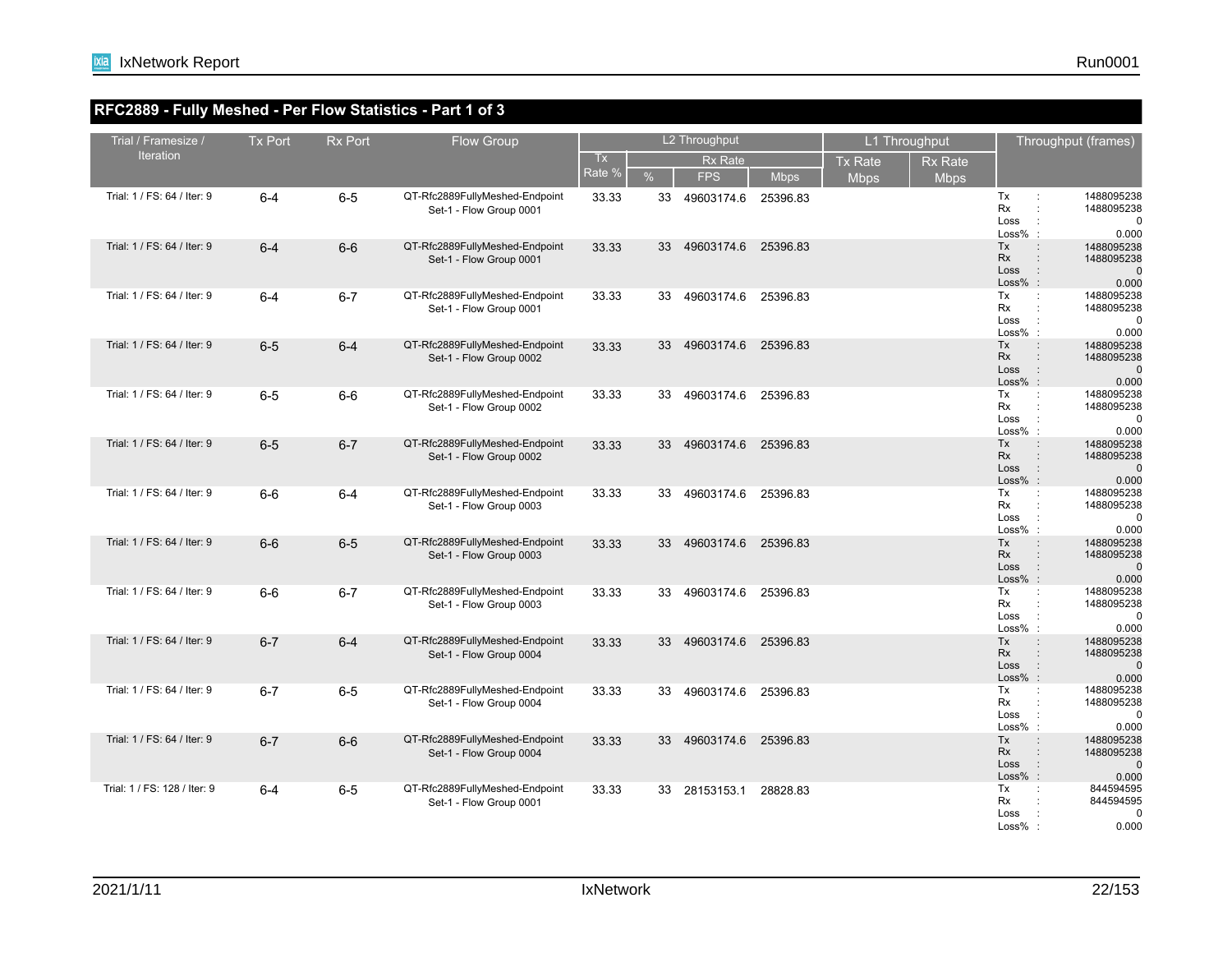| Run0001                                     |                                                                |          |                        |    |       |                                                           |         |         | IxNetwork Report             |
|---------------------------------------------|----------------------------------------------------------------|----------|------------------------|----|-------|-----------------------------------------------------------|---------|---------|------------------------------|
| 844594595<br>844594595<br>$\Omega$<br>0.000 | Tx<br><b>Rx</b><br>Loss<br>$\therefore$<br>Loss%               | 28828.83 | 33 28153153.1          |    | 33.33 | QT-Rfc2889FullyMeshed-Endpoint<br>Set-1 - Flow Group 0001 | $6-6$   | $6 - 4$ | Trial: 1 / FS: 128 / Iter: 9 |
| 844594594<br>844594594<br>$\Omega$<br>0.000 | Tx<br>÷<br>Rx<br>Loss<br>$\cdot$<br>Loss%                      | 28828.83 | 28153153.1             | 33 | 33.33 | QT-Rfc2889FullyMeshed-Endpoint<br>Set-1 - Flow Group 0001 | $6 - 7$ | $6 - 4$ | Trial: 1 / FS: 128 / Iter: 9 |
| 844594594<br>844594594<br>C<br>0.000        | Tx<br>Rx<br>Loss<br>$\ddot{\phantom{a}}$<br>Loss%<br>$\cdot$ : | 28828.83 | 28153153.1             | 33 | 33.33 | QT-Rfc2889FullyMeshed-Endpoint<br>Set-1 - Flow Group 0002 | $6 - 4$ | $6-5$   | Trial: 1 / FS: 128 / Iter: 9 |
| 844594595<br>844594595<br>0<br>0.000        | Tx<br>Rx<br>Loss<br>$\cdot$<br>$Loss\%$ :                      |          | 33 28153153.2 28828.83 |    | 33.33 | QT-Rfc2889FullyMeshed-Endpoint<br>Set-1 - Flow Group 0002 | 6-6     | $6-5$   | Trial: 1 / FS: 128 / Iter: 9 |
| 844594595<br>844594595<br>0.000             | Tx<br><b>Rx</b><br>Loss<br>$\therefore$<br>$Loss%$ :           | 28828.83 | 28153153.1             | 33 | 33.33 | QT-Rfc2889FullyMeshed-Endpoint<br>Set-1 - Flow Group 0002 | $6 - 7$ | $6-5$   | Trial: 1 / FS: 128 / Iter: 9 |
| 844594595<br>844594595<br>$\Omega$<br>0.000 | Tx<br>÷<br>Rx<br>Loss<br>÷<br>Loss%                            | 28828.83 | 28153153.1             | 33 | 33.33 | QT-Rfc2889FullyMeshed-Endpoint<br>Set-1 - Flow Group 0003 | $6 - 4$ | $6-6$   | Trial: 1 / FS: 128 / Iter: 9 |
| 844594594<br>844594594<br>$\Omega$<br>0.000 | Tx<br><b>Rx</b><br>Loss<br>$\ddot{\phantom{a}}$<br>$Loss\%$ :  | 28828.83 | 33 28153153.1          |    | 33.33 | QT-Rfc2889FullyMeshed-Endpoint<br>Set-1 - Flow Group 0003 | $6-5$   | $6-6$   | Trial: 1 / FS: 128 / Iter: 9 |
| 844594595<br>844594595<br>$\Omega$<br>0.000 | Tx<br>Rx<br>Loss<br>÷<br>$Loss\%$ :                            | 28828.83 | 33 28153153.1          |    | 33.33 | QT-Rfc2889FullyMeshed-Endpoint<br>Set-1 - Flow Group 0003 | $6 - 7$ | $6-6$   | Trial: 1 / FS: 128 / Iter: 9 |
| 844594595<br>844594595<br>$\Omega$<br>0.000 | Tx<br><b>Rx</b><br>Loss<br>$Loss%$ :                           | 28828.83 | 33 28153153.1          |    | 33.33 | QT-Rfc2889FullyMeshed-Endpoint<br>Set-1 - Flow Group 0004 | $6 - 4$ | $6 - 7$ | Trial: 1 / FS: 128 / Iter: 9 |
| 844594595<br>844594595<br>0<br>0.000        | Tx<br>÷<br>Rx<br>Loss<br>$\cdot$ :<br>Loss%                    | 28828.83 | 28153153.1             | 33 | 33.33 | QT-Rfc2889FullyMeshed-Endpoint<br>Set-1 - Flow Group 0004 | $6-5$   | $6 - 7$ | Trial: 1 / FS: 128 / Iter: 9 |
| 844594594<br>844594594<br>$\Omega$<br>0.000 | Tx<br><b>Rx</b><br>Loss<br>$Loss\%$ :                          | 28828.83 | 33 28153153.1          |    | 33.33 | QT-Rfc2889FullyMeshed-Endpoint<br>Set-1 - Flow Group 0004 | $6-6$   | $6 - 7$ | Trial: 1 / FS: 128 / Iter: 9 |
| 452898551<br>452898551<br>ſ<br>0.000        | Tx<br>Rx<br>$\ddot{\phantom{a}}$<br>Loss<br>Loss%              | 30917.87 | 15096618.3             | 33 | 33.33 | QT-Rfc2889FullyMeshed-Endpoint<br>Set-1 - Flow Group 0001 | $6-5$   | $6 - 4$ | Trial: 1 / FS: 256 / Iter: 9 |
| 452898551<br>452898551<br>0.000             | Tx<br><b>Rx</b><br>Loss<br>$Loss\%$ :                          | 30917.87 | 15096618.4             | 33 | 33.33 | QT-Rfc2889FullyMeshed-Endpoint<br>Set-1 - Flow Group 0001 | $6-6$   | $6 - 4$ | Trial: 1 / FS: 256 / Iter: 9 |
| 452898550<br>452898550<br>$\Omega$<br>0.000 | Tx<br>$\ddot{\phantom{a}}$<br>Rx<br>Loss<br>÷<br>Loss%         | 30917.87 | 15096618.3             | 33 | 33.33 | QT-Rfc2889FullyMeshed-Endpoint<br>Set-1 - Flow Group 0001 | $6 - 7$ | $6 - 4$ | Trial: 1 / FS: 256 / Iter: 9 |
| 452898550<br>452898550<br>C<br>0.000        | Tx<br>Rx<br>Loss<br>$Loss%$ :                                  | 30917.87 | 15096618.3             | 33 | 33.33 | QT-Rfc2889FullyMeshed-Endpoint<br>Set-1 - Flow Group 0002 | $6 - 4$ | $6-5$   | Trial: 1 / FS: 256 / Iter: 9 |
|                                             |                                                                |          |                        |    |       |                                                           |         |         |                              |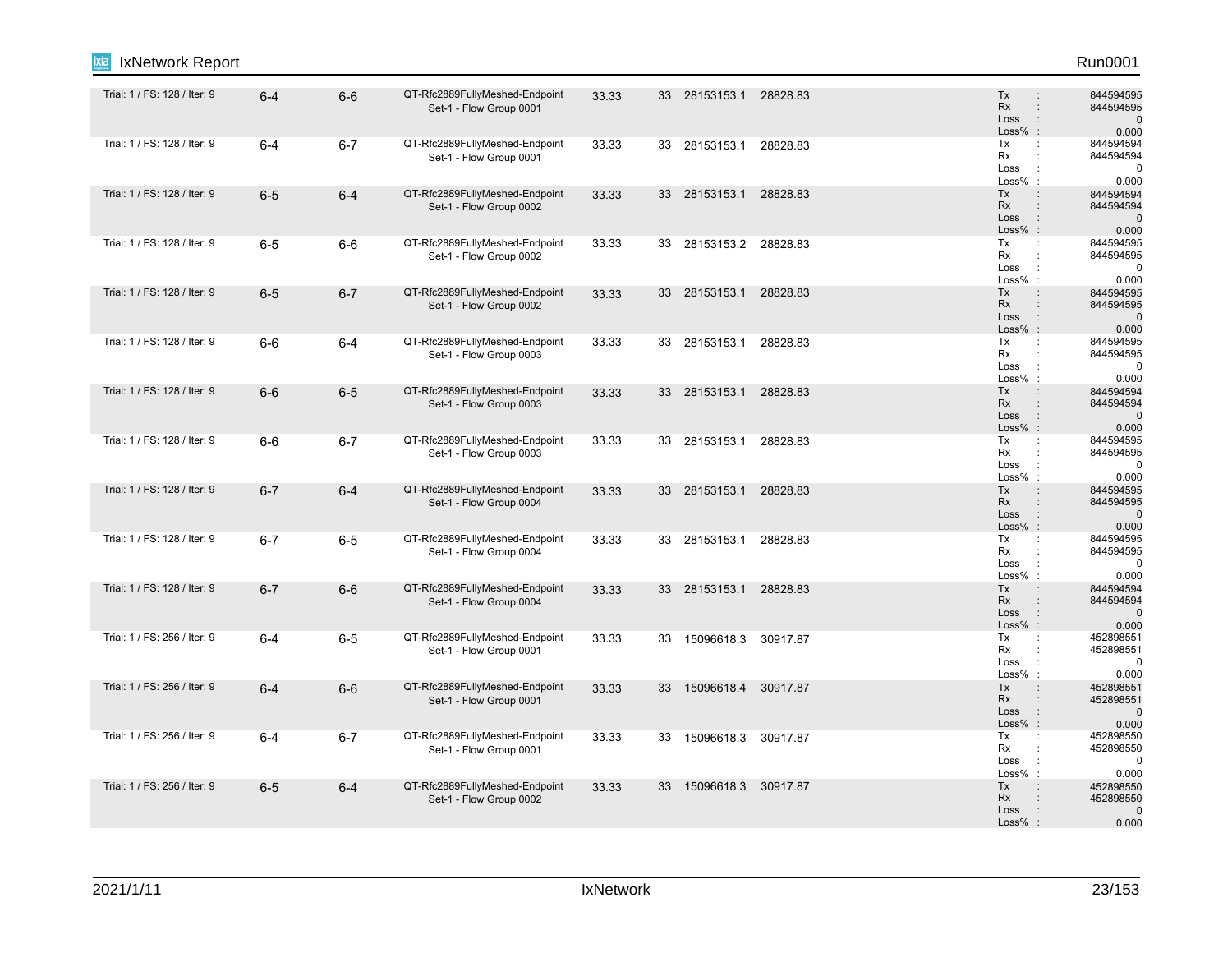| Run0001                                     |                                                                                      |          |                    |    |       |                                                           |         |         | IxNetwork Report             |
|---------------------------------------------|--------------------------------------------------------------------------------------|----------|--------------------|----|-------|-----------------------------------------------------------|---------|---------|------------------------------|
| 452898551<br>452898551<br>0.000             | Tx<br>÷<br>Rx<br>÷<br>Loss<br>$\cdot$<br>Loss%                                       | 30917.87 | 15096618.3         | 33 | 33.33 | QT-Rfc2889FullyMeshed-Endpoint<br>Set-1 - Flow Group 0002 | $6-6$   | $6-5$   | Trial: 1 / FS: 256 / Iter: 9 |
| 452898551<br>452898551<br>0.000             | Tx<br>$\ddot{\phantom{a}}$<br>Rx<br>Loss<br>$\ddot{\phantom{a}}$<br>$Loss%$ :        | 30917.87 | 15096618.3         | 33 | 33.33 | QT-Rfc2889FullyMeshed-Endpoint<br>Set-1 - Flow Group 0002 | $6 - 7$ | $6-5$   | Trial: 1 / FS: 256 / Iter: 9 |
| 452898551<br>452898551<br>$\Omega$<br>0.000 | Tx<br>Rx<br>$\cdot$<br>Loss<br>Loss%<br>$\cdot$                                      | 30917.87 | 15096618.3         | 33 | 33.33 | QT-Rfc2889FullyMeshed-Endpoint<br>Set-1 - Flow Group 0003 | $6 - 4$ | $6-6$   | Trial: 1 / FS: 256 / Iter: 9 |
| 452898550<br>452898550<br>0.000             | Tx<br>Rx<br>Loss<br>$\ddot{\phantom{a}}$<br>$Loss\%$ :                               | 30917.87 | 15096618.3         | 33 | 33.33 | QT-Rfc2889FullyMeshed-Endpoint<br>Set-1 - Flow Group 0003 | $6-5$   | $6-6$   | Trial: 1 / FS: 256 / Iter: 9 |
| 452898551<br>452898551<br>0.000             | Tx<br>÷<br>Rx<br>Loss<br>$\ddot{\phantom{a}}$<br>Loss%                               | 30917.87 | 15096618.3         | 33 | 33.33 | QT-Rfc2889FullyMeshed-Endpoint<br>Set-1 - Flow Group 0003 | $6 - 7$ | $6-6$   | Trial: 1 / FS: 256 / Iter: 9 |
| 452898551<br>452898551<br>0.000             | Tx<br><b>Rx</b><br>Loss<br>÷<br>$Loss%$ :                                            | 30917.87 | 15096618.3         | 33 | 33.33 | QT-Rfc2889FullyMeshed-Endpoint<br>Set-1 - Flow Group 0004 | $6 - 4$ | $6 - 7$ | Trial: 1 / FS: 256 / Iter: 9 |
| 452898551<br>452898551<br>$\Omega$<br>0.000 | Tx<br>$\ddot{\phantom{a}}$<br>Rx<br>Loss<br>$\ddot{\phantom{a}}$<br>Loss%            | 30917.87 | 15096618.3         | 33 | 33.33 | QT-Rfc2889FullyMeshed-Endpoint<br>Set-1 - Flow Group 0004 | $6-5$   | $6 - 7$ | Trial: 1 / FS: 256 / Iter: 9 |
| 452898550<br>452898550<br>$\Omega$<br>0.000 | Tx<br>Rx<br>Loss<br>$\ddot{\phantom{a}}$<br>$Loss%$ :                                | 30917.87 | 15096618.3         | 33 | 33.33 | QT-Rfc2889FullyMeshed-Endpoint<br>Set-1 - Flow Group 0004 | $6-6$   | $6 - 7$ | Trial: 1 / FS: 256 / Iter: 9 |
| 234962406<br>234962406<br>$\Omega$<br>0.000 | Tx<br>÷<br>Rx<br>Loss<br>$\ddot{\phantom{a}}$<br>$Loss\%$ :                          | 32080.20 | 7832080.2          | 33 | 33.33 | QT-Rfc2889FullyMeshed-Endpoint<br>Set-1 - Flow Group 0001 | $6-5$   | $6-4$   | Trial: 1 / FS: 512 / Iter: 9 |
| 234962406<br>234962406<br>0.000             | Tx<br>$\ddot{\phantom{a}}$<br><b>Rx</b><br>Loss<br>$\ddot{\phantom{a}}$<br>$Loss%$ : | 32080.20 | 7832080.2          | 33 | 33.33 | QT-Rfc2889FullyMeshed-Endpoint<br>Set-1 - Flow Group 0001 | $6-6$   | $6 - 4$ | Trial: 1 / FS: 512 / Iter: 9 |
| 234962406<br>234962406<br>$\Omega$<br>0.000 | Tx<br>÷<br>Rx<br>Loss<br>$\ddot{\phantom{a}}$<br>Loss%                               |          | 7832080.2 32080.20 | 33 | 33.33 | QT-Rfc2889FullyMeshed-Endpoint<br>Set-1 - Flow Group 0001 | $6 - 7$ | $6-4$   | Trial: 1 / FS: 512 / Iter: 9 |
| 234962406<br>234962406<br>C<br>0.000        | Tx<br><b>Rx</b><br>Loss<br>$\cdot$ :<br>Loss%<br>$\therefore$                        | 32080.20 | 7832080.2          | 33 | 33.33 | QT-Rfc2889FullyMeshed-Endpoint<br>Set-1 - Flow Group 0002 | $6 - 4$ | $6-5$   | Trial: 1 / FS: 512 / Iter: 9 |
| 234962406<br>234962406<br>$\Omega$<br>0.000 | Tx<br>Rx<br>Loss<br>$\cdot$<br>Loss%                                                 |          | 7832080.2 32080.20 | 33 | 33.33 | QT-Rfc2889FullyMeshed-Endpoint<br>Set-1 - Flow Group 0002 | $6-6$   | $6-5$   | Trial: 1 / FS: 512 / Iter: 9 |
| 234962406<br>234962406<br>0.000             | Tx<br><b>Rx</b><br>Loss<br>$\ddot{\phantom{a}}$<br>$Loss\%$ :                        | 32080.20 | 7832080.2          | 33 | 33.33 | QT-Rfc2889FullyMeshed-Endpoint<br>Set-1 - Flow Group 0002 | $6 - 7$ | $6-5$   | Trial: 1 / FS: 512 / Iter: 9 |
| 234962406<br>234962406<br>$\Omega$<br>0.000 | Tx<br>÷<br>Rx<br>Loss<br>Loss%                                                       | 32080.20 | 7832080.2          | 33 | 33.33 | QT-Rfc2889FullyMeshed-Endpoint<br>Set-1 - Flow Group 0003 | $6 - 4$ | $6-6$   | Trial: 1 / FS: 512 / Iter: 9 |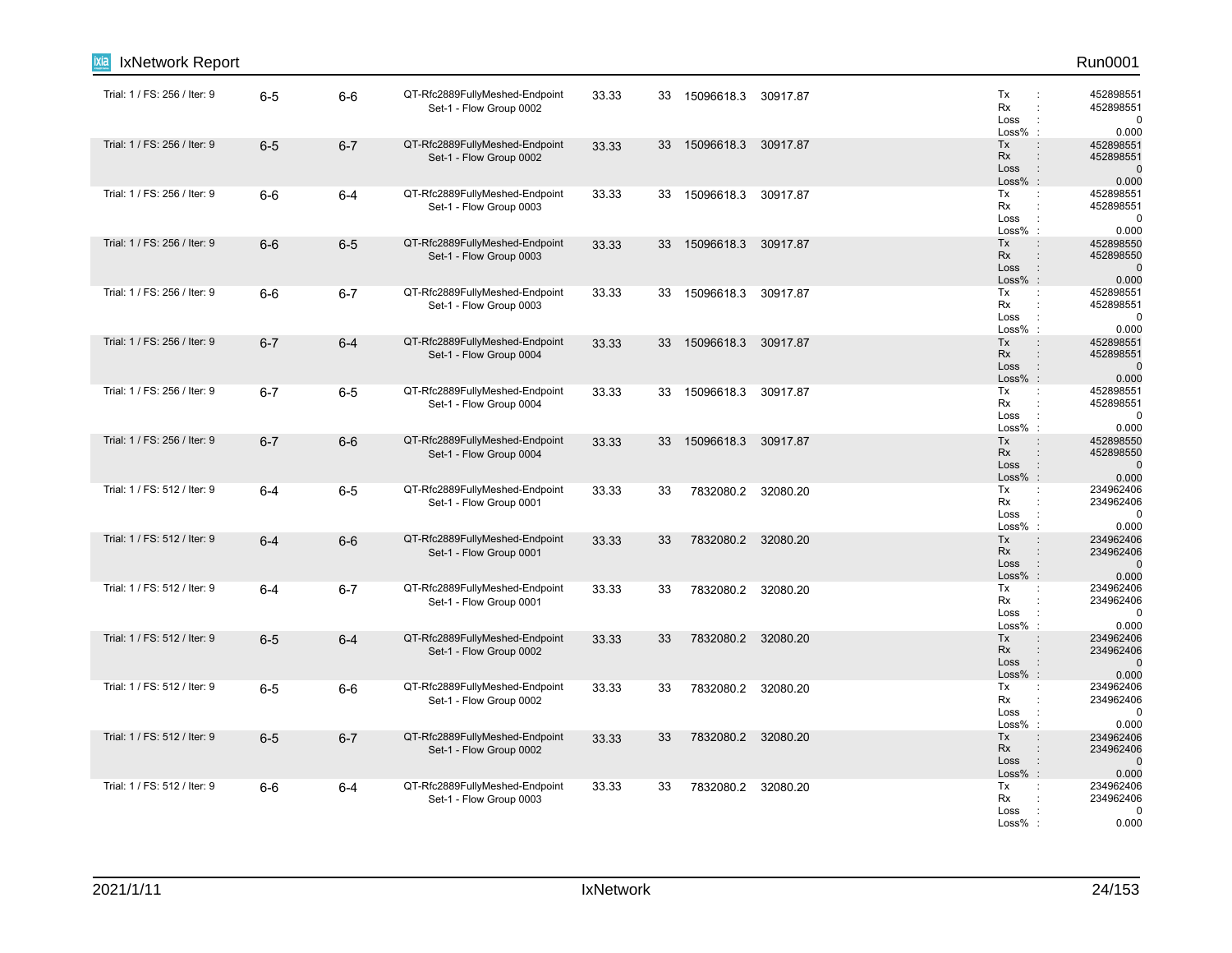| Run0001                                     |                                                                                                              |          |           |    |       |                                                           |         |         | IxNetwork Report              |
|---------------------------------------------|--------------------------------------------------------------------------------------------------------------|----------|-----------|----|-------|-----------------------------------------------------------|---------|---------|-------------------------------|
| 234962406<br>234962406<br>0.000             | Tx<br>$\ddot{\phantom{a}}$<br>Rx<br>$\ddot{\phantom{a}}$<br>Loss<br>$\ddot{\phantom{a}}$<br>Loss%<br>$\cdot$ | 32080.20 | 7832080.2 | 33 | 33.33 | QT-Rfc2889FullyMeshed-Endpoint<br>Set-1 - Flow Group 0003 | $6-5$   | $6-6$   | Trial: 1 / FS: 512 / Iter: 9  |
| 234962406<br>234962406<br>0.000             | Tx<br>÷<br>Rx<br>÷<br>Loss<br>÷<br>Loss%<br>$\cdot$                                                          | 32080.20 | 7832080.2 | 33 | 33.33 | QT-Rfc2889FullyMeshed-Endpoint<br>Set-1 - Flow Group 0003 | $6 - 7$ | $6-6$   | Trial: 1 / FS: 512 / Iter: 9  |
| 234962406<br>234962406<br>0.000             | Tx<br><b>Rx</b><br>$\ddot{\phantom{a}}$<br>Loss<br>$\ddot{\phantom{a}}$<br>$Loss%$ :                         | 32080.20 | 7832080.2 | 33 | 33.33 | QT-Rfc2889FullyMeshed-Endpoint<br>Set-1 - Flow Group 0004 | $6 - 4$ | $6 - 7$ | Trial: 1 / FS: 512 / Iter: 9  |
| 234962406<br>234962406<br>0.000             | Tx<br>÷<br>Rx<br>Loss<br>$\ddot{\phantom{a}}$<br>$Loss\%$ :                                                  | 32080.20 | 7832080.2 | 33 | 33.33 | QT-Rfc2889FullyMeshed-Endpoint<br>Set-1 - Flow Group 0004 | $6-5$   | $6 - 7$ | Trial: 1 / FS: 512 / Iter: 9  |
| 234962406<br>234962406<br>0.000             | Tx<br>$\ddot{\phantom{a}}$<br><b>Rx</b><br>Loss<br>$\ddot{\phantom{a}}$<br>$Loss%$ :                         | 32080.20 | 7832080.2 | 33 | 33.33 | QT-Rfc2889FullyMeshed-Endpoint<br>Set-1 - Flow Group 0004 | $6-6$   | $6 - 7$ | Trial: 1 / FS: 512 / Iter: 9  |
| 119731801<br>119731801<br>0.000             | Tx<br>÷<br>Rx<br>Loss<br>$\ddot{\phantom{a}}$<br>Loss%<br>$\cdot$ :                                          | 32694.76 | 3991060.0 | 33 | 33.33 | QT-Rfc2889FullyMeshed-Endpoint<br>Set-1 - Flow Group 0001 | $6-5$   | $6 - 4$ | Trial: 1 / FS: 1024 / Iter: 9 |
| 119731801<br>119731801<br>0.000             | Tx<br><b>Rx</b><br>Loss<br>÷<br>$Loss\%$ :                                                                   | 32694.76 | 3991060.0 | 33 | 33.33 | QT-Rfc2889FullyMeshed-Endpoint<br>Set-1 - Flow Group 0001 | $6-6$   | $6 - 4$ | Trial: 1 / FS: 1024 / Iter: 9 |
| 119731800<br>119731800<br>0.000             | Tx<br>Rx<br>Loss<br>÷<br>$Loss%$ :                                                                           | 32694.76 | 3991060.0 | 33 | 33.33 | QT-Rfc2889FullyMeshed-Endpoint<br>Set-1 - Flow Group 0001 | $6 - 7$ | $6 - 4$ | Trial: 1 / FS: 1024 / Iter: 9 |
| 119731800<br>119731800<br>0.000             | Tx<br>$\ddot{\phantom{a}}$<br>Rx<br>$\ddot{\phantom{a}}$<br>Loss<br>$\ddot{\phantom{a}}$<br>$Loss%$ :        | 32694.76 | 3991060.0 | 33 | 33.33 | QT-Rfc2889FullyMeshed-Endpoint<br>Set-1 - Flow Group 0002 | $6 - 4$ | $6-5$   | Trial: 1 / FS: 1024 / Iter: 9 |
| 119731801<br>119731801<br>0.000             | Tx<br>÷<br>Rx<br>Loss<br>÷<br>Loss%                                                                          | 32694.76 | 3991060.0 | 33 | 33.33 | QT-Rfc2889FullyMeshed-Endpoint<br>Set-1 - Flow Group 0002 | $6-6$   | $6-5$   | Trial: 1 / FS: 1024 / Iter: 9 |
| 119731801<br>119731801<br>$\Omega$<br>0.000 | Tx<br><b>Rx</b><br>Loss<br>$\ddot{\phantom{a}}$<br>$Loss%$ :                                                 | 32694.76 | 3991060.0 | 33 | 33.33 | QT-Rfc2889FullyMeshed-Endpoint<br>Set-1 - Flow Group 0002 | $6 - 7$ | $6-5$   | Trial: 1 / FS: 1024 / Iter: 9 |
| 119731801<br>119731801<br>0.000             | Tx<br>Rx<br>Loss<br>$\ddot{\cdot}$<br>Loss%<br>$\ddot{\phantom{a}}$                                          | 32694.76 | 3991060.0 | 33 | 33.33 | QT-Rfc2889FullyMeshed-Endpoint<br>Set-1 - Flow Group 0003 | $6-4$   | $6-6$   | Trial: 1 / FS: 1024 / Iter: 9 |
| 119731800<br>119731800<br>0.000             | Tx<br>$\ddot{\phantom{a}}$<br><b>Rx</b><br>Loss<br>$\ddot{\phantom{a}}$<br>$Loss%$ :                         | 32694.76 | 3991060.0 | 33 | 33.33 | QT-Rfc2889FullyMeshed-Endpoint<br>Set-1 - Flow Group 0003 | $6-5$   | $6-6$   | Trial: 1 / FS: 1024 / Iter: 9 |
| 119731801<br>119731801<br>0.000             | Tx<br>÷<br>Rx<br>÷<br>Loss<br>÷<br>Loss%                                                                     | 32694.76 | 3991060.0 | 33 | 33.33 | QT-Rfc2889FullyMeshed-Endpoint<br>Set-1 - Flow Group 0003 | $6 - 7$ | $6-6$   | Trial: 1 / FS: 1024 / Iter: 9 |
| 119731801<br>119731801<br>0.000             | Tx<br>$\ddot{\phantom{a}}$<br>Rx<br>Loss<br>$\ddot{\phantom{a}}$<br>$Loss%$ :                                | 32694.76 | 3991060.0 | 33 | 33.33 | QT-Rfc2889FullyMeshed-Endpoint<br>Set-1 - Flow Group 0004 | $6 - 4$ | $6 - 7$ | Trial: 1 / FS: 1024 / Iter: 9 |
|                                             |                                                                                                              |          |           |    |       |                                                           |         |         |                               |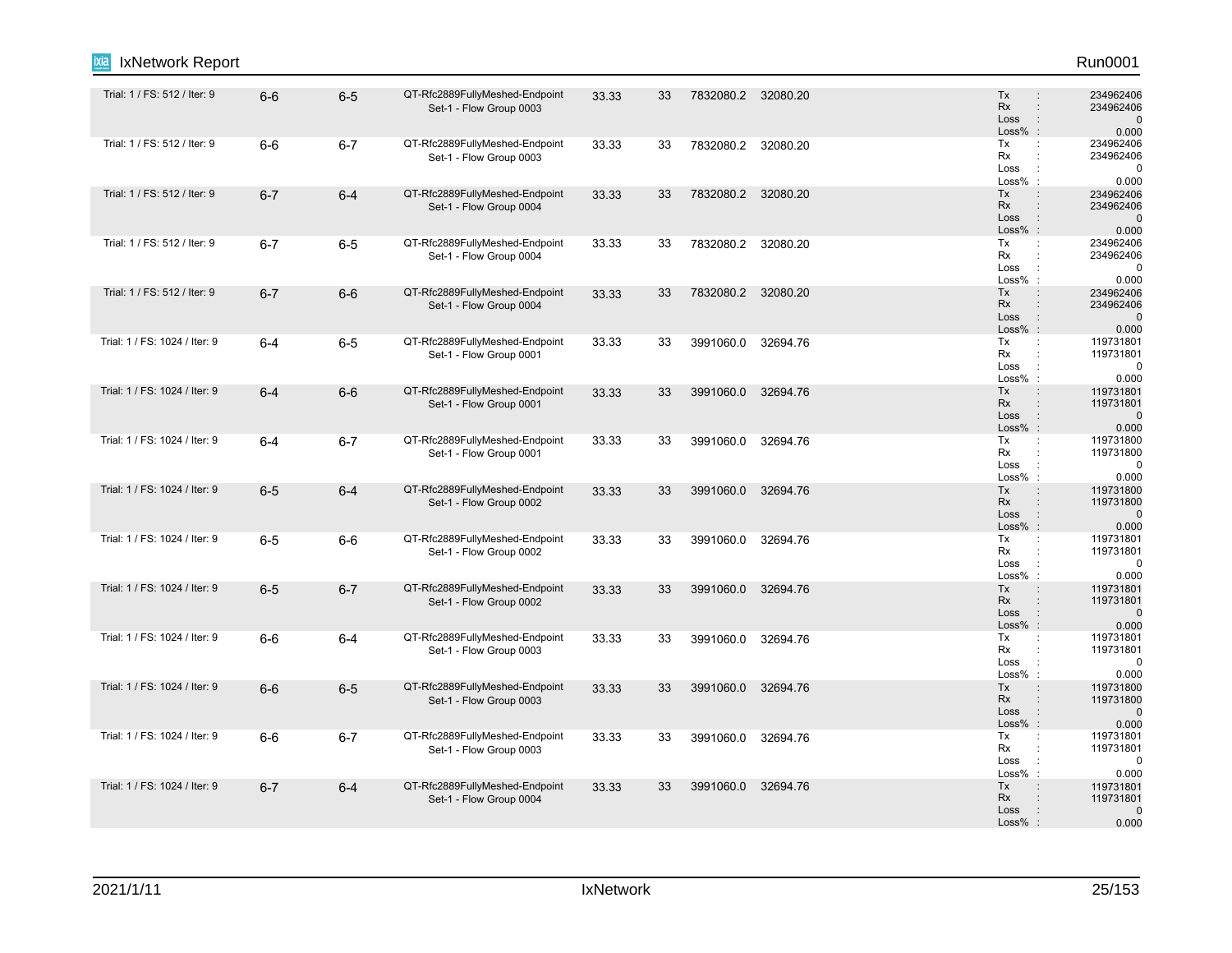| Run0001                                     |                                                                                      |          |                    |    |       |                                                           |         |         | IxNetwork Report              |
|---------------------------------------------|--------------------------------------------------------------------------------------|----------|--------------------|----|-------|-----------------------------------------------------------|---------|---------|-------------------------------|
| 119731801<br>119731801<br>$\Omega$<br>0.000 | Tx<br>Rx<br>Loss<br>$\cdot$<br>Loss%                                                 | 32694.76 | 3991060.0          | 33 | 33.33 | QT-Rfc2889FullyMeshed-Endpoint<br>Set-1 - Flow Group 0004 | $6-5$   | $6 - 7$ | Trial: 1 / FS: 1024 / Iter: 9 |
| 119731800<br>119731800<br>0.000             | Tx<br>Rx<br>Loss<br>$\ddot{\phantom{a}}$<br>$Loss%$ :                                | 32694.76 | 3991060.0          | 33 | 33.33 | QT-Rfc2889FullyMeshed-Endpoint<br>Set-1 - Flow Group 0004 | $6-6$   | $6 - 7$ | Trial: 1 / FS: 1024 / Iter: 9 |
| 96153846<br>96153846<br>$\Omega$<br>0.000   | Tx<br>Rx<br>$\cdot$<br>Loss<br>Loss%<br>$\cdot$                                      |          | 3205128.2 32820.51 | 33 | 33.33 | QT-Rfc2889FullyMeshed-Endpoint<br>Set-1 - Flow Group 0001 | $6-5$   | $6 - 4$ | Trial: 1 / FS: 1280 / Iter: 9 |
| 96153846<br>96153846<br>ſ<br>0.000          | Tx<br>Rx<br>Loss<br>$\ddot{\phantom{a}}$<br>$Loss\%$ :                               | 32820.51 | 3205128.2          | 33 | 33.33 | QT-Rfc2889FullyMeshed-Endpoint<br>Set-1 - Flow Group 0001 | $6-6$   | $6 - 4$ | Trial: 1 / FS: 1280 / Iter: 9 |
| 96153846<br>96153846<br>0.000               | Tx<br>$\ddot{\phantom{a}}$<br>Rx<br>Loss<br>Loss%                                    |          | 3205128.2 32820.51 | 33 | 33.33 | QT-Rfc2889FullyMeshed-Endpoint<br>Set-1 - Flow Group 0001 | $6 - 7$ | $6 - 4$ | Trial: 1 / FS: 1280 / Iter: 9 |
| 96153846<br>96153846<br>$\Omega$<br>0.000   | Tx<br><b>Rx</b><br>Loss<br>÷<br>$Loss%$ :                                            |          | 3205128.2 32820.51 | 33 | 33.33 | QT-Rfc2889FullyMeshed-Endpoint<br>Set-1 - Flow Group 0002 | $6 - 4$ | $6-5$   | Trial: 1 / FS: 1280 / Iter: 9 |
| 96153846<br>96153846<br>$\Omega$<br>0.000   | Tx<br>÷<br>Rx<br>Loss<br>Loss%                                                       | 32820.51 | 3205128.2          | 33 | 33.33 | QT-Rfc2889FullyMeshed-Endpoint<br>Set-1 - Flow Group 0002 | $6-6$   | $6-5$   | Trial: 1 / FS: 1280 / Iter: 9 |
| 96153846<br>96153846<br>$\Omega$<br>0.000   | Tx<br>Rx<br>Loss<br>$\ddot{\phantom{a}}$<br>$Loss%$ :                                | 32820.51 | 3205128.2          | 33 | 33.33 | QT-Rfc2889FullyMeshed-Endpoint<br>Set-1 - Flow Group 0002 | $6 - 7$ | $6-5$   | Trial: 1 / FS: 1280 / Iter: 9 |
| 96153846<br>96153846<br>$\Omega$<br>0.000   | Tx<br>÷<br>Rx<br>Loss<br>$\cdot$<br>$Loss\%$ :                                       | 32820.51 | 3205128.2          | 33 | 33.33 | QT-Rfc2889FullyMeshed-Endpoint<br>Set-1 - Flow Group 0003 | $6 - 4$ | $6-6$   | Trial: 1 / FS: 1280 / Iter: 9 |
| 96153846<br>96153846<br>0.000               | Tx<br>$\ddot{\phantom{a}}$<br><b>Rx</b><br>Loss<br>$\ddot{\phantom{a}}$<br>$Loss%$ : |          | 3205128.2 32820.51 | 33 | 33.33 | QT-Rfc2889FullyMeshed-Endpoint<br>Set-1 - Flow Group 0003 | $6-5$   | $6-6$   | Trial: 1 / FS: 1280 / Iter: 9 |
| 96153846<br>96153846<br>$\Omega$<br>0.000   | Tx<br>÷<br>Rx<br>Loss<br>$\ddot{\phantom{a}}$<br>Loss%                               |          | 3205128.2 32820.51 | 33 | 33.33 | QT-Rfc2889FullyMeshed-Endpoint<br>Set-1 - Flow Group 0003 | $6 - 7$ | $6-6$   | Trial: 1 / FS: 1280 / Iter: 9 |
| 96153846<br>96153846<br>C<br>0.000          | Tx<br><b>Rx</b><br>Loss<br>$Loss%$ :                                                 |          | 3205128.2 32820.51 | 33 | 33.33 | QT-Rfc2889FullyMeshed-Endpoint<br>Set-1 - Flow Group 0004 | $6 - 4$ | $6 - 7$ | Trial: 1 / FS: 1280 / Iter: 9 |
| 96153846<br>96153846<br>$\Omega$<br>0.000   | Tx<br>Rx<br>Loss<br>$\cdot$<br>Loss%                                                 | 32820.51 | 3205128.2          | 33 | 33.33 | QT-Rfc2889FullyMeshed-Endpoint<br>Set-1 - Flow Group 0004 | $6-5$   | $6 - 7$ | Trial: 1 / FS: 1280 / Iter: 9 |
| 96153846<br>96153846<br>0.000               | Tx<br><b>Rx</b><br>Loss<br>$\ddot{\phantom{a}}$<br>$Loss\%$ :                        | 32820.51 | 3205128.2          | 33 | 33.33 | QT-Rfc2889FullyMeshed-Endpoint<br>Set-1 - Flow Group 0004 | $6-6$   | $6 - 7$ | Trial: 1 / FS: 1280 / Iter: 9 |
| 81274383<br>81274383<br>$\Omega$<br>0.000   | Tx<br>$\ddot{\phantom{a}}$<br>Rx<br>Loss<br>Loss%                                    | 32899.87 | 2709146.1          | 33 | 33.33 | QT-Rfc2889FullyMeshed-Endpoint<br>Set-1 - Flow Group 0001 | $6-5$   | $6 - 4$ | Trial: 1 / FS: 1518 / Iter: 9 |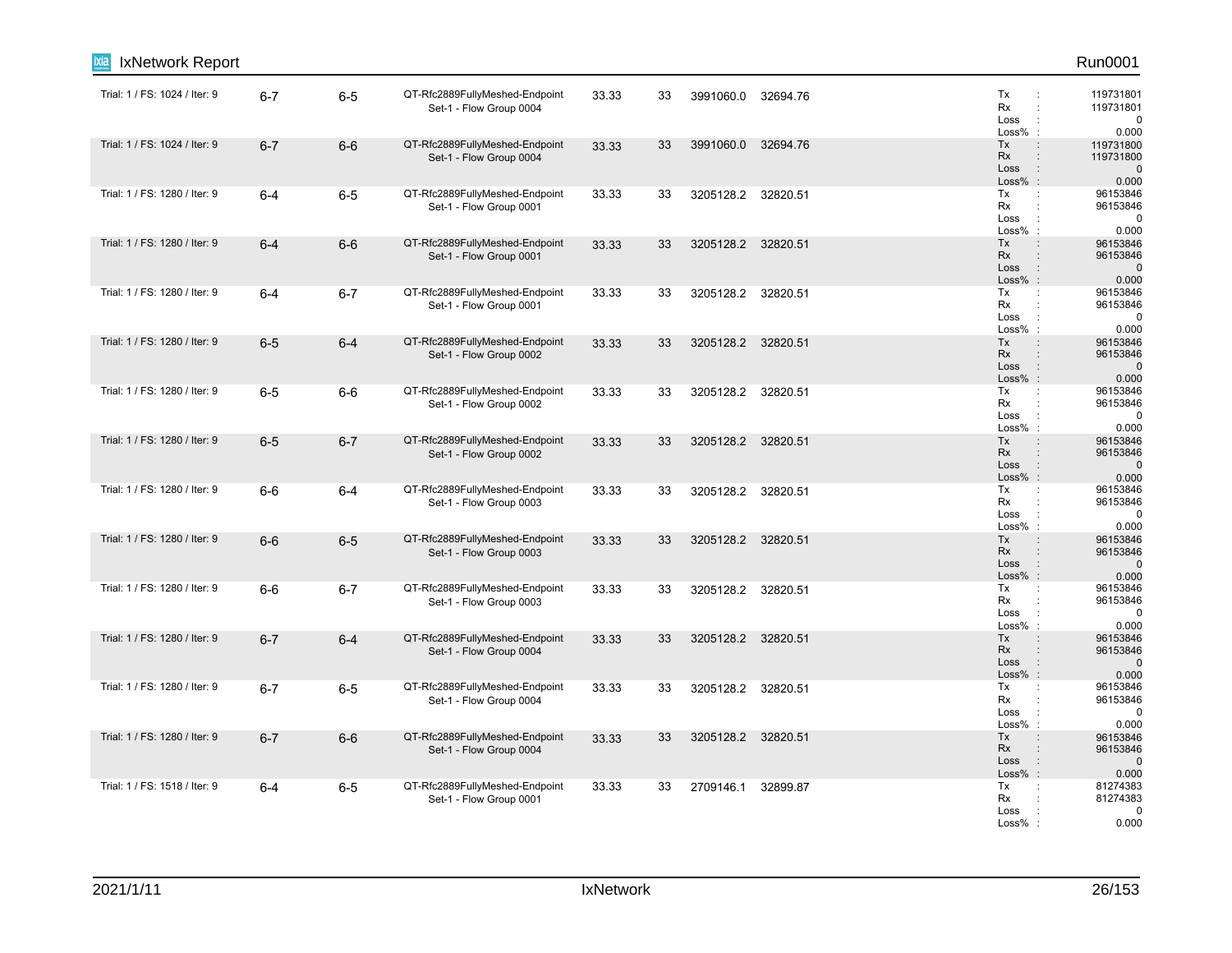| Run0001                                      |                                                                       |          |           |    |       |                                                           |         |         | IxNetwork Report<br>iixia     |
|----------------------------------------------|-----------------------------------------------------------------------|----------|-----------|----|-------|-----------------------------------------------------------|---------|---------|-------------------------------|
| 81274382<br>81274382<br>$\Omega$<br>0.000    | Tx<br>$\ddot{\phantom{a}}$<br>Rx<br>÷<br>Loss<br>Loss% :              | 32899.87 | 2709146.1 | 33 | 33.33 | QT-Rfc2889FullyMeshed-Endpoint<br>Set-1 - Flow Group 0001 | $6-6$   | $6 - 4$ | Trial: 1 / FS: 1518 / Iter: 9 |
| 81274382<br>81274382<br>$\mathbf 0$<br>0.000 | Tx<br>Rx<br>Loss<br>$\cdot$<br>$Loss%$ :                              | 32899.87 | 2709146.1 | 33 | 33.33 | QT-Rfc2889FullyMeshed-Endpoint<br>Set-1 - Flow Group 0001 | $6 - 7$ | $6 - 4$ | Trial: 1 / FS: 1518 / Iter: 9 |
| 81274382<br>81274382<br>$\Omega$<br>0.000    | Tx<br><b>Rx</b><br>Loss<br>Loss% :                                    | 32899.87 | 2709146.1 | 33 | 33.33 | QT-Rfc2889FullyMeshed-Endpoint<br>Set-1 - Flow Group 0002 | $6 - 4$ | $6-5$   | Trial: 1 / FS: 1518 / Iter: 9 |
| 81274383<br>81274383<br>$\mathbf 0$<br>0.000 | Tx<br>Rx<br>Loss<br>Loss%                                             | 32899.87 | 2709146.1 | 33 | 33.33 | QT-Rfc2889FullyMeshed-Endpoint<br>Set-1 - Flow Group 0002 | $6-6$   | $6-5$   | Trial: 1 / FS: 1518 / Iter: 9 |
| 81274382<br>81274382<br>$\Omega$<br>0.000    | Tx<br>Rx<br>Loss<br>Loss% :                                           | 32899.87 | 2709146.1 | 33 | 33.33 | QT-Rfc2889FullyMeshed-Endpoint<br>Set-1 - Flow Group 0002 | $6 - 7$ | $6-5$   | Trial: 1 / FS: 1518 / Iter: 9 |
| 81274382<br>81274382<br>$\mathbf 0$<br>0.000 | Tx<br>$\cdot$ :<br><b>Rx</b><br>Loss<br>$Loss%$ :                     | 32899.87 | 2709146.1 | 33 | 33.33 | QT-Rfc2889FullyMeshed-Endpoint<br>Set-1 - Flow Group 0003 | $6 - 4$ | $6-6$   | Trial: 1 / FS: 1518 / Iter: 9 |
| 81274382<br>81274382<br>$\mathbf 0$<br>0.000 | Tx<br>$\ddot{\phantom{a}}$<br>Rx<br>Loss<br>$\therefore$<br>$Loss%$ : | 32899.87 | 2709146.1 | 33 | 33.33 | QT-Rfc2889FullyMeshed-Endpoint<br>Set-1 - Flow Group 0003 | $6-5$   | $6-6$   | Trial: 1 / FS: 1518 / Iter: 9 |
| 81274383<br>81274383<br>$\Omega$<br>0.000    | Tx<br>Rx<br>Loss<br>Loss% :                                           | 32899.87 | 2709146.1 | 33 | 33.33 | QT-Rfc2889FullyMeshed-Endpoint<br>Set-1 - Flow Group 0003 | $6 - 7$ | $6-6$   | Trial: 1 / FS: 1518 / Iter: 9 |
| 81274383<br>81274383<br>$\Omega$<br>0.000    | Tx<br>Rx<br>Loss<br>$\therefore$<br>Loss% :                           | 32899.87 | 2709146.1 | 33 | 33.33 | QT-Rfc2889FullyMeshed-Endpoint<br>Set-1 - Flow Group 0004 | $6 - 4$ | $6 - 7$ | Trial: 1 / FS: 1518 / Iter: 9 |
| 81274382<br>81274382<br>$\Omega$<br>0.000    | Tx<br>Rx<br>Loss<br>Loss% :                                           | 32899.87 | 2709146.1 | 33 | 33.33 | QT-Rfc2889FullyMeshed-Endpoint<br>Set-1 - Flow Group 0004 | $6-5$   | $6 - 7$ | Trial: 1 / FS: 1518 / Iter: 9 |
| 81274382<br>81274382<br>$\mathbf 0$<br>0.000 | Tx<br>Rx<br>Loss<br>Loss%                                             | 32899.87 | 2709146.1 | 33 | 33.33 | QT-Rfc2889FullyMeshed-Endpoint<br>Set-1 - Flow Group 0004 | $6-6$   | $6 - 7$ | Trial: 1 / FS: 1518 / Iter: 9 |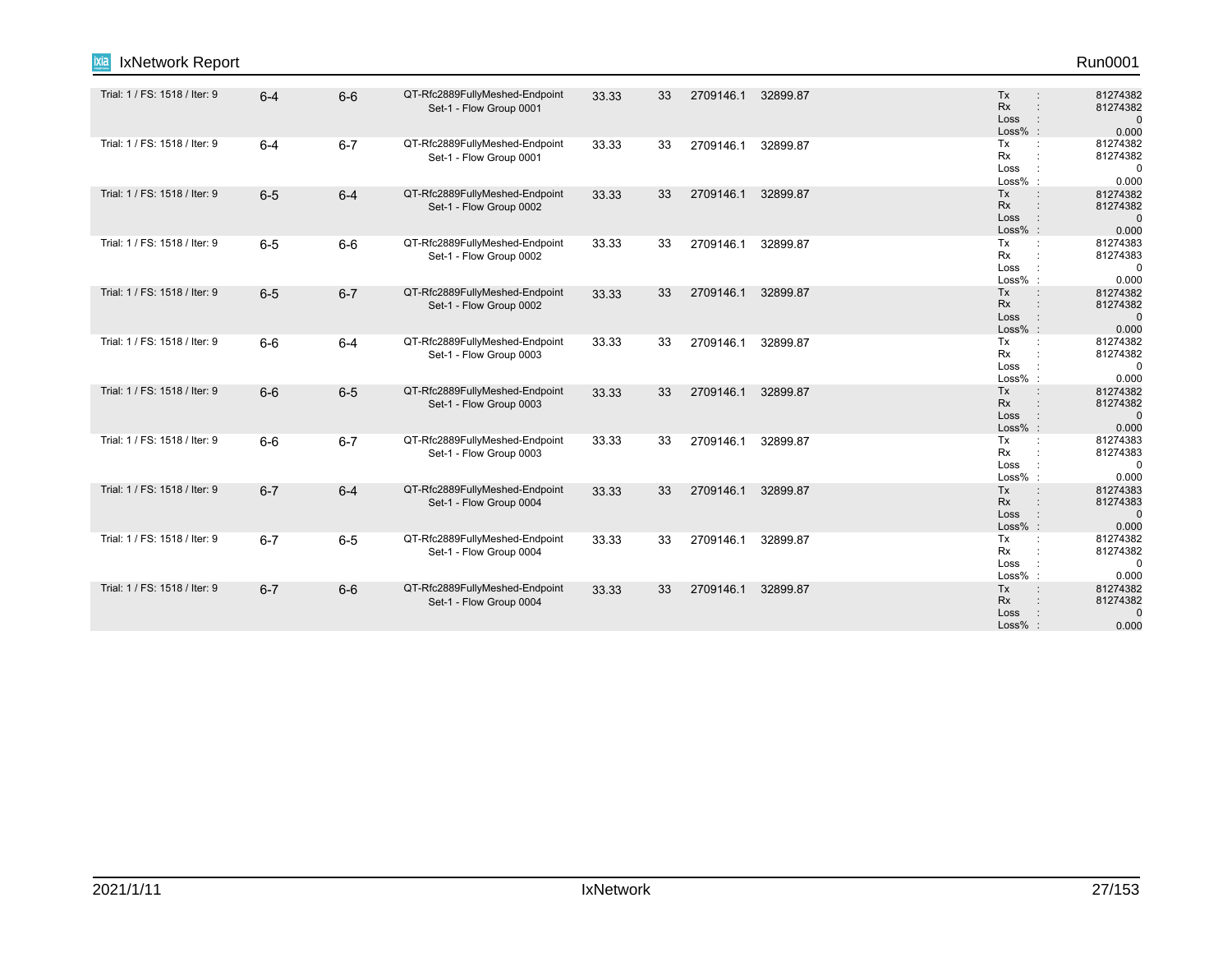#### **RFC2889 - Fully Meshed - Per Flow Statistics - Part 2 of 3**

| Trial / Framesize /          | Tx Port | <b>Rx Port</b> |                                                            |                           |
|------------------------------|---------|----------------|------------------------------------------------------------|---------------------------|
| <b>Iteration</b>             |         |                | Flow Group                                                 | Flooding<br><b>Frames</b> |
|                              |         |                |                                                            |                           |
| Trial: 1 / FS: 64 / Iter: 9  | $6 - 4$ | $6-5$          | QT-Rfc2889FullyMeshed-Endp<br>oint Set-1 - Flow Group 0001 | $\mathbf 0$               |
| Trial: 1 / FS: 64 / Iter: 9  | $6 - 4$ | $6-6$          | QT-Rfc2889FullyMeshed-Endp<br>oint Set-1 - Flow Group 0001 | $\mathbf 0$               |
| Trial: 1 / FS: 64 / Iter: 9  | $6 - 4$ | $6 - 7$        | QT-Rfc2889FullyMeshed-Endp<br>oint Set-1 - Flow Group 0001 | $\mathbf 0$               |
| Trial: 1 / FS: 64 / Iter: 9  | $6-5$   | $6-4$          | QT-Rfc2889FullyMeshed-Endp<br>oint Set-1 - Flow Group 0002 | $\mathbf 0$               |
| Trial: 1 / FS: 64 / Iter: 9  | $6-5$   | $6-6$          | QT-Rfc2889FullyMeshed-Endp<br>oint Set-1 - Flow Group 0002 | $\mathbf 0$               |
| Trial: 1 / FS: 64 / Iter: 9  | $6-5$   | $6 - 7$        | QT-Rfc2889FullyMeshed-Endp<br>oint Set-1 - Flow Group 0002 | $\mathbf 0$               |
| Trial: 1 / FS: 64 / Iter: 9  | $6-6$   | $6-4$          | QT-Rfc2889FullyMeshed-Endp<br>oint Set-1 - Flow Group 0003 | $\mathbf 0$               |
| Trial: 1 / FS: 64 / Iter: 9  | $6-6$   | $6-5$          | QT-Rfc2889FullyMeshed-Endp<br>oint Set-1 - Flow Group 0003 | $\mathbf 0$               |
| Trial: 1 / FS: 64 / Iter: 9  | $6-6$   | $6 - 7$        | QT-Rfc2889FullyMeshed-Endp<br>oint Set-1 - Flow Group 0003 | $\mathbf 0$               |
| Trial: 1 / FS: 64 / Iter: 9  | $6 - 7$ | $6-4$          | QT-Rfc2889FullyMeshed-Endp<br>oint Set-1 - Flow Group 0004 | $\mathbf 0$               |
| Trial: 1 / FS: 64 / Iter: 9  | $6 - 7$ | $6-5$          | QT-Rfc2889FullyMeshed-Endp<br>oint Set-1 - Flow Group 0004 | $\mathbf 0$               |
| Trial: 1 / FS: 64 / Iter: 9  | $6 - 7$ | $6-6$          | QT-Rfc2889FullyMeshed-Endp<br>oint Set-1 - Flow Group 0004 | $\mathbf 0$               |
| Trial: 1 / FS: 128 / Iter: 9 | $6 - 4$ | $6-5$          | QT-Rfc2889FullyMeshed-Endp<br>oint Set-1 - Flow Group 0001 | $\mathbf 0$               |
| Trial: 1 / FS: 128 / Iter: 9 | $6 - 4$ | $6-6$          | QT-Rfc2889FullyMeshed-Endp<br>oint Set-1 - Flow Group 0001 | $\mathbf 0$               |
| Trial: 1 / FS: 128 / Iter: 9 | $6 - 4$ | $6 - 7$        | QT-Rfc2889FullyMeshed-Endp<br>oint Set-1 - Flow Group 0001 | $\mathbf 0$               |
| Trial: 1 / FS: 128 / Iter: 9 | $6-5$   | $6-4$          | QT-Rfc2889FullyMeshed-Endp<br>oint Set-1 - Flow Group 0002 | $\mathbf 0$               |
| Trial: 1 / FS: 128 / Iter: 9 | $6-5$   | $6-6$          | QT-Rfc2889FullyMeshed-Endp<br>oint Set-1 - Flow Group 0002 | $\mathbf 0$               |
| Trial: 1 / FS: 128 / Iter: 9 | $6-5$   | $6 - 7$        | QT-Rfc2889FullyMeshed-Endp<br>oint Set-1 - Flow Group 0002 | $\mathbf 0$               |
| Trial: 1 / FS: 128 / Iter: 9 | $6-6$   | $6-4$          | QT-Rfc2889FullyMeshed-Endp<br>oint Set-1 - Flow Group 0003 | $\mathbf 0$               |
| Trial: 1 / FS: 128 / Iter: 9 | $6-6$   | $6-5$          | QT-Rfc2889FullyMeshed-Endp<br>oint Set-1 - Flow Group 0003 | $\mathbf 0$               |
| Trial: 1 / FS: 128 / Iter: 9 | $6-6$   | $6 - 7$        | QT-Rfc2889FullyMeshed-Endp<br>oint Set-1 - Flow Group 0003 | $\mathbf 0$               |
| Trial: 1 / FS: 128 / Iter: 9 | $6 - 7$ | $6-4$          | QT-Rfc2889FullyMeshed-Endp<br>oint Set-1 - Flow Group 0004 | $\mathbf 0$               |
| Trial: 1 / FS: 128 / Iter: 9 | $6 - 7$ | $6-5$          | QT-Rfc2889FullyMeshed-Endp<br>oint Set-1 - Flow Group 0004 | $\mathbf 0$               |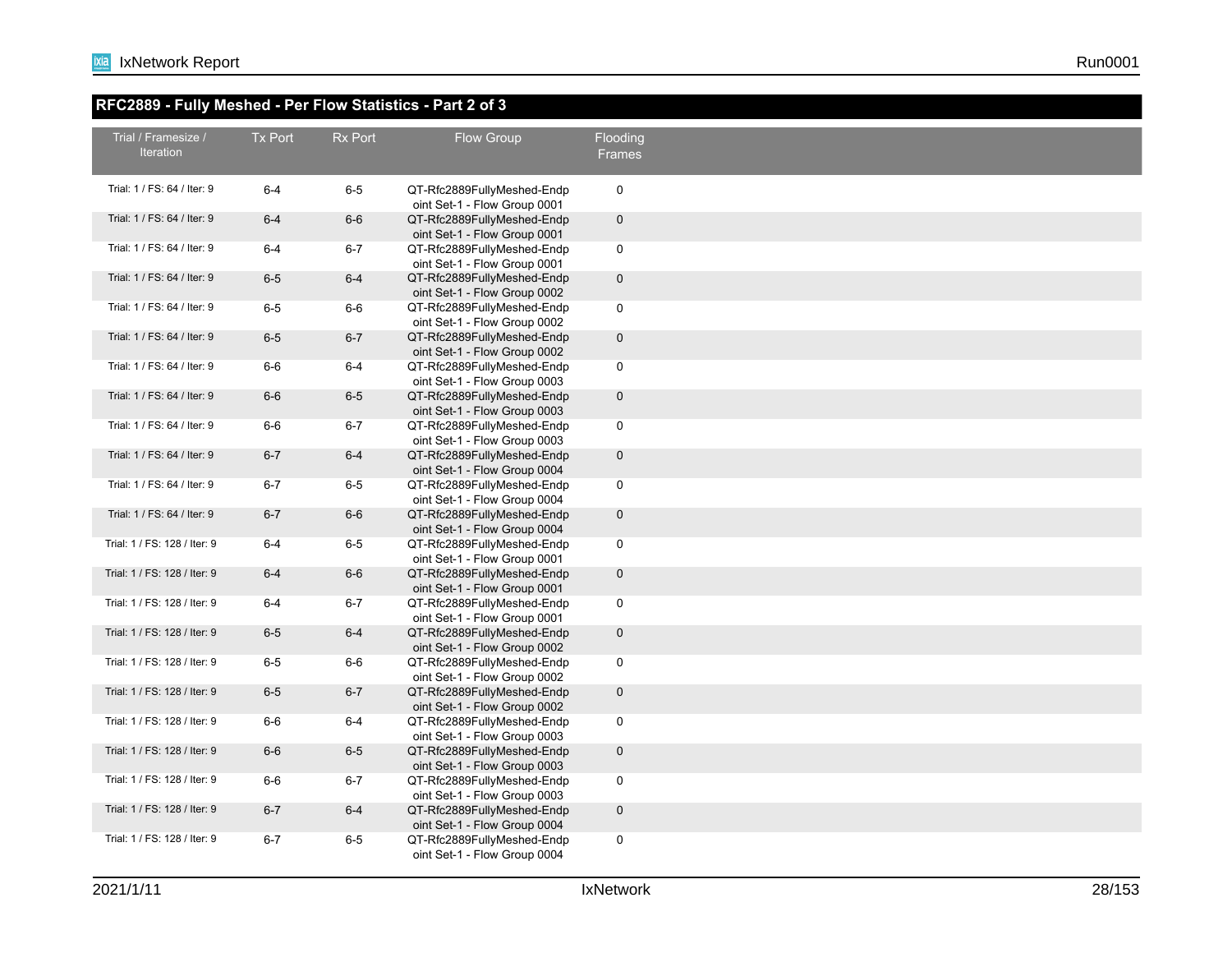| Trial: 1 / FS: 128 / Iter: 9  | $6 - 7$ | $6-6$   | QT-Rfc2889FullyMeshed-Endp<br>oint Set-1 - Flow Group 0004 | $\mathbf 0$  |
|-------------------------------|---------|---------|------------------------------------------------------------|--------------|
| Trial: 1 / FS: 256 / Iter: 9  | $6 - 4$ | $6-5$   | QT-Rfc2889FullyMeshed-Endp                                 | 0            |
| Trial: 1 / FS: 256 / Iter: 9  | $6 - 4$ | $6-6$   | oint Set-1 - Flow Group 0001<br>QT-Rfc2889FullyMeshed-Endp | $\pmb{0}$    |
|                               |         |         | oint Set-1 - Flow Group 0001                               |              |
| Trial: 1 / FS: 256 / Iter: 9  | $6 - 4$ | $6 - 7$ | QT-Rfc2889FullyMeshed-Endp<br>oint Set-1 - Flow Group 0001 | 0            |
| Trial: 1 / FS: 256 / Iter: 9  | $6-5$   | $6 - 4$ | QT-Rfc2889FullyMeshed-Endp<br>oint Set-1 - Flow Group 0002 | $\pmb{0}$    |
| Trial: 1 / FS: 256 / Iter: 9  | $6-5$   | $6-6$   | QT-Rfc2889FullyMeshed-Endp<br>oint Set-1 - Flow Group 0002 | 0            |
| Trial: 1 / FS: 256 / Iter: 9  | $6-5$   | $6 - 7$ | QT-Rfc2889FullyMeshed-Endp<br>oint Set-1 - Flow Group 0002 | $\pmb{0}$    |
| Trial: 1 / FS: 256 / Iter: 9  | $6-6$   | $6-4$   | QT-Rfc2889FullyMeshed-Endp                                 | 0            |
|                               |         |         | oint Set-1 - Flow Group 0003                               |              |
| Trial: 1 / FS: 256 / Iter: 9  | $6-6$   | $6-5$   | QT-Rfc2889FullyMeshed-Endp<br>oint Set-1 - Flow Group 0003 | $\pmb{0}$    |
| Trial: 1 / FS: 256 / Iter: 9  | $6-6$   | $6 - 7$ | QT-Rfc2889FullyMeshed-Endp<br>oint Set-1 - Flow Group 0003 | 0            |
| Trial: 1 / FS: 256 / Iter: 9  | $6 - 7$ | $6-4$   | QT-Rfc2889FullyMeshed-Endp<br>oint Set-1 - Flow Group 0004 | $\mathbf 0$  |
| Trial: 1 / FS: 256 / Iter: 9  | $6 - 7$ | $6-5$   | QT-Rfc2889FullyMeshed-Endp<br>oint Set-1 - Flow Group 0004 | $\mathsf 0$  |
| Trial: 1 / FS: 256 / Iter: 9  | $6 - 7$ | $6-6$   | QT-Rfc2889FullyMeshed-Endp<br>oint Set-1 - Flow Group 0004 | $\mathbf 0$  |
| Trial: 1 / FS: 512 / Iter: 9  | $6 - 4$ | $6-5$   | QT-Rfc2889FullyMeshed-Endp                                 | $\pmb{0}$    |
| Trial: 1 / FS: 512 / Iter: 9  | $6-4$   | $6-6$   | oint Set-1 - Flow Group 0001<br>QT-Rfc2889FullyMeshed-Endp | $\pmb{0}$    |
| Trial: 1 / FS: 512 / Iter: 9  | $6 - 4$ | $6 - 7$ | oint Set-1 - Flow Group 0001<br>QT-Rfc2889FullyMeshed-Endp | $\mathsf 0$  |
| Trial: 1 / FS: 512 / Iter: 9  |         |         | oint Set-1 - Flow Group 0001                               |              |
|                               | $6-5$   | $6-4$   | QT-Rfc2889FullyMeshed-Endp<br>oint Set-1 - Flow Group 0002 | $\mathbf{0}$ |
| Trial: 1 / FS: 512 / Iter: 9  | $6-5$   | $6-6$   | QT-Rfc2889FullyMeshed-Endp<br>oint Set-1 - Flow Group 0002 | 0            |
| Trial: 1 / FS: 512 / Iter: 9  | $6-5$   | $6 - 7$ | QT-Rfc2889FullyMeshed-Endp<br>oint Set-1 - Flow Group 0002 | $\pmb{0}$    |
| Trial: 1 / FS: 512 / Iter: 9  | $6-6$   | $6-4$   | QT-Rfc2889FullyMeshed-Endp<br>oint Set-1 - Flow Group 0003 | 0            |
| Trial: 1 / FS: 512 / Iter: 9  | $6-6$   | $6-5$   | QT-Rfc2889FullyMeshed-Endp<br>oint Set-1 - Flow Group 0003 | $\pmb{0}$    |
| Trial: 1 / FS: 512 / Iter: 9  | $6-6$   | $6 - 7$ | QT-Rfc2889FullyMeshed-Endp<br>oint Set-1 - Flow Group 0003 | $\mathsf 0$  |
| Trial: 1 / FS: 512 / Iter: 9  | $6 - 7$ | $6-4$   | QT-Rfc2889FullyMeshed-Endp<br>oint Set-1 - Flow Group 0004 | $\pmb{0}$    |
| Trial: 1 / FS: 512 / Iter: 9  | $6 - 7$ | $6-5$   | QT-Rfc2889FullyMeshed-Endp                                 | $\pmb{0}$    |
| Trial: 1 / FS: 512 / Iter: 9  | $6 - 7$ | $6-6$   | oint Set-1 - Flow Group 0004<br>QT-Rfc2889FullyMeshed-Endp | $\pmb{0}$    |
| Trial: 1 / FS: 1024 / Iter: 9 | $6 - 4$ | $6-5$   | oint Set-1 - Flow Group 0004<br>QT-Rfc2889FullyMeshed-Endp | 0            |
|                               |         |         | oint Set-1 - Flow Group 0001                               |              |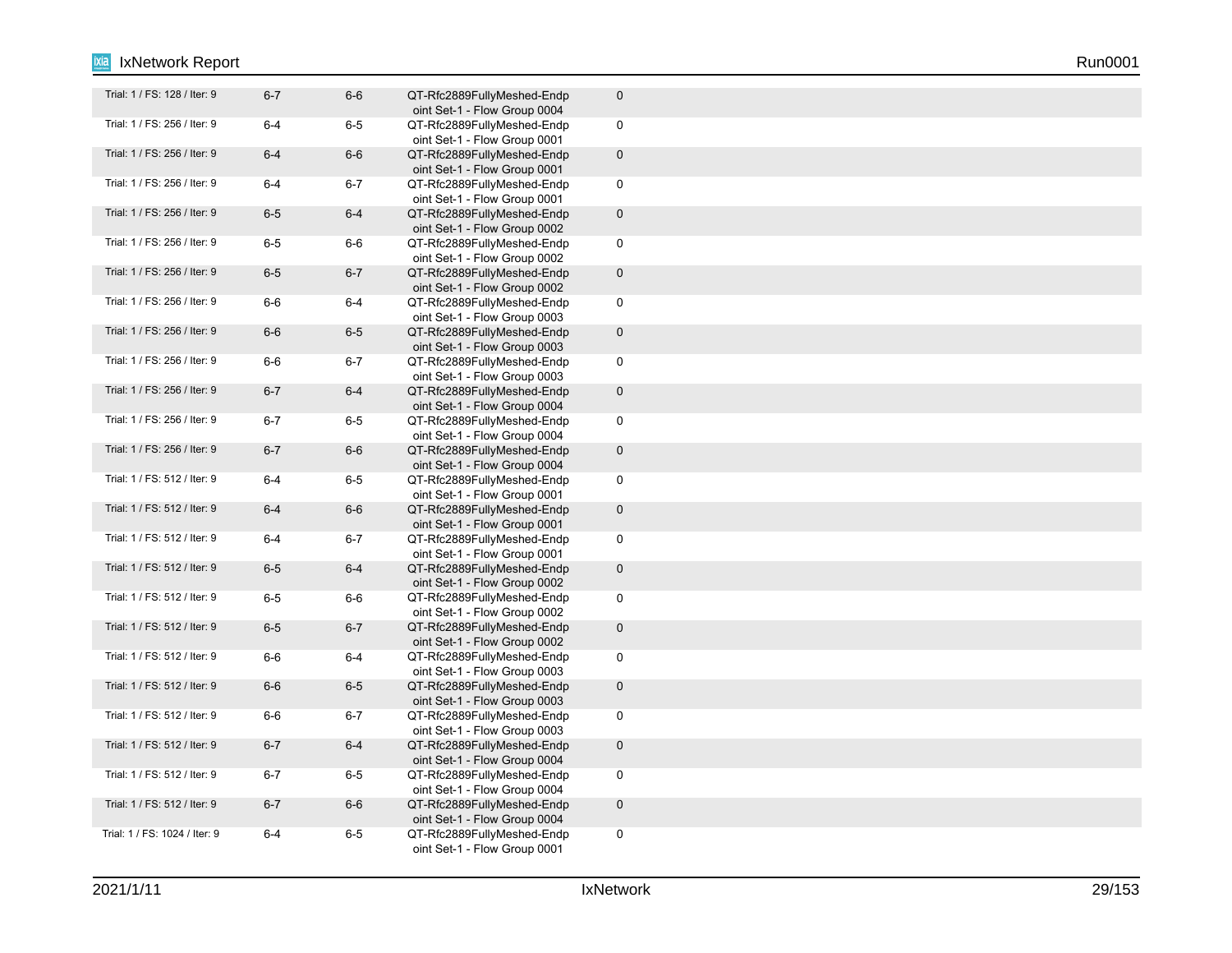| Trial: 1 / FS: 1024 / Iter: 9 | $6 - 4$ | $6-6$   | QT-Rfc2889FullyMeshed-Endp<br>oint Set-1 - Flow Group 0001 | $\pmb{0}$           |
|-------------------------------|---------|---------|------------------------------------------------------------|---------------------|
| Trial: 1 / FS: 1024 / Iter: 9 | $6 - 4$ | $6 - 7$ | QT-Rfc2889FullyMeshed-Endp<br>oint Set-1 - Flow Group 0001 | $\pmb{0}$           |
| Trial: 1 / FS: 1024 / Iter: 9 | $6-5$   | $6-4$   | QT-Rfc2889FullyMeshed-Endp<br>oint Set-1 - Flow Group 0002 | $\mathbf 0$         |
| Trial: 1 / FS: 1024 / Iter: 9 | $6-5$   | $6-6$   | QT-Rfc2889FullyMeshed-Endp<br>oint Set-1 - Flow Group 0002 | $\pmb{0}$           |
| Trial: 1 / FS: 1024 / Iter: 9 | $6-5$   | $6 - 7$ | QT-Rfc2889FullyMeshed-Endp<br>oint Set-1 - Flow Group 0002 | $\mathbf 0$         |
| Trial: 1 / FS: 1024 / Iter: 9 | $6-6$   | $6-4$   | QT-Rfc2889FullyMeshed-Endp<br>oint Set-1 - Flow Group 0003 | $\mathbf 0$         |
| Trial: 1 / FS: 1024 / Iter: 9 | $6-6$   | $6-5$   | QT-Rfc2889FullyMeshed-Endp<br>oint Set-1 - Flow Group 0003 | $\pmb{0}$           |
| Trial: 1 / FS: 1024 / Iter: 9 | $6-6$   | $6 - 7$ | QT-Rfc2889FullyMeshed-Endp<br>oint Set-1 - Flow Group 0003 | $\pmb{0}$           |
| Trial: 1 / FS: 1024 / Iter: 9 | $6 - 7$ | $6-4$   | QT-Rfc2889FullyMeshed-Endp<br>oint Set-1 - Flow Group 0004 | $\pmb{0}$           |
| Trial: 1 / FS: 1024 / Iter: 9 | $6 - 7$ | $6-5$   | QT-Rfc2889FullyMeshed-Endp<br>oint Set-1 - Flow Group 0004 | $\mathbf 0$         |
| Trial: 1 / FS: 1024 / Iter: 9 | $6 - 7$ | $6-6$   | QT-Rfc2889FullyMeshed-Endp<br>oint Set-1 - Flow Group 0004 | $\mathsf{O}\xspace$ |
| Trial: 1 / FS: 1280 / Iter: 9 | $6 - 4$ | $6-5$   | QT-Rfc2889FullyMeshed-Endp<br>oint Set-1 - Flow Group 0001 | $\mathbf 0$         |
| Trial: 1 / FS: 1280 / Iter: 9 | $6 - 4$ | $6-6$   | QT-Rfc2889FullyMeshed-Endp<br>oint Set-1 - Flow Group 0001 | $\pmb{0}$           |
| Trial: 1 / FS: 1280 / Iter: 9 | $6 - 4$ | $6 - 7$ | QT-Rfc2889FullyMeshed-Endp<br>oint Set-1 - Flow Group 0001 | $\pmb{0}$           |
| Trial: 1 / FS: 1280 / Iter: 9 | $6-5$   | $6 - 4$ | QT-Rfc2889FullyMeshed-Endp<br>oint Set-1 - Flow Group 0002 | $\mathbf 0$         |
| Trial: 1 / FS: 1280 / Iter: 9 | $6-5$   | $6-6$   | QT-Rfc2889FullyMeshed-Endp<br>oint Set-1 - Flow Group 0002 | $\mathbf 0$         |
| Trial: 1 / FS: 1280 / Iter: 9 | $6-5$   | $6 - 7$ | QT-Rfc2889FullyMeshed-Endp<br>oint Set-1 - Flow Group 0002 | $\pmb{0}$           |
| Trial: 1 / FS: 1280 / Iter: 9 | $6-6$   | $6-4$   | QT-Rfc2889FullyMeshed-Endp<br>oint Set-1 - Flow Group 0003 | $\mathbf 0$         |
| Trial: 1 / FS: 1280 / Iter: 9 | $6-6$   | $6-5$   | QT-Rfc2889FullyMeshed-Endp<br>oint Set-1 - Flow Group 0003 | $\pmb{0}$           |
| Trial: 1 / FS: 1280 / Iter: 9 | $6-6$   | $6 - 7$ | QT-Rfc2889FullyMeshed-Endp<br>oint Set-1 - Flow Group 0003 | $\mathbf 0$         |
| Trial: 1 / FS: 1280 / Iter: 9 | $6 - 7$ | $6 - 4$ | QT-Rfc2889FullyMeshed-Endp<br>oint Set-1 - Flow Group 0004 | $\mathbf 0$         |
| Trial: 1 / FS: 1280 / Iter: 9 | $6 - 7$ | $6-5$   | QT-Rfc2889FullyMeshed-Endp<br>oint Set-1 - Flow Group 0004 | $\mathbf 0$         |
| Trial: 1 / FS: 1280 / Iter: 9 | $6 - 7$ | $6-6$   | QT-Rfc2889FullyMeshed-Endp<br>oint Set-1 - Flow Group 0004 | $\pmb{0}$           |
| Trial: 1 / FS: 1518 / Iter: 9 | $6 - 4$ | $6-5$   | QT-Rfc2889FullyMeshed-Endp<br>oint Set-1 - Flow Group 0001 | $\mathbf 0$         |
| Trial: 1 / FS: 1518 / Iter: 9 | $6-4$   | $6-6$   | QT-Rfc2889FullyMeshed-Endp<br>oint Set-1 - Flow Group 0001 | $\mathsf{O}\xspace$ |
| Trial: 1 / FS: 1518 / Iter: 9 | $6 - 4$ | $6 - 7$ | QT-Rfc2889FullyMeshed-Endp<br>oint Set-1 - Flow Group 0001 | $\pmb{0}$           |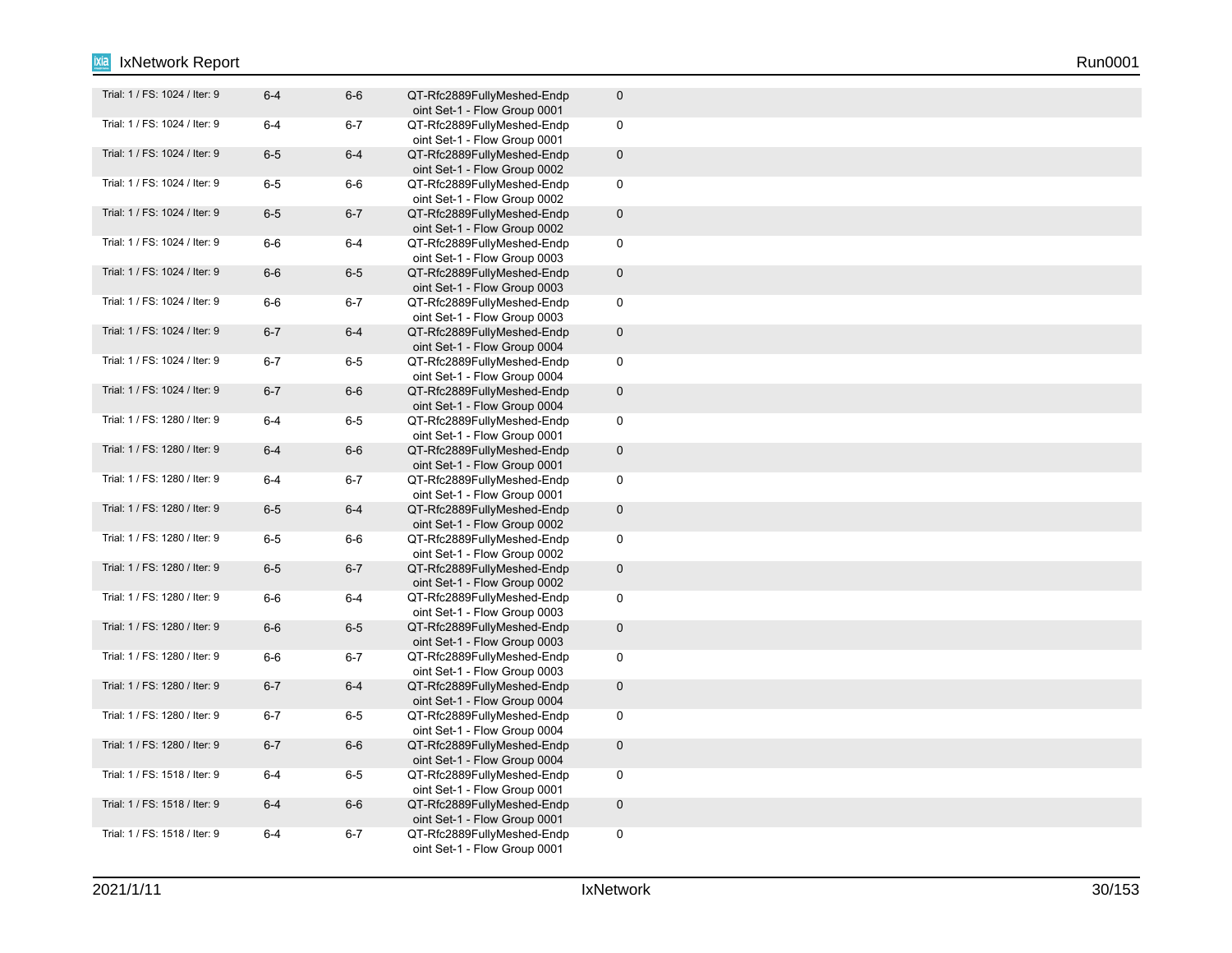| Trial: 1 / FS: 1518 / Iter: 9 | $6-5$   | $6 - 4$ | QT-Rfc2889FullyMeshed-Endp<br>oint Set-1 - Flow Group 0002 | $\mathbf{0}$ |
|-------------------------------|---------|---------|------------------------------------------------------------|--------------|
| Trial: 1 / FS: 1518 / Iter: 9 | $6 - 5$ | 6-6     | QT-Rfc2889FullyMeshed-Endp<br>oint Set-1 - Flow Group 0002 | 0            |
| Trial: 1 / FS: 1518 / Iter: 9 | $6-5$   | $6 - 7$ | QT-Rfc2889FullyMeshed-Endp<br>oint Set-1 - Flow Group 0002 | $\mathbf{0}$ |
| Trial: 1 / FS: 1518 / Iter: 9 | $6-6$   | $6 - 4$ | QT-Rfc2889FullyMeshed-Endp<br>oint Set-1 - Flow Group 0003 | 0            |
| Trial: 1 / FS: 1518 / Iter: 9 | $6 - 6$ | $6-5$   | QT-Rfc2889FullyMeshed-Endp<br>oint Set-1 - Flow Group 0003 | $\mathbf{0}$ |
| Trial: 1 / FS: 1518 / Iter: 9 | $6-6$   | $6 - 7$ | QT-Rfc2889FullyMeshed-Endp<br>oint Set-1 - Flow Group 0003 | 0            |
| Trial: 1 / FS: 1518 / Iter: 9 | $6 - 7$ | $6 - 4$ | QT-Rfc2889FullyMeshed-Endp<br>oint Set-1 - Flow Group 0004 | $\mathbf{0}$ |
| Trial: 1 / FS: 1518 / Iter: 9 | $6 - 7$ | $6 - 5$ | QT-Rfc2889FullyMeshed-Endp<br>oint Set-1 - Flow Group 0004 | 0            |
| Trial: 1 / FS: 1518 / Iter: 9 | $6 - 7$ | $6-6$   | QT-Rfc2889FullyMeshed-Endp<br>oint Set-1 - Flow Group 0004 | $\mathbf{0}$ |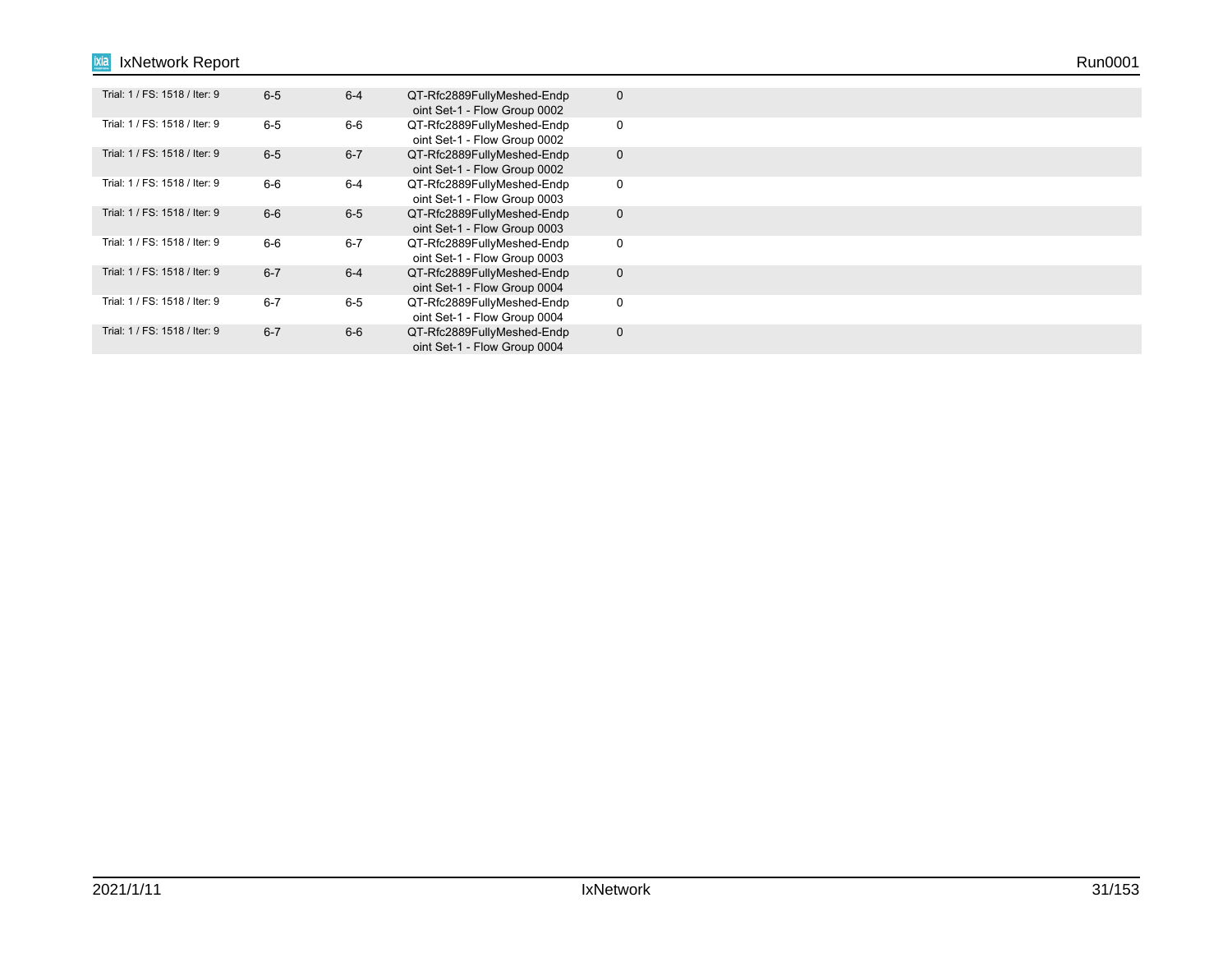## **RFC2889 - Fully Meshed - Per Flow Statistics - Part 3 of 3**

| Trial / Framesize /          | <b>Tx Port</b> | <b>Rx Port</b> | Flow Group                                                | Min Latency | <b>Max Latency</b> | Avg Latency |                                 | Sequence Errors                                    |                                                           |  |
|------------------------------|----------------|----------------|-----------------------------------------------------------|-------------|--------------------|-------------|---------------------------------|----------------------------------------------------|-----------------------------------------------------------|--|
| <b>Iteration</b>             |                |                |                                                           | (ns)        | (n <sub>s</sub> )  | (ns)        |                                 | Detailed                                           | <b>Total</b>                                              |  |
| Trial: 1 / FS: 64 / Iter: 9  | $6 - 4$        | $6-5$          | QT-Rfc2889FullyMeshed-Endpoint<br>Set-1 - Flow Group 0001 | 612         | 670                | 630         | Small<br>Big<br>Reverse:        | $\therefore$                                       | $\pmb{0}$<br>$\mathbf 0$<br>$\pmb{0}$<br>$\mathbf 0$      |  |
| Trial: 1 / FS: 64 / Iter: 9  | $6 - 4$        | $6-6$          | QT-Rfc2889FullyMeshed-Endpoint<br>Set-1 - Flow Group 0001 | 615         | 667                | 632         | Small<br><b>Big</b><br>Reverse: | $\overline{a}$ :                                   | $\mathbf{0}$<br>$\mathbf 0$<br>$\pmb{0}$<br>$\Omega$      |  |
| Trial: 1 / FS: 64 / Iter: 9  | $6 - 4$        | $6 - 7$        | QT-Rfc2889FullyMeshed-Endpoint<br>Set-1 - Flow Group 0001 | 620         | 675                | 637         | Small<br>Big<br>Reverse:        | $\mathbb{R}^2$                                     | $\mathbf 0$<br>$\mathbf 0$<br>$\mathbf 0$<br>$\mathbf 0$  |  |
| Trial: 1 / FS: 64 / Iter: 9  | $6 - 5$        | $6-4$          | QT-Rfc2889FullyMeshed-Endpoint<br>Set-1 - Flow Group 0002 | 627         | 680                | 643         | Small<br><b>Big</b><br>Reverse: | $\overline{a}$ :                                   | $\mathbf 0$<br>$\Omega$<br>$\mathbf 0$<br>$\Omega$        |  |
| Trial: 1 / FS: 64 / Iter: 9  | $6-5$          | $6-6$          | QT-Rfc2889FullyMeshed-Endpoint<br>Set-1 - Flow Group 0002 | 622         | 677                | 638         | Small<br>Big<br>Reverse:        | $\sim$ 1                                           | $\mathbf 0$<br>$\mathbf 0$<br>0<br>$\mathbf 0$            |  |
| Trial: 1 / FS: 64 / Iter: 9  | $6-5$          | $6 - 7$        | QT-Rfc2889FullyMeshed-Endpoint<br>Set-1 - Flow Group 0002 | 627         | 680                | 642         | Small<br><b>Big</b><br>Reverse: | $\overline{a}$ :                                   | $\Omega$<br>$\pmb{0}$<br>$\mathbf 0$<br>$\mathbf 0$       |  |
| Trial: 1 / FS: 64 / Iter: 9  | $6-6$          | $6-4$          | QT-Rfc2889FullyMeshed-Endpoint<br>Set-1 - Flow Group 0003 | 620         | 675                | 639         | Small<br>Big<br>Reverse:        | $\mathbb{R}^2$                                     | $\Omega$<br>$\mathbf 0$<br>0<br>$\mathbf 0$               |  |
| Trial: 1 / FS: 64 / Iter: 9  | $6-6$          | $6-5$          | QT-Rfc2889FullyMeshed-Endpoint<br>Set-1 - Flow Group 0003 | 612         | 670                | 631         | Small<br><b>Big</b><br>Reverse: | $\cdot$ :                                          | $\mathbf 0$<br>$\mathbf 0$<br>0<br>$\pmb{0}$              |  |
| Trial: 1 / FS: 64 / Iter: 9  | $6-6$          | $6 - 7$        | QT-Rfc2889FullyMeshed-Endpoint<br>Set-1 - Flow Group 0003 | 620         | 675                | 640         | Small<br>Big<br>Reverse:        | $\sim$ 1.                                          | $\mathbf 0$<br>$\mathbf 0$<br>$\mathbf 0$<br>$\Omega$     |  |
| Trial: 1 / FS: 64 / Iter: 9  | $6 - 7$        | $6-4$          | QT-Rfc2889FullyMeshed-Endpoint<br>Set-1 - Flow Group 0004 | 620         | 675                | 637         | Small<br><b>Big</b><br>Reverse: | $\cdot$ :<br>÷                                     | $\mathbf 0$<br>$\mathbf 0$<br>0<br>$\mathbf{0}$           |  |
| Trial: 1 / FS: 64 / Iter: 9  | $6 - 7$        | $6-5$          | QT-Rfc2889FullyMeshed-Endpoint<br>Set-1 - Flow Group 0004 | 612         | 670                | 632         | Small<br>Big<br>Reverse:        | $\cdot$ :                                          | $\mathbf 0$<br>0<br>$\Omega$<br>$\mathbf 0$               |  |
| Trial: 1 / FS: 64 / Iter: 9  | $6 - 7$        | $6-6$          | QT-Rfc2889FullyMeshed-Endpoint<br>Set-1 - Flow Group 0004 | 615         | 670                | 634         | Small<br><b>Big</b><br>Reverse: | $\overline{\phantom{a}}$ :<br>$\ddot{\phantom{a}}$ | $\mathbf 0$<br>$\mathbf 0$<br>$\mathbf 0$<br>$\mathbf{0}$ |  |
| Trial: 1 / FS: 128 / Iter: 9 | $6 - 4$        | $6-5$          | QT-Rfc2889FullyMeshed-Endpoint<br>Set-1 - Flow Group 0001 | 615         | 672                | 636         | Small<br>Big<br>Reverse:        | $\mathbb{R}^2$<br>÷                                | $\mathbf 0$<br>0<br>$\Omega$<br>$\Omega$                  |  |
| Trial: 1 / FS: 128 / Iter: 9 | $6-4$          | $6-6$          | QT-Rfc2889FullyMeshed-Endpoint<br>Set-1 - Flow Group 0001 | 615         | 675                | 636         | Small<br><b>Big</b><br>Reverse: | $\sim$ 1                                           | $\mathbf 0$<br>$\mathbf 0$<br>$\mathbf 0$<br>$\Omega$     |  |
| Trial: 1 / FS: 128 / Iter: 9 | $6 - 4$        | $6 - 7$        | QT-Rfc2889FullyMeshed-Endpoint<br>Set-1 - Flow Group 0001 | 615         | 675                | 640         | Small<br>Big<br>Reverse:        | $\sim$ 1.                                          | $\mathbf 0$<br>0<br>$\Omega$<br>$\mathbf 0$               |  |
| Trial: 1 / FS: 128 / Iter: 9 | $6-5$          | $6-4$          | QT-Rfc2889FullyMeshed-Endpoint<br>Set-1 - Flow Group 0002 | 625         | 687                | 643         | Small<br><b>Big</b><br>Reverse: | $\mathbb{R}^2$<br>$\ddot{\phantom{a}}$             | $\mathbf 0$<br>0<br>$\pmb{0}$<br>$\Omega$                 |  |
| Trial: 1 / FS: 128 / Iter: 9 | $6-5$          | $6-6$          | QT-Rfc2889FullyMeshed-Endpoint<br>Set-1 - Flow Group 0002 | 620         | 680                | 639         | Small<br>Big<br>Reverse:        | $\cdot$ :                                          | 0<br>0<br>$\mathbf 0$<br>$\Omega$                         |  |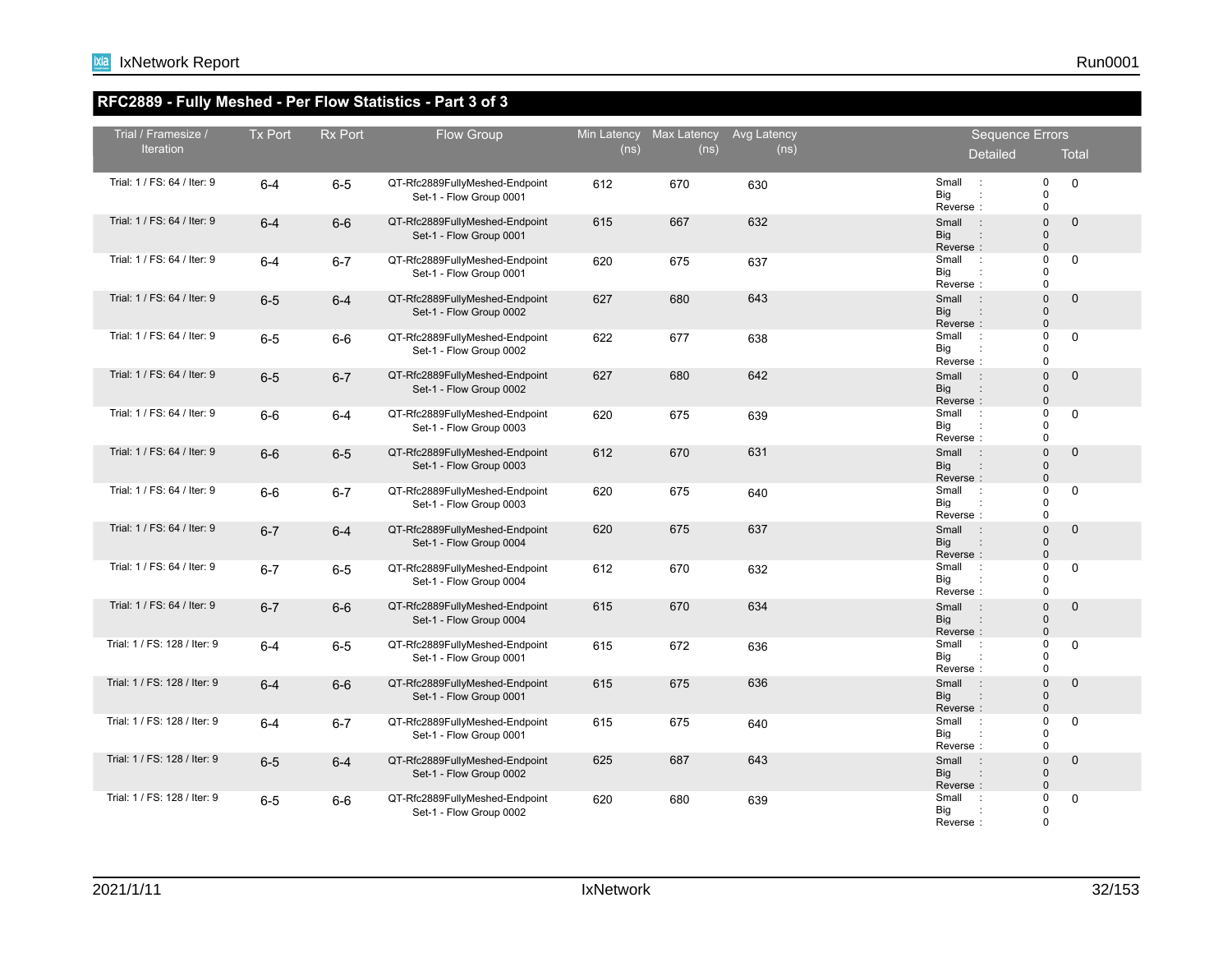| Trial: 1 / FS: 128 / Iter: 9 | $6-5$   | $6 - 7$ | QT-Rfc2889FullyMeshed-Endpoint<br>Set-1 - Flow Group 0002 | 625 | 680 | 643 | Small<br><b>Big</b><br>Reverse:                        | 0<br>0<br>0                                  | $\mathbf 0$  |
|------------------------------|---------|---------|-----------------------------------------------------------|-----|-----|-----|--------------------------------------------------------|----------------------------------------------|--------------|
| Trial: 1 / FS: 128 / Iter: 9 | $6-6$   | $6-4$   | QT-Rfc2889FullyMeshed-Endpoint<br>Set-1 - Flow Group 0003 | 620 | 680 | 646 | Small<br>$\cdot$ :<br>Big<br>Reverse:                  | 0<br>0<br>0                                  | $\mathbf 0$  |
| Trial: 1 / FS: 128 / Iter: 9 | $6-6$   | $6-5$   | QT-Rfc2889FullyMeshed-Endpoint<br>Set-1 - Flow Group 0003 | 617 | 675 | 637 | Small<br>$\overline{\phantom{a}}$ :<br>Big<br>Reverse: | $\mathbf{0}$<br>$\mathbf{0}$<br>$\mathbf{0}$ | 0            |
| Trial: 1 / FS: 128 / Iter: 9 | $6-6$   | $6 - 7$ | QT-Rfc2889FullyMeshed-Endpoint<br>Set-1 - Flow Group 0003 | 627 | 677 | 644 | Small<br>$\mathbb{R}^2$<br>Big<br>Reverse:             | 0<br>0<br>0                                  | 0            |
| Trial: 1 / FS: 128 / Iter: 9 | $6 - 7$ | $6-4$   | QT-Rfc2889FullyMeshed-Endpoint<br>Set-1 - Flow Group 0004 | 620 | 680 | 641 | Small<br>$\cdot$<br><b>Big</b><br>Reverse:             | $\Omega$<br>$\mathbf{0}$<br>$\mathbf{0}$     | 0            |
| Trial: 1 / FS: 128 / Iter: 9 | $6 - 7$ | $6-5$   | QT-Rfc2889FullyMeshed-Endpoint<br>Set-1 - Flow Group 0004 | 615 | 670 | 634 | Small<br>$\therefore$<br>Big<br>Reverse:               | 0<br>0<br>0                                  | 0            |
| Trial: 1 / FS: 128 / Iter: 9 | $6 - 7$ | $6-6$   | QT-Rfc2889FullyMeshed-Endpoint<br>Set-1 - Flow Group 0004 | 617 | 672 | 637 | Small<br>$\cdot$ :<br><b>Big</b><br>Reverse:           | $\mathbf{0}$<br>$\mathbf{0}$<br>$\mathbf{0}$ | $\mathbf 0$  |
| Trial: 1 / FS: 256 / Iter: 9 | $6-4$   | $6-5$   | QT-Rfc2889FullyMeshed-Endpoint<br>Set-1 - Flow Group 0001 | 607 | 667 | 633 | Small<br>$\cdot$<br>Big<br>Reverse:                    | 0<br>0<br>0                                  | 0            |
| Trial: 1 / FS: 256 / Iter: 9 | $6 - 4$ | $6-6$   | QT-Rfc2889FullyMeshed-Endpoint<br>Set-1 - Flow Group 0001 | 610 | 670 | 638 | Small<br>$\therefore$<br><b>Big</b><br>Reverse:        | $\Omega$<br>0<br>0                           | $\mathbf{0}$ |
| Trial: 1 / FS: 256 / Iter: 9 | $6-4$   | $6 - 7$ | QT-Rfc2889FullyMeshed-Endpoint<br>Set-1 - Flow Group 0001 | 615 | 677 | 643 | Small<br>$\cdot$<br>Big<br>Reverse:                    | 0<br>0<br>0                                  | 0            |
| Trial: 1 / FS: 256 / Iter: 9 | $6-5$   | $6 - 4$ | QT-Rfc2889FullyMeshed-Endpoint<br>Set-1 - Flow Group 0002 | 625 | 677 | 645 | Small<br><b>Big</b><br>Reverse:                        | $\overline{0}$<br>0<br>0                     | 0            |
| Trial: 1 / FS: 256 / Iter: 9 | $6-5$   | 6-6     | QT-Rfc2889FullyMeshed-Endpoint<br>Set-1 - Flow Group 0002 | 620 | 672 | 640 | Small<br>$\cdot$ :<br>Big<br>Reverse:                  | 0<br>0<br>0                                  | $\mathbf 0$  |
| Trial: 1 / FS: 256 / Iter: 9 | $6-5$   | $6 - 7$ | QT-Rfc2889FullyMeshed-Endpoint<br>Set-1 - Flow Group 0002 | 625 | 677 | 645 | Small<br>$\sim$ :<br><b>Big</b><br>Reverse:            | $\overline{0}$<br>0<br>0                     | 0            |
| Trial: 1 / FS: 256 / Iter: 9 | $6-6$   | 6-4     | QT-Rfc2889FullyMeshed-Endpoint<br>Set-1 - Flow Group 0003 | 622 | 677 | 644 | Small<br>$\cdot$ :<br>Big<br>Reverse:                  | 0<br>0<br>0                                  | 0            |
| Trial: 1 / FS: 256 / Iter: 9 | $6-6$   | $6-5$   | QT-Rfc2889FullyMeshed-Endpoint<br>Set-1 - Flow Group 0003 | 615 | 667 | 634 | Small<br>$\cdot$<br><b>Big</b><br>Reverse:             | 0<br>$\mathbf{0}$<br>$\mathbf{0}$            | 0            |
| Trial: 1 / FS: 256 / Iter: 9 | $6-6$   | $6 - 7$ | QT-Rfc2889FullyMeshed-Endpoint<br>Set-1 - Flow Group 0003 | 620 | 680 | 644 | Small<br>$\ddot{\phantom{a}}$<br>Big<br>Reverse:       | 0<br>0<br>0                                  | $\mathbf 0$  |
| Trial: 1 / FS: 256 / Iter: 9 | $6 - 7$ | $6-4$   | QT-Rfc2889FullyMeshed-Endpoint<br>Set-1 - Flow Group 0004 | 617 | 680 | 645 | Small<br>$\therefore$<br><b>Big</b><br>Reverse:        | $\mathbf{0}$<br>$\mathbf{0}$<br>$\mathbf{0}$ | 0            |
| Trial: 1 / FS: 256 / Iter: 9 | $6 - 7$ | $6-5$   | QT-Rfc2889FullyMeshed-Endpoint<br>Set-1 - Flow Group 0004 | 610 | 665 | 636 | Small<br>$\ddot{\phantom{1}}$<br>Big<br>Reverse:       | 0<br>$\Omega$<br>0                           | 0            |
| Trial: 1 / FS: 256 / Iter: 9 | $6 - 7$ | $6-6$   | QT-Rfc2889FullyMeshed-Endpoint<br>Set-1 - Flow Group 0004 | 615 | 672 | 641 | Small<br>$\cdot$ :<br><b>Big</b><br>Reverse:           | $\mathbf{0}$<br>$\mathbf{0}$<br>$\mathbf{0}$ | $\mathbf 0$  |
| Trial: 1 / FS: 512 / Iter: 9 | $6-4$   | $6-5$   | QT-Rfc2889FullyMeshed-Endpoint<br>Set-1 - Flow Group 0001 | 597 | 650 | 615 | Small<br>$\ddot{\phantom{a}}$<br>Big<br>Reverse:       | 0<br>0<br>0                                  | 0            |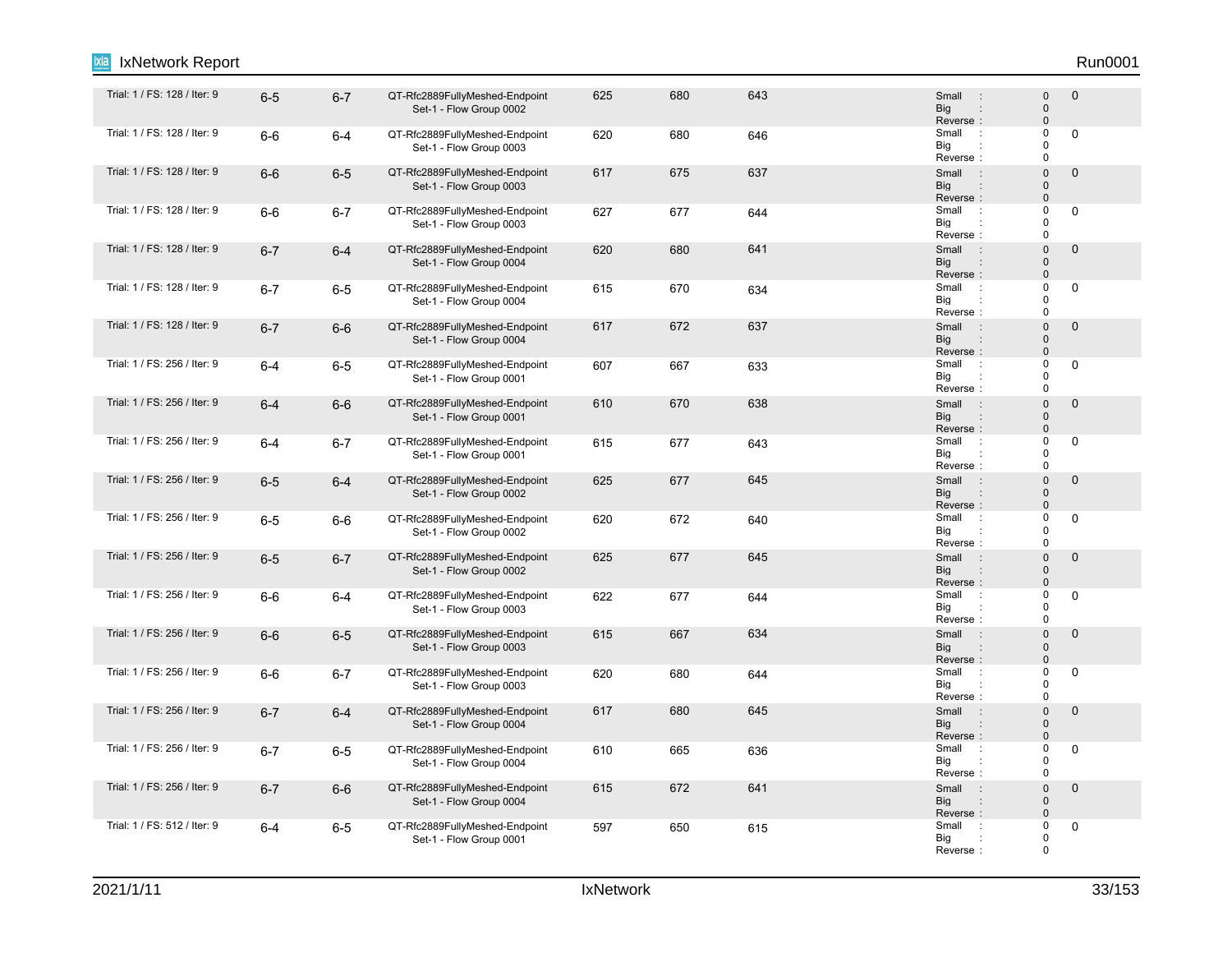| Trial: 1 / FS: 512 / Iter: 9  | $6-4$   | $6-6$   | QT-Rfc2889FullyMeshed-Endpoint<br>Set-1 - Flow Group 0001 | 605 | 652 | 622 | Small<br><b>Big</b><br>Reverse:                     | 0<br>$\mathbf 0$<br>$\mathbf{0}$             | $\mathbf 0$    |
|-------------------------------|---------|---------|-----------------------------------------------------------|-----|-----|-----|-----------------------------------------------------|----------------------------------------------|----------------|
| Trial: 1 / FS: 512 / Iter: 9  | $6-4$   | $6 - 7$ | QT-Rfc2889FullyMeshed-Endpoint<br>Set-1 - Flow Group 0001 | 607 | 657 | 626 | Small<br>$\cdot$ :<br>Big<br>Reverse:               | 0<br>0<br>0                                  | 0              |
| Trial: 1 / FS: 512 / Iter: 9  | $6-5$   | $6 - 4$ | QT-Rfc2889FullyMeshed-Endpoint<br>Set-1 - Flow Group 0002 | 607 | 662 | 628 | Small<br>$\overline{a}$ :<br><b>Big</b><br>Reverse: | $\mathbf{0}$<br>0<br>$\mathbf{0}$            | 0              |
| Trial: 1 / FS: 512 / Iter: 9  | $6-5$   | $6-6$   | QT-Rfc2889FullyMeshed-Endpoint<br>Set-1 - Flow Group 0002 | 602 | 657 | 623 | Small<br>$\cdot$<br>Big<br>Reverse:                 | 0<br>0<br>0                                  | 0              |
| Trial: 1 / FS: 512 / Iter: 9  | $6-5$   | $6 - 7$ | QT-Rfc2889FullyMeshed-Endpoint<br>Set-1 - Flow Group 0002 | 607 | 660 | 628 | Small<br>$\pm$<br><b>Big</b><br>Reverse:            | $\mathbf{0}$<br>0<br>0                       | 0              |
| Trial: 1 / FS: 512 / Iter: 9  | $6-6$   | 6-4     | QT-Rfc2889FullyMeshed-Endpoint<br>Set-1 - Flow Group 0003 | 607 | 662 | 627 | Small<br>$\therefore$<br>Big<br>Reverse:            | 0<br>0<br>0                                  | 0              |
| Trial: 1 / FS: 512 / Iter: 9  | $6-6$   | $6-5$   | QT-Rfc2889FullyMeshed-Endpoint<br>Set-1 - Flow Group 0003 | 597 | 647 | 616 | Small<br>$\therefore$<br><b>Big</b><br>Reverse:     | 0<br>0<br>0                                  | $\pmb{0}$      |
| Trial: 1 / FS: 512 / Iter: 9  | $6-6$   | $6 - 7$ | QT-Rfc2889FullyMeshed-Endpoint<br>Set-1 - Flow Group 0003 | 607 | 660 | 627 | Small<br>$\ddot{\phantom{a}}$<br>Big<br>Reverse:    | 0<br>$\Omega$<br>0                           | 0              |
| Trial: 1 / FS: 512 / Iter: 9  | $6 - 7$ | $6 - 4$ | QT-Rfc2889FullyMeshed-Endpoint<br>Set-1 - Flow Group 0004 | 610 | 662 | 629 | Small<br>$\cdot$ :<br><b>Big</b><br>Reverse:        | $\overline{0}$<br>0<br>$\mathbf{0}$          | $\mathbf 0$    |
| Trial: 1 / FS: 512 / Iter: 9  | $6 - 7$ | $6-5$   | QT-Rfc2889FullyMeshed-Endpoint<br>Set-1 - Flow Group 0004 | 600 | 645 | 617 | Small<br>$\cdot$ :<br>Big<br>Reverse:               | 0<br>0<br>0                                  | 0              |
| Trial: 1 / FS: 512 / Iter: 9  | $6 - 7$ | $6-6$   | QT-Rfc2889FullyMeshed-Endpoint<br>Set-1 - Flow Group 0004 | 605 | 657 | 624 | Small<br><b>Big</b><br>Reverse:                     | $\Omega$<br>$\mathbf{0}$<br>$\mathbf{0}$     | $\overline{0}$ |
| Trial: 1 / FS: 1024 / Iter: 9 | $6-4$   | $6-5$   | QT-Rfc2889FullyMeshed-Endpoint<br>Set-1 - Flow Group 0001 | 570 | 622 | 591 | Small<br>$\ddot{\phantom{a}}$<br>Big<br>Reverse:    | 0<br>0<br>0                                  | 0              |
| Trial: 1 / FS: 1024 / Iter: 9 | $6-4$   | $6-6$   | QT-Rfc2889FullyMeshed-Endpoint<br>Set-1 - Flow Group 0001 | 577 | 630 | 596 | Small<br>$\overline{a}$ :<br><b>Big</b><br>Reverse: | $\mathbf{0}$<br>$\mathbf{0}$<br>0            | 0              |
| Trial: 1 / FS: 1024 / Iter: 9 | $6 - 4$ | $6 - 7$ | QT-Rfc2889FullyMeshed-Endpoint<br>Set-1 - Flow Group 0001 | 582 | 635 | 601 | Small<br>$\cdot$ :<br>Big<br>Reverse:               | 0<br>0<br>0                                  | 0              |
| Trial: 1 / FS: 1024 / Iter: 9 | $6-5$   | $6-4$   | QT-Rfc2889FullyMeshed-Endpoint<br>Set-1 - Flow Group 0002 | 577 | 630 | 598 | Small<br>$\cdot$<br><b>Big</b><br>Reverse:          | 0<br>0<br>0                                  | 0              |
| Trial: 1 / FS: 1024 / Iter: 9 | $6-5$   | 6-6     | QT-Rfc2889FullyMeshed-Endpoint<br>Set-1 - Flow Group 0002 | 572 | 625 | 593 | Small<br>$\ddot{\phantom{a}}$<br>Big<br>Reverse:    | 0<br>0<br>0                                  | 0              |
| Trial: 1 / FS: 1024 / Iter: 9 | $6-5$   | $6 - 7$ | QT-Rfc2889FullyMeshed-Endpoint<br>Set-1 - Flow Group 0002 | 577 | 630 | 598 | Small<br>$\therefore$<br><b>Big</b><br>Reverse:     | 0<br>$\mathbf{0}$<br>0                       | 0              |
| Trial: 1 / FS: 1024 / Iter: 9 | $6-6$   | 6-4     | QT-Rfc2889FullyMeshed-Endpoint<br>Set-1 - Flow Group 0003 | 577 | 630 | 597 | Small<br>$\cdot$ :<br>Big<br>Reverse:               | 0<br>$\Omega$<br>0                           | 0              |
| Trial: 1 / FS: 1024 / Iter: 9 | $6-6$   | $6-5$   | QT-Rfc2889FullyMeshed-Endpoint<br>Set-1 - Flow Group 0003 | 565 | 620 | 586 | Small<br>$\therefore$<br><b>Big</b><br>Reverse:     | $\mathbf{0}$<br>$\mathbf{0}$<br>$\mathbf{0}$ | $\pmb{0}$      |
| Trial: 1 / FS: 1024 / Iter: 9 | $6-6$   | $6 - 7$ | QT-Rfc2889FullyMeshed-Endpoint<br>Set-1 - Flow Group 0003 | 577 | 630 | 597 | Small<br>$\ddot{\phantom{a}}$<br>Big<br>Reverse:    | 0<br>0<br>0                                  | 0              |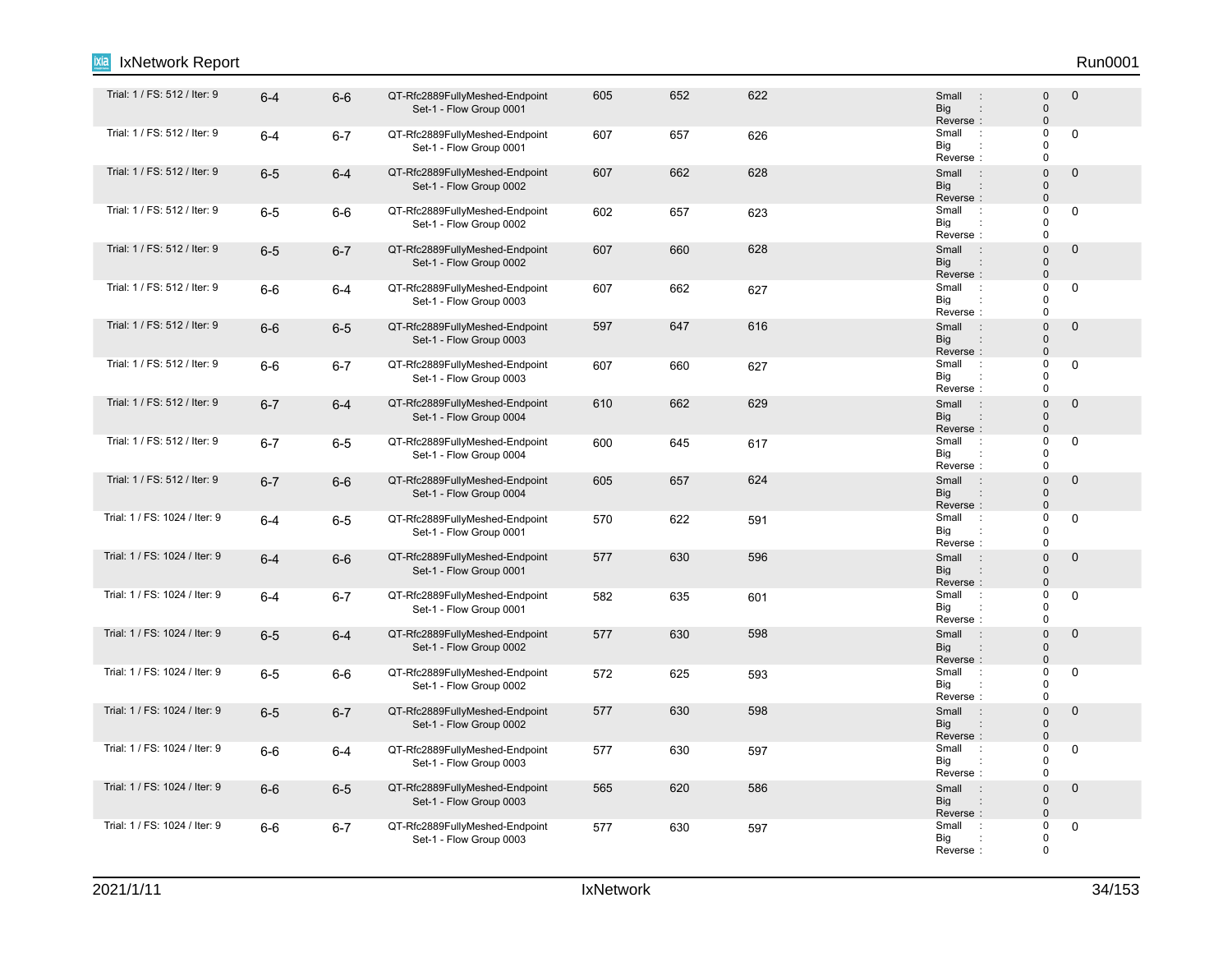| Trial: 1 / FS: 1024 / Iter: 9 | $6 - 7$ | $6-4$   | QT-Rfc2889FullyMeshed-Endpoint<br>Set-1 - Flow Group 0004 | 580 | 630 | 598 | Small<br>$\therefore$<br>Big<br>Reverse:                             | $\mathbf{0}$<br>$\pmb{0}$<br>$\mathbf{0}$ | $\mathbf 0$ |
|-------------------------------|---------|---------|-----------------------------------------------------------|-----|-----|-----|----------------------------------------------------------------------|-------------------------------------------|-------------|
| Trial: 1 / FS: 1024 / Iter: 9 | $6 - 7$ | $6-5$   | QT-Rfc2889FullyMeshed-Endpoint<br>Set-1 - Flow Group 0004 | 567 | 620 | 587 | Small<br>$\sim$ 1.<br>Big<br>Reverse:                                | $\Omega$<br>0<br>0                        | 0           |
| Trial: 1 / FS: 1024 / Iter: 9 | $6 - 7$ | $6-6$   | QT-Rfc2889FullyMeshed-Endpoint<br>Set-1 - Flow Group 0004 | 572 | 627 | 593 | Small<br>$\cdot$ :<br><b>Big</b><br>:<br>Reverse:                    | $\Omega$<br>$\mathbf 0$<br>$\Omega$       | $\mathbf 0$ |
| Trial: 1 / FS: 1280 / Iter: 9 | $6 - 4$ | $6-5$   | QT-Rfc2889FullyMeshed-Endpoint<br>Set-1 - Flow Group 0001 | 552 | 605 | 571 | Small<br>$\mathbb{R}^2$<br>Big<br>Reverse:                           | $\Omega$<br>$\Omega$<br>$\Omega$          | 0           |
| Trial: 1 / FS: 1280 / Iter: 9 | $6 - 4$ | $6-6$   | QT-Rfc2889FullyMeshed-Endpoint<br>Set-1 - Flow Group 0001 | 560 | 612 | 579 | Small<br>$\therefore$<br><b>Big</b><br>Reverse:                      | $\Omega$<br>$\mathbf{0}$<br>$\mathsf 0$   | $\mathbf 0$ |
| Trial: 1 / FS: 1280 / Iter: 9 | $6 - 4$ | $6 - 7$ | QT-Rfc2889FullyMeshed-Endpoint<br>Set-1 - Flow Group 0001 | 565 | 617 | 584 | Small<br>$\therefore$<br>Big<br>Reverse:                             | 0<br>$\Omega$<br>$\Omega$                 | $\mathbf 0$ |
| Trial: 1 / FS: 1280 / Iter: 9 | $6-5$   | $6 - 4$ | QT-Rfc2889FullyMeshed-Endpoint<br>Set-1 - Flow Group 0002 | 562 | 615 | 581 | Small<br>$\therefore$<br><b>Big</b><br>Reverse:                      | $\Omega$<br>$\mathbf{0}$<br>$\Omega$      | $\bf 0$     |
| Trial: 1 / FS: 1280 / Iter: 9 | $6-5$   | 6-6     | QT-Rfc2889FullyMeshed-Endpoint<br>Set-1 - Flow Group 0002 | 555 | 612 | 576 | Small<br>$\cdot$<br>Big<br>Reverse:                                  | $\mathbf 0$<br>$\Omega$<br>0              | 0           |
| Trial: 1 / FS: 1280 / Iter: 9 | $6-5$   | $6 - 7$ | QT-Rfc2889FullyMeshed-Endpoint<br>Set-1 - Flow Group 0002 | 560 | 617 | 581 | Small<br>$\sim$ 1<br><b>Big</b><br>Reverse:                          | $\Omega$<br>$\mathsf 0$<br>$\Omega$       | $\mathbf 0$ |
| Trial: 1 / FS: 1280 / Iter: 9 | $6-6$   | $6 - 4$ | QT-Rfc2889FullyMeshed-Endpoint<br>Set-1 - Flow Group 0003 | 567 | 620 | 585 | Small<br>$\mathbb{R}^2$<br>Big<br>Reverse:                           | $\mathbf 0$<br>$\Omega$<br>$\mathbf 0$    | 0           |
| Trial: 1 / FS: 1280 / Iter: 9 | $6-6$   | $6-5$   | QT-Rfc2889FullyMeshed-Endpoint<br>Set-1 - Flow Group 0003 | 552 | 607 | 572 | Small<br>$\mathbb{R}^2$<br>Big<br>Reverse:                           | $\Omega$<br>$\Omega$<br>$\Omega$          | $\bf 0$     |
| Trial: 1 / FS: 1280 / Iter: 9 | $6-6$   | $6 - 7$ | QT-Rfc2889FullyMeshed-Endpoint<br>Set-1 - Flow Group 0003 | 560 | 617 | 585 | Small<br>$\cdot$ :<br>Big<br>Reverse:                                | $\Omega$<br>$\Omega$<br>$\Omega$          | 0           |
| Trial: 1 / FS: 1280 / Iter: 9 | $6 - 7$ | $6 - 4$ | QT-Rfc2889FullyMeshed-Endpoint<br>Set-1 - Flow Group 0004 | 560 | 615 | 582 | Small<br>$\cdot$ :<br><b>Big</b><br>$\ddot{\phantom{a}}$<br>Reverse: | $\Omega$<br>$\mathsf 0$<br>$\Omega$       | $\mathbf 0$ |
| Trial: 1 / FS: 1280 / Iter: 9 | $6 - 7$ | $6-5$   | QT-Rfc2889FullyMeshed-Endpoint<br>Set-1 - Flow Group 0004 | 550 | 602 | 568 | Small<br>$\mathbb{R}^2$<br>Big<br>Reverse:                           | $\Omega$<br>$\Omega$<br>$\mathbf 0$       | $\pmb{0}$   |
| Trial: 1 / FS: 1280 / Iter: 9 | $6 - 7$ | $6-6$   | QT-Rfc2889FullyMeshed-Endpoint<br>Set-1 - Flow Group 0004 | 557 | 612 | 577 | Small<br>$\therefore$<br><b>Big</b><br>Reverse:                      | $\Omega$<br>$\mathbf{0}$<br>$\Omega$      | $\mathbf 0$ |
| Trial: 1 / FS: 1518 / Iter: 9 | $6 - 4$ | $6-5$   | QT-Rfc2889FullyMeshed-Endpoint<br>Set-1 - Flow Group 0001 | 535 | 590 | 554 | Small<br>$\cdot$<br>Big<br>Reverse:                                  | $\Omega$<br>0<br>0                        | 0           |
| Trial: 1 / FS: 1518 / Iter: 9 | $6 - 4$ | $6-6$   | QT-Rfc2889FullyMeshed-Endpoint<br>Set-1 - Flow Group 0001 | 545 | 600 | 562 | Small<br>$\cdot$ :<br><b>Big</b><br>$\ddot{\phantom{a}}$<br>Reverse: | $\Omega$<br>$\Omega$<br>$\Omega$          | $\mathbf 0$ |
| Trial: 1 / FS: 1518 / Iter: 9 | $6 - 4$ | $6 - 7$ | QT-Rfc2889FullyMeshed-Endpoint<br>Set-1 - Flow Group 0001 | 550 | 600 | 567 | Small<br>$\cdot$ :<br>Big<br>$\ddot{\cdot}$<br>Reverse:              | $\Omega$<br>$\mathbf 0$<br>$\mathbf 0$    | 0           |
| Trial: 1 / FS: 1518 / Iter: 9 | $6-5$   | $6-4$   | QT-Rfc2889FullyMeshed-Endpoint<br>Set-1 - Flow Group 0002 | 545 | 600 | 564 | Small<br>$\therefore$<br><b>Big</b><br>Reverse:                      | $\Omega$<br>$\mathbf{0}$<br>$\Omega$      | $\mathbf 0$ |
| Trial: 1 / FS: 1518 / Iter: 9 | $6 - 5$ | $6-6$   | QT-Rfc2889FullyMeshed-Endpoint<br>Set-1 - Flow Group 0002 | 540 | 597 | 559 | Small<br>$\ddot{\phantom{a}}$ :<br>Big<br>Reverse:                   | 0<br>$\mathbf 0$<br>$\mathbf 0$           | $\mathbf 0$ |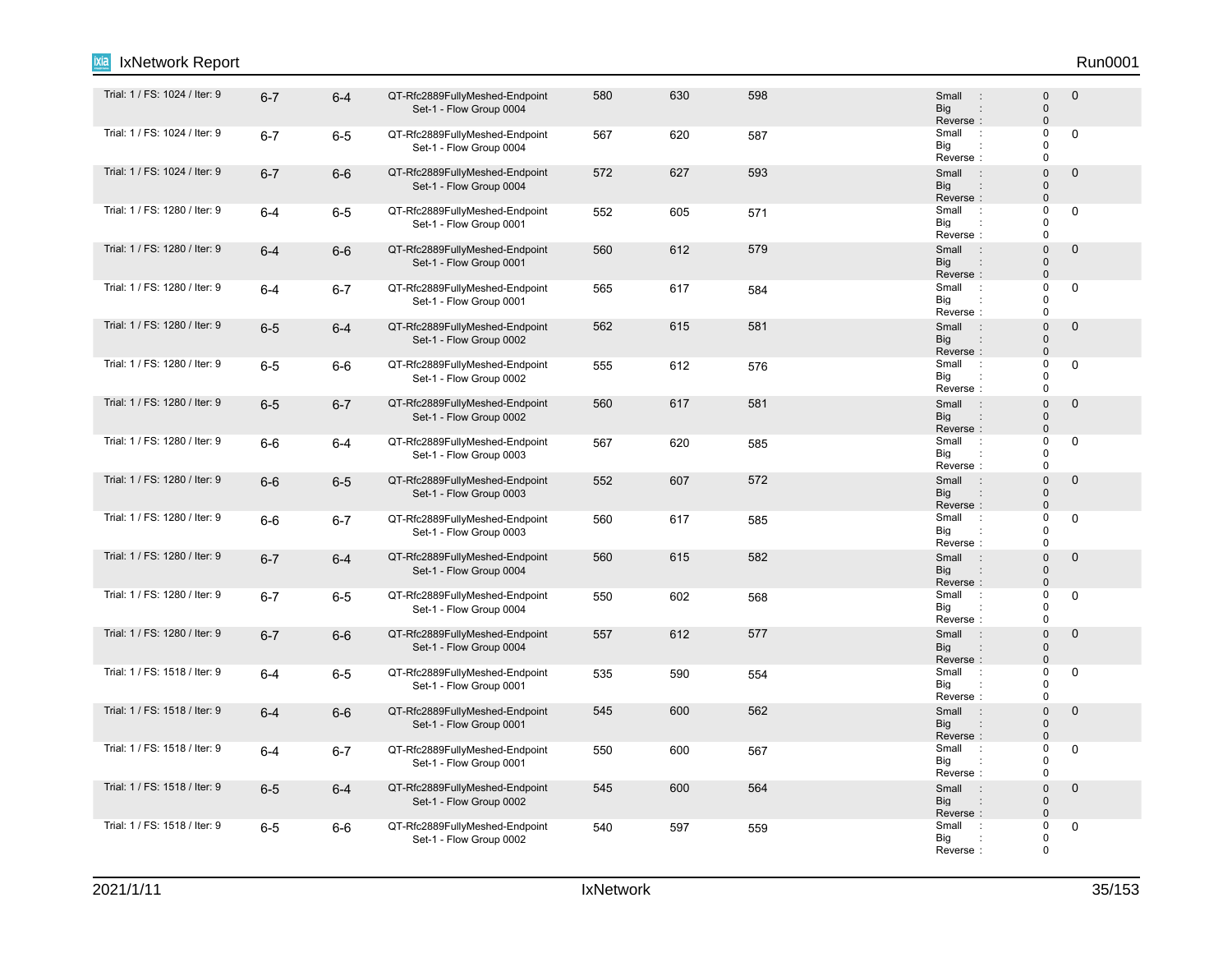| Trial: 1 / FS: 1518 / Iter: 9 | $6 - 5$ | $6 - 7$ | QT-Rfc2889FullyMeshed-Endpoint<br>Set-1 - Flow Group 0002 | 545 | 597 | 564 | Small<br>$\mathbb{R}^2$<br><b>Big</b><br>Reverse: | $\mathbf 0$<br>$\mathbf 0$<br>$\mathbf{0}$ | $\mathbf{0}$ |
|-------------------------------|---------|---------|-----------------------------------------------------------|-----|-----|-----|---------------------------------------------------|--------------------------------------------|--------------|
| Trial: 1 / FS: 1518 / Iter: 9 | $6-6$   | $6 - 4$ | QT-Rfc2889FullyMeshed-Endpoint<br>Set-1 - Flow Group 0003 | 547 | 607 | 569 | Small<br>$\mathbb{R}^2$<br>Big<br>Reverse:        | 0<br>$\mathbf 0$<br>$\mathbf 0$            | 0            |
| Trial: 1 / FS: 1518 / Iter: 9 | $6-6$   | $6 - 5$ | QT-Rfc2889FullyMeshed-Endpoint<br>Set-1 - Flow Group 0003 | 535 | 590 | 555 | Small<br>$\cdot$ :<br><b>Big</b><br>Reverse:      | $\mathbf 0$<br>$\mathbf{0}$<br>$\mathbf 0$ | $\Omega$     |
| Trial: 1 / FS: 1518 / Iter: 9 | $6-6$   | $6 - 7$ | QT-Rfc2889FullyMeshed-Endpoint<br>Set-1 - Flow Group 0003 | 540 | 602 | 568 | Small<br>$\cdot$ :<br>Big<br>Reverse:             | 0<br>$\mathbf 0$<br>$\mathbf 0$            | $\Omega$     |
| Trial: 1 / FS: 1518 / Iter: 9 | $6 - 7$ | $6 - 4$ | QT-Rfc2889FullyMeshed-Endpoint<br>Set-1 - Flow Group 0004 | 545 | 600 | 565 | Small<br>Г÷.<br><b>Big</b><br>Reverse:            | $\mathbf{0}$<br>$\mathbf 0$<br>$\mathbf 0$ | $\Omega$     |
| Trial: 1 / FS: 1518 / Iter: 9 | $6 - 7$ | $6 - 5$ | QT-Rfc2889FullyMeshed-Endpoint<br>Set-1 - Flow Group 0004 | 532 | 587 | 552 | Small<br>$\mathbb{R}^2$<br>Big<br>Reverse:        | 0<br>0<br>$\Omega$                         | $\Omega$     |
| Trial: 1 / FS: 1518 / Iter: 9 | $6 - 7$ | $6-6$   | QT-Rfc2889FullyMeshed-Endpoint<br>Set-1 - Flow Group 0004 | 540 | 592 | 560 | Small<br>U.<br>Big<br>Reverse:                    | $\mathbf{0}$<br>$\mathbf 0$<br>$\Omega$    | $\Omega$     |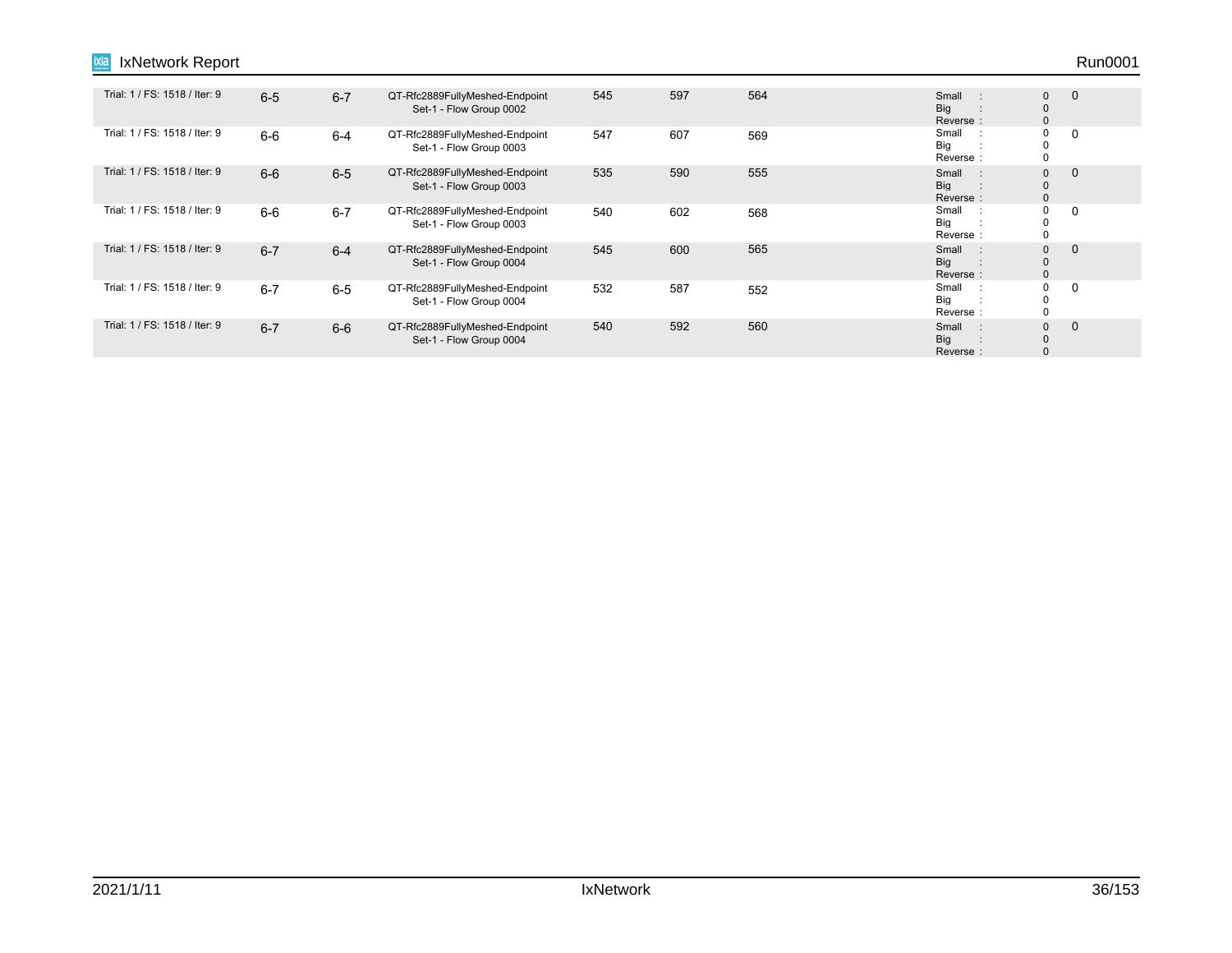## **RFC2889 - Fully Meshed - Iteration Statistics - Part 1 of 3**

| Trial / Framesize /         | <b>Tx Port</b> | <b>Rx Port</b> | <b>Flow Group</b>                                          | L2 Throughput |       |                |             | L1 Throughput  |                |                                  | Throughput (frames)                                                                                                                      |
|-----------------------------|----------------|----------------|------------------------------------------------------------|---------------|-------|----------------|-------------|----------------|----------------|----------------------------------|------------------------------------------------------------------------------------------------------------------------------------------|
| <b>Iteration</b>            |                |                |                                                            | <b>Tx</b>     |       | <b>Rx Rate</b> |             | <b>Tx Rate</b> | <b>Rx Rate</b> |                                  |                                                                                                                                          |
|                             |                |                |                                                            | Rate %        | $\%$  | <b>FPS</b>     | <b>Mbps</b> | <b>Mbps</b>    | <b>Mbps</b>    |                                  |                                                                                                                                          |
| Trial: 1 / FS: 64 / Iter: 1 | $6-4$          | $6-5$          | QT-Rfc2889FullyMeshed-Endpoi<br>nt Set-1 - Flow Group 0001 | 3.33          | 3.33  | 4960317.5      | 2539.68     |                |                | Tx<br>Rx<br>Loss<br>Loss%        | 148809524<br>÷<br>148809524<br>÷<br>$\mathbf 0$<br>$\ddot{\phantom{a}}$<br>0.000                                                         |
| Trial: 1 / FS: 64 / Iter: 1 | $6 - 4$        | $6-6$          | QT-Rfc2889FullyMeshed-Endpoi<br>nt Set-1 - Flow Group 0001 | 3.33          | 3.33  | 4960317.5      | 2539.68     |                |                | Tx<br><b>Rx</b><br>Loss<br>Loss% | 148809524<br>$\ddot{\phantom{a}}$<br>148809524<br>$\ddot{\phantom{a}}$<br>$\mathbf 0$<br>$\vdots$<br>$\pm$<br>0.000                      |
| Trial: 1 / FS: 64 / Iter: 1 | $6 - 4$        | $6 - 7$        | QT-Rfc2889FullyMeshed-Endpoi<br>nt Set-1 - Flow Group 0001 | 3.33          | 3.33  | 4960317.5      | 2539.68     |                |                | Tx<br>Rx<br>Loss<br>Loss%        | 148809523<br>$\ddot{\phantom{a}}$<br>148809523<br>$\ddot{\phantom{a}}$<br>$\ddot{\phantom{a}}$<br>0<br>0.000<br>$\ddot{\phantom{a}}$     |
| Trial: 1 / FS: 64 / Iter: 1 | $6-5$          | $6 - 4$        | QT-Rfc2889FullyMeshed-Endpoi<br>nt Set-1 - Flow Group 0002 | 3.33          | 3.33  | 4960317.5      | 2539.68     |                |                | Tx<br>Rx<br>Loss<br>Loss%        | $\ddot{\phantom{a}}$<br>148809523<br>148809523<br>$\ddot{\phantom{a}}$<br>$\colon$<br>$\mathbf 0$<br>$\cdot$<br>0.000                    |
| Trial: 1 / FS: 64 / Iter: 1 | $6-5$          | $6-6$          | QT-Rfc2889FullyMeshed-Endpoi<br>nt Set-1 - Flow Group 0002 | 3.33          | 3.33  | 4960317.5      | 2539.68     |                |                | Tx<br>Rx<br>Loss<br>Loss%        | 148809524<br>÷<br>148809524<br>$\ddot{\phantom{a}}$<br>$\mathbf 0$<br>$\ddot{\cdot}$<br>0.000<br>$\ddot{\phantom{a}}$                    |
| Trial: 1 / FS: 64 / Iter: 1 | $6-5$          | $6 - 7$        | QT-Rfc2889FullyMeshed-Endpoi<br>nt Set-1 - Flow Group 0002 | 3.33          | 3.33  | 4960317.5      | 2539.68     |                |                | Tx<br>Rx<br>Loss<br>Loss%        | $\ddot{\phantom{a}}$<br>148809524<br>$\ddot{\phantom{a}}$<br>148809524<br>$\mathbf 0$<br>$\vdots$<br>$\pm$<br>0.000                      |
| Trial: 1 / FS: 64 / Iter: 1 | $6-6$          | $6 - 4$        | QT-Rfc2889FullyMeshed-Endpoi<br>nt Set-1 - Flow Group 0003 | 3.33          | 3.33  | 4960317.5      | 2539.68     |                |                | Tx<br>Rx<br>Loss<br>Loss%        | 148809524<br>$\mathbb{C}^2$<br>148809524<br>$\ddot{\phantom{a}}$<br>$\ddot{\phantom{a}}$<br>$\mathbf 0$<br>$\ddot{\phantom{a}}$<br>0.000 |
| Trial: 1 / FS: 64 / Iter: 1 | $6-6$          | $6-5$          | QT-Rfc2889FullyMeshed-Endpoi<br>nt Set-1 - Flow Group 0003 | 3.33          | 3.33  | 4960317.5      | 2539.68     |                |                | Tx<br>Rx<br>Loss<br>Loss%        | 148809523<br>$\ddot{\phantom{a}}$<br>148809523<br>$\ddot{\phantom{a}}$<br>$\mathbf 0$<br>$\colon$<br>$\pm$<br>0.000                      |
| Trial: 1 / FS: 64 / Iter: 1 | $6-6$          | $6 - 7$        | QT-Rfc2889FullyMeshed-Endpoi<br>nt Set-1 - Flow Group 0003 | 3.33          | 3.33  | 4960317.5      | 2539.68     |                |                | Tx<br>Rx<br>Loss<br>Loss%        | 148809524<br>÷<br>148809524<br>$\ddot{\phantom{a}}$<br>÷<br>$\mathbf 0$<br>$\ddot{\phantom{a}}$<br>0.000                                 |
| Trial: 1 / FS: 64 / Iter: 1 | $6 - 7$        | $6-4$          | QT-Rfc2889FullyMeshed-Endpoi<br>nt Set-1 - Flow Group 0004 | 3.33          | 3.33  | 4960317.5      | 2539.68     |                |                | Tx<br><b>Rx</b><br>Loss<br>Loss% | 148809524<br>$\ddot{\phantom{a}}$<br>$\ddot{\phantom{a}}$<br>148809524<br>$\mathbf 0$<br>$\ddot{\phantom{a}}$<br>$\pm$<br>0.000          |
| Trial: 1 / FS: 64 / Iter: 1 | $6 - 7$        | $6-5$          | QT-Rfc2889FullyMeshed-Endpoi<br>nt Set-1 - Flow Group 0004 | 3.33          | 3.33  | 4960317.5      | 2539.68     |                |                | Tx<br>Rx<br>Loss<br>Loss%        | 148809524<br>$\div$<br>148809524<br>÷<br>$\ddot{\phantom{a}}$<br>$\mathbf 0$<br>$\div$<br>0.000                                          |
| Trial: 1 / FS: 64 / Iter: 1 | $6 - 7$        | $6-6$          | QT-Rfc2889FullyMeshed-Endpoi<br>nt Set-1 - Flow Group 0004 | 3.33          | 3.33  | 4960317.5      | 2539.68     |                |                | Tx<br><b>Rx</b><br>Loss<br>Loss% | 148809523<br>$\ddot{\phantom{a}}$<br>148809523<br>$\ddot{\phantom{a}}$<br>$\div$<br>$\mathbf 0$<br>$\pm$<br>0.000                        |
| Trial: 1 / FS: 64 / Iter: 2 | $6 - 4$        | $6-5$          | QT-Rfc2889FullyMeshed-Endpoi<br>nt Set-1 - Flow Group 0001 | 18.33         | 18.33 | 27281785.7     | 13968.27    |                |                | Tx<br>Rx<br>Loss<br>Loss%        | 818452381<br>÷<br>818452381<br>$\ddot{\phantom{a}}$<br>$\mathbf 0$<br>0.000                                                              |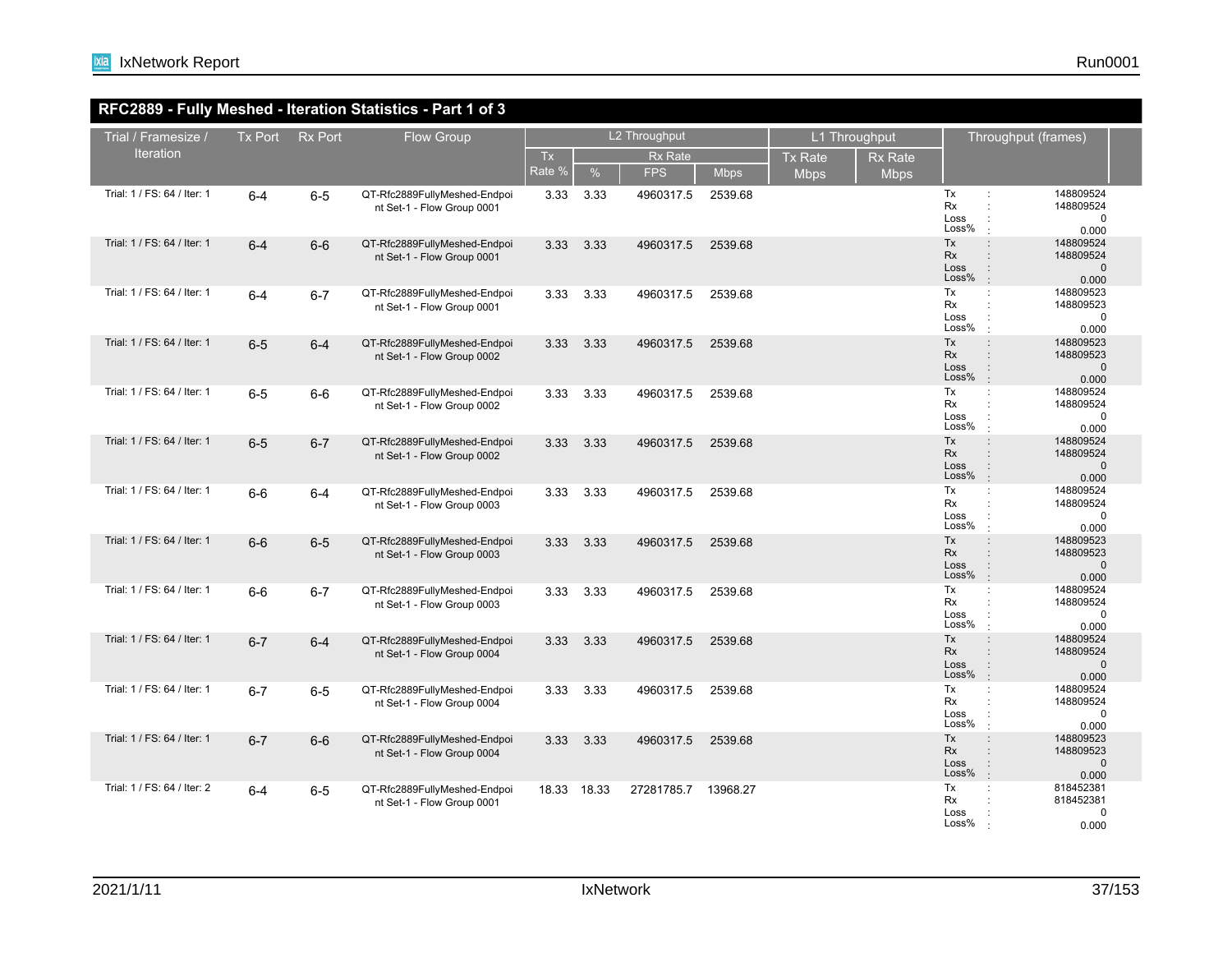| <b>IxNetwork Report</b><br>Ixia |         |         |                                                            |       |             |                     |          |                                                                                                   | Run0001                                          |
|---------------------------------|---------|---------|------------------------------------------------------------|-------|-------------|---------------------|----------|---------------------------------------------------------------------------------------------------|--------------------------------------------------|
| Trial: 1 / FS: 64 / Iter: 2     | $6 - 4$ | $6-6$   | QT-Rfc2889FullyMeshed-Endpoi<br>nt Set-1 - Flow Group 0001 |       | 18.33 18.33 | 27281785.7 13968.27 |          | <b>Tx</b><br>$\ddot{\phantom{a}}$<br>Rx<br>÷.<br>Loss<br>$\ddot{\phantom{a}}$<br>Loss%<br>ċ       | 818452381<br>818452381<br>$\mathbf 0$<br>0.000   |
| Trial: 1 / FS: 64 / Iter: 2     | $6 - 4$ | $6 - 7$ | QT-Rfc2889FullyMeshed-Endpoi<br>nt Set-1 - Flow Group 0001 |       | 18.33 18.33 | 27281785.7          | 13968.27 | Tx<br>÷<br><b>Rx</b><br>÷<br>Loss<br>$\ddot{\cdot}$<br>Loss%<br>÷                                 | 818452381<br>818452381<br>$\mathbf 0$<br>0.000   |
| Trial: 1 / FS: 64 / Iter: 2     | $6-5$   | $6 - 4$ | QT-Rfc2889FullyMeshed-Endpoi<br>nt Set-1 - Flow Group 0002 |       | 18.33 18.33 | 27281785.7          | 13968.27 | Tx<br>÷<br>Rx<br>÷.<br>Loss<br>$\ddot{\phantom{a}}$<br>Loss%<br>$\cdot$                           | 818452381<br>818452381<br>$\mathbf 0$<br>0.000   |
| Trial: 1 / FS: 64 / Iter: 2     | $6-5$   | $6-6$   | QT-Rfc2889FullyMeshed-Endpoi<br>nt Set-1 - Flow Group 0002 | 18.33 | 18.33       | 27281785.7 13968.27 |          | Tx<br>÷<br><b>Rx</b><br>÷<br>Loss<br>$\ddot{\cdot}$<br>Loss%<br>÷                                 | 818452381<br>818452381<br>$\mathbf 0$<br>0.000   |
| Trial: 1 / FS: 64 / Iter: 2     | $6-5$   | $6 - 7$ | QT-Rfc2889FullyMeshed-Endpoi<br>nt Set-1 - Flow Group 0002 |       | 18.33 18.33 | 27281785.7          | 13968.27 | Tx<br>÷<br>Rx<br>÷<br>Loss<br>$\ddot{\phantom{a}}$<br>Loss%<br>$\ddot{\phantom{a}}$               | 818452381<br>818452381<br>$\mathbf{0}$<br>0.000  |
| Trial: 1 / FS: 64 / Iter: 2     | $6-6$   | $6 - 4$ | QT-Rfc2889FullyMeshed-Endpoi<br>nt Set-1 - Flow Group 0003 |       | 18.33 18.33 | 27281785.7          | 13968.27 | Tx<br>$\ddot{\phantom{a}}$<br>Rx<br>÷<br>Loss<br>÷<br>Loss%<br>$\cdot$                            | 818452381<br>818452381<br>$\mathbf 0$<br>0.000   |
| Trial: 1 / FS: 64 / Iter: 2     | $6-6$   | $6-5$   | QT-Rfc2889FullyMeshed-Endpoi<br>nt Set-1 - Flow Group 0003 | 18.33 | 18.33       | 27281785.7          | 13968.27 | Tx<br>÷.<br>Rx<br>$\ddot{\phantom{a}}$<br>Loss<br>$\ddot{\phantom{a}}$<br>Loss%<br>÷              | 818452381<br>818452381<br>$\mathbf{0}$<br>0.000  |
| Trial: 1 / FS: 64 / Iter: 2     | $6-6$   | $6 - 7$ | QT-Rfc2889FullyMeshed-Endpoi<br>nt Set-1 - Flow Group 0003 | 18.33 | 18.33       | 27281785.7 13968.27 |          | Tx<br>÷<br>Rx<br>÷<br>Loss<br>÷<br>Loss%<br>$\cdot$                                               | 818452381<br>818452381<br>$\mathbf 0$<br>0.000   |
| Trial: 1 / FS: 64 / Iter: 2     | $6 - 7$ | $6-4$   | QT-Rfc2889FullyMeshed-Endpoi<br>nt Set-1 - Flow Group 0004 |       | 18.33 18.33 | 27281785.7          | 13968.27 | Tx<br>÷<br>Rx<br>$\ddot{\phantom{a}}$<br>Loss<br>÷<br>Loss%<br>÷                                  | 818452381<br>818452381<br>$\mathbf{0}$<br>0.000  |
| Trial: 1 / FS: 64 / Iter: 2     | $6 - 7$ | $6-5$   | QT-Rfc2889FullyMeshed-Endpoi<br>nt Set-1 - Flow Group 0004 |       | 18.33 18.33 | 27281785.7          | 13968.27 | Tx<br>÷<br>Rx<br>$\ddot{\cdot}$<br>Loss<br>÷<br>Loss%<br>$\cdot$                                  | 818452381<br>818452381<br>$\mathbf 0$<br>0.000   |
| Trial: 1 / FS: 64 / Iter: 2     | $6 - 7$ | $6-6$   | QT-Rfc2889FullyMeshed-Endpoi<br>nt Set-1 - Flow Group 0004 | 18.33 | 18.33       | 27281785.7          | 13968.27 | Tx<br>÷<br>Rx<br>$\ddot{\phantom{a}}$<br>$\ddot{\phantom{a}}$<br>Loss<br>Loss%<br>÷               | 818452381<br>818452381<br>$\mathbf 0$<br>0.000   |
| Trial: 1 / FS: 64 / Iter: 3     | $6 - 4$ | $6-5$   | QT-Rfc2889FullyMeshed-Endpoi<br>nt Set-1 - Flow Group 0001 |       | 25.83 25.83 | 38442421.2 19682.52 |          | Tx<br>÷<br>Rx<br>÷<br>Loss<br>÷<br>Loss%<br>÷                                                     | 1153273810<br>1153273810<br>$\mathbf 0$<br>0.000 |
| Trial: 1 / FS: 64 / Iter: 3     | $6 - 4$ | $6-6$   | QT-Rfc2889FullyMeshed-Endpoi<br>nt Set-1 - Flow Group 0001 |       | 25.83 25.83 | 38442421.2          | 19682.52 | Tx<br>÷<br>Rx<br>÷.<br>Loss<br>$\ddot{\phantom{a}}$<br>Loss%<br>$\ddot{\phantom{a}}$              | 1153273810<br>1153273810<br>$\mathbf 0$<br>0.000 |
| Trial: 1 / FS: 64 / Iter: 3     | $6 - 4$ | $6 - 7$ | QT-Rfc2889FullyMeshed-Endpoi<br>nt Set-1 - Flow Group 0001 |       | 25.83 25.83 | 38442421.2          | 19682.52 | Tx<br>÷<br>Rx<br>÷<br>Loss<br>$\ddot{\cdot}$<br>Loss%<br>÷                                        | 1153273809<br>1153273809<br>$\mathbf 0$<br>0.000 |
| Trial: 1 / FS: 64 / Iter: 3     | $6-5$   | $6 - 4$ | QT-Rfc2889FullyMeshed-Endpoi<br>nt Set-1 - Flow Group 0002 |       | 25.83 25.83 | 38442421.2          | 19682.52 | Tx<br>$\ddot{\phantom{a}}$<br>Rx<br>$\ddot{\phantom{a}}$<br>Loss<br>$\ddot{\phantom{a}}$<br>Loss% | 1153273809<br>1153273809<br>$\mathbf 0$<br>0.000 |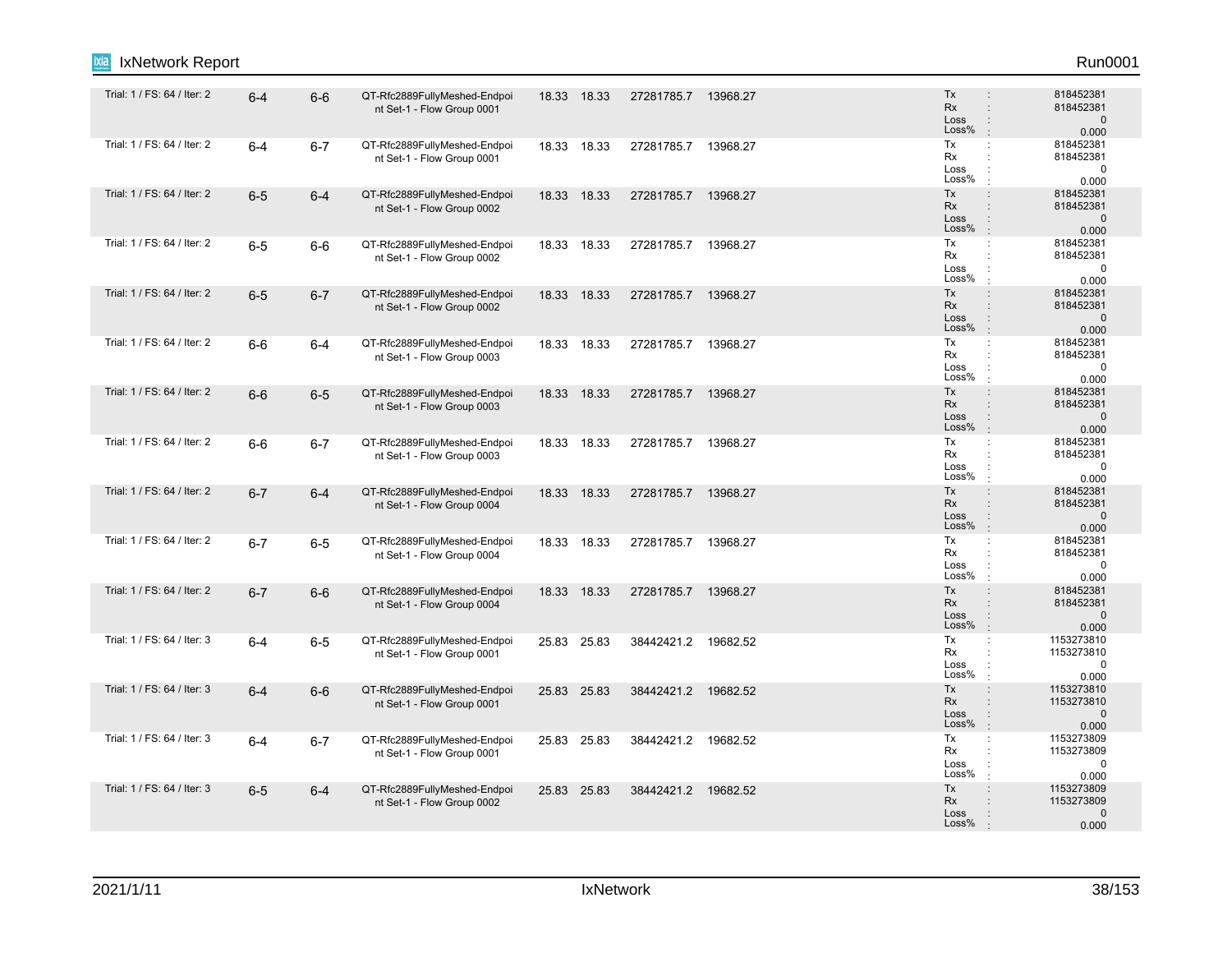|                             | IxNetwork Report |         |         |                                                            |       |             |                     |          |                                                                                                                     | Run0001                                           |
|-----------------------------|------------------|---------|---------|------------------------------------------------------------|-------|-------------|---------------------|----------|---------------------------------------------------------------------------------------------------------------------|---------------------------------------------------|
| Trial: 1 / FS: 64 / Iter: 3 |                  | $6-5$   | $6-6$   | QT-Rfc2889FullyMeshed-Endpoi<br>nt Set-1 - Flow Group 0002 |       | 25.83 25.83 | 38442421.2 19682.52 |          | Tx<br>Rx<br>÷<br>Loss<br>Loss%                                                                                      | 1153273810<br>1153273810<br>0<br>0.000            |
| Trial: 1 / FS: 64 / Iter: 3 |                  | $6-5$   | $6 - 7$ | QT-Rfc2889FullyMeshed-Endpoi<br>nt Set-1 - Flow Group 0002 | 25.83 | 25.83       | 38442421.2          | 19682.52 | Tx<br>$\ddot{\phantom{a}}$<br>Rx<br>$\ddot{\phantom{a}}$<br>Loss<br>$\ddot{\phantom{a}}$<br>Loss%<br>$\cdot$        | 1153273810<br>1153273810<br>$\mathbf 0$<br>0.000  |
| Trial: 1 / FS: 64 / Iter: 3 |                  | $6-6$   | $6 - 4$ | QT-Rfc2889FullyMeshed-Endpoi<br>nt Set-1 - Flow Group 0003 |       | 25.83 25.83 | 38442421.2 19682.52 |          | Tx<br>÷<br>Rx<br>÷<br>Loss<br>Loss%<br>$\cdot$                                                                      | 1153273810<br>1153273810<br>0<br>0.000            |
| Trial: 1 / FS: 64 / Iter: 3 |                  | $6-6$   | $6-5$   | QT-Rfc2889FullyMeshed-Endpoi<br>nt Set-1 - Flow Group 0003 |       | 25.83 25.83 | 38442421.2          | 19682.52 | Tx<br>$\ddot{\phantom{a}}$<br>Rx<br>Loss<br>Loss%<br>$\ddot{\phantom{a}}$                                           | 1153273809<br>1153273809<br>$\mathbf 0$<br>0.000  |
| Trial: 1 / FS: 64 / Iter: 3 |                  | $6-6$   | $6 - 7$ | QT-Rfc2889FullyMeshed-Endpoi<br>nt Set-1 - Flow Group 0003 |       | 25.83 25.83 | 38442421.2          | 19682.52 | Tx<br>$\ddot{\phantom{a}}$<br>Rx<br>$\cdot$<br>Loss<br>Loss%                                                        | 1153273810<br>1153273810<br>0<br>0.000            |
| Trial: 1 / FS: 64 / Iter: 3 |                  | $6 - 7$ | $6 - 4$ | QT-Rfc2889FullyMeshed-Endpoi<br>nt Set-1 - Flow Group 0004 |       | 25.83 25.83 | 38442421.2          | 19682.52 | Tx<br>$\ddot{\phantom{a}}$<br>Rx<br>$\div$<br>Loss<br>$\ddot{\cdot}$<br>Loss%<br>$\cdot$                            | 1153273810<br>1153273810<br>$\mathbf{0}$<br>0.000 |
| Trial: 1 / FS: 64 / Iter: 3 |                  | $6 - 7$ | $6-5$   | QT-Rfc2889FullyMeshed-Endpoi<br>nt Set-1 - Flow Group 0004 |       | 25.83 25.83 | 38442421.2          | 19682.52 | Tx<br>÷<br>Rx<br>$\ddot{\phantom{a}}$<br>Loss<br>÷<br>Loss%<br>÷                                                    | 1153273810<br>1153273810<br>$\mathbf 0$<br>0.000  |
| Trial: 1 / FS: 64 / Iter: 3 |                  | $6 - 7$ | $6-6$   | QT-Rfc2889FullyMeshed-Endpoi<br>nt Set-1 - Flow Group 0004 |       | 25.83 25.83 | 38442421.2          | 19682.52 | Tx<br>$\ddot{\phantom{a}}$<br>Rx<br>$\ddot{\phantom{a}}$<br>Loss<br>$\ddot{\phantom{a}}$<br>Loss%<br>$\mathbb{R}^2$ | 1153273809<br>1153273809<br>$\mathbf{0}$<br>0.000 |
| Trial: 1 / FS: 64 / Iter: 4 |                  | $6 - 4$ | $6-5$   | QT-Rfc2889FullyMeshed-Endpoi<br>nt Set-1 - Flow Group 0001 |       | 29.58 29.58 | 44022788.7          | 22539.67 | Tx<br>÷<br>Rx<br>Loss<br>Loss%                                                                                      | 1320684524<br>1320684524<br>$\mathbf 0$<br>0.000  |
| Trial: 1 / FS: 64 / Iter: 4 |                  | $6 - 4$ | $6-6$   | QT-Rfc2889FullyMeshed-Endpoi<br>nt Set-1 - Flow Group 0001 |       | 29.58 29.58 | 44022788.7          | 22539.67 | Tx<br>$\div$<br>Rx<br>$\ddot{\phantom{a}}$<br>Loss<br>Loss%<br>$\cdot$                                              | 1320684524<br>1320684524<br>$\mathbf 0$<br>0.000  |
| Trial: 1 / FS: 64 / Iter: 4 |                  | $6 - 4$ | $6 - 7$ | QT-Rfc2889FullyMeshed-Endpoi<br>nt Set-1 - Flow Group 0001 |       | 29.58 29.58 | 44022788.7          | 22539.67 | Tx<br>$\mathbb{C}^{\times}$<br>Rx<br>÷<br>Loss<br>Loss%                                                             | 1320684523<br>1320684523<br>0<br>0.000            |
| Trial: 1 / FS: 64 / Iter: 4 |                  | $6-5$   | $6 - 4$ | QT-Rfc2889FullyMeshed-Endpoi<br>nt Set-1 - Flow Group 0002 |       | 29.58 29.58 | 44022788.7          | 22539.67 | Tx<br>$\ddot{\phantom{a}}$<br><b>Rx</b><br>$\ddot{\phantom{a}}$<br>Loss<br>$\ddot{\phantom{a}}$<br>Loss%<br>$\cdot$ | 1320684523<br>1320684523<br>$\mathbf 0$<br>0.000  |
| Trial: 1 / FS: 64 / Iter: 4 |                  | $6-5$   | $6-6$   | QT-Rfc2889FullyMeshed-Endpoi<br>nt Set-1 - Flow Group 0002 |       | 29.58 29.58 | 44022788.7 22539.67 |          | Tx<br>÷<br>Rx<br>Loss<br>÷<br>Loss%<br>$\cdot$                                                                      | 1320684524<br>1320684524<br>$\mathbf 0$<br>0.000  |
| Trial: 1 / FS: 64 / Iter: 4 |                  | $6-5$   | $6 - 7$ | QT-Rfc2889FullyMeshed-Endpoi<br>nt Set-1 - Flow Group 0002 |       | 29.58 29.58 | 44022788.7          | 22539.67 | Tx<br>$\ddot{\phantom{a}}$<br>Rx<br>$\ddot{\phantom{a}}$<br>Loss<br>$\ddot{\cdot}$<br>Loss%<br>$\cdot$              | 1320684524<br>1320684524<br>$\mathbf 0$<br>0.000  |
| Trial: 1 / FS: 64 / Iter: 4 |                  | $6-6$   | $6 - 4$ | QT-Rfc2889FullyMeshed-Endpoi<br>nt Set-1 - Flow Group 0003 |       | 29.58 29.58 | 44022788.7 22539.67 |          | Tx<br>÷<br>Rx<br>Loss<br>Loss%                                                                                      | 1320684524<br>1320684524<br>0<br>0.000            |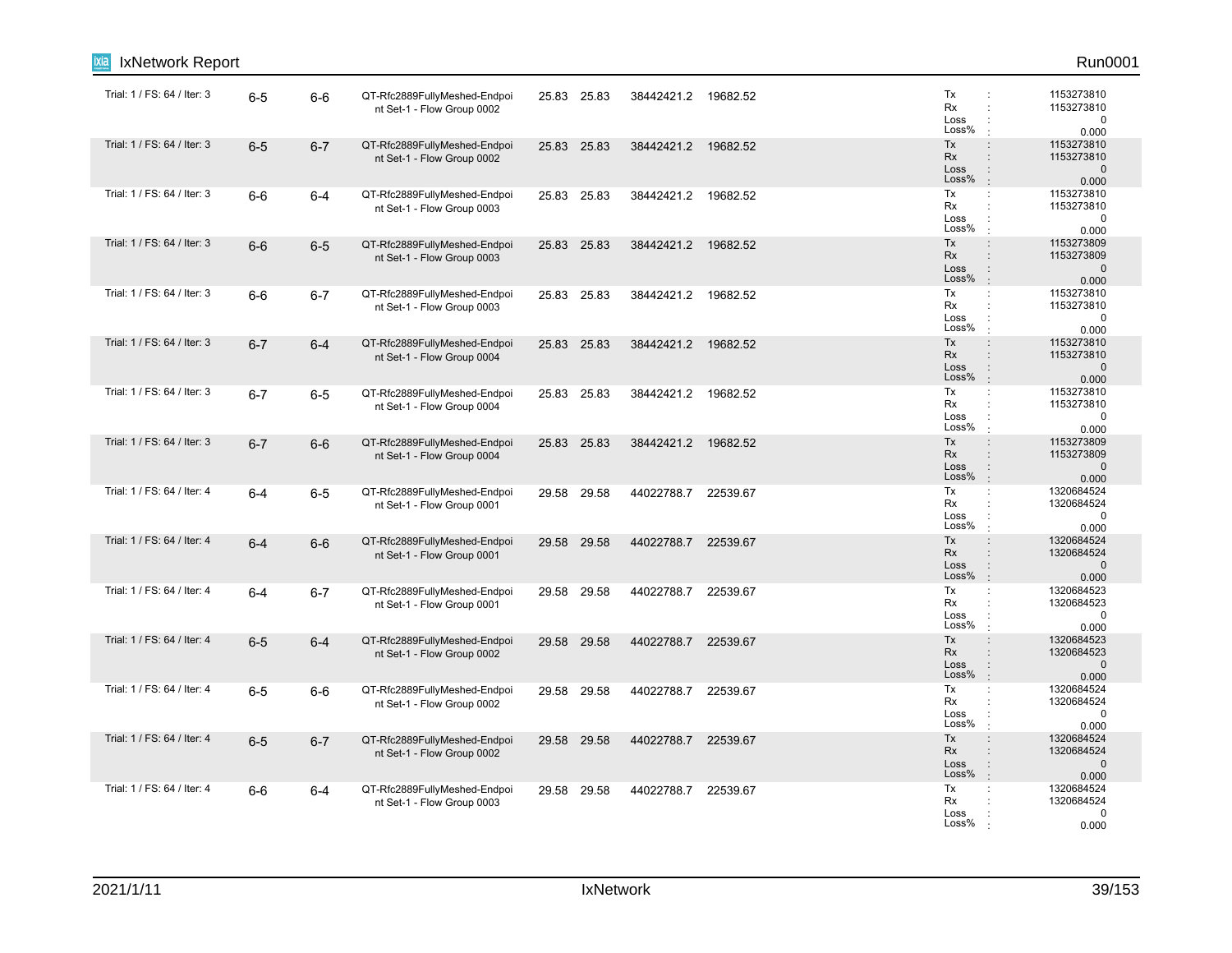| Trial: 1 / FS: 64 / Iter: 4<br>Tx<br>1320684523<br>$6-6$<br>QT-Rfc2889FullyMeshed-Endpoi<br>29.58 29.58<br>44022788.7<br>22539.67<br>$6-5$<br><b>Rx</b><br>$\ddot{\phantom{a}}$<br>1320684523<br>nt Set-1 - Flow Group 0003<br>$\mathbf 0$<br>Loss<br>$\ddot{\phantom{a}}$<br>Loss%<br>0.000<br>Tx<br>Trial: 1 / FS: 64 / Iter: 4<br>1320684524<br>QT-Rfc2889FullyMeshed-Endpoi<br>44022788.7<br>$\ddot{\phantom{a}}$<br>$6-6$<br>$6 - 7$<br>29.58<br>29.58<br>22539.67<br>Rx<br>$\ddot{\phantom{a}}$<br>1320684524<br>nt Set-1 - Flow Group 0003<br>$\pmb{0}$<br>Loss<br>$\ddot{\phantom{a}}$<br>Loss%<br>$\pm$<br>0.000<br>Trial: 1 / FS: 64 / Iter: 4<br>Tx<br>$\ddot{\phantom{a}}$<br>1320684524<br>QT-Rfc2889FullyMeshed-Endpoi<br>$6 - 7$<br>$6 - 4$<br>29.58 29.58<br>44022788.7 22539.67<br>Rx<br>1320684524<br>$\ddot{\phantom{a}}$<br>nt Set-1 - Flow Group 0004<br>Loss<br>$\mathbf 0$<br>$\ddot{\phantom{a}}$<br>Loss%<br>$\cdot$<br>0.000<br>1320684524<br>Trial: 1 / FS: 64 / Iter: 4<br>QT-Rfc2889FullyMeshed-Endpoi<br>Tx<br>$6 - 7$<br>$6-5$<br>29.58 29.58<br>44022788.7 22539.67<br>÷<br>Rx<br>1320684524<br>nt Set-1 - Flow Group 0004<br>Loss<br>$\mathbf 0$<br>Loss%<br>0.000<br>÷<br>Trial: 1 / FS: 64 / Iter: 4<br>Tx<br>$\ddot{\phantom{a}}$<br>1320684523<br>$6-6$<br>QT-Rfc2889FullyMeshed-Endpoi<br>$6 - 7$<br>29.58 29.58<br>44022788.7<br>22539.67<br><b>Rx</b><br>$\ddot{\phantom{a}}$<br>1320684523<br>nt Set-1 - Flow Group 0004<br>$\mathbf 0$<br>Loss<br>Loss%<br>0.000<br>1404389881<br>Trial: 1 / FS: 64 / Iter: 5<br>Tx<br>QT-Rfc2889FullyMeshed-Endpoi<br>$\mathbb{C}^{\times}$<br>31.46 31.46<br>46812883.8<br>23968.20<br>$6-5$<br>$6 - 4$<br>Rx<br>1404389881<br>$\ddot{\phantom{a}}$<br>nt Set-1 - Flow Group 0001<br>Loss<br>$\mathbf 0$<br>Loss%<br>$\cdot$<br>0.000<br>Trial: 1 / FS: 64 / Iter: 5<br>Tx<br>1404389881<br>QT-Rfc2889FullyMeshed-Endpoi<br>46812883.8<br>23968.20<br>$\ddot{\phantom{a}}$<br>$6 - 4$<br>$6-6$<br>31.46 31.46<br><b>Rx</b><br>1404389881<br>$\ddot{\phantom{a}}$<br>nt Set-1 - Flow Group 0001<br>$\mathbf 0$<br>Loss<br>$\ddot{\cdot}$<br>Loss%<br>0.000<br>$\mathbb{R}^2$<br>Trial: 1 / FS: 64 / Iter: 5<br>Tx<br>1404389881<br>QT-Rfc2889FullyMeshed-Endpoi<br>$6 - 7$<br>31.46 31.46<br>46812883.8<br>23968.20<br>$\mathbb{C}^{\times}$<br>$6 - 4$<br>Rx<br>1404389881<br>÷<br>nt Set-1 - Flow Group 0001<br>Loss<br>$\mathbf 0$<br>$\ddot{\phantom{a}}$<br>Loss%<br>$\cdot$<br>0.000<br>Trial: 1 / FS: 64 / Iter: 5<br>Tx<br>$\ddot{\phantom{a}}$<br>1404389881<br>QT-Rfc2889FullyMeshed-Endpoi<br>23968.20<br>$6-5$<br>$6 - 4$<br>31.46 31.46<br>46812883.8<br>Rx<br>÷<br>1404389881<br>nt Set-1 - Flow Group 0002<br>$\mathbf 0$<br>Loss<br>$\ddot{\phantom{a}}$<br>Loss%<br>0.000<br>Trial: 1 / FS: 64 / Iter: 5<br>Tx<br>1404389881<br>46812883.8<br>$\ddot{\cdot}$<br>$6-5$<br>$6-6$<br>QT-Rfc2889FullyMeshed-Endpoi<br>31.46 31.46<br>23968.20<br>Rx<br>1404389881<br>÷<br>nt Set-1 - Flow Group 0002<br>$\mathbf 0$<br>Loss<br>÷<br>Loss%<br>0.000<br>Trial: 1 / FS: 64 / Iter: 5<br>Tx<br>1404389881<br>$\ddot{\phantom{a}}$<br>QT-Rfc2889FullyMeshed-Endpoi<br>23968.20<br>$6-5$<br>$6 - 7$<br>31.46 31.46<br>46812883.8<br>Rx<br>$\div$<br>1404389881<br>nt Set-1 - Flow Group 0002<br>Loss<br>$\div$<br>$\mathbf 0$<br>Loss%<br>$\mathbb{R}^2$<br>0.000<br>Trial: 1 / FS: 64 / Iter: 5<br>Tx<br>1404389881<br>÷<br>$6-6$<br>$6 - 4$<br>QT-Rfc2889FullyMeshed-Endpoi<br>31.46 31.46<br>46812883.8<br>23968.20<br>Rx<br>1404389881<br>÷<br>nt Set-1 - Flow Group 0003<br>$\mathbf 0$<br>Loss<br>÷<br>Loss%<br>0.000<br>$\ddot{\phantom{a}}$<br>Trial: 1 / FS: 64 / Iter: 5<br>Tx<br>1404389881<br>$\ddot{\phantom{a}}$<br>QT-Rfc2889FullyMeshed-Endpoi<br>$6-6$<br>$6-5$<br>31.46 31.46<br>46812883.8<br>23968.20<br>Rx<br>1404389881<br>nt Set-1 - Flow Group 0003<br>Loss<br>$\mathbf 0$<br>Loss%<br>$\cdot$<br>0.000<br>1404389881<br>Trial: 1 / FS: 64 / Iter: 5<br>Tx<br>QT-Rfc2889FullyMeshed-Endpoi<br>$\mathbb{C}^{\times}$<br>31.46 31.46<br>46812883.8<br>23968.20<br>$6-6$<br>$6 - 7$<br>Rx<br>$\ddot{\phantom{a}}$<br>1404389881<br>nt Set-1 - Flow Group 0003<br>Loss<br>$\ddot{\cdot}$<br>0<br>Loss%<br>0.000<br>$\cdot$<br>Trial: 1 / FS: 64 / Iter: 5<br>QT-Rfc2889FullyMeshed-Endpoi<br>Tx<br>1404389881<br>$\ddot{\phantom{a}}$<br>$6 - 7$<br>$6 - 4$<br>31.46 31.46<br>46812883.8<br>23968.20<br>1404389881<br>Rx<br>$\ddot{\phantom{a}}$<br>nt Set-1 - Flow Group 0004<br>$\mathbf 0$<br>Loss<br>Loss%<br>0.000 | IxNetwork Report<br>ixia |  |  |  |  | Run0001 |
|-------------------------------------------------------------------------------------------------------------------------------------------------------------------------------------------------------------------------------------------------------------------------------------------------------------------------------------------------------------------------------------------------------------------------------------------------------------------------------------------------------------------------------------------------------------------------------------------------------------------------------------------------------------------------------------------------------------------------------------------------------------------------------------------------------------------------------------------------------------------------------------------------------------------------------------------------------------------------------------------------------------------------------------------------------------------------------------------------------------------------------------------------------------------------------------------------------------------------------------------------------------------------------------------------------------------------------------------------------------------------------------------------------------------------------------------------------------------------------------------------------------------------------------------------------------------------------------------------------------------------------------------------------------------------------------------------------------------------------------------------------------------------------------------------------------------------------------------------------------------------------------------------------------------------------------------------------------------------------------------------------------------------------------------------------------------------------------------------------------------------------------------------------------------------------------------------------------------------------------------------------------------------------------------------------------------------------------------------------------------------------------------------------------------------------------------------------------------------------------------------------------------------------------------------------------------------------------------------------------------------------------------------------------------------------------------------------------------------------------------------------------------------------------------------------------------------------------------------------------------------------------------------------------------------------------------------------------------------------------------------------------------------------------------------------------------------------------------------------------------------------------------------------------------------------------------------------------------------------------------------------------------------------------------------------------------------------------------------------------------------------------------------------------------------------------------------------------------------------------------------------------------------------------------------------------------------------------------------------------------------------------------------------------------------------------------------------------------------------------------------------------------------------------------------------------------------------------------------------------------------------------------------------------------------------------------------------------------------------------------------------------------------------------------------------------------------------------------------------------------------------------------------------------------------------------------------------------------------------------------------------------------------------------------------------------------------------------------------------------------------------------------------------------------------------------------------------------------------------------------------------------------------------|--------------------------|--|--|--|--|---------|
|                                                                                                                                                                                                                                                                                                                                                                                                                                                                                                                                                                                                                                                                                                                                                                                                                                                                                                                                                                                                                                                                                                                                                                                                                                                                                                                                                                                                                                                                                                                                                                                                                                                                                                                                                                                                                                                                                                                                                                                                                                                                                                                                                                                                                                                                                                                                                                                                                                                                                                                                                                                                                                                                                                                                                                                                                                                                                                                                                                                                                                                                                                                                                                                                                                                                                                                                                                                                                                                                                                                                                                                                                                                                                                                                                                                                                                                                                                                                                                                                                                                                                                                                                                                                                                                                                                                                                                                                                                                                                                                               |                          |  |  |  |  |         |
|                                                                                                                                                                                                                                                                                                                                                                                                                                                                                                                                                                                                                                                                                                                                                                                                                                                                                                                                                                                                                                                                                                                                                                                                                                                                                                                                                                                                                                                                                                                                                                                                                                                                                                                                                                                                                                                                                                                                                                                                                                                                                                                                                                                                                                                                                                                                                                                                                                                                                                                                                                                                                                                                                                                                                                                                                                                                                                                                                                                                                                                                                                                                                                                                                                                                                                                                                                                                                                                                                                                                                                                                                                                                                                                                                                                                                                                                                                                                                                                                                                                                                                                                                                                                                                                                                                                                                                                                                                                                                                                               |                          |  |  |  |  |         |
|                                                                                                                                                                                                                                                                                                                                                                                                                                                                                                                                                                                                                                                                                                                                                                                                                                                                                                                                                                                                                                                                                                                                                                                                                                                                                                                                                                                                                                                                                                                                                                                                                                                                                                                                                                                                                                                                                                                                                                                                                                                                                                                                                                                                                                                                                                                                                                                                                                                                                                                                                                                                                                                                                                                                                                                                                                                                                                                                                                                                                                                                                                                                                                                                                                                                                                                                                                                                                                                                                                                                                                                                                                                                                                                                                                                                                                                                                                                                                                                                                                                                                                                                                                                                                                                                                                                                                                                                                                                                                                                               |                          |  |  |  |  |         |
|                                                                                                                                                                                                                                                                                                                                                                                                                                                                                                                                                                                                                                                                                                                                                                                                                                                                                                                                                                                                                                                                                                                                                                                                                                                                                                                                                                                                                                                                                                                                                                                                                                                                                                                                                                                                                                                                                                                                                                                                                                                                                                                                                                                                                                                                                                                                                                                                                                                                                                                                                                                                                                                                                                                                                                                                                                                                                                                                                                                                                                                                                                                                                                                                                                                                                                                                                                                                                                                                                                                                                                                                                                                                                                                                                                                                                                                                                                                                                                                                                                                                                                                                                                                                                                                                                                                                                                                                                                                                                                                               |                          |  |  |  |  |         |
|                                                                                                                                                                                                                                                                                                                                                                                                                                                                                                                                                                                                                                                                                                                                                                                                                                                                                                                                                                                                                                                                                                                                                                                                                                                                                                                                                                                                                                                                                                                                                                                                                                                                                                                                                                                                                                                                                                                                                                                                                                                                                                                                                                                                                                                                                                                                                                                                                                                                                                                                                                                                                                                                                                                                                                                                                                                                                                                                                                                                                                                                                                                                                                                                                                                                                                                                                                                                                                                                                                                                                                                                                                                                                                                                                                                                                                                                                                                                                                                                                                                                                                                                                                                                                                                                                                                                                                                                                                                                                                                               |                          |  |  |  |  |         |
|                                                                                                                                                                                                                                                                                                                                                                                                                                                                                                                                                                                                                                                                                                                                                                                                                                                                                                                                                                                                                                                                                                                                                                                                                                                                                                                                                                                                                                                                                                                                                                                                                                                                                                                                                                                                                                                                                                                                                                                                                                                                                                                                                                                                                                                                                                                                                                                                                                                                                                                                                                                                                                                                                                                                                                                                                                                                                                                                                                                                                                                                                                                                                                                                                                                                                                                                                                                                                                                                                                                                                                                                                                                                                                                                                                                                                                                                                                                                                                                                                                                                                                                                                                                                                                                                                                                                                                                                                                                                                                                               |                          |  |  |  |  |         |
|                                                                                                                                                                                                                                                                                                                                                                                                                                                                                                                                                                                                                                                                                                                                                                                                                                                                                                                                                                                                                                                                                                                                                                                                                                                                                                                                                                                                                                                                                                                                                                                                                                                                                                                                                                                                                                                                                                                                                                                                                                                                                                                                                                                                                                                                                                                                                                                                                                                                                                                                                                                                                                                                                                                                                                                                                                                                                                                                                                                                                                                                                                                                                                                                                                                                                                                                                                                                                                                                                                                                                                                                                                                                                                                                                                                                                                                                                                                                                                                                                                                                                                                                                                                                                                                                                                                                                                                                                                                                                                                               |                          |  |  |  |  |         |
|                                                                                                                                                                                                                                                                                                                                                                                                                                                                                                                                                                                                                                                                                                                                                                                                                                                                                                                                                                                                                                                                                                                                                                                                                                                                                                                                                                                                                                                                                                                                                                                                                                                                                                                                                                                                                                                                                                                                                                                                                                                                                                                                                                                                                                                                                                                                                                                                                                                                                                                                                                                                                                                                                                                                                                                                                                                                                                                                                                                                                                                                                                                                                                                                                                                                                                                                                                                                                                                                                                                                                                                                                                                                                                                                                                                                                                                                                                                                                                                                                                                                                                                                                                                                                                                                                                                                                                                                                                                                                                                               |                          |  |  |  |  |         |
|                                                                                                                                                                                                                                                                                                                                                                                                                                                                                                                                                                                                                                                                                                                                                                                                                                                                                                                                                                                                                                                                                                                                                                                                                                                                                                                                                                                                                                                                                                                                                                                                                                                                                                                                                                                                                                                                                                                                                                                                                                                                                                                                                                                                                                                                                                                                                                                                                                                                                                                                                                                                                                                                                                                                                                                                                                                                                                                                                                                                                                                                                                                                                                                                                                                                                                                                                                                                                                                                                                                                                                                                                                                                                                                                                                                                                                                                                                                                                                                                                                                                                                                                                                                                                                                                                                                                                                                                                                                                                                                               |                          |  |  |  |  |         |
|                                                                                                                                                                                                                                                                                                                                                                                                                                                                                                                                                                                                                                                                                                                                                                                                                                                                                                                                                                                                                                                                                                                                                                                                                                                                                                                                                                                                                                                                                                                                                                                                                                                                                                                                                                                                                                                                                                                                                                                                                                                                                                                                                                                                                                                                                                                                                                                                                                                                                                                                                                                                                                                                                                                                                                                                                                                                                                                                                                                                                                                                                                                                                                                                                                                                                                                                                                                                                                                                                                                                                                                                                                                                                                                                                                                                                                                                                                                                                                                                                                                                                                                                                                                                                                                                                                                                                                                                                                                                                                                               |                          |  |  |  |  |         |
|                                                                                                                                                                                                                                                                                                                                                                                                                                                                                                                                                                                                                                                                                                                                                                                                                                                                                                                                                                                                                                                                                                                                                                                                                                                                                                                                                                                                                                                                                                                                                                                                                                                                                                                                                                                                                                                                                                                                                                                                                                                                                                                                                                                                                                                                                                                                                                                                                                                                                                                                                                                                                                                                                                                                                                                                                                                                                                                                                                                                                                                                                                                                                                                                                                                                                                                                                                                                                                                                                                                                                                                                                                                                                                                                                                                                                                                                                                                                                                                                                                                                                                                                                                                                                                                                                                                                                                                                                                                                                                                               |                          |  |  |  |  |         |
|                                                                                                                                                                                                                                                                                                                                                                                                                                                                                                                                                                                                                                                                                                                                                                                                                                                                                                                                                                                                                                                                                                                                                                                                                                                                                                                                                                                                                                                                                                                                                                                                                                                                                                                                                                                                                                                                                                                                                                                                                                                                                                                                                                                                                                                                                                                                                                                                                                                                                                                                                                                                                                                                                                                                                                                                                                                                                                                                                                                                                                                                                                                                                                                                                                                                                                                                                                                                                                                                                                                                                                                                                                                                                                                                                                                                                                                                                                                                                                                                                                                                                                                                                                                                                                                                                                                                                                                                                                                                                                                               |                          |  |  |  |  |         |
|                                                                                                                                                                                                                                                                                                                                                                                                                                                                                                                                                                                                                                                                                                                                                                                                                                                                                                                                                                                                                                                                                                                                                                                                                                                                                                                                                                                                                                                                                                                                                                                                                                                                                                                                                                                                                                                                                                                                                                                                                                                                                                                                                                                                                                                                                                                                                                                                                                                                                                                                                                                                                                                                                                                                                                                                                                                                                                                                                                                                                                                                                                                                                                                                                                                                                                                                                                                                                                                                                                                                                                                                                                                                                                                                                                                                                                                                                                                                                                                                                                                                                                                                                                                                                                                                                                                                                                                                                                                                                                                               |                          |  |  |  |  |         |
|                                                                                                                                                                                                                                                                                                                                                                                                                                                                                                                                                                                                                                                                                                                                                                                                                                                                                                                                                                                                                                                                                                                                                                                                                                                                                                                                                                                                                                                                                                                                                                                                                                                                                                                                                                                                                                                                                                                                                                                                                                                                                                                                                                                                                                                                                                                                                                                                                                                                                                                                                                                                                                                                                                                                                                                                                                                                                                                                                                                                                                                                                                                                                                                                                                                                                                                                                                                                                                                                                                                                                                                                                                                                                                                                                                                                                                                                                                                                                                                                                                                                                                                                                                                                                                                                                                                                                                                                                                                                                                                               |                          |  |  |  |  |         |
|                                                                                                                                                                                                                                                                                                                                                                                                                                                                                                                                                                                                                                                                                                                                                                                                                                                                                                                                                                                                                                                                                                                                                                                                                                                                                                                                                                                                                                                                                                                                                                                                                                                                                                                                                                                                                                                                                                                                                                                                                                                                                                                                                                                                                                                                                                                                                                                                                                                                                                                                                                                                                                                                                                                                                                                                                                                                                                                                                                                                                                                                                                                                                                                                                                                                                                                                                                                                                                                                                                                                                                                                                                                                                                                                                                                                                                                                                                                                                                                                                                                                                                                                                                                                                                                                                                                                                                                                                                                                                                                               |                          |  |  |  |  |         |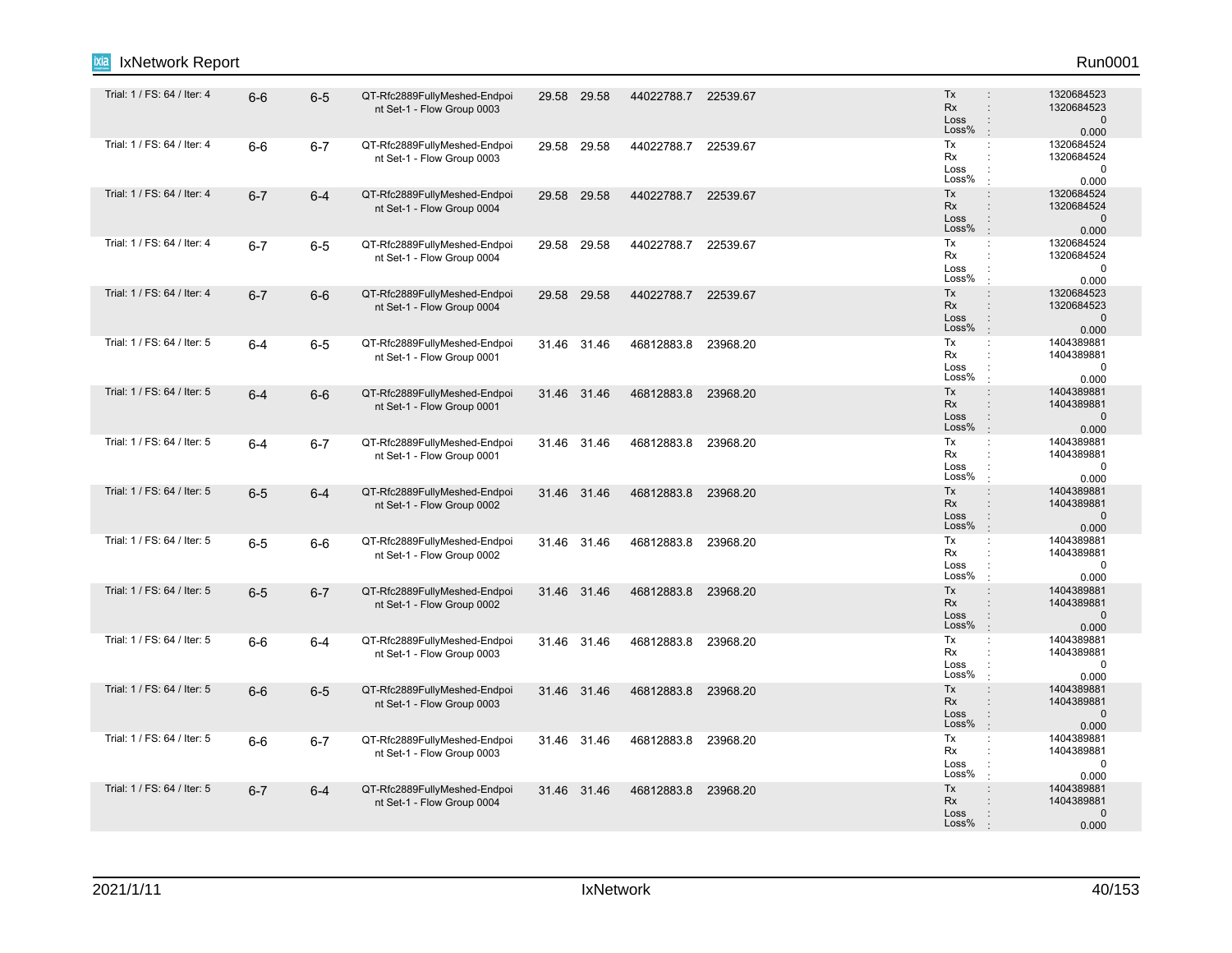| IxNetwork Report            |         |         |                                                            |       |             |                     |          |                                                                                                                     | Run0001                                           |
|-----------------------------|---------|---------|------------------------------------------------------------|-------|-------------|---------------------|----------|---------------------------------------------------------------------------------------------------------------------|---------------------------------------------------|
| Trial: 1 / FS: 64 / Iter: 5 | $6 - 7$ | $6-5$   | QT-Rfc2889FullyMeshed-Endpoi<br>nt Set-1 - Flow Group 0004 |       | 31.46 31.46 | 46812883.8          | 23968.20 | Tx<br>Rx<br>÷<br>Loss<br>Loss%                                                                                      | 1404389881<br>1404389881<br>$\mathbf 0$<br>0.000  |
| Trial: 1 / FS: 64 / Iter: 5 | $6 - 7$ | $6-6$   | QT-Rfc2889FullyMeshed-Endpoi<br>nt Set-1 - Flow Group 0004 |       | 31.46 31.46 | 46812883.8          | 23968.20 | Tx<br>$\ddot{\phantom{a}}$<br>Rx<br>$\ddot{\phantom{a}}$<br>Loss<br>$\ddot{\phantom{a}}$<br>Loss%<br>$\cdot$        | 1404389881<br>1404389881<br>$\mathbf 0$<br>0.000  |
| Trial: 1 / FS: 64 / Iter: 6 | $6 - 4$ | $6-5$   | QT-Rfc2889FullyMeshed-Endpoi<br>nt Set-1 - Flow Group 0001 |       | 32.40 32.40 | 48208199.2 24682.60 |          | Tx<br>÷<br>Rx<br>Loss<br>Loss%<br>$\cdot$                                                                           | 1446242560<br>1446242560<br>$\mathbf 0$<br>0.000  |
| Trial: 1 / FS: 64 / Iter: 6 | $6 - 4$ | $6-6$   | QT-Rfc2889FullyMeshed-Endpoi<br>nt Set-1 - Flow Group 0001 |       | 32.40 32.40 | 48208199.2 24682.60 |          | Tx<br>$\ddot{\phantom{a}}$<br>Rx<br>Loss<br>Loss%<br>$\ddot{\phantom{a}}$                                           | 1446242560<br>1446242560<br>$\mathbf 0$<br>0.000  |
| Trial: 1 / FS: 64 / Iter: 6 | $6 - 4$ | $6 - 7$ | QT-Rfc2889FullyMeshed-Endpoi<br>nt Set-1 - Flow Group 0001 | 32.40 | 32.40       | 48208199.2 24682.60 |          | Tx<br>$\ddot{\phantom{a}}$<br>Rx<br>$\cdot$<br>Loss<br>Loss%                                                        | 1446242559<br>1446242559<br>$\mathbf 0$<br>0.000  |
| Trial: 1 / FS: 64 / Iter: 6 | $6-5$   | $6 - 4$ | QT-Rfc2889FullyMeshed-Endpoi<br>nt Set-1 - Flow Group 0002 | 32.40 | 32.40       | 48208199.2          | 24682.60 | Tx<br>$\ddot{\phantom{a}}$<br>Rx<br>$\div$<br>Loss<br>$\ddot{\phantom{a}}$<br>Loss%<br>$\cdot$                      | 1446242559<br>1446242559<br>$\mathbf{0}$<br>0.000 |
| Trial: 1 / FS: 64 / Iter: 6 | $6-5$   | $6-6$   | QT-Rfc2889FullyMeshed-Endpoi<br>nt Set-1 - Flow Group 0002 | 32.40 | 32.40       | 48208199.1          | 24682.60 | Tx<br>÷<br>Rx<br>÷<br>Loss<br>÷<br>Loss%<br>÷                                                                       | 1446242560<br>1446242560<br>$\mathbf 0$<br>0.000  |
| Trial: 1 / FS: 64 / Iter: 6 | $6-5$   | $6 - 7$ | QT-Rfc2889FullyMeshed-Endpoi<br>nt Set-1 - Flow Group 0002 |       | 32.40 32.40 | 48208199.2 24682.60 |          | Tx<br>$\ddot{\phantom{a}}$<br>Rx<br>Loss<br>$\ddot{\phantom{a}}$<br>Loss%<br>$\mathbb{R}^2$                         | 1446242560<br>1446242560<br>$\mathbf{0}$<br>0.000 |
| Trial: 1 / FS: 64 / Iter: 6 | $6-6$   | $6 - 4$ | QT-Rfc2889FullyMeshed-Endpoi<br>nt Set-1 - Flow Group 0003 | 32.40 | 32.40       | 48208199.2          | 24682.60 | Tx<br>÷<br>Rx<br>Loss<br>Loss%                                                                                      | 1446242560<br>1446242560<br>$\mathbf 0$<br>0.000  |
| Trial: 1 / FS: 64 / Iter: 6 | $6-6$   | $6-5$   | QT-Rfc2889FullyMeshed-Endpoi<br>nt Set-1 - Flow Group 0003 |       | 32.40 32.40 | 48208199.2 24682.60 |          | Tx<br>$\div$<br>Rx<br>$\ddot{\phantom{a}}$<br>Loss<br>Loss%<br>$\cdot$                                              | 1446242559<br>1446242559<br>$\mathbf 0$<br>0.000  |
| Trial: 1 / FS: 64 / Iter: 6 | $6-6$   | $6 - 7$ | QT-Rfc2889FullyMeshed-Endpoi<br>nt Set-1 - Flow Group 0003 |       | 32.40 32.40 | 48208199.2 24682.60 |          | Tx<br>$\mathbb{C}^{\times}$<br>Rx<br>÷<br>Loss<br>Loss%                                                             | 1446242560<br>1446242560<br>0<br>0.000            |
| Trial: 1 / FS: 64 / Iter: 6 | $6 - 7$ | $6 - 4$ | QT-Rfc2889FullyMeshed-Endpoi<br>nt Set-1 - Flow Group 0004 | 32.40 | 32.40       | 48208199.2 24682.60 |          | Tx<br>$\ddot{\phantom{a}}$<br><b>Rx</b><br>$\ddot{\phantom{a}}$<br>Loss<br>$\ddot{\phantom{a}}$<br>Loss%<br>$\cdot$ | 1446242560<br>1446242560<br>$\mathbf 0$<br>0.000  |
| Trial: 1 / FS: 64 / Iter: 6 | $6 - 7$ | $6-5$   | QT-Rfc2889FullyMeshed-Endpoi<br>nt Set-1 - Flow Group 0004 |       | 32.40 32.40 | 48208199.2 24682.60 |          | Tx<br>$\cdot$<br>Rx<br>Loss<br>Loss%                                                                                | 1446242560<br>1446242560<br>$\mathbf 0$<br>0.000  |
| Trial: 1 / FS: 64 / Iter: 6 | $6 - 7$ | $6-6$   | QT-Rfc2889FullyMeshed-Endpoi<br>nt Set-1 - Flow Group 0004 |       | 32.40 32.40 | 48208199.2 24682.60 |          | Tx<br>$\ddot{\phantom{a}}$<br>Rx<br>$\ddot{\phantom{a}}$<br>Loss<br>$\ddot{\cdot}$<br>Loss%<br>$\mathbf{r}$         | 1446242559<br>1446242559<br>$\pmb{0}$<br>0.000    |
| Trial: 1 / FS: 64 / Iter: 7 | $6 - 4$ | $6-5$   | QT-Rfc2889FullyMeshed-Endpoi<br>nt Set-1 - Flow Group 0001 |       | 32.87 32.87 | 48905547.3 25039.64 |          | Tx<br>÷<br>Rx<br>Loss<br>Loss%                                                                                      | 1467168899<br>1467168899<br>0<br>0.000            |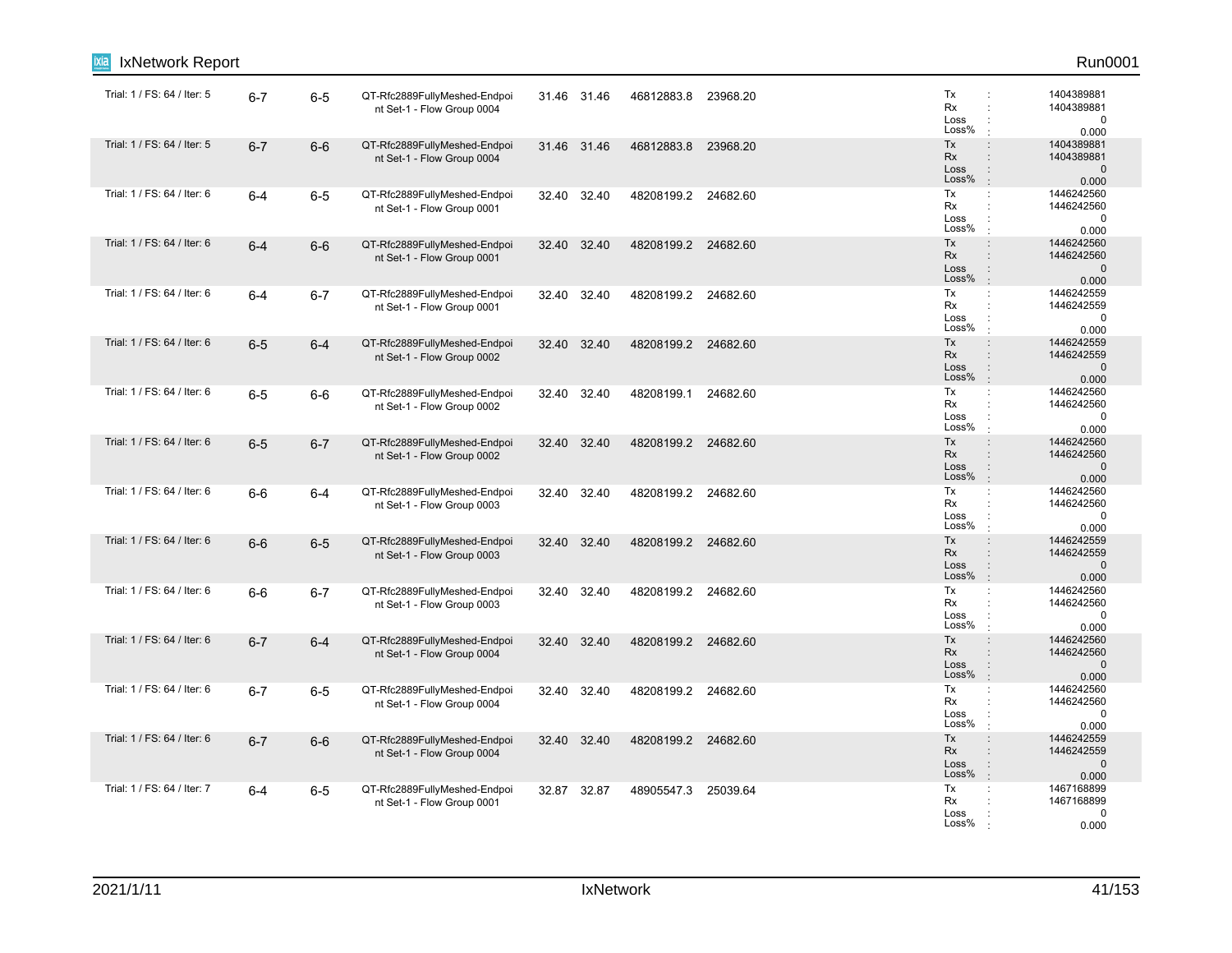| ixia<br>IxNetwork Report    |         |         |                                                            |             |             |                     |          |                                                                                              | Run0001                                           |
|-----------------------------|---------|---------|------------------------------------------------------------|-------------|-------------|---------------------|----------|----------------------------------------------------------------------------------------------|---------------------------------------------------|
| Trial: 1 / FS: 64 / Iter: 7 | $6 - 4$ | $6-6$   | QT-Rfc2889FullyMeshed-Endpoi<br>nt Set-1 - Flow Group 0001 | 32.87 32.87 |             | 48905547.3          | 25039.64 | Tx<br><b>Rx</b><br>÷<br>Loss<br>Loss%                                                        | 1467168899<br>1467168899<br>$\mathbf 0$<br>0.000  |
| Trial: 1 / FS: 64 / Iter: 7 | $6 - 4$ | $6 - 7$ | QT-Rfc2889FullyMeshed-Endpoi<br>nt Set-1 - Flow Group 0001 | 32.87       | 32.87       | 48905547.3          | 25039.64 | Tx<br>$\ddot{\phantom{a}}$<br>Rx<br>Loss<br>Loss%                                            | 1467168898<br>1467168898<br>0<br>0.000            |
| Trial: 1 / FS: 64 / Iter: 7 | $6-5$   | $6 - 4$ | QT-Rfc2889FullyMeshed-Endpoi<br>nt Set-1 - Flow Group 0002 | 32.87       | 32.87       | 48905547.3          | 25039.64 | Tx<br>$\ddot{\phantom{a}}$<br><b>Rx</b><br>$\vdots$<br>Loss<br>$\ddot{\phantom{a}}$<br>Loss% | 1467168898<br>1467168898<br>$\mathbf 0$<br>0.000  |
| Trial: 1 / FS: 64 / Iter: 7 | $6-5$   | $6-6$   | QT-Rfc2889FullyMeshed-Endpoi<br>nt Set-1 - Flow Group 0002 | 32.87       | 32.87       | 48905547.3          | 25039.64 | Tx<br>÷<br>Rx<br>Loss<br>Loss%                                                               | 1467168899<br>1467168899<br>$\mathbf 0$<br>0.000  |
| Trial: 1 / FS: 64 / Iter: 7 | $6-5$   | $6 - 7$ | QT-Rfc2889FullyMeshed-Endpoi<br>nt Set-1 - Flow Group 0002 | 32.87 32.87 |             | 48905547.3          | 25039.64 | Tx<br>÷<br>Rx<br>Loss<br>÷<br>Loss%                                                          | 1467168899<br>1467168899<br>$\mathbf{0}$<br>0.000 |
| Trial: 1 / FS: 64 / Iter: 7 | $6-6$   | $6 - 4$ | QT-Rfc2889FullyMeshed-Endpoi<br>nt Set-1 - Flow Group 0003 | 32.87       | 32.87       | 48905547.3          | 25039.64 | Tx<br>$\ddot{\phantom{a}}$<br>Rx<br>Loss<br>Loss%                                            | 1467168899<br>1467168899<br>0<br>0.000            |
| Trial: 1 / FS: 64 / Iter: 7 | $6-6$   | $6-5$   | QT-Rfc2889FullyMeshed-Endpoi<br>nt Set-1 - Flow Group 0003 | 32.87       | 32.87       | 48905547.3          | 25039.64 | Tx<br>$\vdots$<br><b>Rx</b><br>Loss<br>$\ddot{\phantom{a}}$<br>Loss%                         | 1467168898<br>1467168898<br>$\mathbf 0$<br>0.000  |
| Trial: 1 / FS: 64 / Iter: 7 | $6-6$   | $6 - 7$ | QT-Rfc2889FullyMeshed-Endpoi<br>nt Set-1 - Flow Group 0003 | 32.87       | 32.87       | 48905547.3          | 25039.64 | Tx<br>÷<br>Rx<br>Loss<br>Loss%                                                               | 1467168899<br>1467168899<br>0<br>0.000            |
| Trial: 1 / FS: 64 / Iter: 7 | $6 - 7$ | $6 - 4$ | QT-Rfc2889FullyMeshed-Endpoi<br>nt Set-1 - Flow Group 0004 | 32.87       | 32.87       | 48905547.4          | 25039.64 | Tx<br>Rx<br>Loss<br>$\ddot{\phantom{a}}$<br>Loss%                                            | 1467168899<br>1467168899<br>$\mathbf 0$<br>0.000  |
| Trial: 1 / FS: 64 / Iter: 7 | $6 - 7$ | $6-5$   | QT-Rfc2889FullyMeshed-Endpoi<br>nt Set-1 - Flow Group 0004 | 32.87 32.87 |             | 48905547.3          | 25039.64 | Tx<br>$\ddot{\phantom{a}}$<br>Rx<br>Loss<br>Loss%                                            | 1467168899<br>1467168899<br>0<br>0.000            |
| Trial: 1 / FS: 64 / Iter: 7 | $6 - 7$ | $6-6$   | QT-Rfc2889FullyMeshed-Endpoi<br>nt Set-1 - Flow Group 0004 | 32.87       | 32.87       | 48905547.3          | 25039.64 | Tx<br>$\ddot{\phantom{a}}$<br><b>Rx</b><br>$\vdots$<br>$\ddot{\phantom{a}}$<br>Loss<br>Loss% | 1467168898<br>1467168898<br>$\mathbf 0$<br>0.000  |
| Trial: 1 / FS: 64 / Iter: 8 | $6 - 4$ | $6-5$   | QT-Rfc2889FullyMeshed-Endpoi<br>nt Set-1 - Flow Group 0001 |             | 33.10 33.10 | 49254449.3          | 25218.28 | Tx<br>÷<br>Rx<br>÷<br>Loss<br>Loss%<br>ł,                                                    | 1477632069<br>1477632069<br>0<br>0.000            |
| Trial: 1 / FS: 64 / Iter: 8 | $6 - 4$ | $6-6$   | QT-Rfc2889FullyMeshed-Endpoi<br>nt Set-1 - Flow Group 0001 |             | 33.10 33.10 | 49254449.2 25218.28 |          | Tx<br>÷<br>Rx<br>Loss<br>$\ddot{\phantom{a}}$<br>Loss%                                       | 1477632068<br>1477632068<br>$\mathbf{0}$<br>0.000 |
| Trial: 1 / FS: 64 / Iter: 8 | $6 - 4$ | $6 - 7$ | QT-Rfc2889FullyMeshed-Endpoi<br>nt Set-1 - Flow Group 0001 |             | 33.10 33.10 | 49254449.2          | 25218.28 | Tx<br>÷<br>Rx<br>Loss<br>Loss%                                                               | 1477632068<br>1477632068<br>0<br>0.000            |
| Trial: 1 / FS: 64 / Iter: 8 | $6-5$   | $6 - 4$ | QT-Rfc2889FullyMeshed-Endpoi<br>nt Set-1 - Flow Group 0002 |             | 33.10 33.10 | 49254449.2 25218.28 |          | Tx<br>$\ddot{\phantom{a}}$<br><b>Rx</b><br>Loss<br>Loss%                                     | 1477632068<br>1477632068<br>$\mathbf 0$<br>0.000  |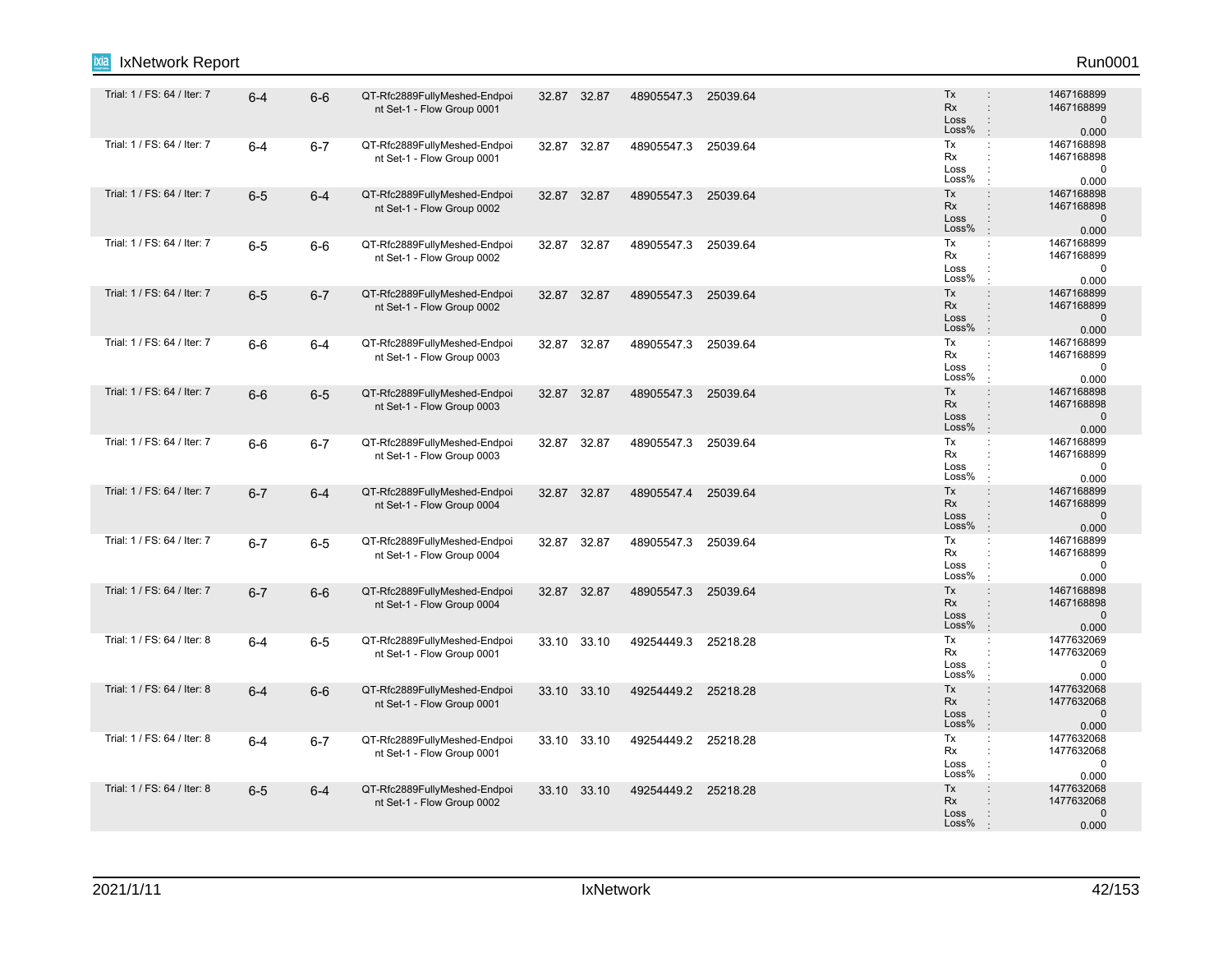| IxNetwork Report            |         |         |                                                            |             |             |                     |          |                                                                                                                           | Run0001                                           |
|-----------------------------|---------|---------|------------------------------------------------------------|-------------|-------------|---------------------|----------|---------------------------------------------------------------------------------------------------------------------------|---------------------------------------------------|
| Trial: 1 / FS: 64 / Iter: 8 | $6-5$   | $6-6$   | QT-Rfc2889FullyMeshed-Endpoi<br>nt Set-1 - Flow Group 0002 |             | 33.10 33.10 | 49254449.3          | 25218.28 | Tx<br>Rx<br>$\ddot{\phantom{a}}$<br>Loss<br>Loss%                                                                         | 1477632069<br>1477632069<br>$\mathbf 0$<br>0.000  |
| Trial: 1 / FS: 64 / Iter: 8 | $6-5$   | $6 - 7$ | QT-Rfc2889FullyMeshed-Endpoi<br>nt Set-1 - Flow Group 0002 | 33.10       | 33.10       | 49254449.3          | 25218.28 | Tx<br>$\ddot{\phantom{a}}$<br>Rx<br>$\ddot{\phantom{a}}$<br>Loss<br>$\ddot{\phantom{a}}$<br>Loss%<br>$\pm$                | 1477632068<br>1477632068<br>$\mathbf 0$<br>0.000  |
| Trial: 1 / FS: 64 / Iter: 8 | $6-6$   | $6 - 4$ | QT-Rfc2889FullyMeshed-Endpoi<br>nt Set-1 - Flow Group 0003 | 33.10 33.10 |             | 49254449.2 25218.28 |          | Tx<br>$\ddot{\phantom{a}}$<br>Rx<br>$\ddot{\phantom{a}}$<br>Loss<br>÷<br>Loss%<br>$\ddot{\phantom{a}}$                    | 1477632068<br>1477632068<br>$\mathbf 0$<br>0.000  |
| Trial: 1 / FS: 64 / Iter: 8 | $6-6$   | $6-5$   | QT-Rfc2889FullyMeshed-Endpoi<br>nt Set-1 - Flow Group 0003 | 33.10 33.10 |             | 49254449.3          | 25218.28 | Tx<br>$\ddot{\phantom{a}}$<br>Rx<br>Loss<br>Loss%<br>$\ddot{\phantom{a}}$                                                 | 1477632068<br>1477632068<br>$\mathbf 0$<br>0.000  |
| Trial: 1 / FS: 64 / Iter: 8 | $6-6$   | $6 - 7$ | QT-Rfc2889FullyMeshed-Endpoi<br>nt Set-1 - Flow Group 0003 | 33.10 33.10 |             | 49254449.2 25218.28 |          | Tx<br>÷<br>Rx<br>$\ddot{\phantom{a}}$<br>Loss<br>Loss%<br>$\ddot{\phantom{a}}$                                            | 1477632069<br>1477632069<br>0<br>0.000            |
| Trial: 1 / FS: 64 / Iter: 8 | $6 - 7$ | $6 - 4$ | QT-Rfc2889FullyMeshed-Endpoi<br>nt Set-1 - Flow Group 0004 | 33.10 33.10 |             | 49254449.2 25218.28 |          | Tx<br>$\ddot{\phantom{a}}$<br>Rx<br>$\ddot{\phantom{a}}$<br>Loss<br>$\vdots$<br>Loss%<br>$\cdot$                          | 1477632069<br>1477632069<br>$\mathbf 0$<br>0.000  |
| Trial: 1 / FS: 64 / Iter: 8 | $6 - 7$ | $6-5$   | QT-Rfc2889FullyMeshed-Endpoi<br>nt Set-1 - Flow Group 0004 | 33.10 33.10 |             | 49254449.3          | 25218.28 | Tx<br>$\ddot{\phantom{a}}$<br>Rx<br>$\ddot{\phantom{a}}$<br>Loss<br>÷<br>Loss%<br>$\ddot{\phantom{a}}$                    | 1477632068<br>1477632068<br>$\mathbf 0$<br>0.000  |
| Trial: 1 / FS: 64 / Iter: 8 | $6 - 7$ | $6-6$   | QT-Rfc2889FullyMeshed-Endpoi<br>nt Set-1 - Flow Group 0004 | 33.10 33.10 |             | 49254449.3          | 25218.28 | Tx<br>$\ddot{\phantom{a}}$<br>Rx<br>$\ddot{\phantom{a}}$<br>Loss<br>$\ddot{\phantom{a}}$<br>Loss%<br>$\ddot{\phantom{a}}$ | 1477632068<br>1477632068<br>$\mathbf{0}$<br>0.000 |
| Trial: 1 / FS: 64 / Iter: 9 | $6 - 4$ | $6-5$   | QT-Rfc2889FullyMeshed-Endpoi<br>nt Set-1 - Flow Group 0001 | 33.33 33.33 |             | 49603174.6          | 25396.83 | Tx<br>$\ddot{\phantom{a}}$<br>Rx<br>Loss<br>Loss%                                                                         | 1488095238<br>1488095238<br>$\mathbf 0$<br>0.000  |
| Trial: 1 / FS: 64 / Iter: 9 | $6 - 4$ | $6-6$   | QT-Rfc2889FullyMeshed-Endpoi<br>nt Set-1 - Flow Group 0001 | 33.33 33.33 |             | 49603174.6          | 25396.83 | Tx<br>$\colon$<br>Rx<br>$\ddot{\phantom{a}}$<br>Loss<br>Loss%<br>$\mathbf{r}$                                             | 1488095238<br>1488095238<br>$\mathbf 0$<br>0.000  |
| Trial: 1 / FS: 64 / Iter: 9 | $6 - 4$ | $6 - 7$ | QT-Rfc2889FullyMeshed-Endpoi<br>nt Set-1 - Flow Group 0001 | 33.33 33.33 |             | 49603174.6          | 25396.83 | Tx<br>÷<br>Rx<br>$\ddot{\phantom{a}}$<br>Loss<br>Loss%                                                                    | 1488095238<br>1488095238<br>0<br>0.000            |
| Trial: 1 / FS: 64 / Iter: 9 | $6-5$   | $6 - 4$ | QT-Rfc2889FullyMeshed-Endpoi<br>nt Set-1 - Flow Group 0002 | 33.33 33.33 |             | 49603174.6          | 25396.83 | Tx<br>$\ddot{\phantom{a}}$<br><b>Rx</b><br>$\ddot{\phantom{a}}$<br>Loss<br>$\ddot{\phantom{a}}$<br>Loss%<br>÷             | 1488095238<br>1488095238<br>$\mathbf 0$<br>0.000  |
| Trial: 1 / FS: 64 / Iter: 9 | $6-5$   | $6-6$   | QT-Rfc2889FullyMeshed-Endpoi<br>nt Set-1 - Flow Group 0002 | 33.33 33.33 |             | 49603174.6 25396.83 |          | Tx<br>$\ddot{\phantom{a}}$<br>Rx<br>÷<br>Loss<br>÷<br>Loss%<br>$\cdot$                                                    | 1488095238<br>1488095238<br>$\mathbf 0$<br>0.000  |
| Trial: 1 / FS: 64 / Iter: 9 | $6-5$   | $6 - 7$ | QT-Rfc2889FullyMeshed-Endpoi<br>nt Set-1 - Flow Group 0002 | 33.33 33.33 |             | 49603174.6          | 25396.83 | Tx<br>$\ddot{\phantom{a}}$<br>Rx<br>$\ddot{\phantom{a}}$<br>Loss<br>$\ddot{\phantom{a}}$<br>Loss%<br>$\div$               | 1488095238<br>1488095238<br>$\pmb{0}$<br>0.000    |
| Trial: 1 / FS: 64 / Iter: 9 | $6-6$   | $6 - 4$ | QT-Rfc2889FullyMeshed-Endpoi<br>nt Set-1 - Flow Group 0003 | 33.33 33.33 |             | 49603174.6 25396.83 |          | Tx<br>$\ddot{\phantom{a}}$<br>Rx<br>Loss<br>Loss%                                                                         | 1488095238<br>1488095238<br>0<br>0.000            |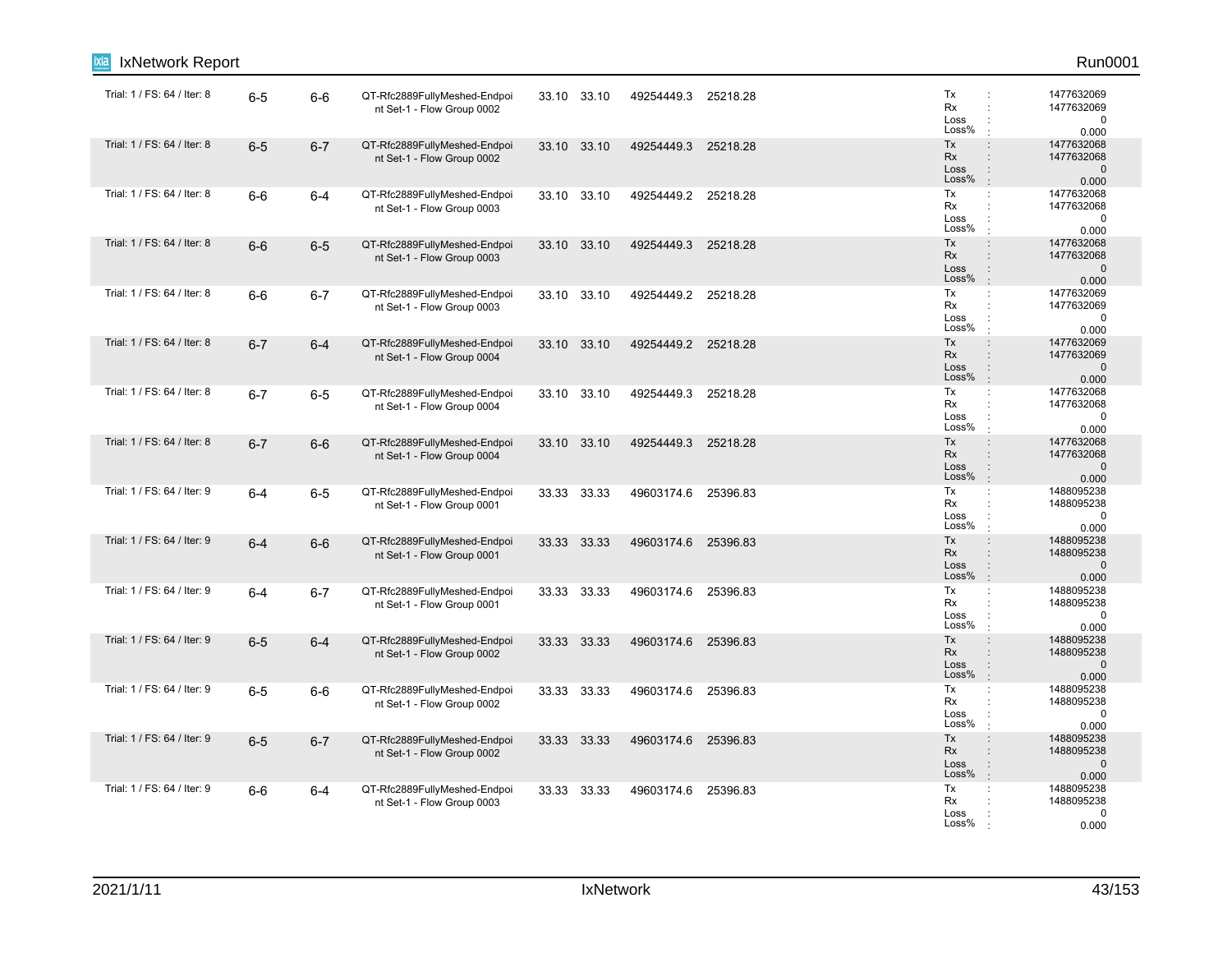| IxNetwork Report             |         |         |                                                            |             |             |                     |          |                                                                                                                | Run0001                                          |
|------------------------------|---------|---------|------------------------------------------------------------|-------------|-------------|---------------------|----------|----------------------------------------------------------------------------------------------------------------|--------------------------------------------------|
| Trial: 1 / FS: 64 / Iter: 9  | $6-6$   | $6-5$   | QT-Rfc2889FullyMeshed-Endpoi<br>nt Set-1 - Flow Group 0003 |             | 33.33 33.33 | 49603174.6 25396.83 |          | Tx<br>$\ddot{\phantom{a}}$<br><b>Rx</b><br>$\ddot{\phantom{a}}$<br>Loss<br>$\ddot{\phantom{a}}$<br>Loss%       | 1488095238<br>1488095238<br>$\mathbf 0$<br>0.000 |
| Trial: 1 / FS: 64 / Iter: 9  | $6-6$   | $6 - 7$ | QT-Rfc2889FullyMeshed-Endpoi<br>nt Set-1 - Flow Group 0003 | 33.33 33.33 |             | 49603174.6          | 25396.83 | Tx<br>÷<br>Rx<br>$\ddot{\phantom{a}}$<br>Loss<br>÷<br>Loss%<br>$\cdot$                                         | 1488095238<br>1488095238<br>$\pmb{0}$<br>0.000   |
| Trial: 1 / FS: 64 / Iter: 9  | $6 - 7$ | $6-4$   | QT-Rfc2889FullyMeshed-Endpoi<br>nt Set-1 - Flow Group 0004 | 33.33 33.33 |             | 49603174.6 25396.83 |          | Tx<br>$\ddot{\phantom{a}}$<br>Rx<br>Loss<br>$\ddot{\phantom{a}}$<br>Loss%<br>$\mathbf{r}$                      | 1488095238<br>1488095238<br>$\mathbf 0$<br>0.000 |
| Trial: 1 / FS: 64 / Iter: 9  | $6 - 7$ | $6-5$   | QT-Rfc2889FullyMeshed-Endpoi<br>nt Set-1 - Flow Group 0004 | 33.33 33.33 |             | 49603174.6          | 25396.83 | Tx<br>$\ddot{\phantom{a}}$<br>Rx<br>÷<br>Loss<br>Loss%<br>$\cdot$                                              | 1488095238<br>1488095238<br>0<br>0.000           |
| Trial: 1 / FS: 64 / Iter: 9  | $6 - 7$ | $6-6$   | QT-Rfc2889FullyMeshed-Endpoi<br>nt Set-1 - Flow Group 0004 | 33.33 33.33 |             | 49603174.6 25396.83 |          | $\ddot{\cdot}$<br>Tx<br><b>Rx</b><br>$\ddot{\phantom{a}}$<br>Loss<br>Loss%                                     | 1488095238<br>1488095238<br>$\mathbf 0$<br>0.000 |
| Trial: 1 / FS: 128 / Iter: 1 | $6 - 4$ | $6-5$   | QT-Rfc2889FullyMeshed-Endpoi<br>nt Set-1 - Flow Group 0001 | 3.33        | 3.33        | 2815315.3           | 2882.88  | Tx<br>÷<br>Rx<br>÷<br>Loss<br>Loss%<br>$\cdot$                                                                 | 84459460<br>84459460<br>$\mathbf 0$<br>0.000     |
| Trial: 1 / FS: 128 / Iter: 1 | $6 - 4$ | $6-6$   | QT-Rfc2889FullyMeshed-Endpoi<br>nt Set-1 - Flow Group 0001 | 3.33        | 3.33        | 2815315.3           | 2882.88  | Tx<br>$\ddot{\phantom{a}}$<br><b>Rx</b><br>$\ddot{\phantom{a}}$<br>Loss<br>$\ddot{\phantom{a}}$<br>Loss%<br>÷. | 84459459<br>84459459<br>$\mathbf 0$<br>0.000     |
| Trial: 1 / FS: 128 / Iter: 1 | $6 - 4$ | $6 - 7$ | QT-Rfc2889FullyMeshed-Endpoi<br>nt Set-1 - Flow Group 0001 |             | 3.33 3.33   | 2815315.3           | 2882.88  | Tx<br>÷<br>Rx<br>Loss<br>Loss%<br>$\cdot$                                                                      | 84459459<br>84459459<br>$\mathbf 0$<br>0.000     |
| Trial: 1 / FS: 128 / Iter: 1 | $6-5$   | $6 - 4$ | QT-Rfc2889FullyMeshed-Endpoi<br>nt Set-1 - Flow Group 0002 | 3.33        | 3.33        | 2815315.3           | 2882.88  | Tx<br>$\ddot{\phantom{a}}$<br><b>Rx</b><br>$\ddot{\phantom{a}}$<br>Loss<br>Loss%<br>$\overline{1}$             | 84459459<br>84459459<br>$\mathbf 0$<br>0.000     |
| Trial: 1 / FS: 128 / Iter: 1 | $6-5$   | $6-6$   | QT-Rfc2889FullyMeshed-Endpoi<br>nt Set-1 - Flow Group 0002 | 3.33        | 3.33        | 2815315.3           | 2882.88  | Tx<br>$\ddot{\cdot}$<br>$\cdot$<br>Rx<br>Loss<br>Loss%                                                         | 84459460<br>84459460<br>$\mathbf 0$<br>0.000     |
| Trial: 1 / FS: 128 / Iter: 1 | $6-5$   | $6 - 7$ | QT-Rfc2889FullyMeshed-Endpoi<br>nt Set-1 - Flow Group 0002 | 3.33        | 3.33        | 2815315.3           | 2882.88  | Tx<br>$\ddot{\phantom{a}}$<br>Rx<br>$\ddot{\phantom{a}}$<br>Loss<br>$\ddot{\phantom{a}}$<br>Loss%<br>$\cdot$   | 84459459<br>84459459<br>$\mathbf 0$<br>0.000     |
| Trial: 1 / FS: 128 / Iter: 1 | $6-6$   | $6-4$   | QT-Rfc2889FullyMeshed-Endpoi<br>nt Set-1 - Flow Group 0003 | 3.33        | 3.33        | 2815315.3           | 2882.88  | Tx<br>$\ddot{\phantom{a}}$<br>Rx<br>Loss<br>Loss%                                                              | 84459459<br>84459459<br>$\mathbf 0$<br>0.000     |
| Trial: 1 / FS: 128 / Iter: 1 | $6-6$   | $6-5$   | QT-Rfc2889FullyMeshed-Endpoi<br>nt Set-1 - Flow Group 0003 | 3.33        | 3.33        | 2815315.3           | 2882.88  | Tx<br>$\ddot{\phantom{a}}$<br><b>Rx</b><br>Loss<br>$\ddot{\phantom{a}}$<br>Loss%                               | 84459459<br>84459459<br>$\mathbf 0$<br>0.000     |
| Trial: 1 / FS: 128 / Iter: 1 | $6-6$   | $6 - 7$ | QT-Rfc2889FullyMeshed-Endpoi<br>nt Set-1 - Flow Group 0003 | 3.33        | 3.33        | 2815315.3           | 2882.88  | Tx<br>$\ddot{\phantom{a}}$<br>Rx<br>÷<br>Loss<br>Loss%                                                         | 84459460<br>84459460<br>$\mathbf 0$<br>0.000     |
| Trial: 1 / FS: 128 / Iter: 1 | $6 - 7$ | $6-4$   | QT-Rfc2889FullyMeshed-Endpoi<br>nt Set-1 - Flow Group 0004 | 3.33        | 3.33        | 2815315.3           | 2882.88  | Tx<br>÷<br><b>Rx</b><br>Loss<br>$\ddot{\phantom{a}}$<br>Loss%<br>$\cdot$                                       | 84459460<br>84459460<br>$\pmb{0}$<br>0.000       |
|                              |         |         |                                                            |             |             |                     |          |                                                                                                                |                                                  |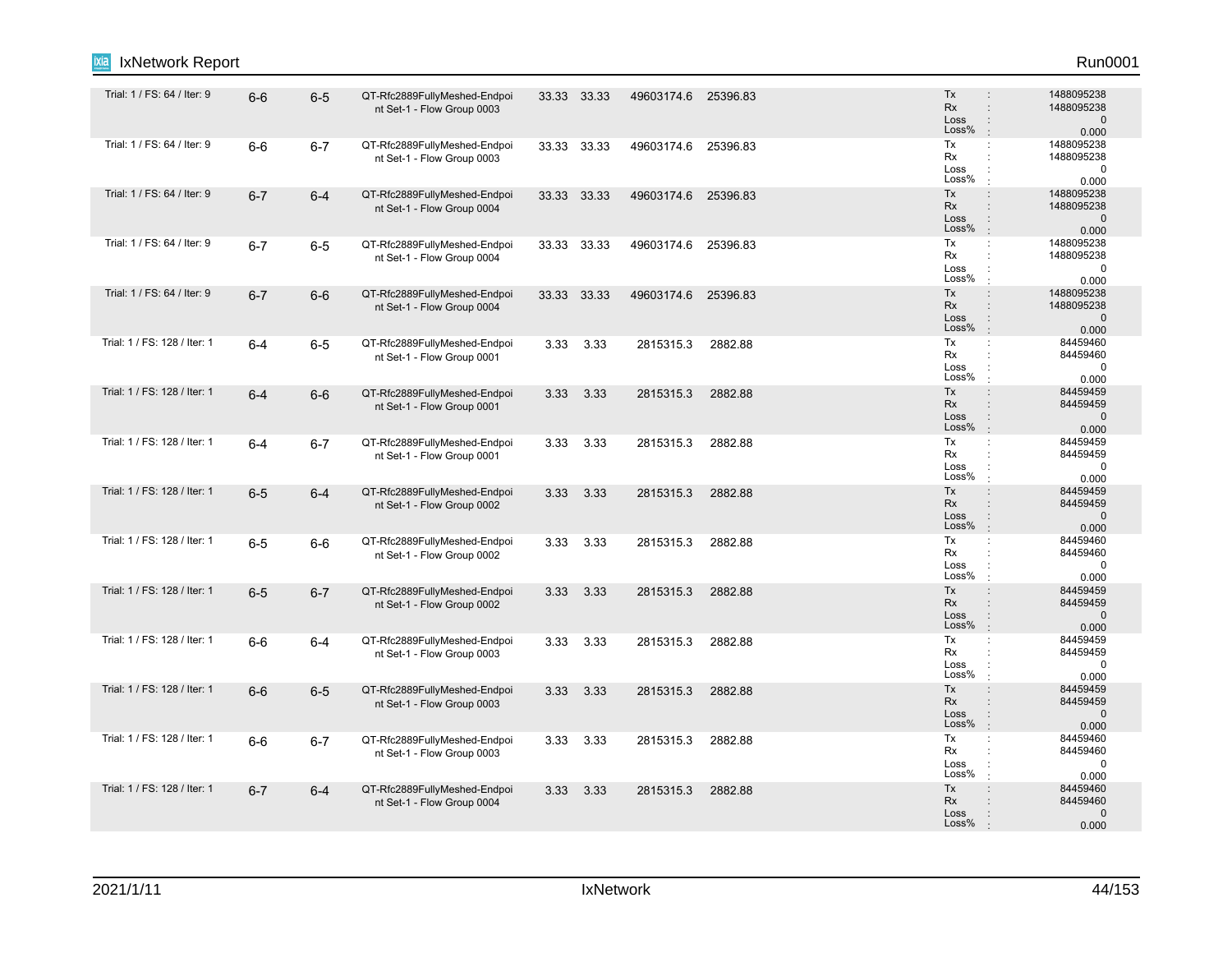| IxNetwork Report             |         |         |                                                            |       |             |            |          |                                                                                                                     | Run0001                                         |
|------------------------------|---------|---------|------------------------------------------------------------|-------|-------------|------------|----------|---------------------------------------------------------------------------------------------------------------------|-------------------------------------------------|
| Trial: 1 / FS: 128 / Iter: 1 | $6 - 7$ | $6 - 5$ | QT-Rfc2889FullyMeshed-Endpoi<br>nt Set-1 - Flow Group 0004 | 3.33  | 3.33        | 2815315.3  | 2882.88  | Tx<br>÷<br>Rx<br>÷<br>Loss<br>÷<br>Loss%                                                                            | 84459459<br>84459459<br>$\mathbf 0$<br>0.000    |
| Trial: 1 / FS: 128 / Iter: 1 | $6 - 7$ | $6-6$   | QT-Rfc2889FullyMeshed-Endpoi<br>nt Set-1 - Flow Group 0004 | 3.33  | 3.33        | 2815315.3  | 2882.88  | Tx<br>$\ddot{\phantom{a}}$<br>Rx<br>$\ddot{\phantom{a}}$<br>Loss<br>$\ddot{\phantom{a}}$<br>Loss%<br>$\cdot$        | 84459459<br>84459459<br>$\mathbf 0$<br>0.000    |
| Trial: 1 / FS: 128 / Iter: 2 | $6-4$   | $6-5$   | QT-Rfc2889FullyMeshed-Endpoi<br>nt Set-1 - Flow Group 0001 |       | 18.33 18.33 | 15484239.3 | 15855.86 | Tx<br>÷<br>Rx<br>$\ddot{\phantom{a}}$<br>Loss<br>$\ddot{\phantom{a}}$<br>Loss%<br>$\ddot{\phantom{a}}$              | 464527027<br>464527027<br>$\mathbf 0$<br>0.000  |
| Trial: 1 / FS: 128 / Iter: 2 | $6 - 4$ | $6-6$   | QT-Rfc2889FullyMeshed-Endpoi<br>nt Set-1 - Flow Group 0001 |       | 18.33 18.33 | 15484239.3 | 15855.86 | Tx<br>$\ddot{\phantom{a}}$<br>Rx<br>Loss<br>Loss%<br>$\pm$                                                          | 464527027<br>464527027<br>$\mathbf 0$<br>0.000  |
| Trial: 1 / FS: 128 / Iter: 2 | $6-4$   | $6 - 7$ | QT-Rfc2889FullyMeshed-Endpoi<br>nt Set-1 - Flow Group 0001 |       | 18.33 18.33 | 15484239.3 | 15855.86 | Tx<br>$\ddot{\phantom{a}}$ .<br>Rx<br>$\ddot{\phantom{a}}$<br>Loss<br>÷<br>Loss%<br>÷                               | 464527027<br>464527027<br>$\mathbf 0$<br>0.000  |
| Trial: 1 / FS: 128 / Iter: 2 | $6-5$   | $6 - 4$ | QT-Rfc2889FullyMeshed-Endpoi<br>nt Set-1 - Flow Group 0002 |       | 18.33 18.33 | 15484239.3 | 15855.86 | Tx<br>$\ddot{\phantom{a}}$<br>Rx<br>$\div$<br>Loss<br>$\ddot{\phantom{a}}$<br>Loss%<br>$\cdot$                      | 464527027<br>464527027<br>$\mathbf{0}$<br>0.000 |
| Trial: 1 / FS: 128 / Iter: 2 | $6-5$   | $6-6$   | QT-Rfc2889FullyMeshed-Endpoi<br>nt Set-1 - Flow Group 0002 |       | 18.33 18.33 | 15484239.3 | 15855.86 | Tx<br>$\ddot{\phantom{a}}$<br>Rx<br>$\ddot{\phantom{a}}$<br>Loss<br>÷<br>Loss%<br>$\mathbf{r}$                      | 464527027<br>464527027<br>$\mathbf 0$<br>0.000  |
| Trial: 1 / FS: 128 / Iter: 2 | $6-5$   | $6 - 7$ | QT-Rfc2889FullyMeshed-Endpoi<br>nt Set-1 - Flow Group 0002 |       | 18.33 18.33 | 15484239.3 | 15855.86 | Tx<br>$\ddot{\phantom{a}}$<br>Rx<br>Loss<br>$\ddot{\phantom{a}}$<br>Loss%<br>$\therefore$                           | 464527027<br>464527027<br>$\mathbf{0}$<br>0.000 |
| Trial: 1 / FS: 128 / Iter: 2 | $6-6$   | 6-4     | QT-Rfc2889FullyMeshed-Endpoi<br>nt Set-1 - Flow Group 0003 |       | 18.33 18.33 | 15484239.3 | 15855.86 | Tx<br>÷<br>Rx<br>Loss<br>Loss%<br>$\cdot$                                                                           | 464527027<br>464527027<br>$\mathbf 0$<br>0.000  |
| Trial: 1 / FS: 128 / Iter: 2 | $6-6$   | $6-5$   | QT-Rfc2889FullyMeshed-Endpoi<br>nt Set-1 - Flow Group 0003 |       | 18.33 18.33 | 15484239.3 | 15855.86 | Tx<br>$\div$<br>Rx<br>$\ddot{\phantom{a}}$<br>Loss<br>Loss%<br>$\cdot$                                              | 464527027<br>464527027<br>$\mathbf 0$<br>0.000  |
| Trial: 1 / FS: 128 / Iter: 2 | $6-6$   | $6 - 7$ | QT-Rfc2889FullyMeshed-Endpoi<br>nt Set-1 - Flow Group 0003 |       | 18.33 18.33 | 15484239.3 | 15855.86 | Tx<br>$\mathbb{C}^{\times}$<br>Rx<br>÷<br>Loss<br>Loss%<br>$\cdot$                                                  | 464527027<br>464527027<br>0<br>0.000            |
| Trial: 1 / FS: 128 / Iter: 2 | $6 - 7$ | $6 - 4$ | QT-Rfc2889FullyMeshed-Endpoi<br>nt Set-1 - Flow Group 0004 | 18.33 | 18.33       | 15484239.3 | 15855.86 | Tx<br>$\ddot{\phantom{a}}$<br><b>Rx</b><br>$\ddot{\phantom{a}}$<br>Loss<br>$\ddot{\phantom{a}}$<br>Loss%<br>$\cdot$ | 464527027<br>464527027<br>$\mathbf 0$<br>0.000  |
| Trial: 1 / FS: 128 / Iter: 2 | $6 - 7$ | $6-5$   | QT-Rfc2889FullyMeshed-Endpoi<br>nt Set-1 - Flow Group 0004 |       | 18.33 18.33 | 15484239.3 | 15855.86 | Tx<br>÷<br>Rx<br>Loss<br>Loss%                                                                                      | 464527027<br>464527027<br>0<br>0.000            |
| Trial: 1 / FS: 128 / Iter: 2 | $6 - 7$ | $6-6$   | QT-Rfc2889FullyMeshed-Endpoi<br>nt Set-1 - Flow Group 0004 |       | 18.33 18.33 | 15484239.3 | 15855.86 | Tx<br>$\ddot{\phantom{a}}$<br>Rx<br>$\ddot{\phantom{a}}$<br>Loss<br>÷<br>Loss%<br>$\mathbf{r}$                      | 464527027<br>464527027<br>$\mathbf 0$<br>0.000  |
| Trial: 1 / FS: 128 / Iter: 3 | $6-4$   | $6-5$   | QT-Rfc2889FullyMeshed-Endpoi<br>nt Set-1 - Flow Group 0001 |       | 25.83 25.83 | 21818690.1 | 22342.34 | Tx<br>÷<br>Rx<br>Loss<br>Loss%                                                                                      | 654560811<br>654560811<br>0<br>0.000            |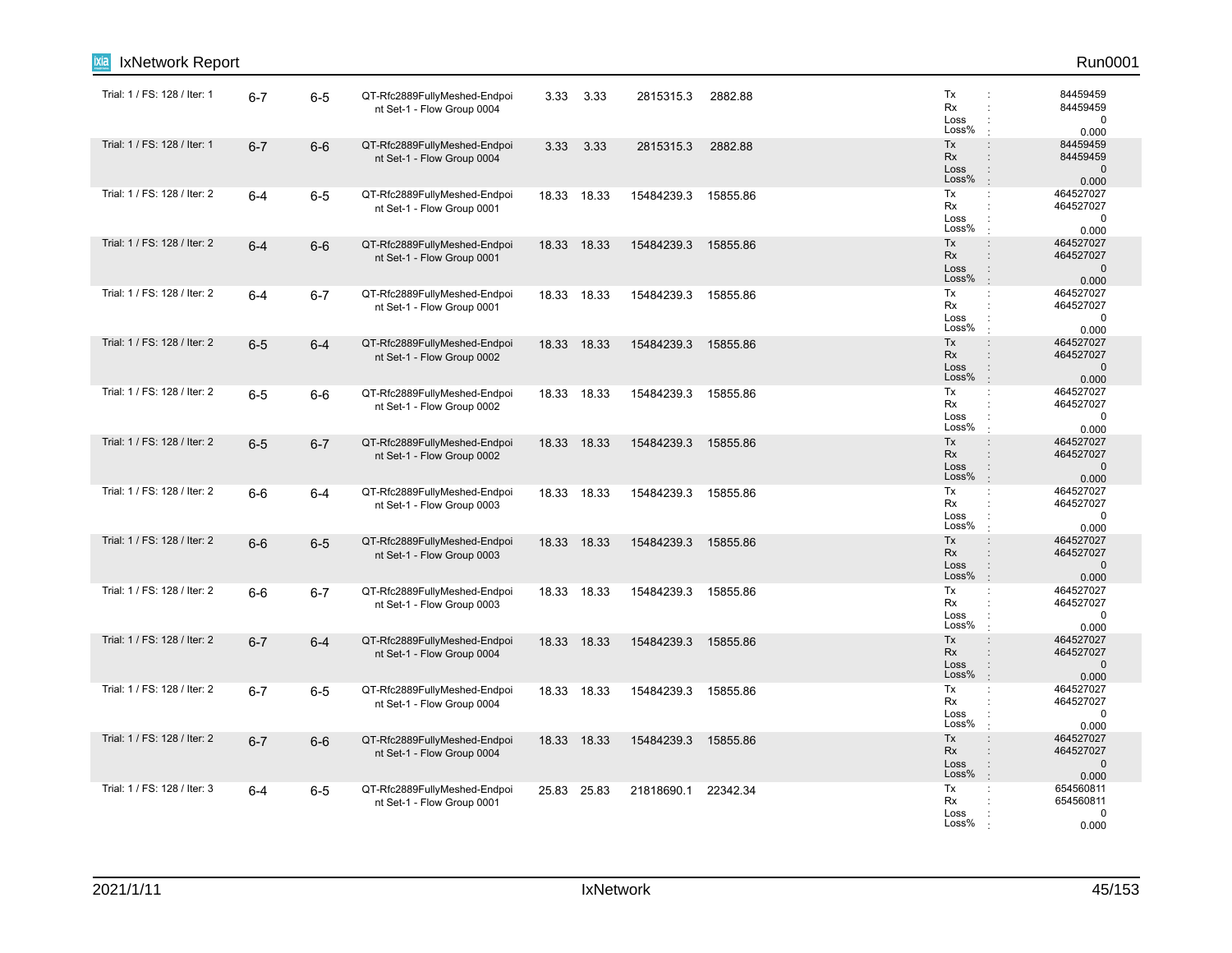| IxNetwork Report             |         |         |                                                            |             |                     |          |                                                                                                                     | Run0001                                        |
|------------------------------|---------|---------|------------------------------------------------------------|-------------|---------------------|----------|---------------------------------------------------------------------------------------------------------------------|------------------------------------------------|
| Trial: 1 / FS: 128 / Iter: 3 | $6 - 4$ | $6-6$   | QT-Rfc2889FullyMeshed-Endpoi<br>nt Set-1 - Flow Group 0001 | 25.83 25.83 | 21818690.1 22342.34 |          | Tx<br>$\ddot{\phantom{a}}$<br><b>Rx</b><br>$\ddot{\phantom{a}}$<br>Loss<br>$\ddot{\phantom{a}}$<br>Loss%            | 654560811<br>654560811<br>$\mathbf 0$<br>0.000 |
| Trial: 1 / FS: 128 / Iter: 3 | $6 - 4$ | $6 - 7$ | QT-Rfc2889FullyMeshed-Endpoi<br>nt Set-1 - Flow Group 0001 | 25.83 25.83 | 21818690.1          | 22342.34 | Tx<br>$\ddot{\cdot}$<br>Rx<br>$\ddot{\phantom{a}}$<br>Loss<br>÷<br>Loss%<br>$\cdot$                                 | 654560810<br>654560810<br>$\pmb{0}$<br>0.000   |
| Trial: 1 / FS: 128 / Iter: 3 | $6-5$   | $6 - 4$ | QT-Rfc2889FullyMeshed-Endpoi<br>nt Set-1 - Flow Group 0002 | 25.83 25.83 | 21818690.1 22342.34 |          | Tx<br>$\ddot{\phantom{a}}$<br>Rx<br>÷<br>Loss<br>$\ddot{\phantom{a}}$<br>Loss%<br>$\pm$                             | 654560810<br>654560810<br>$\mathbf 0$<br>0.000 |
| Trial: 1 / FS: 128 / Iter: 3 | $6-5$   | $6-6$   | QT-Rfc2889FullyMeshed-Endpoi<br>nt Set-1 - Flow Group 0002 | 25.83 25.83 | 21818690.1          | 22342.34 | Tx<br>÷<br>Rx<br>Loss<br>Loss%<br>$\cdot$                                                                           | 654560811<br>654560811<br>$\mathbf 0$<br>0.000 |
| Trial: 1 / FS: 128 / Iter: 3 | $6-5$   | $6 - 7$ | QT-Rfc2889FullyMeshed-Endpoi<br>nt Set-1 - Flow Group 0002 | 25.83 25.83 | 21818690.1          | 22342.34 | Tx<br>$\ddot{\phantom{a}}$<br><b>Rx</b><br>÷<br>Loss<br>Loss%<br>$\cdot$                                            | 654560811<br>654560811<br>$\mathbf 0$<br>0.000 |
| Trial: 1 / FS: 128 / Iter: 3 | $6-6$   | $6 - 4$ | QT-Rfc2889FullyMeshed-Endpoi<br>nt Set-1 - Flow Group 0003 | 25.83 25.83 | 21818690.1          | 22342.34 | Tx<br>÷<br>Rx<br>$\ddot{\phantom{a}}$<br>Loss<br>Loss%<br>$\cdot$                                                   | 654560811<br>654560811<br>$\mathbf 0$<br>0.000 |
| Trial: 1 / FS: 128 / Iter: 3 | $6-6$   | $6-5$   | QT-Rfc2889FullyMeshed-Endpoi<br>nt Set-1 - Flow Group 0003 | 25.83 25.83 | 21818690.1          | 22342.34 | Tx<br>$\ddot{\phantom{a}}$<br><b>Rx</b><br>$\ddot{\phantom{a}}$<br>Loss<br>$\ddot{\phantom{a}}$<br>Loss%<br>$\cdot$ | 654560810<br>654560810<br>$\mathbf 0$<br>0.000 |
| Trial: 1 / FS: 128 / Iter: 3 | $6-6$   | $6 - 7$ | QT-Rfc2889FullyMeshed-Endpoi<br>nt Set-1 - Flow Group 0003 | 25.83 25.83 | 21818690.1          | 22342.34 | Tx<br>÷<br>Rx<br>÷<br>Loss<br>$\ddot{\phantom{a}}$<br>Loss%<br>$\cdot$                                              | 654560811<br>654560811<br>$\mathbf 0$<br>0.000 |
| Trial: 1 / FS: 128 / Iter: 3 | $6 - 7$ | $6 - 4$ | QT-Rfc2889FullyMeshed-Endpoi<br>nt Set-1 - Flow Group 0004 | 25.83 25.83 | 21818690.1          | 22342.34 | Tx<br>$\ddot{\phantom{a}}$<br>Rx<br>÷<br>Loss<br>$\ddot{\phantom{a}}$<br>Loss%                                      | 654560811<br>654560811<br>$\mathbf 0$<br>0.000 |
| Trial: 1 / FS: 128 / Iter: 3 | $6 - 7$ | $6-5$   | QT-Rfc2889FullyMeshed-Endpoi<br>nt Set-1 - Flow Group 0004 | 25.83 25.83 | 21818690.1          | 22342.34 | Tx<br>÷<br>Rx<br>÷<br>Loss<br>÷<br>Loss%                                                                            | 654560811<br>654560811<br>$\mathbf 0$<br>0.000 |
| Trial: 1 / FS: 128 / Iter: 3 | $6 - 7$ | $6-6$   | QT-Rfc2889FullyMeshed-Endpoi<br>nt Set-1 - Flow Group 0004 | 25.83 25.83 | 21818690.1          | 22342.34 | Tx<br>$\ddot{\phantom{a}}$<br>Rx<br>$\ddot{\phantom{a}}$<br>Loss<br>$\colon$<br>Loss%<br>$\pm$                      | 654560810<br>654560810<br>$\mathbf 0$<br>0.000 |
| Trial: 1 / FS: 128 / Iter: 4 | $6 - 4$ | $6-5$   | QT-Rfc2889FullyMeshed-Endpoi<br>nt Set-1 - Flow Group 0001 | 29.58 29.58 | 24985896.6          | 25585.56 | Tx<br>÷<br>Rx<br>$\ddot{\phantom{a}}$<br>Loss<br>$\ddot{\cdot}$<br>Loss%<br>$\ddot{\phantom{a}}$                    | 749577703<br>749577703<br>$\mathbf 0$<br>0.000 |
| Trial: 1 / FS: 128 / Iter: 4 | $6 - 4$ | $6-6$   | QT-Rfc2889FullyMeshed-Endpoi<br>nt Set-1 - Flow Group 0001 | 29.58 29.58 | 24985896.6          | 25585.56 | Tx<br>$\ddot{\phantom{a}}$<br>Rx<br>Loss<br>Loss%<br>$\mathbf{r}$                                                   | 749577703<br>749577703<br>$\mathbf 0$<br>0.000 |
| Trial: 1 / FS: 128 / Iter: 4 | $6 - 4$ | $6-7$   | QT-Rfc2889FullyMeshed-Endpoi<br>nt Set-1 - Flow Group 0001 | 29.58 29.58 | 24985896.6          | 25585.56 | Tx<br>÷<br>Rx<br>÷<br>Loss<br>$\ddot{\cdot}$<br>Loss%<br>$\cdot$                                                    | 749577702<br>749577702<br>$\mathbf 0$<br>0.000 |
| Trial: 1 / FS: 128 / Iter: 4 | $6-5$   | $6 - 4$ | QT-Rfc2889FullyMeshed-Endpoi<br>nt Set-1 - Flow Group 0002 | 29.58 29.58 | 24985896.6          | 25585.56 | Tx<br>$\ddot{\phantom{a}}$<br>Rx<br>$\ddot{\phantom{a}}$<br>Loss<br>Loss%                                           | 749577702<br>749577702<br>$\mathbf 0$<br>0.000 |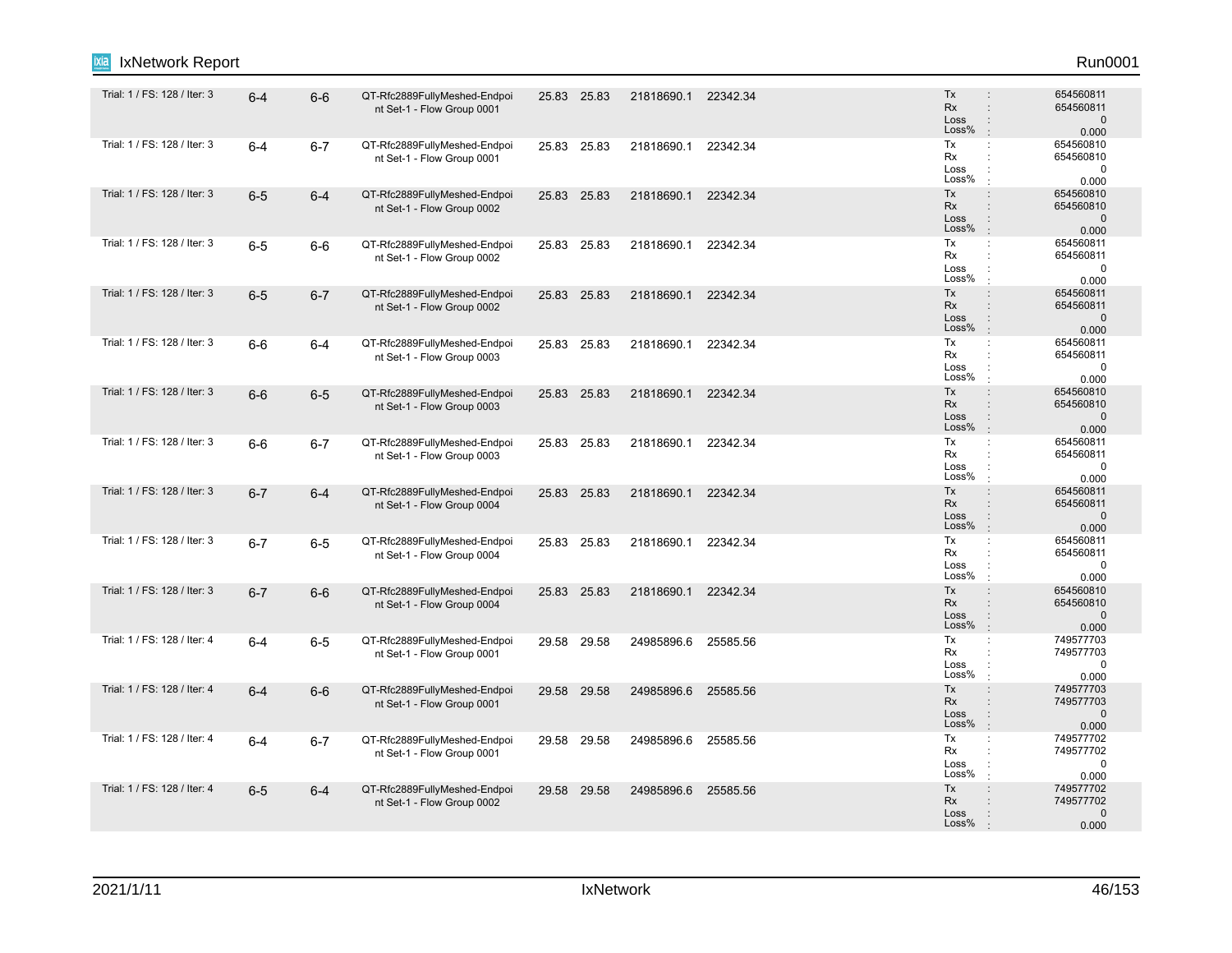| IxNetwork Report             |         |         |                                                            |             |       |                     |          |                                                                                                                     | Run0001                                         |
|------------------------------|---------|---------|------------------------------------------------------------|-------------|-------|---------------------|----------|---------------------------------------------------------------------------------------------------------------------|-------------------------------------------------|
| Trial: 1 / FS: 128 / Iter: 4 | $6-5$   | $6-6$   | QT-Rfc2889FullyMeshed-Endpoi<br>nt Set-1 - Flow Group 0002 | 29.58 29.58 |       | 24985896.6          | 25585.56 | Tx<br>÷<br>Rx<br>÷<br>Loss<br>÷<br>Loss%                                                                            | 749577703<br>749577703<br>$\mathbf 0$<br>0.000  |
| Trial: 1 / FS: 128 / Iter: 4 | $6-5$   | $6 - 7$ | QT-Rfc2889FullyMeshed-Endpoi<br>nt Set-1 - Flow Group 0002 | 29.58       | 29.58 | 24985896.6          | 25585.56 | Tx<br>$\ddot{\phantom{a}}$<br>Rx<br>$\ddot{\phantom{a}}$<br>Loss<br>$\ddot{\phantom{a}}$<br>Loss%<br>$\cdot$        | 749577703<br>749577703<br>$\mathbf{0}$<br>0.000 |
| Trial: 1 / FS: 128 / Iter: 4 | $6-6$   | $6 - 4$ | QT-Rfc2889FullyMeshed-Endpoi<br>nt Set-1 - Flow Group 0003 | 29.58 29.58 |       | 24985896.6          | 25585.56 | Tx<br>$\ddot{\phantom{a}}$<br>Rx<br>$\ddot{\phantom{a}}$<br>Loss<br>$\ddot{\cdot}$<br>Loss%<br>$\mathbf{r}$         | 749577703<br>749577703<br>$\mathbf 0$<br>0.000  |
| Trial: 1 / FS: 128 / Iter: 4 | $6-6$   | $6-5$   | QT-Rfc2889FullyMeshed-Endpoi<br>nt Set-1 - Flow Group 0003 | 29.58 29.58 |       | 24985896.6          | 25585.56 | Tx<br>÷<br>Rx<br>Loss<br>Loss%<br>$\ddot{\phantom{a}}$                                                              | 749577702<br>749577702<br>$\mathbf 0$<br>0.000  |
| Trial: 1 / FS: 128 / Iter: 4 | $6-6$   | $6 - 7$ | QT-Rfc2889FullyMeshed-Endpoi<br>nt Set-1 - Flow Group 0003 | 29.58 29.58 |       | 24985896.6          | 25585.56 | Tx<br>$\ddot{\phantom{a}}$ .<br>Rx<br>$\ddot{\phantom{a}}$<br>Loss<br>÷<br>Loss%<br>÷                               | 749577703<br>749577703<br>$\mathbf 0$<br>0.000  |
| Trial: 1 / FS: 128 / Iter: 4 | $6 - 7$ | $6 - 4$ | QT-Rfc2889FullyMeshed-Endpoi<br>nt Set-1 - Flow Group 0004 | 29.58 29.58 |       | 24985896.6          | 25585.56 | Tx<br>$\ddot{\phantom{a}}$<br>Rx<br>$\div$<br>Loss<br>$\ddot{\cdot}$<br>Loss%<br>$\cdot$                            | 749577703<br>749577703<br>$\mathbf 0$<br>0.000  |
| Trial: 1 / FS: 128 / Iter: 4 | $6 - 7$ | $6-5$   | QT-Rfc2889FullyMeshed-Endpoi<br>nt Set-1 - Flow Group 0004 | 29.58 29.58 |       | 24985896.6          | 25585.56 | Tx<br>$\ddot{\phantom{a}}$<br>Rx<br>$\ddot{\phantom{a}}$<br>Loss<br>÷<br>Loss%<br>$\mathbf{r}$                      | 749577703<br>749577703<br>$\mathbf 0$<br>0.000  |
| Trial: 1 / FS: 128 / Iter: 4 | $6 - 7$ | $6-6$   | QT-Rfc2889FullyMeshed-Endpoi<br>nt Set-1 - Flow Group 0004 | 29.58 29.58 |       | 24985896.6          | 25585.56 | Tx<br>$\ddot{\phantom{a}}$<br>Rx<br>Loss<br>$\ddot{\phantom{a}}$<br>Loss%<br>$\mathbb{R}^2$                         | 749577702<br>749577702<br>$\mathbf{0}$<br>0.000 |
| Trial: 1 / FS: 128 / Iter: 5 | $6-4$   | $6-5$   | QT-Rfc2889FullyMeshed-Endpoi<br>nt Set-1 - Flow Group 0001 | 31.46 31.46 |       | 26569521.9          | 27207.19 | Tx<br>÷<br>Rx<br>Loss<br>Loss%<br>$\cdot$                                                                           | 797086149<br>797086149<br>$\mathbf 0$<br>0.000  |
| Trial: 1 / FS: 128 / Iter: 5 | $6-4$   | $6-6$   | QT-Rfc2889FullyMeshed-Endpoi<br>nt Set-1 - Flow Group 0001 | 31.46 31.46 |       | 26569521.8 27207.19 |          | Tx<br>$\div$<br>Rx<br>$\ddot{\phantom{a}}$<br>Loss<br>Loss%<br>$\cdot$                                              | 797086149<br>797086149<br>$\mathbf 0$<br>0.000  |
| Trial: 1 / FS: 128 / Iter: 5 | $6 - 4$ | $6 - 7$ | QT-Rfc2889FullyMeshed-Endpoi<br>nt Set-1 - Flow Group 0001 | 31.46 31.46 |       | 26569521.8          | 27207.19 | Tx<br>$\mathbb{C}^{\times}$<br>Rx<br>÷<br>Loss<br>Loss%<br>$\cdot$                                                  | 797086148<br>797086148<br>0<br>0.000            |
| Trial: 1 / FS: 128 / Iter: 5 | $6-5$   | $6 - 4$ | QT-Rfc2889FullyMeshed-Endpoi<br>nt Set-1 - Flow Group 0002 | 31.46 31.46 |       | 26569521.8          | 27207.19 | Tx<br>$\ddot{\phantom{a}}$<br><b>Rx</b><br>$\ddot{\phantom{a}}$<br>Loss<br>$\ddot{\phantom{a}}$<br>Loss%<br>$\cdot$ | 797086148<br>797086148<br>$\mathbf 0$<br>0.000  |
| Trial: 1 / FS: 128 / Iter: 5 | $6-5$   | $6-6$   | QT-Rfc2889FullyMeshed-Endpoi<br>nt Set-1 - Flow Group 0002 | 31.46 31.46 |       | 26569521.9 27207.19 |          | Tx<br>÷<br>Rx<br>Loss<br>Loss%                                                                                      | 797086149<br>797086149<br>$\mathbf 0$<br>0.000  |
| Trial: 1 / FS: 128 / Iter: 5 | $6-5$   | $6 - 7$ | QT-Rfc2889FullyMeshed-Endpoi<br>nt Set-1 - Flow Group 0002 | 31.46 31.46 |       | 26569521.9          | 27207.19 | Tx<br>$\ddot{\phantom{a}}$<br>Rx<br>$\ddot{\phantom{a}}$<br>Loss<br>÷<br>Loss%<br>$\mathbf{r}$                      | 797086149<br>797086149<br>$\mathbf 0$<br>0.000  |
| Trial: 1 / FS: 128 / Iter: 5 | $6-6$   | $6 - 4$ | QT-Rfc2889FullyMeshed-Endpoi<br>nt Set-1 - Flow Group 0003 | 31.46 31.46 |       | 26569521.8 27207.19 |          | Tx<br>÷<br>Rx<br>Loss<br>Loss%                                                                                      | 797086149<br>797086149<br>0<br>0.000            |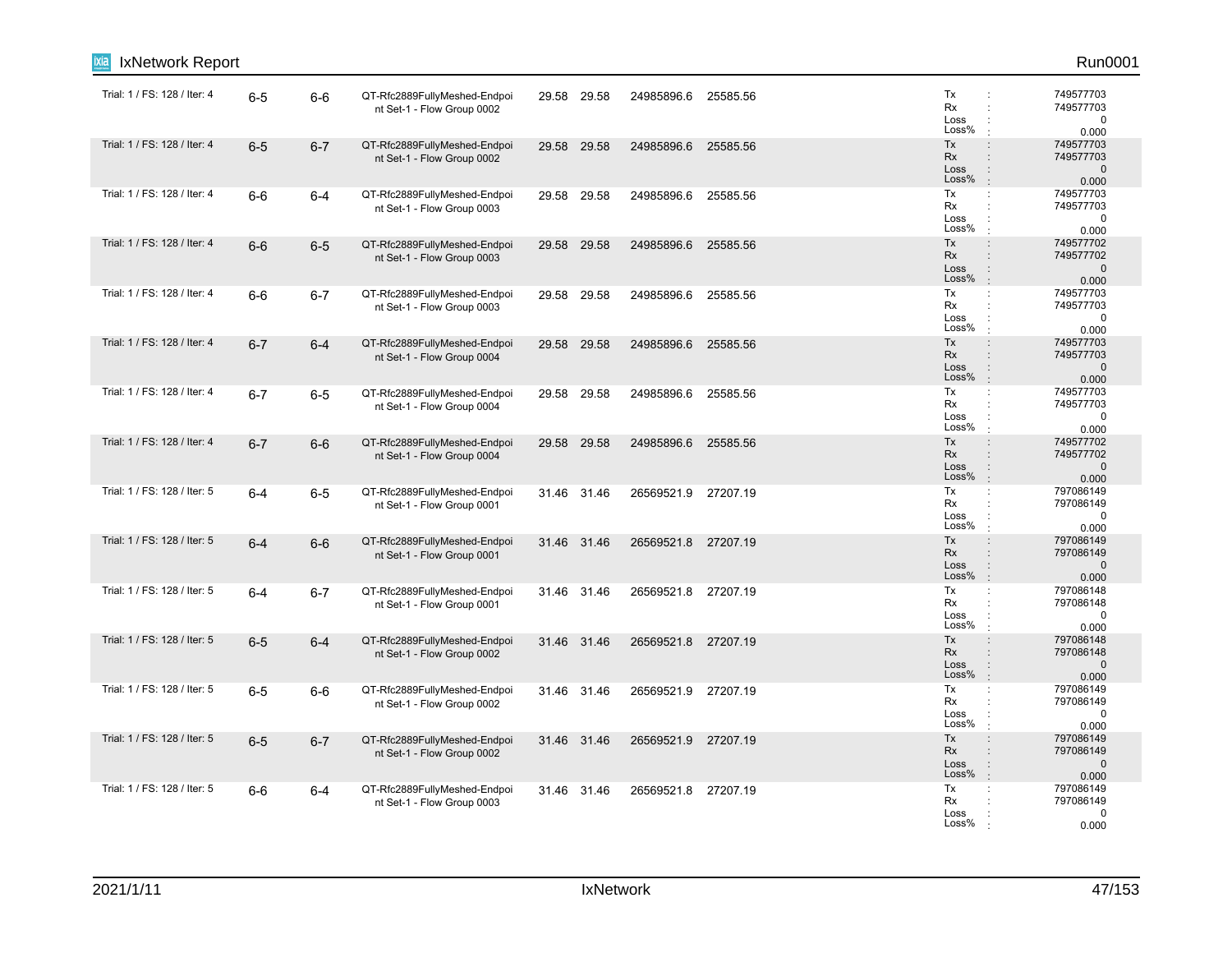| IxNetwork Report<br>ixia     |         |         |                                                            |       |             |                     |          |                                                                                                          | Run0001                                         |
|------------------------------|---------|---------|------------------------------------------------------------|-------|-------------|---------------------|----------|----------------------------------------------------------------------------------------------------------|-------------------------------------------------|
| Trial: 1 / FS: 128 / Iter: 5 | $6-6$   | $6-5$   | QT-Rfc2889FullyMeshed-Endpoi<br>nt Set-1 - Flow Group 0003 |       | 31.46 31.46 | 26569521.9 27207.19 |          | Tx<br>$\ddot{\phantom{a}}$<br><b>Rx</b><br>$\ddot{\phantom{a}}$<br>Loss<br>$\ddot{\phantom{a}}$<br>Loss% | 797086148<br>797086148<br>$\mathbf 0$<br>0.000  |
| Trial: 1 / FS: 128 / Iter: 5 | $6-6$   | $6 - 7$ | QT-Rfc2889FullyMeshed-Endpoi<br>nt Set-1 - Flow Group 0003 |       | 31.46 31.46 | 26569521.8          | 27207.19 | Tx<br>$\ddot{\phantom{a}}$<br>Rx<br>$\ddot{\phantom{a}}$<br>Loss<br>÷<br>Loss%<br>$\cdot$                | 797086149<br>797086149<br>$\mathbf 0$<br>0.000  |
| Trial: 1 / FS: 128 / Iter: 5 | $6 - 7$ | $6-4$   | QT-Rfc2889FullyMeshed-Endpoi<br>nt Set-1 - Flow Group 0004 |       | 31.46 31.46 | 26569521.9 27207.19 |          | Tx<br>$\ddot{\phantom{a}}$<br>Rx<br>Loss<br>$\ddot{\phantom{a}}$<br>Loss%<br>$\cdot$                     | 797086149<br>797086149<br>$\mathbf 0$<br>0.000  |
| Trial: 1 / FS: 128 / Iter: 5 | $6 - 7$ | $6-5$   | QT-Rfc2889FullyMeshed-Endpoi<br>nt Set-1 - Flow Group 0004 |       | 31.46 31.46 | 26569521.9          | 27207.19 | Tx<br>÷<br>Rx<br>Loss<br>Loss%<br>$\cdot$                                                                | 797086149<br>797086149<br>0<br>0.000            |
| Trial: 1 / FS: 128 / Iter: 5 | $6 - 7$ | $6-6$   | QT-Rfc2889FullyMeshed-Endpoi<br>nt Set-1 - Flow Group 0004 |       | 31.46 31.46 | 26569521.9 27207.19 |          | $\colon$<br>Tx<br>Rx<br>$\ddot{\phantom{a}}$<br>Loss<br>Loss%<br>÷                                       | 797086148<br>797086148<br>$\mathbf 0$<br>0.000  |
| Trial: 1 / FS: 128 / Iter: 6 | $6 - 4$ | $6-5$   | QT-Rfc2889FullyMeshed-Endpoi<br>nt Set-1 - Flow Group 0001 | 32.40 | 32.40       | 27361389.4          | 28018.06 | Tx<br>÷<br>Rx<br>$\ddot{\phantom{a}}$<br>Loss<br>Loss%<br>$\cdot$                                        | 820840372<br>820840372<br>0<br>0.000            |
| Trial: 1 / FS: 128 / Iter: 6 | $6 - 4$ | $6-6$   | QT-Rfc2889FullyMeshed-Endpoi<br>nt Set-1 - Flow Group 0001 | 32.40 | 32.40       | 27361389.4          | 28018.06 | Tx<br>$\ddot{\phantom{a}}$<br>Rx<br>$\ddot{\phantom{a}}$<br>Loss<br>$\ddot{\phantom{a}}$<br>Loss%<br>÷.  | 820840372<br>820840372<br>$\mathsf 0$<br>0.000  |
| Trial: 1 / FS: 128 / Iter: 6 | $6 - 4$ | $6 - 7$ | QT-Rfc2889FullyMeshed-Endpoi<br>nt Set-1 - Flow Group 0001 |       | 32.40 32.40 | 27361389.4          | 28018.06 | Tx<br>÷<br>Rx<br>Loss<br>Loss%<br>$\cdot$                                                                | 820840371<br>820840371<br>$\Omega$<br>0.000     |
| Trial: 1 / FS: 128 / Iter: 6 | $6-5$   | $6 - 4$ | QT-Rfc2889FullyMeshed-Endpoi<br>nt Set-1 - Flow Group 0002 |       | 32.40 32.40 | 27361389.4          | 28018.06 | Tx<br>$\ddot{\phantom{a}}$<br>Rx<br>$\ddot{\phantom{a}}$<br>Loss<br>Loss%<br>$\overline{1}$              | 820840371<br>820840371<br>$\mathbf 0$<br>0.000  |
| Trial: 1 / FS: 128 / Iter: 6 | $6-5$   | $6-6$   | QT-Rfc2889FullyMeshed-Endpoi<br>nt Set-1 - Flow Group 0002 |       | 32.40 32.40 | 27361389.5          | 28018.06 | Tx<br>$\ddot{\cdot}$<br>Rx<br>$\ddot{\phantom{a}}$<br>Loss<br>Loss%                                      | 820840372<br>820840372<br>$\mathbf 0$<br>0.000  |
| Trial: 1 / FS: 128 / Iter: 6 | $6-5$   | $6 - 7$ | QT-Rfc2889FullyMeshed-Endpoi<br>nt Set-1 - Flow Group 0002 |       | 32.40 32.40 | 27361389.5 28018.06 |          | Tx<br>÷<br>Rx<br>$\ddot{\phantom{a}}$<br>Loss<br>$\ddot{\phantom{a}}$<br>Loss%<br>$\cdot$                | 820840372<br>820840372<br>$\mathbf 0$<br>0.000  |
| Trial: 1 / FS: 128 / Iter: 6 | $6-6$   | $6-4$   | QT-Rfc2889FullyMeshed-Endpoi<br>nt Set-1 - Flow Group 0003 | 32.40 | 32.40       | 27361389.4          | 28018.06 | Tx<br>$\ddot{\phantom{a}}$<br>Rx<br>Loss<br>Loss%                                                        | 820840372<br>820840372<br>$\mathbf 0$<br>0.000  |
| Trial: 1 / FS: 128 / Iter: 6 | $6-6$   | $6-5$   | QT-Rfc2889FullyMeshed-Endpoi<br>nt Set-1 - Flow Group 0003 |       | 32.40 32.40 | 27361389.4 28018.06 |          | Tx<br>$\ddot{\phantom{a}}$<br><b>Rx</b><br>$\mathbf{r}$<br>Loss<br>$\ddot{\phantom{a}}$<br>Loss%         | 820840371<br>820840371<br>$\mathbf{0}$<br>0.000 |
| Trial: 1 / FS: 128 / Iter: 6 | 6-6     | $6 - 7$ | QT-Rfc2889FullyMeshed-Endpoi<br>nt Set-1 - Flow Group 0003 | 32.40 | 32.40       | 27361389.4          | 28018.06 | Tx<br>$\ddot{\phantom{a}}$<br>Rx<br>÷<br>Loss<br>Loss%                                                   | 820840372<br>820840372<br>0<br>0.000            |
| Trial: 1 / FS: 128 / Iter: 6 | $6 - 7$ | $6-4$   | QT-Rfc2889FullyMeshed-Endpoi<br>nt Set-1 - Flow Group 0004 |       | 32.40 32.40 | 27361389.4 28018.06 |          | Tx<br>÷<br>Rx<br>Loss<br>$\ddot{\phantom{a}}$<br>Loss%                                                   | 820840372<br>820840372<br>$\pmb{0}$<br>0.000    |
|                              |         |         |                                                            |       |             |                     |          |                                                                                                          |                                                 |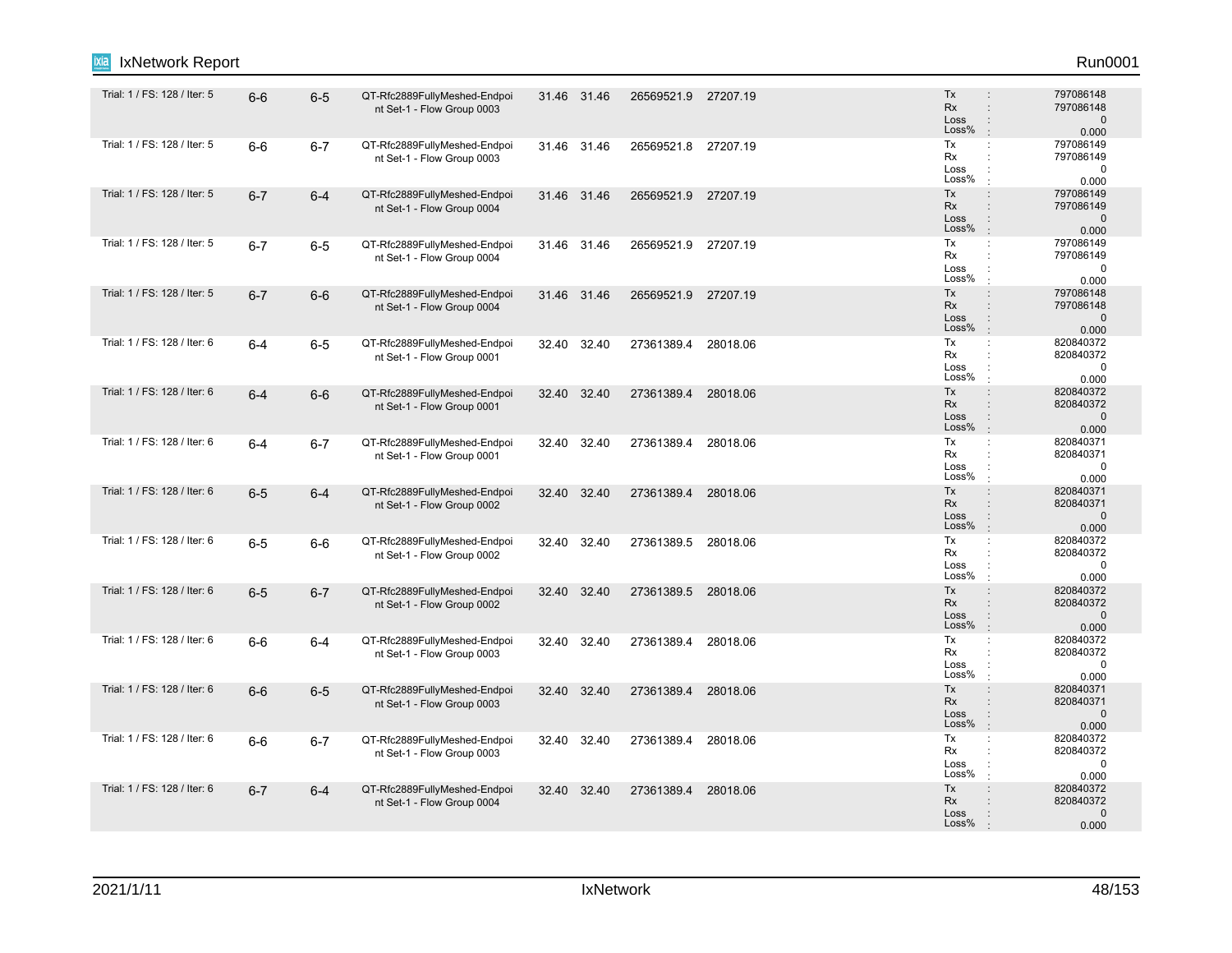| IxNetwork Report             |         |         |                                                            |             |             |            |          |                                                                                                                     | Run0001                                         |
|------------------------------|---------|---------|------------------------------------------------------------|-------------|-------------|------------|----------|---------------------------------------------------------------------------------------------------------------------|-------------------------------------------------|
| Trial: 1 / FS: 128 / Iter: 6 | $6 - 7$ | $6 - 5$ | QT-Rfc2889FullyMeshed-Endpoi<br>nt Set-1 - Flow Group 0004 |             | 32.40 32.40 | 27361389.4 | 28018.06 | Tx<br>Rx<br>÷<br>Loss<br>÷<br>Loss%                                                                                 | 820840372<br>820840372<br>0<br>0.000            |
| Trial: 1 / FS: 128 / Iter: 6 | $6 - 7$ | $6-6$   | QT-Rfc2889FullyMeshed-Endpoi<br>nt Set-1 - Flow Group 0004 | 32.40       | 32.40       | 27361389.4 | 28018.06 | Tx<br>$\ddot{\phantom{a}}$<br>Rx<br>$\ddot{\phantom{a}}$<br>Loss<br>$\ddot{\phantom{a}}$<br>Loss%<br>$\cdot$        | 820840371<br>820840371<br>$\mathbf 0$<br>0.000  |
| Trial: 1 / FS: 128 / Iter: 7 | $6-4$   | $6-5$   | QT-Rfc2889FullyMeshed-Endpoi<br>nt Set-1 - Flow Group 0001 | 32.87 32.87 |             | 27757267.0 | 28423.44 | Tx<br>$\ddot{\phantom{a}}$<br>Rx<br>$\ddot{\phantom{a}}$<br>Loss<br>$\ddot{\phantom{a}}$<br>Loss%<br>$\mathbf{r}$   | 832717483<br>832717483<br>$\mathbf 0$<br>0.000  |
| Trial: 1 / FS: 128 / Iter: 7 | $6 - 4$ | $6-6$   | QT-Rfc2889FullyMeshed-Endpoi<br>nt Set-1 - Flow Group 0001 | 32.87 32.87 |             | 27757267.0 | 28423.44 | Tx<br>$\ddot{\phantom{a}}$<br>Rx<br>Loss<br>Loss%<br>$\pm$                                                          | 832717483<br>832717483<br>$\mathbf 0$<br>0.000  |
| Trial: 1 / FS: 128 / Iter: 7 | $6-4$   | $6 - 7$ | QT-Rfc2889FullyMeshed-Endpoi<br>nt Set-1 - Flow Group 0001 | 32.87 32.87 |             | 27757267.0 | 28423.44 | Tx<br>÷<br>Rx<br>$\ddot{\phantom{a}}$<br>Loss<br>÷<br>Loss%<br>÷                                                    | 832717483<br>832717483<br>0<br>0.000            |
| Trial: 1 / FS: 128 / Iter: 7 | $6-5$   | $6 - 4$ | QT-Rfc2889FullyMeshed-Endpoi<br>nt Set-1 - Flow Group 0002 | 32.87 32.87 |             | 27757267.0 | 28423.44 | Tx<br>$\ddot{\phantom{a}}$<br>Rx<br>$\div$<br>Loss<br>$\ddot{\cdot}$<br>Loss%<br>$\cdot$                            | 832717483<br>832717483<br>$\mathbf{0}$<br>0.000 |
| Trial: 1 / FS: 128 / Iter: 7 | $6-5$   | $6-6$   | QT-Rfc2889FullyMeshed-Endpoi<br>nt Set-1 - Flow Group 0002 | 32.87 32.87 |             | 27757267.0 | 28423.44 | Tx<br>$\ddot{\phantom{a}}$<br>Rx<br>$\ddot{\phantom{a}}$<br>Loss<br>÷<br>Loss%<br>$\mathbf{r}$                      | 832717483<br>832717483<br>$\mathbf 0$<br>0.000  |
| Trial: 1 / FS: 128 / Iter: 7 | $6-5$   | $6 - 7$ | QT-Rfc2889FullyMeshed-Endpoi<br>nt Set-1 - Flow Group 0002 | 32.87 32.87 |             | 27757267.0 | 28423.44 | Tx<br>$\ddot{\phantom{a}}$<br>Rx<br>Loss<br>$\ddot{\phantom{a}}$<br>Loss%<br>$\mathbb{R}^2$                         | 832717483<br>832717483<br>$\mathbf{0}$<br>0.000 |
| Trial: 1 / FS: 128 / Iter: 7 | $6-6$   | 6-4     | QT-Rfc2889FullyMeshed-Endpoi<br>nt Set-1 - Flow Group 0003 | 32.87 32.87 |             | 27757267.0 | 28423.44 | Tx<br>$\ddot{\phantom{a}}$<br>Rx<br>Loss<br>Loss%<br>$\cdot$                                                        | 832717483<br>832717483<br>$\mathbf 0$<br>0.000  |
| Trial: 1 / FS: 128 / Iter: 7 | $6-6$   | $6-5$   | QT-Rfc2889FullyMeshed-Endpoi<br>nt Set-1 - Flow Group 0003 | 32.87 32.87 |             | 27757267.0 | 28423.44 | Tx<br>$\div$<br>Rx<br>$\ddot{\phantom{a}}$<br>Loss<br>Loss%<br>$\cdot$                                              | 832717483<br>832717483<br>$\mathbf 0$<br>0.000  |
| Trial: 1 / FS: 128 / Iter: 7 | $6-6$   | $6 - 7$ | QT-Rfc2889FullyMeshed-Endpoi<br>nt Set-1 - Flow Group 0003 |             | 32.87 32.87 | 27757267.0 | 28423.44 | Tx<br>$\mathbb{C}^{\times}$<br>Rx<br>÷<br>Loss<br>Loss%<br>$\cdot$                                                  | 832717483<br>832717483<br>0<br>0.000            |
| Trial: 1 / FS: 128 / Iter: 7 | $6 - 7$ | $6-4$   | QT-Rfc2889FullyMeshed-Endpoi<br>nt Set-1 - Flow Group 0004 | 32.87 32.87 |             | 27757267.0 | 28423.44 | Tx<br>$\ddot{\phantom{a}}$<br><b>Rx</b><br>$\ddot{\phantom{a}}$<br>Loss<br>$\ddot{\phantom{a}}$<br>Loss%<br>$\cdot$ | 832717483<br>832717483<br>$\mathbf 0$<br>0.000  |
| Trial: 1 / FS: 128 / Iter: 7 | $6 - 7$ | $6-5$   | QT-Rfc2889FullyMeshed-Endpoi<br>nt Set-1 - Flow Group 0004 | 32.87 32.87 |             | 27757267.0 | 28423.44 | Tx<br>÷<br>Rx<br>Loss<br>Loss%                                                                                      | 832717483<br>832717483<br>0<br>0.000            |
| Trial: 1 / FS: 128 / Iter: 7 | $6 - 7$ | $6-6$   | QT-Rfc2889FullyMeshed-Endpoi<br>nt Set-1 - Flow Group 0004 | 32.87 32.87 |             | 27757267.0 | 28423.44 | Tx<br>$\ddot{\phantom{a}}$<br>Rx<br>$\ddot{\phantom{a}}$<br>Loss<br>÷<br>Loss%<br>$\mathbf{r}$                      | 832717483<br>832717483<br>$\mathbf 0$<br>0.000  |
| Trial: 1 / FS: 128 / Iter: 8 | $6-4$   | $6-5$   | QT-Rfc2889FullyMeshed-Endpoi<br>nt Set-1 - Flow Group 0001 |             | 33.10 33.10 | 27955227.9 | 28626.15 | Tx<br>÷<br>Rx<br>Loss<br>Loss%                                                                                      | 838656039<br>838656039<br>0<br>0.000            |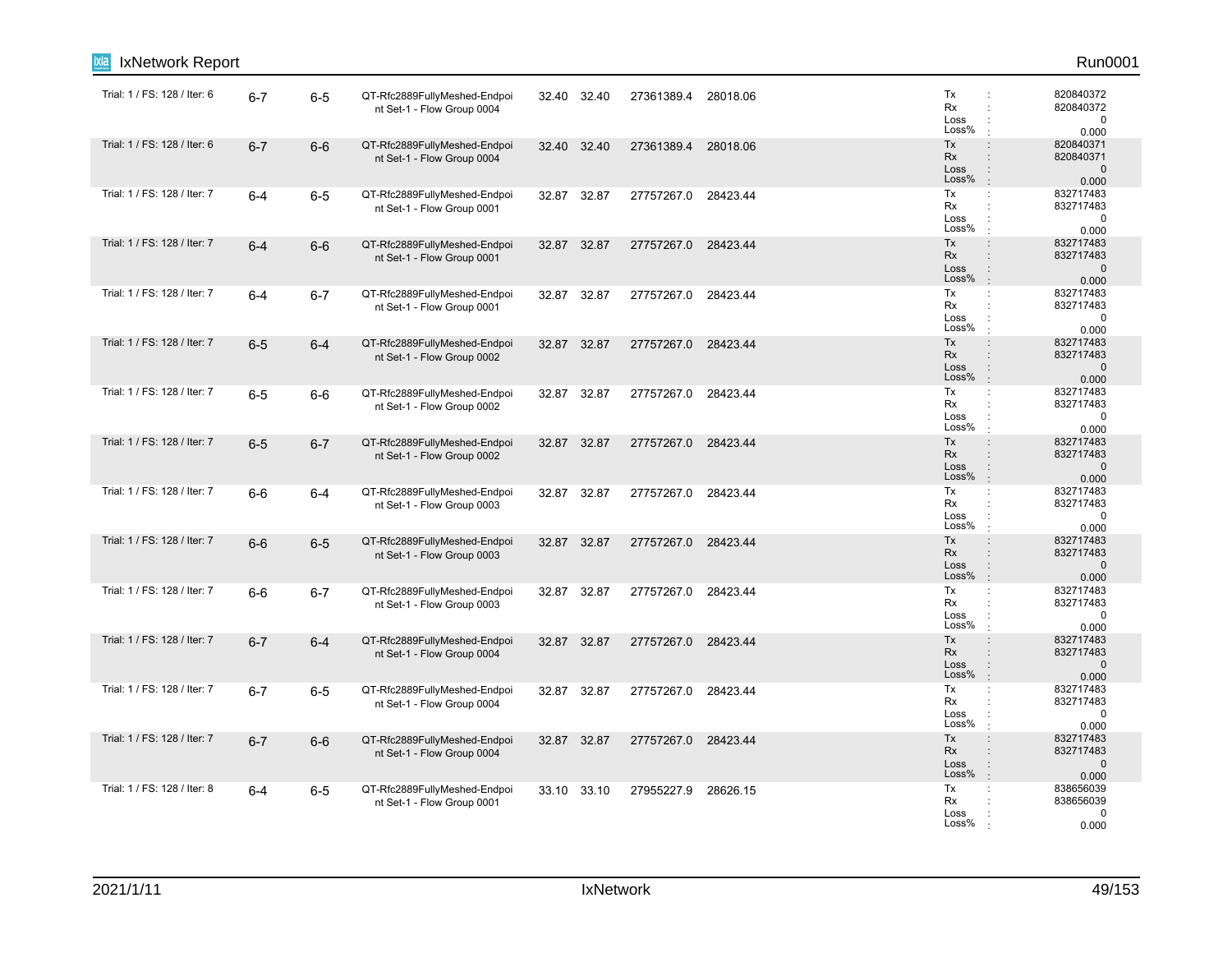| IxNetwork Report<br>ixia     |         |         |                                                            |             |       |                     |          |                                                                                                               | Run0001                                         |
|------------------------------|---------|---------|------------------------------------------------------------|-------------|-------|---------------------|----------|---------------------------------------------------------------------------------------------------------------|-------------------------------------------------|
| Trial: 1 / FS: 128 / Iter: 8 | $6-4$   | $6-6$   | QT-Rfc2889FullyMeshed-Endpoi<br>nt Set-1 - Flow Group 0001 | 33.10 33.10 |       | 27955228.0          | 28626.15 | Tx<br><b>Rx</b><br>$\ddot{\phantom{a}}$<br>Loss<br>$\ddot{\phantom{a}}$<br>Loss%                              | 838656039<br>838656039<br>$\mathbf 0$<br>0.000  |
| Trial: 1 / FS: 128 / Iter: 8 | $6 - 4$ | $6 - 7$ | QT-Rfc2889FullyMeshed-Endpoi<br>nt Set-1 - Flow Group 0001 | 33.10       | 33.10 | 27955228.0          | 28626.15 | Tx<br>÷<br>Rx<br>$\ddot{\phantom{a}}$<br>Loss<br>÷<br>Loss%<br>$\pm$                                          | 838656039<br>838656039<br>$\pmb{0}$<br>0.000    |
| Trial: 1 / FS: 128 / Iter: 8 | $6-5$   | $6 - 4$ | QT-Rfc2889FullyMeshed-Endpoi<br>nt Set-1 - Flow Group 0002 | 33.10 33.10 |       | 27955228.0          | 28626.15 | Tx<br>$\ddot{\phantom{a}}$<br>Rx<br>$\ddot{\phantom{a}}$<br>Loss<br>$\ddot{\phantom{a}}$<br>Loss%<br>$\pm$    | 838656039<br>838656039<br>$\mathbf 0$<br>0.000  |
| Trial: 1 / FS: 128 / Iter: 8 | $6-5$   | $6-6$   | QT-Rfc2889FullyMeshed-Endpoi<br>nt Set-1 - Flow Group 0002 | 33.10 33.10 |       | 27955227.9          | 28626.15 | Tx<br>÷<br>Rx<br>Loss<br>Loss%<br>÷                                                                           | 838656039<br>838656039<br>$\mathbf 0$<br>0.000  |
| Trial: 1 / FS: 128 / Iter: 8 | $6-5$   | $6 - 7$ | QT-Rfc2889FullyMeshed-Endpoi<br>nt Set-1 - Flow Group 0002 | 33.10 33.10 |       | 27955227.9          | 28626.15 | Tx<br>$\ddot{\phantom{a}}$<br>Rx<br>$\ddot{\phantom{a}}$<br>Loss<br>Loss%<br>$\cdot$                          | 838656039<br>838656039<br>$\mathbf{0}$<br>0.000 |
| Trial: 1 / FS: 128 / Iter: 8 | $6-6$   | $6 - 4$ | QT-Rfc2889FullyMeshed-Endpoi<br>nt Set-1 - Flow Group 0003 | 33.10 33.10 |       | 27955227.9          | 28626.15 | Tx<br>$\mathbb{C}^{\times}$<br>Rx<br>$\ddot{\phantom{a}}$<br>Loss<br>Loss%<br>$\cdot$                         | 838656039<br>838656039<br>$\mathbf 0$<br>0.000  |
| Trial: 1 / FS: 128 / Iter: 8 | $6-6$   | $6-5$   | QT-Rfc2889FullyMeshed-Endpoi<br>nt Set-1 - Flow Group 0003 | 33.10 33.10 |       | 27955228.0          | 28626.15 | Tx<br>$\ddot{\phantom{a}}$<br>Rx<br>$\ddot{\phantom{a}}$<br>Loss<br>$\ddot{\cdot}$<br>Loss%<br>$\mathbb{R}^2$ | 838656039<br>838656039<br>$\mathbf 0$<br>0.000  |
| Trial: 1 / FS: 128 / Iter: 8 | $6-6$   | $6 - 7$ | QT-Rfc2889FullyMeshed-Endpoi<br>nt Set-1 - Flow Group 0003 | 33.10 33.10 |       | 27955227.9          | 28626.15 | Tx<br>$\mathbb{C}^{\times}$<br>Rx<br>÷<br>Loss<br>$\ddot{\phantom{a}}$<br>Loss%<br>$\cdot$                    | 838656039<br>838656039<br>$\mathbf 0$<br>0.000  |
| Trial: 1 / FS: 128 / Iter: 8 | $6 - 7$ | $6 - 4$ | QT-Rfc2889FullyMeshed-Endpoi<br>nt Set-1 - Flow Group 0004 | 33.10 33.10 |       | 27955228.0          | 28626.15 | Tx<br>$\div$<br>Rx<br>$\ddot{\phantom{a}}$<br>Loss<br>$\ddot{\phantom{a}}$<br>Loss%                           | 838656039<br>838656039<br>$\mathbf 0$<br>0.000  |
| Trial: 1 / FS: 128 / Iter: 8 | $6 - 7$ | $6-5$   | QT-Rfc2889FullyMeshed-Endpoi<br>nt Set-1 - Flow Group 0004 | 33.10 33.10 |       | 27955228.0          | 28626.15 | Tx<br>$\ddot{\cdot}$<br>Rx<br>÷<br>Loss<br>÷<br>Loss%                                                         | 838656039<br>838656039<br>$\mathbf 0$<br>0.000  |
| Trial: 1 / FS: 128 / Iter: 8 | $6 - 7$ | $6-6$   | QT-Rfc2889FullyMeshed-Endpoi<br>nt Set-1 - Flow Group 0004 | 33.10 33.10 |       | 27955228.0          | 28626.15 | Tx<br>$\ddot{\phantom{a}}$<br>Rx<br>$\div$<br>Loss<br>$\div$<br>Loss%<br>$\mathbb{R}^2$                       | 838656039<br>838656039<br>$\mathbf 0$<br>0.000  |
| Trial: 1 / FS: 128 / Iter: 9 | $6 - 4$ | $6-5$   | QT-Rfc2889FullyMeshed-Endpoi<br>nt Set-1 - Flow Group 0001 | 33.33 33.33 |       | 28153153.1 28828.83 |          | Tx<br>÷<br>Rx<br>÷<br>Loss<br>÷<br>Loss%<br>$\ddot{\phantom{a}}$                                              | 844594595<br>844594595<br>$\mathbf{0}$<br>0.000 |
| Trial: 1 / FS: 128 / Iter: 9 | $6 - 4$ | $6-6$   | QT-Rfc2889FullyMeshed-Endpoi<br>nt Set-1 - Flow Group 0001 | 33.33 33.33 |       | 28153153.1 28828.83 |          | Tx<br>$\ddot{\phantom{a}}$<br>Rx<br>Loss<br>Loss%<br>$\cdot$                                                  | 844594595<br>844594595<br>$\mathbf 0$<br>0.000  |
| Trial: 1 / FS: 128 / Iter: 9 | $6 - 4$ | $6 - 7$ | QT-Rfc2889FullyMeshed-Endpoi<br>nt Set-1 - Flow Group 0001 | 33.33       | 33.33 | 28153153.1          | 28828.83 | Tx<br>$\mathbb{C}^{\times}$<br>Rx<br>$\ddot{\phantom{a}}$<br>Loss<br>Loss%<br>$\cdot$                         | 844594594<br>844594594<br>$\mathbf 0$<br>0.000  |
| Trial: 1 / FS: 128 / Iter: 9 | $6-5$   | $6 - 4$ | QT-Rfc2889FullyMeshed-Endpoi<br>nt Set-1 - Flow Group 0002 | 33.33 33.33 |       | 28153153.1 28828.83 |          | Tx<br>$\ddot{\phantom{a}}$<br>Rx<br>$\ddot{\phantom{a}}$<br>Loss<br>Loss%                                     | 844594594<br>844594594<br>$\mathbf 0$<br>0.000  |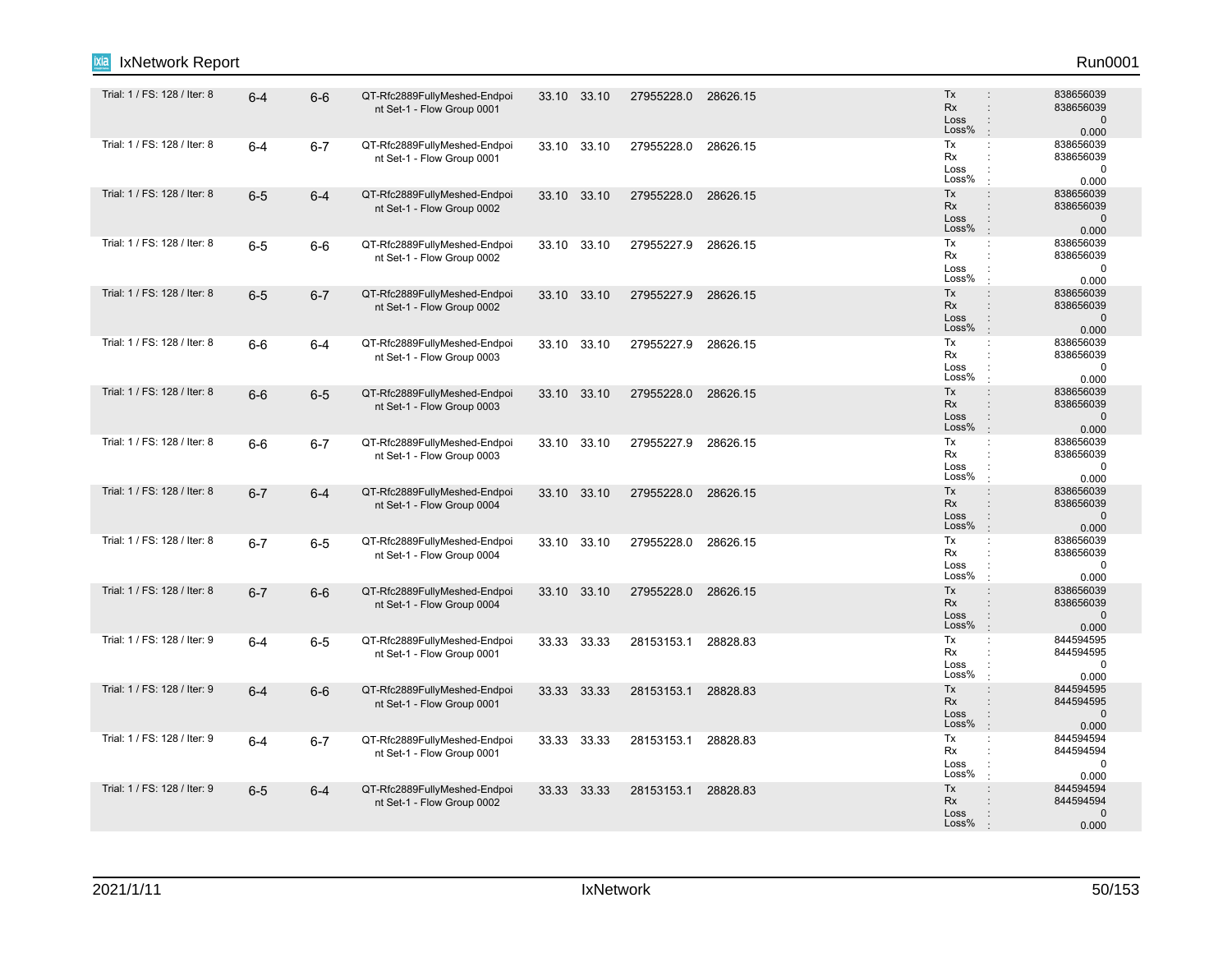| IxNetwork Report             |         |         |                                                            |             |           |                     |          |                                                                                                                     | Run0001                                        |
|------------------------------|---------|---------|------------------------------------------------------------|-------------|-----------|---------------------|----------|---------------------------------------------------------------------------------------------------------------------|------------------------------------------------|
| Trial: 1 / FS: 128 / Iter: 9 | $6-5$   | $6-6$   | QT-Rfc2889FullyMeshed-Endpoi<br>nt Set-1 - Flow Group 0002 | 33.33 33.33 |           | 28153153.2 28828.83 |          | Tx<br>÷<br>Rx<br>÷<br>Loss<br>÷<br>Loss%                                                                            | 844594595<br>844594595<br>$\mathbf 0$<br>0.000 |
| Trial: 1 / FS: 128 / Iter: 9 | $6-5$   | $6 - 7$ | QT-Rfc2889FullyMeshed-Endpoi<br>nt Set-1 - Flow Group 0002 | 33.33 33.33 |           | 28153153.1          | 28828.83 | Tx<br>$\ddot{\phantom{a}}$<br>Rx<br>$\ddot{\phantom{a}}$<br>Loss<br>$\ddot{\phantom{a}}$<br>Loss%<br>$\pm$          | 844594595<br>844594595<br>$\mathbf 0$<br>0.000 |
| Trial: 1 / FS: 128 / Iter: 9 | $6-6$   | $6 - 4$ | QT-Rfc2889FullyMeshed-Endpoi<br>nt Set-1 - Flow Group 0003 | 33.33 33.33 |           | 28153153.1          | 28828.83 | Tx<br>$\ddot{\phantom{a}}$<br>Rx<br>$\ddot{\phantom{a}}$<br>Loss<br>$\ddot{\cdot}$<br>Loss%<br>$\mathbf{r}$         | 844594595<br>844594595<br>$\mathbf 0$<br>0.000 |
| Trial: 1 / FS: 128 / Iter: 9 | $6-6$   | $6-5$   | QT-Rfc2889FullyMeshed-Endpoi<br>nt Set-1 - Flow Group 0003 | 33.33 33.33 |           | 28153153.1 28828.83 |          | Tx<br>÷<br>Rx<br>Loss<br>Loss%<br>$\ddot{\phantom{a}}$                                                              | 844594594<br>844594594<br>$\mathbf 0$<br>0.000 |
| Trial: 1 / FS: 128 / Iter: 9 | $6-6$   | $6 - 7$ | QT-Rfc2889FullyMeshed-Endpoi<br>nt Set-1 - Flow Group 0003 | 33.33 33.33 |           | 28153153.1          | 28828.83 | Tx<br>$\ddot{\phantom{a}}$ .<br>Rx<br>$\ddot{\phantom{a}}$<br>Loss<br>Loss%<br>÷                                    | 844594595<br>844594595<br>$\mathbf 0$<br>0.000 |
| Trial: 1 / FS: 128 / Iter: 9 | $6 - 7$ | $6 - 4$ | QT-Rfc2889FullyMeshed-Endpoi<br>nt Set-1 - Flow Group 0004 | 33.33 33.33 |           | 28153153.1 28828.83 |          | Tx<br>$\ddot{\phantom{a}}$<br>Rx<br>$\ddot{\phantom{a}}$<br>Loss<br>$\ddot{\cdot}$<br>Loss%<br>$\cdot$              | 844594595<br>844594595<br>$\mathbf 0$<br>0.000 |
| Trial: 1 / FS: 128 / Iter: 9 | $6 - 7$ | $6-5$   | QT-Rfc2889FullyMeshed-Endpoi<br>nt Set-1 - Flow Group 0004 | 33.33 33.33 |           | 28153153.1          | 28828.83 | Tx<br>÷<br>Rx<br>$\ddot{\phantom{a}}$<br>Loss<br>÷<br>Loss%<br>÷                                                    | 844594595<br>844594595<br>$\mathbf 0$<br>0.000 |
| Trial: 1 / FS: 128 / Iter: 9 | $6 - 7$ | $6-6$   | QT-Rfc2889FullyMeshed-Endpoi<br>nt Set-1 - Flow Group 0004 | 33.33 33.33 |           | 28153153.1 28828.83 |          | Tx<br>$\ddot{\phantom{a}}$<br>Rx<br>$\ddot{\phantom{a}}$<br>Loss<br>$\ddot{\phantom{a}}$<br>Loss%<br>$\mathbb{R}^2$ | 844594594<br>844594594<br>$\mathbf 0$<br>0.000 |
| Trial: 1 / FS: 256 / Iter: 1 | $6-4$   | $6-5$   | QT-Rfc2889FullyMeshed-Endpoi<br>nt Set-1 - Flow Group 0001 | 3.33        | 3.33      | 1509661.8           | 3091.79  | Tx<br>÷<br>Rx<br>Loss<br>Loss%<br>$\cdot$                                                                           | 45289855<br>45289855<br>$\mathbf 0$<br>0.000   |
| Trial: 1 / FS: 256 / Iter: 1 | $6-4$   | $6-6$   | QT-Rfc2889FullyMeshed-Endpoi<br>nt Set-1 - Flow Group 0001 | 3.33        | 3.33      | 1509661.8           | 3091.79  | $\div$<br>Tx<br>Rx<br>$\ddot{\phantom{a}}$<br>Loss<br>Loss%<br>÷.                                                   | 45289855<br>45289855<br>$\mathbf 0$<br>0.000   |
| Trial: 1 / FS: 256 / Iter: 1 | $6-4$   | $6 - 7$ | QT-Rfc2889FullyMeshed-Endpoi<br>nt Set-1 - Flow Group 0001 | 3.33        | 3.33      | 1509661.8           | 3091.79  | Tx<br>$\mathbb{C}^{\times}$<br>Rx<br>÷<br>Loss<br>Loss%<br>$\cdot$                                                  | 45289855<br>45289855<br>0<br>0.000             |
| Trial: 1 / FS: 256 / Iter: 1 | $6-5$   | $6-4$   | QT-Rfc2889FullyMeshed-Endpoi<br>nt Set-1 - Flow Group 0002 | 3.33        | 3.33      | 1509661.8           | 3091.79  | Tx<br>$\ddot{\phantom{a}}$<br><b>Rx</b><br>$\ddot{\phantom{a}}$<br>Loss<br>$\ddot{\phantom{a}}$<br>Loss%<br>$\cdot$ | 45289855<br>45289855<br>$\mathbf 0$<br>0.000   |
| Trial: 1 / FS: 256 / Iter: 1 | $6-5$   | $6-6$   | QT-Rfc2889FullyMeshed-Endpoi<br>nt Set-1 - Flow Group 0002 |             | 3.33 3.33 | 1509661.8           | 3091.79  | Tx<br>÷<br>Rx<br>Loss<br>Loss%                                                                                      | 45289855<br>45289855<br>$\mathbf 0$<br>0.000   |
| Trial: 1 / FS: 256 / Iter: 1 | $6-5$   | $6 - 7$ | QT-Rfc2889FullyMeshed-Endpoi<br>nt Set-1 - Flow Group 0002 | 3.33        | 3.33      | 1509661.8           | 3091.79  | Tx<br>$\ddot{\phantom{a}}$<br>Rx<br>$\ddot{\phantom{a}}$<br>Loss<br>÷<br>Loss%<br>$\cdot$                           | 45289855<br>45289855<br>$\pmb{0}$<br>0.000     |
| Trial: 1 / FS: 256 / Iter: 1 | $6-6$   | $6 - 4$ | QT-Rfc2889FullyMeshed-Endpoi<br>nt Set-1 - Flow Group 0003 | 3.33        | 3.33      | 1509661.8           | 3091.79  | Tx<br>÷<br>Rx<br>Loss<br>Loss%                                                                                      | 45289855<br>45289855<br>0<br>0.000             |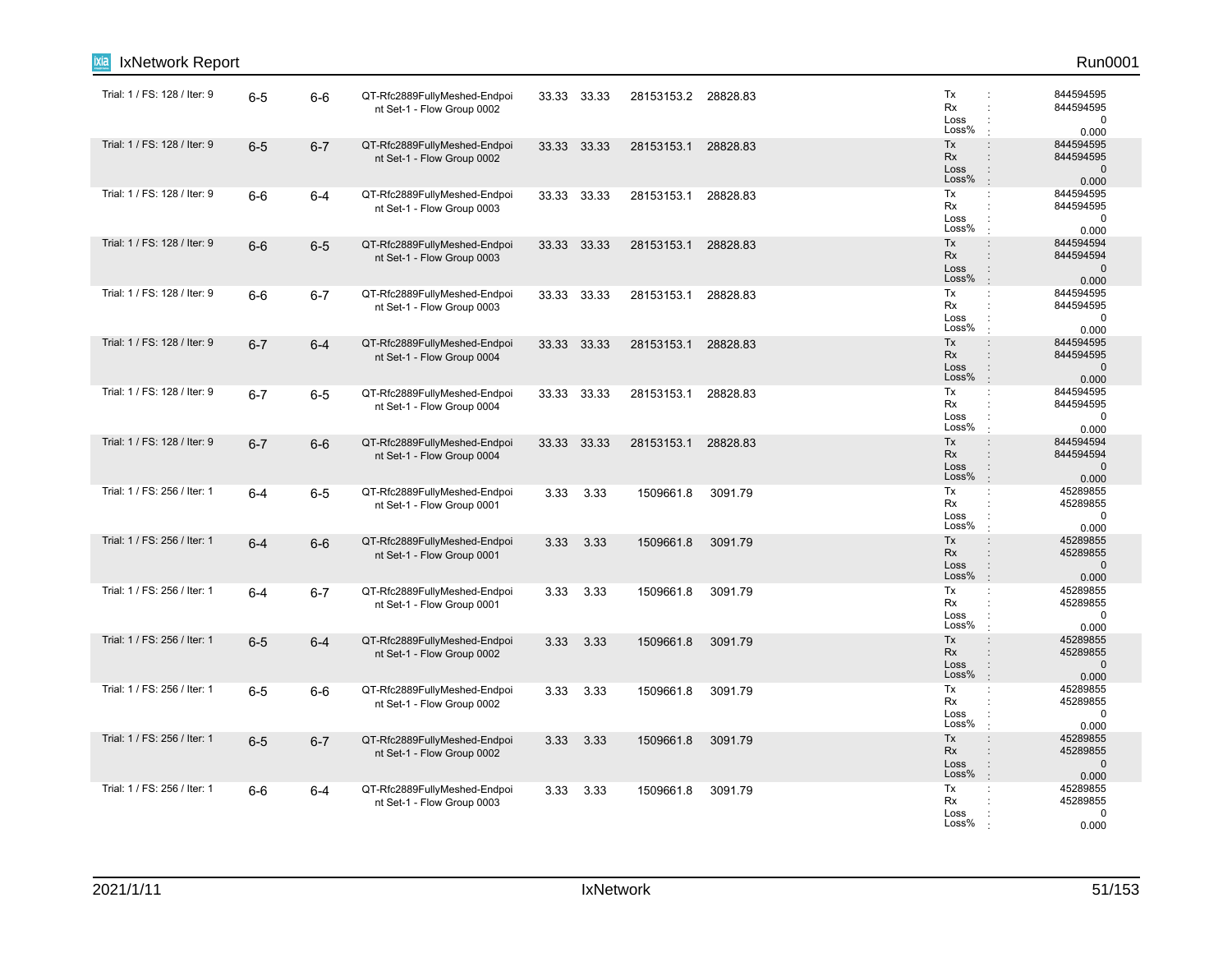| IxNetwork Report<br>Ixia     |         |         |                                                            |      |             |                    |         |                                                                                                                           | Run0001                                         |
|------------------------------|---------|---------|------------------------------------------------------------|------|-------------|--------------------|---------|---------------------------------------------------------------------------------------------------------------------------|-------------------------------------------------|
| Trial: 1 / FS: 256 / Iter: 1 | $6-6$   | $6-5$   | QT-Rfc2889FullyMeshed-Endpoi<br>nt Set-1 - Flow Group 0003 | 3.33 | 3.33        | 1509661.8          | 3091.79 | Tx<br>$\ddot{\phantom{a}}$<br>Rx<br>÷<br>Loss<br>÷<br>Loss%<br>÷                                                          | 45289855<br>45289855<br>$\mathbf 0$<br>0.000    |
| Trial: 1 / FS: 256 / Iter: 1 | $6-6$   | $6 - 7$ | QT-Rfc2889FullyMeshed-Endpoi<br>nt Set-1 - Flow Group 0003 | 3.33 | 3.33        | 1509661.8          | 3091.79 | Tx<br>$\ddot{\phantom{a}}$<br>Rx<br>$\ddot{\cdot}$<br>Loss<br>Loss%                                                       | 45289855<br>45289855<br>0<br>0.000              |
| Trial: 1 / FS: 256 / Iter: 1 | $6 - 7$ | $6 - 4$ | QT-Rfc2889FullyMeshed-Endpoi<br>nt Set-1 - Flow Group 0004 | 3.33 | 3.33        | 1509661.8          | 3091.79 | Tx<br>÷<br>Rx<br>$\ddot{\phantom{a}}$<br>Loss<br>$\ddot{\phantom{a}}$<br>Loss%<br>$\cdot$                                 | 45289855<br>45289855<br>$\mathbf 0$<br>0.000    |
| Trial: 1 / FS: 256 / Iter: 1 | $6 - 7$ | $6-5$   | QT-Rfc2889FullyMeshed-Endpoi<br>nt Set-1 - Flow Group 0004 | 3.33 | 3.33        | 1509661.8          | 3091.79 | Tx<br>÷<br>Rx<br>÷<br>Loss<br>Loss%<br>÷                                                                                  | 45289855<br>45289855<br>$\mathbf 0$<br>0.000    |
| Trial: 1 / FS: 256 / Iter: 1 | $6 - 7$ | $6-6$   | QT-Rfc2889FullyMeshed-Endpoi<br>nt Set-1 - Flow Group 0004 | 3.33 | 3.33        | 1509661.8          | 3091.79 | Tx<br>÷<br><b>Rx</b><br>÷<br>Loss<br>$\ddot{\phantom{a}}$<br>Loss%<br>$\ddot{\phantom{a}}$                                | 45289855<br>45289855<br>$\mathbf{0}$<br>0.000   |
| Trial: 1 / FS: 256 / Iter: 2 | $6 - 4$ | $6-5$   | QT-Rfc2889FullyMeshed-Endpoi<br>nt Set-1 - Flow Group 0001 |      | 18.33 18.33 | 8303137.2 17004.83 |         | Tx<br>$\mathbb{C}^{\times}$<br>Rx<br>$\ddot{\cdot}$<br>Loss<br>Loss%<br>÷                                                 | 249094203<br>249094203<br>$\mathbf 0$<br>0.000  |
| Trial: 1 / FS: 256 / Iter: 2 | $6 - 4$ | $6-6$   | QT-Rfc2889FullyMeshed-Endpoi<br>nt Set-1 - Flow Group 0001 |      | 18.33 18.33 | 8303137.2 17004.83 |         | Tx<br>÷<br>Rx<br>$\ddot{\phantom{a}}$<br>Loss<br>$\ddot{\phantom{a}}$<br>Loss%<br>÷                                       | 249094203<br>249094203<br>$\mathbf 0$<br>0.000  |
| Trial: 1 / FS: 256 / Iter: 2 | $6 - 4$ | $6 - 7$ | QT-Rfc2889FullyMeshed-Endpoi<br>nt Set-1 - Flow Group 0001 |      | 18.33 18.33 | 8303137.2 17004.83 |         | Tx<br>÷<br>Rx<br>$\ddot{\phantom{a}}$<br>Loss<br>Loss%<br>÷                                                               | 249094203<br>249094203<br>$\mathbf 0$<br>0.000  |
| Trial: 1 / FS: 256 / Iter: 2 | $6-5$   | $6 - 4$ | QT-Rfc2889FullyMeshed-Endpoi<br>nt Set-1 - Flow Group 0002 |      | 18.33 18.33 | 8303137.2 17004.83 |         | Tx<br>÷<br>Rx<br>$\ddot{\phantom{a}}$<br>Loss<br>$\ddot{\phantom{a}}$<br>Loss%<br>$\ddot{\phantom{a}}$                    | 249094203<br>249094203<br>$\mathbf 0$<br>0.000  |
| Trial: 1 / FS: 256 / Iter: 2 | $6-5$   | $6-6$   | QT-Rfc2889FullyMeshed-Endpoi<br>nt Set-1 - Flow Group 0002 |      | 18.33 18.33 | 8303137.2 17004.83 |         | Tx<br>÷<br>Rx<br>$\ddot{\cdot}$<br>Loss<br>Loss%<br>÷                                                                     | 249094203<br>249094203<br>$\mathbf 0$<br>0.000  |
| Trial: 1 / FS: 256 / Iter: 2 | $6-5$   | $6 - 7$ | QT-Rfc2889FullyMeshed-Endpoi<br>nt Set-1 - Flow Group 0002 |      | 18.33 18.33 | 8303137.2 17004.83 |         | Tx<br>÷<br>Rx<br>$\ddot{\phantom{a}}$<br>Loss<br>$\ddot{\phantom{a}}$<br>Loss%<br>$\cdot$                                 | 249094203<br>249094203<br>$\mathbf{0}$<br>0.000 |
| Trial: 1 / FS: 256 / Iter: 2 | $6-6$   | $6 - 4$ | QT-Rfc2889FullyMeshed-Endpoi<br>nt Set-1 - Flow Group 0003 |      | 18.33 18.33 | 8303137.2 17004.83 |         | Tx<br>÷<br>Rx<br>$\ddot{\cdot}$<br>Loss<br>÷<br>Loss%<br>÷                                                                | 249094203<br>249094203<br>$\mathbf 0$<br>0.000  |
| Trial: 1 / FS: 256 / Iter: 2 | $6-6$   | $6-5$   | QT-Rfc2889FullyMeshed-Endpoi<br>nt Set-1 - Flow Group 0003 |      | 18.33 18.33 | 8303137.2 17004.83 |         | Tx<br>$\ddot{\phantom{a}}$<br>Rx<br>$\ddot{\phantom{a}}$<br>$\ddot{\phantom{a}}$<br>Loss<br>Loss%<br>$\ddot{\phantom{a}}$ | 249094203<br>249094203<br>$\mathbf{0}$<br>0.000 |
| Trial: 1 / FS: 256 / Iter: 2 | $6-6$   | $6 - 7$ | QT-Rfc2889FullyMeshed-Endpoi<br>nt Set-1 - Flow Group 0003 |      | 18.33 18.33 | 8303137.2 17004.83 |         | Tx<br>÷<br>Rx<br>$\ddot{\cdot}$<br>Loss<br>Loss%<br>÷                                                                     | 249094203<br>249094203<br>0<br>0.000            |
| Trial: 1 / FS: 256 / Iter: 2 | $6 - 7$ | $6 - 4$ | QT-Rfc2889FullyMeshed-Endpoi<br>nt Set-1 - Flow Group 0004 |      | 18.33 18.33 | 8303137.2 17004.83 |         | Tx<br>÷<br>Rx<br>Loss<br>÷<br>Loss%<br>$\cdot$                                                                            | 249094203<br>249094203<br>$\Omega$<br>0.000     |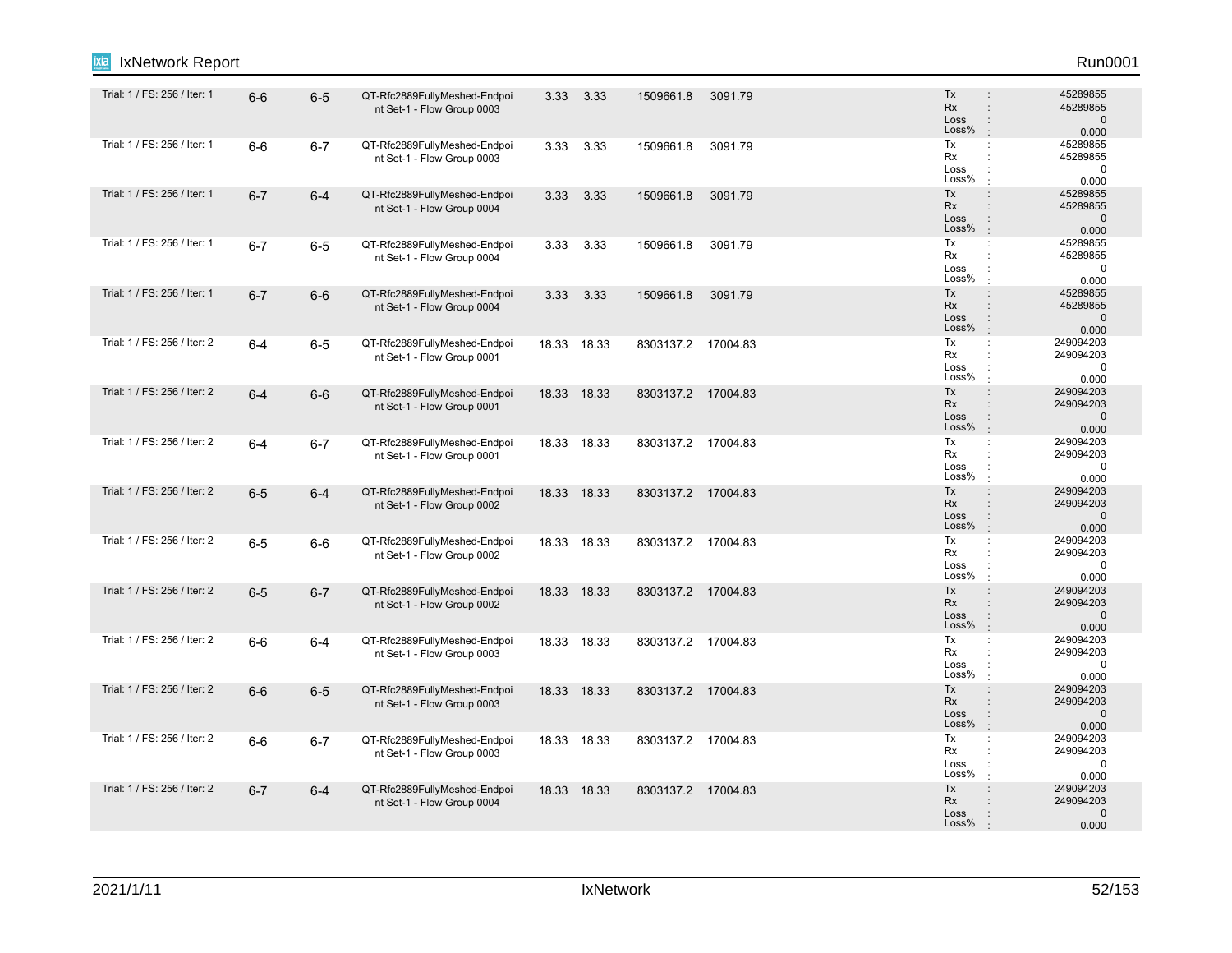| IxNetwork Report             |         |         |                                                            |             |                    |          |                                                                                                                     | Run0001                                         |
|------------------------------|---------|---------|------------------------------------------------------------|-------------|--------------------|----------|---------------------------------------------------------------------------------------------------------------------|-------------------------------------------------|
| Trial: 1 / FS: 256 / Iter: 2 | $6 - 7$ | $6 - 5$ | QT-Rfc2889FullyMeshed-Endpoi<br>nt Set-1 - Flow Group 0004 | 18.33 18.33 | 8303137.2 17004.83 |          | Tx<br>÷<br>Rx<br>÷<br>Loss<br>÷<br>Loss%                                                                            | 249094203<br>249094203<br>$\mathbf 0$<br>0.000  |
| Trial: 1 / FS: 256 / Iter: 2 | $6 - 7$ | $6-6$   | QT-Rfc2889FullyMeshed-Endpoi<br>nt Set-1 - Flow Group 0004 | 18.33 18.33 | 8303137.2 17004.83 |          | Tx<br>$\ddot{\phantom{a}}$<br>Rx<br>$\ddot{\phantom{a}}$<br>Loss<br>$\ddot{\phantom{a}}$<br>Loss%<br>$\cdot$        | 249094203<br>249094203<br>$\mathbf{0}$<br>0.000 |
| Trial: 1 / FS: 256 / Iter: 3 | $6-4$   | $6-5$   | QT-Rfc2889FullyMeshed-Endpoi<br>nt Set-1 - Flow Group 0001 | 25.83 25.83 | 11699883.4         | 23961.36 | Tx<br>÷<br>Rx<br>$\ddot{\phantom{a}}$<br>Loss<br>$\ddot{\phantom{a}}$<br>Loss%<br>$\ddot{\phantom{a}}$              | 350996377<br>350996377<br>$\mathbf 0$<br>0.000  |
| Trial: 1 / FS: 256 / Iter: 3 | $6 - 4$ | $6-6$   | QT-Rfc2889FullyMeshed-Endpoi<br>nt Set-1 - Flow Group 0001 | 25.83 25.83 | 11699883.4         | 23961.36 | Tx<br>÷<br>Rx<br>Loss<br>Loss%<br>$\pm$                                                                             | 350996377<br>350996377<br>$\mathbf 0$<br>0.000  |
| Trial: 1 / FS: 256 / Iter: 3 | $6-4$   | $6 - 7$ | QT-Rfc2889FullyMeshed-Endpoi<br>nt Set-1 - Flow Group 0001 | 25.83 25.83 | 11699883.4         | 23961.36 | Tx<br>÷<br>Rx<br>$\ddot{\phantom{a}}$<br>Loss<br>÷<br>Loss%<br>÷                                                    | 350996376<br>350996376<br>$\mathbf 0$<br>0.000  |
| Trial: 1 / FS: 256 / Iter: 3 | $6-5$   | $6 - 4$ | QT-Rfc2889FullyMeshed-Endpoi<br>nt Set-1 - Flow Group 0002 | 25.83 25.83 | 11699883.4         | 23961.36 | Tx<br>$\ddot{\phantom{a}}$<br>Rx<br>$\div$<br>Loss<br>$\ddot{\cdot}$<br>Loss%<br>$\cdot$                            | 350996376<br>350996376<br>$\mathbf 0$<br>0.000  |
| Trial: 1 / FS: 256 / Iter: 3 | $6-5$   | $6-6$   | QT-Rfc2889FullyMeshed-Endpoi<br>nt Set-1 - Flow Group 0002 | 25.83 25.83 | 11699883.4         | 23961.36 | Tx<br>÷<br>Rx<br>$\ddot{\phantom{a}}$<br>Loss<br>÷<br>Loss%<br>$\mathbf{r}$                                         | 350996377<br>350996377<br>$\mathbf 0$<br>0.000  |
| Trial: 1 / FS: 256 / Iter: 3 | $6-5$   | $6 - 7$ | QT-Rfc2889FullyMeshed-Endpoi<br>nt Set-1 - Flow Group 0002 | 25.83 25.83 | 11699883.4         | 23961.36 | Tx<br>$\ddot{\phantom{a}}$<br>Rx<br>$\ddot{\phantom{a}}$<br>Loss<br>$\ddot{\phantom{a}}$<br>Loss%<br>$\therefore$   | 350996377<br>350996377<br>$\mathbf{0}$<br>0.000 |
| Trial: 1 / FS: 256 / Iter: 3 | $6-6$   | 6-4     | QT-Rfc2889FullyMeshed-Endpoi<br>nt Set-1 - Flow Group 0003 | 25.83 25.83 | 11699883.4         | 23961.36 | Tx<br>÷<br>Rx<br>Loss<br>Loss%<br>$\cdot$                                                                           | 350996377<br>350996377<br>$\mathbf 0$<br>0.000  |
| Trial: 1 / FS: 256 / Iter: 3 | $6-6$   | $6-5$   | QT-Rfc2889FullyMeshed-Endpoi<br>nt Set-1 - Flow Group 0003 | 25.83 25.83 | 11699883.4         | 23961.36 | Tx<br>$\div$<br>Rx<br>$\ddot{\phantom{a}}$<br>Loss<br>Loss%<br>$\cdot$                                              | 350996376<br>350996376<br>$\mathbf 0$<br>0.000  |
| Trial: 1 / FS: 256 / Iter: 3 | $6-6$   | $6 - 7$ | QT-Rfc2889FullyMeshed-Endpoi<br>nt Set-1 - Flow Group 0003 | 25.83 25.83 | 11699883.4         | 23961.36 | Tx<br>$\mathbb{C}^{\times}$<br>Rx<br>÷<br>Loss<br>Loss%<br>$\cdot$                                                  | 350996377<br>350996377<br>0<br>0.000            |
| Trial: 1 / FS: 256 / Iter: 3 | $6 - 7$ | $6-4$   | QT-Rfc2889FullyMeshed-Endpoi<br>nt Set-1 - Flow Group 0004 | 25.83 25.83 | 11699883.4         | 23961.36 | Tx<br>$\ddot{\phantom{a}}$<br><b>Rx</b><br>$\ddot{\phantom{a}}$<br>Loss<br>$\ddot{\phantom{a}}$<br>Loss%<br>$\cdot$ | 350996377<br>350996377<br>$\mathbf 0$<br>0.000  |
| Trial: 1 / FS: 256 / Iter: 3 | $6 - 7$ | $6-5$   | QT-Rfc2889FullyMeshed-Endpoi<br>nt Set-1 - Flow Group 0004 | 25.83 25.83 | 11699883.4         | 23961.36 | Tx<br>÷<br>Rx<br>Loss<br>Loss%                                                                                      | 350996377<br>350996377<br>0<br>0.000            |
| Trial: 1 / FS: 256 / Iter: 3 | $6 - 7$ | $6-6$   | QT-Rfc2889FullyMeshed-Endpoi<br>nt Set-1 - Flow Group 0004 | 25.83 25.83 | 11699883.4         | 23961.36 | Tx<br>$\ddot{\phantom{a}}$<br>Rx<br>$\ddot{\phantom{a}}$<br>Loss<br>÷<br>Loss%<br>$\mathbf{r}$                      | 350996376<br>350996376<br>$\mathbf 0$<br>0.000  |
| Trial: 1 / FS: 256 / Iter: 4 | $6-4$   | $6-5$   | QT-Rfc2889FullyMeshed-Endpoi<br>nt Set-1 - Flow Group 0001 | 29.58 29.58 | 13398252.0         | 27439.62 | Tx<br>÷<br>Rx<br>Loss<br>Loss%                                                                                      | 401947464<br>401947464<br>0<br>0.000            |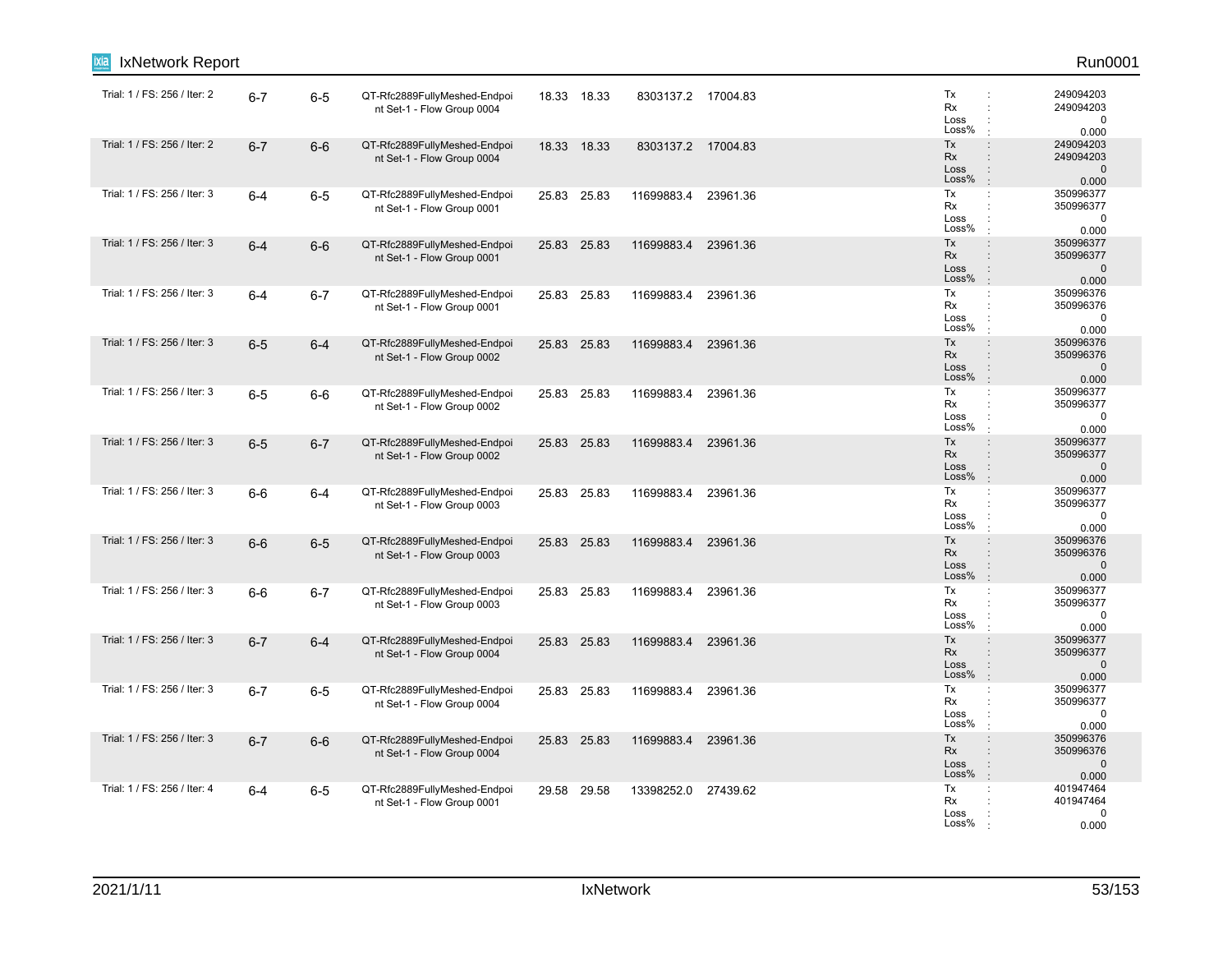| IxNetwork Report<br>Ixia     |         |         |                                                            |             |             |                     |          |                                                                                                          | Run0001                                         |
|------------------------------|---------|---------|------------------------------------------------------------|-------------|-------------|---------------------|----------|----------------------------------------------------------------------------------------------------------|-------------------------------------------------|
| Trial: 1 / FS: 256 / Iter: 4 | $6 - 4$ | $6-6$   | QT-Rfc2889FullyMeshed-Endpoi<br>nt Set-1 - Flow Group 0001 |             | 29.58 29.58 | 13398252.1          | 27439.62 | Tx<br><b>Rx</b><br>$\ddot{\phantom{a}}$<br>Loss<br>Loss%                                                 | 401947464<br>401947464<br>$\mathbf 0$<br>0.000  |
| Trial: 1 / FS: 256 / Iter: 4 | $6 - 4$ | $6 - 7$ | QT-Rfc2889FullyMeshed-Endpoi<br>nt Set-1 - Flow Group 0001 |             | 29.58 29.58 | 13398252.1          | 27439.62 | Tx<br>÷<br>Rx<br>÷<br>Loss<br>Loss%                                                                      | 401947463<br>401947463<br>0<br>0.000            |
| Trial: 1 / FS: 256 / Iter: 4 | $6-5$   | $6 - 4$ | QT-Rfc2889FullyMeshed-Endpoi<br>nt Set-1 - Flow Group 0002 |             | 29.58 29.58 | 13398252.1          | 27439.62 | Tx<br>$\ddot{\phantom{a}}$<br><b>Rx</b><br>$\ddot{\phantom{a}}$<br>Loss<br>$\ddot{\phantom{a}}$<br>Loss% | 401947463<br>401947463<br>$\mathbf{0}$<br>0.000 |
| Trial: 1 / FS: 256 / Iter: 4 | $6-5$   | $6-6$   | QT-Rfc2889FullyMeshed-Endpoi<br>nt Set-1 - Flow Group 0002 | 29.58       | 29.58       | 13398252.1          | 27439.62 | Tx<br>÷<br>Rx<br>÷<br>Loss<br>Loss%<br>$\cdot$                                                           | 401947464<br>401947464<br>$\mathbf 0$<br>0.000  |
| Trial: 1 / FS: 256 / Iter: 4 | $6-5$   | $6 - 7$ | QT-Rfc2889FullyMeshed-Endpoi<br>nt Set-1 - Flow Group 0002 | 29.58 29.58 |             | 13398252.1          | 27439.62 | Tx<br>$\ddot{\phantom{a}}$<br>Rx<br>Loss<br>÷<br>Loss%                                                   | 401947464<br>401947464<br>$\mathbf{0}$<br>0.000 |
| Trial: 1 / FS: 256 / Iter: 4 | $6-6$   | $6 - 4$ | QT-Rfc2889FullyMeshed-Endpoi<br>nt Set-1 - Flow Group 0003 |             | 29.58 29.58 | 13398252.1          | 27439.62 | Tx<br>÷<br>Rx<br>Loss<br>Loss%                                                                           | 401947464<br>401947464<br>0<br>0.000            |
| Trial: 1 / FS: 256 / Iter: 4 | $6-6$   | $6-5$   | QT-Rfc2889FullyMeshed-Endpoi<br>nt Set-1 - Flow Group 0003 |             | 29.58 29.58 | 13398252.1          | 27439.62 | Tx<br>$\vdots$<br>Rx<br>$\ddot{\phantom{a}}$<br>Loss<br>÷<br>Loss%                                       | 401947463<br>401947463<br>$\mathbf 0$<br>0.000  |
| Trial: 1 / FS: 256 / Iter: 4 | $6-6$   | $6 - 7$ | QT-Rfc2889FullyMeshed-Endpoi<br>nt Set-1 - Flow Group 0003 |             | 29.58 29.58 | 13398252.1          | 27439.62 | Tx<br>÷<br>Rx<br>$\ddot{\phantom{a}}$<br>Loss<br>÷<br>$\mathsf{Loss}\%$<br>$\cdot$                       | 401947464<br>401947464<br>0<br>0.000            |
| Trial: 1 / FS: 256 / Iter: 4 | $6 - 7$ | $6 - 4$ | QT-Rfc2889FullyMeshed-Endpoi<br>nt Set-1 - Flow Group 0004 | 29.58 29.58 |             | 13398252.0          | 27439.62 | Tx<br>$\ddot{\phantom{a}}$<br>Rx<br>Loss<br>÷<br>Loss%                                                   | 401947464<br>401947464<br>$\mathbf 0$<br>0.000  |
| Trial: 1 / FS: 256 / Iter: 4 | $6 - 7$ | $6-5$   | QT-Rfc2889FullyMeshed-Endpoi<br>nt Set-1 - Flow Group 0004 |             | 29.58 29.58 | 13398252.1          | 27439.62 | Tx<br>÷<br>Rx<br>Loss<br>Loss%                                                                           | 401947464<br>401947464<br>0<br>0.000            |
| Trial: 1 / FS: 256 / Iter: 4 | $6 - 7$ | $6-6$   | QT-Rfc2889FullyMeshed-Endpoi<br>nt Set-1 - Flow Group 0004 |             | 29.58 29.58 | 13398252.1          | 27439.62 | Tx<br>$\ddot{\phantom{a}}$<br>Rx<br>$\ddot{\phantom{a}}$<br>Loss<br>$\ddot{\phantom{a}}$<br>Loss%        | 401947463<br>401947463<br>$\mathbf{0}$<br>0.000 |
| Trial: 1 / FS: 256 / Iter: 5 | $6 - 4$ | $6-5$   | QT-Rfc2889FullyMeshed-Endpoi<br>nt Set-1 - Flow Group 0001 |             | 31.46 31.46 | 14247440.2 29178.76 |          | Tx<br>÷<br>Rx<br>Loss<br>Loss%<br>$\cdot$                                                                | 427423008<br>427423008<br>0<br>0.000            |
| Trial: 1 / FS: 256 / Iter: 5 | $6 - 4$ | $6-6$   | QT-Rfc2889FullyMeshed-Endpoi<br>nt Set-1 - Flow Group 0001 |             | 31.46 31.46 | 14247440.2 29178.76 |          | Tx<br>$\ddot{\phantom{a}}$<br>Rx<br>Loss<br>$\ddot{\phantom{a}}$<br>Loss%                                | 427423007<br>427423007<br>$\mathbf{0}$<br>0.000 |
| Trial: 1 / FS: 256 / Iter: 5 | $6 - 4$ | $6 - 7$ | QT-Rfc2889FullyMeshed-Endpoi<br>nt Set-1 - Flow Group 0001 |             | 31.46 31.46 | 14247440.2 29178.76 |          | Tx<br>÷<br>Rx<br>Loss<br>Loss%                                                                           | 427423007<br>427423007<br>0<br>0.000            |
| Trial: 1 / FS: 256 / Iter: 5 | $6-5$   | $6 - 4$ | QT-Rfc2889FullyMeshed-Endpoi<br>nt Set-1 - Flow Group 0002 |             | 31.46 31.46 | 14247440.2 29178.76 |          | Tx<br>$\ddot{\phantom{a}}$<br><b>Rx</b><br>Loss<br>Loss%                                                 | 427423007<br>427423007<br>$\mathbf 0$<br>0.000  |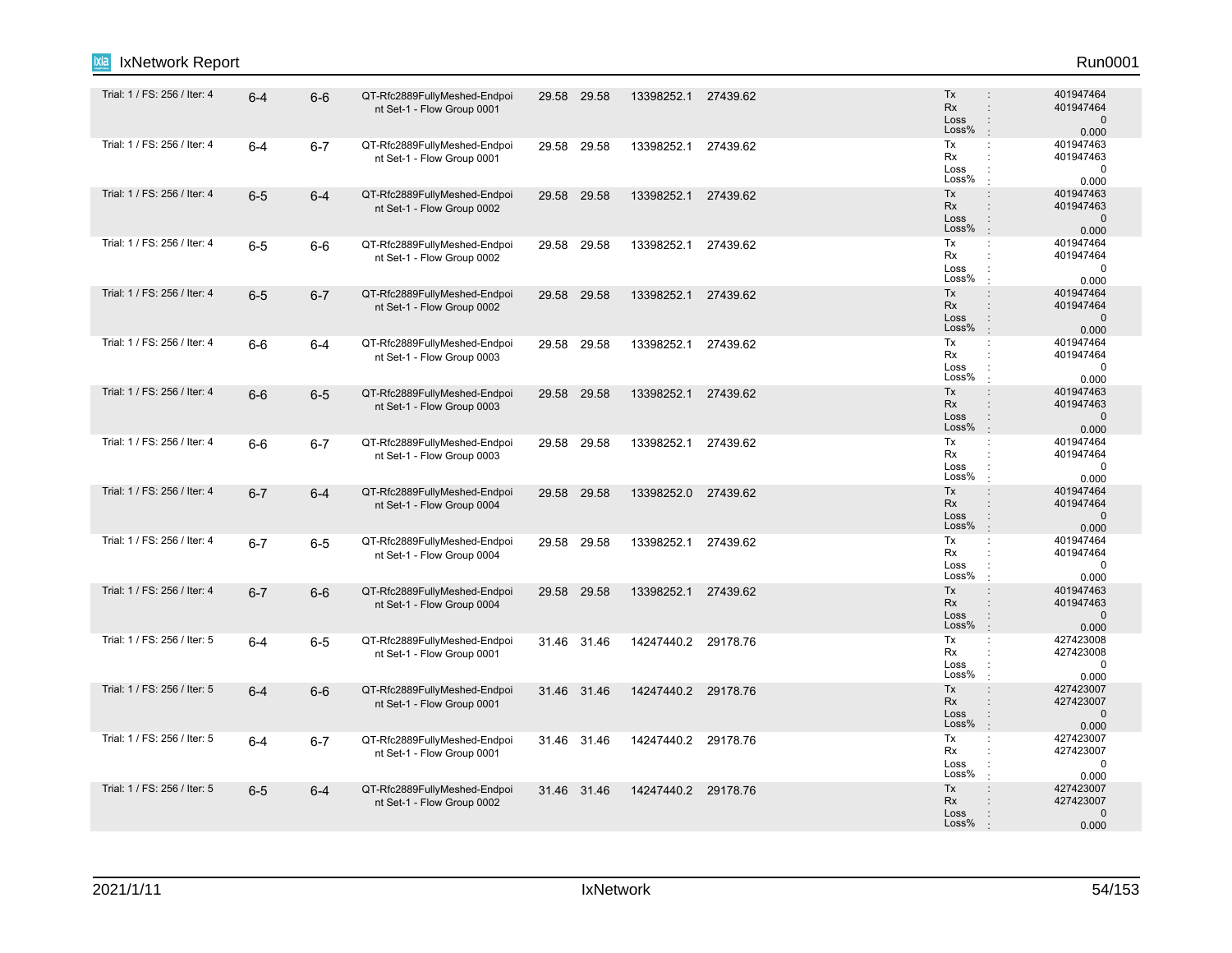| IxNetwork Report             |         |         |                                                            |             |             |                     |          |                                                                                                                     | Run0001                                        |
|------------------------------|---------|---------|------------------------------------------------------------|-------------|-------------|---------------------|----------|---------------------------------------------------------------------------------------------------------------------|------------------------------------------------|
| Trial: 1 / FS: 256 / Iter: 5 | $6-5$   | $6-6$   | QT-Rfc2889FullyMeshed-Endpoi<br>nt Set-1 - Flow Group 0002 |             | 31.46 31.46 | 14247440.2 29178.76 |          | Tx<br>÷<br>Rx<br>÷<br>Loss<br>÷<br>Loss%                                                                            | 427423008<br>427423008<br>$\mathbf 0$<br>0.000 |
| Trial: 1 / FS: 256 / Iter: 5 | $6-5$   | $6 - 7$ | QT-Rfc2889FullyMeshed-Endpoi<br>nt Set-1 - Flow Group 0002 | 31.46 31.46 |             | 14247440.2 29178.76 |          | Tx<br>$\ddot{\phantom{a}}$<br>Rx<br>$\ddot{\phantom{a}}$<br>Loss<br>$\ddot{\cdot}$<br>Loss%<br>$\cdot$              | 427423007<br>427423007<br>$\mathbf 0$<br>0.000 |
| Trial: 1 / FS: 256 / Iter: 5 | $6-6$   | $6 - 4$ | QT-Rfc2889FullyMeshed-Endpoi<br>nt Set-1 - Flow Group 0003 |             | 31.46 31.46 | 14247440.2 29178.76 |          | Tx<br>$\ddot{\phantom{a}}$<br>Rx<br>$\ddot{\phantom{a}}$<br>Loss<br>$\ddot{\phantom{a}}$<br>Loss%<br>$\mathbf{r}$   | 427423007<br>427423007<br>$\mathbf 0$<br>0.000 |
| Trial: 1 / FS: 256 / Iter: 5 | $6-6$   | $6-5$   | QT-Rfc2889FullyMeshed-Endpoi<br>nt Set-1 - Flow Group 0003 | 31.46 31.46 |             | 14247440.2 29178.76 |          | Tx<br>$\ddot{\phantom{a}}$<br>Rx<br>Loss<br>Loss%<br>$\mathbb{R}^2$                                                 | 427423007<br>427423007<br>$\mathbf 0$<br>0.000 |
| Trial: 1 / FS: 256 / Iter: 5 | $6-6$   | $6 - 7$ | QT-Rfc2889FullyMeshed-Endpoi<br>nt Set-1 - Flow Group 0003 |             | 31.46 31.46 | 14247440.2 29178.76 |          | Tx<br>$\ddot{\cdot}$<br>Rx<br>$\ddot{\phantom{a}}$<br>Loss<br>Loss%                                                 | 427423008<br>427423008<br>$\mathbf 0$<br>0.000 |
| Trial: 1 / FS: 256 / Iter: 5 | $6 - 7$ | $6 - 4$ | QT-Rfc2889FullyMeshed-Endpoi<br>nt Set-1 - Flow Group 0004 | 31.46 31.46 |             | 14247440.2 29178.76 |          | Tx<br>$\ddot{\phantom{a}}$<br>Rx<br>$\ddot{\phantom{a}}$<br>Loss<br>$\ddot{\phantom{a}}$<br>Loss%<br>$\pm$          | 427423008<br>427423008<br>$\mathbf 0$<br>0.000 |
| Trial: 1 / FS: 256 / Iter: 5 | $6 - 7$ | $6-5$   | QT-Rfc2889FullyMeshed-Endpoi<br>nt Set-1 - Flow Group 0004 | 31.46 31.46 |             | 14247440.2 29178.76 |          | Tx<br>÷<br>Rx<br>÷<br>Loss<br>÷<br>Loss%<br>÷                                                                       | 427423007<br>427423007<br>$\mathbf 0$<br>0.000 |
| Trial: 1 / FS: 256 / Iter: 5 | $6 - 7$ | $6-6$   | QT-Rfc2889FullyMeshed-Endpoi<br>nt Set-1 - Flow Group 0004 | 31.46 31.46 |             | 14247440.2 29178.76 |          | Tx<br>$\ddot{\phantom{a}}$<br>Rx<br>$\ddot{\phantom{a}}$<br>Loss<br>$\ddot{\cdot}$<br>Loss%<br>$\ddot{\phantom{a}}$ | 427423007<br>427423007<br>$\mathbf 0$<br>0.000 |
| Trial: 1 / FS: 256 / Iter: 6 | $6-4$   | $6-5$   | QT-Rfc2889FullyMeshed-Endpoi<br>nt Set-1 - Flow Group 0001 | 32.40       | 32.40       | 14672017.4          | 30048.29 | Tx<br>÷<br>Rx<br>$\ddot{\phantom{a}}$<br>Loss<br>Loss%<br>$\cdot$                                                   | 440160779<br>440160779<br>0<br>0.000           |
| Trial: 1 / FS: 256 / Iter: 6 | $6 - 4$ | $6-6$   | QT-Rfc2889FullyMeshed-Endpoi<br>nt Set-1 - Flow Group 0001 |             | 32.40 32.40 | 14672017.4 30048.29 |          | Tx<br>÷<br><b>Rx</b><br>$\ddot{\phantom{a}}$<br>Loss<br>$\ddot{\phantom{a}}$<br>Loss%<br>$\mathbb{R}^2$             | 440160779<br>440160779<br>$\mathbf 0$<br>0.000 |
| Trial: 1 / FS: 256 / Iter: 6 | $6-4$   | $6 - 7$ | QT-Rfc2889FullyMeshed-Endpoi<br>nt Set-1 - Flow Group 0001 |             | 32.40 32.40 | 14672017.4 30048.29 |          | Tx<br>$\mathbb{C}^{\times}$<br>Rx<br>$\ddot{\phantom{a}}$<br>Loss<br>Loss%<br>$\cdot$                               | 440160779<br>440160779<br>0<br>0.000           |
| Trial: 1 / FS: 256 / Iter: 6 | $6-5$   | $6 - 4$ | QT-Rfc2889FullyMeshed-Endpoi<br>nt Set-1 - Flow Group 0002 | 32.40       | 32.40       | 14672017.4 30048.29 |          | Tx<br>$\ddot{\phantom{a}}$<br><b>Rx</b><br>$\ddot{\phantom{a}}$<br>Loss<br>$\ddot{\phantom{a}}$<br>Loss%<br>$\cdot$ | 440160779<br>440160779<br>$\mathbf 0$<br>0.000 |
| Trial: 1 / FS: 256 / Iter: 6 | $6-5$   | $6-6$   | QT-Rfc2889FullyMeshed-Endpoi<br>nt Set-1 - Flow Group 0002 |             | 32.40 32.40 | 14672017.4 30048.29 |          | Tx<br>÷<br>Rx<br>Loss<br>Loss%<br>$\cdot$                                                                           | 440160779<br>440160779<br>$\Omega$<br>0.000    |
| Trial: 1 / FS: 256 / Iter: 6 | $6-5$   | $6 - 7$ | QT-Rfc2889FullyMeshed-Endpoi<br>nt Set-1 - Flow Group 0002 | 32.40 32.40 |             | 14672017.4          | 30048.29 | Tx<br>$\div$<br>Rx<br>$\ddot{\phantom{a}}$<br>Loss<br>$\ddot{\phantom{a}}$<br>Loss%<br>$\mathbf{r}$                 | 440160779<br>440160779<br>$\mathbf 0$<br>0.000 |
| Trial: 1 / FS: 256 / Iter: 6 | $6-6$   | 6-4     | QT-Rfc2889FullyMeshed-Endpoi<br>nt Set-1 - Flow Group 0003 |             | 32.40 32.40 | 14672017.4 30048.29 |          | Tx<br>$\mathbb{C}^{\times}$<br>Rx<br>Loss<br>Loss%                                                                  | 440160779<br>440160779<br>0<br>0.000           |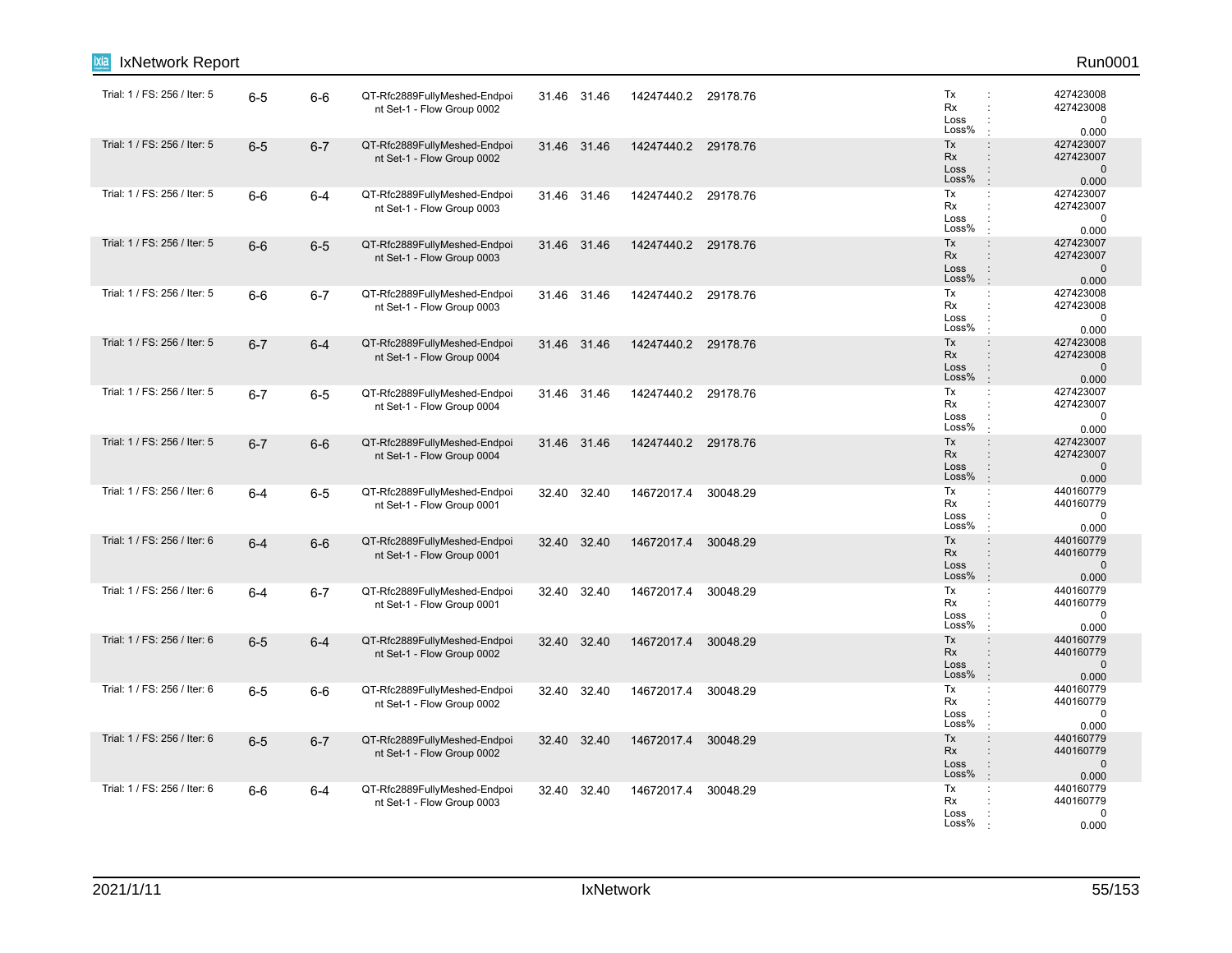| IxNetwork Report             |         |         |                                                            |       |             |                     |          |                                                                                                          | Run0001                                         |
|------------------------------|---------|---------|------------------------------------------------------------|-------|-------------|---------------------|----------|----------------------------------------------------------------------------------------------------------|-------------------------------------------------|
| Trial: 1 / FS: 256 / Iter: 6 | $6-6$   | $6-5$   | QT-Rfc2889FullyMeshed-Endpoi<br>nt Set-1 - Flow Group 0003 |       | 32.40 32.40 | 14672017.4 30048.29 |          | Tx<br>$\ddot{\phantom{a}}$<br><b>Rx</b><br>$\ddot{\phantom{a}}$<br>Loss<br>$\ddot{\phantom{a}}$<br>Loss% | 440160779<br>440160779<br>$\mathbf 0$<br>0.000  |
| Trial: 1 / FS: 256 / Iter: 6 | $6-6$   | $6 - 7$ | QT-Rfc2889FullyMeshed-Endpoi<br>nt Set-1 - Flow Group 0003 | 32.40 | 32.40       | 14672017.4          | 30048.29 | Tx<br>$\ddot{\cdot}$<br>Rx<br>$\ddot{\phantom{a}}$<br>Loss<br>$\ddot{\phantom{a}}$<br>Loss%<br>$\cdot$   | 440160779<br>440160779<br>$\pmb{0}$<br>0.000    |
| Trial: 1 / FS: 256 / Iter: 6 | $6 - 7$ | $6-4$   | QT-Rfc2889FullyMeshed-Endpoi<br>nt Set-1 - Flow Group 0004 |       | 32.40 32.40 | 14672017.4 30048.29 |          | Tx<br>$\ddot{\phantom{a}}$<br>Rx<br>Loss<br>$\ddot{\phantom{a}}$<br>Loss%<br>÷                           | 440160779<br>440160779<br>$\mathbf{0}$<br>0.000 |
| Trial: 1 / FS: 256 / Iter: 6 | $6 - 7$ | $6-5$   | QT-Rfc2889FullyMeshed-Endpoi<br>nt Set-1 - Flow Group 0004 |       | 32.40 32.40 | 14672017.4          | 30048.29 | Tx<br>÷<br>Rx<br>Loss<br>Loss%<br>$\cdot$                                                                | 440160779<br>440160779<br>$\mathbf 0$<br>0.000  |
| Trial: 1 / FS: 256 / Iter: 6 | $6 - 7$ | $6-6$   | QT-Rfc2889FullyMeshed-Endpoi<br>nt Set-1 - Flow Group 0004 |       | 32.40 32.40 | 14672017.4          | 30048.29 | Tx<br>$\ddot{\phantom{a}}$<br><b>Rx</b><br>$\ddot{\phantom{a}}$<br>Loss<br>Loss%<br>$\cdot$              | 440160779<br>440160779<br>$\mathbf 0$<br>0.000  |
| Trial: 1 / FS: 256 / Iter: 7 | $6 - 4$ | $6-5$   | QT-Rfc2889FullyMeshed-Endpoi<br>nt Set-1 - Flow Group 0001 |       | 32.87 32.87 | 14884326.7          | 30483.10 | Tx<br>$\ddot{\cdot}$<br>Rx<br>$\ddot{\phantom{a}}$<br>Loss<br>Loss%<br>$\cdot$                           | 446529665<br>446529665<br>0<br>0.000            |
| Trial: 1 / FS: 256 / Iter: 7 | $6 - 4$ | $6-6$   | QT-Rfc2889FullyMeshed-Endpoi<br>nt Set-1 - Flow Group 0001 |       | 32.87 32.87 | 14884326.7          | 30483.10 | Tx<br>÷<br><b>Rx</b><br>÷<br>Loss<br>$\colon$<br>Loss%<br>$\cdot$                                        | 446529665<br>446529665<br>$\mathbf 0$<br>0.000  |
| Trial: 1 / FS: 256 / Iter: 7 | $6 - 4$ | $6 - 7$ | QT-Rfc2889FullyMeshed-Endpoi<br>nt Set-1 - Flow Group 0001 |       | 32.87 32.87 | 14884326.7          | 30483.10 | Tx<br>$\ddot{\phantom{a}}$<br>Rx<br>Loss<br>Loss%<br>$\cdot$                                             | 446529665<br>446529665<br>$\mathbf 0$<br>0.000  |
| Trial: 1 / FS: 256 / Iter: 7 | $6-5$   | $6 - 4$ | QT-Rfc2889FullyMeshed-Endpoi<br>nt Set-1 - Flow Group 0002 |       | 32.87 32.87 | 14884326.7          | 30483.10 | Tx<br>$\ddot{\phantom{a}}$<br><b>Rx</b><br>$\ddot{\phantom{a}}$<br>Loss<br>Loss%                         | 446529665<br>446529665<br>$\mathbf 0$<br>0.000  |
| Trial: 1 / FS: 256 / Iter: 7 | $6-5$   | $6-6$   | QT-Rfc2889FullyMeshed-Endpoi<br>nt Set-1 - Flow Group 0002 |       | 32.87 32.87 | 14884326.7          | 30483.10 | Tx<br>$\ddot{\cdot}$<br>Rx<br>$\cdot$<br>Loss<br>÷<br>Loss%                                              | 446529665<br>446529665<br>$\mathbf 0$<br>0.000  |
| Trial: 1 / FS: 256 / Iter: 7 | $6-5$   | $6 - 7$ | QT-Rfc2889FullyMeshed-Endpoi<br>nt Set-1 - Flow Group 0002 |       | 32.87 32.87 | 14884326.7          | 30483.10 | Tx<br>$\ddot{\phantom{a}}$<br><b>Rx</b><br>$\ddot{\phantom{a}}$<br>Loss<br>$\vdots$<br>Loss%<br>$\cdot$  | 446529665<br>446529665<br>$\mathbf 0$<br>0.000  |
| Trial: 1 / FS: 256 / Iter: 7 | $6-6$   | $6-4$   | QT-Rfc2889FullyMeshed-Endpoi<br>nt Set-1 - Flow Group 0003 |       | 32.87 32.87 | 14884326.7          | 30483.10 | Tx<br>÷<br>Rx<br>Loss<br>Loss%                                                                           | 446529665<br>446529665<br>$\mathbf 0$<br>0.000  |
| Trial: 1 / FS: 256 / Iter: 7 | $6-6$   | $6-5$   | QT-Rfc2889FullyMeshed-Endpoi<br>nt Set-1 - Flow Group 0003 |       | 32.87 32.87 | 14884326.7          | 30483.10 | Tx<br>$\ddot{\phantom{a}}$<br><b>Rx</b><br>Loss<br>$\ddot{\phantom{a}}$<br>Loss%                         | 446529665<br>446529665<br>$\mathbf 0$<br>0.000  |
| Trial: 1 / FS: 256 / Iter: 7 | $6-6$   | $6 - 7$ | QT-Rfc2889FullyMeshed-Endpoi<br>nt Set-1 - Flow Group 0003 |       | 32.87 32.87 | 14884326.7          | 30483.10 | Tx<br>÷<br>Rx<br>÷<br>Loss<br>Loss%                                                                      | 446529665<br>446529665<br>0<br>0.000            |
| Trial: 1 / FS: 256 / Iter: 7 | $6 - 7$ | $6-4$   | QT-Rfc2889FullyMeshed-Endpoi<br>nt Set-1 - Flow Group 0004 |       | 32.87 32.87 | 14884326.7          | 30483.10 | Tx<br>$\ddot{\phantom{a}}$<br>Rx<br>Loss<br>Loss%                                                        | 446529665<br>446529665<br>$\mathbf 0$<br>0.000  |
|                              |         |         |                                                            |       |             |                     |          |                                                                                                          |                                                 |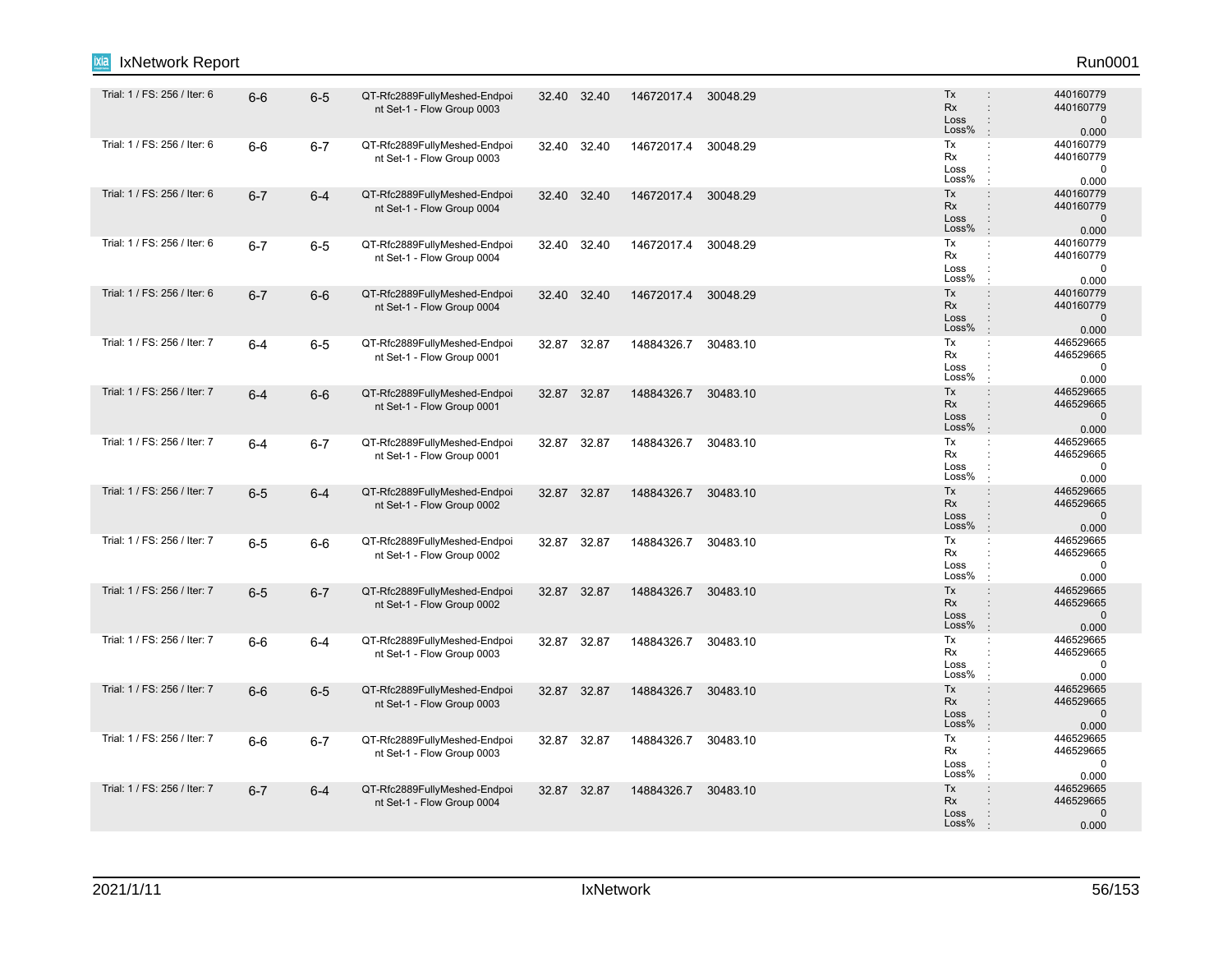| IxNetwork Report             |         |         |                                                            |             |       |                     |          |                                                                                                                     | Run0001                                         |
|------------------------------|---------|---------|------------------------------------------------------------|-------------|-------|---------------------|----------|---------------------------------------------------------------------------------------------------------------------|-------------------------------------------------|
| Trial: 1 / FS: 256 / Iter: 7 | $6 - 7$ | $6-5$   | QT-Rfc2889FullyMeshed-Endpoi<br>nt Set-1 - Flow Group 0004 | 32.87 32.87 |       | 14884326.7          | 30483.10 | Tx<br>÷<br>Rx<br>÷<br>Loss<br>÷<br>Loss%                                                                            | 446529665<br>446529665<br>$\mathbf 0$<br>0.000  |
| Trial: 1 / FS: 256 / Iter: 7 | $6 - 7$ | $6-6$   | QT-Rfc2889FullyMeshed-Endpoi<br>nt Set-1 - Flow Group 0004 | 32.87 32.87 |       | 14884326.7          | 30483.10 | Tx<br>$\ddot{\phantom{a}}$<br>Rx<br>$\ddot{\phantom{a}}$<br>Loss<br>$\ddot{\phantom{a}}$<br>Loss%<br>$\cdot$        | 446529665<br>446529665<br>$\mathbf 0$<br>0.000  |
| Trial: 1 / FS: 256 / Iter: 8 | $6-4$   | $6-5$   | QT-Rfc2889FullyMeshed-Endpoi<br>nt Set-1 - Flow Group 0001 | 33.10 33.10 |       | 14990458.2 30700.46 |          | Tx<br>÷<br>Rx<br>$\ddot{\phantom{a}}$<br>Loss<br>$\ddot{\phantom{a}}$<br>Loss%<br>$\mathbf{r}$                      | 449714108<br>449714108<br>$\mathbf 0$<br>0.000  |
| Trial: 1 / FS: 256 / Iter: 8 | $6 - 4$ | $6-6$   | QT-Rfc2889FullyMeshed-Endpoi<br>nt Set-1 - Flow Group 0001 | 33.10 33.10 |       | 14990458.2 30700.46 |          | Tx<br>÷<br>Rx<br>Loss<br>Loss%<br>$\ddot{\phantom{a}}$                                                              | 449714108<br>449714108<br>$\mathbf 0$<br>0.000  |
| Trial: 1 / FS: 256 / Iter: 8 | $6-4$   | $6 - 7$ | QT-Rfc2889FullyMeshed-Endpoi<br>nt Set-1 - Flow Group 0001 | 33.10 33.10 |       | 14990458.2          | 30700.46 | Tx<br>÷<br>Rx<br>$\ddot{\phantom{a}}$<br>Loss<br>÷<br>Loss%<br>÷                                                    | 449714107<br>449714107<br>0<br>0.000            |
| Trial: 1 / FS: 256 / Iter: 8 | $6-5$   | $6 - 4$ | QT-Rfc2889FullyMeshed-Endpoi<br>nt Set-1 - Flow Group 0002 | 33.10 33.10 |       | 14990458.2 30700.46 |          | Tx<br>$\ddot{\phantom{a}}$<br>Rx<br>$\ddot{\phantom{a}}$<br>Loss<br>$\ddot{\cdot}$<br>Loss%<br>$\cdot$              | 449714107<br>449714107<br>$\mathbf{0}$<br>0.000 |
| Trial: 1 / FS: 256 / Iter: 8 | $6-5$   | $6-6$   | QT-Rfc2889FullyMeshed-Endpoi<br>nt Set-1 - Flow Group 0002 | 33.10 33.10 |       | 14990458.2 30700.46 |          | Tx<br>÷<br>Rx<br>$\ddot{\phantom{a}}$<br>Loss<br>÷<br>Loss%<br>$\mathbf{r}$                                         | 449714108<br>449714108<br>$\mathbf 0$<br>0.000  |
| Trial: 1 / FS: 256 / Iter: 8 | $6-5$   | $6 - 7$ | QT-Rfc2889FullyMeshed-Endpoi<br>nt Set-1 - Flow Group 0002 | 33.10 33.10 |       | 14990458.2 30700.46 |          | Tx<br>$\ddot{\phantom{a}}$<br>Rx<br>Loss<br>$\ddot{\phantom{a}}$<br>Loss%<br>$\mathbb{R}^2$                         | 449714108<br>449714108<br>$\mathbf{0}$<br>0.000 |
| Trial: 1 / FS: 256 / Iter: 8 | $6-6$   | 6-4     | QT-Rfc2889FullyMeshed-Endpoi<br>nt Set-1 - Flow Group 0003 | 33.10       | 33.10 | 14990458.2          | 30700.46 | Tx<br>$\ddot{\phantom{a}}$<br>Rx<br>Loss<br>Loss%<br>$\cdot$                                                        | 449714108<br>449714108<br>$\mathbf 0$<br>0.000  |
| Trial: 1 / FS: 256 / Iter: 8 | $6-6$   | $6-5$   | QT-Rfc2889FullyMeshed-Endpoi<br>nt Set-1 - Flow Group 0003 | 33.10 33.10 |       | 14990458.2 30700.46 |          | Tx<br>$\div$<br>Rx<br>$\ddot{\phantom{a}}$<br>Loss<br>Loss%<br>$\cdot$                                              | 449714107<br>449714107<br>$\mathbf 0$<br>0.000  |
| Trial: 1 / FS: 256 / Iter: 8 | $6-6$   | $6 - 7$ | QT-Rfc2889FullyMeshed-Endpoi<br>nt Set-1 - Flow Group 0003 | 33.10 33.10 |       | 14990458.2          | 30700.46 | Tx<br>$\mathbb{C}^{\times}$<br>Rx<br>÷<br>Loss<br>Loss%<br>$\cdot$                                                  | 449714108<br>449714108<br>0<br>0.000            |
| Trial: 1 / FS: 256 / Iter: 8 | $6 - 7$ | $6 - 4$ | QT-Rfc2889FullyMeshed-Endpoi<br>nt Set-1 - Flow Group 0004 | 33.10 33.10 |       | 14990458.2 30700.46 |          | Tx<br>$\ddot{\phantom{a}}$<br><b>Rx</b><br>$\ddot{\phantom{a}}$<br>Loss<br>$\ddot{\phantom{a}}$<br>Loss%<br>$\cdot$ | 449714108<br>449714108<br>$\mathbf 0$<br>0.000  |
| Trial: 1 / FS: 256 / Iter: 8 | $6 - 7$ | $6-5$   | QT-Rfc2889FullyMeshed-Endpoi<br>nt Set-1 - Flow Group 0004 | 33.10 33.10 |       | 14990458.2 30700.46 |          | Tx<br>÷<br>Rx<br>Loss<br>Loss%                                                                                      | 449714108<br>449714108<br>$\mathbf 0$<br>0.000  |
| Trial: 1 / FS: 256 / Iter: 8 | $6 - 7$ | $6-6$   | QT-Rfc2889FullyMeshed-Endpoi<br>nt Set-1 - Flow Group 0004 | 33.10 33.10 |       | 14990458.2 30700.46 |          | Tx<br>$\ddot{\phantom{a}}$<br>Rx<br>$\ddot{\phantom{a}}$<br>Loss<br>÷<br>Loss%<br>$\mathbf{r}$                      | 449714107<br>449714107<br>$\mathbf 0$<br>0.000  |
| Trial: 1 / FS: 256 / Iter: 9 | $6-4$   | $6-5$   | QT-Rfc2889FullyMeshed-Endpoi<br>nt Set-1 - Flow Group 0001 | 33.33 33.33 |       | 15096618.3          | 30917.87 | Tx<br>÷<br>Rx<br>Loss<br>Loss%                                                                                      | 452898551<br>452898551<br>0<br>0.000            |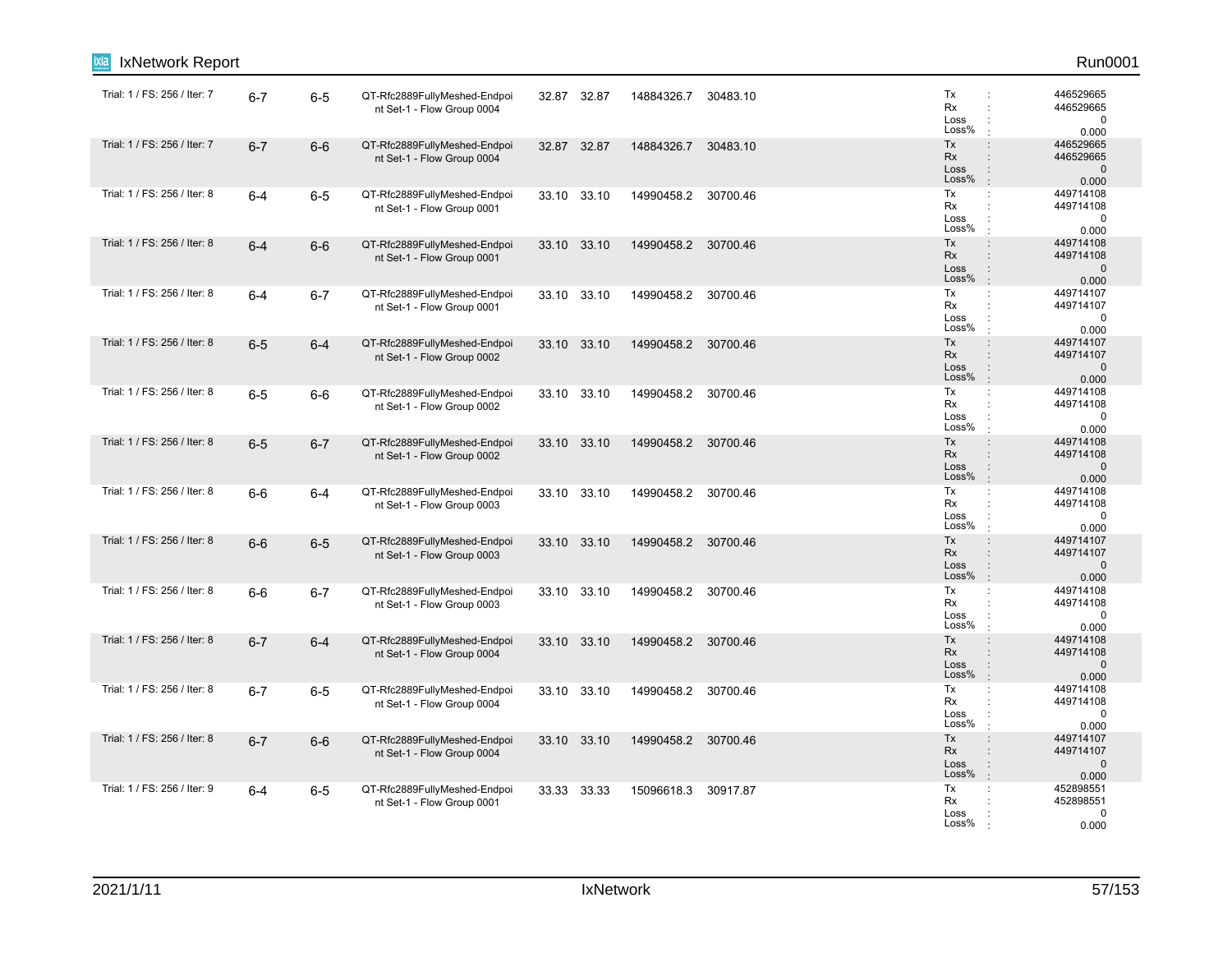| IxNetwork Report<br>Ixia     |         |         |                                                            |       |             |            |          |                                                                                                               | Run0001                                         |
|------------------------------|---------|---------|------------------------------------------------------------|-------|-------------|------------|----------|---------------------------------------------------------------------------------------------------------------|-------------------------------------------------|
| Trial: 1 / FS: 256 / Iter: 9 | $6 - 4$ | $6-6$   | QT-Rfc2889FullyMeshed-Endpoi<br>nt Set-1 - Flow Group 0001 |       | 33.33 33.33 | 15096618.4 | 30917.87 | Tx<br>$\ddot{\phantom{a}}$<br>Rx<br>÷<br>Loss<br>÷<br>Loss%<br>÷                                              | 452898551<br>452898551<br>$\mathbf 0$<br>0.000  |
| Trial: 1 / FS: 256 / Iter: 9 | $6 - 4$ | $6 - 7$ | QT-Rfc2889FullyMeshed-Endpoi<br>nt Set-1 - Flow Group 0001 |       | 33.33 33.33 | 15096618.3 | 30917.87 | Tx<br>$\ddot{\phantom{a}}$<br>Rx<br>$\ddot{\cdot}$<br>Loss<br>Loss%<br>$\cdot$                                | 452898550<br>452898550<br>0<br>0.000            |
| Trial: 1 / FS: 256 / Iter: 9 | $6-5$   | $6 - 4$ | QT-Rfc2889FullyMeshed-Endpoi<br>nt Set-1 - Flow Group 0002 |       | 33.33 33.33 | 15096618.3 | 30917.87 | Tx<br>÷.<br>Rx<br>$\ddot{\phantom{a}}$<br>Loss<br>$\ddot{\phantom{a}}$<br>Loss%<br>$\cdot$                    | 452898550<br>452898550<br>$\mathbf 0$<br>0.000  |
| Trial: 1 / FS: 256 / Iter: 9 | $6-5$   | $6-6$   | QT-Rfc2889FullyMeshed-Endpoi<br>nt Set-1 - Flow Group 0002 | 33.33 | 33.33       | 15096618.3 | 30917.87 | Tx<br>÷<br>Rx<br>÷<br>Loss<br>Loss%<br>÷                                                                      | 452898551<br>452898551<br>$\mathbf 0$<br>0.000  |
| Trial: 1 / FS: 256 / Iter: 9 | $6-5$   | $6 - 7$ | QT-Rfc2889FullyMeshed-Endpoi<br>nt Set-1 - Flow Group 0002 |       | 33.33 33.33 | 15096618.3 | 30917.87 | Tx<br>÷<br>Rx<br>÷<br>Loss<br>$\ddot{\phantom{a}}$<br>Loss%<br>$\ddot{\phantom{a}}$                           | 452898551<br>452898551<br>$\mathbf{0}$<br>0.000 |
| Trial: 1 / FS: 256 / Iter: 9 | $6-6$   | 6-4     | QT-Rfc2889FullyMeshed-Endpoi<br>nt Set-1 - Flow Group 0003 |       | 33.33 33.33 | 15096618.3 | 30917.87 | Tx<br>$\mathbb{C}^{\times}$<br>Rx<br>$\ddot{\cdot}$<br>Loss<br>Loss%<br>÷                                     | 452898551<br>452898551<br>$\mathbf 0$<br>0.000  |
| Trial: 1 / FS: 256 / Iter: 9 | $6-6$   | $6-5$   | QT-Rfc2889FullyMeshed-Endpoi<br>nt Set-1 - Flow Group 0003 |       | 33.33 33.33 | 15096618.3 | 30917.87 | Tx<br>÷<br>Rx<br>$\ddot{\phantom{a}}$<br>Loss<br>$\ddot{\phantom{a}}$<br>Loss%<br>÷                           | 452898550<br>452898550<br>$\mathbf 0$<br>0.000  |
| Trial: 1 / FS: 256 / Iter: 9 | $6-6$   | $6 - 7$ | QT-Rfc2889FullyMeshed-Endpoi<br>nt Set-1 - Flow Group 0003 |       | 33.33 33.33 | 15096618.3 | 30917.87 | Tx<br>÷<br>Rx<br>$\ddot{\phantom{a}}$<br>Loss<br>Loss%<br>÷                                                   | 452898551<br>452898551<br>$\mathbf 0$<br>0.000  |
| Trial: 1 / FS: 256 / Iter: 9 | $6 - 7$ | $6 - 4$ | QT-Rfc2889FullyMeshed-Endpoi<br>nt Set-1 - Flow Group 0004 |       | 33.33 33.33 | 15096618.3 | 30917.87 | Tx<br>÷<br>Rx<br>$\ddot{\phantom{a}}$<br>Loss<br>$\vdots$<br>Loss%<br>$\ddot{\phantom{a}}$                    | 452898551<br>452898551<br>$\mathbf 0$<br>0.000  |
| Trial: 1 / FS: 256 / Iter: 9 | $6 - 7$ | $6-5$   | QT-Rfc2889FullyMeshed-Endpoi<br>nt Set-1 - Flow Group 0004 |       | 33.33 33.33 | 15096618.3 | 30917.87 | Tx<br>÷<br>Rx<br>$\ddot{\cdot}$<br>Loss<br>Loss%<br>÷                                                         | 452898551<br>452898551<br>$\mathbf 0$<br>0.000  |
| Trial: 1 / FS: 256 / Iter: 9 | $6 - 7$ | $6-6$   | QT-Rfc2889FullyMeshed-Endpoi<br>nt Set-1 - Flow Group 0004 |       | 33.33 33.33 | 15096618.3 | 30917.87 | Tx<br>÷<br>Rx<br>$\ddot{\phantom{a}}$<br>Loss<br>$\ddot{\phantom{a}}$<br>Loss%<br>$\cdot$                     | 452898550<br>452898550<br>$\mathbf 0$<br>0.000  |
| Trial: 1 / FS: 512 / Iter: 1 | $6 - 4$ | $6-5$   | QT-Rfc2889FullyMeshed-Endpoi<br>nt Set-1 - Flow Group 0001 | 3.33  | 3.33        | 783208.0   | 3208.02  | Tx<br>÷<br>Rx<br>$\ddot{\cdot}$<br>Loss<br>÷<br>Loss%<br>÷                                                    | 23496241<br>23496241<br>0<br>0.000              |
| Trial: 1 / FS: 512 / Iter: 1 | $6 - 4$ | $6-6$   | QT-Rfc2889FullyMeshed-Endpoi<br>nt Set-1 - Flow Group 0001 | 3.33  | 3.33        | 783208.0   | 3208.02  | Tx<br>$\ddot{\phantom{a}}$<br>Rx<br>$\vdots$<br>$\ddot{\phantom{a}}$<br>Loss<br>Loss%<br>$\ddot{\phantom{a}}$ | 23496241<br>23496241<br>$\mathbf{0}$<br>0.000   |
| Trial: 1 / FS: 512 / Iter: 1 | $6 - 4$ | $6 - 7$ | QT-Rfc2889FullyMeshed-Endpoi<br>nt Set-1 - Flow Group 0001 | 3.33  | 3.33        | 783208.0   | 3208.02  | Tx<br>÷<br>Rx<br>$\ddot{\cdot}$<br>Loss<br>Loss%<br>÷                                                         | 23496240<br>23496240<br>0<br>0.000              |
| Trial: 1 / FS: 512 / Iter: 1 | $6-5$   | $6 - 4$ | QT-Rfc2889FullyMeshed-Endpoi<br>nt Set-1 - Flow Group 0002 | 3.33  | 3.33        | 783208.0   | 3208.02  | Tx<br>÷<br>Rx<br>Loss<br>÷<br>Loss%<br>$\cdot$                                                                | 23496240<br>23496240<br>$\Omega$<br>0.000       |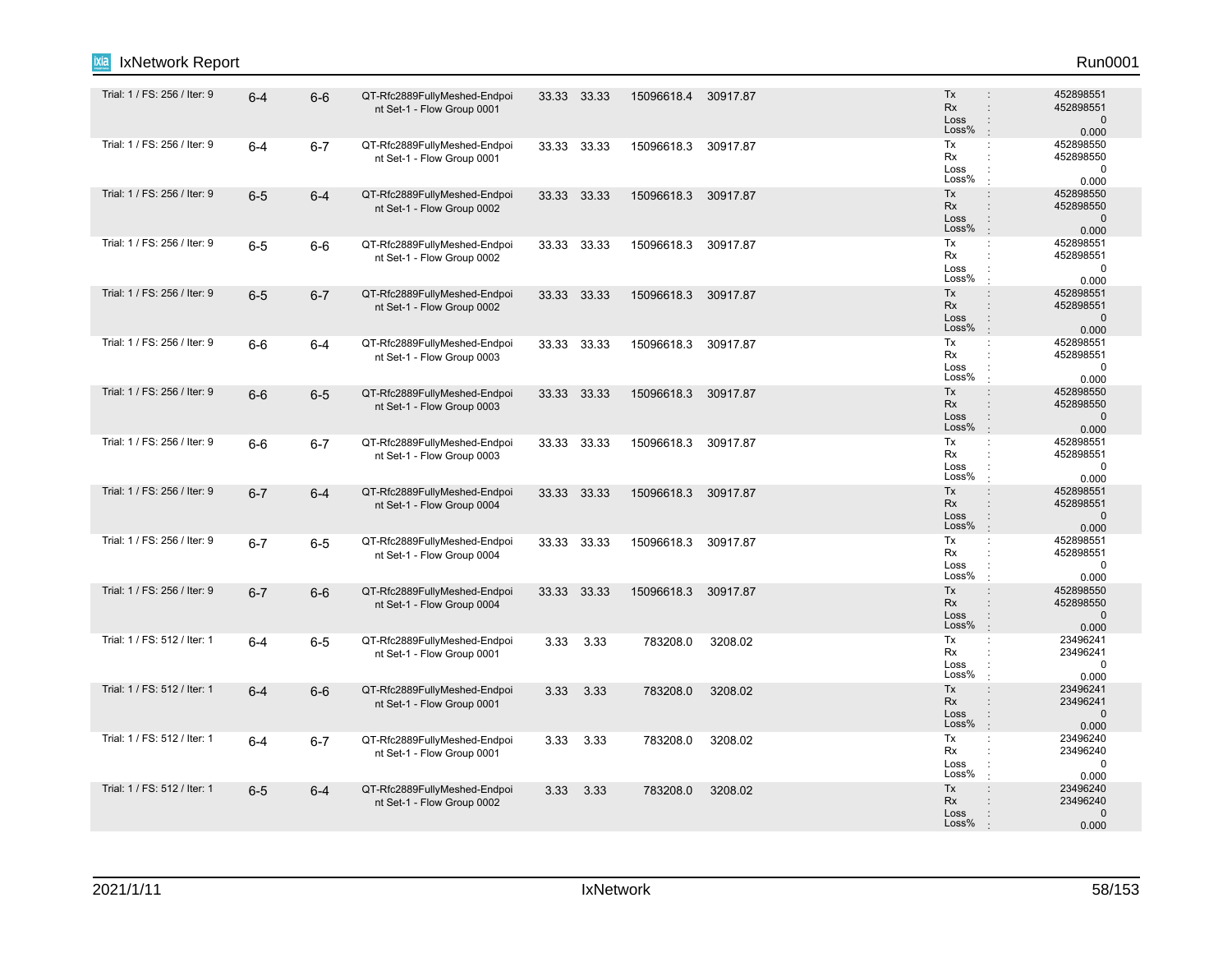| IxNetwork Report             |         |         |                                                            |             |             |           |          |                                                                                                              | Run0001                                        |
|------------------------------|---------|---------|------------------------------------------------------------|-------------|-------------|-----------|----------|--------------------------------------------------------------------------------------------------------------|------------------------------------------------|
| Trial: 1 / FS: 512 / Iter: 1 | $6-5$   | $6-6$   | QT-Rfc2889FullyMeshed-Endpoi<br>nt Set-1 - Flow Group 0002 | 3.33        | 3.33        | 783208.0  | 3208.02  | Tx<br>÷<br>Rx<br>÷<br>Loss<br>Loss%                                                                          | 23496241<br>23496241<br>$\mathbf 0$<br>0.000   |
| Trial: 1 / FS: 512 / Iter: 1 | $6-5$   | $6 - 7$ | QT-Rfc2889FullyMeshed-Endpoi<br>nt Set-1 - Flow Group 0002 | 3.33        | 3.33        | 783208.0  | 3208.02  | Tx<br>$\ddot{\phantom{a}}$<br>Rx<br>$\ddot{\phantom{a}}$<br>Loss<br>$\ddot{\cdot}$<br>Loss%<br>$\cdot$       | 23496241<br>23496241<br>$\mathbf 0$<br>0.000   |
| Trial: 1 / FS: 512 / Iter: 1 | $6-6$   | $6 - 4$ | QT-Rfc2889FullyMeshed-Endpoi<br>nt Set-1 - Flow Group 0003 | 3.33        | 3.33        | 783208.0  | 3208.02  | Tx<br>÷<br>Rx<br>$\ddot{\phantom{a}}$<br>Loss<br>$\ddot{\phantom{a}}$<br>Loss%<br>$\mathbf{r}$               | 23496241<br>23496241<br>$\mathbf 0$<br>0.000   |
| Trial: 1 / FS: 512 / Iter: 1 | $6-6$   | $6-5$   | QT-Rfc2889FullyMeshed-Endpoi<br>nt Set-1 - Flow Group 0003 | 3.33        | 3.33        | 783208.0  | 3208.02  | Tx<br>$\ddot{\phantom{a}}$<br>Rx<br>Loss<br>Loss%<br>$\pm$                                                   | 23496240<br>23496240<br>$\mathbf 0$<br>0.000   |
| Trial: 1 / FS: 512 / Iter: 1 | $6-6$   | $6 - 7$ | QT-Rfc2889FullyMeshed-Endpoi<br>nt Set-1 - Flow Group 0003 | 3.33        | 3.33        | 783208.0  | 3208.02  | Tx<br>$\ddot{\cdot}$<br>Rx<br>÷<br>Loss<br>Loss%<br>$\cdot$                                                  | 23496241<br>23496241<br>$\mathbf 0$<br>0.000   |
| Trial: 1 / FS: 512 / Iter: 1 | $6 - 7$ | $6 - 4$ | QT-Rfc2889FullyMeshed-Endpoi<br>nt Set-1 - Flow Group 0004 | 3.33        | 3.33        | 783208.0  | 3208.02  | Tx<br>$\ddot{\phantom{a}}$<br>Rx<br>$\ddot{\phantom{a}}$<br>Loss<br>$\ddot{\phantom{a}}$<br>Loss%<br>$\cdot$ | 23496241<br>23496241<br>$\mathbf{0}$<br>0.000  |
| Trial: 1 / FS: 512 / Iter: 1 | $6 - 7$ | $6-5$   | QT-Rfc2889FullyMeshed-Endpoi<br>nt Set-1 - Flow Group 0004 | 3.33        | 3.33        | 783208.0  | 3208.02  | Tx<br>÷<br>Rx<br>÷<br>Loss<br>÷<br>Loss%<br>$\mathbf{r}$                                                     | 23496241<br>23496241<br>$\mathbf 0$<br>0.000   |
| Trial: 1 / FS: 512 / Iter: 1 | $6 - 7$ | $6-6$   | QT-Rfc2889FullyMeshed-Endpoi<br>nt Set-1 - Flow Group 0004 | 3.33        | 3.33        | 783208.0  | 3208.02  | Tx<br>$\ddot{\phantom{a}}$<br>Rx<br>Loss<br>$\ddot{\cdot}$<br>Loss%<br>$\ddot{\phantom{a}}$                  | 23496240<br>23496240<br>$\mathbf 0$<br>0.000   |
| Trial: 1 / FS: 512 / Iter: 2 | $6 - 4$ | $6-5$   | QT-Rfc2889FullyMeshed-Endpoi<br>nt Set-1 - Flow Group 0001 |             | 18.33 18.33 | 4307643.1 | 17644.11 | Tx<br>÷<br>Rx<br>Loss<br>Loss%<br>÷                                                                          | 129229324<br>129229324<br>0<br>0.000           |
| Trial: 1 / FS: 512 / Iter: 2 | $6 - 4$ | $6-6$   | QT-Rfc2889FullyMeshed-Endpoi<br>nt Set-1 - Flow Group 0001 | 18.33 18.33 |             | 4307643.1 | 17644.11 | Tx<br>$\ddot{\phantom{a}}$<br>Rx<br>$\ddot{\phantom{a}}$<br>Loss<br>Loss%<br>$\cdot$                         | 129229323<br>129229323<br>$\mathbf 0$<br>0.000 |
| Trial: 1 / FS: 512 / Iter: 2 | $6 - 4$ | $6 - 7$ | QT-Rfc2889FullyMeshed-Endpoi<br>nt Set-1 - Flow Group 0001 | 18.33 18.33 |             | 4307643.1 | 17644.11 | Tx<br>$\mathbb{C}^{\times}$<br>Rx<br>Loss<br>Loss%<br>$\cdot$                                                | 129229323<br>129229323<br>$\mathbf 0$<br>0.000 |
| Trial: 1 / FS: 512 / Iter: 2 | $6-5$   | $6 - 4$ | QT-Rfc2889FullyMeshed-Endpoi<br>nt Set-1 - Flow Group 0002 | 18.33 18.33 |             | 4307643.1 | 17644.11 | Tx<br>$\ddot{\phantom{a}}$<br>Rx<br>$\ddot{\phantom{a}}$<br>Loss<br>Loss%<br>$\cdot$                         | 129229323<br>129229323<br>$\mathbf 0$<br>0.000 |
| Trial: 1 / FS: 512 / Iter: 2 | $6-5$   | $6-6$   | QT-Rfc2889FullyMeshed-Endpoi<br>nt Set-1 - Flow Group 0002 |             | 18.33 18.33 | 4307643.1 | 17644.11 | Tx<br>$\ddot{\phantom{a}}$<br>Rx<br>Loss<br>Loss%                                                            | 129229324<br>129229324<br>0<br>0.000           |
| Trial: 1 / FS: 512 / Iter: 2 | $6-5$   | $6 - 7$ | QT-Rfc2889FullyMeshed-Endpoi<br>nt Set-1 - Flow Group 0002 | 18.33 18.33 |             | 4307643.1 | 17644.11 | Tx<br>$\div$<br>Rx<br>$\ddot{\phantom{a}}$<br>Loss<br>$\ddot{\cdot}$<br>Loss%<br>$\mathbf{r}$                | 129229323<br>129229323<br>$\mathbf 0$<br>0.000 |
| Trial: 1 / FS: 512 / Iter: 2 | $6-6$   | $6 - 4$ | QT-Rfc2889FullyMeshed-Endpoi<br>nt Set-1 - Flow Group 0003 |             | 18.33 18.33 | 4307643.1 | 17644.11 | Tx<br>$\mathbb{C}^{\times}$<br>Rx<br>Loss<br>Loss%                                                           | 129229323<br>129229323<br>0<br>0.000           |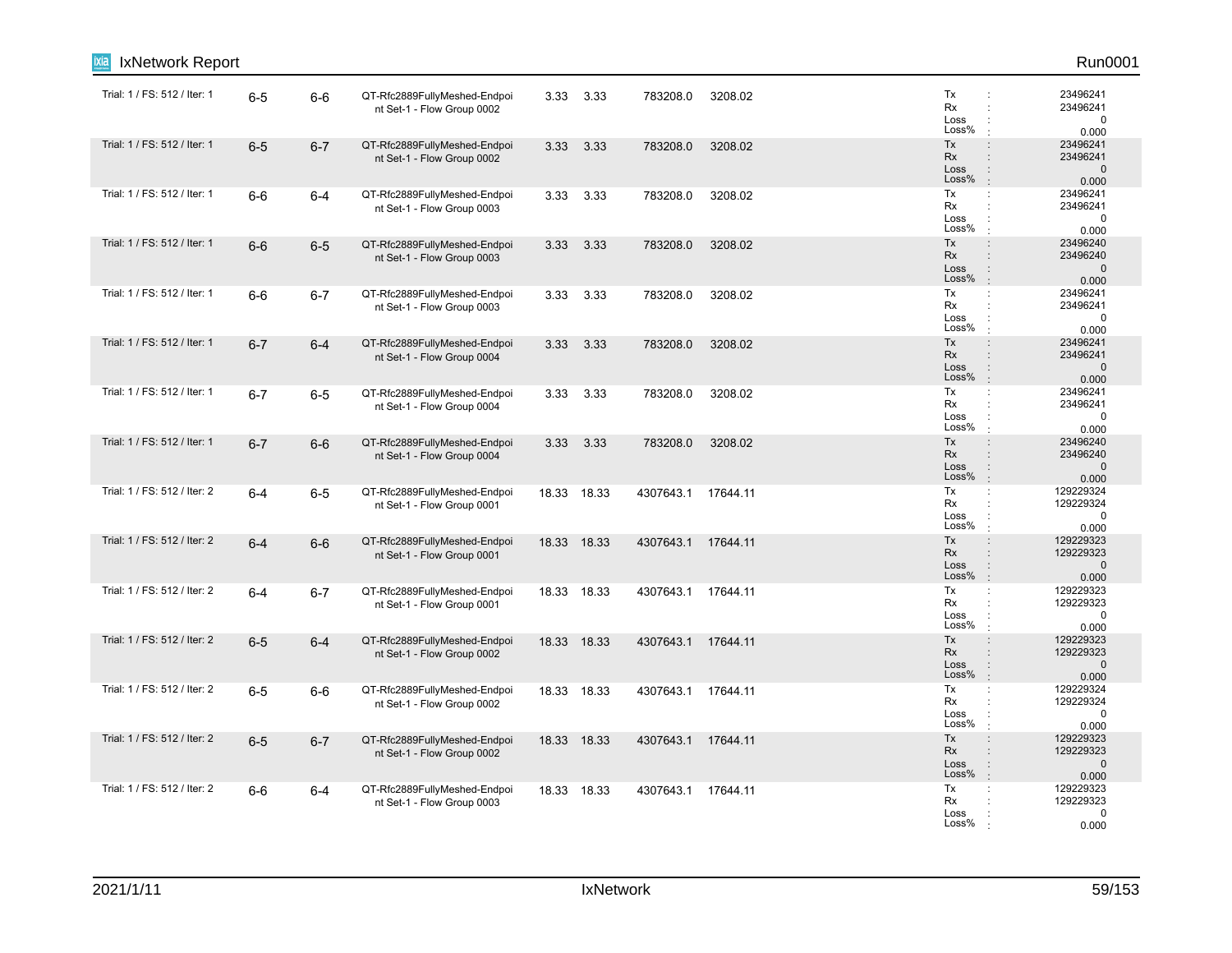| IxNetwork Report<br>ixia     |         |         |                                                            |             |                    |          |                                                                                                                          | Run0001                                        |
|------------------------------|---------|---------|------------------------------------------------------------|-------------|--------------------|----------|--------------------------------------------------------------------------------------------------------------------------|------------------------------------------------|
| Trial: 1 / FS: 512 / Iter: 2 | $6-6$   | $6-5$   | QT-Rfc2889FullyMeshed-Endpoi<br>nt Set-1 - Flow Group 0003 | 18.33 18.33 | 4307643.1 17644.11 |          | Tx<br>$\ddot{\phantom{a}}$<br><b>Rx</b><br>$\ddot{\phantom{a}}$<br>Loss<br>$\ddot{\phantom{a}}$<br>Loss%                 | 129229323<br>129229323<br>$\mathbf 0$<br>0.000 |
| Trial: 1 / FS: 512 / Iter: 2 | $6-6$   | $6 - 7$ | QT-Rfc2889FullyMeshed-Endpoi<br>nt Set-1 - Flow Group 0003 | 18.33 18.33 | 4307643.1 17644.11 |          | Tx<br>$\ddot{\cdot}$<br>Rx<br>$\ddot{\phantom{a}}$<br>Loss<br>$\ddot{\phantom{a}}$<br>Loss%<br>$\cdot$                   | 129229324<br>129229324<br>$\pmb{0}$<br>0.000   |
| Trial: 1 / FS: 512 / Iter: 2 | $6 - 7$ | $6-4$   | QT-Rfc2889FullyMeshed-Endpoi<br>nt Set-1 - Flow Group 0004 | 18.33 18.33 | 4307643.1 17644.11 |          | Tx<br>$\ddot{\phantom{a}}$<br>Rx<br>Loss<br>$\ddot{\phantom{a}}$<br>Loss%<br>$\pm$                                       | 129229324<br>129229324<br>$\mathbf 0$<br>0.000 |
| Trial: 1 / FS: 512 / Iter: 2 | $6 - 7$ | $6-5$   | QT-Rfc2889FullyMeshed-Endpoi<br>nt Set-1 - Flow Group 0004 | 18.33 18.33 | 4307643.1 17644.11 |          | Tx<br>÷<br>Rx<br>÷<br>Loss<br>Loss%<br>$\cdot$                                                                           | 129229323<br>129229323<br>$\mathbf 0$<br>0.000 |
| Trial: 1 / FS: 512 / Iter: 2 | $6 - 7$ | $6-6$   | QT-Rfc2889FullyMeshed-Endpoi<br>nt Set-1 - Flow Group 0004 | 18.33 18.33 | 4307643.1          | 17644.11 | Tx<br>$\ddot{\phantom{a}}$<br><b>Rx</b><br>$\ddot{\phantom{a}}$<br>Loss<br>Loss%<br>$\cdot$                              | 129229323<br>129229323<br>$\mathbf 0$<br>0.000 |
| Trial: 1 / FS: 512 / Iter: 3 | $6 - 4$ | $6-5$   | QT-Rfc2889FullyMeshed-Endpoi<br>nt Set-1 - Flow Group 0001 | 25.83 25.83 | 6069861.7 24862.15 |          | Tx<br>$\ddot{\cdot}$<br>Rx<br>$\ddot{\phantom{a}}$<br>Loss<br>Loss%<br>$\cdot$                                           | 182095865<br>182095865<br>0<br>0.000           |
| Trial: 1 / FS: 512 / Iter: 3 | $6 - 4$ | $6-6$   | QT-Rfc2889FullyMeshed-Endpoi<br>nt Set-1 - Flow Group 0001 | 25.83 25.83 | 6069861.7 24862.15 |          | Tx<br>$\ddot{\phantom{a}}$<br><b>Rx</b><br>$\ddot{\phantom{a}}$<br>Loss<br>$\ddot{\phantom{a}}$<br>Loss%<br>÷.           | 182095865<br>182095865<br>$\mathbf 0$<br>0.000 |
| Trial: 1 / FS: 512 / Iter: 3 | $6 - 4$ | $6 - 7$ | QT-Rfc2889FullyMeshed-Endpoi<br>nt Set-1 - Flow Group 0001 | 25.83 25.83 | 6069861.7 24862.15 |          | Tx<br>÷<br>Rx<br>÷<br>Loss<br>Loss%<br>$\cdot$                                                                           | 182095864<br>182095864<br>0<br>0.000           |
| Trial: 1 / FS: 512 / Iter: 3 | $6-5$   | $6 - 4$ | QT-Rfc2889FullyMeshed-Endpoi<br>nt Set-1 - Flow Group 0002 | 25.83 25.83 | 6069861.7 24862.15 |          | Tx<br>$\ddot{\phantom{a}}$<br><b>Rx</b><br>$\ddot{\phantom{a}}$<br>Loss<br>$\ddot{\phantom{a}}$<br>Loss%<br>$\mathbf{r}$ | 182095864<br>182095864<br>$\mathbf 0$<br>0.000 |
| Trial: 1 / FS: 512 / Iter: 3 | $6-5$   | $6-6$   | QT-Rfc2889FullyMeshed-Endpoi<br>nt Set-1 - Flow Group 0002 | 25.83 25.83 | 6069861.7 24862.15 |          | Tx<br>$\ddot{\cdot}$<br>Rx<br>$\ddot{\phantom{a}}$<br>Loss<br>$\ddot{\phantom{a}}$<br>Loss%                              | 182095865<br>182095865<br>$\mathbf 0$<br>0.000 |
| Trial: 1 / FS: 512 / Iter: 3 | $6-5$   | $6 - 7$ | QT-Rfc2889FullyMeshed-Endpoi<br>nt Set-1 - Flow Group 0002 | 25.83 25.83 | 6069861.7 24862.15 |          | Tx<br>$\ddot{\phantom{a}}$<br>Rx<br>$\ddot{\phantom{a}}$<br>Loss<br>$\vdots$<br>Loss%<br>÷.                              | 182095865<br>182095865<br>$\mathbf 0$<br>0.000 |
| Trial: 1 / FS: 512 / Iter: 3 | $6-6$   | $6-4$   | QT-Rfc2889FullyMeshed-Endpoi<br>nt Set-1 - Flow Group 0003 | 25.83 25.83 | 6069861.7          | 24862.15 | Tx<br>÷<br>Rx<br>Loss<br>÷<br>Loss%                                                                                      | 182095865<br>182095865<br>$\mathbf 0$<br>0.000 |
| Trial: 1 / FS: 512 / Iter: 3 | $6-6$   | $6-5$   | QT-Rfc2889FullyMeshed-Endpoi<br>nt Set-1 - Flow Group 0003 | 25.83 25.83 | 6069861.7 24862.15 |          | Tx<br>$\ddot{\phantom{a}}$<br>Rx<br>Loss<br>$\ddot{\phantom{a}}$<br>Loss%                                                | 182095864<br>182095864<br>$\mathbf 0$<br>0.000 |
| Trial: 1 / FS: 512 / Iter: 3 | $6-6$   | $6 - 7$ | QT-Rfc2889FullyMeshed-Endpoi<br>nt Set-1 - Flow Group 0003 | 25.83 25.83 | 6069861.7          | 24862.15 | Tx<br>÷<br>Rx<br>$\ddot{\phantom{a}}$<br>Loss<br>Loss%                                                                   | 182095865<br>182095865<br>0<br>0.000           |
| Trial: 1 / FS: 512 / Iter: 3 | $6 - 7$ | $6 - 4$ | QT-Rfc2889FullyMeshed-Endpoi<br>nt Set-1 - Flow Group 0004 | 25.83 25.83 | 6069861.7 24862.15 |          | Tx<br>$\ddot{\phantom{a}}$<br>Rx<br>Loss<br>Loss%                                                                        | 182095865<br>182095865<br>$\mathbf 0$<br>0.000 |
|                              |         |         |                                                            |             |                    |          |                                                                                                                          |                                                |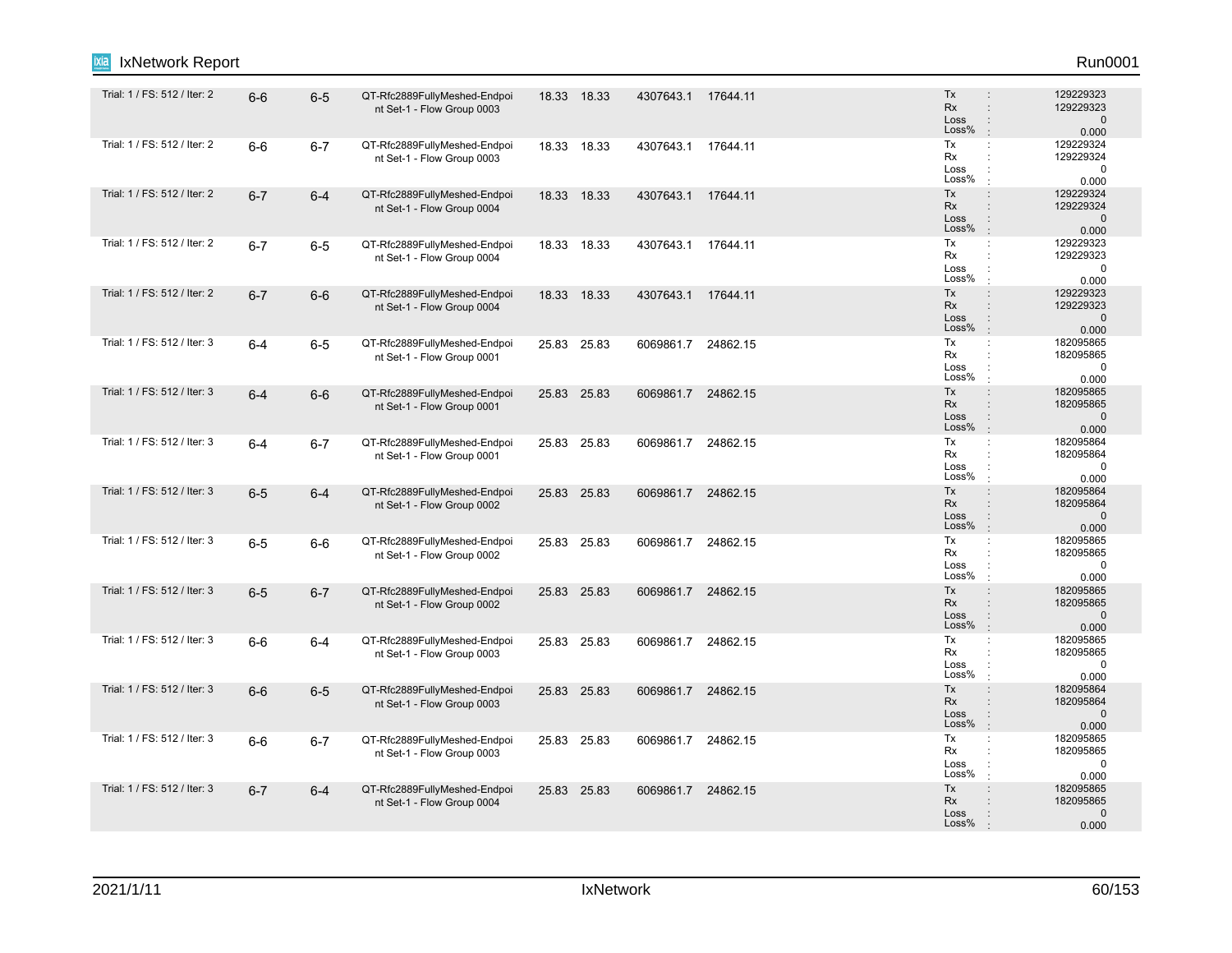| IxNetwork Report             |         |         |                                                            |             |                    |          |                                                                                                                     | Run0001                                        |
|------------------------------|---------|---------|------------------------------------------------------------|-------------|--------------------|----------|---------------------------------------------------------------------------------------------------------------------|------------------------------------------------|
| Trial: 1 / FS: 512 / Iter: 3 | $6 - 7$ | $6-5$   | QT-Rfc2889FullyMeshed-Endpoi<br>nt Set-1 - Flow Group 0004 | 25.83 25.83 | 6069861.7          | 24862.15 | Tx<br>÷<br>Rx<br>÷<br>Loss<br>Loss%                                                                                 | 182095865<br>182095865<br>$\mathbf 0$<br>0.000 |
| Trial: 1 / FS: 512 / Iter: 3 | $6 - 7$ | $6-6$   | QT-Rfc2889FullyMeshed-Endpoi<br>nt Set-1 - Flow Group 0004 | 25.83 25.83 | 6069861.7          | 24862.15 | Tx<br>$\ddot{\phantom{a}}$<br>Rx<br>$\ddot{\phantom{a}}$<br>Loss<br>$\ddot{\phantom{a}}$<br>Loss%<br>$\cdot$        | 182095864<br>182095864<br>$\mathbf 0$<br>0.000 |
| Trial: 1 / FS: 512 / Iter: 4 | $6 - 4$ | $6-5$   | QT-Rfc2889FullyMeshed-Endpoi<br>nt Set-1 - Flow Group 0001 | 29.58 29.58 | 6950972.3 28471.18 |          | Tx<br>÷<br>Rx<br>$\ddot{\phantom{a}}$<br>Loss<br>$\ddot{\phantom{a}}$<br>Loss%<br>$\mathbf{r}$                      | 208529136<br>208529136<br>$\mathbf 0$<br>0.000 |
| Trial: 1 / FS: 512 / Iter: 4 | $6 - 4$ | $6-6$   | QT-Rfc2889FullyMeshed-Endpoi<br>nt Set-1 - Flow Group 0001 | 29.58 29.58 | 6950972.3          | 28471.18 | Tx<br>$\ddot{\phantom{a}}$<br>Rx<br>Loss<br>Loss%<br>$\ddot{\phantom{a}}$                                           | 208529135<br>208529135<br>$\mathbf 0$<br>0.000 |
| Trial: 1 / FS: 512 / Iter: 4 | $6 - 4$ | $6 - 7$ | QT-Rfc2889FullyMeshed-Endpoi<br>nt Set-1 - Flow Group 0001 | 29.58 29.58 | 6950972.3          | 28471.18 | Tx<br>÷<br>Rx<br>$\ddot{\phantom{a}}$<br>Loss<br>Loss%<br>÷                                                         | 208529135<br>208529135<br>$\mathbf 0$<br>0.000 |
| Trial: 1 / FS: 512 / Iter: 4 | $6-5$   | $6 - 4$ | QT-Rfc2889FullyMeshed-Endpoi<br>nt Set-1 - Flow Group 0002 | 29.58 29.58 | 6950972.3          | 28471.18 | Tx<br>$\ddot{\phantom{a}}$<br>Rx<br>$\div$<br>Loss<br>$\ddot{\phantom{a}}$<br>Loss%<br>$\cdot$                      | 208529135<br>208529135<br>$\mathbf 0$<br>0.000 |
| Trial: 1 / FS: 512 / Iter: 4 | $6-5$   | $6-6$   | QT-Rfc2889FullyMeshed-Endpoi<br>nt Set-1 - Flow Group 0002 | 29.58 29.58 | 6950972.3 28471.18 |          | Tx<br>$\ddot{\phantom{a}}$<br>Rx<br>$\ddot{\phantom{a}}$<br>Loss<br>÷<br>Loss%<br>$\mathbf{r}$                      | 208529136<br>208529136<br>$\mathbf 0$<br>0.000 |
| Trial: 1 / FS: 512 / Iter: 4 | $6-5$   | $6 - 7$ | QT-Rfc2889FullyMeshed-Endpoi<br>nt Set-1 - Flow Group 0002 | 29.58 29.58 | 6950972.3 28471.18 |          | Tx<br>$\ddot{\phantom{a}}$<br>Rx<br>Loss<br>$\ddot{\phantom{a}}$<br>Loss%<br>$\mathbb{R}^2$                         | 208529135<br>208529135<br>$\mathbf 0$<br>0.000 |
| Trial: 1 / FS: 512 / Iter: 4 | $6-6$   | $6 - 4$ | QT-Rfc2889FullyMeshed-Endpoi<br>nt Set-1 - Flow Group 0003 | 29.58 29.58 | 6950972.3 28471.18 |          | Tx<br>÷<br>Rx<br>Loss<br>Loss%<br>$\cdot$                                                                           | 208529135<br>208529135<br>$\mathbf 0$<br>0.000 |
| Trial: 1 / FS: 512 / Iter: 4 | $6-6$   | $6-5$   | QT-Rfc2889FullyMeshed-Endpoi<br>nt Set-1 - Flow Group 0003 | 29.58 29.58 | 6950972.3          | 28471.18 | Tx<br>$\div$<br>Rx<br>$\ddot{\phantom{a}}$<br>Loss<br>Loss%<br>$\cdot$                                              | 208529135<br>208529135<br>$\mathbf 0$<br>0.000 |
| Trial: 1 / FS: 512 / Iter: 4 | $6-6$   | $6 - 7$ | QT-Rfc2889FullyMeshed-Endpoi<br>nt Set-1 - Flow Group 0003 | 29.58 29.58 | 6950972.3          | 28471.18 | Tx<br>$\mathbb{C}^{\times}$<br>Rx<br>Loss<br>Loss%                                                                  | 208529136<br>208529136<br>0<br>0.000           |
| Trial: 1 / FS: 512 / Iter: 4 | $6 - 7$ | $6 - 4$ | QT-Rfc2889FullyMeshed-Endpoi<br>nt Set-1 - Flow Group 0004 | 29.58 29.58 | 6950972.3          | 28471.18 | Tx<br>$\ddot{\phantom{a}}$<br><b>Rx</b><br>$\ddot{\phantom{a}}$<br>Loss<br>$\ddot{\phantom{a}}$<br>Loss%<br>$\cdot$ | 208529136<br>208529136<br>$\mathbf 0$<br>0.000 |
| Trial: 1 / FS: 512 / Iter: 4 | $6 - 7$ | $6-5$   | QT-Rfc2889FullyMeshed-Endpoi<br>nt Set-1 - Flow Group 0004 | 29.58 29.58 | 6950972.3 28471.18 |          | Tx<br>÷<br>Rx<br>Loss<br>Loss%                                                                                      | 208529135<br>208529135<br>$\mathbf 0$<br>0.000 |
| Trial: 1 / FS: 512 / Iter: 4 | $6 - 7$ | $6-6$   | QT-Rfc2889FullyMeshed-Endpoi<br>nt Set-1 - Flow Group 0004 | 29.58 29.58 | 6950972.3 28471.18 |          | Tx<br>$\ddot{\phantom{a}}$<br>Rx<br>$\ddot{\phantom{a}}$<br>Loss<br>÷<br>Loss%<br>$\mathbf{r}$                      | 208529135<br>208529135<br>$\pmb{0}$<br>0.000   |
| Trial: 1 / FS: 512 / Iter: 5 | 6-4     | $6-5$   | QT-Rfc2889FullyMeshed-Endpoi<br>nt Set-1 - Flow Group 0001 | 31.46 31.46 | 7391527.2 30275.70 |          | Tx<br>÷<br>Rx<br>Loss<br>Loss%                                                                                      | 221745771<br>221745771<br>0<br>0.000           |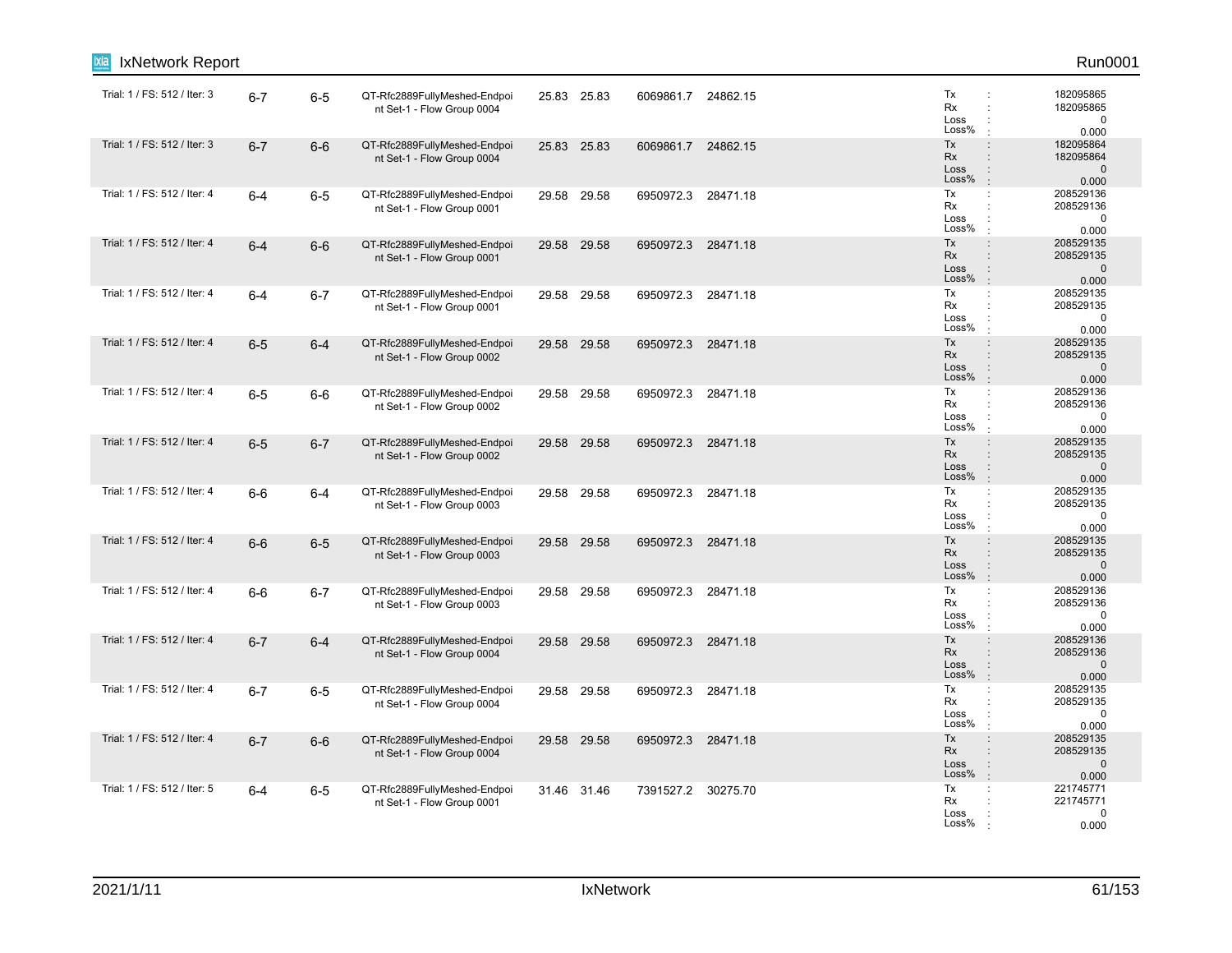| IxNetwork Report             |         |         |                                                            |       |             |                    |          |                                                                                                                     | Run0001                                         |
|------------------------------|---------|---------|------------------------------------------------------------|-------|-------------|--------------------|----------|---------------------------------------------------------------------------------------------------------------------|-------------------------------------------------|
| Trial: 1 / FS: 512 / Iter: 5 | $6-4$   | $6-6$   | QT-Rfc2889FullyMeshed-Endpoi<br>nt Set-1 - Flow Group 0001 |       | 31.46 31.46 | 7391527.2 30275.70 |          | Tx<br>$\ddot{\phantom{a}}$<br><b>Rx</b><br>$\ddot{\phantom{a}}$<br>Loss<br>$\ddot{\phantom{a}}$<br>Loss%            | 221745771<br>221745771<br>$\mathbf 0$<br>0.000  |
| Trial: 1 / FS: 512 / Iter: 5 | $6 - 4$ | $6 - 7$ | QT-Rfc2889FullyMeshed-Endpoi<br>nt Set-1 - Flow Group 0001 |       | 31.46 31.46 | 7391527.2 30275.70 |          | Tx<br>$\ddot{\cdot}$<br>Rx<br>$\ddot{\phantom{a}}$<br>Loss<br>$\ddot{\phantom{a}}$<br>Loss%<br>$\cdot$              | 221745770<br>221745770<br>$\pmb{0}$<br>0.000    |
| Trial: 1 / FS: 512 / Iter: 5 | $6-5$   | $6-4$   | QT-Rfc2889FullyMeshed-Endpoi<br>nt Set-1 - Flow Group 0002 |       | 31.46 31.46 | 7391527.2 30275.70 |          | Tx<br>$\ddot{\phantom{a}}$<br>Rx<br>÷<br>Loss<br>$\ddot{\phantom{a}}$<br>Loss%<br>$\pm$                             | 221745770<br>221745770<br>$\mathbf{0}$<br>0.000 |
| Trial: 1 / FS: 512 / Iter: 5 | $6-5$   | $6-6$   | QT-Rfc2889FullyMeshed-Endpoi<br>nt Set-1 - Flow Group 0002 |       | 31.46 31.46 | 7391527.2 30275.70 |          | Tx<br>÷<br>Rx<br>÷<br>Loss<br>Loss%<br>$\cdot$                                                                      | 221745771<br>221745771<br>$\mathbf 0$<br>0.000  |
| Trial: 1 / FS: 512 / Iter: 5 | $6-5$   | $6 - 7$ | QT-Rfc2889FullyMeshed-Endpoi<br>nt Set-1 - Flow Group 0002 |       | 31.46 31.46 | 7391527.2 30275.70 |          | Tx<br>$\ddot{\phantom{a}}$<br><b>Rx</b><br>$\ddot{\phantom{a}}$<br>Loss<br>Loss%<br>$\cdot$                         | 221745771<br>221745771<br>$\mathbf 0$<br>0.000  |
| Trial: 1 / FS: 512 / Iter: 5 | $6-6$   | $6 - 4$ | QT-Rfc2889FullyMeshed-Endpoi<br>nt Set-1 - Flow Group 0003 |       | 31.46 31.46 | 7391527.2 30275.70 |          | Tx<br>$\ddot{\cdot}$<br>Rx<br>$\ddot{\phantom{a}}$<br>Loss<br>Loss%<br>$\cdot$                                      | 221745771<br>221745771<br>0<br>0.000            |
| Trial: 1 / FS: 512 / Iter: 5 | $6-6$   | $6-5$   | QT-Rfc2889FullyMeshed-Endpoi<br>nt Set-1 - Flow Group 0003 |       | 31.46 31.46 | 7391527.2 30275.70 |          | Tx<br>$\ddot{\phantom{a}}$<br><b>Rx</b><br>$\ddot{\phantom{a}}$<br>Loss<br>$\ddot{\phantom{a}}$<br>Loss%<br>$\cdot$ | 221745770<br>221745770<br>$\mathbf 0$<br>0.000  |
| Trial: 1 / FS: 512 / Iter: 5 | $6-6$   | $6 - 7$ | QT-Rfc2889FullyMeshed-Endpoi<br>nt Set-1 - Flow Group 0003 |       | 31.46 31.46 | 7391527.2 30275.70 |          | Tx<br>÷<br>Rx<br>÷<br>Loss<br>Loss%<br>$\cdot$                                                                      | 221745771<br>221745771<br>0<br>0.000            |
| Trial: 1 / FS: 512 / Iter: 5 | $6 - 7$ | $6 - 4$ | QT-Rfc2889FullyMeshed-Endpoi<br>nt Set-1 - Flow Group 0004 |       | 31.46 31.46 | 7391527.2 30275.70 |          | Tx<br>$\ddot{\phantom{a}}$<br><b>Rx</b><br>$\ddot{\phantom{a}}$<br>Loss<br>$\ddot{\phantom{a}}$<br>Loss%<br>$\cdot$ | 221745771<br>221745771<br>$\mathbf 0$<br>0.000  |
| Trial: 1 / FS: 512 / Iter: 5 | $6 - 7$ | $6-5$   | QT-Rfc2889FullyMeshed-Endpoi<br>nt Set-1 - Flow Group 0004 |       | 31.46 31.46 | 7391527.2 30275.70 |          | Tx<br>$\ddot{\cdot}$<br>Rx<br>$\ddot{\phantom{a}}$<br>Loss<br>$\ddot{\phantom{a}}$<br>Loss%                         | 221745771<br>221745771<br>$\mathbf 0$<br>0.000  |
| Trial: 1 / FS: 512 / Iter: 5 | $6 - 7$ | $6-6$   | QT-Rfc2889FullyMeshed-Endpoi<br>nt Set-1 - Flow Group 0004 |       | 31.46 31.46 | 7391527.2 30275.70 |          | Tx<br>$\ddot{\phantom{a}}$<br>Rx<br>$\ddot{\phantom{a}}$<br>Loss<br>$\vdots$<br>Loss%<br>÷.                         | 221745770<br>221745770<br>$\mathbf 0$<br>0.000  |
| Trial: 1 / FS: 512 / Iter: 6 | $6 - 4$ | $6-5$   | QT-Rfc2889FullyMeshed-Endpoi<br>nt Set-1 - Flow Group 0001 |       | 32.40 32.40 | 7611802.8 31177.94 |          | Tx<br>÷<br>Rx<br>Loss<br>÷<br>Loss%                                                                                 | 228354089<br>228354089<br>$\mathbf 0$<br>0.000  |
| Trial: 1 / FS: 512 / Iter: 6 | $6 - 4$ | $6-6$   | QT-Rfc2889FullyMeshed-Endpoi<br>nt Set-1 - Flow Group 0001 |       | 32.40 32.40 | 7611802.8 31177.94 |          | Tx<br>$\ddot{\phantom{a}}$<br>Rx<br>Loss<br>$\ddot{\phantom{a}}$<br>Loss%<br>$\mathbf{r}$                           | 228354088<br>228354088<br>$\mathbf 0$<br>0.000  |
| Trial: 1 / FS: 512 / Iter: 6 | $6 - 4$ | $6-7$   | QT-Rfc2889FullyMeshed-Endpoi<br>nt Set-1 - Flow Group 0001 | 32.40 | 32.40       | 7611802.8          | 31177.94 | Tx<br>÷<br>Rx<br>$\ddot{\phantom{a}}$<br>Loss<br>Loss%                                                              | 228354088<br>228354088<br>0<br>0.000            |
| Trial: 1 / FS: 512 / Iter: 6 | $6-5$   | $6 - 4$ | QT-Rfc2889FullyMeshed-Endpoi<br>nt Set-1 - Flow Group 0002 |       | 32.40 32.40 | 7611802.8 31177.94 |          | Tx<br>$\ddot{\phantom{a}}$<br>Rx<br>Loss<br>Loss%                                                                   | 228354088<br>228354088<br>$\mathbf 0$<br>0.000  |
|                              |         |         |                                                            |       |             |                    |          |                                                                                                                     |                                                 |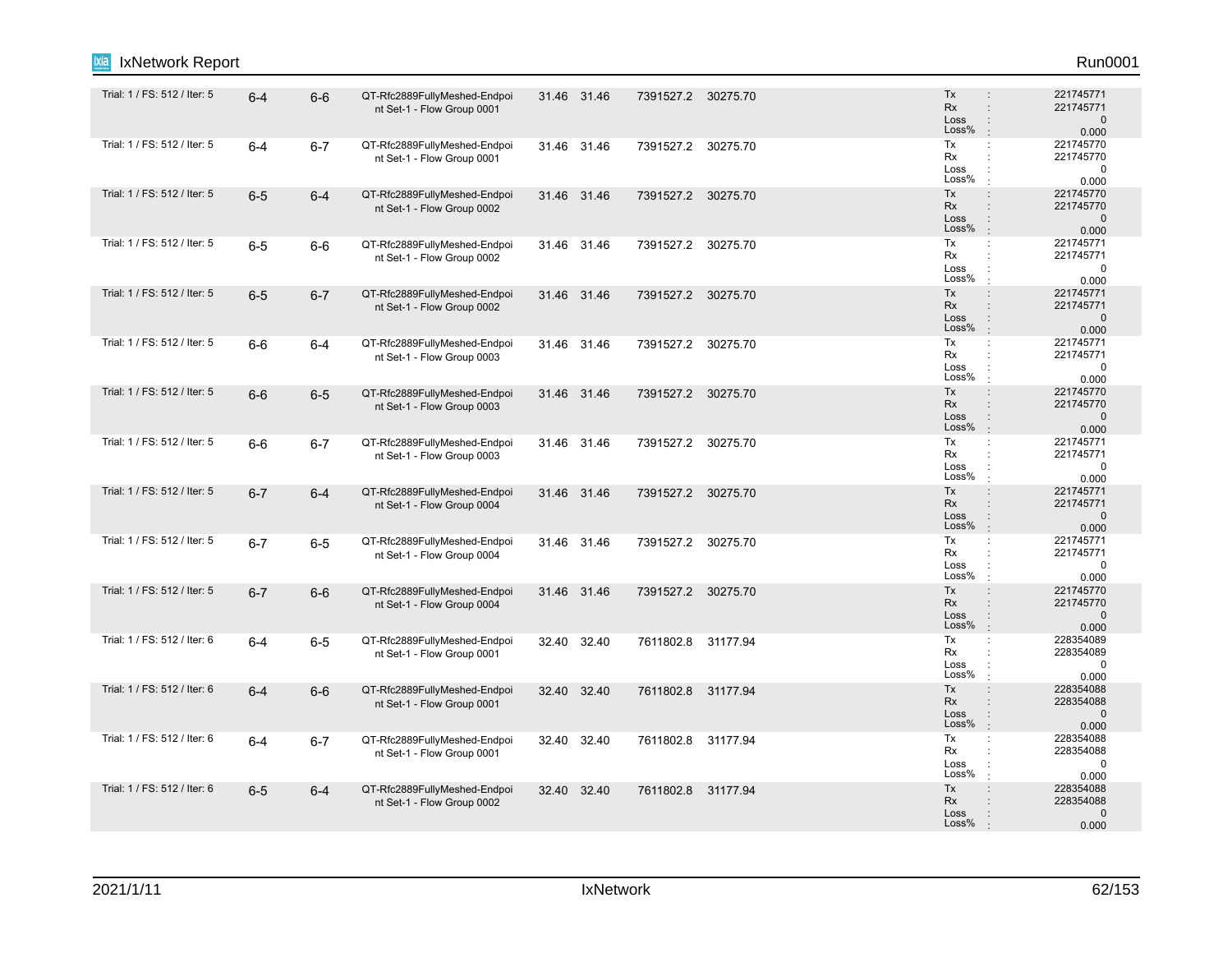| IxNetwork Report             |         |         |                                                            |       |             |                    |          |                                                                                                                     | Run0001                                         |
|------------------------------|---------|---------|------------------------------------------------------------|-------|-------------|--------------------|----------|---------------------------------------------------------------------------------------------------------------------|-------------------------------------------------|
| Trial: 1 / FS: 512 / Iter: 6 | $6-5$   | $6-6$   | QT-Rfc2889FullyMeshed-Endpoi<br>nt Set-1 - Flow Group 0002 |       | 32.40 32.40 | 7611802.8 31177.94 |          | Tx<br>Rx<br>÷<br>Loss<br>Loss%                                                                                      | 228354089<br>228354089<br>$\mathbf 0$<br>0.000  |
| Trial: 1 / FS: 512 / Iter: 6 | $6-5$   | $6 - 7$ | QT-Rfc2889FullyMeshed-Endpoi<br>nt Set-1 - Flow Group 0002 | 32.40 | 32.40       | 7611802.8          | 31177.94 | Tx<br>$\ddot{\phantom{a}}$<br>Rx<br>$\ddot{\phantom{a}}$<br>Loss<br>$\ddot{\phantom{a}}$<br>Loss%<br>$\cdot$        | 228354088<br>228354088<br>$\mathbf 0$<br>0.000  |
| Trial: 1 / FS: 512 / Iter: 6 | $6-6$   | $6 - 4$ | QT-Rfc2889FullyMeshed-Endpoi<br>nt Set-1 - Flow Group 0003 |       | 32.40 32.40 | 7611802.8 31177.94 |          | Tx<br>$\ddot{\phantom{a}}$<br>Rx<br>$\ddot{\phantom{a}}$<br>Loss<br>$\ddot{\phantom{a}}$<br>Loss%<br>$\mathbf{r}$   | 228354088<br>228354088<br>$\mathbf 0$<br>0.000  |
| Trial: 1 / FS: 512 / Iter: 6 | $6-6$   | $6-5$   | QT-Rfc2889FullyMeshed-Endpoi<br>nt Set-1 - Flow Group 0003 |       | 32.40 32.40 | 7611802.8          | 31177.94 | Tx<br>$\ddot{\phantom{a}}$<br>Rx<br>Loss<br>Loss%<br>$\ddot{\phantom{a}}$                                           | 228354088<br>228354088<br>$\mathbf 0$<br>0.000  |
| Trial: 1 / FS: 512 / Iter: 6 | $6-6$   | $6 - 7$ | QT-Rfc2889FullyMeshed-Endpoi<br>nt Set-1 - Flow Group 0003 |       | 32.40 32.40 | 7611802.8          | 31177.94 | Tx<br>÷<br>Rx<br>$\ddot{\phantom{a}}$<br>Loss<br>Loss%<br>÷                                                         | 228354089<br>228354089<br>0<br>0.000            |
| Trial: 1 / FS: 512 / Iter: 6 | $6 - 7$ | $6 - 4$ | QT-Rfc2889FullyMeshed-Endpoi<br>nt Set-1 - Flow Group 0004 |       | 32.40 32.40 | 7611802.8          | 31177.94 | Tx<br>$\ddot{\phantom{a}}$<br>Rx<br>$\div$<br>Loss<br>$\ddot{\phantom{a}}$<br>Loss%<br>$\cdot$                      | 228354089<br>228354089<br>$\mathbf{0}$<br>0.000 |
| Trial: 1 / FS: 512 / Iter: 6 | $6 - 7$ | $6-5$   | QT-Rfc2889FullyMeshed-Endpoi<br>nt Set-1 - Flow Group 0004 | 32.40 | 32.40       | 7611802.8          | 31177.94 | Tx<br>$\ddot{\phantom{a}}$<br>Rx<br>$\ddot{\phantom{a}}$<br>Loss<br>÷<br>Loss%<br>$\mathbf{r}$                      | 228354088<br>228354088<br>$\mathbf 0$<br>0.000  |
| Trial: 1 / FS: 512 / Iter: 6 | $6 - 7$ | $6-6$   | QT-Rfc2889FullyMeshed-Endpoi<br>nt Set-1 - Flow Group 0004 |       | 32.40 32.40 | 7611802.8          | 31177.94 | Tx<br>$\ddot{\phantom{a}}$<br>Rx<br>Loss<br>$\ddot{\phantom{a}}$<br>Loss%<br>$\mathbb{R}^2$                         | 228354088<br>228354088<br>$\mathbf{0}$<br>0.000 |
| Trial: 1 / FS: 512 / Iter: 7 | $6 - 4$ | $6-5$   | QT-Rfc2889FullyMeshed-Endpoi<br>nt Set-1 - Flow Group 0001 |       | 32.87 32.87 | 7721942.5 31629.08 |          | Tx<br>÷<br>Rx<br>Loss<br>Loss%<br>$\cdot$                                                                           | 231658248<br>231658248<br>$\mathbf 0$<br>0.000  |
| Trial: 1 / FS: 512 / Iter: 7 | $6 - 4$ | $6-6$   | QT-Rfc2889FullyMeshed-Endpoi<br>nt Set-1 - Flow Group 0001 |       | 32.87 32.87 | 7721942.5 31629.08 |          | Tx<br>$\div$<br>Rx<br>$\ddot{\phantom{a}}$<br>Loss<br>Loss%<br>$\cdot$                                              | 231658247<br>231658247<br>$\mathbf 0$<br>0.000  |
| Trial: 1 / FS: 512 / Iter: 7 | $6 - 4$ | $6 - 7$ | QT-Rfc2889FullyMeshed-Endpoi<br>nt Set-1 - Flow Group 0001 |       | 32.87 32.87 | 7721942.5 31629.08 |          | Tx<br>$\mathbb{C}^{\times}$<br>Rx<br>Loss<br>Loss%                                                                  | 231658247<br>231658247<br>0<br>0.000            |
| Trial: 1 / FS: 512 / Iter: 7 | $6-5$   | $6 - 4$ | QT-Rfc2889FullyMeshed-Endpoi<br>nt Set-1 - Flow Group 0002 |       | 32.87 32.87 | 7721942.5          | 31629.08 | Tx<br>$\ddot{\phantom{a}}$<br><b>Rx</b><br>$\ddot{\phantom{a}}$<br>Loss<br>$\ddot{\phantom{a}}$<br>Loss%<br>$\cdot$ | 231658247<br>231658247<br>$\mathbf 0$<br>0.000  |
| Trial: 1 / FS: 512 / Iter: 7 | $6-5$   | $6-6$   | QT-Rfc2889FullyMeshed-Endpoi<br>nt Set-1 - Flow Group 0002 |       | 32.87 32.87 | 7721942.5 31629.08 |          | Tx<br>÷<br>Rx<br>Loss<br>Loss%                                                                                      | 231658248<br>231658248<br>$\mathbf 0$<br>0.000  |
| Trial: 1 / FS: 512 / Iter: 7 | $6-5$   | $6 - 7$ | QT-Rfc2889FullyMeshed-Endpoi<br>nt Set-1 - Flow Group 0002 |       | 32.87 32.87 | 7721942.5 31629.08 |          | Tx<br>$\ddot{\phantom{a}}$<br>Rx<br>$\ddot{\phantom{a}}$<br>Loss<br>÷<br>Loss%<br>$\mathbf{r}$                      | 231658247<br>231658247<br>$\mathbf 0$<br>0.000  |
| Trial: 1 / FS: 512 / Iter: 7 | $6-6$   | $6 - 4$ | QT-Rfc2889FullyMeshed-Endpoi<br>nt Set-1 - Flow Group 0003 |       | 32.87 32.87 | 7721942.5 31629.08 |          | Tx<br>÷<br>Rx<br>Loss<br>Loss%                                                                                      | 231658247<br>231658247<br>0<br>0.000            |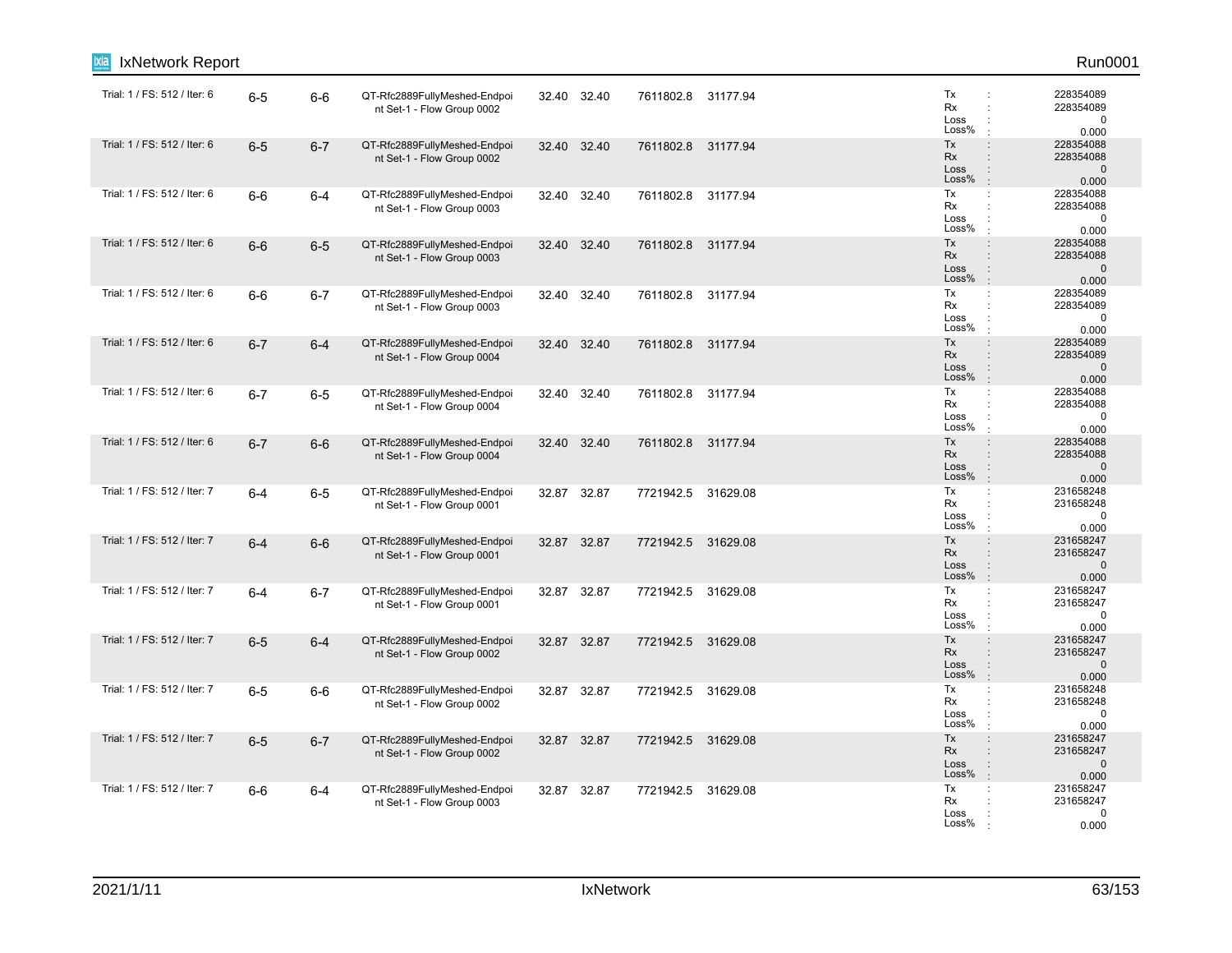| IxNetwork Report<br>ixia     |         |         |                                                            |             |                    |                                                                                                         | Run0001                                         |
|------------------------------|---------|---------|------------------------------------------------------------|-------------|--------------------|---------------------------------------------------------------------------------------------------------|-------------------------------------------------|
| Trial: 1 / FS: 512 / Iter: 7 | $6-6$   | $6-5$   | QT-Rfc2889FullyMeshed-Endpoi<br>nt Set-1 - Flow Group 0003 | 32.87 32.87 | 7721942.5 31629.08 | Tx<br><b>Rx</b><br>$\ddot{\phantom{a}}$<br>Loss<br>$\ddot{\phantom{a}}$<br>Loss%                        | 231658247<br>231658247<br>$\mathbf 0$<br>0.000  |
| Trial: 1 / FS: 512 / Iter: 7 | $6-6$   | $6 - 7$ | QT-Rfc2889FullyMeshed-Endpoi<br>nt Set-1 - Flow Group 0003 | 32.87 32.87 | 7721942.5 31629.08 | Tx<br>$\ddot{\phantom{a}}$<br>Rx<br>$\ddot{\phantom{a}}$<br>Loss<br>÷<br>Loss%<br>$\cdot$               | 231658248<br>231658248<br>$\mathbf 0$<br>0.000  |
| Trial: 1 / FS: 512 / Iter: 7 | $6 - 7$ | $6-4$   | QT-Rfc2889FullyMeshed-Endpoi<br>nt Set-1 - Flow Group 0004 | 32.87 32.87 | 7721942.5 31629.08 | Tx<br>$\ddot{\phantom{a}}$<br>Rx<br>Loss<br>$\ddot{\phantom{a}}$<br>Loss%<br>$\div$                     | 231658248<br>231658248<br>$\mathbf 0$<br>0.000  |
| Trial: 1 / FS: 512 / Iter: 7 | $6 - 7$ | $6-5$   | QT-Rfc2889FullyMeshed-Endpoi<br>nt Set-1 - Flow Group 0004 | 32.87 32.87 | 7721942.5 31629.08 | Tx<br>÷<br>Rx<br>Loss<br>Loss%<br>$\cdot$                                                               | 231658247<br>231658247<br>$\mathbf 0$<br>0.000  |
| Trial: 1 / FS: 512 / Iter: 7 | $6 - 7$ | $6-6$   | QT-Rfc2889FullyMeshed-Endpoi<br>nt Set-1 - Flow Group 0004 | 32.87 32.87 | 7721942.5 31629.08 | Tx<br>$\ddot{\phantom{a}}$<br>Rx<br>$\ddot{\phantom{a}}$<br>Loss<br>Loss%<br>÷                          | 231658247<br>231658247<br>$\mathbf 0$<br>0.000  |
| Trial: 1 / FS: 512 / Iter: 8 | $6 - 4$ | $6-5$   | QT-Rfc2889FullyMeshed-Endpoi<br>nt Set-1 - Flow Group 0001 | 33.10 33.10 | 7777011.2 31854.64 | Tx<br>÷<br>Rx<br>$\ddot{\phantom{a}}$<br>Loss<br>Loss%<br>$\cdot$                                       | 233310327<br>233310327<br>0<br>0.000            |
| Trial: 1 / FS: 512 / Iter: 8 | $6 - 4$ | $6-6$   | QT-Rfc2889FullyMeshed-Endpoi<br>nt Set-1 - Flow Group 0001 | 33.10 33.10 | 7777011.2 31854.64 | Tx<br>$\ddot{\phantom{a}}$<br>Rx<br>$\ddot{\phantom{a}}$<br>Loss<br>$\ddot{\phantom{a}}$<br>Loss%<br>÷. | 233310327<br>233310327<br>$\mathbf 0$<br>0.000  |
| Trial: 1 / FS: 512 / Iter: 8 | $6 - 4$ | $6 - 7$ | QT-Rfc2889FullyMeshed-Endpoi<br>nt Set-1 - Flow Group 0001 | 33.10 33.10 | 7777011.2 31854.64 | Tx<br>÷<br>Rx<br>Loss<br>Loss%<br>$\cdot$                                                               | 233310326<br>233310326<br>$\Omega$<br>0.000     |
| Trial: 1 / FS: 512 / Iter: 8 | $6-5$   | $6 - 4$ | QT-Rfc2889FullyMeshed-Endpoi<br>nt Set-1 - Flow Group 0002 | 33.10 33.10 | 7777011.2 31854.64 | Tx<br>$\ddot{\phantom{a}}$<br>Rx<br>$\ddot{\phantom{a}}$<br>Loss<br>Loss%<br>$\overline{1}$             | 233310326<br>233310326<br>$\mathbf 0$<br>0.000  |
| Trial: 1 / FS: 512 / Iter: 8 | $6-5$   | $6-6$   | QT-Rfc2889FullyMeshed-Endpoi<br>nt Set-1 - Flow Group 0002 | 33.10 33.10 | 7777011.2 31854.64 | Tx<br>$\ddot{\cdot}$<br>$\cdot$<br>Rx<br>Loss<br>Loss%                                                  | 233310327<br>233310327<br>$\mathbf 0$<br>0.000  |
| Trial: 1 / FS: 512 / Iter: 8 | $6-5$   | $6 - 7$ | QT-Rfc2889FullyMeshed-Endpoi<br>nt Set-1 - Flow Group 0002 | 33.10 33.10 | 7777011.2 31854.64 | Tx<br>÷<br>Rx<br>$\ddot{\phantom{a}}$<br>Loss<br>$\ddot{\phantom{a}}$<br>Loss%<br>$\cdot$               | 233310327<br>233310327<br>$\mathbf 0$<br>0.000  |
| Trial: 1 / FS: 512 / Iter: 8 | $6-6$   | $6-4$   | QT-Rfc2889FullyMeshed-Endpoi<br>nt Set-1 - Flow Group 0003 | 33.10 33.10 | 7777011.2 31854.64 | Tx<br>$\ddot{\phantom{a}}$<br>Rx<br>÷<br>Loss<br>Loss%                                                  | 233310327<br>233310327<br>$\mathbf 0$<br>0.000  |
| Trial: 1 / FS: 512 / Iter: 8 | $6-6$   | $6-5$   | QT-Rfc2889FullyMeshed-Endpoi<br>nt Set-1 - Flow Group 0003 | 33.10 33.10 | 7777011.2 31854.64 | Tx<br>$\ddot{\phantom{a}}$<br><b>Rx</b><br>$\mathbf{r}$<br>Loss<br>$\ddot{\phantom{a}}$<br>Loss%        | 233310326<br>233310326<br>$\mathbf{0}$<br>0.000 |
| Trial: 1 / FS: 512 / Iter: 8 | $6-6$   | $6 - 7$ | QT-Rfc2889FullyMeshed-Endpoi<br>nt Set-1 - Flow Group 0003 | 33.10 33.10 | 7777011.2 31854.64 | Tx<br>$\ddot{\phantom{a}}$<br>Rx<br>÷<br>Loss<br>Loss%                                                  | 233310327<br>233310327<br>0<br>0.000            |
| Trial: 1 / FS: 512 / Iter: 8 | $6 - 7$ | $6-4$   | QT-Rfc2889FullyMeshed-Endpoi<br>nt Set-1 - Flow Group 0004 | 33.10 33.10 | 7777011.2 31854.64 | Tx<br>÷<br>Rx<br>Loss<br>$\ddot{\phantom{a}}$<br>Loss%                                                  | 233310327<br>233310327<br>$\pmb{0}$<br>0.000    |
|                              |         |         |                                                            |             |                    |                                                                                                         |                                                 |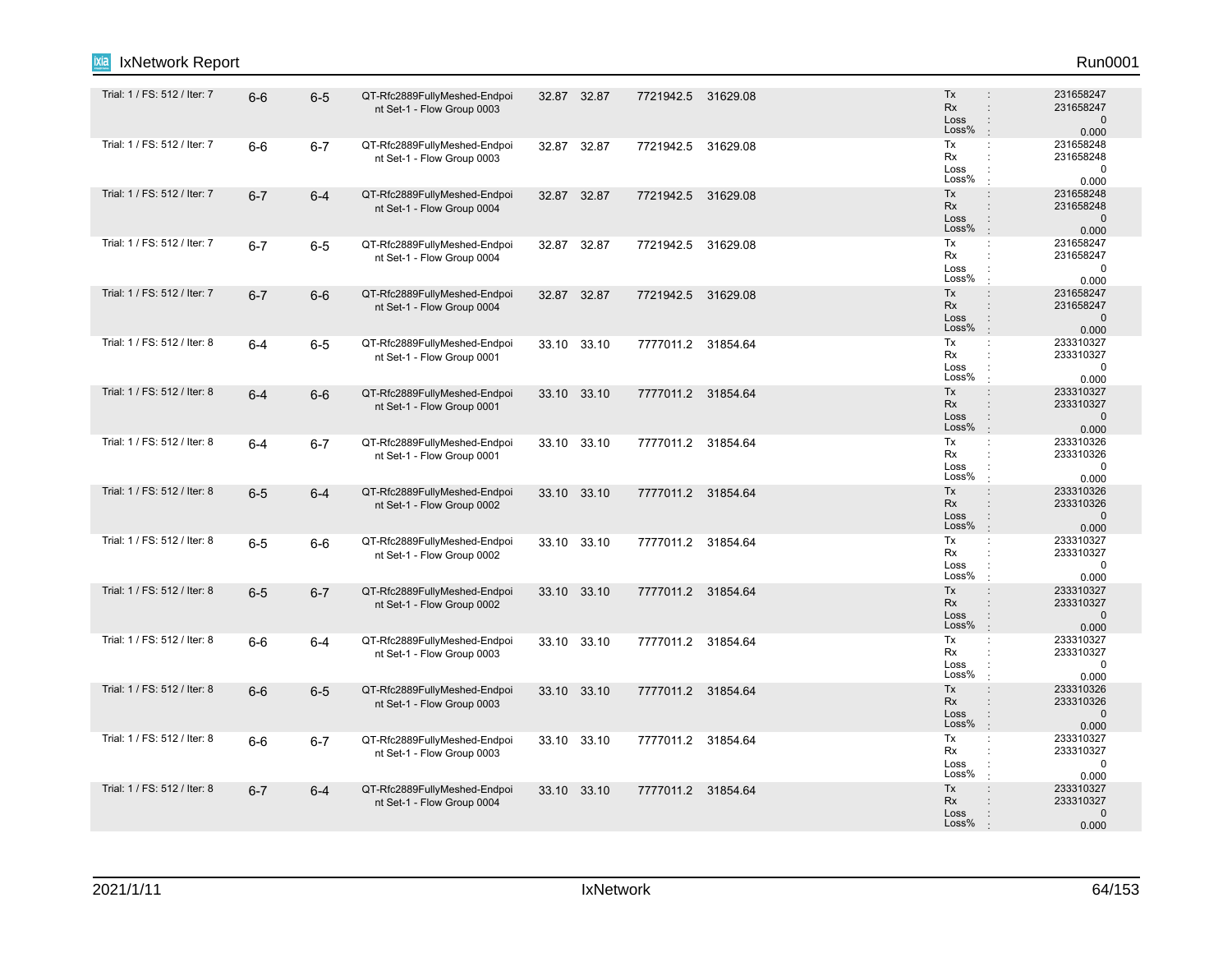| IxNetwork Report<br>ixia      |         |         |                                                            |       |             |                    |          |                                                                                                                     | Run0001                                         |
|-------------------------------|---------|---------|------------------------------------------------------------|-------|-------------|--------------------|----------|---------------------------------------------------------------------------------------------------------------------|-------------------------------------------------|
| Trial: 1 / FS: 512 / Iter: 8  | $6 - 7$ | $6-5$   | QT-Rfc2889FullyMeshed-Endpoi<br>nt Set-1 - Flow Group 0004 |       | 33.10 33.10 | 7777011.2 31854.64 |          | Tx<br>÷<br>Rx<br>÷<br>Loss<br>Loss%                                                                                 | 233310327<br>233310327<br>0<br>0.000            |
| Trial: 1 / FS: 512 / Iter: 8  | $6 - 7$ | $6-6$   | QT-Rfc2889FullyMeshed-Endpoi<br>nt Set-1 - Flow Group 0004 | 33.10 | 33.10       | 7777011.2 31854.64 |          | Tx<br>$\ddot{\phantom{a}}$<br>Rx<br>$\ddot{\phantom{a}}$<br>Loss<br>$\ddot{\phantom{a}}$<br>Loss%<br>$\pm$          | 233310326<br>233310326<br>$\mathbf 0$<br>0.000  |
| Trial: 1 / FS: 512 / Iter: 9  | $6 - 4$ | $6-5$   | QT-Rfc2889FullyMeshed-Endpoi<br>nt Set-1 - Flow Group 0001 |       | 33.33 33.33 | 7832080.2 32080.20 |          | Tx<br>÷<br>Rx<br>÷<br>Loss<br>÷<br>Loss%<br>$\mathbf{r}$                                                            | 234962406<br>234962406<br>$\mathbf 0$<br>0.000  |
| Trial: 1 / FS: 512 / Iter: 9  | $6 - 4$ | $6-6$   | QT-Rfc2889FullyMeshed-Endpoi<br>nt Set-1 - Flow Group 0001 |       | 33.33 33.33 | 7832080.2          | 32080.20 | Tx<br>$\ddot{\phantom{a}}$<br>Rx<br>Loss<br>Loss%<br>$\ddot{\phantom{a}}$                                           | 234962406<br>234962406<br>$\mathbf 0$<br>0.000  |
| Trial: 1 / FS: 512 / Iter: 9  | $6 - 4$ | $6 - 7$ | QT-Rfc2889FullyMeshed-Endpoi<br>nt Set-1 - Flow Group 0001 |       | 33.33 33.33 | 7832080.2          | 32080.20 | Tx<br>$\ddot{\phantom{a}}$<br>Rx<br>$\cdot$<br>Loss<br>Loss%                                                        | 234962406<br>234962406<br>0<br>0.000            |
| Trial: 1 / FS: 512 / Iter: 9  | $6-5$   | $6 - 4$ | QT-Rfc2889FullyMeshed-Endpoi<br>nt Set-1 - Flow Group 0002 |       | 33.33 33.33 | 7832080.2          | 32080.20 | Tx<br>$\ddot{\phantom{a}}$<br>Rx<br>$\div$<br>Loss<br>$\ddot{\phantom{a}}$<br>Loss%<br>$\cdot$                      | 234962406<br>234962406<br>$\mathbf{0}$<br>0.000 |
| Trial: 1 / FS: 512 / Iter: 9  | $6-5$   | $6-6$   | QT-Rfc2889FullyMeshed-Endpoi<br>nt Set-1 - Flow Group 0002 | 33.33 | 33.33       | 7832080.2          | 32080.20 | Tx<br>÷<br>Rx<br>$\ddot{\phantom{a}}$<br>Loss<br>÷<br>Loss%<br>÷                                                    | 234962406<br>234962406<br>$\mathbf 0$<br>0.000  |
| Trial: 1 / FS: 512 / Iter: 9  | $6-5$   | $6 - 7$ | QT-Rfc2889FullyMeshed-Endpoi<br>nt Set-1 - Flow Group 0002 |       | 33.33 33.33 | 7832080.2          | 32080.20 | Tx<br>$\ddot{\phantom{a}}$<br>Rx<br>Loss<br>$\ddot{\phantom{a}}$<br>Loss%<br>$\mathbb{R}^2$                         | 234962406<br>234962406<br>$\mathbf{0}$<br>0.000 |
| Trial: 1 / FS: 512 / Iter: 9  | $6-6$   | $6 - 4$ | QT-Rfc2889FullyMeshed-Endpoi<br>nt Set-1 - Flow Group 0003 |       | 33.33 33.33 | 7832080.2          | 32080.20 | Tx<br>÷<br>Rx<br>Loss<br>Loss%                                                                                      | 234962406<br>234962406<br>$\mathbf 0$<br>0.000  |
| Trial: 1 / FS: 512 / Iter: 9  | $6-6$   | $6-5$   | QT-Rfc2889FullyMeshed-Endpoi<br>nt Set-1 - Flow Group 0003 |       | 33.33 33.33 | 7832080.2 32080.20 |          | Tx<br>$\div$<br>Rx<br>$\ddot{\phantom{a}}$<br>Loss<br>Loss%<br>$\cdot$                                              | 234962406<br>234962406<br>$\mathbf 0$<br>0.000  |
| Trial: 1 / FS: 512 / Iter: 9  | $6-6$   | $6 - 7$ | QT-Rfc2889FullyMeshed-Endpoi<br>nt Set-1 - Flow Group 0003 |       | 33.33 33.33 | 7832080.2          | 32080.20 | Tx<br>$\mathbb{C}^{\times}$<br>Rx<br>÷<br>Loss<br>Loss%                                                             | 234962406<br>234962406<br>0<br>0.000            |
| Trial: 1 / FS: 512 / Iter: 9  | $6 - 7$ | $6 - 4$ | QT-Rfc2889FullyMeshed-Endpoi<br>nt Set-1 - Flow Group 0004 |       | 33.33 33.33 | 7832080.2          | 32080.20 | Tx<br>$\ddot{\phantom{a}}$<br><b>Rx</b><br>$\ddot{\phantom{a}}$<br>Loss<br>$\ddot{\phantom{a}}$<br>Loss%<br>$\cdot$ | 234962406<br>234962406<br>$\mathbf 0$<br>0.000  |
| Trial: 1 / FS: 512 / Iter: 9  | $6 - 7$ | $6-5$   | QT-Rfc2889FullyMeshed-Endpoi<br>nt Set-1 - Flow Group 0004 |       | 33.33 33.33 | 7832080.2 32080.20 |          | Tx<br>÷<br>Rx<br>Loss<br>Loss%                                                                                      | 234962406<br>234962406<br>$\mathbf 0$<br>0.000  |
| Trial: 1 / FS: 512 / Iter: 9  | $6 - 7$ | $6-6$   | QT-Rfc2889FullyMeshed-Endpoi<br>nt Set-1 - Flow Group 0004 |       | 33.33 33.33 | 7832080.2          | 32080.20 | Tx<br>$\ddot{\phantom{a}}$<br>Rx<br>$\ddot{\phantom{a}}$<br>Loss<br>$\ddot{\phantom{a}}$<br>Loss%<br>$\cdot$        | 234962406<br>234962406<br>$\mathbf 0$<br>0.000  |
| Trial: 1 / FS: 1024 / Iter: 1 | $6 - 4$ | $6-5$   | QT-Rfc2889FullyMeshed-Endpoi<br>nt Set-1 - Flow Group 0001 | 3.33  | 3.33        | 399106.0           | 3269.48  | Tx<br>÷<br>Rx<br>Loss<br>Loss%                                                                                      | 11973180<br>11973180<br>0<br>0.000              |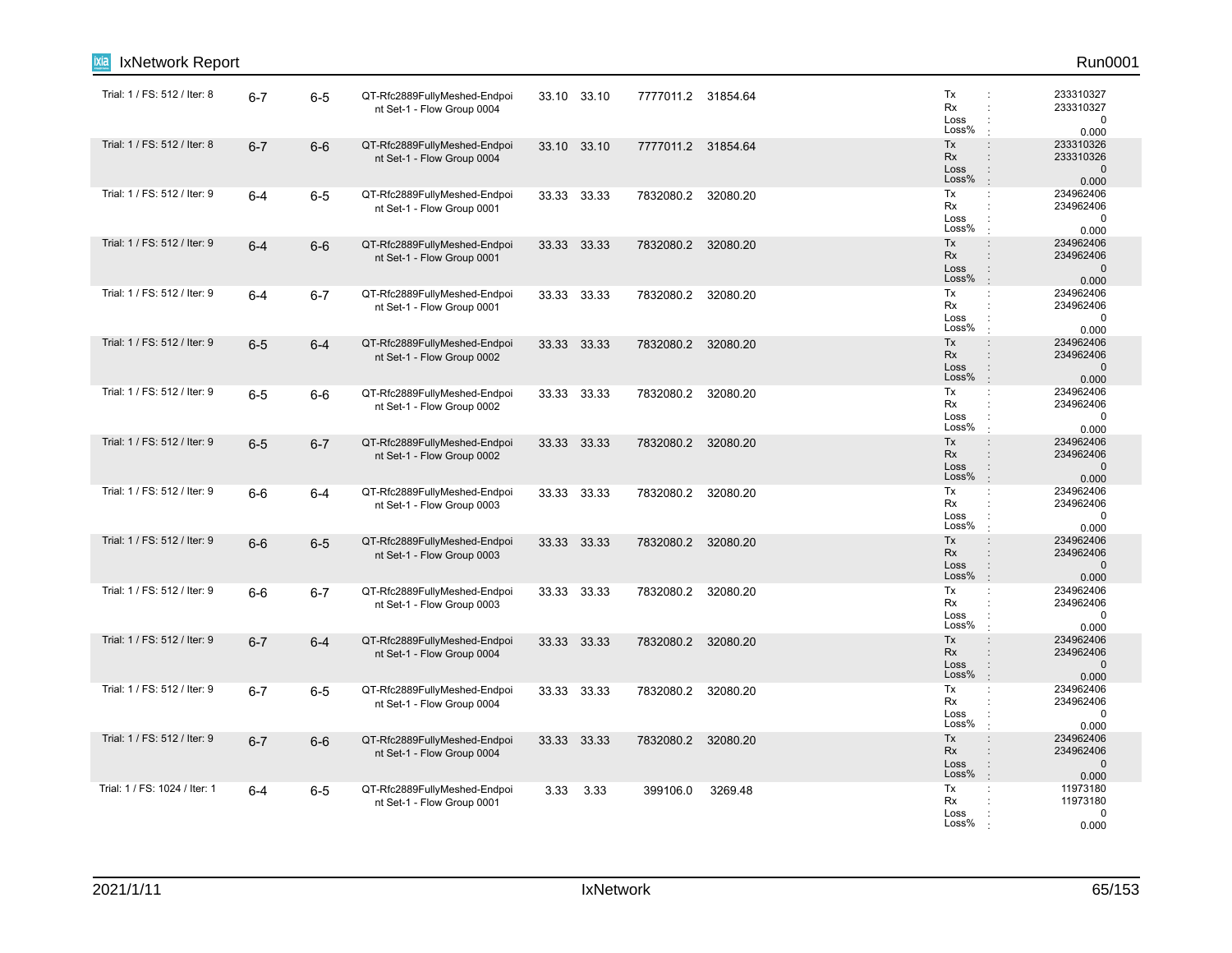| IxNetwork Report              |         |         |                                                            |             |             |                    |         |                                                                                                               | Run0001                                       |
|-------------------------------|---------|---------|------------------------------------------------------------|-------------|-------------|--------------------|---------|---------------------------------------------------------------------------------------------------------------|-----------------------------------------------|
| Trial: 1 / FS: 1024 / Iter: 1 | $6 - 4$ | $6-6$   | QT-Rfc2889FullyMeshed-Endpoi<br>nt Set-1 - Flow Group 0001 | 3.33        | 3.33        | 399106.0           | 3269.48 | Tx<br><b>Rx</b><br>$\ddot{\phantom{a}}$<br>Loss<br>$\ddot{\phantom{a}}$<br>Loss%<br>$\mathbb{R}^2$            | 11973180<br>11973180<br>$\mathbf 0$<br>0.000  |
| Trial: 1 / FS: 1024 / Iter: 1 | $6-4$   | $6 - 7$ | QT-Rfc2889FullyMeshed-Endpoi<br>nt Set-1 - Flow Group 0001 | 3.33        | 3.33        | 399106.0           | 3269.48 | Tx<br>$\mathbb{C}^{\times}$<br>Rx<br>÷<br>Loss<br>Loss%<br>$\cdot$                                            | 11973180<br>11973180<br>$\mathbf 0$<br>0.000  |
| Trial: 1 / FS: 1024 / Iter: 1 | $6-5$   | $6 - 4$ | QT-Rfc2889FullyMeshed-Endpoi<br>nt Set-1 - Flow Group 0002 |             | 3.33 3.33   | 399106.0           | 3269.48 | Tx<br>$\ddot{\phantom{a}}$<br>Rx<br>$\ddot{\phantom{a}}$<br>Loss<br>$\ddot{\phantom{a}}$<br>Loss%<br>$\cdot$  | 11973180<br>11973180<br>$\mathbf 0$<br>0.000  |
| Trial: 1 / FS: 1024 / Iter: 1 | $6-5$   | $6-6$   | QT-Rfc2889FullyMeshed-Endpoi<br>nt Set-1 - Flow Group 0002 | 3.33        | 3.33        | 399106.0           | 3269.48 | Tx<br>÷<br>Rx<br>Loss<br>Loss%<br>$\cdot$                                                                     | 11973180<br>11973180<br>$\mathbf 0$<br>0.000  |
| Trial: 1 / FS: 1024 / Iter: 1 | $6-5$   | $6 - 7$ | QT-Rfc2889FullyMeshed-Endpoi<br>nt Set-1 - Flow Group 0002 | 3.33        | 3.33        | 399106.0           | 3269.48 | Tx<br>$\ddot{\phantom{a}}$<br>Rx<br>$\mathbf{r}$<br>Loss<br>$\ddot{\phantom{a}}$<br>Loss%<br>$\cdot$          | 11973180<br>11973180<br>$\mathbf{0}$<br>0.000 |
| Trial: 1 / FS: 1024 / Iter: 1 | $6-6$   | 6-4     | QT-Rfc2889FullyMeshed-Endpoi<br>nt Set-1 - Flow Group 0003 | 3.33        | 3.33        | 399106.0           | 3269.48 | Tx<br>$\mathbb{C}^{\times}$<br>Rx<br>$\ddot{\phantom{a}}$<br>Loss<br>Loss%<br>$\cdot$                         | 11973180<br>11973180<br>$\mathbf 0$<br>0.000  |
| Trial: 1 / FS: 1024 / Iter: 1 | $6-6$   | $6-5$   | QT-Rfc2889FullyMeshed-Endpoi<br>nt Set-1 - Flow Group 0003 | 3.33        | 3.33        | 399106.0           | 3269.48 | Tx<br>$\ddot{\phantom{a}}$<br><b>Rx</b><br>$\ddot{\phantom{a}}$<br>Loss<br>$\ddot{\cdot}$<br>Loss%<br>$\cdot$ | 11973180<br>11973180<br>$\mathbf 0$<br>0.000  |
| Trial: 1 / FS: 1024 / Iter: 1 | $6-6$   | $6 - 7$ | QT-Rfc2889FullyMeshed-Endpoi<br>nt Set-1 - Flow Group 0003 |             | 3.33 3.33   | 399106.0           | 3269.48 | Tx<br>÷<br>Rx<br>÷<br>Loss<br>$\ddot{\phantom{a}}$<br>Loss%<br>$\mathbf{r}$                                   | 11973180<br>11973180<br>0<br>0.000            |
| Trial: 1 / FS: 1024 / Iter: 1 | $6 - 7$ | $6 - 4$ | QT-Rfc2889FullyMeshed-Endpoi<br>nt Set-1 - Flow Group 0004 | 3.33        | 3.33        | 399106.0           | 3269.48 | Tx<br>$\div$<br>Rx<br>$\ddot{\phantom{a}}$<br>Loss<br>$\ddot{\phantom{a}}$<br>Loss%<br>$\pm$                  | 11973180<br>11973180<br>$\mathbf 0$<br>0.000  |
| Trial: 1 / FS: 1024 / Iter: 1 | $6 - 7$ | $6-5$   | QT-Rfc2889FullyMeshed-Endpoi<br>nt Set-1 - Flow Group 0004 | 3.33        | 3.33        | 399106.0           | 3269.48 | Tx<br>÷<br>Rx<br>÷<br>Loss<br>Loss%<br>÷                                                                      | 11973180<br>11973180<br>$\mathbf 0$<br>0.000  |
| Trial: 1 / FS: 1024 / Iter: 1 | $6 - 7$ | $6-6$   | QT-Rfc2889FullyMeshed-Endpoi<br>nt Set-1 - Flow Group 0004 | 3.33        | 3.33        | 399106.0           | 3269.48 | Tx<br>$\ddot{\phantom{a}}$<br>Rx<br>$\div$<br>Loss<br>$\ddot{\cdot}$<br>Loss%<br>$\pm$                        | 11973180<br>11973180<br>$\mathbf 0$<br>0.000  |
| Trial: 1 / FS: 1024 / Iter: 2 | $6 - 4$ | $6-5$   | QT-Rfc2889FullyMeshed-Endpoi<br>nt Set-1 - Flow Group 0001 |             | 18.33 18.33 | 2195083.2 17982.12 |         | Tx<br>Rx<br>$\ddot{\phantom{a}}$<br>Loss<br>÷<br>Loss%<br>$\ddot{\phantom{a}}$                                | 65852491<br>65852491<br>$\mathbf 0$<br>0.000  |
| Trial: 1 / FS: 1024 / Iter: 2 | $6-4$   | $6-6$   | QT-Rfc2889FullyMeshed-Endpoi<br>nt Set-1 - Flow Group 0001 | 18.33 18.33 |             | 2195083.2 17982.12 |         | Tx<br>$\ddot{\phantom{a}}$<br>Rx<br>$\ddot{\phantom{a}}$<br>Loss<br>$\ddot{\cdot}$<br>Loss%<br>$\cdot$        | 65852490<br>65852490<br>$\mathbf{0}$<br>0.000 |
| Trial: 1 / FS: 1024 / Iter: 2 | $6-4$   | $6 - 7$ | QT-Rfc2889FullyMeshed-Endpoi<br>nt Set-1 - Flow Group 0001 | 18.33 18.33 |             | 2195083.2 17982.12 |         | Tx<br>÷<br>Rx<br>÷<br>Loss<br>÷<br>Loss%<br>$\ddot{\phantom{a}}$                                              | 65852490<br>65852490<br>0<br>0.000            |
| Trial: 1 / FS: 1024 / Iter: 2 | $6-5$   | $6 - 4$ | QT-Rfc2889FullyMeshed-Endpoi<br>nt Set-1 - Flow Group 0002 |             | 18.33 18.33 | 2195083.2 17982.12 |         | Tx<br>$\ddot{\phantom{a}}$<br><b>Rx</b><br>$\ddot{\phantom{a}}$<br>Loss<br>Loss%                              | 65852490<br>65852490<br>$\mathbf{0}$<br>0.000 |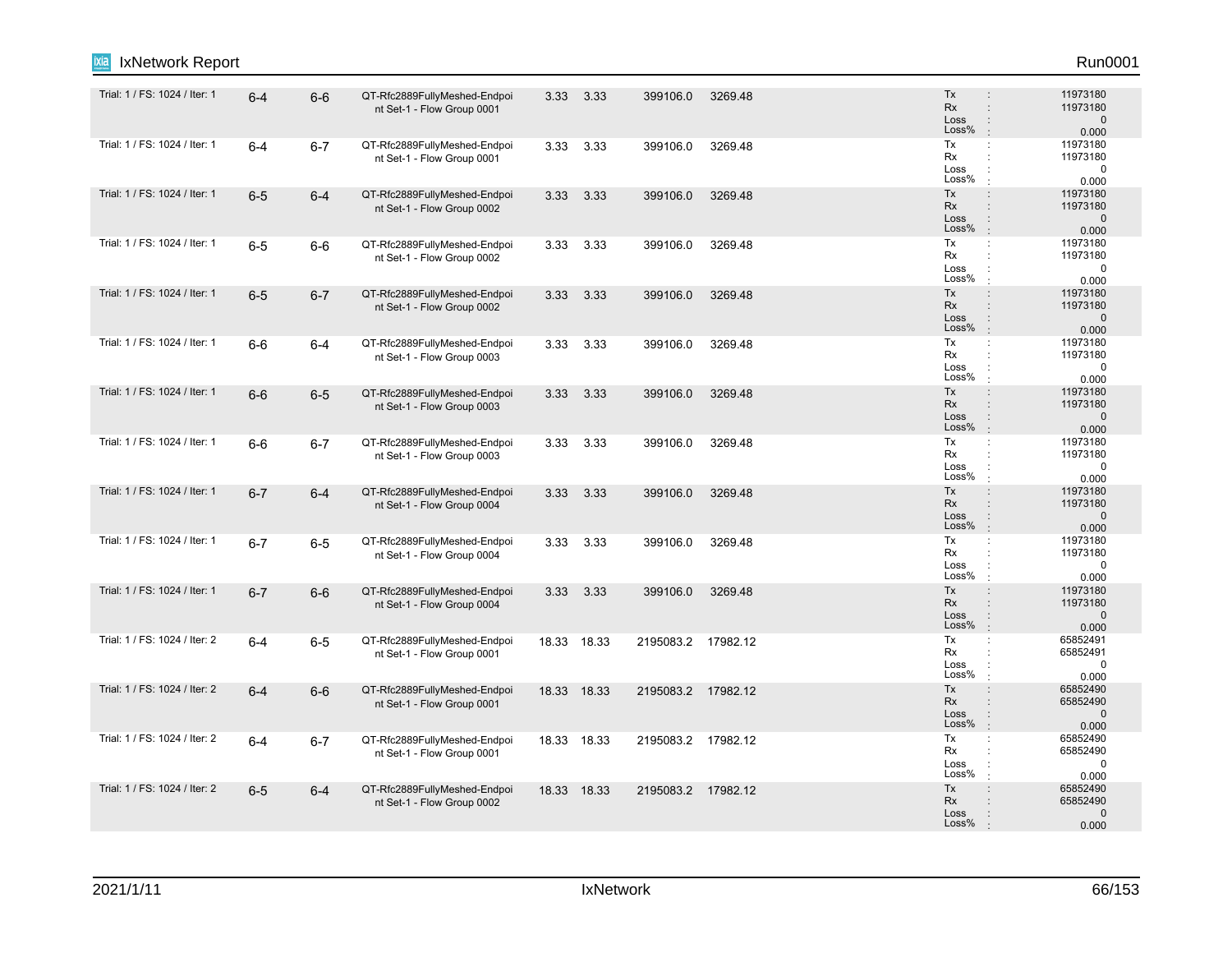| IxNetwork Report<br>ixia      |         |         |                                                            |       |             |                    |          |                                                                                                                     | Run0001                                       |
|-------------------------------|---------|---------|------------------------------------------------------------|-------|-------------|--------------------|----------|---------------------------------------------------------------------------------------------------------------------|-----------------------------------------------|
| Trial: 1 / FS: 1024 / Iter: 2 | $6-5$   | $6-6$   | QT-Rfc2889FullyMeshed-Endpoi<br>nt Set-1 - Flow Group 0002 |       | 18.33 18.33 | 2195083.2 17982.12 |          | Tx<br>Rx<br>÷<br>Loss<br>Loss%                                                                                      | 65852491<br>65852491<br>0<br>0.000            |
| Trial: 1 / FS: 1024 / Iter: 2 | $6-5$   | $6 - 7$ | QT-Rfc2889FullyMeshed-Endpoi<br>nt Set-1 - Flow Group 0002 |       | 18.33 18.33 | 2195083.2 17982.12 |          | Tx<br>$\ddot{\phantom{a}}$<br>Rx<br>$\ddot{\phantom{a}}$<br>Loss<br>$\ddot{\phantom{a}}$<br>Loss%<br>$\pm$          | 65852490<br>65852490<br>$\mathbf 0$<br>0.000  |
| Trial: 1 / FS: 1024 / Iter: 2 | $6-6$   | $6 - 4$ | QT-Rfc2889FullyMeshed-Endpoi<br>nt Set-1 - Flow Group 0003 |       | 18.33 18.33 | 2195083.2 17982.12 |          | Tx<br>÷<br>Rx<br>Loss<br>Loss%<br>$\ddot{\phantom{a}}$                                                              | 65852490<br>65852490<br>0<br>0.000            |
| Trial: 1 / FS: 1024 / Iter: 2 | $6-6$   | $6-5$   | QT-Rfc2889FullyMeshed-Endpoi<br>nt Set-1 - Flow Group 0003 |       | 18.33 18.33 | 2195083.2 17982.12 |          | Tx<br>$\ddot{\phantom{a}}$<br>Rx<br>Loss<br>Loss%<br>$\pm$                                                          | 65852490<br>65852490<br>$\mathbf 0$<br>0.000  |
| Trial: 1 / FS: 1024 / Iter: 2 | $6-6$   | $6 - 7$ | QT-Rfc2889FullyMeshed-Endpoi<br>nt Set-1 - Flow Group 0003 |       | 18.33 18.33 | 2195083.2 17982.12 |          | Tx<br>÷<br>Rx<br>÷<br>Loss<br>Loss%                                                                                 | 65852491<br>65852491<br>0<br>0.000            |
| Trial: 1 / FS: 1024 / Iter: 2 | $6 - 7$ | $6 - 4$ | QT-Rfc2889FullyMeshed-Endpoi<br>nt Set-1 - Flow Group 0004 |       | 18.33 18.33 | 2195083.2 17982.12 |          | Tx<br>$\ddot{\phantom{a}}$<br>Rx<br>$\div$<br>Loss<br>$\ddot{\phantom{a}}$<br>Loss%<br>$\cdot$                      | 65852491<br>65852491<br>$\mathbf{0}$<br>0.000 |
| Trial: 1 / FS: 1024 / Iter: 2 | $6 - 7$ | $6-5$   | QT-Rfc2889FullyMeshed-Endpoi<br>nt Set-1 - Flow Group 0004 | 18.33 | 18.33       | 2195083.2 17982.12 |          | Tx<br>÷<br>Rx<br>÷<br>Loss<br>÷<br>Loss%<br>÷                                                                       | 65852490<br>65852490<br>$\mathbf 0$<br>0.000  |
| Trial: 1 / FS: 1024 / Iter: 2 | $6 - 7$ | $6-6$   | QT-Rfc2889FullyMeshed-Endpoi<br>nt Set-1 - Flow Group 0004 |       | 18.33 18.33 | 2195083.2 17982.12 |          | Tx<br>$\ddot{\phantom{a}}$<br>Rx<br>$\ddot{\phantom{a}}$<br>Loss<br>$\ddot{\phantom{a}}$<br>Loss%<br>$\mathbb{R}^2$ | 65852490<br>65852490<br>$\mathbf{0}$<br>0.000 |
| Trial: 1 / FS: 1024 / Iter: 3 | $6 - 4$ | $6-5$   | QT-Rfc2889FullyMeshed-Endpoi<br>nt Set-1 - Flow Group 0001 |       | 25.83 25.83 | 3093071.7          | 25338.44 | Tx<br>$\ddot{\phantom{a}}$<br>Rx<br>Loss<br>Loss%                                                                   | 92792146<br>92792146<br>$\mathbf 0$<br>0.000  |
| Trial: 1 / FS: 1024 / Iter: 3 | $6 - 4$ | $6-6$   | QT-Rfc2889FullyMeshed-Endpoi<br>nt Set-1 - Flow Group 0001 |       | 25.83 25.83 | 3093071.7          | 25338.44 | Tx<br>$\div$<br>Rx<br>$\ddot{\phantom{a}}$<br>Loss<br>Loss%<br>$\cdot$                                              | 92792146<br>92792146<br>$\mathbf 0$<br>0.000  |
| Trial: 1 / FS: 1024 / Iter: 3 | $6 - 4$ | $6 - 7$ | QT-Rfc2889FullyMeshed-Endpoi<br>nt Set-1 - Flow Group 0001 |       | 25.83 25.83 | 3093071.7 25338.44 |          | Tx<br>$\mathbb{Z}^2$<br>Rx<br>÷<br>Loss<br>Loss%                                                                    | 92792145<br>92792145<br>0<br>0.000            |
| Trial: 1 / FS: 1024 / Iter: 3 | $6-5$   | $6 - 4$ | QT-Rfc2889FullyMeshed-Endpoi<br>nt Set-1 - Flow Group 0002 |       | 25.83 25.83 | 3093071.7 25338.44 |          | Tx<br>$\ddot{\phantom{a}}$<br><b>Rx</b><br>$\ddot{\phantom{a}}$<br>Loss<br>$\ddot{\phantom{a}}$<br>Loss%<br>$\cdot$ | 92792145<br>92792145<br>$\mathbf 0$<br>0.000  |
| Trial: 1 / FS: 1024 / Iter: 3 | $6-5$   | $6-6$   | QT-Rfc2889FullyMeshed-Endpoi<br>nt Set-1 - Flow Group 0002 |       | 25.83 25.83 | 3093071.7 25338.44 |          | Tx<br>÷<br>Rx<br>Loss<br>Loss%                                                                                      | 92792146<br>92792146<br>0<br>0.000            |
| Trial: 1 / FS: 1024 / Iter: 3 | $6-5$   | $6 - 7$ | QT-Rfc2889FullyMeshed-Endpoi<br>nt Set-1 - Flow Group 0002 |       | 25.83 25.83 | 3093071.7          | 25338.44 | Tx<br>$\ddot{\phantom{a}}$<br>Rx<br>$\ddot{\phantom{a}}$<br>Loss<br>÷<br>Loss%<br>$\mathbf{r}$                      | 92792146<br>92792146<br>$\mathbf 0$<br>0.000  |
| Trial: 1 / FS: 1024 / Iter: 3 | $6-6$   | $6 - 4$ | QT-Rfc2889FullyMeshed-Endpoi<br>nt Set-1 - Flow Group 0003 |       | 25.83 25.83 | 3093071.7 25338.44 |          | Tx<br>÷<br>Rx<br>Loss<br>Loss%                                                                                      | 92792146<br>92792146<br>0<br>0.000            |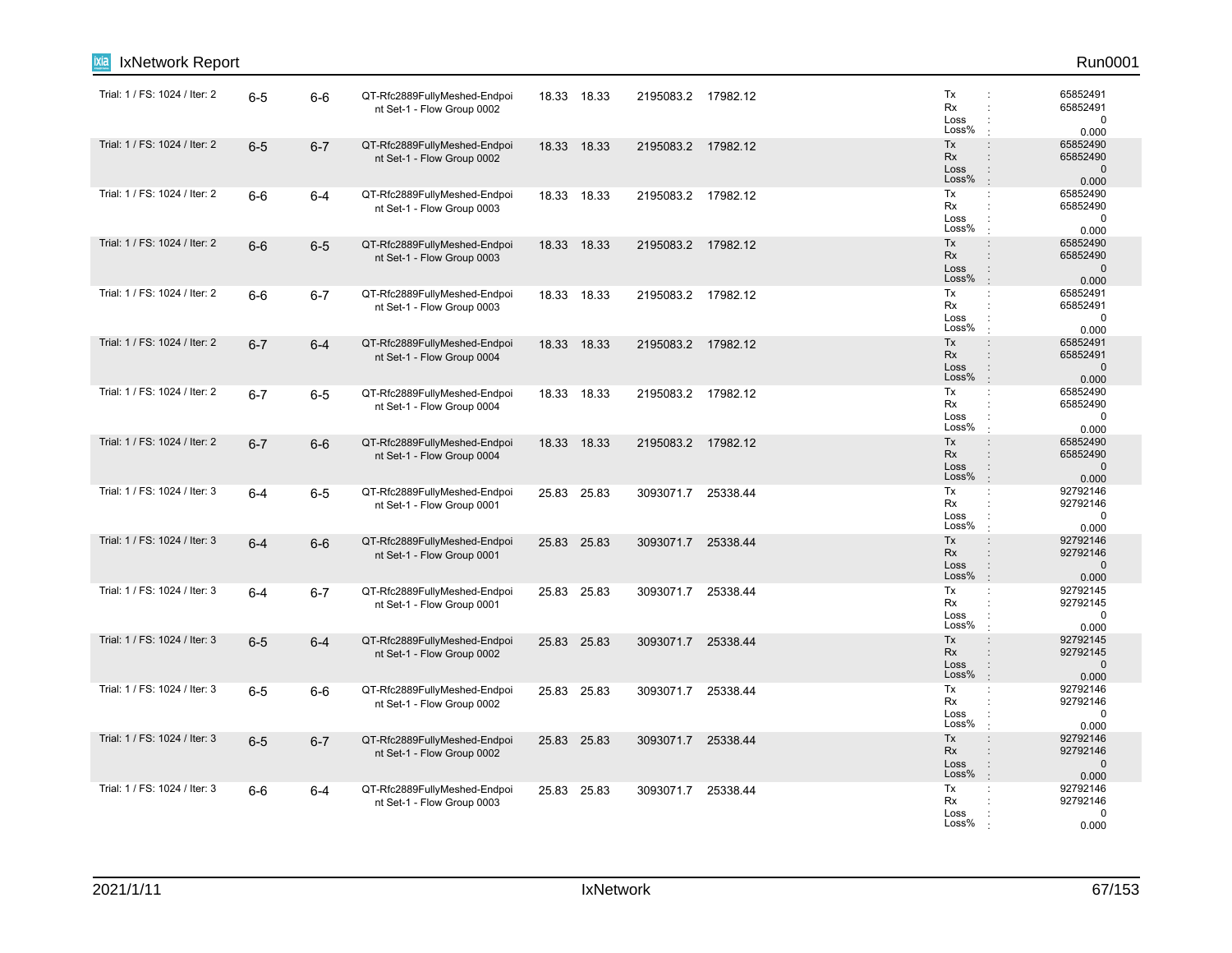| IxNetwork Report              |         |         |                                                            |       |             |                    |          |                                                                                                                            | Run0001                                         |
|-------------------------------|---------|---------|------------------------------------------------------------|-------|-------------|--------------------|----------|----------------------------------------------------------------------------------------------------------------------------|-------------------------------------------------|
| Trial: 1 / FS: 1024 / Iter: 3 | $6-6$   | $6-5$   | QT-Rfc2889FullyMeshed-Endpoi<br>nt Set-1 - Flow Group 0003 |       | 25.83 25.83 | 3093071.7 25338.44 |          | Tx<br><b>Rx</b><br>$\ddot{\phantom{a}}$<br>Loss<br>$\ddot{\phantom{a}}$<br>Loss%<br>$\cdot$                                | 92792145<br>92792145<br>$\mathbf 0$<br>0.000    |
| Trial: 1 / FS: 1024 / Iter: 3 | $6-6$   | $6 - 7$ | QT-Rfc2889FullyMeshed-Endpoi<br>nt Set-1 - Flow Group 0003 | 25.83 | 25.83       | 3093071.7          | 25338.44 | Tx<br>$\ddot{\phantom{a}}$<br>Rx<br>Loss<br>Loss%<br>$\cdot$                                                               | 92792146<br>92792146<br>$\mathbf 0$<br>0.000    |
| Trial: 1 / FS: 1024 / Iter: 3 | $6 - 7$ | $6 - 4$ | QT-Rfc2889FullyMeshed-Endpoi<br>nt Set-1 - Flow Group 0004 |       | 25.83 25.83 | 3093071.7 25338.44 |          | Tx<br>$\ddot{\phantom{a}}$<br>Rx<br>$\ddot{\phantom{a}}$<br>Loss<br>$\ddot{\phantom{a}}$<br>Loss%<br>$\mathbb{R}^2$        | 92792146<br>92792146<br>$\mathbf{0}$<br>0.000   |
| Trial: 1 / FS: 1024 / Iter: 3 | $6 - 7$ | $6-5$   | QT-Rfc2889FullyMeshed-Endpoi<br>nt Set-1 - Flow Group 0004 |       | 25.83 25.83 | 3093071.7 25338.44 |          | Tx<br>÷<br>Rx<br>Loss<br>Loss%<br>$\cdot$                                                                                  | 92792146<br>92792146<br>$\mathbf 0$<br>0.000    |
| Trial: 1 / FS: 1024 / Iter: 3 | $6 - 7$ | $6-6$   | QT-Rfc2889FullyMeshed-Endpoi<br>nt Set-1 - Flow Group 0004 |       | 25.83 25.83 | 3093071.7 25338.44 |          | Tx<br>$\div$<br><b>Rx</b><br>$\ddot{\phantom{a}}$<br>Loss<br>Loss%<br>$\mathbb{R}^2$                                       | 92792145<br>92792145<br>$\mathbf{0}$<br>0.000   |
| Trial: 1 / FS: 1024 / Iter: 4 | $6 - 4$ | $6-5$   | QT-Rfc2889FullyMeshed-Endpoi<br>nt Set-1 - Flow Group 0001 |       | 29.58 29.58 | 3542066.2 29016.61 |          | Tx<br>$\mathbb{C}^{\times}$<br>Rx<br>$\ddot{\phantom{a}}$<br>Loss<br>Loss%<br>$\cdot$                                      | 106261974<br>106261974<br>$\mathbf 0$<br>0.000  |
| Trial: 1 / FS: 1024 / Iter: 4 | $6 - 4$ | $6-6$   | QT-Rfc2889FullyMeshed-Endpoi<br>nt Set-1 - Flow Group 0001 |       | 29.58 29.58 | 3542066.2 29016.61 |          | Tx<br>$\ddot{\phantom{a}}$<br><b>Rx</b><br>$\ddot{\phantom{a}}$<br>Loss<br>$\ddot{\phantom{a}}$<br>Loss%<br>$\mathbb{R}^2$ | 106261973<br>106261973<br>$\mathbf 0$<br>0.000  |
| Trial: 1 / FS: 1024 / Iter: 4 | $6-4$   | $6 - 7$ | QT-Rfc2889FullyMeshed-Endpoi<br>nt Set-1 - Flow Group 0001 |       | 29.58 29.58 | 3542066.2 29016.61 |          | Tx<br>$\mathbb{Z}^2$<br>Rx<br>÷<br>Loss<br>÷<br>Loss%                                                                      | 106261973<br>106261973<br>0<br>0.000            |
| Trial: 1 / FS: 1024 / Iter: 4 | $6-5$   | $6 - 4$ | QT-Rfc2889FullyMeshed-Endpoi<br>nt Set-1 - Flow Group 0002 |       | 29.58 29.58 | 3542066.2 29016.61 |          | Tx<br>$\ddot{\phantom{a}}$<br>Rx<br>$\ddot{\phantom{a}}$<br>Loss<br>$\ddot{\phantom{a}}$<br>Loss%<br>$\mathbf{r}$          | 106261973<br>106261973<br>$\mathbf 0$<br>0.000  |
| Trial: 1 / FS: 1024 / Iter: 4 | $6-5$   | $6-6$   | QT-Rfc2889FullyMeshed-Endpoi<br>nt Set-1 - Flow Group 0002 |       | 29.58 29.58 | 3542066.2 29016.61 |          | Tx<br>$\ddot{\cdot}$<br>Rx<br>÷<br>Loss<br>Loss%                                                                           | 106261974<br>106261974<br>$\mathbf 0$<br>0.000  |
| Trial: 1 / FS: 1024 / Iter: 4 | $6-5$   | $6 - 7$ | QT-Rfc2889FullyMeshed-Endpoi<br>nt Set-1 - Flow Group 0002 |       | 29.58 29.58 | 3542066.2 29016.61 |          | Tx<br>$\ddot{\phantom{a}}$<br>Rx<br>$\div$<br>Loss<br>$\div$<br>Loss%<br>$\mathbf{r}$                                      | 106261973<br>106261973<br>$\mathbf 0$<br>0.000  |
| Trial: 1 / FS: 1024 / Iter: 4 | $6-6$   | $6-4$   | QT-Rfc2889FullyMeshed-Endpoi<br>nt Set-1 - Flow Group 0003 |       | 29.58 29.58 | 3542066.2 29016.61 |          | Tx<br>÷<br>Rx<br>÷<br>Loss<br>÷<br>Loss%<br>÷                                                                              | 106261973<br>106261973<br>$\mathbf 0$<br>0.000  |
| Trial: 1 / FS: 1024 / Iter: 4 | $6-6$   | $6-5$   | QT-Rfc2889FullyMeshed-Endpoi<br>nt Set-1 - Flow Group 0003 |       | 29.58 29.58 | 3542066.2 29016.61 |          | Tx<br>$\ddot{\phantom{a}}$<br>Rx<br>Loss<br>$\ddot{\phantom{a}}$<br>Loss%<br>$\cdot$                                       | 106261973<br>106261973<br>$\mathbf{0}$<br>0.000 |
| Trial: 1 / FS: 1024 / Iter: 4 | $6-6$   | $6 - 7$ | QT-Rfc2889FullyMeshed-Endpoi<br>nt Set-1 - Flow Group 0003 | 29.58 | 29.58       | 3542066.2          | 29016.61 | Tx<br>$\mathbb{C}^{\times}$<br>Rx<br>÷<br>Loss<br>Loss%<br>$\cdot$                                                         | 106261974<br>106261974<br>0<br>0.000            |
| Trial: 1 / FS: 1024 / Iter: 4 | $6 - 7$ | $6 - 4$ | QT-Rfc2889FullyMeshed-Endpoi<br>nt Set-1 - Flow Group 0004 |       | 29.58 29.58 | 3542066.2 29016.61 |          | Tx<br>$\ddot{\phantom{a}}$<br>Rx<br>Loss<br>Loss%                                                                          | 106261974<br>106261974<br>$\mathbf 0$<br>0.000  |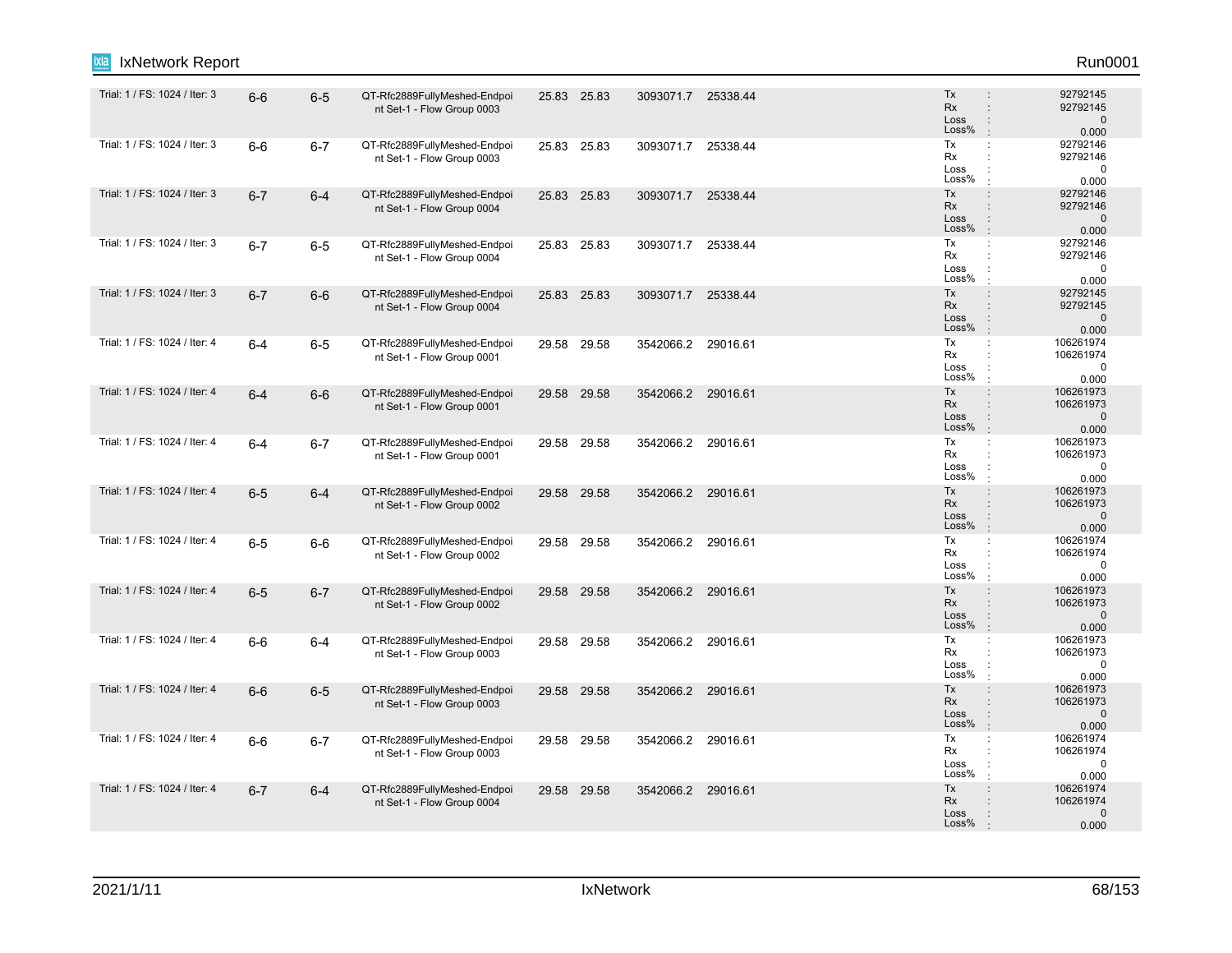| IxNetwork Report<br>ixia      |         |         |                                                            |             |                    |          |                                                                                                                     | Run0001                                         |
|-------------------------------|---------|---------|------------------------------------------------------------|-------------|--------------------|----------|---------------------------------------------------------------------------------------------------------------------|-------------------------------------------------|
| Trial: 1 / FS: 1024 / Iter: 4 | $6 - 7$ | $6-5$   | QT-Rfc2889FullyMeshed-Endpoi<br>nt Set-1 - Flow Group 0004 | 29.58 29.58 | 3542066.2 29016.61 |          | Tx<br>Rx<br>÷<br>Loss<br>Loss%                                                                                      | 106261973<br>106261973<br>$\mathbf 0$<br>0.000  |
| Trial: 1 / FS: 1024 / Iter: 4 | $6 - 7$ | $6-6$   | QT-Rfc2889FullyMeshed-Endpoi<br>nt Set-1 - Flow Group 0004 | 29.58 29.58 | 3542066.2          | 29016.61 | Tx<br>$\ddot{\phantom{a}}$<br>Rx<br>$\ddot{\phantom{a}}$<br>Loss<br>$\ddot{\phantom{a}}$<br>Loss%<br>$\pm$          | 106261973<br>106261973<br>$\mathbf{0}$<br>0.000 |
| Trial: 1 / FS: 1024 / Iter: 5 | $6 - 4$ | $6-5$   | QT-Rfc2889FullyMeshed-Endpoi<br>nt Set-1 - Flow Group 0001 | 31.46 31.46 | 3766563.1          | 30855.69 | Tx<br>÷<br>Rx<br>÷<br>Loss<br>Loss%<br>$\ddot{\phantom{a}}$                                                         | 112996887<br>112996887<br>$\mathbf 0$<br>0.000  |
| Trial: 1 / FS: 1024 / Iter: 5 | $6 - 4$ | $6-6$   | QT-Rfc2889FullyMeshed-Endpoi<br>nt Set-1 - Flow Group 0001 | 31.46 31.46 | 3766563.1          | 30855.69 | Tx<br>$\ddot{\phantom{a}}$<br>Rx<br>Loss<br>Loss%<br>$\ddot{\phantom{a}}$                                           | 112996887<br>112996887<br>$\mathbf 0$<br>0.000  |
| Trial: 1 / FS: 1024 / Iter: 5 | $6 - 4$ | $6 - 7$ | QT-Rfc2889FullyMeshed-Endpoi<br>nt Set-1 - Flow Group 0001 | 31.46 31.46 | 3766563.1          | 30855.69 | Tx<br>$\ddot{\phantom{a}}$<br>Rx<br>$\cdot$<br>Loss<br>Loss%                                                        | 112996887<br>112996887<br>0<br>0.000            |
| Trial: 1 / FS: 1024 / Iter: 5 | $6-5$   | $6 - 4$ | QT-Rfc2889FullyMeshed-Endpoi<br>nt Set-1 - Flow Group 0002 | 31.46 31.46 | 3766563.1          | 30855.69 | Tx<br>$\ddot{\phantom{a}}$<br>Rx<br>$\div$<br>Loss<br>$\ddot{\cdot}$<br>Loss%<br>$\cdot$                            | 112996887<br>112996887<br>$\mathbf{0}$<br>0.000 |
| Trial: 1 / FS: 1024 / Iter: 5 | $6-5$   | $6-6$   | QT-Rfc2889FullyMeshed-Endpoi<br>nt Set-1 - Flow Group 0002 | 31.46 31.46 | 3766563.1          | 30855.69 | Tx<br>÷<br>Rx<br>$\ddot{\phantom{a}}$<br>Loss<br>÷<br>Loss%<br>÷                                                    | 112996887<br>112996887<br>$\pmb{0}$<br>0.000    |
| Trial: 1 / FS: 1024 / Iter: 5 | $6-5$   | $6 - 7$ | QT-Rfc2889FullyMeshed-Endpoi<br>nt Set-1 - Flow Group 0002 | 31.46 31.46 | 3766563.1          | 30855.69 | Tx<br>$\ddot{\phantom{a}}$<br>Rx<br>Loss<br>$\ddot{\phantom{a}}$<br>Loss%<br>$\mathbb{R}^2$                         | 112996887<br>112996887<br>$\mathbf{0}$<br>0.000 |
| Trial: 1 / FS: 1024 / Iter: 5 | $6-6$   | $6 - 4$ | QT-Rfc2889FullyMeshed-Endpoi<br>nt Set-1 - Flow Group 0003 | 31.46 31.46 | 3766563.1          | 30855.69 | Tx<br>÷<br>Rx<br>Loss<br>Loss%                                                                                      | 112996887<br>112996887<br>$\mathbf 0$<br>0.000  |
| Trial: 1 / FS: 1024 / Iter: 5 | $6-6$   | $6-5$   | QT-Rfc2889FullyMeshed-Endpoi<br>nt Set-1 - Flow Group 0003 | 31.46 31.46 | 3766563.1          | 30855.69 | Tx<br>$\div$<br>Rx<br>$\ddot{\phantom{a}}$<br>Loss<br>Loss%<br>$\cdot$                                              | 112996887<br>112996887<br>$\mathbf 0$<br>0.000  |
| Trial: 1 / FS: 1024 / Iter: 5 | $6-6$   | $6 - 7$ | QT-Rfc2889FullyMeshed-Endpoi<br>nt Set-1 - Flow Group 0003 | 31.46 31.46 | 3766563.1          | 30855.69 | Tx<br>$\mathbb{C}^{\times}$<br>Rx<br>÷<br>Loss<br>Loss%                                                             | 112996887<br>112996887<br>0<br>0.000            |
| Trial: 1 / FS: 1024 / Iter: 5 | $6 - 7$ | $6 - 4$ | QT-Rfc2889FullyMeshed-Endpoi<br>nt Set-1 - Flow Group 0004 | 31.46 31.46 | 3766563.1          | 30855.69 | Tx<br>$\ddot{\phantom{a}}$<br><b>Rx</b><br>$\ddot{\phantom{a}}$<br>Loss<br>$\ddot{\phantom{a}}$<br>Loss%<br>$\cdot$ | 112996887<br>112996887<br>$\mathbf 0$<br>0.000  |
| Trial: 1 / FS: 1024 / Iter: 5 | $6 - 7$ | $6-5$   | QT-Rfc2889FullyMeshed-Endpoi<br>nt Set-1 - Flow Group 0004 | 31.46 31.46 | 3766563.1          | 30855.69 | Tx<br>÷<br>Rx<br>Loss<br>Loss%                                                                                      | 112996887<br>112996887<br>0<br>0.000            |
| Trial: 1 / FS: 1024 / Iter: 5 | $6 - 7$ | $6-6$   | QT-Rfc2889FullyMeshed-Endpoi<br>nt Set-1 - Flow Group 0004 | 31.46 31.46 | 3766563.1          | 30855.69 | Tx<br>$\ddot{\phantom{a}}$<br>Rx<br>$\ddot{\phantom{a}}$<br>Loss<br>÷<br>Loss%<br>$\cdot$                           | 112996887<br>112996887<br>$\mathbf 0$<br>0.000  |
| Trial: 1 / FS: 1024 / Iter: 6 | $6 - 4$ | $6-5$   | QT-Rfc2889FullyMeshed-Endpoi<br>nt Set-1 - Flow Group 0001 | 32.40 32.40 | 3878810.8 31775.22 |          | Tx<br>÷<br>Rx<br>Loss<br>Loss%                                                                                      | 116364344<br>116364344<br>0<br>0.000            |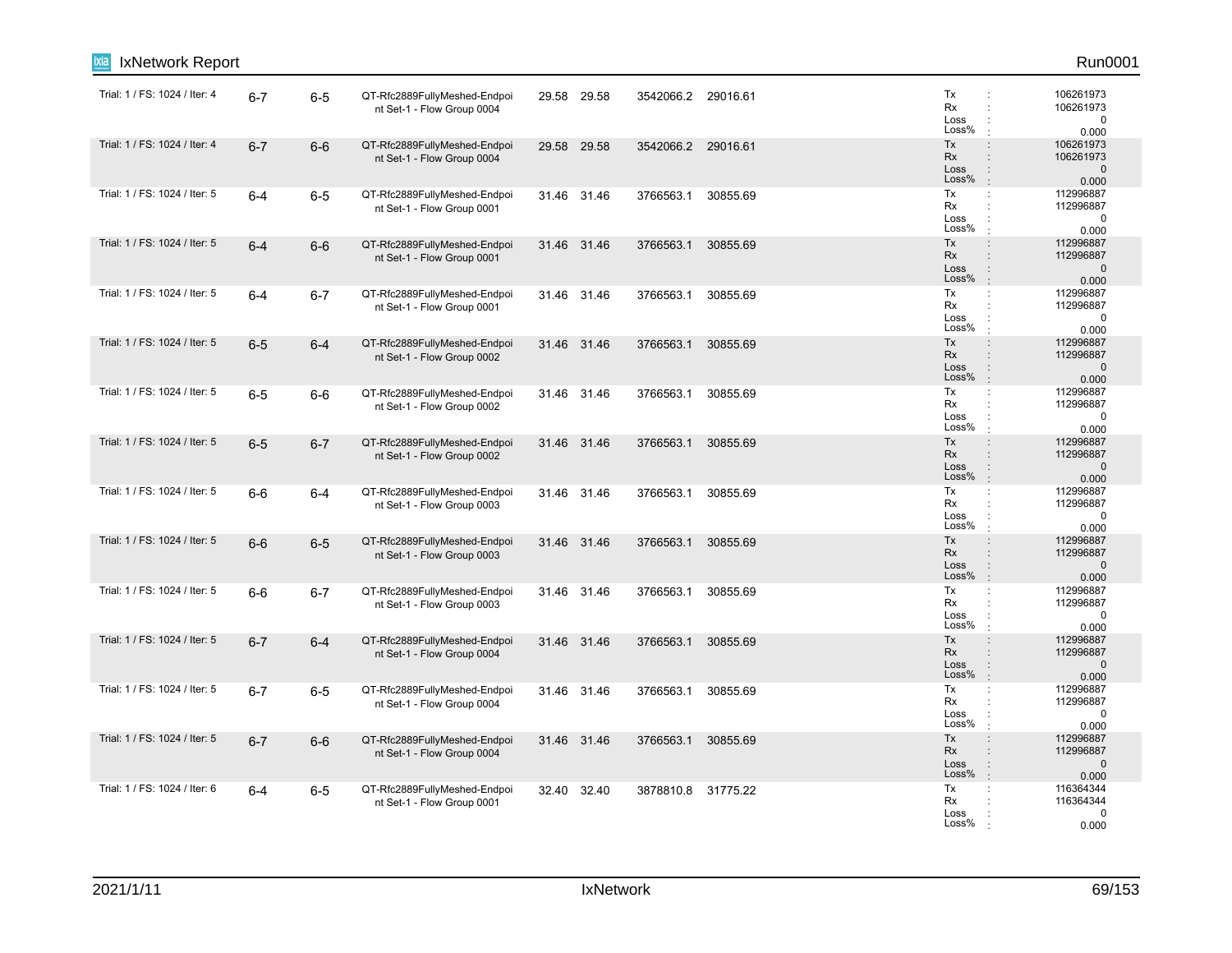| IxNetwork Report              |         |         |                                                            |       |             |                    |          |                                                                                                               | Run0001                                         |
|-------------------------------|---------|---------|------------------------------------------------------------|-------|-------------|--------------------|----------|---------------------------------------------------------------------------------------------------------------|-------------------------------------------------|
| Trial: 1 / FS: 1024 / Iter: 6 | $6 - 4$ | $6-6$   | QT-Rfc2889FullyMeshed-Endpoi<br>nt Set-1 - Flow Group 0001 |       | 32.40 32.40 | 3878810.8 31775.22 |          | Tx<br><b>Rx</b><br>$\ddot{\phantom{a}}$<br>Loss<br>$\ddot{\phantom{a}}$<br>Loss%                              | 116364344<br>116364344<br>$\mathbf 0$<br>0.000  |
| Trial: 1 / FS: 1024 / Iter: 6 | $6-4$   | $6 - 7$ | QT-Rfc2889FullyMeshed-Endpoi<br>nt Set-1 - Flow Group 0001 | 32.40 | 32.40       | 3878810.8 31775.22 |          | Tx<br>$\mathbb{C}^{\times}$<br>Rx<br>÷<br>Loss<br>Loss%<br>$\cdot$                                            | 116364344<br>116364344<br>$\mathbf 0$<br>0.000  |
| Trial: 1 / FS: 1024 / Iter: 6 | $6-5$   | $6 - 4$ | QT-Rfc2889FullyMeshed-Endpoi<br>nt Set-1 - Flow Group 0002 |       | 32.40 32.40 | 3878810.8 31775.22 |          | Tx<br>$\ddot{\phantom{a}}$<br>Rx<br>$\ddot{\phantom{a}}$<br>Loss<br>$\ddot{\phantom{a}}$<br>Loss%<br>$\cdot$  | 116364344<br>116364344<br>$\mathbf 0$<br>0.000  |
| Trial: 1 / FS: 1024 / Iter: 6 | $6-5$   | $6-6$   | QT-Rfc2889FullyMeshed-Endpoi<br>nt Set-1 - Flow Group 0002 | 32.40 | 32.40       | 3878810.8 31775.22 |          | Tx<br>$\ddot{\phantom{a}}$<br>Rx<br>Loss<br>Loss%<br>$\cdot$                                                  | 116364344<br>116364344<br>$\mathbf 0$<br>0.000  |
| Trial: 1 / FS: 1024 / Iter: 6 | $6-5$   | $6 - 7$ | QT-Rfc2889FullyMeshed-Endpoi<br>nt Set-1 - Flow Group 0002 |       | 32.40 32.40 | 3878810.8 31775.22 |          | $\ddot{\phantom{a}}$<br>Tx<br>Rx<br>$\mathbf{r}$<br>Loss<br>Loss%<br>$\cdot$                                  | 116364344<br>116364344<br>$\mathbf{0}$<br>0.000 |
| Trial: 1 / FS: 1024 / Iter: 6 | $6-6$   | 6-4     | QT-Rfc2889FullyMeshed-Endpoi<br>nt Set-1 - Flow Group 0003 |       | 32.40 32.40 | 3878810.8 31775.22 |          | Tx<br>$\mathbb{C}^{\times}$<br>Rx<br>$\ddot{\phantom{a}}$<br>Loss<br>Loss%<br>$\cdot$                         | 116364344<br>116364344<br>$\mathbf 0$<br>0.000  |
| Trial: 1 / FS: 1024 / Iter: 6 | $6-6$   | $6-5$   | QT-Rfc2889FullyMeshed-Endpoi<br>nt Set-1 - Flow Group 0003 | 32.40 | 32.40       | 3878810.8 31775.22 |          | Tx<br>$\ddot{\phantom{a}}$<br><b>Rx</b><br>$\ddot{\phantom{a}}$<br>Loss<br>$\ddot{\cdot}$<br>Loss%<br>$\cdot$ | 116364344<br>116364344<br>$\mathbf 0$<br>0.000  |
| Trial: 1 / FS: 1024 / Iter: 6 | $6-6$   | $6 - 7$ | QT-Rfc2889FullyMeshed-Endpoi<br>nt Set-1 - Flow Group 0003 |       | 32.40 32.40 | 3878810.8 31775.22 |          | Tx<br>÷<br>Rx<br>÷<br>Loss<br>$\ddot{\phantom{a}}$<br>Loss%<br>$\mathbf{r}$                                   | 116364344<br>116364344<br>$\mathbf 0$<br>0.000  |
| Trial: 1 / FS: 1024 / Iter: 6 | $6 - 7$ | $6 - 4$ | QT-Rfc2889FullyMeshed-Endpoi<br>nt Set-1 - Flow Group 0004 | 32.40 | 32.40       | 3878810.8 31775.22 |          | Tx<br>$\ddot{\phantom{a}}$<br>Rx<br>$\ddot{\phantom{a}}$<br>Loss<br>Loss%<br>$\pm$                            | 116364344<br>116364344<br>$\mathbf 0$<br>0.000  |
| Trial: 1 / FS: 1024 / Iter: 6 | $6 - 7$ | $6-5$   | QT-Rfc2889FullyMeshed-Endpoi<br>nt Set-1 - Flow Group 0004 | 32.40 | 32.40       | 3878810.8 31775.22 |          | Tx<br>÷<br>Rx<br>÷<br>Loss<br>Loss%<br>÷                                                                      | 116364344<br>116364344<br>$\mathbf 0$<br>0.000  |
| Trial: 1 / FS: 1024 / Iter: 6 | $6 - 7$ | $6-6$   | QT-Rfc2889FullyMeshed-Endpoi<br>nt Set-1 - Flow Group 0004 |       | 32.40 32.40 | 3878810.8 31775.22 |          | Tx<br>$\ddot{\phantom{a}}$<br>Rx<br>$\div$<br>Loss<br>$\ddot{\cdot}$<br>Loss%<br>$\pm$                        | 116364344<br>116364344<br>$\mathbf 0$<br>0.000  |
| Trial: 1 / FS: 1024 / Iter: 7 | $6-4$   | $6-5$   | QT-Rfc2889FullyMeshed-Endpoi<br>nt Set-1 - Flow Group 0001 | 32.87 | 32.87       | 3934935.8          | 32234.99 | Tx<br>Rx<br>$\ddot{\phantom{a}}$<br>Loss<br>÷<br>Loss%<br>$\mathbf{r}$                                        | 118048073<br>118048073<br>0<br>0.000            |
| Trial: 1 / FS: 1024 / Iter: 7 | $6-4$   | $6-6$   | QT-Rfc2889FullyMeshed-Endpoi<br>nt Set-1 - Flow Group 0001 |       | 32.87 32.87 | 3934935.8          | 32234.99 | Tx<br>$\ddot{\phantom{a}}$<br>Rx<br>Loss<br>Loss%<br>$\cdot$                                                  | 118048072<br>118048072<br>$\mathbf{0}$<br>0.000 |
| Trial: 1 / FS: 1024 / Iter: 7 | $6 - 4$ | $6 - 7$ | QT-Rfc2889FullyMeshed-Endpoi<br>nt Set-1 - Flow Group 0001 |       | 32.87 32.87 | 3934935.8          | 32234.99 | Tx<br>$\ddot{\phantom{a}}$<br>Rx<br>÷<br>Loss<br>÷<br>Loss%<br>$\ddot{\phantom{a}}$                           | 118048072<br>118048072<br>0<br>0.000            |
| Trial: 1 / FS: 1024 / Iter: 7 | $6-5$   | $6 - 4$ | QT-Rfc2889FullyMeshed-Endpoi<br>nt Set-1 - Flow Group 0002 |       | 32.87 32.87 | 3934935.8          | 32234.99 | Tx<br>$\ddot{\phantom{a}}$<br><b>Rx</b><br>$\ddot{\phantom{a}}$<br>Loss<br>Loss%                              | 118048072<br>118048072<br>$\mathbf 0$<br>0.000  |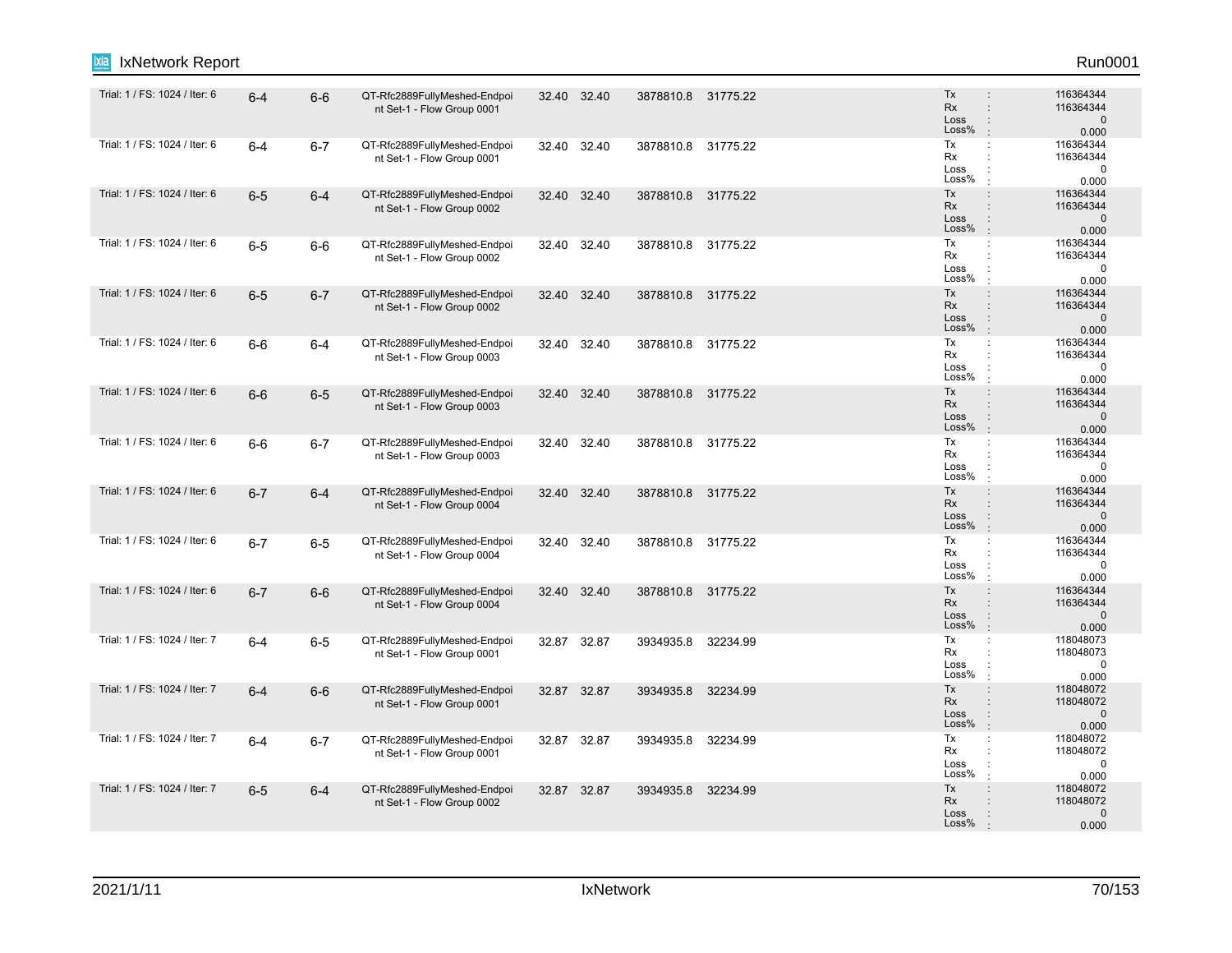| IxNetwork Report              |         |         |                                                            |       |             |           |          |                                                                                                                     | Run0001                                         |
|-------------------------------|---------|---------|------------------------------------------------------------|-------|-------------|-----------|----------|---------------------------------------------------------------------------------------------------------------------|-------------------------------------------------|
| Trial: 1 / FS: 1024 / Iter: 7 | $6-5$   | $6-6$   | QT-Rfc2889FullyMeshed-Endpoi<br>nt Set-1 - Flow Group 0002 | 32.87 | 32.87       | 3934935.8 | 32234.99 | Tx<br>÷<br>Rx<br>$\ddot{\phantom{a}}$<br>Loss<br>Loss%                                                              | 118048073<br>118048073<br>$\mathbf 0$<br>0.000  |
| Trial: 1 / FS: 1024 / Iter: 7 | $6-5$   | $6 - 7$ | QT-Rfc2889FullyMeshed-Endpoi<br>nt Set-1 - Flow Group 0002 | 32.87 | 32.87       | 3934935.8 | 32234.99 | Tx<br>$\ddot{\phantom{a}}$<br>Rx<br>$\ddot{\phantom{a}}$<br>Loss<br>$\ddot{\phantom{a}}$<br>Loss%<br>$\pm$          | 118048072<br>118048072<br>$\mathbf 0$<br>0.000  |
| Trial: 1 / FS: 1024 / Iter: 7 | $6-6$   | $6 - 4$ | QT-Rfc2889FullyMeshed-Endpoi<br>nt Set-1 - Flow Group 0003 |       | 32.87 32.87 | 3934935.8 | 32234.99 | Tx<br>$\ddot{\phantom{a}}$<br>Rx<br>$\ddot{\phantom{a}}$<br>Loss<br>Loss%<br>$\ddot{\phantom{a}}$                   | 118048072<br>118048072<br>$\mathbf 0$<br>0.000  |
| Trial: 1 / FS: 1024 / Iter: 7 | $6-6$   | $6-5$   | QT-Rfc2889FullyMeshed-Endpoi<br>nt Set-1 - Flow Group 0003 |       | 32.87 32.87 | 3934935.8 | 32234.99 | Tx<br>$\ddot{\phantom{a}}$<br>Rx<br>Loss<br>Loss%<br>$\ddot{\phantom{a}}$                                           | 118048072<br>118048072<br>$\mathbf 0$<br>0.000  |
| Trial: 1 / FS: 1024 / Iter: 7 | $6-6$   | $6 - 7$ | QT-Rfc2889FullyMeshed-Endpoi<br>nt Set-1 - Flow Group 0003 | 32.87 | 32.87       | 3934935.8 | 32234.99 | Tx<br>÷<br>Rx<br>Loss<br>Loss%<br>$\cdot$                                                                           | 118048073<br>118048073<br>0<br>0.000            |
| Trial: 1 / FS: 1024 / Iter: 7 | $6 - 7$ | $6 - 4$ | QT-Rfc2889FullyMeshed-Endpoi<br>nt Set-1 - Flow Group 0004 | 32.87 | 32.87       | 3934935.8 | 32234.99 | Tx<br>$\ddot{\phantom{a}}$<br>Rx<br>$\ddot{\phantom{a}}$<br>Loss<br>$\ddot{\phantom{a}}$<br>Loss%<br>$\cdot$        | 118048073<br>118048073<br>$\mathbf{0}$<br>0.000 |
| Trial: 1 / FS: 1024 / Iter: 7 | $6 - 7$ | $6-5$   | QT-Rfc2889FullyMeshed-Endpoi<br>nt Set-1 - Flow Group 0004 | 32.87 | 32.87       | 3934935.8 | 32234.99 | Tx<br>$\ddot{\phantom{a}}$<br>Rx<br>$\ddot{\phantom{a}}$<br>Loss<br>÷<br>Loss%<br>$\ddot{\phantom{a}}$              | 118048072<br>118048072<br>$\pmb{0}$<br>0.000    |
| Trial: 1 / FS: 1024 / Iter: 7 | $6 - 7$ | $6-6$   | QT-Rfc2889FullyMeshed-Endpoi<br>nt Set-1 - Flow Group 0004 |       | 32.87 32.87 | 3934935.8 | 32234.99 | Tx<br>$\ddot{\phantom{a}}$<br>Rx<br>Loss<br>$\ddot{\phantom{a}}$<br>Loss%<br>$\pm$                                  | 118048072<br>118048072<br>$\mathbf{0}$<br>0.000 |
| Trial: 1 / FS: 1024 / Iter: 8 | $6 - 4$ | $6-5$   | QT-Rfc2889FullyMeshed-Endpoi<br>nt Set-1 - Flow Group 0001 | 33.10 | 33.10       | 3962998.0 | 32464.88 | Tx<br>$\ddot{\phantom{a}}$<br>Rx<br>Loss<br>Loss%                                                                   | 118889937<br>118889937<br>$\mathbf 0$<br>0.000  |
| Trial: 1 / FS: 1024 / Iter: 8 | $6 - 4$ | $6-6$   | QT-Rfc2889FullyMeshed-Endpoi<br>nt Set-1 - Flow Group 0001 |       | 33.10 33.10 | 3962998.0 | 32464.88 | Tx<br>$\colon$<br>Rx<br>$\ddot{\phantom{a}}$<br>Loss<br>Loss%<br>÷                                                  | 118889937<br>118889937<br>$\mathbf 0$<br>0.000  |
| Trial: 1 / FS: 1024 / Iter: 8 | $6 - 4$ | $6 - 7$ | QT-Rfc2889FullyMeshed-Endpoi<br>nt Set-1 - Flow Group 0001 |       | 33.10 33.10 | 3962998.0 | 32464.88 | Tx<br>÷<br>Rx<br>$\ddot{\phantom{a}}$<br>Loss<br>Loss%                                                              | 118889936<br>118889936<br>0<br>0.000            |
| Trial: 1 / FS: 1024 / Iter: 8 | $6-5$   | $6 - 4$ | QT-Rfc2889FullyMeshed-Endpoi<br>nt Set-1 - Flow Group 0002 | 33.10 | 33.10       | 3962998.0 | 32464.88 | Tx<br>$\ddot{\phantom{a}}$<br><b>Rx</b><br>$\ddot{\phantom{a}}$<br>Loss<br>$\ddot{\phantom{a}}$<br>Loss%<br>$\cdot$ | 118889936<br>118889936<br>$\mathbf 0$<br>0.000  |
| Trial: 1 / FS: 1024 / Iter: 8 | $6-5$   | $6-6$   | QT-Rfc2889FullyMeshed-Endpoi<br>nt Set-1 - Flow Group 0002 |       | 33.10 33.10 | 3962998.0 | 32464.88 | Tx<br>$\ddot{\phantom{a}}$<br>Rx<br>Loss<br>÷<br>Loss%                                                              | 118889937<br>118889937<br>0<br>0.000            |
| Trial: 1 / FS: 1024 / Iter: 8 | $6-5$   | $6 - 7$ | QT-Rfc2889FullyMeshed-Endpoi<br>nt Set-1 - Flow Group 0002 |       | 33.10 33.10 | 3962998.0 | 32464.88 | Tx<br>$\ddot{\phantom{a}}$<br>Rx<br>$\ddot{\phantom{a}}$<br>Loss<br>$\ddot{\phantom{a}}$<br>Loss%<br>$\pm$          | 118889937<br>118889937<br>$\mathbf 0$<br>0.000  |
| Trial: 1 / FS: 1024 / Iter: 8 | $6-6$   | $6 - 4$ | QT-Rfc2889FullyMeshed-Endpoi<br>nt Set-1 - Flow Group 0003 |       | 33.10 33.10 | 3962998.0 | 32464.88 | Tx<br>$\ddot{\phantom{a}}$<br>Rx<br>Loss<br>Loss%                                                                   | 118889937<br>118889937<br>0<br>0.000            |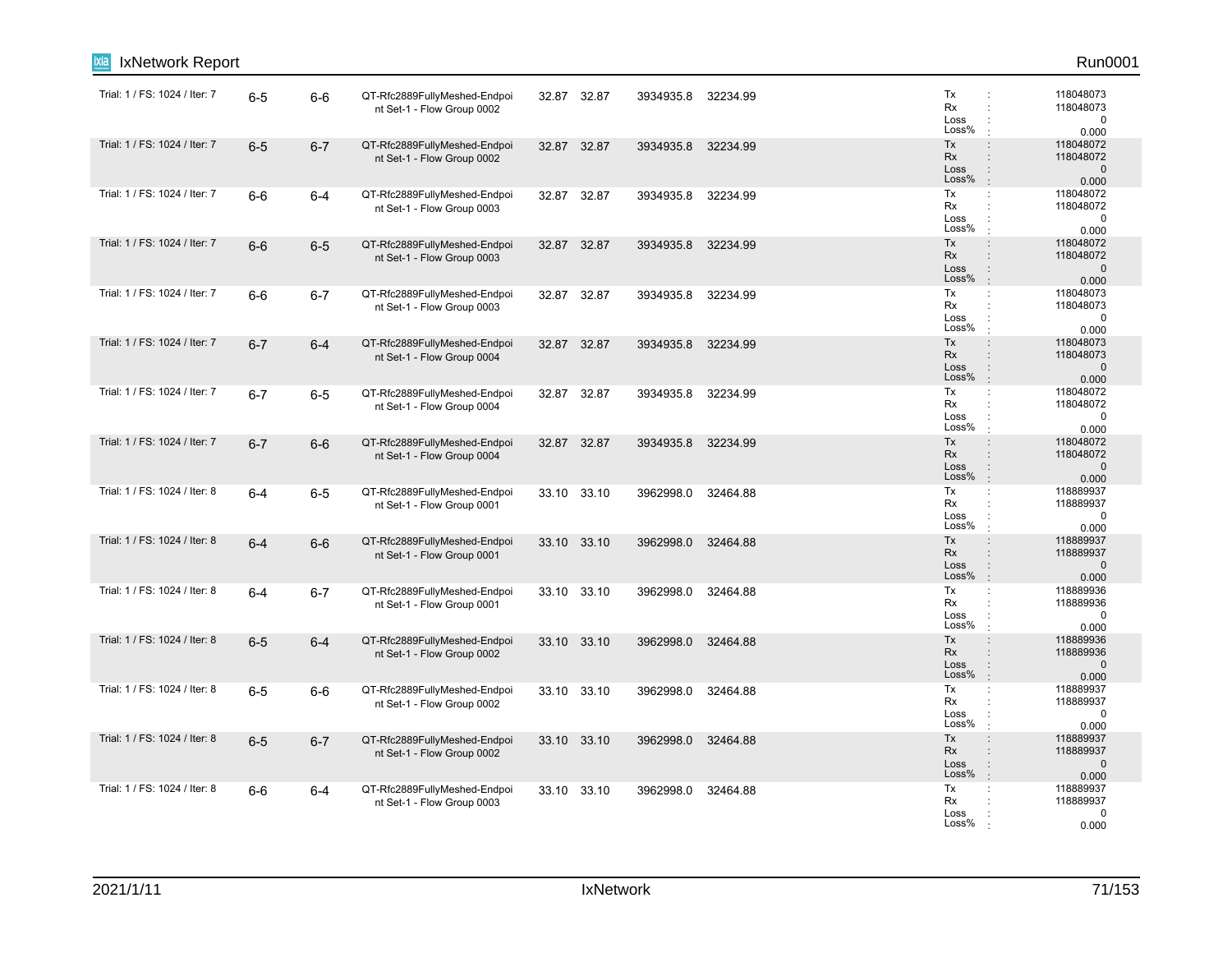| IxNetwork Report              |         |         |                                                            |       |             |           |          |                                                                                                                     | Run0001                                         |
|-------------------------------|---------|---------|------------------------------------------------------------|-------|-------------|-----------|----------|---------------------------------------------------------------------------------------------------------------------|-------------------------------------------------|
| Trial: 1 / FS: 1024 / Iter: 8 | $6-6$   | $6-5$   | QT-Rfc2889FullyMeshed-Endpoi<br>nt Set-1 - Flow Group 0003 |       | 33.10 33.10 | 3962998.0 | 32464.88 | Tx<br><b>Rx</b><br>$\ddot{\phantom{a}}$<br>Loss<br>$\ddot{\phantom{a}}$<br>Loss%                                    | 118889936<br>118889936<br>$\mathbf 0$<br>0.000  |
| Trial: 1 / FS: 1024 / Iter: 8 | $6-6$   | $6 - 7$ | QT-Rfc2889FullyMeshed-Endpoi<br>nt Set-1 - Flow Group 0003 | 33.10 | 33.10       | 3962998.0 | 32464.88 | Tx<br>$\ddot{\phantom{a}}$<br>Rx<br>$\ddot{\phantom{a}}$<br>Loss<br>Loss%<br>$\pm$                                  | 118889937<br>118889937<br>$\pmb{0}$<br>0.000    |
| Trial: 1 / FS: 1024 / Iter: 8 | $6 - 7$ | $6-4$   | QT-Rfc2889FullyMeshed-Endpoi<br>nt Set-1 - Flow Group 0004 |       | 33.10 33.10 | 3962998.0 | 32464.88 | Tx<br>$\ddot{\phantom{a}}$<br>Rx<br>$\ddot{\phantom{a}}$<br>Loss<br>$\ddot{\phantom{a}}$<br>Loss%<br>$\mathbb{R}^2$ | 118889937<br>118889937<br>$\mathbf 0$<br>0.000  |
| Trial: 1 / FS: 1024 / Iter: 8 | $6 - 7$ | $6-5$   | QT-Rfc2889FullyMeshed-Endpoi<br>nt Set-1 - Flow Group 0004 |       | 33.10 33.10 | 3962998.0 | 32464.88 | Tx<br>÷<br>Rx<br>Loss<br>Loss%<br>$\cdot$                                                                           | 118889937<br>118889937<br>$\mathbf 0$<br>0.000  |
| Trial: 1 / FS: 1024 / Iter: 8 | $6 - 7$ | $6-6$   | QT-Rfc2889FullyMeshed-Endpoi<br>nt Set-1 - Flow Group 0004 |       | 33.10 33.10 | 3962998.0 | 32464.88 | Tx<br>$\div$<br><b>Rx</b><br>$\ddot{\phantom{a}}$<br>Loss<br>Loss%<br>$\cdot$                                       | 118889936<br>118889936<br>$\mathbf{0}$<br>0.000 |
| Trial: 1 / FS: 1024 / Iter: 9 | $6 - 4$ | $6-5$   | QT-Rfc2889FullyMeshed-Endpoi<br>nt Set-1 - Flow Group 0001 |       | 33.33 33.33 | 3991060.0 | 32694.76 | Tx<br>$\mathbb{C}^{\times}$<br>Rx<br>$\ddot{\phantom{a}}$<br>Loss<br>Loss%<br>$\cdot$                               | 119731801<br>119731801<br>$\mathbf 0$<br>0.000  |
| Trial: 1 / FS: 1024 / Iter: 9 | $6 - 4$ | $6-6$   | QT-Rfc2889FullyMeshed-Endpoi<br>nt Set-1 - Flow Group 0001 |       | 33.33 33.33 | 3991060.0 | 32694.76 | Tx<br>$\ddot{\phantom{a}}$<br><b>Rx</b><br>$\ddot{\phantom{a}}$<br>Loss<br>$\ddot{\phantom{a}}$<br>Loss%<br>$\cdot$ | 119731801<br>119731801<br>$\mathbf 0$<br>0.000  |
| Trial: 1 / FS: 1024 / Iter: 9 | $6-4$   | $6 - 7$ | QT-Rfc2889FullyMeshed-Endpoi<br>nt Set-1 - Flow Group 0001 |       | 33.33 33.33 | 3991060.0 | 32694.76 | Tx<br>$\mathbb{Z}^2$<br>Rx<br>÷<br>Loss<br>$\ddot{\phantom{a}}$<br>Loss%                                            | 119731800<br>119731800<br>0<br>0.000            |
| Trial: 1 / FS: 1024 / Iter: 9 | $6-5$   | $6 - 4$ | QT-Rfc2889FullyMeshed-Endpoi<br>nt Set-1 - Flow Group 0002 |       | 33.33 33.33 | 3991060.0 | 32694.76 | Tx<br>$\div$<br>Rx<br>$\ddot{\phantom{a}}$<br>Loss<br>$\ddot{\cdot}$<br>Loss%<br>$\mathbf{r}$                       | 119731800<br>119731800<br>$\mathbf 0$<br>0.000  |
| Trial: 1 / FS: 1024 / Iter: 9 | $6-5$   | $6-6$   | QT-Rfc2889FullyMeshed-Endpoi<br>nt Set-1 - Flow Group 0002 |       | 33.33 33.33 | 3991060.0 | 32694.76 | Tx<br>$\ddot{\cdot}$<br>Rx<br>$\ddot{\phantom{a}}$<br>Loss<br>Loss%                                                 | 119731801<br>119731801<br>$\mathbf 0$<br>0.000  |
| Trial: 1 / FS: 1024 / Iter: 9 | $6-5$   | $6 - 7$ | QT-Rfc2889FullyMeshed-Endpoi<br>nt Set-1 - Flow Group 0002 |       | 33.33 33.33 | 3991060.0 | 32694.76 | Tx<br>$\ddot{\phantom{a}}$<br>Rx<br>$\div$<br>Loss<br>$\div$<br>Loss%<br>$\mathbf{r}$                               | 119731801<br>119731801<br>$\mathbf 0$<br>0.000  |
| Trial: 1 / FS: 1024 / Iter: 9 | $6-6$   | $6-4$   | QT-Rfc2889FullyMeshed-Endpoi<br>nt Set-1 - Flow Group 0003 |       | 33.33 33.33 | 3991060.0 | 32694.76 | Tx<br>÷<br>Rx<br>÷<br>Loss<br>÷<br>Loss%<br>$\ddot{\phantom{a}}$                                                    | 119731801<br>119731801<br>$\mathbf 0$<br>0.000  |
| Trial: 1 / FS: 1024 / Iter: 9 | $6-6$   | $6-5$   | QT-Rfc2889FullyMeshed-Endpoi<br>nt Set-1 - Flow Group 0003 |       | 33.33 33.33 | 3991060.0 | 32694.76 | Tx<br>$\ddot{\phantom{a}}$<br>Rx<br>Loss<br>$\ddot{\phantom{a}}$<br>Loss%<br>$\cdot$                                | 119731800<br>119731800<br>$\mathbf 0$<br>0.000  |
| Trial: 1 / FS: 1024 / Iter: 9 | $6-6$   | $6 - 7$ | QT-Rfc2889FullyMeshed-Endpoi<br>nt Set-1 - Flow Group 0003 | 33.33 | 33.33       | 3991060.0 | 32694.76 | Tx<br>$\mathbb{C}^{\times}$<br>Rx<br>$\ddot{\phantom{a}}$<br>Loss<br>Loss%<br>÷                                     | 119731801<br>119731801<br>0<br>0.000            |
| Trial: 1 / FS: 1024 / Iter: 9 | $6 - 7$ | $6 - 4$ | QT-Rfc2889FullyMeshed-Endpoi<br>nt Set-1 - Flow Group 0004 |       | 33.33 33.33 | 3991060.0 | 32694.76 | Tx<br>$\ddot{\phantom{a}}$<br>Rx<br>$\ddot{\phantom{a}}$<br>Loss<br>Loss%                                           | 119731801<br>119731801<br>$\mathbf 0$<br>0.000  |
|                               |         |         |                                                            |       |             |           |          |                                                                                                                     |                                                 |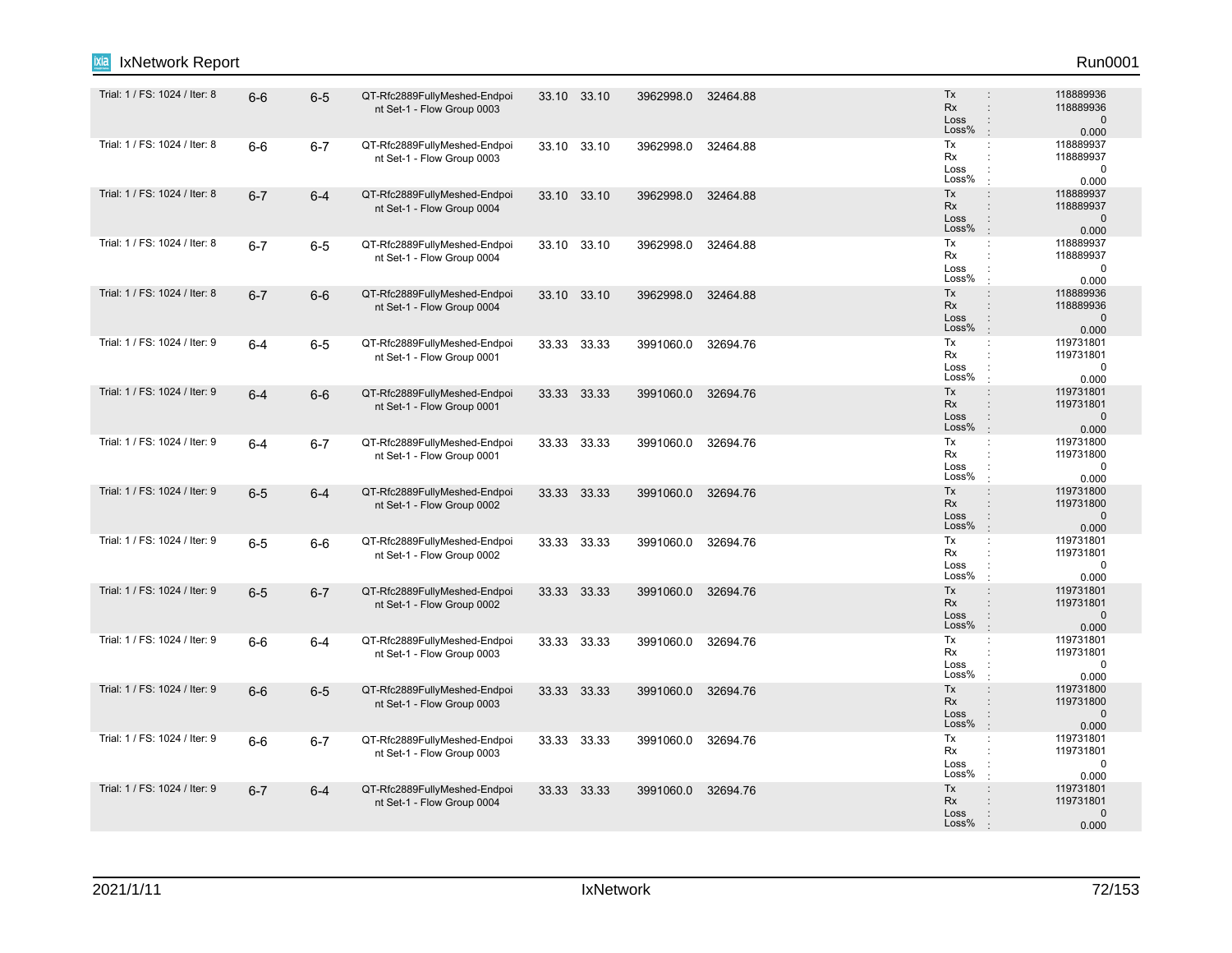| IxNetwork Report              |         |         |                                                            |       |             |           |          |                                                                                                                     | Run0001                                        |
|-------------------------------|---------|---------|------------------------------------------------------------|-------|-------------|-----------|----------|---------------------------------------------------------------------------------------------------------------------|------------------------------------------------|
| Trial: 1 / FS: 1024 / Iter: 9 | $6 - 7$ | $6-5$   | QT-Rfc2889FullyMeshed-Endpoi<br>nt Set-1 - Flow Group 0004 |       | 33.33 33.33 | 3991060.0 | 32694.76 | Tx<br>÷<br>Rx<br>$\ddot{\phantom{a}}$<br>Loss<br>Loss%                                                              | 119731801<br>119731801<br>$\mathbf 0$<br>0.000 |
| Trial: 1 / FS: 1024 / Iter: 9 | $6 - 7$ | $6-6$   | QT-Rfc2889FullyMeshed-Endpoi<br>nt Set-1 - Flow Group 0004 | 33.33 | 33.33       | 3991060.0 | 32694.76 | Tx<br>$\ddot{\phantom{a}}$<br>Rx<br>$\ddot{\phantom{a}}$<br>Loss<br>$\ddot{\phantom{a}}$<br>Loss%<br>$\pm$          | 119731800<br>119731800<br>$\mathbf 0$<br>0.000 |
| Trial: 1 / FS: 1280 / Iter: 1 | $6-4$   | $6-5$   | QT-Rfc2889FullyMeshed-Endpoi<br>nt Set-1 - Flow Group 0001 | 3.33  | 3.33        | 320512.8  | 3282.05  | Tx<br>$\ddot{\phantom{a}}$<br>Rx<br>$\ddot{\phantom{a}}$<br>Loss<br>Loss%<br>$\ddot{\phantom{a}}$                   | 9615385<br>9615385<br>$\mathbf 0$<br>0.000     |
| Trial: 1 / FS: 1280 / Iter: 1 | $6 - 4$ | $6-6$   | QT-Rfc2889FullyMeshed-Endpoi<br>nt Set-1 - Flow Group 0001 | 3.33  | 3.33        | 320512.8  | 3282.05  | Tx<br>$\ddot{\phantom{a}}$<br>Rx<br>Loss<br>Loss%<br>$\ddot{\phantom{a}}$                                           | 9615385<br>9615385<br>$\mathbf 0$<br>0.000     |
| Trial: 1 / FS: 1280 / Iter: 1 | $6-4$   | $6 - 7$ | QT-Rfc2889FullyMeshed-Endpoi<br>nt Set-1 - Flow Group 0001 | 3.33  | 3.33        | 320512.8  | 3282.05  | Tx<br>÷<br>Rx<br>$\ddot{\phantom{a}}$<br>Loss<br>Loss%                                                              | 9615384<br>9615384<br>0<br>0.000               |
| Trial: 1 / FS: 1280 / Iter: 1 | $6-5$   | $6 - 4$ | QT-Rfc2889FullyMeshed-Endpoi<br>nt Set-1 - Flow Group 0002 | 3.33  | 3.33        | 320512.8  | 3282.05  | Tx<br>$\ddot{\phantom{a}}$<br>Rx<br>$\ddot{\phantom{a}}$<br>Loss<br>$\ddot{\phantom{a}}$<br>Loss%<br>$\cdot$        | 9615384<br>9615384<br>$\mathbf 0$<br>0.000     |
| Trial: 1 / FS: 1280 / Iter: 1 | $6-5$   | $6-6$   | QT-Rfc2889FullyMeshed-Endpoi<br>nt Set-1 - Flow Group 0002 | 3.33  | 3.33        | 320512.8  | 3282.05  | Tx<br>$\ddot{\phantom{a}}$<br>Rx<br>$\ddot{\phantom{a}}$<br>Loss<br>÷<br>Loss%<br>$\cdot$                           | 9615385<br>9615385<br>$\mathbf 0$<br>0.000     |
| Trial: 1 / FS: 1280 / Iter: 1 | $6-5$   | $6 - 7$ | QT-Rfc2889FullyMeshed-Endpoi<br>nt Set-1 - Flow Group 0002 | 3.33  | 3.33        | 320512.8  | 3282.05  | Tx<br>$\ddot{\phantom{a}}$<br>Rx<br>$\ddot{\phantom{a}}$<br>Loss<br>$\ddot{\phantom{a}}$<br>Loss%<br>$\pm$          | 9615385<br>9615385<br>$\mathbf{0}$<br>0.000    |
| Trial: 1 / FS: 1280 / Iter: 1 | $6-6$   | $6-4$   | QT-Rfc2889FullyMeshed-Endpoi<br>nt Set-1 - Flow Group 0003 | 3.33  | 3.33        | 320512.8  | 3282.05  | Tx<br>$\ddot{\phantom{a}}$<br>Rx<br>Loss<br>Loss%<br>$\cdot$                                                        | 9615385<br>9615385<br>$\mathbf 0$<br>0.000     |
| Trial: 1 / FS: 1280 / Iter: 1 | $6-6$   | $6-5$   | QT-Rfc2889FullyMeshed-Endpoi<br>nt Set-1 - Flow Group 0003 | 3.33  | 3.33        | 320512.8  | 3282.05  | Tx<br>$\colon$<br>Rx<br>$\ddot{\phantom{a}}$<br>Loss<br>Loss%<br>$\mathbf{r}$                                       | 9615384<br>9615384<br>$\mathbf 0$<br>0.000     |
| Trial: 1 / FS: 1280 / Iter: 1 | $6-6$   | $6 - 7$ | QT-Rfc2889FullyMeshed-Endpoi<br>nt Set-1 - Flow Group 0003 | 3.33  | 3.33        | 320512.8  | 3282.05  | Tx<br>÷<br>Rx<br>$\ddot{\phantom{a}}$<br>Loss<br>Loss%<br>$\cdot$                                                   | 9615385<br>9615385<br>0<br>0.000               |
| Trial: 1 / FS: 1280 / Iter: 1 | $6 - 7$ | $6-4$   | QT-Rfc2889FullyMeshed-Endpoi<br>nt Set-1 - Flow Group 0004 | 3.33  | 3.33        | 320512.8  | 3282.05  | Tx<br>$\ddot{\phantom{a}}$<br><b>Rx</b><br>$\ddot{\phantom{a}}$<br>Loss<br>$\ddot{\phantom{a}}$<br>Loss%<br>$\cdot$ | 9615385<br>9615385<br>$\mathbf 0$<br>0.000     |
| Trial: 1 / FS: 1280 / Iter: 1 | $6 - 7$ | $6-5$   | QT-Rfc2889FullyMeshed-Endpoi<br>nt Set-1 - Flow Group 0004 | 3.33  | 3.33        | 320512.8  | 3282.05  | Tx<br>$\ddot{\phantom{a}}$<br>Rx<br>÷<br>Loss<br>÷<br>Loss%                                                         | 9615385<br>9615385<br>$\Omega$<br>0.000        |
| Trial: 1 / FS: 1280 / Iter: 1 | $6 - 7$ | $6-6$   | QT-Rfc2889FullyMeshed-Endpoi<br>nt Set-1 - Flow Group 0004 | 3.33  | 3.33        | 320512.8  | 3282.05  | Tx<br>$\ddot{\phantom{a}}$<br>Rx<br>$\ddot{\phantom{a}}$<br>Loss<br>÷<br>Loss%<br>$\pm$                             | 9615384<br>9615384<br>$\mathbf 0$<br>0.000     |
| Trial: 1 / FS: 1280 / Iter: 2 | $6-4$   | $6-5$   | QT-Rfc2889FullyMeshed-Endpoi<br>nt Set-1 - Flow Group 0001 |       | 18.33 18.33 | 1762820.6 | 18051.28 | Tx<br>÷<br>Rx<br>Loss<br>Loss%                                                                                      | 52884616<br>52884616<br>0<br>0.000             |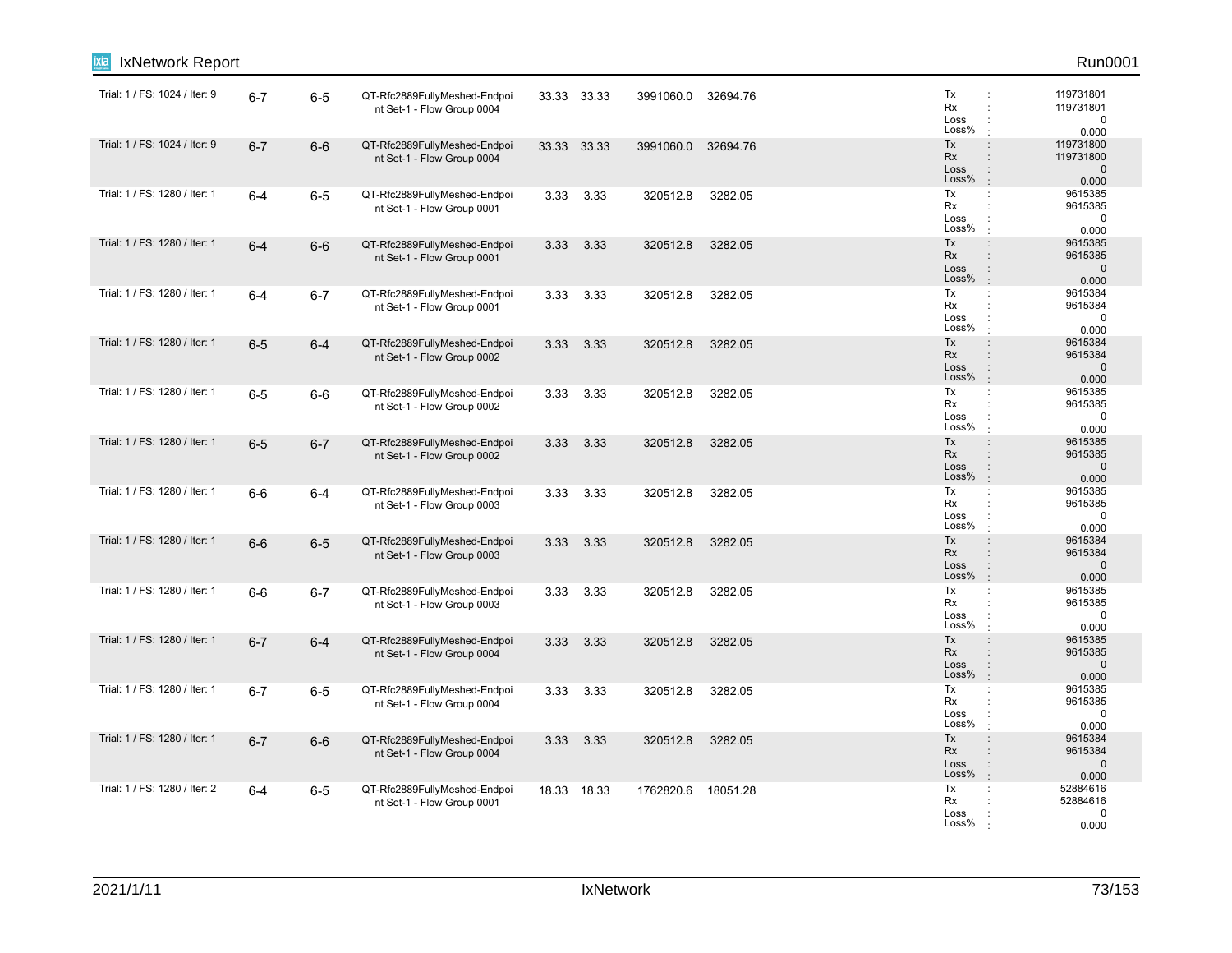| IxNetwork Report              |         |         |                                                            |       |             |                    |          |                                                                                                              | Run0001                                       |
|-------------------------------|---------|---------|------------------------------------------------------------|-------|-------------|--------------------|----------|--------------------------------------------------------------------------------------------------------------|-----------------------------------------------|
| Trial: 1 / FS: 1280 / Iter: 2 | $6 - 4$ | $6-6$   | QT-Rfc2889FullyMeshed-Endpoi<br>nt Set-1 - Flow Group 0001 |       | 18.33 18.33 | 1762820.6          | 18051.28 | Tx<br>Rx<br>$\ddot{\phantom{a}}$<br>Loss<br>$\ddot{\phantom{a}}$<br>Loss%<br>$\cdot$                         | 52884615<br>52884615<br>$\mathbf 0$<br>0.000  |
| Trial: 1 / FS: 1280 / Iter: 2 | $6 - 4$ | $6 - 7$ | QT-Rfc2889FullyMeshed-Endpoi<br>nt Set-1 - Flow Group 0001 |       | 18.33 18.33 | 1762820.6          | 18051.28 | Tx<br>$\mathbb{C}^{\times}$<br>Rx<br>Loss<br>Loss%<br>$\cdot$                                                | 52884615<br>52884615<br>$\mathbf 0$<br>0.000  |
| Trial: 1 / FS: 1280 / Iter: 2 | $6-5$   | $6 - 4$ | QT-Rfc2889FullyMeshed-Endpoi<br>nt Set-1 - Flow Group 0002 |       | 18.33 18.33 | 1762820.6          | 18051.28 | Tx<br>$\ddot{\phantom{a}}$<br>Rx<br>$\ddot{\phantom{a}}$<br>Loss<br>$\ddot{\phantom{a}}$<br>Loss%<br>$\cdot$ | 52884615<br>52884615<br>$\mathbf 0$<br>0.000  |
| Trial: 1 / FS: 1280 / Iter: 2 | $6-5$   | $6-6$   | QT-Rfc2889FullyMeshed-Endpoi<br>nt Set-1 - Flow Group 0002 |       | 18.33 18.33 | 1762820.6          | 18051.28 | Tx<br>÷<br>Rx<br>Loss<br>Loss%<br>$\cdot$                                                                    | 52884616<br>52884616<br>$\mathbf 0$<br>0.000  |
| Trial: 1 / FS: 1280 / Iter: 2 | $6-5$   | $6 - 7$ | QT-Rfc2889FullyMeshed-Endpoi<br>nt Set-1 - Flow Group 0002 |       | 18.33 18.33 | 1762820.6          | 18051.28 | Tx<br>$\ddot{\phantom{a}}$<br>Rx<br>$\ddot{\phantom{a}}$<br>Loss<br>Loss%<br>$\mathbb{R}^2$                  | 52884615<br>52884615<br>$\mathbf 0$<br>0.000  |
| Trial: 1 / FS: 1280 / Iter: 2 | $6-6$   | $6 - 4$ | QT-Rfc2889FullyMeshed-Endpoi<br>nt Set-1 - Flow Group 0003 |       | 18.33 18.33 | 1762820.6          | 18051.28 | Tx<br>$\mathbb{C}^{\times}$<br>Rx<br>$\ddot{\phantom{a}}$<br>Loss<br>Loss%                                   | 52884615<br>52884615<br>$\mathbf 0$<br>0.000  |
| Trial: 1 / FS: 1280 / Iter: 2 | $6-6$   | $6-5$   | QT-Rfc2889FullyMeshed-Endpoi<br>nt Set-1 - Flow Group 0003 | 18.33 | 18.33       | 1762820.6          | 18051.28 | Tx<br>$\ddot{\phantom{a}}$<br><b>Rx</b><br>$\ddot{\phantom{a}}$<br>Loss<br>÷<br>Loss%<br>$\cdot$             | 52884615<br>52884615<br>$\mathbf 0$<br>0.000  |
| Trial: 1 / FS: 1280 / Iter: 2 | $6-6$   | $6 - 7$ | QT-Rfc2889FullyMeshed-Endpoi<br>nt Set-1 - Flow Group 0003 |       | 18.33 18.33 | 1762820.6          | 18051.28 | Tx<br>÷<br>Rx<br>Loss<br>Loss%                                                                               | 52884616<br>52884616<br>0<br>0.000            |
| Trial: 1 / FS: 1280 / Iter: 2 | $6 - 7$ | $6 - 4$ | QT-Rfc2889FullyMeshed-Endpoi<br>nt Set-1 - Flow Group 0004 |       | 18.33 18.33 | 1762820.6          | 18051.28 | Tx<br>$\ddot{\phantom{a}}$<br>Rx<br>$\ddot{\phantom{a}}$<br>Loss<br>$\ddot{\phantom{a}}$<br>Loss%<br>$\pm$   | 52884616<br>52884616<br>$\mathbf 0$<br>0.000  |
| Trial: 1 / FS: 1280 / Iter: 2 | $6 - 7$ | $6-5$   | QT-Rfc2889FullyMeshed-Endpoi<br>nt Set-1 - Flow Group 0004 |       | 18.33 18.33 | 1762820.6          | 18051.28 | Tx<br>$\mathbb{C}^{\times}$<br>Rx<br>÷<br>Loss<br>Loss%                                                      | 52884615<br>52884615<br>0<br>0.000            |
| Trial: 1 / FS: 1280 / Iter: 2 | $6 - 7$ | $6-6$   | QT-Rfc2889FullyMeshed-Endpoi<br>nt Set-1 - Flow Group 0004 |       | 18.33 18.33 | 1762820.6          | 18051.28 | Tx<br>$\ddot{\phantom{a}}$<br>Rx<br>$\div$<br>Loss<br>$\ddot{\cdot}$<br>Loss%<br>$\mathbb{R}^2$              | 52884615<br>52884615<br>$\mathbf 0$<br>0.000  |
| Trial: 1 / FS: 1280 / Iter: 3 | $6 - 4$ | $6-5$   | QT-Rfc2889FullyMeshed-Endpoi<br>nt Set-1 - Flow Group 0001 | 25.83 | 25.83       | 2483974.2 25435.90 |          | Tx<br>÷<br>Rx<br>$\ddot{\phantom{a}}$<br>Loss<br>÷<br>Loss%<br>$\ddot{\phantom{a}}$                          | 74519231<br>74519231<br>$\mathbf 0$<br>0.000  |
| Trial: 1 / FS: 1280 / Iter: 3 | $6 - 4$ | $6-6$   | QT-Rfc2889FullyMeshed-Endpoi<br>nt Set-1 - Flow Group 0001 |       | 25.83 25.83 | 2483974.2 25435.90 |          | Tx<br>$\ddot{\phantom{a}}$<br><b>Rx</b><br>Loss<br>Loss%<br>$\mathbb{R}^2$                                   | 74519231<br>74519231<br>$\mathbf{0}$<br>0.000 |
| Trial: 1 / FS: 1280 / Iter: 3 | $6 - 4$ | $6 - 7$ | QT-Rfc2889FullyMeshed-Endpoi<br>nt Set-1 - Flow Group 0001 |       | 25.83 25.83 | 2483974.2 25435.90 |          | Tx<br>$\ddot{\phantom{a}}$<br>Rx<br>÷<br>Loss<br>÷<br>Loss%<br>$\ddot{\phantom{a}}$                          | 74519230<br>74519230<br>0<br>0.000            |
| Trial: 1 / FS: 1280 / Iter: 3 | $6-5$   | $6 - 4$ | QT-Rfc2889FullyMeshed-Endpoi<br>nt Set-1 - Flow Group 0002 |       | 25.83 25.83 | 2483974.2 25435.90 |          | Tx<br>$\ddot{\phantom{a}}$<br><b>Rx</b><br>Loss<br>Loss%                                                     | 74519230<br>74519230<br>$\mathbf{0}$<br>0.000 |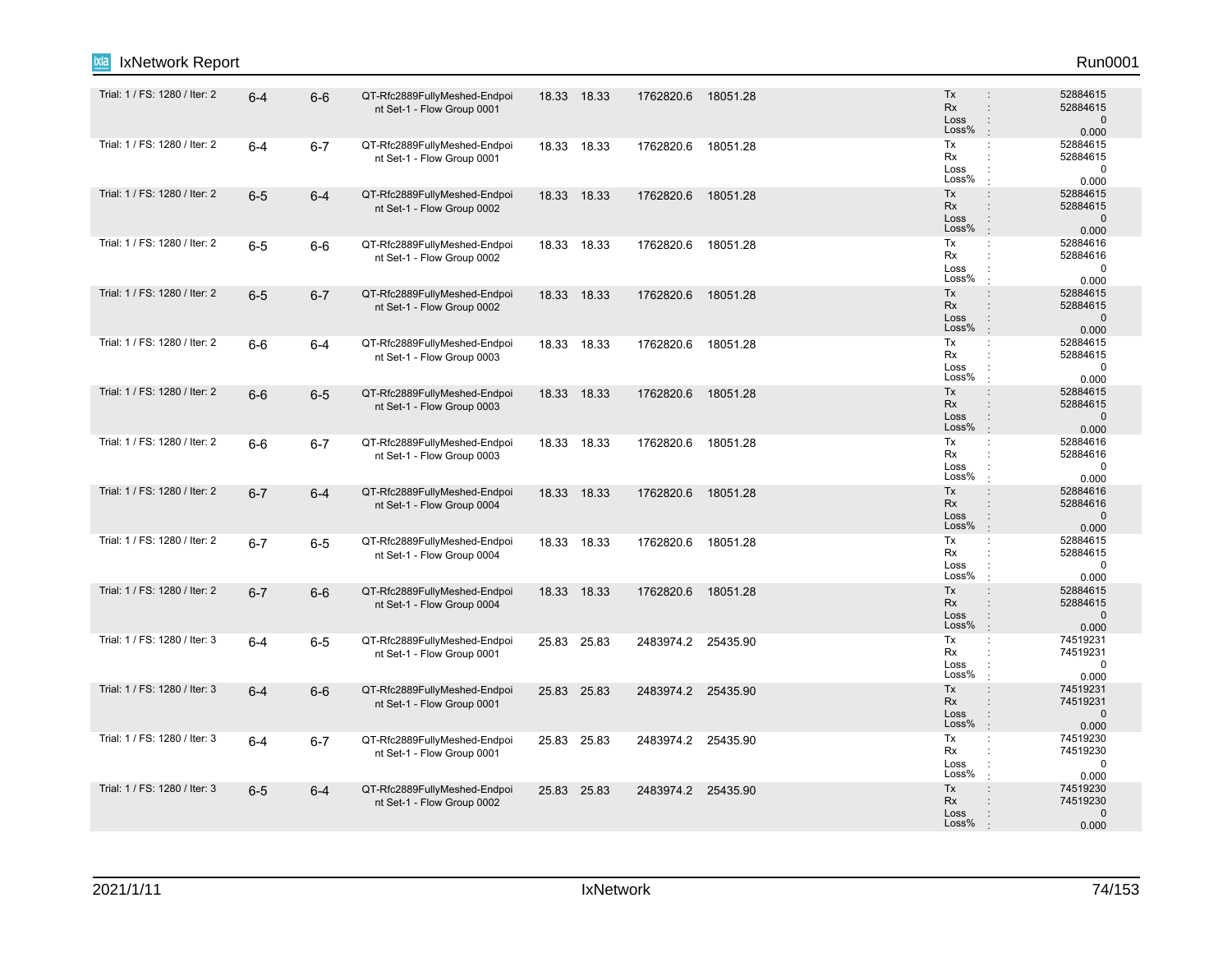| IxNetwork Report<br>ixia      |         |         |                                                            |             |                    |          |                                                                                                                     | Run0001                                       |
|-------------------------------|---------|---------|------------------------------------------------------------|-------------|--------------------|----------|---------------------------------------------------------------------------------------------------------------------|-----------------------------------------------|
| Trial: 1 / FS: 1280 / Iter: 3 | $6-5$   | $6-6$   | QT-Rfc2889FullyMeshed-Endpoi<br>nt Set-1 - Flow Group 0002 | 25.83 25.83 | 2483974.2 25435.90 |          | Tx<br>Rx<br>÷<br>Loss<br>Loss%                                                                                      | 74519231<br>74519231<br>$\mathbf 0$<br>0.000  |
| Trial: 1 / FS: 1280 / Iter: 3 | $6-5$   | $6 - 7$ | QT-Rfc2889FullyMeshed-Endpoi<br>nt Set-1 - Flow Group 0002 | 25.83 25.83 | 2483974.2 25435.90 |          | Tx<br>$\ddot{\phantom{a}}$<br>Rx<br>$\ddot{\phantom{a}}$<br>Loss<br>$\ddot{\phantom{a}}$<br>Loss%<br>$\pm$          | 74519231<br>74519231<br>$\mathbf 0$<br>0.000  |
| Trial: 1 / FS: 1280 / Iter: 3 | $6-6$   | $6 - 4$ | QT-Rfc2889FullyMeshed-Endpoi<br>nt Set-1 - Flow Group 0003 | 25.83 25.83 | 2483974.2 25435.90 |          | Tx<br>÷<br>Rx<br>Loss<br>Loss%<br>$\ddot{\phantom{a}}$                                                              | 74519231<br>74519231<br>$\mathbf 0$<br>0.000  |
| Trial: 1 / FS: 1280 / Iter: 3 | $6-6$   | $6-5$   | QT-Rfc2889FullyMeshed-Endpoi<br>nt Set-1 - Flow Group 0003 | 25.83 25.83 | 2483974.2 25435.90 |          | Tx<br>$\ddot{\phantom{a}}$<br>Rx<br>Loss<br>Loss%<br>$\pm$                                                          | 74519230<br>74519230<br>$\mathbf 0$<br>0.000  |
| Trial: 1 / FS: 1280 / Iter: 3 | $6-6$   | $6 - 7$ | QT-Rfc2889FullyMeshed-Endpoi<br>nt Set-1 - Flow Group 0003 | 25.83 25.83 | 2483974.2 25435.90 |          | Tx<br>÷<br>Rx<br>Loss<br>Loss%                                                                                      | 74519231<br>74519231<br>0<br>0.000            |
| Trial: 1 / FS: 1280 / Iter: 3 | $6 - 7$ | $6 - 4$ | QT-Rfc2889FullyMeshed-Endpoi<br>nt Set-1 - Flow Group 0004 | 25.83 25.83 | 2483974.2 25435.90 |          | Tx<br>$\ddot{\phantom{a}}$<br>Rx<br>$\div$<br>Loss<br>$\ddot{\phantom{a}}$<br>Loss%<br>$\cdot$                      | 74519231<br>74519231<br>$\mathbf 0$<br>0.000  |
| Trial: 1 / FS: 1280 / Iter: 3 | $6 - 7$ | $6-5$   | QT-Rfc2889FullyMeshed-Endpoi<br>nt Set-1 - Flow Group 0004 | 25.83 25.83 | 2483974.2 25435.90 |          | Tx<br>÷<br>Rx<br>÷<br>Loss<br>÷<br>Loss%<br>÷                                                                       | 74519231<br>74519231<br>$\pmb{0}$<br>0.000    |
| Trial: 1 / FS: 1280 / Iter: 3 | $6 - 7$ | $6-6$   | QT-Rfc2889FullyMeshed-Endpoi<br>nt Set-1 - Flow Group 0004 | 25.83 25.83 | 2483974.2 25435.90 |          | Tx<br>$\ddot{\phantom{a}}$<br>Rx<br>Loss<br>$\ddot{\phantom{a}}$<br>Loss%<br>$\mathbb{R}^2$                         | 74519230<br>74519230<br>$\mathbf{0}$<br>0.000 |
| Trial: 1 / FS: 1280 / Iter: 4 | $6 - 4$ | $6-5$   | QT-Rfc2889FullyMeshed-Endpoi<br>nt Set-1 - Flow Group 0001 | 29.58 29.58 | 2844551.6          | 29128.21 | Tx<br>÷<br>Rx<br>Loss<br>Loss%                                                                                      | 85336539<br>85336539<br>$\mathbf 0$<br>0.000  |
| Trial: 1 / FS: 1280 / Iter: 4 | $6 - 4$ | $6-6$   | QT-Rfc2889FullyMeshed-Endpoi<br>nt Set-1 - Flow Group 0001 | 29.58 29.58 | 2844551.6          | 29128.21 | Tx<br>$\div$<br>Rx<br>$\ddot{\phantom{a}}$<br>Loss<br>Loss%<br>$\cdot$                                              | 85336538<br>85336538<br>$\mathbf 0$<br>0.000  |
| Trial: 1 / FS: 1280 / Iter: 4 | $6 - 4$ | $6 - 7$ | QT-Rfc2889FullyMeshed-Endpoi<br>nt Set-1 - Flow Group 0001 | 29.58 29.58 | 2844551.6 29128.21 |          | Tx<br>$\mathbb{Z}^2$<br>Rx<br>÷<br>Loss<br>Loss%                                                                    | 85336538<br>85336538<br>0<br>0.000            |
| Trial: 1 / FS: 1280 / Iter: 4 | $6-5$   | $6 - 4$ | QT-Rfc2889FullyMeshed-Endpoi<br>nt Set-1 - Flow Group 0002 | 29.58 29.58 | 2844551.6          | 29128.21 | Tx<br>$\ddot{\phantom{a}}$<br><b>Rx</b><br>$\ddot{\phantom{a}}$<br>Loss<br>$\ddot{\phantom{a}}$<br>Loss%<br>$\cdot$ | 85336538<br>85336538<br>$\mathbf 0$<br>0.000  |
| Trial: 1 / FS: 1280 / Iter: 4 | $6-5$   | $6-6$   | QT-Rfc2889FullyMeshed-Endpoi<br>nt Set-1 - Flow Group 0002 | 29.58 29.58 | 2844551.6 29128.21 |          | Tx<br>÷<br>Rx<br>Loss<br>Loss%                                                                                      | 85336539<br>85336539<br>$\mathbf 0$<br>0.000  |
| Trial: 1 / FS: 1280 / Iter: 4 | $6-5$   | $6 - 7$ | QT-Rfc2889FullyMeshed-Endpoi<br>nt Set-1 - Flow Group 0002 | 29.58 29.58 | 2844551.6          | 29128.21 | Tx<br>$\ddot{\phantom{a}}$<br>Rx<br>$\ddot{\phantom{a}}$<br>Loss<br>÷<br>Loss%<br>$\cdot$                           | 85336538<br>85336538<br>$\mathbf 0$<br>0.000  |
| Trial: 1 / FS: 1280 / Iter: 4 | $6-6$   | $6 - 4$ | QT-Rfc2889FullyMeshed-Endpoi<br>nt Set-1 - Flow Group 0003 | 29.58 29.58 | 2844551.6 29128.21 |          | Tx<br>÷<br>Rx<br>Loss<br>Loss%                                                                                      | 85336538<br>85336538<br>0<br>0.000            |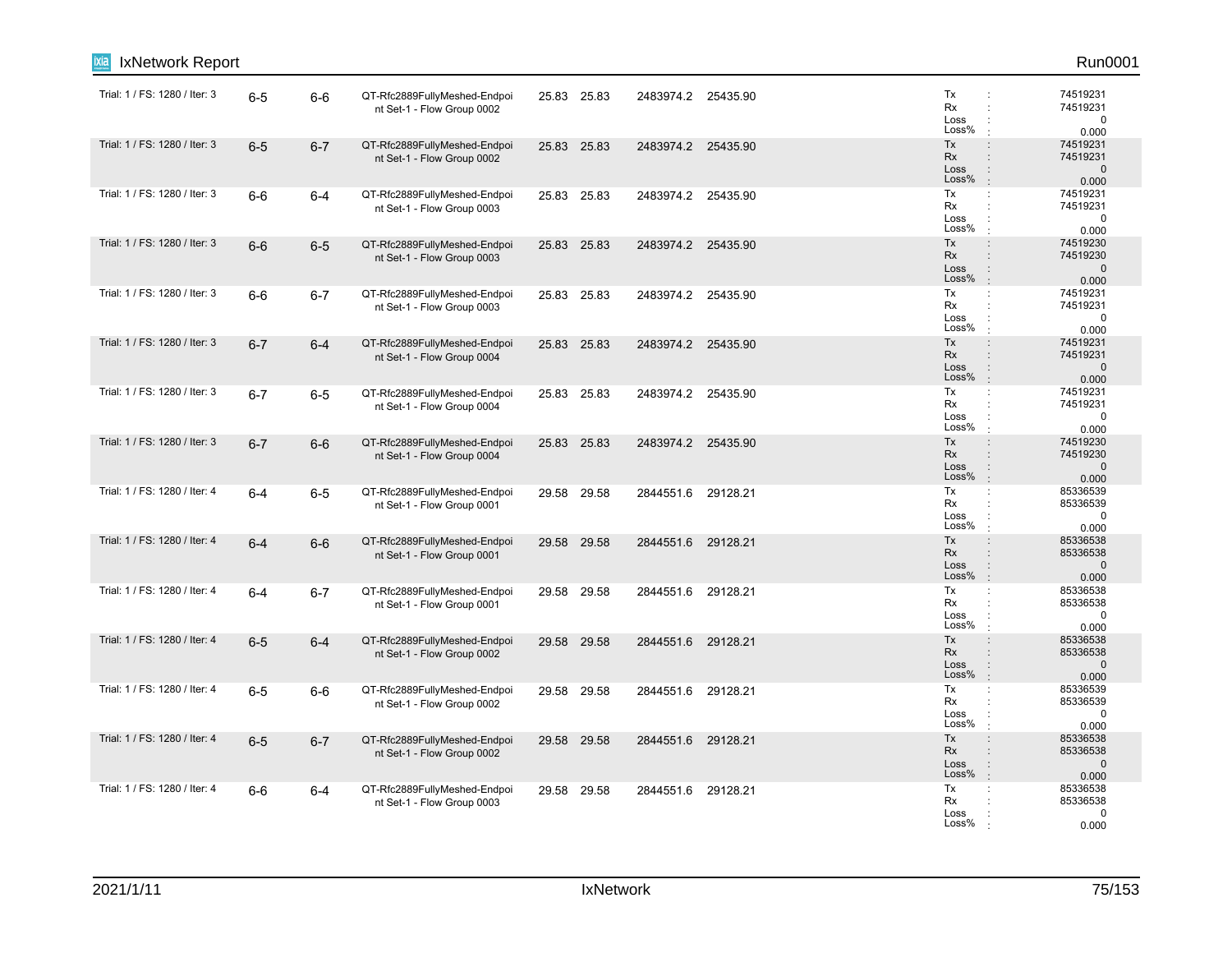| IxNetwork Report              |         |         |                                                            |       |             |                    |          |                                                                                                                     | Run0001                                       |
|-------------------------------|---------|---------|------------------------------------------------------------|-------|-------------|--------------------|----------|---------------------------------------------------------------------------------------------------------------------|-----------------------------------------------|
| Trial: 1 / FS: 1280 / Iter: 4 | $6-6$   | $6-5$   | QT-Rfc2889FullyMeshed-Endpoi<br>nt Set-1 - Flow Group 0003 |       | 29.58 29.58 | 2844551.6 29128.21 |          | Tx<br><b>Rx</b><br>$\ddot{\phantom{a}}$<br>Loss<br>$\ddot{\phantom{a}}$<br>Loss%                                    | 85336538<br>85336538<br>$\mathbf 0$<br>0.000  |
| Trial: 1 / FS: 1280 / Iter: 4 | $6-6$   | $6 - 7$ | QT-Rfc2889FullyMeshed-Endpoi<br>nt Set-1 - Flow Group 0003 | 29.58 | 29.58       | 2844551.6          | 29128.21 | Tx<br>÷<br>Rx<br>$\ddot{\phantom{a}}$<br>Loss<br>Loss%<br>$\pm$                                                     | 85336539<br>85336539<br>0<br>0.000            |
| Trial: 1 / FS: 1280 / Iter: 4 | $6 - 7$ | $6 - 4$ | QT-Rfc2889FullyMeshed-Endpoi<br>nt Set-1 - Flow Group 0004 |       | 29.58 29.58 | 2844551.6 29128.21 |          | Tx<br>$\ddot{\phantom{a}}$<br>Rx<br>$\ddot{\phantom{a}}$<br>Loss<br>$\ddot{\phantom{a}}$<br>Loss%<br>$\cdot$        | 85336539<br>85336539<br>$\mathbf 0$<br>0.000  |
| Trial: 1 / FS: 1280 / Iter: 4 | $6 - 7$ | $6-5$   | QT-Rfc2889FullyMeshed-Endpoi<br>nt Set-1 - Flow Group 0004 |       | 29.58 29.58 | 2844551.6 29128.21 |          | Tx<br>÷<br>Rx<br>Loss<br>Loss%<br>$\cdot$                                                                           | 85336538<br>85336538<br>$\mathbf 0$<br>0.000  |
| Trial: 1 / FS: 1280 / Iter: 4 | $6 - 7$ | $6-6$   | QT-Rfc2889FullyMeshed-Endpoi<br>nt Set-1 - Flow Group 0004 |       | 29.58 29.58 | 2844551.6          | 29128.21 | $\div$<br>Tx<br>Rx<br>$\ddot{\phantom{a}}$<br>Loss<br>Loss%<br>$\cdot$                                              | 85336538<br>85336538<br>$\mathbf 0$<br>0.000  |
| Trial: 1 / FS: 1280 / Iter: 5 | $6-4$   | $6-5$   | QT-Rfc2889FullyMeshed-Endpoi<br>nt Set-1 - Flow Group 0001 |       | 31.46 31.46 | 3024839.8          | 30974.36 | Tx<br>$\mathbb{C}^{\times}$<br>Rx<br>÷<br>Loss<br>Loss%                                                             | 90745193<br>90745193<br>$\mathbf 0$<br>0.000  |
| Trial: 1 / FS: 1280 / Iter: 5 | $6 - 4$ | $6-6$   | QT-Rfc2889FullyMeshed-Endpoi<br>nt Set-1 - Flow Group 0001 |       | 31.46 31.46 | 3024839.8          | 30974.36 | Tx<br>$\ddot{\phantom{a}}$<br>Rx<br>$\ddot{\phantom{a}}$<br>Loss<br>$\ddot{\cdot}$<br>Loss%<br>$\cdot$              | 90745192<br>90745192<br>$\mathbf 0$<br>0.000  |
| Trial: 1 / FS: 1280 / Iter: 5 | $6-4$   | $6 - 7$ | QT-Rfc2889FullyMeshed-Endpoi<br>nt Set-1 - Flow Group 0001 |       | 31.46 31.46 | 3024839.8          | 30974.36 | Tx<br>÷<br>Rx<br>÷<br>Loss<br>÷<br>Loss%                                                                            | 90745192<br>90745192<br>$\mathbf 0$<br>0.000  |
| Trial: 1 / FS: 1280 / Iter: 5 | $6-5$   | $6-4$   | QT-Rfc2889FullyMeshed-Endpoi<br>nt Set-1 - Flow Group 0002 |       | 31.46 31.46 | 3024839.8          | 30974.36 | Tx<br>$\ddot{\phantom{a}}$<br><b>Rx</b><br>$\ddot{\phantom{a}}$<br>Loss<br>$\ddot{\phantom{a}}$<br>Loss%<br>$\cdot$ | 90745192<br>90745192<br>$\mathbf{0}$<br>0.000 |
| Trial: 1 / FS: 1280 / Iter: 5 | $6-5$   | $6-6$   | QT-Rfc2889FullyMeshed-Endpoi<br>nt Set-1 - Flow Group 0002 |       | 31.46 31.46 | 3024839.8          | 30974.36 | Tx<br>$\ddot{\phantom{a}}$<br>Rx<br>$\ddot{\phantom{a}}$<br>Loss<br>Loss%<br>$\cdot$                                | 90745193<br>90745193<br>0<br>0.000            |
| Trial: 1 / FS: 1280 / Iter: 5 | $6-5$   | $6 - 7$ | QT-Rfc2889FullyMeshed-Endpoi<br>nt Set-1 - Flow Group 0002 |       | 31.46 31.46 | 3024839.8          | 30974.36 | Tx<br>$\ddot{\phantom{a}}$<br>Rx<br>$\ddot{\phantom{a}}$<br>Loss<br>$\ddot{\phantom{a}}$<br>Loss%<br>$\pm$          | 90745192<br>90745192<br>$\mathbf 0$<br>0.000  |
| Trial: 1 / FS: 1280 / Iter: 5 | $6-6$   | $6-4$   | QT-Rfc2889FullyMeshed-Endpoi<br>nt Set-1 - Flow Group 0003 |       | 31.46 31.46 | 3024839.8          | 30974.36 | Tx<br>Rx<br>Loss<br>Loss%<br>$\ddot{\phantom{a}}$                                                                   | 90745192<br>90745192<br>$\mathbf 0$<br>0.000  |
| Trial: 1 / FS: 1280 / Iter: 5 | $6-6$   | $6-5$   | QT-Rfc2889FullyMeshed-Endpoi<br>nt Set-1 - Flow Group 0003 |       | 31.46 31.46 | 3024839.8          | 30974.36 | Tx<br>$\ddot{\phantom{a}}$<br>Rx<br>Loss<br>Loss%<br>$\cdot$                                                        | 90745192<br>90745192<br>$\mathbf{0}$<br>0.000 |
| Trial: 1 / FS: 1280 / Iter: 5 | $6-6$   | $6 - 7$ | QT-Rfc2889FullyMeshed-Endpoi<br>nt Set-1 - Flow Group 0003 |       | 31.46 31.46 | 3024839.8          | 30974.36 | Tx<br>÷<br>Rx<br>÷<br>Loss<br>÷<br>Loss%                                                                            | 90745193<br>90745193<br>0<br>0.000            |
| Trial: 1 / FS: 1280 / Iter: 5 | $6 - 7$ | $6 - 4$ | QT-Rfc2889FullyMeshed-Endpoi<br>nt Set-1 - Flow Group 0004 |       | 31.46 31.46 | 3024839.8          | 30974.36 | Tx<br>$\ddot{\phantom{a}}$<br>Rx<br>$\ddot{\phantom{a}}$<br>Loss<br>Loss%                                           | 90745193<br>90745193<br>$\mathbf 0$<br>0.000  |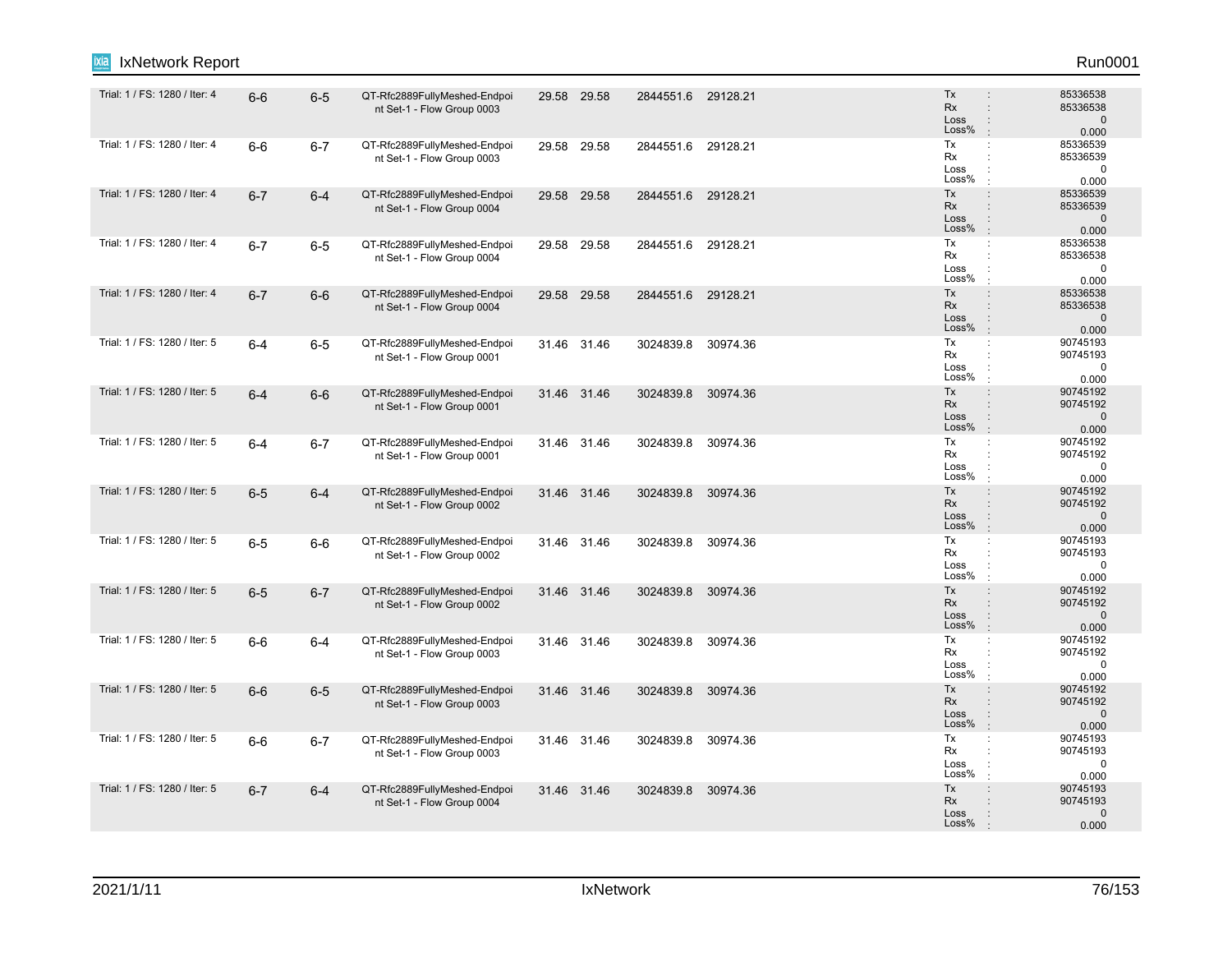| IxNetwork Report              |         |         |                                                            |       |             |           |          |                                                                                                                     | Run0001                                      |
|-------------------------------|---------|---------|------------------------------------------------------------|-------|-------------|-----------|----------|---------------------------------------------------------------------------------------------------------------------|----------------------------------------------|
| Trial: 1 / FS: 1280 / Iter: 5 | $6 - 7$ | $6-5$   | QT-Rfc2889FullyMeshed-Endpoi<br>nt Set-1 - Flow Group 0004 |       | 31.46 31.46 | 3024839.8 | 30974.36 | Tx<br>÷<br>Rx<br>$\ddot{\phantom{a}}$<br>Loss<br>Loss%                                                              | 90745192<br>90745192<br>0<br>0.000           |
| Trial: 1 / FS: 1280 / Iter: 5 | $6 - 7$ | $6-6$   | QT-Rfc2889FullyMeshed-Endpoi<br>nt Set-1 - Flow Group 0004 |       | 31.46 31.46 | 3024839.8 | 30974.36 | Tx<br>$\ddot{\phantom{a}}$<br>Rx<br>$\ddot{\phantom{a}}$<br>Loss<br>$\ddot{\phantom{a}}$<br>Loss%<br>$\pm$          | 90745192<br>90745192<br>$\mathbf 0$<br>0.000 |
| Trial: 1 / FS: 1280 / Iter: 6 | $6-4$   | $6-5$   | QT-Rfc2889FullyMeshed-Endpoi<br>nt Set-1 - Flow Group 0001 |       | 32.40 32.40 | 3114983.9 | 31897.44 | Tx<br>$\ddot{\phantom{a}}$<br>Rx<br>$\ddot{\phantom{a}}$<br>Loss<br>Loss%<br>$\ddot{\phantom{a}}$                   | 93449520<br>93449520<br>$\mathbf 0$<br>0.000 |
| Trial: 1 / FS: 1280 / Iter: 6 | $6 - 4$ | $6-6$   | QT-Rfc2889FullyMeshed-Endpoi<br>nt Set-1 - Flow Group 0001 |       | 32.40 32.40 | 3114983.9 | 31897.44 | Tx<br>$\ddot{\phantom{a}}$<br>Rx<br>Loss<br>Loss%<br>$\ddot{\phantom{a}}$                                           | 93449519<br>93449519<br>$\mathbf 0$<br>0.000 |
| Trial: 1 / FS: 1280 / Iter: 6 | $6-4$   | $6 - 7$ | QT-Rfc2889FullyMeshed-Endpoi<br>nt Set-1 - Flow Group 0001 | 32.40 | 32.40       | 3114983.9 | 31897.44 | Tx<br>÷<br>Rx<br>Loss<br>Loss%                                                                                      | 93449519<br>93449519<br>0<br>0.000           |
| Trial: 1 / FS: 1280 / Iter: 6 | $6-5$   | $6 - 4$ | QT-Rfc2889FullyMeshed-Endpoi<br>nt Set-1 - Flow Group 0002 | 32.40 | 32.40       | 3114983.9 | 31897.44 | Tx<br>$\ddot{\phantom{a}}$<br>Rx<br>$\ddot{\phantom{a}}$<br>Loss<br>$\ddot{\phantom{a}}$<br>Loss%<br>$\cdot$        | 93449519<br>93449519<br>$\mathbf 0$<br>0.000 |
| Trial: 1 / FS: 1280 / Iter: 6 | $6-5$   | $6-6$   | QT-Rfc2889FullyMeshed-Endpoi<br>nt Set-1 - Flow Group 0002 | 32.40 | 32.40       | 3114983.9 | 31897.44 | Tx<br>$\ddot{\phantom{a}}$<br>Rx<br>$\ddot{\phantom{a}}$<br>Loss<br>÷<br>Loss%<br>$\ddot{\phantom{a}}$              | 93449520<br>93449520<br>$\mathbf 0$<br>0.000 |
| Trial: 1 / FS: 1280 / Iter: 6 | $6-5$   | $6 - 7$ | QT-Rfc2889FullyMeshed-Endpoi<br>nt Set-1 - Flow Group 0002 |       | 32.40 32.40 | 3114983.9 | 31897.44 | Tx<br>$\ddot{\phantom{a}}$<br>Rx<br>$\ddot{\phantom{a}}$<br>Loss<br>$\ddot{\phantom{a}}$<br>Loss%<br>$\pm$          | 93449519<br>93449519<br>$\mathbf 0$<br>0.000 |
| Trial: 1 / FS: 1280 / Iter: 6 | $6-6$   | $6-4$   | QT-Rfc2889FullyMeshed-Endpoi<br>nt Set-1 - Flow Group 0003 | 32.40 | 32.40       | 3114983.9 | 31897.44 | Tx<br>$\ddot{\phantom{a}}$<br>Rx<br>Loss<br>Loss%                                                                   | 93449519<br>93449519<br>$\mathbf 0$<br>0.000 |
| Trial: 1 / FS: 1280 / Iter: 6 | $6-6$   | $6-5$   | QT-Rfc2889FullyMeshed-Endpoi<br>nt Set-1 - Flow Group 0003 |       | 32.40 32.40 | 3114983.9 | 31897.44 | Tx<br>$\ddot{\phantom{a}}$<br>Rx<br>$\ddot{\phantom{a}}$<br>Loss<br>Loss%<br>÷                                      | 93449519<br>93449519<br>$\mathbf 0$<br>0.000 |
| Trial: 1 / FS: 1280 / Iter: 6 | $6-6$   | $6 - 7$ | QT-Rfc2889FullyMeshed-Endpoi<br>nt Set-1 - Flow Group 0003 |       | 32.40 32.40 | 3114983.9 | 31897.44 | Tx<br>÷<br>Rx<br>$\ddot{\phantom{a}}$<br>Loss<br>Loss%<br>$\cdot$                                                   | 93449520<br>93449520<br>0<br>0.000           |
| Trial: 1 / FS: 1280 / Iter: 6 | $6 - 7$ | $6 - 4$ | QT-Rfc2889FullyMeshed-Endpoi<br>nt Set-1 - Flow Group 0004 | 32.40 | 32.40       | 3114983.9 | 31897.44 | Tx<br>$\ddot{\phantom{a}}$<br><b>Rx</b><br>$\ddot{\phantom{a}}$<br>Loss<br>$\ddot{\phantom{a}}$<br>Loss%<br>$\cdot$ | 93449520<br>93449520<br>$\mathbf 0$<br>0.000 |
| Trial: 1 / FS: 1280 / Iter: 6 | $6 - 7$ | $6-5$   | QT-Rfc2889FullyMeshed-Endpoi<br>nt Set-1 - Flow Group 0004 |       | 32.40 32.40 | 3114983.9 | 31897.44 | Tx<br>$\ddot{\phantom{a}}$<br>Rx<br>Loss<br>Loss%                                                                   | 93449519<br>93449519<br>0<br>0.000           |
| Trial: 1 / FS: 1280 / Iter: 6 | $6 - 7$ | $6-6$   | QT-Rfc2889FullyMeshed-Endpoi<br>nt Set-1 - Flow Group 0004 |       | 32.40 32.40 | 3114983.9 | 31897.44 | Tx<br>$\ddot{\phantom{a}}$<br>Rx<br>$\ddot{\phantom{a}}$<br>Loss<br>÷<br>Loss%<br>$\pm$                             | 93449519<br>93449519<br>$\pmb{0}$<br>0.000   |
| Trial: 1 / FS: 1280 / Iter: 7 | $6-4$   | $6-5$   | QT-Rfc2889FullyMeshed-Endpoi<br>nt Set-1 - Flow Group 0001 |       | 32.87 32.87 | 3160056.1 | 32358.97 | Tx<br>÷<br>Rx<br>Loss<br>Loss%                                                                                      | 94801683<br>94801683<br>0<br>0.000           |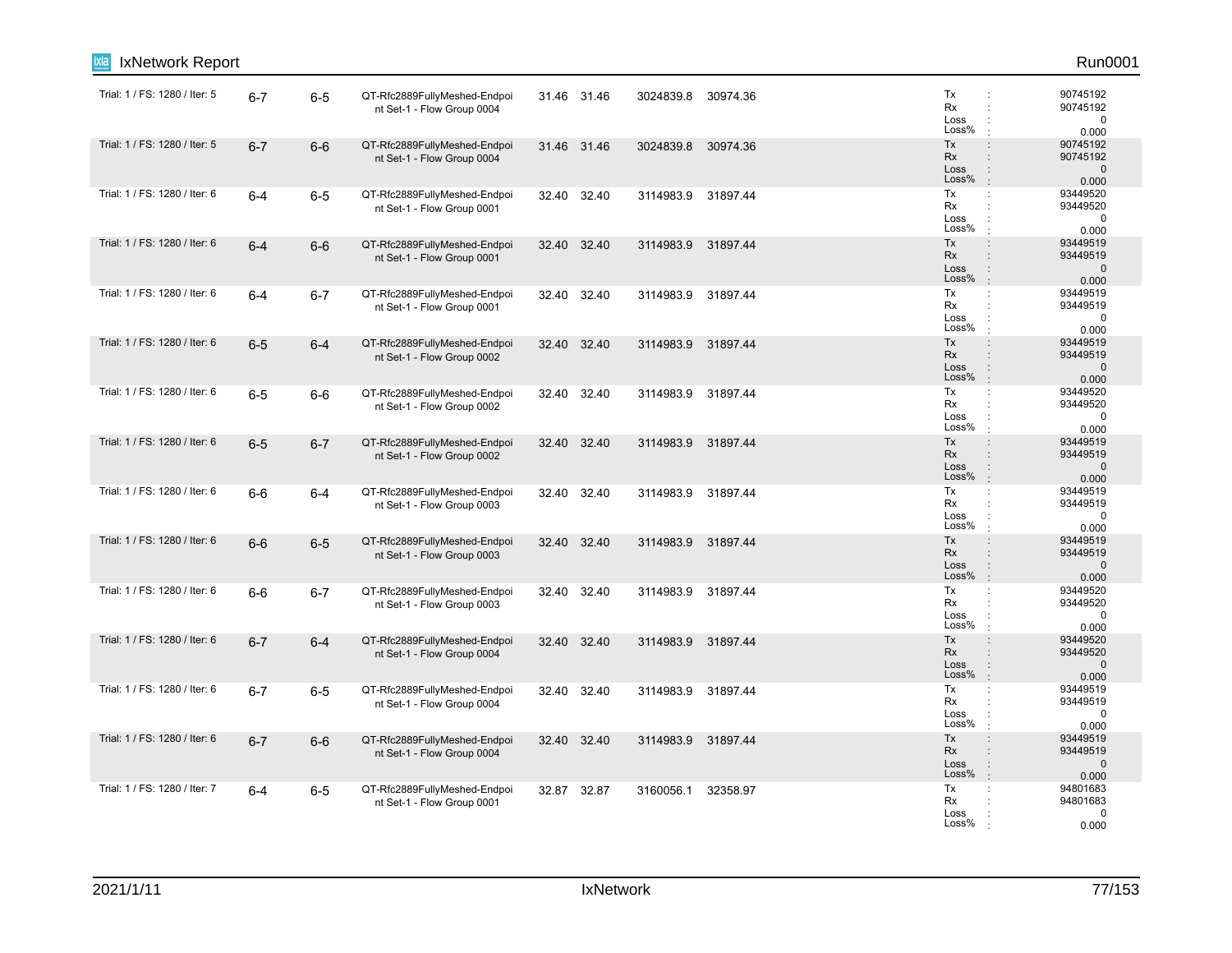| IxNetwork Report              |         |         |                                                            |       |             |                    |          |                                                                                                               | Run0001                                       |
|-------------------------------|---------|---------|------------------------------------------------------------|-------|-------------|--------------------|----------|---------------------------------------------------------------------------------------------------------------|-----------------------------------------------|
| Trial: 1 / FS: 1280 / Iter: 7 | $6 - 4$ | $6-6$   | QT-Rfc2889FullyMeshed-Endpoi<br>nt Set-1 - Flow Group 0001 |       | 32.87 32.87 | 3160056.1 32358.97 |          | Tx<br><b>Rx</b><br>$\ddot{\phantom{a}}$<br>Loss<br>$\ddot{\phantom{a}}$<br>Loss%<br>$\mathbb{R}^2$            | 94801683<br>94801683<br>$\mathbf 0$<br>0.000  |
| Trial: 1 / FS: 1280 / Iter: 7 | $6-4$   | $6 - 7$ | QT-Rfc2889FullyMeshed-Endpoi<br>nt Set-1 - Flow Group 0001 |       | 32.87 32.87 | 3160056.1          | 32358.97 | Tx<br>$\mathbb{C}^{\times}$<br>Rx<br>÷<br>Loss<br>Loss%<br>$\cdot$                                            | 94801682<br>94801682<br>$\mathbf 0$<br>0.000  |
| Trial: 1 / FS: 1280 / Iter: 7 | $6-5$   | $6 - 4$ | QT-Rfc2889FullyMeshed-Endpoi<br>nt Set-1 - Flow Group 0002 |       | 32.87 32.87 | 3160056.1          | 32358.97 | Tx<br>$\ddot{\phantom{a}}$<br>Rx<br>$\ddot{\phantom{a}}$<br>Loss<br>$\ddot{\phantom{a}}$<br>Loss%<br>$\cdot$  | 94801682<br>94801682<br>$\mathbf 0$<br>0.000  |
| Trial: 1 / FS: 1280 / Iter: 7 | $6-5$   | $6-6$   | QT-Rfc2889FullyMeshed-Endpoi<br>nt Set-1 - Flow Group 0002 |       | 32.87 32.87 | 3160056.1          | 32358.97 | Tx<br>÷<br>Rx<br>Loss<br>Loss%<br>$\cdot$                                                                     | 94801683<br>94801683<br>$\mathbf 0$<br>0.000  |
| Trial: 1 / FS: 1280 / Iter: 7 | $6-5$   | $6 - 7$ | QT-Rfc2889FullyMeshed-Endpoi<br>nt Set-1 - Flow Group 0002 |       | 32.87 32.87 | 3160056.1          | 32358.97 | Tx<br>$\ddot{\phantom{a}}$<br>Rx<br>$\mathbf{r}$<br>Loss<br>Loss%<br>$\cdot$                                  | 94801683<br>94801683<br>$\mathbf 0$<br>0.000  |
| Trial: 1 / FS: 1280 / Iter: 7 | $6-6$   | 6-4     | QT-Rfc2889FullyMeshed-Endpoi<br>nt Set-1 - Flow Group 0003 |       | 32.87 32.87 | 3160056.1          | 32358.97 | Tx<br>$\mathbb{C}^{\times}$<br>Rx<br>$\ddot{\phantom{a}}$<br>Loss<br>Loss%<br>$\cdot$                         | 94801683<br>94801683<br>$\mathbf 0$<br>0.000  |
| Trial: 1 / FS: 1280 / Iter: 7 | $6-6$   | $6-5$   | QT-Rfc2889FullyMeshed-Endpoi<br>nt Set-1 - Flow Group 0003 |       | 32.87 32.87 | 3160056.1          | 32358.97 | Tx<br>$\ddot{\phantom{a}}$<br><b>Rx</b><br>$\ddot{\phantom{a}}$<br>Loss<br>$\ddot{\cdot}$<br>Loss%<br>$\cdot$ | 94801682<br>94801682<br>$\mathbf 0$<br>0.000  |
| Trial: 1 / FS: 1280 / Iter: 7 | $6-6$   | $6 - 7$ | QT-Rfc2889FullyMeshed-Endpoi<br>nt Set-1 - Flow Group 0003 |       | 32.87 32.87 | 3160056.1          | 32358.97 | Tx<br>÷<br>Rx<br>÷<br>Loss<br>$\ddot{\phantom{a}}$<br>Loss%<br>$\mathbf{r}$                                   | 94801683<br>94801683<br>$\mathbf 0$<br>0.000  |
| Trial: 1 / FS: 1280 / Iter: 7 | $6 - 7$ | $6 - 4$ | QT-Rfc2889FullyMeshed-Endpoi<br>nt Set-1 - Flow Group 0004 |       | 32.87 32.87 | 3160056.1          | 32358.97 | Tx<br>$\div$<br>Rx<br>$\ddot{\phantom{a}}$<br>Loss<br>Loss%<br>$\pm$                                          | 94801683<br>94801683<br>$\mathbf 0$<br>0.000  |
| Trial: 1 / FS: 1280 / Iter: 7 | $6 - 7$ | $6-5$   | QT-Rfc2889FullyMeshed-Endpoi<br>nt Set-1 - Flow Group 0004 |       | 32.87 32.87 | 3160056.1          | 32358.97 | Tx<br>÷<br>Rx<br>÷<br>Loss<br>Loss%<br>÷                                                                      | 94801683<br>94801683<br>$\mathbf 0$<br>0.000  |
| Trial: 1 / FS: 1280 / Iter: 7 | $6 - 7$ | $6-6$   | QT-Rfc2889FullyMeshed-Endpoi<br>nt Set-1 - Flow Group 0004 |       | 32.87 32.87 | 3160056.1 32358.97 |          | Tx<br>$\ddot{\phantom{a}}$<br>Rx<br>$\div$<br>Loss<br>$\ddot{\cdot}$<br>Loss%<br>$\pm$                        | 94801682<br>94801682<br>$\mathbf 0$<br>0.000  |
| Trial: 1 / FS: 1280 / Iter: 8 | $6-4$   | $6-5$   | QT-Rfc2889FullyMeshed-Endpoi<br>nt Set-1 - Flow Group 0001 | 33.10 | 33.10       | 3182591.6          | 32589.74 | Tx<br>Rx<br>$\ddot{\phantom{a}}$<br>Loss<br>÷<br>Loss%<br>$\ddot{\phantom{a}}$                                | 95477765<br>95477765<br>0<br>0.000            |
| Trial: 1 / FS: 1280 / Iter: 8 | $6 - 4$ | $6-6$   | QT-Rfc2889FullyMeshed-Endpoi<br>nt Set-1 - Flow Group 0001 |       | 33.10 33.10 | 3182591.6          | 32589.74 | Tx<br>$\ddot{\phantom{a}}$<br>Rx<br>Loss<br>$\ddot{\cdot}$<br>Loss%<br>$\cdot$                                | 95477764<br>95477764<br>$\mathbf{0}$<br>0.000 |
| Trial: 1 / FS: 1280 / Iter: 8 | $6-4$   | $6 - 7$ | QT-Rfc2889FullyMeshed-Endpoi<br>nt Set-1 - Flow Group 0001 |       | 33.10 33.10 | 3182591.6          | 32589.74 | Tx<br>$\ddot{\phantom{a}}$<br>Rx<br>÷<br>Loss<br>÷<br>Loss%<br>$\ddot{\phantom{a}}$                           | 95477764<br>95477764<br>0<br>0.000            |
| Trial: 1 / FS: 1280 / Iter: 8 | $6-5$   | $6 - 4$ | QT-Rfc2889FullyMeshed-Endpoi<br>nt Set-1 - Flow Group 0002 |       | 33.10 33.10 | 3182591.6          | 32589.74 | Tx<br>$\ddot{\phantom{a}}$<br><b>Rx</b><br>$\ddot{\phantom{a}}$<br>Loss<br>Loss%                              | 95477764<br>95477764<br>$\mathbf{0}$<br>0.000 |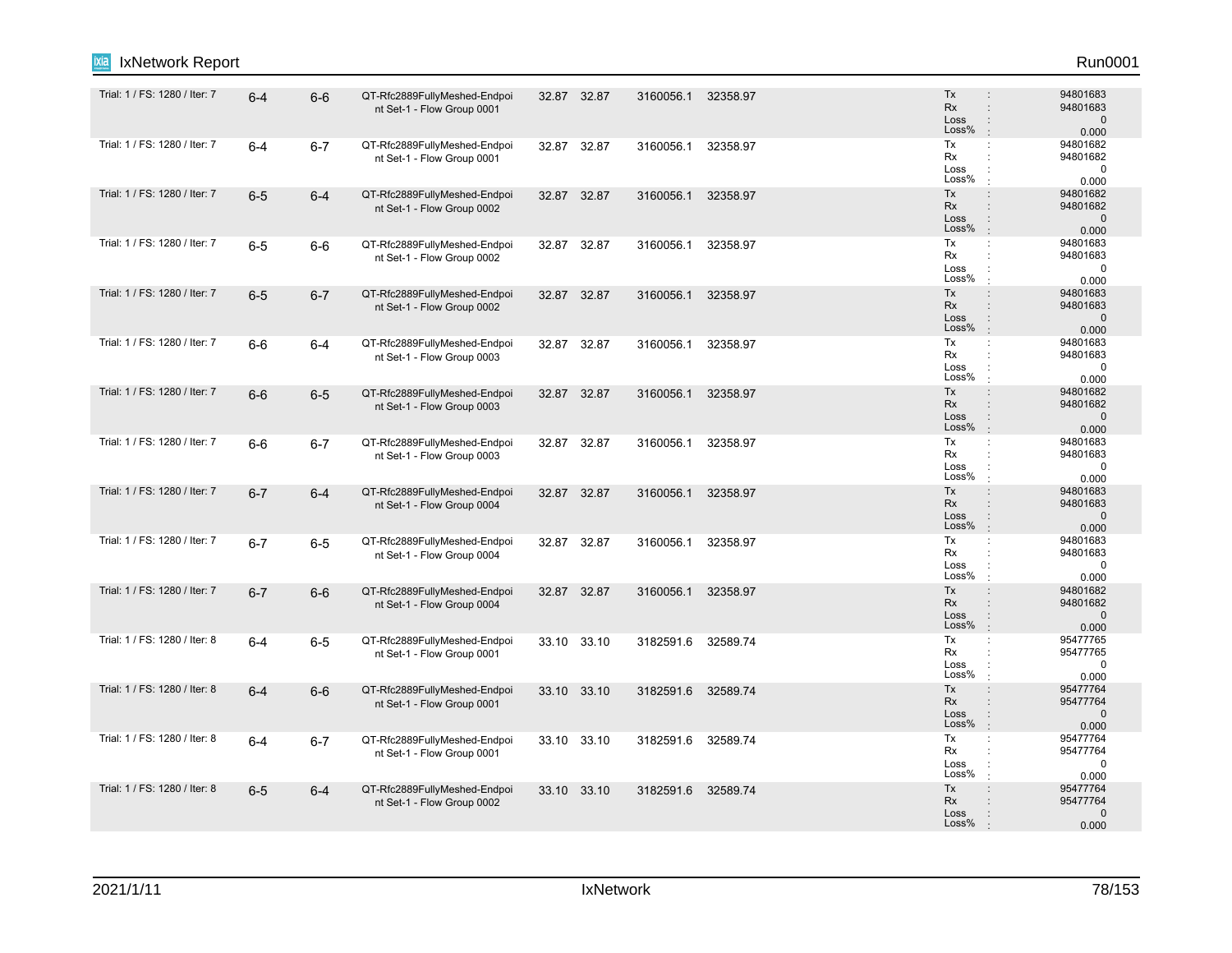| IxNetwork Report              |         |         |                                                            |       |             |                    |          |                                                                                                                     | Run0001                                       |
|-------------------------------|---------|---------|------------------------------------------------------------|-------|-------------|--------------------|----------|---------------------------------------------------------------------------------------------------------------------|-----------------------------------------------|
| Trial: 1 / FS: 1280 / Iter: 8 | $6-5$   | $6-6$   | QT-Rfc2889FullyMeshed-Endpoi<br>nt Set-1 - Flow Group 0002 |       | 33.10 33.10 | 3182591.6          | 32589.74 | Tx<br>÷<br>Rx<br>$\ddot{\phantom{a}}$<br>Loss<br>Loss%                                                              | 95477765<br>95477765<br>0<br>0.000            |
| Trial: 1 / FS: 1280 / Iter: 8 | $6-5$   | $6 - 7$ | QT-Rfc2889FullyMeshed-Endpoi<br>nt Set-1 - Flow Group 0002 | 33.10 | 33.10       | 3182591.6          | 32589.74 | Tx<br>$\ddot{\phantom{a}}$<br>Rx<br>$\ddot{\phantom{a}}$<br>Loss<br>$\ddot{\phantom{a}}$<br>Loss%<br>$\pm$          | 95477764<br>95477764<br>$\mathbf 0$<br>0.000  |
| Trial: 1 / FS: 1280 / Iter: 8 | $6-6$   | $6 - 4$ | QT-Rfc2889FullyMeshed-Endpoi<br>nt Set-1 - Flow Group 0003 |       | 33.10 33.10 | 3182591.6          | 32589.74 | Tx<br>$\ddot{\phantom{a}}$<br>Rx<br>$\ddot{\phantom{a}}$<br>Loss<br>Loss%<br>$\ddot{\phantom{a}}$                   | 95477764<br>95477764<br>$\mathbf 0$<br>0.000  |
| Trial: 1 / FS: 1280 / Iter: 8 | $6-6$   | $6-5$   | QT-Rfc2889FullyMeshed-Endpoi<br>nt Set-1 - Flow Group 0003 |       | 33.10 33.10 | 3182591.6          | 32589.74 | Tx<br>$\ddot{\phantom{a}}$<br>Rx<br>Loss<br>Loss%<br>$\ddot{\phantom{a}}$                                           | 95477764<br>95477764<br>$\mathbf 0$<br>0.000  |
| Trial: 1 / FS: 1280 / Iter: 8 | $6-6$   | $6 - 7$ | QT-Rfc2889FullyMeshed-Endpoi<br>nt Set-1 - Flow Group 0003 |       | 33.10 33.10 | 3182591.6          | 32589.74 | Tx<br>÷<br>Rx<br>$\ddot{\phantom{a}}$<br>Loss<br>Loss%<br>$\cdot$                                                   | 95477765<br>95477765<br>0<br>0.000            |
| Trial: 1 / FS: 1280 / Iter: 8 | $6 - 7$ | $6 - 4$ | QT-Rfc2889FullyMeshed-Endpoi<br>nt Set-1 - Flow Group 0004 |       | 33.10 33.10 | 3182591.6          | 32589.74 | Tx<br>$\ddot{\phantom{a}}$<br>Rx<br>$\ddot{\phantom{a}}$<br>Loss<br>$\ddot{\phantom{a}}$<br>Loss%<br>$\pm$          | 95477765<br>95477765<br>$\mathbf{0}$<br>0.000 |
| Trial: 1 / FS: 1280 / Iter: 8 | $6 - 7$ | $6-5$   | QT-Rfc2889FullyMeshed-Endpoi<br>nt Set-1 - Flow Group 0004 |       | 33.10 33.10 | 3182591.6          | 32589.74 | Tx<br>$\ddot{\phantom{a}}$<br>Rx<br>$\ddot{\phantom{a}}$<br>Loss<br>÷<br>Loss%<br>$\ddot{\phantom{a}}$              | 95477764<br>95477764<br>$\mathbf 0$<br>0.000  |
| Trial: 1 / FS: 1280 / Iter: 8 | $6 - 7$ | $6-6$   | QT-Rfc2889FullyMeshed-Endpoi<br>nt Set-1 - Flow Group 0004 |       | 33.10 33.10 | 3182591.6          | 32589.74 | Tx<br>$\ddot{\phantom{a}}$<br>Rx<br>$\ddot{\phantom{a}}$<br>Loss<br>$\ddot{\phantom{a}}$<br>Loss%<br>$\pm$          | 95477764<br>95477764<br>$\mathbf 0$<br>0.000  |
| Trial: 1 / FS: 1280 / Iter: 9 | $6-4$   | $6-5$   | QT-Rfc2889FullyMeshed-Endpoi<br>nt Set-1 - Flow Group 0001 |       | 33.33 33.33 | 3205128.2          | 32820.51 | Tx<br>$\ddot{\phantom{a}}$<br>Rx<br>Loss<br>Loss%                                                                   | 96153846<br>96153846<br>$\mathbf 0$<br>0.000  |
| Trial: 1 / FS: 1280 / Iter: 9 | $6 - 4$ | $6-6$   | QT-Rfc2889FullyMeshed-Endpoi<br>nt Set-1 - Flow Group 0001 |       | 33.33 33.33 | 3205128.2 32820.51 |          | Tx<br>$\colon$<br>Rx<br>$\ddot{\phantom{a}}$<br>Loss<br>Loss%<br>$\mathbf{r}$                                       | 96153846<br>96153846<br>$\mathbf 0$<br>0.000  |
| Trial: 1 / FS: 1280 / Iter: 9 | $6 - 4$ | $6 - 7$ | QT-Rfc2889FullyMeshed-Endpoi<br>nt Set-1 - Flow Group 0001 |       | 33.33 33.33 | 3205128.2 32820.51 |          | Tx<br>÷<br>Rx<br>$\ddot{\phantom{a}}$<br>Loss<br>Loss%<br>$\cdot$                                                   | 96153846<br>96153846<br>0<br>0.000            |
| Trial: 1 / FS: 1280 / Iter: 9 | $6-5$   | $6 - 4$ | QT-Rfc2889FullyMeshed-Endpoi<br>nt Set-1 - Flow Group 0002 |       | 33.33 33.33 | 3205128.2 32820.51 |          | Tx<br>$\ddot{\phantom{a}}$<br><b>Rx</b><br>$\ddot{\phantom{a}}$<br>Loss<br>$\ddot{\phantom{a}}$<br>Loss%<br>$\cdot$ | 96153846<br>96153846<br>$\mathbf 0$<br>0.000  |
| Trial: 1 / FS: 1280 / Iter: 9 | $6-5$   | $6-6$   | QT-Rfc2889FullyMeshed-Endpoi<br>nt Set-1 - Flow Group 0002 |       | 33.33 33.33 | 3205128.2 32820.51 |          | Tx<br>$\ddot{\phantom{a}}$<br>Rx<br>Loss<br>Loss%                                                                   | 96153846<br>96153846<br>$\Omega$<br>0.000     |
| Trial: 1 / FS: 1280 / Iter: 9 | $6-5$   | $6 - 7$ | QT-Rfc2889FullyMeshed-Endpoi<br>nt Set-1 - Flow Group 0002 |       | 33.33 33.33 | 3205128.2 32820.51 |          | Tx<br>$\ddot{\phantom{a}}$<br>Rx<br>$\ddot{\phantom{a}}$<br>Loss<br>÷<br>Loss%<br>$\pm$                             | 96153846<br>96153846<br>$\mathbf 0$<br>0.000  |
| Trial: 1 / FS: 1280 / Iter: 9 | $6-6$   | $6 - 4$ | QT-Rfc2889FullyMeshed-Endpoi<br>nt Set-1 - Flow Group 0003 |       | 33.33 33.33 | 3205128.2 32820.51 |          | Tx<br>÷<br>Rx<br>Loss<br>Loss%                                                                                      | 96153846<br>96153846<br>0<br>0.000            |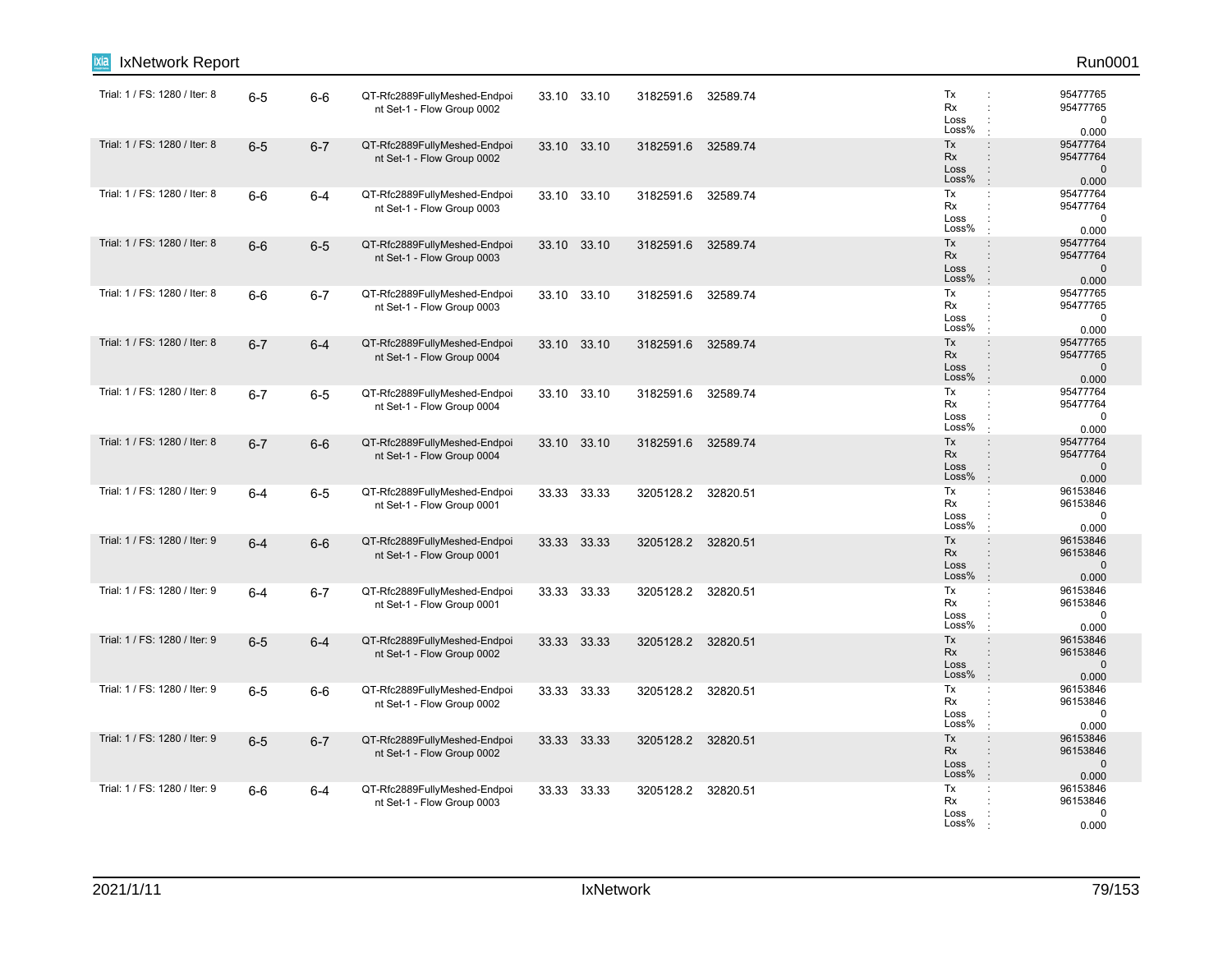| IxNetwork Report              |         |         |                                                            |      |             |                    |          |                                                                                                                           | Run0001                                      |
|-------------------------------|---------|---------|------------------------------------------------------------|------|-------------|--------------------|----------|---------------------------------------------------------------------------------------------------------------------------|----------------------------------------------|
| Trial: 1 / FS: 1280 / Iter: 9 | $6-6$   | $6-5$   | QT-Rfc2889FullyMeshed-Endpoi<br>nt Set-1 - Flow Group 0003 |      | 33.33 33.33 | 3205128.2 32820.51 |          | Tx<br><b>Rx</b><br>$\ddot{\phantom{a}}$<br>Loss<br>$\ddot{\phantom{a}}$<br>Loss%                                          | 96153846<br>96153846<br>$\mathbf 0$<br>0.000 |
| Trial: 1 / FS: 1280 / Iter: 9 | $6-6$   | $6 - 7$ | QT-Rfc2889FullyMeshed-Endpoi<br>nt Set-1 - Flow Group 0003 |      | 33.33 33.33 | 3205128.2          | 32820.51 | Tx<br>÷<br>Rx<br>÷<br>Loss<br>÷<br>Loss%<br>÷                                                                             | 96153846<br>96153846<br>$\mathbf 0$<br>0.000 |
| Trial: 1 / FS: 1280 / Iter: 9 | $6 - 7$ | $6-4$   | QT-Rfc2889FullyMeshed-Endpoi<br>nt Set-1 - Flow Group 0004 |      | 33.33 33.33 | 3205128.2 32820.51 |          | Tx<br>$\ddot{\phantom{a}}$<br>Rx<br>$\ddot{\phantom{a}}$<br>Loss<br>$\ddot{\phantom{a}}$<br>Loss%<br>$\ddot{\phantom{a}}$ | 96153846<br>96153846<br>$\mathbf 0$<br>0.000 |
| Trial: 1 / FS: 1280 / Iter: 9 | $6 - 7$ | $6-5$   | QT-Rfc2889FullyMeshed-Endpoi<br>nt Set-1 - Flow Group 0004 |      | 33.33 33.33 | 3205128.2 32820.51 |          | Tx<br>÷<br>Rx<br>Loss<br>Loss%<br>$\cdot$                                                                                 | 96153846<br>96153846<br>0<br>0.000           |
| Trial: 1 / FS: 1280 / Iter: 9 | $6 - 7$ | $6-6$   | QT-Rfc2889FullyMeshed-Endpoi<br>nt Set-1 - Flow Group 0004 |      | 33.33 33.33 | 3205128.2 32820.51 |          | Tx<br>$\div$<br>Rx<br>$\ddot{\phantom{a}}$<br>Loss<br>Loss%<br>$\cdot$                                                    | 96153846<br>96153846<br>$\mathbf 0$<br>0.000 |
| Trial: 1 / FS: 1518 / Iter: 1 | $6-4$   | $6-5$   | QT-Rfc2889FullyMeshed-Endpoi<br>nt Set-1 - Flow Group 0001 | 3.33 | 3.33        | 270914.6           | 3289.99  | Tx<br>$\mathbb{C}^{\times}$<br>Rx<br>÷<br>Loss<br>Loss%<br>$\cdot$                                                        | 8127439<br>8127439<br>$\mathbf 0$<br>0.000   |
| Trial: 1 / FS: 1518 / Iter: 1 | $6 - 4$ | $6-6$   | QT-Rfc2889FullyMeshed-Endpoi<br>nt Set-1 - Flow Group 0001 | 3.33 | 3.33        | 270914.6           | 3289.99  | Tx<br>$\ddot{\phantom{a}}$<br>Rx<br>$\ddot{\phantom{a}}$<br>Loss<br>Loss%<br>$\mathbb{R}^2$                               | 8127438<br>8127438<br>$\mathbf 0$<br>0.000   |
| Trial: 1 / FS: 1518 / Iter: 1 | $6-4$   | $6 - 7$ | QT-Rfc2889FullyMeshed-Endpoi<br>nt Set-1 - Flow Group 0001 |      | 3.33 3.33   | 270914.6           | 3289.99  | Tx<br>$\mathbb{C}^{\times}$<br>Rx<br>Loss<br>Loss%<br>$\cdot$                                                             | 8127438<br>8127438<br>$\Omega$<br>0.000      |
| Trial: 1 / FS: 1518 / Iter: 1 | $6-5$   | $6 - 4$ | QT-Rfc2889FullyMeshed-Endpoi<br>nt Set-1 - Flow Group 0002 | 3.33 | 3.33        | 270914.6           | 3289.99  | Tx<br>$\div$<br>Rx<br>$\ddot{\phantom{a}}$<br>Loss<br>Loss%<br>$\mathbb{R}^2$                                             | 8127438<br>8127438<br>$\mathbf 0$<br>0.000   |
| Trial: 1 / FS: 1518 / Iter: 1 | $6-5$   | $6-6$   | QT-Rfc2889FullyMeshed-Endpoi<br>nt Set-1 - Flow Group 0002 | 3.33 | 3.33        | 270914.6           | 3289.99  | Tx<br>÷<br>Rx<br>$\ddot{\phantom{a}}$<br>Loss<br>Loss%<br>$\cdot$                                                         | 8127439<br>8127439<br>$\mathbf 0$<br>0.000   |
| Trial: 1 / FS: 1518 / Iter: 1 | $6-5$   | $6 - 7$ | QT-Rfc2889FullyMeshed-Endpoi<br>nt Set-1 - Flow Group 0002 | 3.33 | 3.33        | 270914.6           | 3289.99  | Tx<br>$\ddot{\phantom{a}}$<br>Rx<br>$\ddot{\phantom{a}}$<br>Loss<br>$\ddot{\phantom{a}}$<br>Loss%<br>$\cdot$              | 8127438<br>8127438<br>$\mathbf 0$<br>0.000   |
| Trial: 1 / FS: 1518 / Iter: 1 | $6-6$   | $6-4$   | QT-Rfc2889FullyMeshed-Endpoi<br>nt Set-1 - Flow Group 0003 | 3.33 | 3.33        | 270914.6           | 3289.99  | Tx<br>Rx<br>Loss<br>Loss%                                                                                                 | 8127438<br>8127438<br>$\mathbf 0$<br>0.000   |
| Trial: 1 / FS: 1518 / Iter: 1 | $6-6$   | $6-5$   | QT-Rfc2889FullyMeshed-Endpoi<br>nt Set-1 - Flow Group 0003 | 3.33 | 3.33        | 270914.6           | 3289.99  | Tx<br>$\ddot{\phantom{a}}$<br><b>Rx</b><br>$\ddot{\phantom{a}}$<br>Loss<br>$\ddot{\cdot}$<br>Loss%<br>$\cdot$             | 8127438<br>8127438<br>$\mathbf{0}$<br>0.000  |
| Trial: 1 / FS: 1518 / Iter: 1 | $6-6$   | $6-7$   | QT-Rfc2889FullyMeshed-Endpoi<br>nt Set-1 - Flow Group 0003 | 3.33 | 3.33        | 270914.6           | 3289.99  | Tx<br>÷<br>Rx<br>÷<br>Loss<br>Loss%                                                                                       | 8127439<br>8127439<br>0<br>0.000             |
| Trial: 1 / FS: 1518 / Iter: 1 | $6 - 7$ | $6-4$   | QT-Rfc2889FullyMeshed-Endpoi<br>nt Set-1 - Flow Group 0004 | 3.33 | 3.33        | 270914.6           | 3289.99  | Tx<br>$\ddot{\phantom{a}}$<br>Rx<br>Loss<br>$\ddot{\cdot}$<br>Loss%<br>$\cdot$                                            | 8127439<br>8127439<br>$\mathbf 0$<br>0.000   |
|                               |         |         |                                                            |      |             |                    |          |                                                                                                                           |                                              |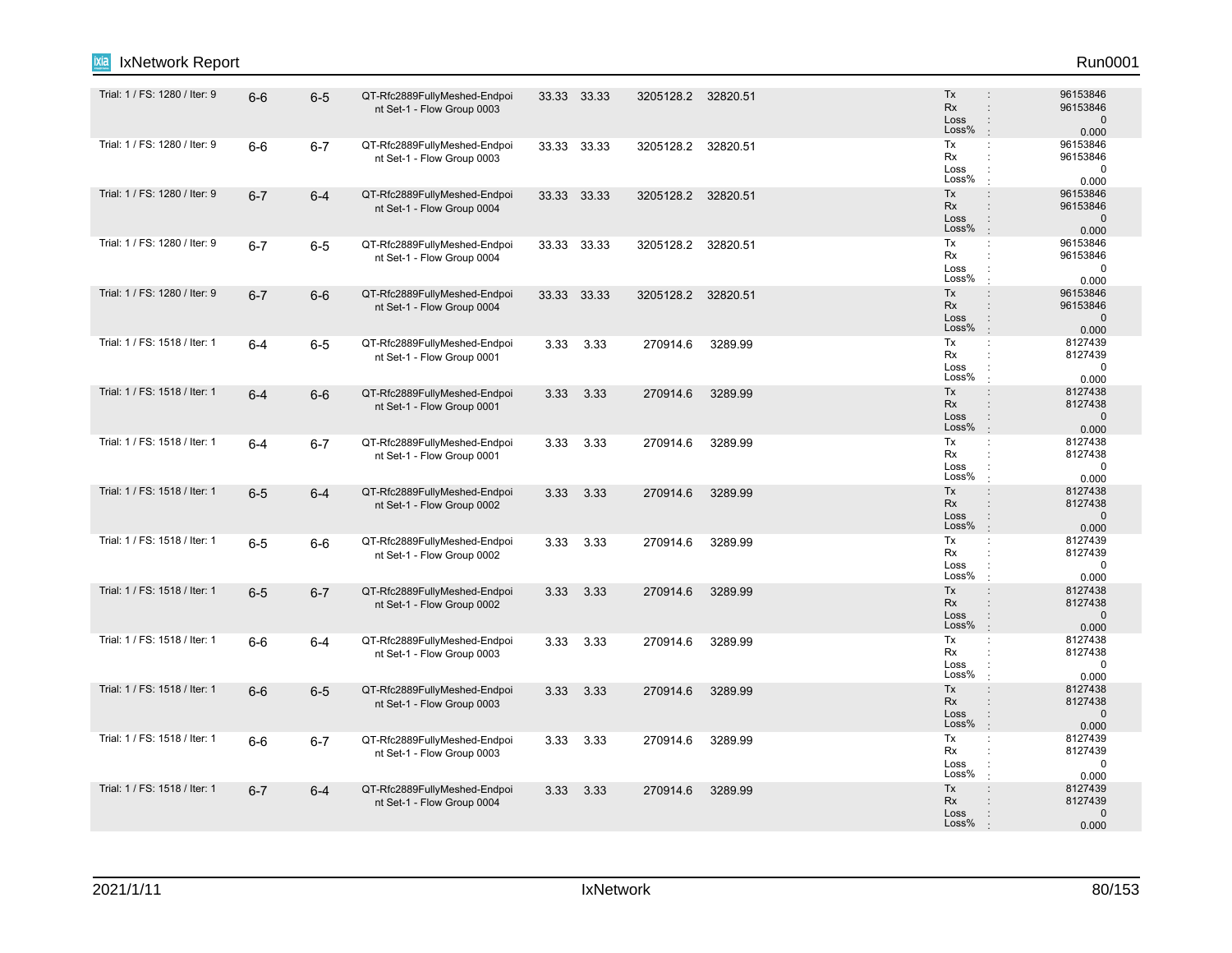| IxNetwork Report<br>ixia      |         |         |                                                            |       |             |                    |          |                                                                                                                     | Run0001                                      |
|-------------------------------|---------|---------|------------------------------------------------------------|-------|-------------|--------------------|----------|---------------------------------------------------------------------------------------------------------------------|----------------------------------------------|
| Trial: 1 / FS: 1518 / Iter: 1 | $6 - 7$ | $6-5$   | QT-Rfc2889FullyMeshed-Endpoi<br>nt Set-1 - Flow Group 0004 | 3.33  | 3.33        | 270914.6           | 3289.99  | Tx<br>÷<br>Rx<br>÷<br>Loss<br>Loss%                                                                                 | 8127438<br>8127438<br>0<br>0.000             |
| Trial: 1 / FS: 1518 / Iter: 1 | $6 - 7$ | $6-6$   | QT-Rfc2889FullyMeshed-Endpoi<br>nt Set-1 - Flow Group 0004 | 3.33  | 3.33        | 270914.6           | 3289.99  | Tx<br>$\ddot{\phantom{a}}$<br>Rx<br>$\ddot{\phantom{a}}$<br>Loss<br>$\ddot{\phantom{a}}$<br>Loss%<br>$\pm$          | 8127438<br>8127438<br>$\mathbf 0$<br>0.000   |
| Trial: 1 / FS: 1518 / Iter: 2 | $6 - 4$ | $6-5$   | QT-Rfc2889FullyMeshed-Endpoi<br>nt Set-1 - Flow Group 0001 |       | 18.33 18.33 | 1490030.3          | 18094.93 | Tx<br>÷<br>Rx<br>Loss<br>Loss%<br>$\ddot{\phantom{a}}$                                                              | 44700911<br>44700911<br>0<br>0.000           |
| Trial: 1 / FS: 1518 / Iter: 2 | $6 - 4$ | $6-6$   | QT-Rfc2889FullyMeshed-Endpoi<br>nt Set-1 - Flow Group 0001 |       | 18.33 18.33 | 1490030.3          | 18094.93 | Tx<br>$\ddot{\phantom{a}}$<br>Rx<br>Loss<br>Loss%<br>$\pm$                                                          | 44700910<br>44700910<br>$\mathbf 0$<br>0.000 |
| Trial: 1 / FS: 1518 / Iter: 2 | $6 - 4$ | $6 - 7$ | QT-Rfc2889FullyMeshed-Endpoi<br>nt Set-1 - Flow Group 0001 |       | 18.33 18.33 | 1490030.3          | 18094.93 | Tx<br>÷<br>Rx<br>$\cdot$<br>Loss<br>Loss%                                                                           | 44700910<br>44700910<br>0<br>0.000           |
| Trial: 1 / FS: 1518 / Iter: 2 | $6-5$   | $6 - 4$ | QT-Rfc2889FullyMeshed-Endpoi<br>nt Set-1 - Flow Group 0002 |       | 18.33 18.33 | 1490030.3          | 18094.93 | Tx<br>$\ddot{\phantom{a}}$<br>Rx<br>$\div$<br>Loss<br>$\ddot{\phantom{a}}$<br>Loss%<br>$\cdot$                      | 44700910<br>44700910<br>$\mathbf 0$<br>0.000 |
| Trial: 1 / FS: 1518 / Iter: 2 | $6-5$   | $6-6$   | QT-Rfc2889FullyMeshed-Endpoi<br>nt Set-1 - Flow Group 0002 | 18.33 | 18.33       | 1490030.3          | 18094.93 | Tx<br>÷<br>Rx<br>÷<br>Loss<br>÷<br>Loss%<br>÷                                                                       | 44700911<br>44700911<br>$\mathbf 0$<br>0.000 |
| Trial: 1 / FS: 1518 / Iter: 2 | $6-5$   | $6 - 7$ | QT-Rfc2889FullyMeshed-Endpoi<br>nt Set-1 - Flow Group 0002 |       | 18.33 18.33 | 1490030.3          | 18094.93 | Tx<br>$\ddot{\phantom{a}}$<br>Rx<br>$\ddot{\phantom{a}}$<br>Loss<br>$\ddot{\phantom{a}}$<br>Loss%<br>$\mathbb{R}^2$ | 44700910<br>44700910<br>$\mathbf 0$<br>0.000 |
| Trial: 1 / FS: 1518 / Iter: 2 | $6-6$   | $6 - 4$ | QT-Rfc2889FullyMeshed-Endpoi<br>nt Set-1 - Flow Group 0003 |       | 18.33 18.33 | 1490030.3          | 18094.93 | Tx<br>÷<br>Rx<br>Loss<br>Loss%                                                                                      | 44700910<br>44700910<br>$\mathbf 0$<br>0.000 |
| Trial: 1 / FS: 1518 / Iter: 2 | $6-6$   | $6-5$   | QT-Rfc2889FullyMeshed-Endpoi<br>nt Set-1 - Flow Group 0003 |       | 18.33 18.33 | 1490030.3          | 18094.93 | Tx<br>$\div$<br>Rx<br>$\ddot{\phantom{a}}$<br>Loss<br>Loss%<br>$\cdot$                                              | 44700910<br>44700910<br>$\mathbf 0$<br>0.000 |
| Trial: 1 / FS: 1518 / Iter: 2 | $6-6$   | $6 - 7$ | QT-Rfc2889FullyMeshed-Endpoi<br>nt Set-1 - Flow Group 0003 |       | 18.33 18.33 | 1490030.3          | 18094.93 | Tx<br>$\mathbb{C}^{\times}$<br>Rx<br>÷<br>Loss<br>Loss%<br>$\cdot$                                                  | 44700911<br>44700911<br>0<br>0.000           |
| Trial: 1 / FS: 1518 / Iter: 2 | $6 - 7$ | $6 - 4$ | QT-Rfc2889FullyMeshed-Endpoi<br>nt Set-1 - Flow Group 0004 | 18.33 | 18.33       | 1490030.3          | 18094.93 | Tx<br>$\ddot{\phantom{a}}$<br><b>Rx</b><br>$\ddot{\phantom{a}}$<br>Loss<br>$\ddot{\phantom{a}}$<br>Loss%<br>$\cdot$ | 44700911<br>44700911<br>$\mathbf 0$<br>0.000 |
| Trial: 1 / FS: 1518 / Iter: 2 | $6 - 7$ | $6-5$   | QT-Rfc2889FullyMeshed-Endpoi<br>nt Set-1 - Flow Group 0004 |       | 18.33 18.33 | 1490030.3 18094.93 |          | Tx<br>÷<br>Rx<br>Loss<br>Loss%                                                                                      | 44700910<br>44700910<br>0<br>0.000           |
| Trial: 1 / FS: 1518 / Iter: 2 | $6 - 7$ | $6-6$   | QT-Rfc2889FullyMeshed-Endpoi<br>nt Set-1 - Flow Group 0004 |       | 18.33 18.33 | 1490030.3          | 18094.93 | Tx<br>$\ddot{\phantom{a}}$<br>Rx<br>$\ddot{\phantom{a}}$<br>Loss<br>÷<br>Loss%<br>$\mathbf{r}$                      | 44700910<br>44700910<br>$\mathbf 0$<br>0.000 |
| Trial: 1 / FS: 1518 / Iter: 3 | $6 - 4$ | $6-5$   | QT-Rfc2889FullyMeshed-Endpoi<br>nt Set-1 - Flow Group 0001 |       | 25.83 25.83 | 2099588.2 25497.40 |          | Tx<br>÷<br>Rx<br>Loss<br>Loss%                                                                                      | 62987647<br>62987647<br>0<br>0.000           |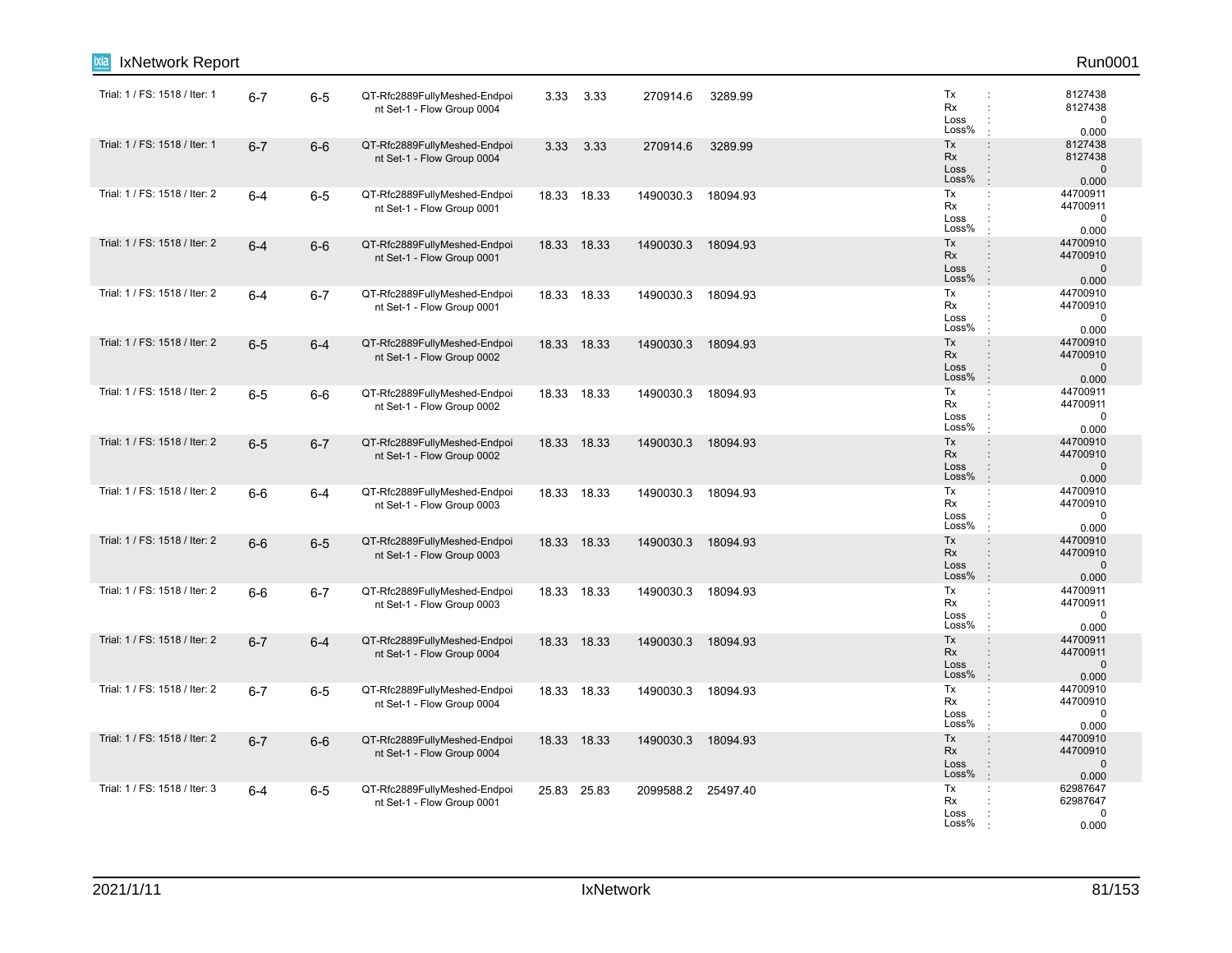| IxNetwork Report              |         |         |                                                            |             |       |                    |          |                                                                                                              | Run0001                                       |
|-------------------------------|---------|---------|------------------------------------------------------------|-------------|-------|--------------------|----------|--------------------------------------------------------------------------------------------------------------|-----------------------------------------------|
| Trial: 1 / FS: 1518 / Iter: 3 | $6 - 4$ | $6-6$   | QT-Rfc2889FullyMeshed-Endpoi<br>nt Set-1 - Flow Group 0001 | 25.83 25.83 |       | 2099588.2 25497.40 |          | Tx<br><b>Rx</b><br>$\ddot{\phantom{a}}$<br>Loss<br>$\ddot{\phantom{a}}$<br>Loss%<br>$\mathbb{R}^2$           | 62987646<br>62987646<br>$\mathbf 0$<br>0.000  |
| Trial: 1 / FS: 1518 / Iter: 3 | $6-4$   | $6 - 7$ | QT-Rfc2889FullyMeshed-Endpoi<br>nt Set-1 - Flow Group 0001 | 25.83       | 25.83 | 2099588.2          | 25497.40 | Tx<br>$\mathbb{C}^{\times}$<br>Rx<br>÷<br>Loss<br>Loss%<br>$\cdot$                                           | 62987646<br>62987646<br>$\mathbf 0$<br>0.000  |
| Trial: 1 / FS: 1518 / Iter: 3 | $6-5$   | $6 - 4$ | QT-Rfc2889FullyMeshed-Endpoi<br>nt Set-1 - Flow Group 0002 | 25.83 25.83 |       | 2099588.2 25497.40 |          | Tx<br>$\ddot{\phantom{a}}$<br>Rx<br>$\ddot{\phantom{a}}$<br>Loss<br>$\ddot{\phantom{a}}$<br>Loss%<br>$\cdot$ | 62987646<br>62987646<br>$\mathbf 0$<br>0.000  |
| Trial: 1 / FS: 1518 / Iter: 3 | $6-5$   | $6-6$   | QT-Rfc2889FullyMeshed-Endpoi<br>nt Set-1 - Flow Group 0002 | 25.83 25.83 |       | 2099588.2 25497.40 |          | Tx<br>÷<br>Rx<br>Loss<br>Loss%<br>$\cdot$                                                                    | 62987647<br>62987647<br>$\mathbf 0$<br>0.000  |
| Trial: 1 / FS: 1518 / Iter: 3 | $6-5$   | $6 - 7$ | QT-Rfc2889FullyMeshed-Endpoi<br>nt Set-1 - Flow Group 0002 | 25.83 25.83 |       | 2099588.2 25497.40 |          | Tx<br>$\ddot{\phantom{a}}$<br>Rx<br>$\mathbf{r}$<br>Loss<br>$\ddot{\phantom{a}}$<br>Loss%<br>$\cdot$         | 62987646<br>62987646<br>$\mathbf{0}$<br>0.000 |
| Trial: 1 / FS: 1518 / Iter: 3 | $6-6$   | 6-4     | QT-Rfc2889FullyMeshed-Endpoi<br>nt Set-1 - Flow Group 0003 | 25.83 25.83 |       | 2099588.2          | 25497.40 | Tx<br>$\mathbb{C}^{\times}$<br>Rx<br>$\ddot{\phantom{a}}$<br>Loss<br>Loss%<br>$\cdot$                        | 62987646<br>62987646<br>$\mathbf 0$<br>0.000  |
| Trial: 1 / FS: 1518 / Iter: 3 | $6-6$   | $6-5$   | QT-Rfc2889FullyMeshed-Endpoi<br>nt Set-1 - Flow Group 0003 | 25.83 25.83 |       | 2099588.2 25497.40 |          | Tx<br>$\ddot{\phantom{a}}$<br><b>Rx</b><br>$\ddot{\phantom{a}}$<br>Loss<br>÷<br>Loss%<br>$\cdot$             | 62987646<br>62987646<br>$\mathbf 0$<br>0.000  |
| Trial: 1 / FS: 1518 / Iter: 3 | $6-6$   | $6 - 7$ | QT-Rfc2889FullyMeshed-Endpoi<br>nt Set-1 - Flow Group 0003 | 25.83 25.83 |       | 2099588.2 25497.40 |          | Tx<br>÷<br>Rx<br>÷<br>Loss<br>$\ddot{\phantom{a}}$<br>Loss%<br>$\mathbf{r}$                                  | 62987647<br>62987647<br>$\mathbf 0$<br>0.000  |
| Trial: 1 / FS: 1518 / Iter: 3 | $6 - 7$ | $6 - 4$ | QT-Rfc2889FullyMeshed-Endpoi<br>nt Set-1 - Flow Group 0004 | 25.83 25.83 |       | 2099588.2 25497.40 |          | Tx<br>$\ddot{\phantom{a}}$<br>Rx<br>$\ddot{\phantom{a}}$<br>Loss<br>Loss%<br>$\cdot$                         | 62987647<br>62987647<br>$\mathbf 0$<br>0.000  |
| Trial: 1 / FS: 1518 / Iter: 3 | $6 - 7$ | $6-5$   | QT-Rfc2889FullyMeshed-Endpoi<br>nt Set-1 - Flow Group 0004 | 25.83 25.83 |       | 2099588.2 25497.40 |          | Tx<br>÷<br>Rx<br>÷<br>Loss<br>Loss%<br>÷                                                                     | 62987646<br>62987646<br>$\mathbf 0$<br>0.000  |
| Trial: 1 / FS: 1518 / Iter: 3 | $6 - 7$ | $6-6$   | QT-Rfc2889FullyMeshed-Endpoi<br>nt Set-1 - Flow Group 0004 | 25.83 25.83 |       | 2099588.2 25497.40 |          | Tx<br>$\ddot{\phantom{a}}$<br>Rx<br>$\div$<br>Loss<br>$\ddot{\cdot}$<br>Loss%<br>$\pm$                       | 62987646<br>62987646<br>$\mathbf 0$<br>0.000  |
| Trial: 1 / FS: 1518 / Iter: 4 | $6 - 4$ | $6-5$   | QT-Rfc2889FullyMeshed-Endpoi<br>nt Set-1 - Flow Group 0001 | 29.58       | 29.58 | 2404367.5          | 29198.64 | Tx<br>Rx<br>$\ddot{\phantom{a}}$<br>Loss<br>÷<br>Loss%<br>$\ddot{\phantom{a}}$                               | 72131015<br>72131015<br>0<br>0.000            |
| Trial: 1 / FS: 1518 / Iter: 4 | $6 - 4$ | $6-6$   | QT-Rfc2889FullyMeshed-Endpoi<br>nt Set-1 - Flow Group 0001 | 29.58 29.58 |       | 2404367.5          | 29198.64 | Tx<br>$\ddot{\phantom{a}}$<br>Rx<br>Loss<br>Loss%<br>$\cdot$                                                 | 72131014<br>72131014<br>$\mathbf{0}$<br>0.000 |
| Trial: 1 / FS: 1518 / Iter: 4 | $6-4$   | $6 - 7$ | QT-Rfc2889FullyMeshed-Endpoi<br>nt Set-1 - Flow Group 0001 | 29.58 29.58 |       | 2404367.5          | 29198.64 | Tx<br>$\ddot{\phantom{a}}$<br>Rx<br>÷<br>Loss<br>÷<br>Loss%<br>$\ddot{\phantom{a}}$                          | 72131014<br>72131014<br>0<br>0.000            |
| Trial: 1 / FS: 1518 / Iter: 4 | $6-5$   | $6 - 4$ | QT-Rfc2889FullyMeshed-Endpoi<br>nt Set-1 - Flow Group 0002 | 29.58 29.58 |       | 2404367.5          | 29198.64 | Tx<br>$\ddot{\phantom{a}}$<br><b>Rx</b><br>Loss<br>Loss%                                                     | 72131014<br>72131014<br>$\mathbf{0}$<br>0.000 |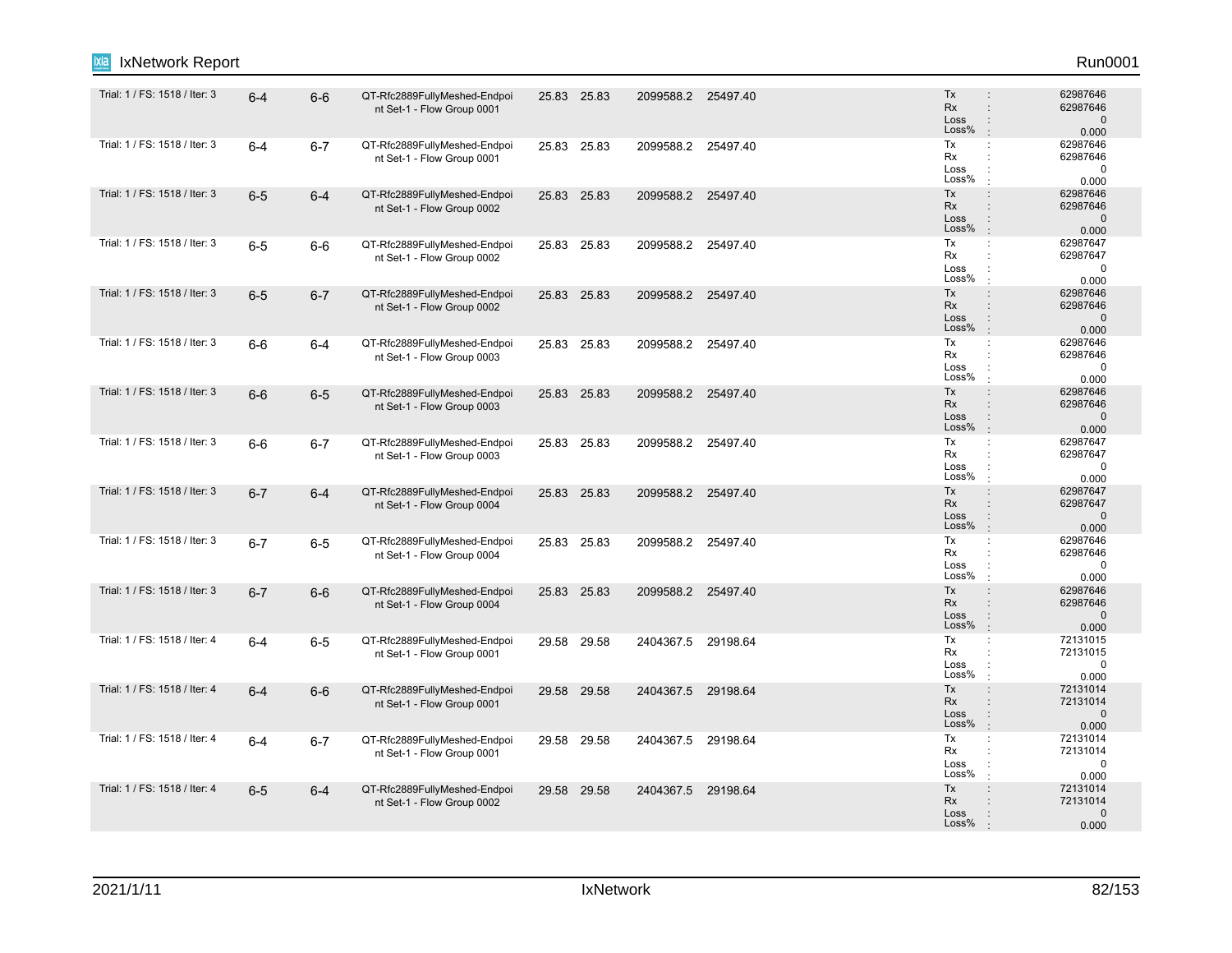| IxNetwork Report<br>ixia      |         |         |                                                            |             |                    |          |                                                                                                                     | Run0001                                       |
|-------------------------------|---------|---------|------------------------------------------------------------|-------------|--------------------|----------|---------------------------------------------------------------------------------------------------------------------|-----------------------------------------------|
| Trial: 1 / FS: 1518 / Iter: 4 | $6-5$   | $6-6$   | QT-Rfc2889FullyMeshed-Endpoi<br>nt Set-1 - Flow Group 0002 | 29.58 29.58 | 2404367.5 29198.64 |          | Tx<br>Rx<br>÷<br>Loss<br>Loss%                                                                                      | 72131015<br>72131015<br>0<br>0.000            |
| Trial: 1 / FS: 1518 / Iter: 4 | $6-5$   | $6 - 7$ | QT-Rfc2889FullyMeshed-Endpoi<br>nt Set-1 - Flow Group 0002 | 29.58 29.58 | 2404367.5          | 29198.64 | Tx<br>$\ddot{\phantom{a}}$<br>Rx<br>$\ddot{\phantom{a}}$<br>Loss<br>$\ddot{\phantom{a}}$<br>Loss%<br>$\pm$          | 72131014<br>72131014<br>$\mathbf 0$<br>0.000  |
| Trial: 1 / FS: 1518 / Iter: 4 | $6-6$   | $6 - 4$ | QT-Rfc2889FullyMeshed-Endpoi<br>nt Set-1 - Flow Group 0003 | 29.58 29.58 | 2404367.5 29198.64 |          | Tx<br>÷<br>Rx<br>Loss<br>Loss%<br>$\cdot$                                                                           | 72131014<br>72131014<br>$\mathbf 0$<br>0.000  |
| Trial: 1 / FS: 1518 / Iter: 4 | $6-6$   | $6-5$   | QT-Rfc2889FullyMeshed-Endpoi<br>nt Set-1 - Flow Group 0003 | 29.58 29.58 | 2404367.5          | 29198.64 | Tx<br>$\ddot{\phantom{a}}$<br>Rx<br>Loss<br>Loss%<br>$\pm$                                                          | 72131014<br>72131014<br>$\mathbf 0$<br>0.000  |
| Trial: 1 / FS: 1518 / Iter: 4 | $6-6$   | $6 - 7$ | QT-Rfc2889FullyMeshed-Endpoi<br>nt Set-1 - Flow Group 0003 | 29.58 29.58 | 2404367.5          | 29198.64 | Tx<br>÷<br>Rx<br>Loss<br>Loss%                                                                                      | 72131015<br>72131015<br>0<br>0.000            |
| Trial: 1 / FS: 1518 / Iter: 4 | $6 - 7$ | $6 - 4$ | QT-Rfc2889FullyMeshed-Endpoi<br>nt Set-1 - Flow Group 0004 | 29.58 29.58 | 2404367.5          | 29198.64 | Tx<br>$\ddot{\phantom{a}}$<br>Rx<br>$\div$<br>Loss<br>$\ddot{\phantom{a}}$<br>Loss%<br>$\cdot$                      | 72131015<br>72131015<br>$\mathbf{0}$<br>0.000 |
| Trial: 1 / FS: 1518 / Iter: 4 | $6 - 7$ | $6-5$   | QT-Rfc2889FullyMeshed-Endpoi<br>nt Set-1 - Flow Group 0004 | 29.58 29.58 | 2404367.5          | 29198.64 | Tx<br>÷<br>Rx<br>÷<br>Loss<br>÷<br>Loss%<br>÷                                                                       | 72131014<br>72131014<br>$\mathbf 0$<br>0.000  |
| Trial: 1 / FS: 1518 / Iter: 4 | $6 - 7$ | $6-6$   | QT-Rfc2889FullyMeshed-Endpoi<br>nt Set-1 - Flow Group 0004 | 29.58 29.58 | 2404367.5          | 29198.64 | Tx<br>$\ddot{\phantom{a}}$<br>Rx<br>Loss<br>$\ddot{\phantom{a}}$<br>Loss%<br>$\mathbb{R}^2$                         | 72131014<br>72131014<br>$\mathbf 0$<br>0.000  |
| Trial: 1 / FS: 1518 / Iter: 5 | $6 - 4$ | $6-5$   | QT-Rfc2889FullyMeshed-Endpoi<br>nt Set-1 - Flow Group 0001 | 31.46 31.46 | 2556756.5 31049.25 |          | Tx<br>÷<br>Rx<br>Loss<br>Loss%                                                                                      | 76702699<br>76702699<br>$\mathbf 0$<br>0.000  |
| Trial: 1 / FS: 1518 / Iter: 5 | $6 - 4$ | $6-6$   | QT-Rfc2889FullyMeshed-Endpoi<br>nt Set-1 - Flow Group 0001 | 31.46 31.46 | 2556756.5 31049.25 |          | Tx<br>$\div$<br>Rx<br>$\ddot{\phantom{a}}$<br>Loss<br>Loss%<br>$\cdot$                                              | 76702698<br>76702698<br>$\mathbf 0$<br>0.000  |
| Trial: 1 / FS: 1518 / Iter: 5 | $6 - 4$ | $6 - 7$ | QT-Rfc2889FullyMeshed-Endpoi<br>nt Set-1 - Flow Group 0001 | 31.46 31.46 | 2556756.5 31049.25 |          | Tx<br>$\mathbb{Z}^2$<br>Rx<br>÷<br>Loss<br>Loss%                                                                    | 76702698<br>76702698<br>0<br>0.000            |
| Trial: 1 / FS: 1518 / Iter: 5 | $6-5$   | $6 - 4$ | QT-Rfc2889FullyMeshed-Endpoi<br>nt Set-1 - Flow Group 0002 | 31.46 31.46 | 2556756.5          | 31049.25 | Tx<br>$\ddot{\phantom{a}}$<br><b>Rx</b><br>$\ddot{\phantom{a}}$<br>Loss<br>$\ddot{\phantom{a}}$<br>Loss%<br>$\cdot$ | 76702698<br>76702698<br>$\mathbf 0$<br>0.000  |
| Trial: 1 / FS: 1518 / Iter: 5 | $6-5$   | $6-6$   | QT-Rfc2889FullyMeshed-Endpoi<br>nt Set-1 - Flow Group 0002 | 31.46 31.46 | 2556756.5 31049.25 |          | Tx<br>÷<br>Rx<br>Loss<br>Loss%                                                                                      | 76702699<br>76702699<br>$\mathbf 0$<br>0.000  |
| Trial: 1 / FS: 1518 / Iter: 5 | $6-5$   | $6 - 7$ | QT-Rfc2889FullyMeshed-Endpoi<br>nt Set-1 - Flow Group 0002 | 31.46 31.46 | 2556756.5 31049.25 |          | Tx<br>$\ddot{\phantom{a}}$<br>Rx<br>$\ddot{\phantom{a}}$<br>Loss<br>÷<br>Loss%<br>$\mathbf{r}$                      | 76702698<br>76702698<br>$\mathbf 0$<br>0.000  |
| Trial: 1 / FS: 1518 / Iter: 5 | $6-6$   | $6 - 4$ | QT-Rfc2889FullyMeshed-Endpoi<br>nt Set-1 - Flow Group 0003 | 31.46 31.46 | 2556756.5 31049.25 |          | Tx<br>÷<br>Rx<br>Loss<br>Loss%                                                                                      | 76702698<br>76702698<br>0<br>0.000            |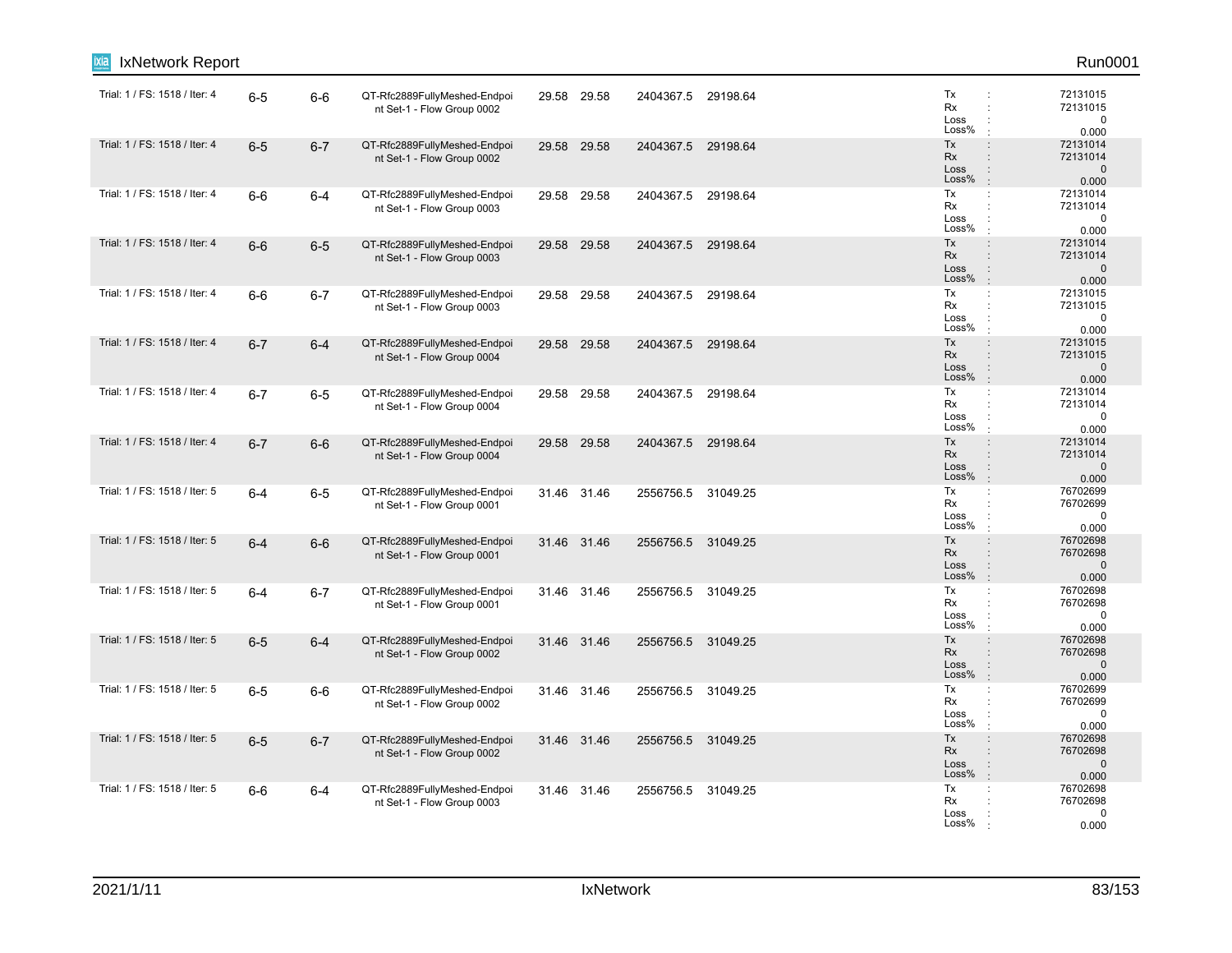| IxNetwork Report              |         |         |                                                            |       |             |                    |          |                                                                                                                     | Run0001                                      |
|-------------------------------|---------|---------|------------------------------------------------------------|-------|-------------|--------------------|----------|---------------------------------------------------------------------------------------------------------------------|----------------------------------------------|
| Trial: 1 / FS: 1518 / Iter: 5 | $6-6$   | $6-5$   | QT-Rfc2889FullyMeshed-Endpoi<br>nt Set-1 - Flow Group 0003 |       | 31.46 31.46 | 2556756.5 31049.25 |          | Tx<br><b>Rx</b><br>$\ddot{\phantom{a}}$<br>Loss<br>$\ddot{\phantom{a}}$<br>Loss%<br>$\cdot$                         | 76702698<br>76702698<br>$\mathbf 0$<br>0.000 |
| Trial: 1 / FS: 1518 / Iter: 5 | $6-6$   | $6 - 7$ | QT-Rfc2889FullyMeshed-Endpoi<br>nt Set-1 - Flow Group 0003 |       | 31.46 31.46 | 2556756.5 31049.25 |          | Tx<br>÷<br>Rx<br>$\ddot{\phantom{a}}$<br>Loss<br>Loss%<br>$\pm$                                                     | 76702699<br>76702699<br>$\pmb{0}$<br>0.000   |
| Trial: 1 / FS: 1518 / Iter: 5 | $6 - 7$ | $6 - 4$ | QT-Rfc2889FullyMeshed-Endpoi<br>nt Set-1 - Flow Group 0004 |       | 31.46 31.46 | 2556756.5 31049.25 |          | Tx<br>$\ddot{\phantom{a}}$<br>Rx<br>$\ddot{\phantom{a}}$<br>Loss<br>$\ddot{\phantom{a}}$<br>Loss%<br>$\mathbb{R}^2$ | 76702699<br>76702699<br>$\mathbf 0$<br>0.000 |
| Trial: 1 / FS: 1518 / Iter: 5 | $6 - 7$ | $6-5$   | QT-Rfc2889FullyMeshed-Endpoi<br>nt Set-1 - Flow Group 0004 |       | 31.46 31.46 | 2556756.5 31049.25 |          | Tx<br>÷<br>Rx<br>Loss<br>Loss%<br>÷                                                                                 | 76702698<br>76702698<br>$\mathbf 0$<br>0.000 |
| Trial: 1 / FS: 1518 / Iter: 5 | $6 - 7$ | $6-6$   | QT-Rfc2889FullyMeshed-Endpoi<br>nt Set-1 - Flow Group 0004 |       | 31.46 31.46 | 2556756.5          | 31049.25 | Tx<br>$\div$<br><b>Rx</b><br>$\ddot{\phantom{a}}$<br>Loss<br>Loss%<br>$\cdot$                                       | 76702698<br>76702698<br>$\mathbf 0$<br>0.000 |
| Trial: 1 / FS: 1518 / Iter: 6 | $6 - 4$ | $6-5$   | QT-Rfc2889FullyMeshed-Endpoi<br>nt Set-1 - Flow Group 0001 |       | 32.40 32.40 | 2632951.7 31974.57 |          | Tx<br>$\mathbb{C}^{\times}$<br>Rx<br>$\ddot{\phantom{a}}$<br>Loss<br>Loss%<br>$\cdot$                               | 78988541<br>78988541<br>$\mathbf 0$<br>0.000 |
| Trial: 1 / FS: 1518 / Iter: 6 | $6 - 4$ | $6-6$   | QT-Rfc2889FullyMeshed-Endpoi<br>nt Set-1 - Flow Group 0001 | 32.40 | 32.40       | 2632951.7 31974.57 |          | Tx<br>$\ddot{\phantom{a}}$<br><b>Rx</b><br>$\ddot{\phantom{a}}$<br>Loss<br>$\ddot{\phantom{a}}$<br>Loss%<br>$\cdot$ | 78988540<br>78988540<br>$\mathbf 0$<br>0.000 |
| Trial: 1 / FS: 1518 / Iter: 6 | $6-4$   | $6 - 7$ | QT-Rfc2889FullyMeshed-Endpoi<br>nt Set-1 - Flow Group 0001 |       | 32.40 32.40 | 2632951.7 31974.57 |          | Tx<br>$\mathbb{C}^{\times}$<br>Rx<br>÷<br>Loss<br>Loss%                                                             | 78988540<br>78988540<br>$\mathbf 0$<br>0.000 |
| Trial: 1 / FS: 1518 / Iter: 6 | $6-5$   | $6 - 4$ | QT-Rfc2889FullyMeshed-Endpoi<br>nt Set-1 - Flow Group 0002 |       | 32.40 32.40 | 2632951.7 31974.57 |          | Tx<br>$\div$<br>Rx<br>$\ddot{\phantom{a}}$<br>Loss<br>$\ddot{\phantom{a}}$<br>Loss%<br>$\mathbf{r}$                 | 78988540<br>78988540<br>$\mathbf 0$<br>0.000 |
| Trial: 1 / FS: 1518 / Iter: 6 | $6-5$   | $6-6$   | QT-Rfc2889FullyMeshed-Endpoi<br>nt Set-1 - Flow Group 0002 |       | 32.40 32.40 | 2632951.7 31974.57 |          | Tx<br>$\ddot{\cdot}$<br>Rx<br>$\ddot{\phantom{a}}$<br>Loss<br>Loss%                                                 | 78988541<br>78988541<br>$\mathbf 0$<br>0.000 |
| Trial: 1 / FS: 1518 / Iter: 6 | $6-5$   | $6 - 7$ | QT-Rfc2889FullyMeshed-Endpoi<br>nt Set-1 - Flow Group 0002 | 32.40 | 32.40       | 2632951.7 31974.57 |          | Tx<br>$\ddot{\phantom{a}}$<br>Rx<br>$\div$<br>Loss<br>$\div$<br>Loss%<br>$\mathbf{r}$                               | 78988540<br>78988540<br>$\mathbf 0$<br>0.000 |
| Trial: 1 / FS: 1518 / Iter: 6 | $6-6$   | $6-4$   | QT-Rfc2889FullyMeshed-Endpoi<br>nt Set-1 - Flow Group 0003 | 32.40 | 32.40       | 2632951.7 31974.57 |          | Tx<br>÷<br>Rx<br>÷<br>Loss<br>÷<br>Loss%<br>$\ddot{\phantom{a}}$                                                    | 78988540<br>78988540<br>$\mathbf 0$<br>0.000 |
| Trial: 1 / FS: 1518 / Iter: 6 | $6-6$   | $6-5$   | QT-Rfc2889FullyMeshed-Endpoi<br>nt Set-1 - Flow Group 0003 |       | 32.40 32.40 | 2632951.7 31974.57 |          | Tx<br>$\ddot{\phantom{a}}$<br>Rx<br>Loss<br>$\ddot{\cdot}$<br>Loss%<br>$\cdot$                                      | 78988540<br>78988540<br>$\mathbf 0$<br>0.000 |
| Trial: 1 / FS: 1518 / Iter: 6 | $6-6$   | $6 - 7$ | QT-Rfc2889FullyMeshed-Endpoi<br>nt Set-1 - Flow Group 0003 | 32.40 | 32.40       | 2632951.7          | 31974.57 | Tx<br>$\mathbb{C}^{\times}$<br>Rx<br>$\ddot{\phantom{a}}$<br>Loss<br>Loss%<br>÷                                     | 78988541<br>78988541<br>$\mathbf 0$<br>0.000 |
| Trial: 1 / FS: 1518 / Iter: 6 | $6 - 7$ | $6 - 4$ | QT-Rfc2889FullyMeshed-Endpoi<br>nt Set-1 - Flow Group 0004 |       | 32.40 32.40 | 2632951.7 31974.57 |          | Tx<br>$\ddot{\phantom{a}}$<br>Rx<br>$\ddot{\phantom{a}}$<br>Loss<br>Loss%                                           | 78988541<br>78988541<br>$\mathbf 0$<br>0.000 |
|                               |         |         |                                                            |       |             |                    |          |                                                                                                                     |                                              |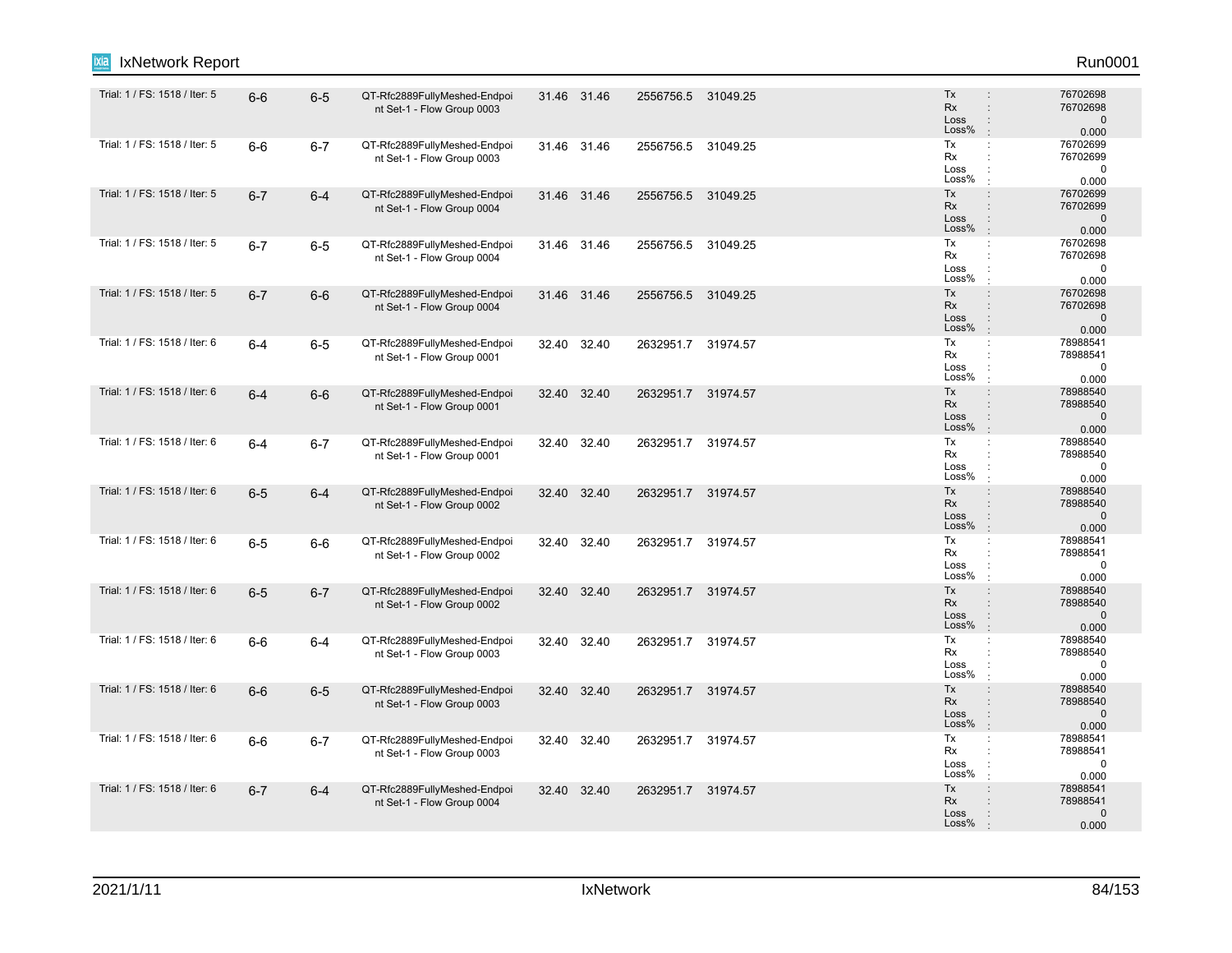| IxNetwork Report<br>ixia      |         |         |                                                            |       |             |                    |          |                                                                                                                     | Run0001                                       |
|-------------------------------|---------|---------|------------------------------------------------------------|-------|-------------|--------------------|----------|---------------------------------------------------------------------------------------------------------------------|-----------------------------------------------|
| Trial: 1 / FS: 1518 / Iter: 6 | $6 - 7$ | $6-5$   | QT-Rfc2889FullyMeshed-Endpoi<br>nt Set-1 - Flow Group 0004 |       | 32.40 32.40 | 2632951.7 31974.57 |          | Tx<br>Rx<br>÷<br>Loss<br>Loss%                                                                                      | 78988540<br>78988540<br>$\mathbf 0$<br>0.000  |
| Trial: 1 / FS: 1518 / Iter: 6 | $6 - 7$ | $6-6$   | QT-Rfc2889FullyMeshed-Endpoi<br>nt Set-1 - Flow Group 0004 | 32.40 | 32.40       | 2632951.7 31974.57 |          | Tx<br>$\ddot{\phantom{a}}$<br>Rx<br>$\ddot{\phantom{a}}$<br>Loss<br>$\ddot{\phantom{a}}$<br>Loss%<br>$\pm$          | 78988540<br>78988540<br>$\mathbf 0$<br>0.000  |
| Trial: 1 / FS: 1518 / Iter: 7 | $6 - 4$ | $6-5$   | QT-Rfc2889FullyMeshed-Endpoi<br>nt Set-1 - Flow Group 0001 |       | 32.87 32.87 | 2671048.9 32437.22 |          | Tx<br>÷<br>Rx<br>÷<br>Loss<br>Loss%<br>$\ddot{\phantom{a}}$                                                         | 80131462<br>80131462<br>$\mathbf 0$<br>0.000  |
| Trial: 1 / FS: 1518 / Iter: 7 | $6 - 4$ | $6-6$   | QT-Rfc2889FullyMeshed-Endpoi<br>nt Set-1 - Flow Group 0001 |       | 32.87 32.87 | 2671048.9          | 32437.22 | Tx<br>$\ddot{\phantom{a}}$<br>Rx<br>Loss<br>Loss%<br>$\pm$                                                          | 80131461<br>80131461<br>$\mathbf 0$<br>0.000  |
| Trial: 1 / FS: 1518 / Iter: 7 | $6 - 4$ | $6 - 7$ | QT-Rfc2889FullyMeshed-Endpoi<br>nt Set-1 - Flow Group 0001 |       | 32.87 32.87 | 2671048.9          | 32437.22 | Tx<br>÷<br>Rx<br>$\cdot$<br>Loss<br>Loss%                                                                           | 80131461<br>80131461<br>0<br>0.000            |
| Trial: 1 / FS: 1518 / Iter: 7 | $6-5$   | $6 - 4$ | QT-Rfc2889FullyMeshed-Endpoi<br>nt Set-1 - Flow Group 0002 |       | 32.87 32.87 | 2671048.9          | 32437.22 | Tx<br>$\ddot{\phantom{a}}$<br>Rx<br>$\div$<br>Loss<br>$\ddot{\phantom{a}}$<br>Loss%<br>$\pm$                        | 80131461<br>80131461<br>$\mathbf{0}$<br>0.000 |
| Trial: 1 / FS: 1518 / Iter: 7 | $6-5$   | $6-6$   | QT-Rfc2889FullyMeshed-Endpoi<br>nt Set-1 - Flow Group 0002 | 32.87 | 32.87       | 2671048.9          | 32437.22 | Tx<br>÷<br>Rx<br>÷<br>Loss<br>÷<br>Loss%<br>÷                                                                       | 80131462<br>80131462<br>$\mathbf 0$<br>0.000  |
| Trial: 1 / FS: 1518 / Iter: 7 | $6-5$   | $6 - 7$ | QT-Rfc2889FullyMeshed-Endpoi<br>nt Set-1 - Flow Group 0002 |       | 32.87 32.87 | 2671048.9          | 32437.22 | Tx<br>$\ddot{\phantom{a}}$<br>Rx<br>Loss<br>$\ddot{\phantom{a}}$<br>Loss%<br>$\mathbb{R}^2$                         | 80131461<br>80131461<br>$\mathbf{0}$<br>0.000 |
| Trial: 1 / FS: 1518 / Iter: 7 | $6-6$   | $6 - 4$ | QT-Rfc2889FullyMeshed-Endpoi<br>nt Set-1 - Flow Group 0003 |       | 32.87 32.87 | 2671048.9          | 32437.22 | Tx<br>÷<br>Rx<br>Loss<br>Loss%                                                                                      | 80131461<br>80131461<br>$\mathbf 0$<br>0.000  |
| Trial: 1 / FS: 1518 / Iter: 7 | $6-6$   | $6-5$   | QT-Rfc2889FullyMeshed-Endpoi<br>nt Set-1 - Flow Group 0003 |       | 32.87 32.87 | 2671048.9          | 32437.22 | Tx<br>$\div$<br>Rx<br>$\ddot{\phantom{a}}$<br>Loss<br>Loss%<br>$\cdot$                                              | 80131461<br>80131461<br>$\mathbf 0$<br>0.000  |
| Trial: 1 / FS: 1518 / Iter: 7 | $6-6$   | $6 - 7$ | QT-Rfc2889FullyMeshed-Endpoi<br>nt Set-1 - Flow Group 0003 |       | 32.87 32.87 | 2671048.9          | 32437.22 | Tx<br>$\mathbb{Z}^2$<br>Rx<br>÷<br>Loss<br>Loss%<br>$\cdot$                                                         | 80131462<br>80131462<br>0<br>0.000            |
| Trial: 1 / FS: 1518 / Iter: 7 | $6 - 7$ | $6 - 4$ | QT-Rfc2889FullyMeshed-Endpoi<br>nt Set-1 - Flow Group 0004 | 32.87 | 32.87       | 2671048.9          | 32437.22 | Tx<br>$\ddot{\phantom{a}}$<br><b>Rx</b><br>$\ddot{\phantom{a}}$<br>Loss<br>$\ddot{\phantom{a}}$<br>Loss%<br>$\cdot$ | 80131462<br>80131462<br>$\mathbf 0$<br>0.000  |
| Trial: 1 / FS: 1518 / Iter: 7 | $6 - 7$ | $6-5$   | QT-Rfc2889FullyMeshed-Endpoi<br>nt Set-1 - Flow Group 0004 |       | 32.87 32.87 | 2671048.9          | 32437.22 | Tx<br>÷<br>Rx<br>Loss<br>Loss%                                                                                      | 80131461<br>80131461<br>$\mathbf 0$<br>0.000  |
| Trial: 1 / FS: 1518 / Iter: 7 | $6 - 7$ | $6-6$   | QT-Rfc2889FullyMeshed-Endpoi<br>nt Set-1 - Flow Group 0004 |       | 32.87 32.87 | 2671048.9          | 32437.22 | Tx<br>$\ddot{\phantom{a}}$<br>Rx<br>$\ddot{\phantom{a}}$<br>Loss<br>÷<br>Loss%<br>$\pm$                             | 80131461<br>80131461<br>$\mathbf 0$<br>0.000  |
| Trial: 1 / FS: 1518 / Iter: 8 | $6 - 4$ | $6-5$   | QT-Rfc2889FullyMeshed-Endpoi<br>nt Set-1 - Flow Group 0001 |       | 33.10 33.10 | 2690097.4          | 32668.54 | Tx<br>÷<br>Rx<br>Loss<br>Loss%                                                                                      | 80702922<br>80702922<br>0<br>0.000            |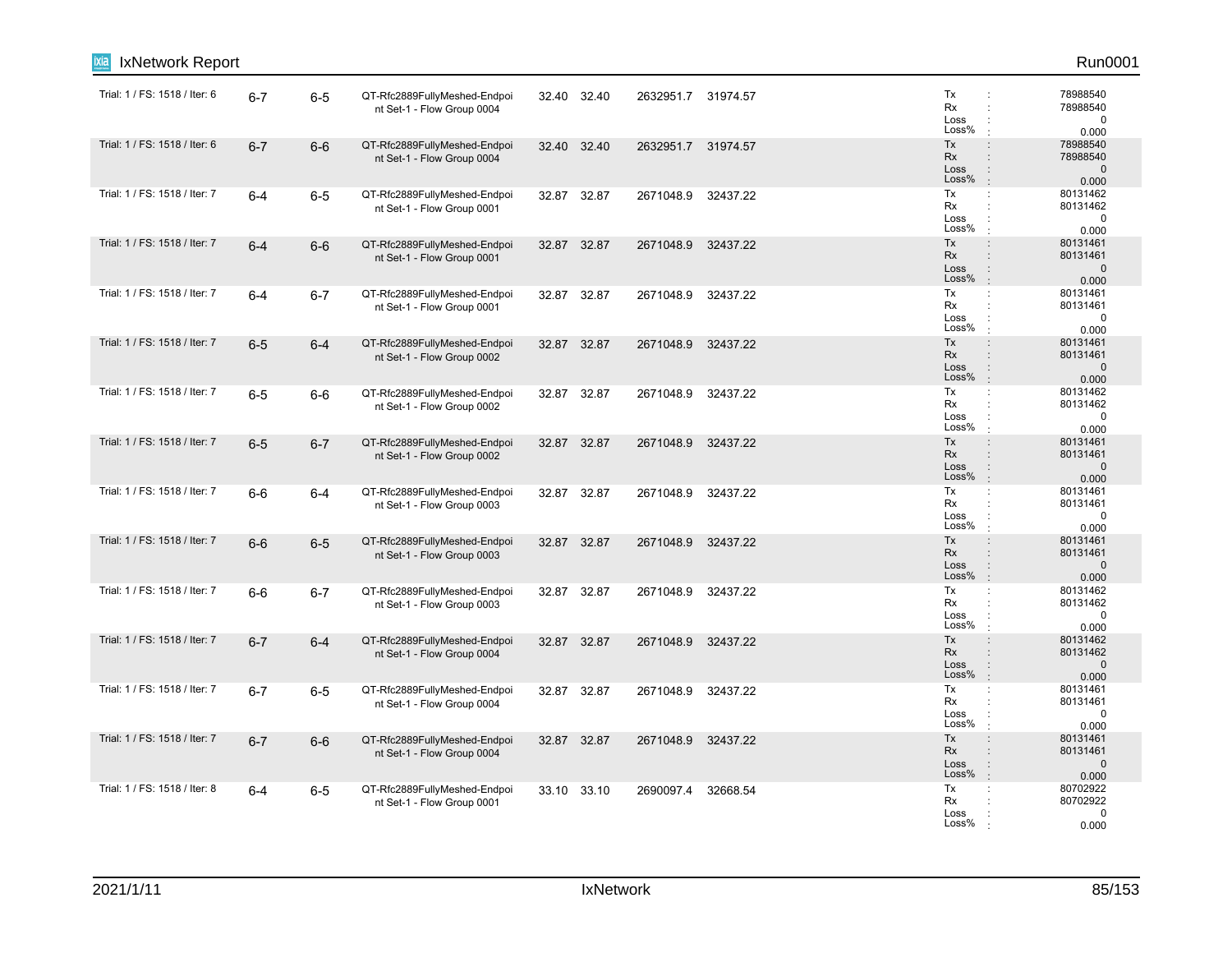| IxNetwork Report              |         |         |                                                            |       |             |                    |          |                                                                                                               | Run0001                                       |
|-------------------------------|---------|---------|------------------------------------------------------------|-------|-------------|--------------------|----------|---------------------------------------------------------------------------------------------------------------|-----------------------------------------------|
| Trial: 1 / FS: 1518 / Iter: 8 | $6 - 4$ | $6-6$   | QT-Rfc2889FullyMeshed-Endpoi<br>nt Set-1 - Flow Group 0001 |       | 33.10 33.10 | 2690097.4 32668.54 |          | Tx<br><b>Rx</b><br>$\ddot{\phantom{a}}$<br>Loss<br>$\ddot{\phantom{a}}$<br>Loss%<br>$\mathbb{R}^2$            | 80702922<br>80702922<br>$\mathbf 0$<br>0.000  |
| Trial: 1 / FS: 1518 / Iter: 8 | $6-4$   | $6 - 7$ | QT-Rfc2889FullyMeshed-Endpoi<br>nt Set-1 - Flow Group 0001 | 33.10 | 33.10       | 2690097.4          | 32668.54 | Tx<br>$\mathbb{C}^{\times}$<br>Rx<br>÷<br>Loss<br>Loss%<br>$\cdot$                                            | 80702921<br>80702921<br>$\mathbf 0$<br>0.000  |
| Trial: 1 / FS: 1518 / Iter: 8 | $6-5$   | $6 - 4$ | QT-Rfc2889FullyMeshed-Endpoi<br>nt Set-1 - Flow Group 0002 |       | 33.10 33.10 | 2690097.4 32668.54 |          | Tx<br>$\ddot{\phantom{a}}$<br>Rx<br>$\ddot{\phantom{a}}$<br>Loss<br>$\ddot{\phantom{a}}$<br>Loss%<br>$\cdot$  | 80702921<br>80702921<br>$\mathbf 0$<br>0.000  |
| Trial: 1 / FS: 1518 / Iter: 8 | $6-5$   | $6-6$   | QT-Rfc2889FullyMeshed-Endpoi<br>nt Set-1 - Flow Group 0002 |       | 33.10 33.10 | 2690097.4          | 32668.54 | Tx<br>÷<br>Rx<br>Loss<br>Loss%<br>$\cdot$                                                                     | 80702922<br>80702922<br>$\mathbf 0$<br>0.000  |
| Trial: 1 / FS: 1518 / Iter: 8 | $6-5$   | $6 - 7$ | QT-Rfc2889FullyMeshed-Endpoi<br>nt Set-1 - Flow Group 0002 |       | 33.10 33.10 | 2690097.4          | 32668.54 | Tx<br>$\ddot{\phantom{a}}$<br>Rx<br>$\mathbf{r}$<br>Loss<br>$\ddot{\phantom{a}}$<br>Loss%<br>$\cdot$          | 80702922<br>80702922<br>$\mathbf 0$<br>0.000  |
| Trial: 1 / FS: 1518 / Iter: 8 | $6-6$   | 6-4     | QT-Rfc2889FullyMeshed-Endpoi<br>nt Set-1 - Flow Group 0003 |       | 33.10 33.10 | 2690097.4          | 32668.54 | Tx<br>$\mathbb{C}^{\times}$<br>Rx<br>$\ddot{\phantom{a}}$<br>Loss<br>Loss%<br>$\cdot$                         | 80702922<br>80702922<br>$\mathbf 0$<br>0.000  |
| Trial: 1 / FS: 1518 / Iter: 8 | $6-6$   | $6-5$   | QT-Rfc2889FullyMeshed-Endpoi<br>nt Set-1 - Flow Group 0003 |       | 33.10 33.10 | 2690097.4          | 32668.54 | Tx<br>$\ddot{\phantom{a}}$<br><b>Rx</b><br>$\ddot{\phantom{a}}$<br>Loss<br>$\ddot{\cdot}$<br>Loss%<br>$\cdot$ | 80702921<br>80702921<br>$\mathbf 0$<br>0.000  |
| Trial: 1 / FS: 1518 / Iter: 8 | $6-6$   | $6 - 7$ | QT-Rfc2889FullyMeshed-Endpoi<br>nt Set-1 - Flow Group 0003 |       | 33.10 33.10 | 2690097.4          | 32668.54 | Tx<br>÷<br>Rx<br>÷<br>Loss<br>$\ddot{\phantom{a}}$<br>Loss%<br>$\mathbf{r}$                                   | 80702922<br>80702922<br>$\mathbf 0$<br>0.000  |
| Trial: 1 / FS: 1518 / Iter: 8 | $6 - 7$ | $6 - 4$ | QT-Rfc2889FullyMeshed-Endpoi<br>nt Set-1 - Flow Group 0004 |       | 33.10 33.10 | 2690097.4          | 32668.54 | Tx<br>$\ddot{\phantom{a}}$<br>Rx<br>$\ddot{\phantom{a}}$<br>Loss<br>Loss%<br>$\cdot$                          | 80702922<br>80702922<br>$\mathbf 0$<br>0.000  |
| Trial: 1 / FS: 1518 / Iter: 8 | $6 - 7$ | $6-5$   | QT-Rfc2889FullyMeshed-Endpoi<br>nt Set-1 - Flow Group 0004 |       | 33.10 33.10 | 2690097.4          | 32668.54 | Tx<br>÷<br>Rx<br>÷<br>Loss<br>Loss%<br>÷                                                                      | 80702922<br>80702922<br>$\mathbf 0$<br>0.000  |
| Trial: 1 / FS: 1518 / Iter: 8 | $6 - 7$ | $6-6$   | QT-Rfc2889FullyMeshed-Endpoi<br>nt Set-1 - Flow Group 0004 |       | 33.10 33.10 | 2690097.4          | 32668.54 | Tx<br>$\ddot{\phantom{a}}$<br>Rx<br>$\div$<br>Loss<br>$\ddot{\cdot}$<br>Loss%<br>$\pm$                        | 80702921<br>80702921<br>$\mathbf 0$<br>0.000  |
| Trial: 1 / FS: 1518 / Iter: 9 | $6-4$   | $6-5$   | QT-Rfc2889FullyMeshed-Endpoi<br>nt Set-1 - Flow Group 0001 | 33.33 | 33.33       | 2709146.1          | 32899.87 | Tx<br>Rx<br>$\ddot{\phantom{a}}$<br>Loss<br>÷<br>Loss%<br>$\ddot{\phantom{a}}$                                | 81274383<br>81274383<br>0<br>0.000            |
| Trial: 1 / FS: 1518 / Iter: 9 | $6 - 4$ | $6-6$   | QT-Rfc2889FullyMeshed-Endpoi<br>nt Set-1 - Flow Group 0001 |       | 33.33 33.33 | 2709146.1          | 32899.87 | Tx<br>$\ddot{\phantom{a}}$<br>Rx<br>Loss<br>Loss%<br>$\cdot$                                                  | 81274382<br>81274382<br>$\mathbf{0}$<br>0.000 |
| Trial: 1 / FS: 1518 / Iter: 9 | $6-4$   | $6 - 7$ | QT-Rfc2889FullyMeshed-Endpoi<br>nt Set-1 - Flow Group 0001 |       | 33.33 33.33 | 2709146.1          | 32899.87 | Tx<br>$\ddot{\phantom{a}}$<br>Rx<br>÷<br>Loss<br>÷<br>Loss%<br>$\ddot{\phantom{a}}$                           | 81274382<br>81274382<br>0<br>0.000            |
| Trial: 1 / FS: 1518 / Iter: 9 | $6-5$   | $6 - 4$ | QT-Rfc2889FullyMeshed-Endpoi<br>nt Set-1 - Flow Group 0002 |       | 33.33 33.33 | 2709146.1 32899.87 |          | Tx<br>$\ddot{\phantom{a}}$<br><b>Rx</b><br>Loss<br>Loss%                                                      | 81274382<br>81274382<br>$\mathbf 0$<br>0.000  |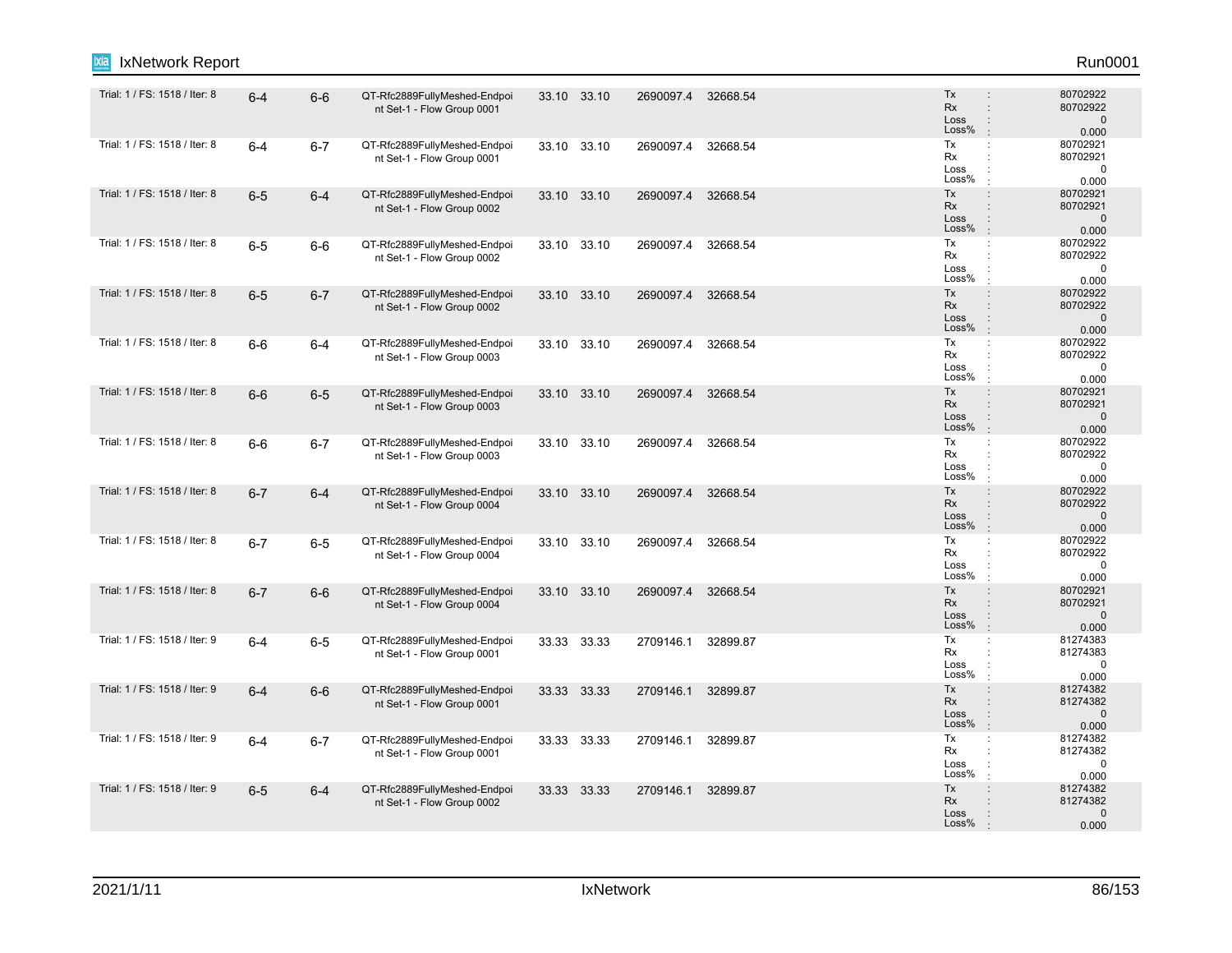| IxNetwork Report<br><u>ixia</u> |         |         |                                                            |       |       |           |          |                                      | Run0001                                       |
|---------------------------------|---------|---------|------------------------------------------------------------|-------|-------|-----------|----------|--------------------------------------|-----------------------------------------------|
| Trial: 1 / FS: 1518 / Iter: 9   | $6-5$   | $6-6$   | QT-Rfc2889FullyMeshed-Endpoi<br>nt Set-1 - Flow Group 0002 | 33.33 | 33.33 | 2709146.1 | 32899.87 | Tx<br><b>Rx</b><br>Loss<br>Loss%     | 81274383<br>81274383<br>0<br>0.000            |
| Trial: 1 / FS: 1518 / Iter: 9   | $6-5$   | $6 - 7$ | QT-Rfc2889FullyMeshed-Endpoi<br>nt Set-1 - Flow Group 0002 | 33.33 | 33.33 | 2709146.1 | 32899.87 | Tx<br>Rx<br>Loss<br>Loss%            | 81274382<br>81274382<br>$\mathbf 0$<br>0.000  |
| Trial: 1 / FS: 1518 / Iter: 9   | $6-6$   | $6 - 4$ | QT-Rfc2889FullyMeshed-Endpoi<br>nt Set-1 - Flow Group 0003 | 33.33 | 33.33 | 2709146.1 | 32899.87 | Tx<br><b>Rx</b><br>Loss<br>Loss%     | 81274382<br>81274382<br>0<br>0.000            |
| Trial: 1 / FS: 1518 / Iter: 9   | $6-6$   | $6-5$   | QT-Rfc2889FullyMeshed-Endpoi<br>nt Set-1 - Flow Group 0003 | 33.33 | 33.33 | 2709146.1 | 32899.87 | Tx<br>Rx<br>Loss<br>Loss%            | 81274382<br>81274382<br>$\mathbf{0}$<br>0.000 |
| Trial: 1 / FS: 1518 / Iter: 9   | $6-6$   | $6 - 7$ | QT-Rfc2889FullyMeshed-Endpoi<br>nt Set-1 - Flow Group 0003 | 33.33 | 33.33 | 2709146.1 | 32899.87 | Tx<br>Rx<br>Loss<br>Loss%            | 81274383<br>81274383<br>0<br>0.000            |
| Trial: 1 / FS: 1518 / Iter: 9   | $6 - 7$ | $6 - 4$ | QT-Rfc2889FullyMeshed-Endpoi<br>nt Set-1 - Flow Group 0004 | 33.33 | 33.33 | 2709146.1 | 32899.87 | Tx<br>Rx<br>Loss<br>Loss%<br>$\cdot$ | 81274383<br>81274383<br>$\Omega$<br>0.000     |
| Trial: 1 / FS: 1518 / Iter: 9   | $6 - 7$ | $6-5$   | QT-Rfc2889FullyMeshed-Endpoi<br>nt Set-1 - Flow Group 0004 | 33.33 | 33.33 | 2709146.1 | 32899.87 | Tx<br>Rx<br>Loss<br>Loss%            | 81274382<br>81274382<br>0<br>0.000            |
| Trial: 1 / FS: 1518 / Iter: 9   | $6 - 7$ | $6-6$   | QT-Rfc2889FullyMeshed-Endpoi<br>nt Set-1 - Flow Group 0004 | 33.33 | 33.33 | 2709146.1 | 32899.87 | Tx<br>$\cdot$<br>Rx<br>Loss<br>Loss% | 81274382<br>81274382<br>$\mathbf{0}$<br>0.000 |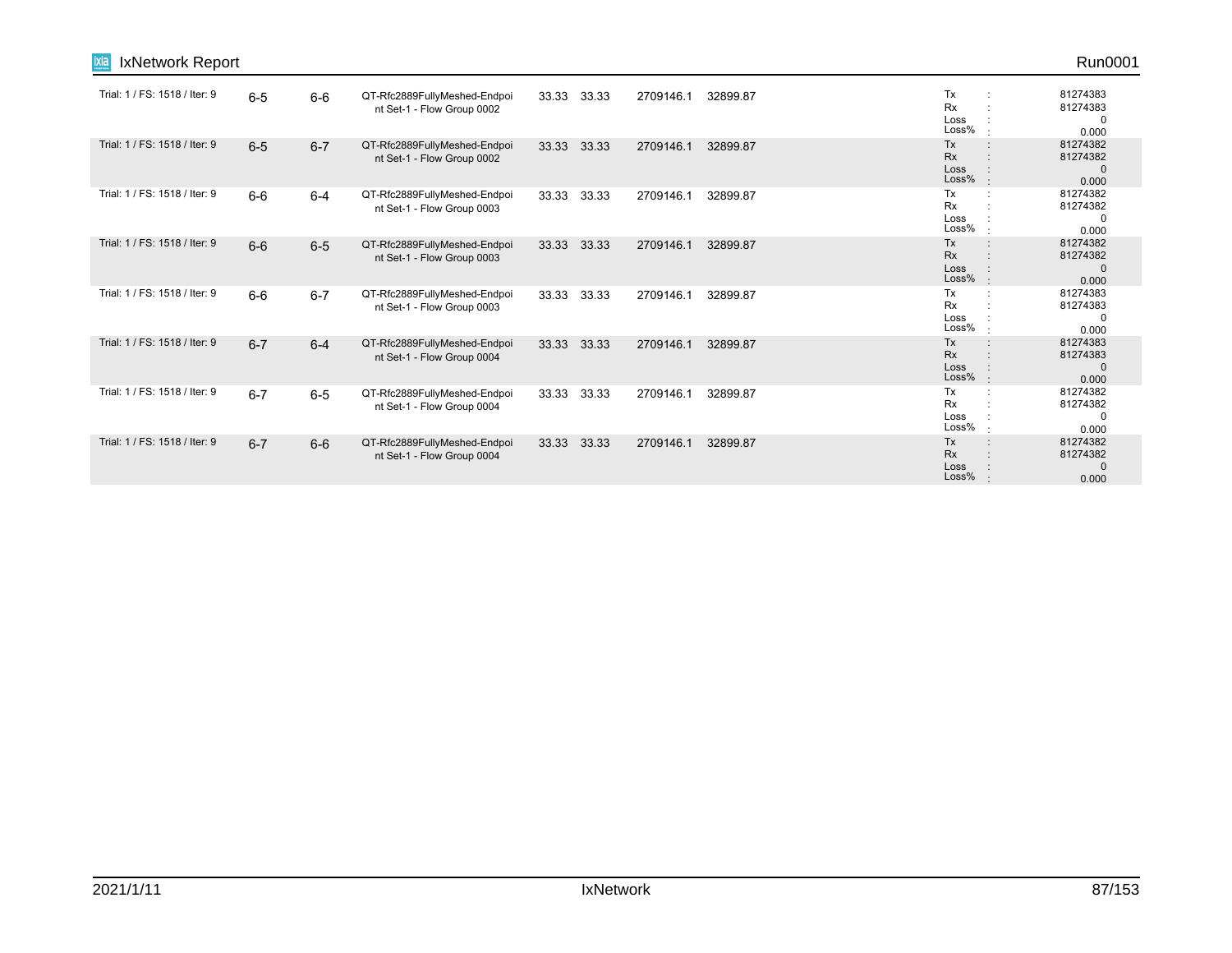# **RFC2889 - Fully Meshed - Iteration Statistics - Part 2 of 3**

| RFC2889 - Fully Mesned - Iteration Statistics - Part 2 of 3 |         |         |                                                           |                           |  |
|-------------------------------------------------------------|---------|---------|-----------------------------------------------------------|---------------------------|--|
| Trial / Framesize /<br>Iteration                            | Tx Port | Rx Port | <b>Flow Group</b>                                         | Flooding<br><b>Frames</b> |  |
| Trial: 1 / FS: 64 / Iter: 1                                 | $6 - 4$ | $6-5$   | QT-Rfc2889FullyMeshed-Endpoint<br>Set-1 - Flow Group 0001 | $\mathbf 0$               |  |
| Trial: 1 / FS: 64 / Iter: 1                                 | $6 - 4$ | $6-6$   | QT-Rfc2889FullyMeshed-Endpoint<br>Set-1 - Flow Group 0001 | $\mathbf 0$               |  |
| Trial: 1 / FS: 64 / Iter: 1                                 | $6 - 4$ | $6 - 7$ | QT-Rfc2889FullyMeshed-Endpoint<br>Set-1 - Flow Group 0001 | $\mathbf 0$               |  |
| Trial: 1 / FS: 64 / Iter: 1                                 | $6-5$   | $6 - 4$ | QT-Rfc2889FullyMeshed-Endpoint<br>Set-1 - Flow Group 0002 | $\pmb{0}$                 |  |
| Trial: 1 / FS: 64 / Iter: 1                                 | $6-5$   | $6-6$   | QT-Rfc2889FullyMeshed-Endpoint<br>Set-1 - Flow Group 0002 | $\mathbf 0$               |  |
| Trial: 1 / FS: 64 / Iter: 1                                 | $6-5$   | $6 - 7$ | QT-Rfc2889FullyMeshed-Endpoint<br>Set-1 - Flow Group 0002 | $\mathbf 0$               |  |
| Trial: 1 / FS: 64 / Iter: 1                                 | $6-6$   | $6 - 4$ | QT-Rfc2889FullyMeshed-Endpoint<br>Set-1 - Flow Group 0003 | $\mathbf 0$               |  |
| Trial: 1 / FS: 64 / Iter: 1                                 | $6-6$   | $6-5$   | QT-Rfc2889FullyMeshed-Endpoint<br>Set-1 - Flow Group 0003 | $\mathbf 0$               |  |
| Trial: 1 / FS: 64 / Iter: 1                                 | 6-6     | $6 - 7$ | QT-Rfc2889FullyMeshed-Endpoint<br>Set-1 - Flow Group 0003 | $\mathbf 0$               |  |
| Trial: 1 / FS: 64 / Iter: 1                                 | $6 - 7$ | $6 - 4$ | QT-Rfc2889FullyMeshed-Endpoint<br>Set-1 - Flow Group 0004 | $\mathbf 0$               |  |
| Trial: 1 / FS: 64 / Iter: 1                                 | $6-7$   | $6-5$   | QT-Rfc2889FullyMeshed-Endpoint<br>Set-1 - Flow Group 0004 | $\mathbf 0$               |  |
| Trial: 1 / FS: 64 / Iter: 1                                 | $6 - 7$ | $6-6$   | QT-Rfc2889FullyMeshed-Endpoint<br>Set-1 - Flow Group 0004 | $\mathbf 0$               |  |
| Trial: 1 / FS: 64 / Iter: 2                                 | $6 - 4$ | $6-5$   | QT-Rfc2889FullyMeshed-Endpoint<br>Set-1 - Flow Group 0001 | $\mathbf 0$               |  |
| Trial: 1 / FS: 64 / Iter: 2                                 | $6-4$   | $6-6$   | QT-Rfc2889FullyMeshed-Endpoint<br>Set-1 - Flow Group 0001 | $\mathbf 0$               |  |
| Trial: 1 / FS: 64 / Iter: 2                                 | 6-4     | $6 - 7$ | QT-Rfc2889FullyMeshed-Endpoint<br>Set-1 - Flow Group 0001 | $\mathbf 0$               |  |
| Trial: 1 / FS: 64 / Iter: 2                                 | $6-5$   | $6 - 4$ | QT-Rfc2889FullyMeshed-Endpoint<br>Set-1 - Flow Group 0002 | $\mathbf 0$               |  |
| Trial: 1 / FS: 64 / Iter: 2                                 | 6-5     | $6-6$   | QT-Rfc2889FullyMeshed-Endpoint<br>Set-1 - Flow Group 0002 | $\mathbf 0$               |  |
| Trial: 1 / FS: 64 / Iter: 2                                 | $6-5$   | $6 - 7$ | QT-Rfc2889FullyMeshed-Endpoint<br>Set-1 - Flow Group 0002 | $\mathbf 0$               |  |
| Trial: 1 / FS: 64 / Iter: 2                                 | $6-6$   | $6 - 4$ | QT-Rfc2889FullyMeshed-Endpoint<br>Set-1 - Flow Group 0003 | $\mathbf 0$               |  |
| Trial: 1 / FS: 64 / Iter: 2                                 | $6-6$   | $6-5$   | QT-Rfc2889FullyMeshed-Endpoint<br>Set-1 - Flow Group 0003 | $\mathbf 0$               |  |
| Trial: 1 / FS: 64 / Iter: 2                                 | $6-6$   | $6 - 7$ | QT-Rfc2889FullyMeshed-Endpoint<br>Set-1 - Flow Group 0003 | $\mathbf 0$               |  |
| Trial: 1 / FS: 64 / Iter: 2                                 | $6 - 7$ | $6 - 4$ | QT-Rfc2889FullyMeshed-Endpoint<br>Set-1 - Flow Group 0004 | $\mathbf 0$               |  |
| Trial: 1 / FS: 64 / Iter: 2                                 | $6 - 7$ | $6-5$   | QT-Rfc2889FullyMeshed-Endpoint<br>Set-1 - Flow Group 0004 | $\mathbf 0$               |  |
| Trial: 1 / FS: 64 / Iter: 2                                 | $6 - 7$ | $6-6$   | QT-Rfc2889FullyMeshed-Endpoint<br>Set-1 - Flow Group 0004 | $\pmb{0}$                 |  |
| Trial: 1 / FS: 64 / Iter: 3                                 | $6 - 4$ | $6-5$   | QT-Rfc2889FullyMeshed-Endpoint<br>Set-1 - Flow Group 0001 | $\mathbf 0$               |  |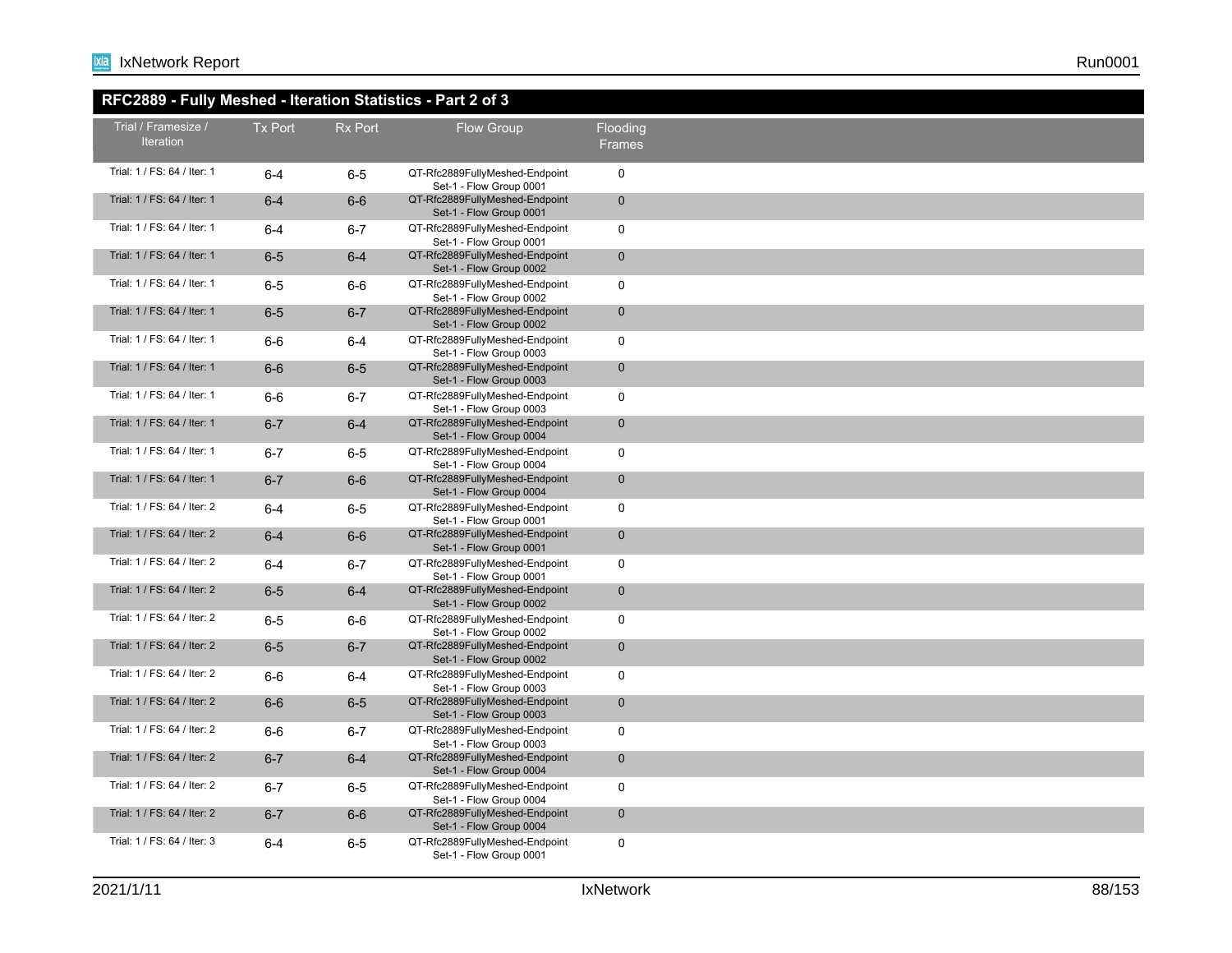| Trial: 1 / FS: 64 / Iter: 3 | $6 - 4$ | $6-6$   | QT-Rfc2889FullyMeshed-Endpoint<br>Set-1 - Flow Group 0001 | $\mathbf{0}$   |
|-----------------------------|---------|---------|-----------------------------------------------------------|----------------|
| Trial: 1 / FS: 64 / Iter: 3 | $6 - 4$ | $6 - 7$ | QT-Rfc2889FullyMeshed-Endpoint<br>Set-1 - Flow Group 0001 | $\mathbf 0$    |
| Trial: 1 / FS: 64 / Iter: 3 | $6-5$   | $6-4$   | QT-Rfc2889FullyMeshed-Endpoint<br>Set-1 - Flow Group 0002 | $\mathbf 0$    |
| Trial: 1 / FS: 64 / Iter: 3 | $6-5$   | $6-6$   | QT-Rfc2889FullyMeshed-Endpoint<br>Set-1 - Flow Group 0002 | $\mathbf 0$    |
| Trial: 1 / FS: 64 / Iter: 3 | $6-5$   | $6 - 7$ | QT-Rfc2889FullyMeshed-Endpoint<br>Set-1 - Flow Group 0002 | $\mathbf 0$    |
| Trial: 1 / FS: 64 / Iter: 3 | $6-6$   | $6 - 4$ | QT-Rfc2889FullyMeshed-Endpoint<br>Set-1 - Flow Group 0003 | $\mathbf 0$    |
| Trial: 1 / FS: 64 / Iter: 3 | $6-6$   | $6-5$   | QT-Rfc2889FullyMeshed-Endpoint<br>Set-1 - Flow Group 0003 | $\mathbf{0}$   |
| Trial: 1 / FS: 64 / Iter: 3 | $6-6$   | $6 - 7$ | QT-Rfc2889FullyMeshed-Endpoint<br>Set-1 - Flow Group 0003 | $\mathbf 0$    |
| Trial: 1 / FS: 64 / Iter: 3 | $6 - 7$ | $6 - 4$ | QT-Rfc2889FullyMeshed-Endpoint<br>Set-1 - Flow Group 0004 | $\overline{0}$ |
| Trial: 1 / FS: 64 / Iter: 3 | $6 - 7$ | $6-5$   | QT-Rfc2889FullyMeshed-Endpoint<br>Set-1 - Flow Group 0004 | $\mathbf 0$    |
| Trial: 1 / FS: 64 / Iter: 3 | $6 - 7$ | $6-6$   | QT-Rfc2889FullyMeshed-Endpoint<br>Set-1 - Flow Group 0004 | $\mathbf 0$    |
| Trial: 1 / FS: 64 / Iter: 4 | $6-4$   | $6-5$   | QT-Rfc2889FullyMeshed-Endpoint<br>Set-1 - Flow Group 0001 | $\mathbf 0$    |
| Trial: 1 / FS: 64 / Iter: 4 | $6-4$   | $6-6$   | QT-Rfc2889FullyMeshed-Endpoint<br>Set-1 - Flow Group 0001 | $\mathbf 0$    |
| Trial: 1 / FS: 64 / Iter: 4 | 6-4     | 6-7     | QT-Rfc2889FullyMeshed-Endpoint<br>Set-1 - Flow Group 0001 | $\mathbf 0$    |
| Trial: 1 / FS: 64 / Iter: 4 | $6-5$   | $6-4$   | QT-Rfc2889FullyMeshed-Endpoint<br>Set-1 - Flow Group 0002 | $\mathbf 0$    |
| Trial: 1 / FS: 64 / Iter: 4 | 6-5     | 6-6     | QT-Rfc2889FullyMeshed-Endpoint<br>Set-1 - Flow Group 0002 | $\mathbf 0$    |
| Trial: 1 / FS: 64 / Iter: 4 | $6-5$   | $6 - 7$ | QT-Rfc2889FullyMeshed-Endpoint<br>Set-1 - Flow Group 0002 | $\mathbf 0$    |
| Trial: 1 / FS: 64 / Iter: 4 | $6-6$   | $6-4$   | QT-Rfc2889FullyMeshed-Endpoint<br>Set-1 - Flow Group 0003 | 0              |
| Trial: 1 / FS: 64 / Iter: 4 | $6-6$   | $6-5$   | QT-Rfc2889FullyMeshed-Endpoint<br>Set-1 - Flow Group 0003 | $\mathbf{0}$   |
| Trial: 1 / FS: 64 / Iter: 4 | $6-6$   | $6-7$   | QT-Rfc2889FullyMeshed-Endpoint<br>Set-1 - Flow Group 0003 | 0              |
| Trial: 1 / FS: 64 / Iter: 4 | $6 - 7$ | $6-4$   | QT-Rfc2889FullyMeshed-Endpoint<br>Set-1 - Flow Group 0004 | $\mathbf{0}$   |
| Trial: 1 / FS: 64 / Iter: 4 | $6-7$   | $6-5$   | QT-Rfc2889FullyMeshed-Endpoint<br>Set-1 - Flow Group 0004 | 0              |
| Trial: 1 / FS: 64 / Iter: 4 | $6 - 7$ | $6-6$   | QT-Rfc2889FullyMeshed-Endpoint<br>Set-1 - Flow Group 0004 | $\mathbf 0$    |
| Trial: 1 / FS: 64 / Iter: 5 | 6-4     | $6-5$   | QT-Rfc2889FullyMeshed-Endpoint<br>Set-1 - Flow Group 0001 | 0              |
| Trial: 1 / FS: 64 / Iter: 5 | $6-4$   | $6-6$   | QT-Rfc2889FullyMeshed-Endpoint<br>Set-1 - Flow Group 0001 | $\mathbf 0$    |
| Trial: 1 / FS: 64 / Iter: 5 | 6-4     | $6 - 7$ | QT-Rfc2889FullyMeshed-Endpoint<br>Set-1 - Flow Group 0001 | $\mathbf 0$    |
| Trial: 1 / FS: 64 / Iter: 5 | $6-5$   | $6-4$   | QT-Rfc2889FullyMeshed-Endpoint<br>Set-1 - Flow Group 0002 | $\mathbf 0$    |
| Trial: 1 / FS: 64 / Iter: 5 | $6-5$   | $6-6$   | QT-Rfc2889FullyMeshed-Endpoint<br>Set-1 - Flow Group 0002 | 0              |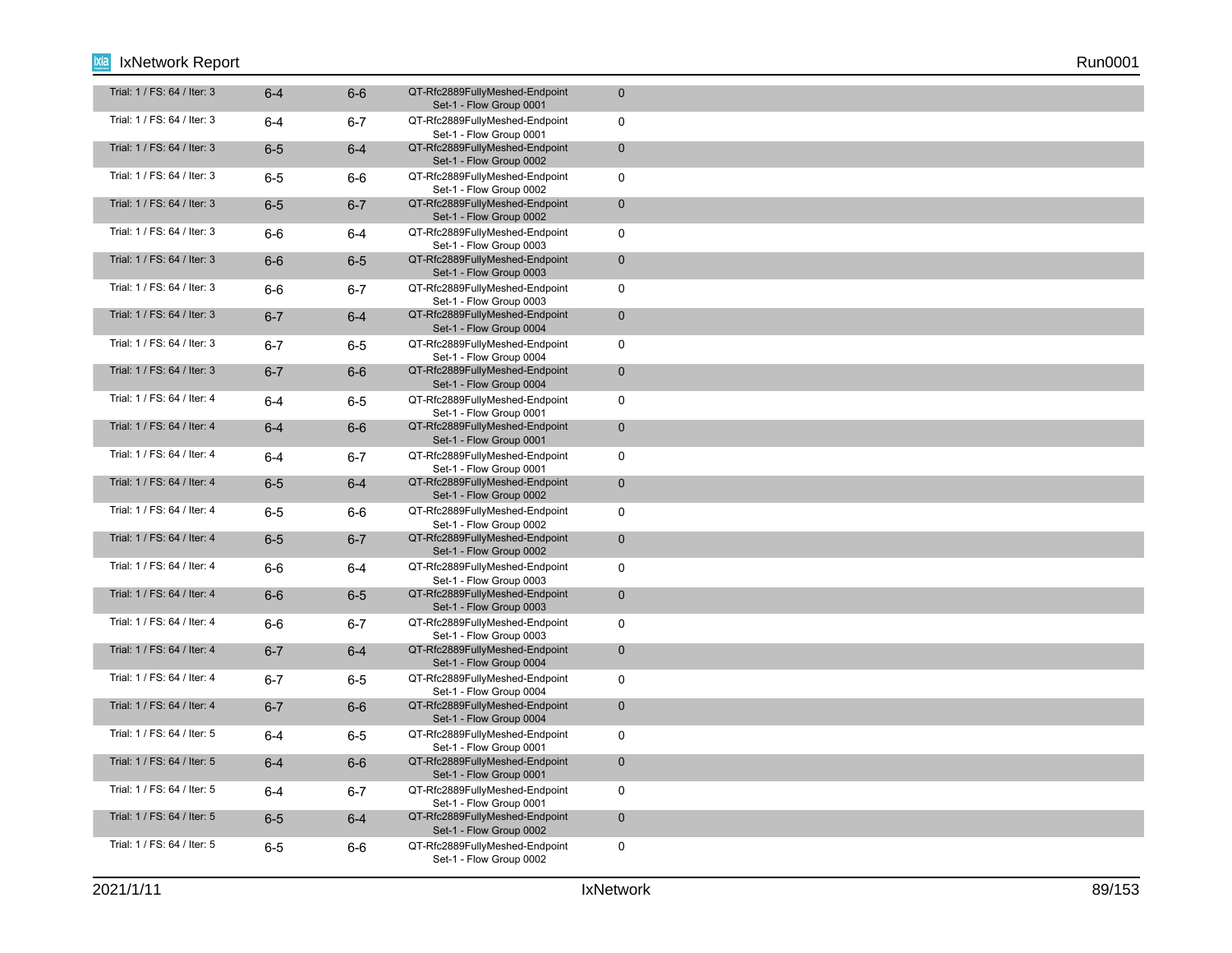| Trial: 1 / FS: 64 / Iter: 5 | $6-5$   | $6 - 7$ | QT-Rfc2889FullyMeshed-Endpoint<br>Set-1 - Flow Group 0002 | $\mathbf 0$  |
|-----------------------------|---------|---------|-----------------------------------------------------------|--------------|
| Trial: 1 / FS: 64 / Iter: 5 | $6-6$   | $6-4$   | QT-Rfc2889FullyMeshed-Endpoint<br>Set-1 - Flow Group 0003 | $\mathbf 0$  |
| Trial: 1 / FS: 64 / Iter: 5 | $6-6$   | $6-5$   | QT-Rfc2889FullyMeshed-Endpoint<br>Set-1 - Flow Group 0003 | $\mathbf 0$  |
| Trial: 1 / FS: 64 / Iter: 5 | $6-6$   | $6 - 7$ | QT-Rfc2889FullyMeshed-Endpoint<br>Set-1 - Flow Group 0003 | $\mathbf 0$  |
| Trial: 1 / FS: 64 / Iter: 5 | $6 - 7$ | $6-4$   | QT-Rfc2889FullyMeshed-Endpoint<br>Set-1 - Flow Group 0004 | $\mathbf 0$  |
| Trial: 1 / FS: 64 / Iter: 5 | $6 - 7$ | $6-5$   | QT-Rfc2889FullyMeshed-Endpoint<br>Set-1 - Flow Group 0004 | $\mathbf 0$  |
| Trial: 1 / FS: 64 / Iter: 5 | $6 - 7$ | $6-6$   | QT-Rfc2889FullyMeshed-Endpoint<br>Set-1 - Flow Group 0004 | $\mathbf 0$  |
| Trial: 1 / FS: 64 / Iter: 6 | $6 - 4$ | $6-5$   | QT-Rfc2889FullyMeshed-Endpoint<br>Set-1 - Flow Group 0001 | $\mathbf 0$  |
| Trial: 1 / FS: 64 / Iter: 6 | $6-4$   | $6-6$   | QT-Rfc2889FullyMeshed-Endpoint<br>Set-1 - Flow Group 0001 | $\mathbf{0}$ |
| Trial: 1 / FS: 64 / Iter: 6 | 6-4     | $6 - 7$ | QT-Rfc2889FullyMeshed-Endpoint<br>Set-1 - Flow Group 0001 | $\mathbf 0$  |
| Trial: 1 / FS: 64 / Iter: 6 | $6-5$   | $6-4$   | QT-Rfc2889FullyMeshed-Endpoint<br>Set-1 - Flow Group 0002 | $\mathbf 0$  |
| Trial: 1 / FS: 64 / Iter: 6 | $6-5$   | $6-6$   | QT-Rfc2889FullyMeshed-Endpoint<br>Set-1 - Flow Group 0002 | $\mathbf 0$  |
| Trial: 1 / FS: 64 / Iter: 6 | $6-5$   | $6 - 7$ | QT-Rfc2889FullyMeshed-Endpoint<br>Set-1 - Flow Group 0002 | $\mathbf 0$  |
| Trial: 1 / FS: 64 / Iter: 6 | 6-6     | $6 - 4$ | QT-Rfc2889FullyMeshed-Endpoint<br>Set-1 - Flow Group 0003 | $\mathbf 0$  |
| Trial: 1 / FS: 64 / Iter: 6 | $6-6$   | $6-5$   | QT-Rfc2889FullyMeshed-Endpoint<br>Set-1 - Flow Group 0003 | $\mathbf 0$  |
| Trial: 1 / FS: 64 / Iter: 6 | $6-6$   | $6 - 7$ | QT-Rfc2889FullyMeshed-Endpoint<br>Set-1 - Flow Group 0003 | $\mathbf 0$  |
| Trial: 1 / FS: 64 / Iter: 6 | $6 - 7$ | $6-4$   | QT-Rfc2889FullyMeshed-Endpoint<br>Set-1 - Flow Group 0004 | $\mathbf 0$  |
| Trial: 1 / FS: 64 / Iter: 6 | $6 - 7$ | $6-5$   | QT-Rfc2889FullyMeshed-Endpoint<br>Set-1 - Flow Group 0004 | 0            |
| Trial: 1 / FS: 64 / Iter: 6 | $6 - 7$ | $6-6$   | QT-Rfc2889FullyMeshed-Endpoint<br>Set-1 - Flow Group 0004 | $\mathbf 0$  |
| Trial: 1 / FS: 64 / Iter: 7 | 6-4     | $6-5$   | QT-Rfc2889FullyMeshed-Endpoint<br>Set-1 - Flow Group 0001 | 0            |
| Trial: 1 / FS: 64 / Iter: 7 | $6 - 4$ | $6-6$   | QT-Rfc2889FullyMeshed-Endpoint<br>Set-1 - Flow Group 0001 | $\mathbf 0$  |
| Trial: 1 / FS: 64 / Iter: 7 | 6-4     | $6 - 7$ | QT-Rfc2889FullyMeshed-Endpoint<br>Set-1 - Flow Group 0001 | $\mathbf 0$  |
| Trial: 1 / FS: 64 / Iter: 7 | $6-5$   | $6-4$   | QT-Rfc2889FullyMeshed-Endpoint<br>Set-1 - Flow Group 0002 | $\mathbf{0}$ |
| Trial: 1 / FS: 64 / Iter: 7 | $6-5$   | 6-6     | QT-Rfc2889FullyMeshed-Endpoint<br>Set-1 - Flow Group 0002 | 0            |
| Trial: 1 / FS: 64 / Iter: 7 | $6-5$   | $6 - 7$ | QT-Rfc2889FullyMeshed-Endpoint<br>Set-1 - Flow Group 0002 | $\mathbf 0$  |
| Trial: 1 / FS: 64 / Iter: 7 | 6-6     | $6 - 4$ | QT-Rfc2889FullyMeshed-Endpoint<br>Set-1 - Flow Group 0003 | $\mathbf 0$  |
| Trial: 1 / FS: 64 / Iter: 7 | $6-6$   | $6-5$   | QT-Rfc2889FullyMeshed-Endpoint<br>Set-1 - Flow Group 0003 | $\mathbf 0$  |
| Trial: 1 / FS: 64 / Iter: 7 | $6-6$   | $6 - 7$ | QT-Rfc2889FullyMeshed-Endpoint<br>Set-1 - Flow Group 0003 | 0            |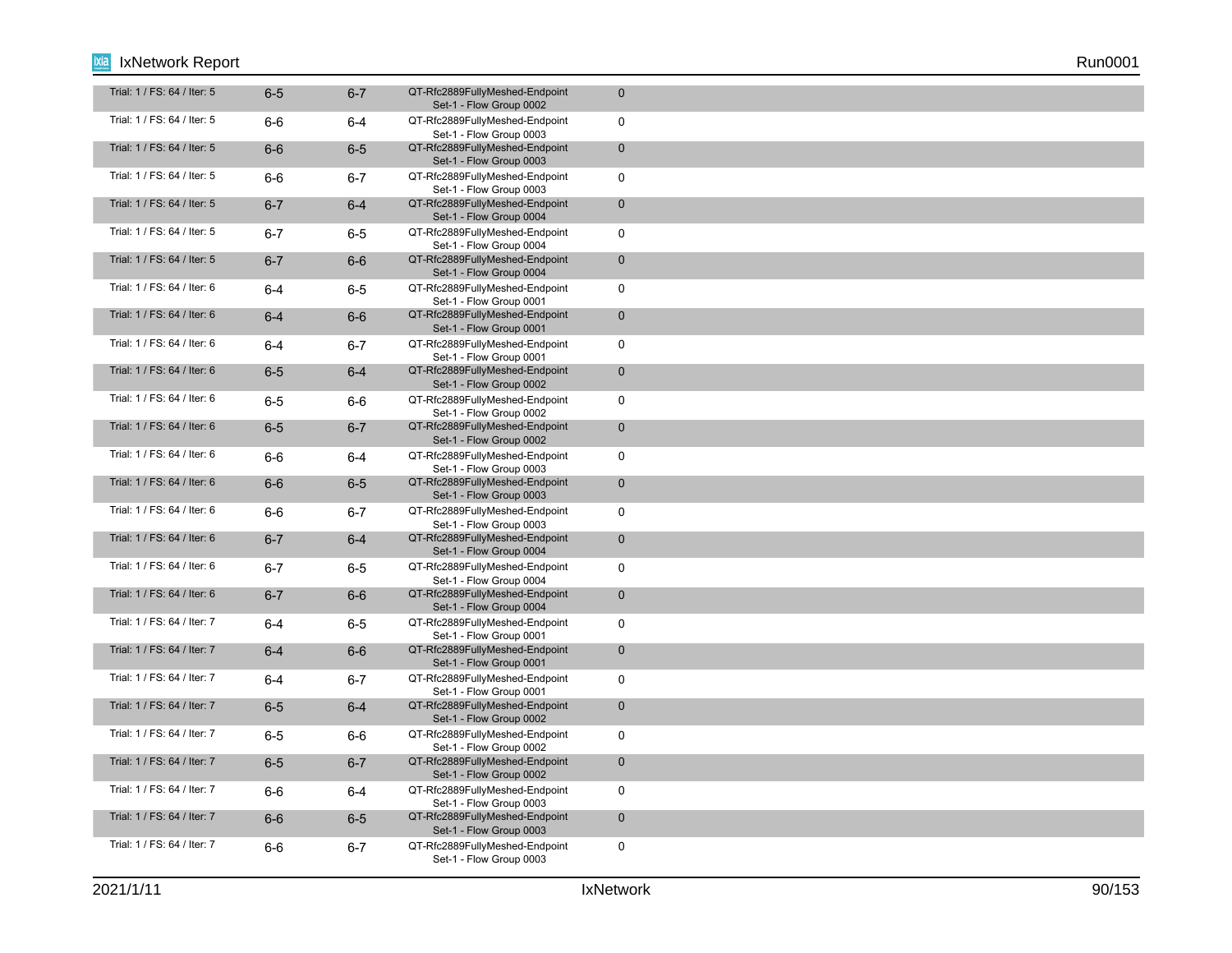| Trial: 1 / FS: 64 / Iter: 7  | $6 - 7$ | $6 - 4$ | QT-Rfc2889FullyMeshed-Endpoint<br>Set-1 - Flow Group 0004 | $\mathbf 0$  |
|------------------------------|---------|---------|-----------------------------------------------------------|--------------|
| Trial: 1 / FS: 64 / Iter: 7  | $6 - 7$ | $6-5$   | QT-Rfc2889FullyMeshed-Endpoint<br>Set-1 - Flow Group 0004 | $\mathbf 0$  |
| Trial: 1 / FS: 64 / Iter: 7  | $6 - 7$ | $6-6$   | QT-Rfc2889FullyMeshed-Endpoint<br>Set-1 - Flow Group 0004 | $\mathbf 0$  |
| Trial: 1 / FS: 64 / Iter: 8  | $6 - 4$ | $6-5$   | QT-Rfc2889FullyMeshed-Endpoint<br>Set-1 - Flow Group 0001 | $\mathbf 0$  |
| Trial: 1 / FS: 64 / Iter: 8  | $6-4$   | $6-6$   | QT-Rfc2889FullyMeshed-Endpoint<br>Set-1 - Flow Group 0001 | $\mathbf 0$  |
| Trial: 1 / FS: 64 / Iter: 8  | $6 - 4$ | $6 - 7$ | QT-Rfc2889FullyMeshed-Endpoint<br>Set-1 - Flow Group 0001 | $\mathbf 0$  |
| Trial: 1 / FS: 64 / Iter: 8  | $6-5$   | $6-4$   | QT-Rfc2889FullyMeshed-Endpoint<br>Set-1 - Flow Group 0002 | $\mathbf{0}$ |
| Trial: 1 / FS: 64 / Iter: 8  | $6-5$   | $6-6$   | QT-Rfc2889FullyMeshed-Endpoint<br>Set-1 - Flow Group 0002 | $\mathbf 0$  |
| Trial: 1 / FS: 64 / Iter: 8  | $6-5$   | $6 - 7$ | QT-Rfc2889FullyMeshed-Endpoint<br>Set-1 - Flow Group 0002 | $\mathbf 0$  |
| Trial: 1 / FS: 64 / Iter: 8  | $6-6$   | $6 - 4$ | QT-Rfc2889FullyMeshed-Endpoint<br>Set-1 - Flow Group 0003 | $\mathbf 0$  |
| Trial: 1 / FS: 64 / Iter: 8  | $6-6$   | $6-5$   | QT-Rfc2889FullyMeshed-Endpoint<br>Set-1 - Flow Group 0003 | $\mathbf 0$  |
| Trial: 1 / FS: 64 / Iter: 8  | 6-6     | $6 - 7$ | QT-Rfc2889FullyMeshed-Endpoint<br>Set-1 - Flow Group 0003 | $\mathbf 0$  |
| Trial: 1 / FS: 64 / Iter: 8  | $6 - 7$ | $6-4$   | QT-Rfc2889FullyMeshed-Endpoint<br>Set-1 - Flow Group 0004 | $\mathbf 0$  |
| Trial: 1 / FS: 64 / Iter: 8  | $6 - 7$ | 6-5     | QT-Rfc2889FullyMeshed-Endpoint<br>Set-1 - Flow Group 0004 | $\mathbf 0$  |
| Trial: 1 / FS: 64 / Iter: 8  | $6 - 7$ | $6-6$   | QT-Rfc2889FullyMeshed-Endpoint<br>Set-1 - Flow Group 0004 | $\mathbf 0$  |
| Trial: 1 / FS: 64 / Iter: 9  | 6-4     | $6-5$   | QT-Rfc2889FullyMeshed-Endpoint<br>Set-1 - Flow Group 0001 | $\mathbf 0$  |
| Trial: 1 / FS: 64 / Iter: 9  | $6 - 4$ | $6-6$   | QT-Rfc2889FullyMeshed-Endpoint<br>Set-1 - Flow Group 0001 | $\mathbf 0$  |
| Trial: 1 / FS: 64 / Iter: 9  | 6-4     | $6 - 7$ | QT-Rfc2889FullyMeshed-Endpoint<br>Set-1 - Flow Group 0001 | 0            |
| Trial: 1 / FS: 64 / Iter: 9  | $6-5$   | $6-4$   | QT-Rfc2889FullyMeshed-Endpoint<br>Set-1 - Flow Group 0002 | $\mathbf 0$  |
| Trial: 1 / FS: 64 / Iter: 9  | $6-5$   | 6-6     | QT-Rfc2889FullyMeshed-Endpoint<br>Set-1 - Flow Group 0002 | 0            |
| Trial: 1 / FS: 64 / Iter: 9  | $6-5$   | $6 - 7$ | QT-Rfc2889FullyMeshed-Endpoint<br>Set-1 - Flow Group 0002 | $\mathbf 0$  |
| Trial: 1 / FS: 64 / Iter: 9  | 6-6     | 6-4     | QT-Rfc2889FullyMeshed-Endpoint<br>Set-1 - Flow Group 0003 | $\mathbf 0$  |
| Trial: 1 / FS: 64 / Iter: 9  | $6-6$   | $6-5$   | QT-Rfc2889FullyMeshed-Endpoint<br>Set-1 - Flow Group 0003 | $\mathbf{0}$ |
| Trial: 1 / FS: 64 / Iter: 9  | 6-6     | $6 - 7$ | QT-Rfc2889FullyMeshed-Endpoint<br>Set-1 - Flow Group 0003 | 0            |
| Trial: 1 / FS: 64 / Iter: 9  | $6 - 7$ | $6-4$   | QT-Rfc2889FullyMeshed-Endpoint<br>Set-1 - Flow Group 0004 | $\mathbf 0$  |
| Trial: 1 / FS: 64 / Iter: 9  | $6 - 7$ | $6-5$   | QT-Rfc2889FullyMeshed-Endpoint<br>Set-1 - Flow Group 0004 | $\mathbf 0$  |
| Trial: 1 / FS: 64 / Iter: 9  | $6 - 7$ | $6-6$   | QT-Rfc2889FullyMeshed-Endpoint<br>Set-1 - Flow Group 0004 | $\mathbf 0$  |
| Trial: 1 / FS: 128 / Iter: 1 | $6 - 4$ | $6-5$   | QT-Rfc2889FullyMeshed-Endpoint<br>Set-1 - Flow Group 0001 | 0            |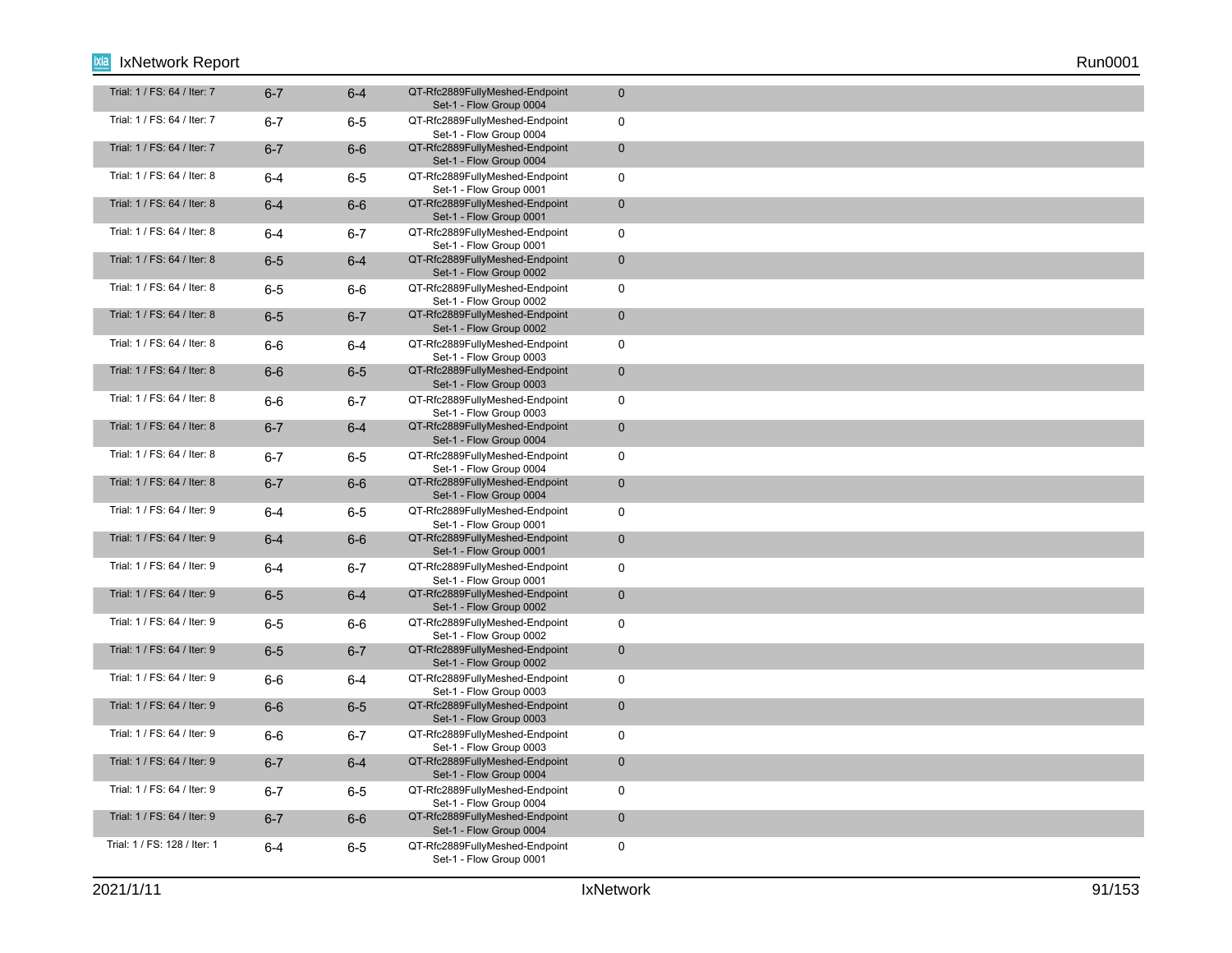| Trial: 1 / FS: 128 / Iter: 1 | $6 - 4$ | $6-6$   | QT-Rfc2889FullyMeshed-Endpoint<br>Set-1 - Flow Group 0001 | $\mathbf 0$  |
|------------------------------|---------|---------|-----------------------------------------------------------|--------------|
| Trial: 1 / FS: 128 / Iter: 1 | $6 - 4$ | $6 - 7$ | QT-Rfc2889FullyMeshed-Endpoint<br>Set-1 - Flow Group 0001 | $\mathbf 0$  |
| Trial: 1 / FS: 128 / Iter: 1 | $6-5$   | $6-4$   | QT-Rfc2889FullyMeshed-Endpoint<br>Set-1 - Flow Group 0002 | $\mathbf 0$  |
| Trial: 1 / FS: 128 / Iter: 1 | $6-5$   | $6-6$   | QT-Rfc2889FullyMeshed-Endpoint<br>Set-1 - Flow Group 0002 | $\mathbf 0$  |
| Trial: 1 / FS: 128 / Iter: 1 | $6-5$   | $6 - 7$ | QT-Rfc2889FullyMeshed-Endpoint<br>Set-1 - Flow Group 0002 | $\mathbf 0$  |
| Trial: 1 / FS: 128 / Iter: 1 | $6-6$   | $6-4$   | QT-Rfc2889FullyMeshed-Endpoint<br>Set-1 - Flow Group 0003 | $\mathbf 0$  |
| Trial: 1 / FS: 128 / Iter: 1 | $6-6$   | $6-5$   | QT-Rfc2889FullyMeshed-Endpoint<br>Set-1 - Flow Group 0003 | $\mathbf 0$  |
| Trial: 1 / FS: 128 / Iter: 1 | $6-6$   | $6 - 7$ | QT-Rfc2889FullyMeshed-Endpoint<br>Set-1 - Flow Group 0003 | $\mathbf 0$  |
| Trial: 1 / FS: 128 / Iter: 1 | $6 - 7$ | $6-4$   | QT-Rfc2889FullyMeshed-Endpoint<br>Set-1 - Flow Group 0004 | $\mathbf{0}$ |
| Trial: 1 / FS: 128 / Iter: 1 | $6 - 7$ | $6-5$   | QT-Rfc2889FullyMeshed-Endpoint<br>Set-1 - Flow Group 0004 | $\mathbf 0$  |
| Trial: 1 / FS: 128 / Iter: 1 | $6 - 7$ | $6-6$   | QT-Rfc2889FullyMeshed-Endpoint<br>Set-1 - Flow Group 0004 | $\mathbf 0$  |
| Trial: 1 / FS: 128 / Iter: 2 | $6 - 4$ | $6-5$   | QT-Rfc2889FullyMeshed-Endpoint<br>Set-1 - Flow Group 0001 | $\mathbf 0$  |
| Trial: 1 / FS: 128 / Iter: 2 | $6-4$   | $6-6$   | QT-Rfc2889FullyMeshed-Endpoint<br>Set-1 - Flow Group 0001 | $\mathbf 0$  |
| Trial: 1 / FS: 128 / Iter: 2 | 6-4     | $6 - 7$ | QT-Rfc2889FullyMeshed-Endpoint<br>Set-1 - Flow Group 0001 | $\mathbf 0$  |
| Trial: 1 / FS: 128 / Iter: 2 | $6-5$   | $6-4$   | QT-Rfc2889FullyMeshed-Endpoint<br>Set-1 - Flow Group 0002 | $\mathbf 0$  |
| Trial: 1 / FS: 128 / Iter: 2 | $6-5$   | 6-6     | QT-Rfc2889FullyMeshed-Endpoint<br>Set-1 - Flow Group 0002 | $\mathbf 0$  |
| Trial: 1 / FS: 128 / Iter: 2 | $6-5$   | $6 - 7$ | QT-Rfc2889FullyMeshed-Endpoint<br>Set-1 - Flow Group 0002 | $\mathbf 0$  |
| Trial: 1 / FS: 128 / Iter: 2 | $6-6$   | $6 - 4$ | QT-Rfc2889FullyMeshed-Endpoint<br>Set-1 - Flow Group 0003 | $\mathbf 0$  |
| Trial: 1 / FS: 128 / Iter: 2 | $6-6$   | $6-5$   | QT-Rfc2889FullyMeshed-Endpoint<br>Set-1 - Flow Group 0003 | $\mathbf 0$  |
| Trial: 1 / FS: 128 / Iter: 2 | $6-6$   | $6 - 7$ | QT-Rfc2889FullyMeshed-Endpoint<br>Set-1 - Flow Group 0003 | $\mathbf 0$  |
| Trial: 1 / FS: 128 / Iter: 2 | $6 - 7$ | $6-4$   | QT-Rfc2889FullyMeshed-Endpoint<br>Set-1 - Flow Group 0004 | $\mathbf 0$  |
| Trial: 1 / FS: 128 / Iter: 2 | $6 - 7$ | $6-5$   | QT-Rfc2889FullyMeshed-Endpoint<br>Set-1 - Flow Group 0004 | $\mathbf 0$  |
| Trial: 1 / FS: 128 / Iter: 2 | $6 - 7$ | $6-6$   | QT-Rfc2889FullyMeshed-Endpoint<br>Set-1 - Flow Group 0004 | $\mathbf{0}$ |
| Trial: 1 / FS: 128 / Iter: 3 | $6 - 4$ | $6-5$   | QT-Rfc2889FullyMeshed-Endpoint<br>Set-1 - Flow Group 0001 | $\mathbf 0$  |
| Trial: 1 / FS: 128 / Iter: 3 | $6 - 4$ | $6-6$   | QT-Rfc2889FullyMeshed-Endpoint<br>Set-1 - Flow Group 0001 | $\mathbf 0$  |
| Trial: 1 / FS: 128 / Iter: 3 | $6-4$   | $6 - 7$ | QT-Rfc2889FullyMeshed-Endpoint<br>Set-1 - Flow Group 0001 | $\mathbf 0$  |
| Trial: 1 / FS: 128 / Iter: 3 | $6-5$   | $6-4$   | QT-Rfc2889FullyMeshed-Endpoint<br>Set-1 - Flow Group 0002 | $\mathbf 0$  |
| Trial: 1 / FS: 128 / Iter: 3 | $6-5$   | $6-6$   | QT-Rfc2889FullyMeshed-Endpoint<br>Set-1 - Flow Group 0002 | $\mathbf 0$  |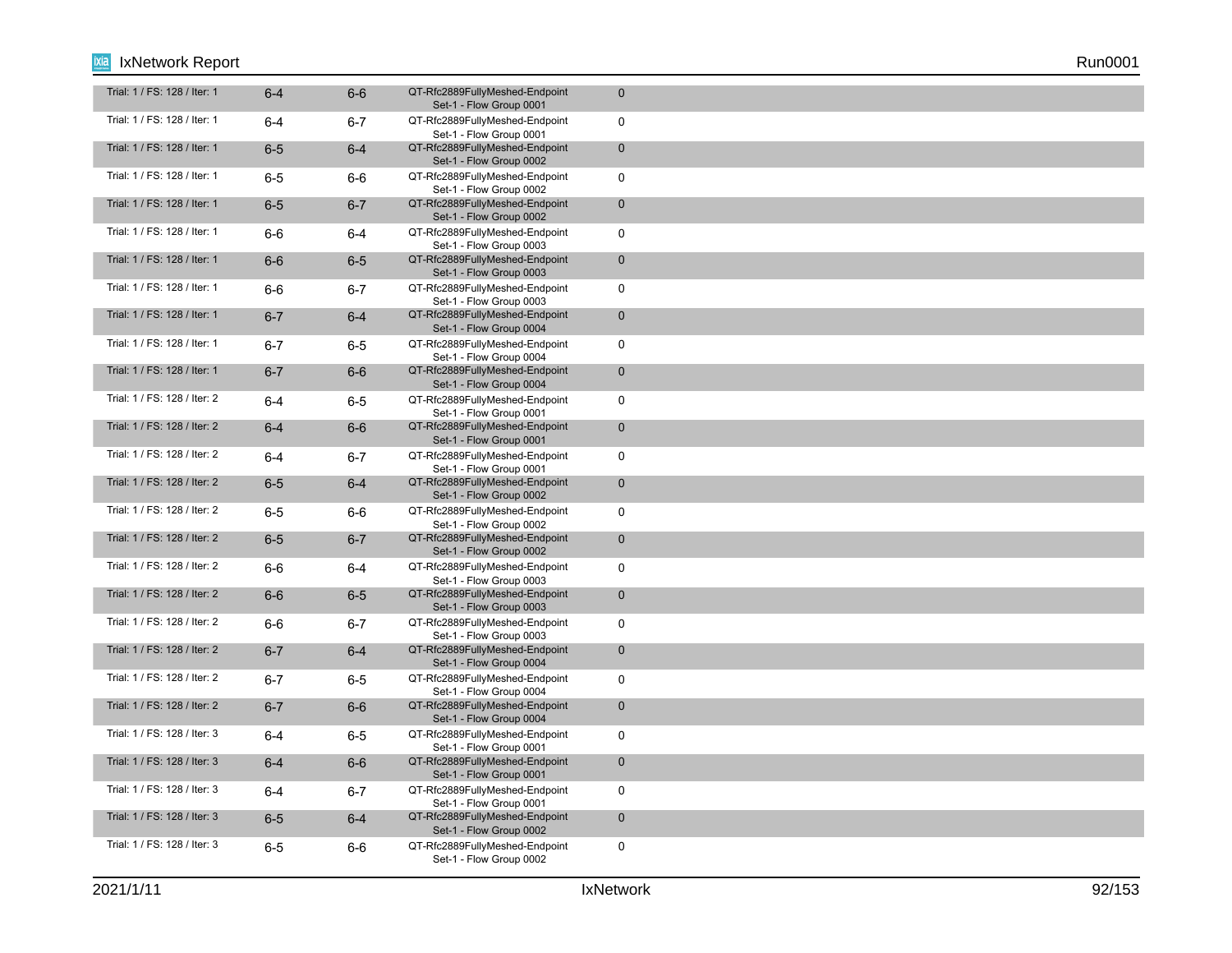| Trial: 1 / FS: 128 / Iter: 3 | $6-5$   | $6 - 7$ | QT-Rfc2889FullyMeshed-Endpoint<br>Set-1 - Flow Group 0002 | $\mathbf 0$         |
|------------------------------|---------|---------|-----------------------------------------------------------|---------------------|
| Trial: 1 / FS: 128 / Iter: 3 | $6-6$   | $6-4$   | QT-Rfc2889FullyMeshed-Endpoint<br>Set-1 - Flow Group 0003 | $\mathbf 0$         |
| Trial: 1 / FS: 128 / Iter: 3 | $6-6$   | $6-5$   | QT-Rfc2889FullyMeshed-Endpoint<br>Set-1 - Flow Group 0003 | $\mathbf 0$         |
| Trial: 1 / FS: 128 / Iter: 3 | $6-6$   | $6 - 7$ | QT-Rfc2889FullyMeshed-Endpoint<br>Set-1 - Flow Group 0003 | $\mathbf 0$         |
| Trial: 1 / FS: 128 / Iter: 3 | $6 - 7$ | $6-4$   | QT-Rfc2889FullyMeshed-Endpoint<br>Set-1 - Flow Group 0004 | $\mathbf 0$         |
| Trial: 1 / FS: 128 / Iter: 3 | $6 - 7$ | $6-5$   | QT-Rfc2889FullyMeshed-Endpoint<br>Set-1 - Flow Group 0004 | $\mathbf 0$         |
| Trial: 1 / FS: 128 / Iter: 3 | $6 - 7$ | $6-6$   | QT-Rfc2889FullyMeshed-Endpoint<br>Set-1 - Flow Group 0004 | $\mathbf{0}$        |
| Trial: 1 / FS: 128 / Iter: 4 | $6 - 4$ | $6-5$   | QT-Rfc2889FullyMeshed-Endpoint<br>Set-1 - Flow Group 0001 | $\mathbf 0$         |
| Trial: 1 / FS: 128 / Iter: 4 | $6 - 4$ | $6-6$   | QT-Rfc2889FullyMeshed-Endpoint<br>Set-1 - Flow Group 0001 | $\mathbf 0$         |
| Trial: 1 / FS: 128 / Iter: 4 | 6-4     | $6 - 7$ | QT-Rfc2889FullyMeshed-Endpoint<br>Set-1 - Flow Group 0001 | $\mathbf 0$         |
| Trial: 1 / FS: 128 / Iter: 4 | $6-5$   | $6-4$   | QT-Rfc2889FullyMeshed-Endpoint<br>Set-1 - Flow Group 0002 | $\mathsf{O}\xspace$ |
| Trial: 1 / FS: 128 / Iter: 4 | $6-5$   | 6-6     | QT-Rfc2889FullyMeshed-Endpoint<br>Set-1 - Flow Group 0002 | $\mathbf 0$         |
| Trial: 1 / FS: 128 / Iter: 4 | $6-5$   | $6 - 7$ | QT-Rfc2889FullyMeshed-Endpoint<br>Set-1 - Flow Group 0002 | $\mathbf 0$         |
| Trial: 1 / FS: 128 / Iter: 4 | $6-6$   | 6-4     | QT-Rfc2889FullyMeshed-Endpoint<br>Set-1 - Flow Group 0003 | $\mathbf 0$         |
| Trial: 1 / FS: 128 / Iter: 4 | $6-6$   | $6-5$   | QT-Rfc2889FullyMeshed-Endpoint<br>Set-1 - Flow Group 0003 | $\mathbf 0$         |
| Trial: 1 / FS: 128 / Iter: 4 | 6-6     | $6 - 7$ | QT-Rfc2889FullyMeshed-Endpoint<br>Set-1 - Flow Group 0003 | $\mathbf 0$         |
| Trial: 1 / FS: 128 / Iter: 4 | $6 - 7$ | $6-4$   | QT-Rfc2889FullyMeshed-Endpoint<br>Set-1 - Flow Group 0004 | $\mathbf 0$         |
| Trial: 1 / FS: 128 / Iter: 4 | $6 - 7$ | $6-5$   | QT-Rfc2889FullyMeshed-Endpoint<br>Set-1 - Flow Group 0004 | $\mathbf 0$         |
| Trial: 1 / FS: 128 / Iter: 4 | $6 - 7$ | $6-6$   | QT-Rfc2889FullyMeshed-Endpoint<br>Set-1 - Flow Group 0004 | $\mathbf 0$         |
| Trial: 1 / FS: 128 / Iter: 5 | $6-4$   | $6-5$   | QT-Rfc2889FullyMeshed-Endpoint<br>Set-1 - Flow Group 0001 | $\mathbf 0$         |
| Trial: 1 / FS: 128 / Iter: 5 | $6-4$   | $6-6$   | QT-Rfc2889FullyMeshed-Endpoint<br>Set-1 - Flow Group 0001 | $\mathbf 0$         |
| Trial: 1 / FS: 128 / Iter: 5 | $6 - 4$ | $6 - 7$ | QT-Rfc2889FullyMeshed-Endpoint<br>Set-1 - Flow Group 0001 | $\mathbf 0$         |
| Trial: 1 / FS: 128 / Iter: 5 | $6-5$   | $6-4$   | QT-Rfc2889FullyMeshed-Endpoint<br>Set-1 - Flow Group 0002 | $\mathbf 0$         |
| Trial: 1 / FS: 128 / Iter: 5 | $6-5$   | 6-6     | QT-Rfc2889FullyMeshed-Endpoint<br>Set-1 - Flow Group 0002 | $\mathbf 0$         |
| Trial: 1 / FS: 128 / Iter: 5 | $6-5$   | $6 - 7$ | QT-Rfc2889FullyMeshed-Endpoint<br>Set-1 - Flow Group 0002 | $\mathbf 0$         |
| Trial: 1 / FS: 128 / Iter: 5 | $6-6$   | 6-4     | QT-Rfc2889FullyMeshed-Endpoint<br>Set-1 - Flow Group 0003 | $\mathbf 0$         |
| Trial: 1 / FS: 128 / Iter: 5 | $6-6$   | $6-5$   | QT-Rfc2889FullyMeshed-Endpoint<br>Set-1 - Flow Group 0003 | $\mathbf 0$         |
| Trial: 1 / FS: 128 / Iter: 5 | $6-6$   | $6 - 7$ | QT-Rfc2889FullyMeshed-Endpoint<br>Set-1 - Flow Group 0003 | $\mathbf 0$         |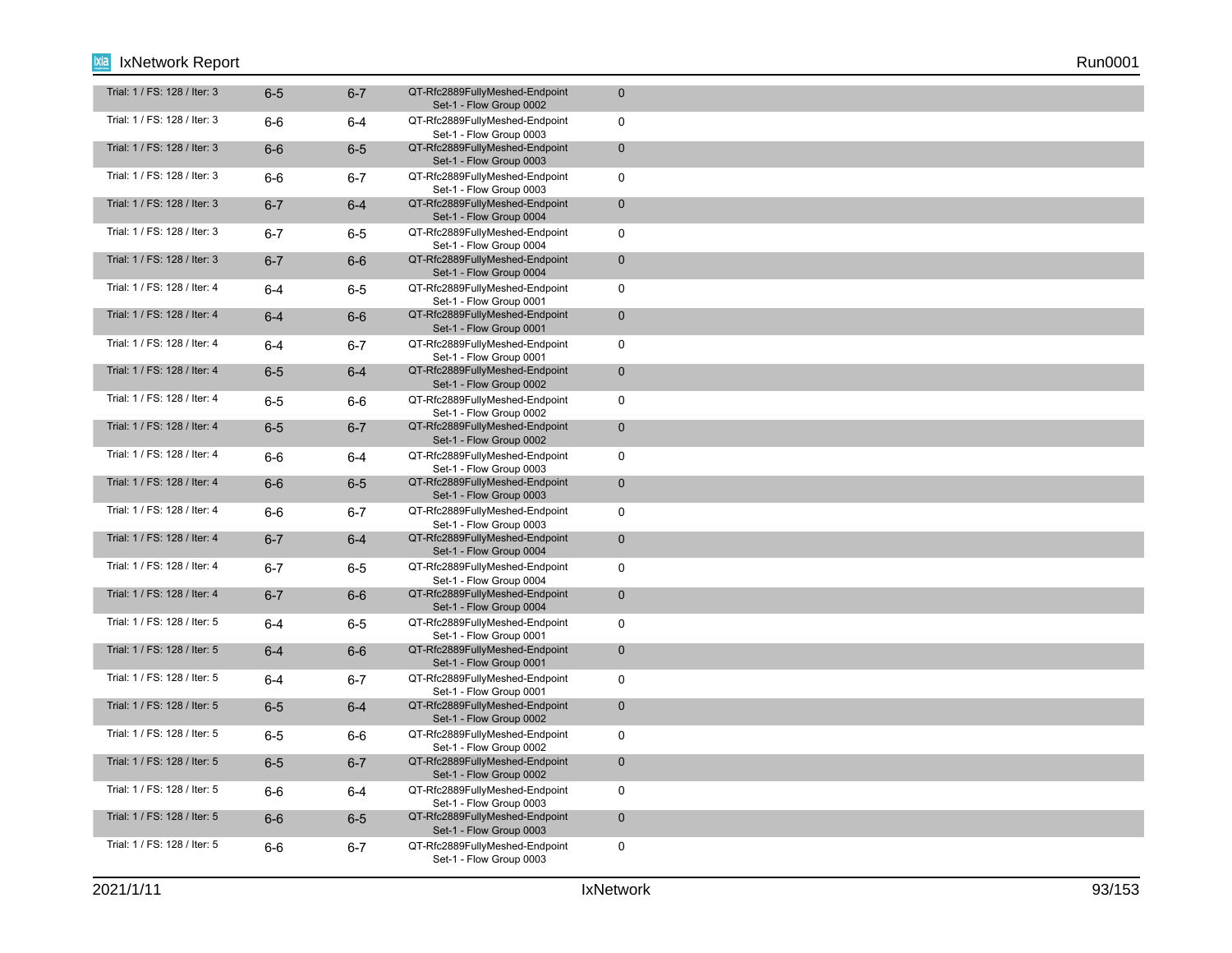| Trial: 1 / FS: 128 / Iter: 5 | $6 - 7$ | $6-4$   | QT-Rfc2889FullyMeshed-Endpoint<br>Set-1 - Flow Group 0004 | $\mathbf 0$  |
|------------------------------|---------|---------|-----------------------------------------------------------|--------------|
| Trial: 1 / FS: 128 / Iter: 5 | $6-7$   | $6 - 5$ | QT-Rfc2889FullyMeshed-Endpoint<br>Set-1 - Flow Group 0004 | $\mathbf 0$  |
| Trial: 1 / FS: 128 / Iter: 5 | $6 - 7$ | $6-6$   | QT-Rfc2889FullyMeshed-Endpoint<br>Set-1 - Flow Group 0004 | $\mathbf 0$  |
| Trial: 1 / FS: 128 / Iter: 6 | $6 - 4$ | $6-5$   | QT-Rfc2889FullyMeshed-Endpoint<br>Set-1 - Flow Group 0001 | $\mathbf 0$  |
| Trial: 1 / FS: 128 / Iter: 6 | $6-4$   | $6-6$   | QT-Rfc2889FullyMeshed-Endpoint<br>Set-1 - Flow Group 0001 | $\mathbf 0$  |
| Trial: 1 / FS: 128 / Iter: 6 | $6 - 4$ | $6 - 7$ | QT-Rfc2889FullyMeshed-Endpoint<br>Set-1 - Flow Group 0001 | $\mathbf 0$  |
| Trial: 1 / FS: 128 / Iter: 6 | $6-5$   | $6 - 4$ | QT-Rfc2889FullyMeshed-Endpoint<br>Set-1 - Flow Group 0002 | $\mathbf 0$  |
| Trial: 1 / FS: 128 / Iter: 6 | $6-5$   | $6-6$   | QT-Rfc2889FullyMeshed-Endpoint<br>Set-1 - Flow Group 0002 | $\mathbf 0$  |
| Trial: 1 / FS: 128 / Iter: 6 | $6-5$   | $6 - 7$ | QT-Rfc2889FullyMeshed-Endpoint<br>Set-1 - Flow Group 0002 | $\mathbf{0}$ |
| Trial: 1 / FS: 128 / Iter: 6 | $6-6$   | 6-4     | QT-Rfc2889FullyMeshed-Endpoint<br>Set-1 - Flow Group 0003 | $\mathbf 0$  |
| Trial: 1 / FS: 128 / Iter: 6 | $6-6$   | $6-5$   | QT-Rfc2889FullyMeshed-Endpoint<br>Set-1 - Flow Group 0003 | $\mathbf 0$  |
| Trial: 1 / FS: 128 / Iter: 6 | 6-6     | $6 - 7$ | QT-Rfc2889FullyMeshed-Endpoint<br>Set-1 - Flow Group 0003 | $\mathbf 0$  |
| Trial: 1 / FS: 128 / Iter: 6 | $6 - 7$ | $6-4$   | QT-Rfc2889FullyMeshed-Endpoint<br>Set-1 - Flow Group 0004 | $\mathbf 0$  |
| Trial: 1 / FS: 128 / Iter: 6 | $6-7$   | $6-5$   | QT-Rfc2889FullyMeshed-Endpoint<br>Set-1 - Flow Group 0004 | $\mathbf 0$  |
| Trial: 1 / FS: 128 / Iter: 6 | $6 - 7$ | $6-6$   | QT-Rfc2889FullyMeshed-Endpoint<br>Set-1 - Flow Group 0004 | $\mathbf 0$  |
| Trial: 1 / FS: 128 / Iter: 7 | $6 - 4$ | $6 - 5$ | QT-Rfc2889FullyMeshed-Endpoint<br>Set-1 - Flow Group 0001 | $\mathbf 0$  |
| Trial: 1 / FS: 128 / Iter: 7 | $6-4$   | $6-6$   | QT-Rfc2889FullyMeshed-Endpoint<br>Set-1 - Flow Group 0001 | $\mathbf 0$  |
| Trial: 1 / FS: 128 / Iter: 7 | $6 - 4$ | $6 - 7$ | QT-Rfc2889FullyMeshed-Endpoint<br>Set-1 - Flow Group 0001 | $\mathbf 0$  |
| Trial: 1 / FS: 128 / Iter: 7 | $6-5$   | $6-4$   | QT-Rfc2889FullyMeshed-Endpoint<br>Set-1 - Flow Group 0002 | $\mathbf 0$  |
| Trial: 1 / FS: 128 / Iter: 7 | $6-5$   | 6-6     | QT-Rfc2889FullyMeshed-Endpoint<br>Set-1 - Flow Group 0002 | $\mathbf 0$  |
| Trial: 1 / FS: 128 / Iter: 7 | $6-5$   | $6 - 7$ | QT-Rfc2889FullyMeshed-Endpoint<br>Set-1 - Flow Group 0002 | $\mathbf 0$  |
| Trial: 1 / FS: 128 / Iter: 7 | $6-6$   | 6-4     | QT-Rfc2889FullyMeshed-Endpoint<br>Set-1 - Flow Group 0003 | $\mathbf 0$  |
| Trial: 1 / FS: 128 / Iter: 7 | $6-6$   | $6-5$   | QT-Rfc2889FullyMeshed-Endpoint<br>Set-1 - Flow Group 0003 | $\mathbf{0}$ |
| Trial: 1 / FS: 128 / Iter: 7 | $6-6$   | $6 - 7$ | QT-Rfc2889FullyMeshed-Endpoint<br>Set-1 - Flow Group 0003 | $\mathbf 0$  |
| Trial: 1 / FS: 128 / Iter: 7 | $6 - 7$ | $6-4$   | QT-Rfc2889FullyMeshed-Endpoint<br>Set-1 - Flow Group 0004 | $\mathbf 0$  |
| Trial: 1 / FS: 128 / Iter: 7 | $6-7$   | $6-5$   | QT-Rfc2889FullyMeshed-Endpoint<br>Set-1 - Flow Group 0004 | $\mathbf 0$  |
| Trial: 1 / FS: 128 / Iter: 7 | $6 - 7$ | $6-6$   | QT-Rfc2889FullyMeshed-Endpoint<br>Set-1 - Flow Group 0004 | $\mathbf 0$  |
| Trial: 1 / FS: 128 / Iter: 8 | $6 - 4$ | $6 - 5$ | QT-Rfc2889FullyMeshed-Endpoint<br>Set-1 - Flow Group 0001 | $\mathbf 0$  |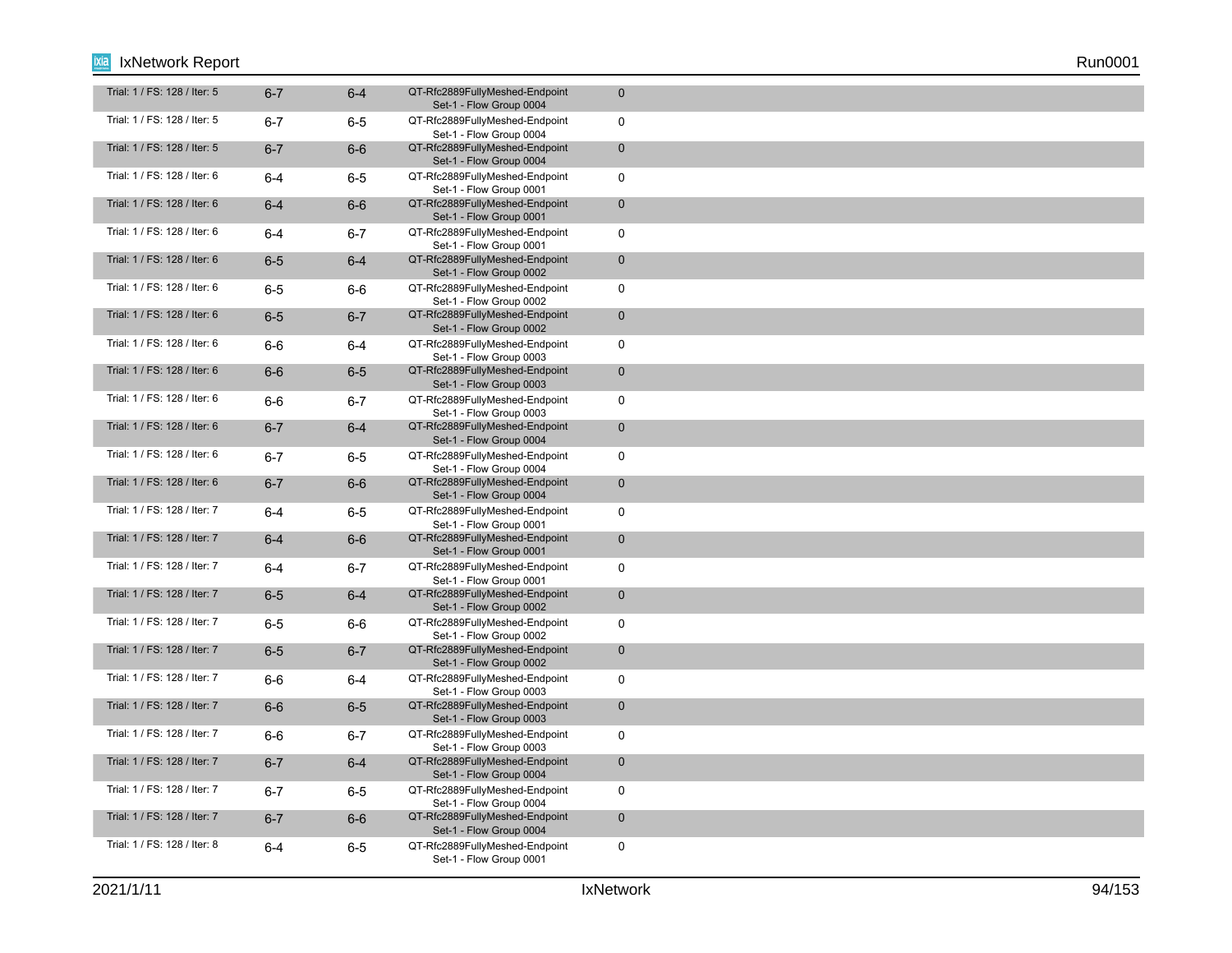| Trial: 1 / FS: 128 / Iter: 8 | $6 - 4$ | $6-6$   | QT-Rfc2889FullyMeshed-Endpoint<br>Set-1 - Flow Group 0001 | $\mathbf 0$  |
|------------------------------|---------|---------|-----------------------------------------------------------|--------------|
| Trial: 1 / FS: 128 / Iter: 8 | $6 - 4$ | $6 - 7$ | QT-Rfc2889FullyMeshed-Endpoint<br>Set-1 - Flow Group 0001 | $\mathbf 0$  |
| Trial: 1 / FS: 128 / Iter: 8 | $6-5$   | $6-4$   | QT-Rfc2889FullyMeshed-Endpoint<br>Set-1 - Flow Group 0002 | $\mathbf 0$  |
| Trial: 1 / FS: 128 / Iter: 8 | $6-5$   | $6-6$   | QT-Rfc2889FullyMeshed-Endpoint<br>Set-1 - Flow Group 0002 | $\mathbf 0$  |
| Trial: 1 / FS: 128 / Iter: 8 | $6-5$   | $6 - 7$ | QT-Rfc2889FullyMeshed-Endpoint<br>Set-1 - Flow Group 0002 | $\mathbf 0$  |
| Trial: 1 / FS: 128 / Iter: 8 | $6-6$   | 6-4     | QT-Rfc2889FullyMeshed-Endpoint<br>Set-1 - Flow Group 0003 | $\mathbf 0$  |
| Trial: 1 / FS: 128 / Iter: 8 | $6-6$   | $6-5$   | QT-Rfc2889FullyMeshed-Endpoint<br>Set-1 - Flow Group 0003 | $\mathbf 0$  |
| Trial: 1 / FS: 128 / Iter: 8 | $6-6$   | $6 - 7$ | QT-Rfc2889FullyMeshed-Endpoint<br>Set-1 - Flow Group 0003 | $\mathbf 0$  |
| Trial: 1 / FS: 128 / Iter: 8 | $6 - 7$ | $6 - 4$ | QT-Rfc2889FullyMeshed-Endpoint<br>Set-1 - Flow Group 0004 | $\mathbf 0$  |
| Trial: 1 / FS: 128 / Iter: 8 | $6 - 7$ | $6-5$   | QT-Rfc2889FullyMeshed-Endpoint<br>Set-1 - Flow Group 0004 | $\mathbf 0$  |
| Trial: 1 / FS: 128 / Iter: 8 | $6 - 7$ | $6-6$   | QT-Rfc2889FullyMeshed-Endpoint<br>Set-1 - Flow Group 0004 | $\mathbf 0$  |
| Trial: 1 / FS: 128 / Iter: 9 | $6 - 4$ | $6-5$   | QT-Rfc2889FullyMeshed-Endpoint<br>Set-1 - Flow Group 0001 | $\mathbf 0$  |
| Trial: 1 / FS: 128 / Iter: 9 | $6-4$   | $6-6$   | QT-Rfc2889FullyMeshed-Endpoint<br>Set-1 - Flow Group 0001 | $\mathbf 0$  |
| Trial: 1 / FS: 128 / Iter: 9 | $6-4$   | $6 - 7$ | QT-Rfc2889FullyMeshed-Endpoint<br>Set-1 - Flow Group 0001 | $\mathbf 0$  |
| Trial: 1 / FS: 128 / Iter: 9 | $6-5$   | $6-4$   | QT-Rfc2889FullyMeshed-Endpoint<br>Set-1 - Flow Group 0002 | $\mathbf 0$  |
| Trial: 1 / FS: 128 / Iter: 9 | $6-5$   | $6-6$   | QT-Rfc2889FullyMeshed-Endpoint<br>Set-1 - Flow Group 0002 | $\mathbf 0$  |
| Trial: 1 / FS: 128 / Iter: 9 | $6-5$   | $6 - 7$ | QT-Rfc2889FullyMeshed-Endpoint<br>Set-1 - Flow Group 0002 | $\mathbf{0}$ |
| Trial: 1 / FS: 128 / Iter: 9 | $6-6$   | $6 - 4$ | QT-Rfc2889FullyMeshed-Endpoint<br>Set-1 - Flow Group 0003 | $\mathbf 0$  |
| Trial: 1 / FS: 128 / Iter: 9 | $6-6$   | $6-5$   | QT-Rfc2889FullyMeshed-Endpoint<br>Set-1 - Flow Group 0003 | $\mathbf 0$  |
| Trial: 1 / FS: 128 / Iter: 9 | $6-6$   | $6 - 7$ | QT-Rfc2889FullyMeshed-Endpoint<br>Set-1 - Flow Group 0003 | $\mathbf 0$  |
| Trial: 1 / FS: 128 / Iter: 9 | $6 - 7$ | $6-4$   | QT-Rfc2889FullyMeshed-Endpoint<br>Set-1 - Flow Group 0004 | $\mathbf 0$  |
| Trial: 1 / FS: 128 / Iter: 9 | $6 - 7$ | $6-5$   | QT-Rfc2889FullyMeshed-Endpoint<br>Set-1 - Flow Group 0004 | $\mathbf 0$  |
| Trial: 1 / FS: 128 / Iter: 9 | $6 - 7$ | $6-6$   | QT-Rfc2889FullyMeshed-Endpoint<br>Set-1 - Flow Group 0004 | $\mathbf{0}$ |
| Trial: 1 / FS: 256 / Iter: 1 | $6 - 4$ | $6-5$   | QT-Rfc2889FullyMeshed-Endpoint<br>Set-1 - Flow Group 0001 | $\mathbf 0$  |
| Trial: 1 / FS: 256 / Iter: 1 | $6 - 4$ | $6-6$   | QT-Rfc2889FullyMeshed-Endpoint<br>Set-1 - Flow Group 0001 | $\mathbf 0$  |
| Trial: 1 / FS: 256 / Iter: 1 | $6-4$   | $6 - 7$ | QT-Rfc2889FullyMeshed-Endpoint<br>Set-1 - Flow Group 0001 | $\mathbf 0$  |
| Trial: 1 / FS: 256 / Iter: 1 | $6-5$   | $6-4$   | QT-Rfc2889FullyMeshed-Endpoint<br>Set-1 - Flow Group 0002 | $\mathbf 0$  |
| Trial: 1 / FS: 256 / Iter: 1 | $6-5$   | 6-6     | QT-Rfc2889FullyMeshed-Endpoint<br>Set-1 - Flow Group 0002 | $\mathbf 0$  |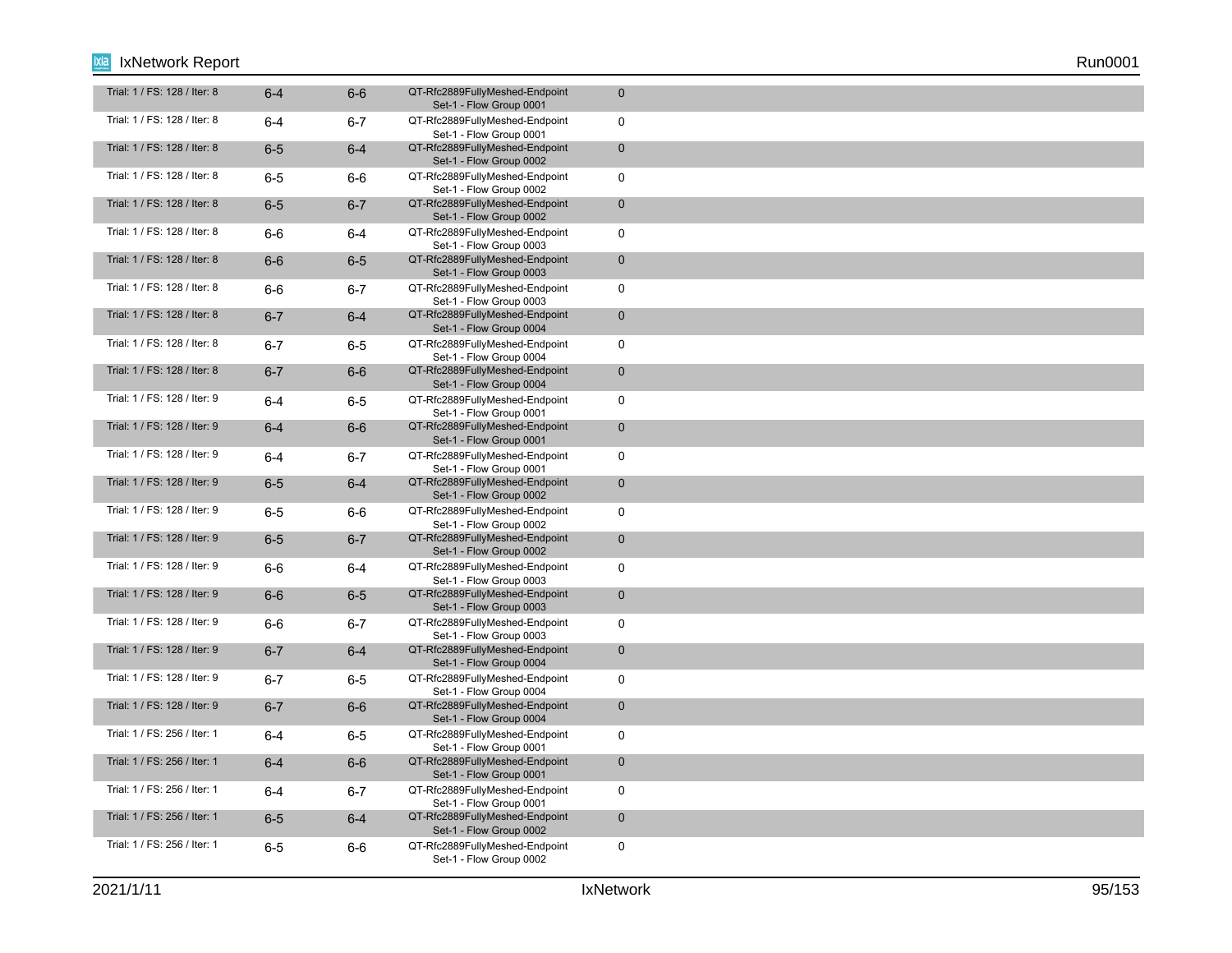| Trial: 1 / FS: 256 / Iter: 1 | $6-5$   | $6 - 7$ | QT-Rfc2889FullyMeshed-Endpoint<br>Set-1 - Flow Group 0002 | $\mathbf{0}$ |
|------------------------------|---------|---------|-----------------------------------------------------------|--------------|
| Trial: 1 / FS: 256 / Iter: 1 | $6-6$   | $6-4$   | QT-Rfc2889FullyMeshed-Endpoint<br>Set-1 - Flow Group 0003 | $\mathbf 0$  |
| Trial: 1 / FS: 256 / Iter: 1 | $6-6$   | $6-5$   | QT-Rfc2889FullyMeshed-Endpoint<br>Set-1 - Flow Group 0003 | $\mathbf 0$  |
| Trial: 1 / FS: 256 / Iter: 1 | $6-6$   | $6 - 7$ | QT-Rfc2889FullyMeshed-Endpoint<br>Set-1 - Flow Group 0003 | $\mathbf 0$  |
| Trial: 1 / FS: 256 / Iter: 1 | $6 - 7$ | $6-4$   | QT-Rfc2889FullyMeshed-Endpoint<br>Set-1 - Flow Group 0004 | $\mathbf 0$  |
| Trial: 1 / FS: 256 / Iter: 1 | $6 - 7$ | $6-5$   | QT-Rfc2889FullyMeshed-Endpoint<br>Set-1 - Flow Group 0004 | $\mathbf 0$  |
| Trial: 1 / FS: 256 / Iter: 1 | $6 - 7$ | $6-6$   | QT-Rfc2889FullyMeshed-Endpoint<br>Set-1 - Flow Group 0004 | $\mathbf 0$  |
| Trial: 1 / FS: 256 / Iter: 2 | $6 - 4$ | $6-5$   | QT-Rfc2889FullyMeshed-Endpoint<br>Set-1 - Flow Group 0001 | $\mathbf 0$  |
| Trial: 1 / FS: 256 / Iter: 2 | $6 - 4$ | $6-6$   | QT-Rfc2889FullyMeshed-Endpoint<br>Set-1 - Flow Group 0001 | $\mathbf{0}$ |
| Trial: 1 / FS: 256 / Iter: 2 | $6 - 4$ | $6 - 7$ | QT-Rfc2889FullyMeshed-Endpoint<br>Set-1 - Flow Group 0001 | $\mathbf 0$  |
| Trial: 1 / FS: 256 / Iter: 2 | $6-5$   | $6-4$   | QT-Rfc2889FullyMeshed-Endpoint<br>Set-1 - Flow Group 0002 | $\mathbf 0$  |
| Trial: 1 / FS: 256 / Iter: 2 | $6-5$   | $6-6$   | QT-Rfc2889FullyMeshed-Endpoint<br>Set-1 - Flow Group 0002 | $\mathbf 0$  |
| Trial: 1 / FS: 256 / Iter: 2 | $6-5$   | $6 - 7$ | QT-Rfc2889FullyMeshed-Endpoint<br>Set-1 - Flow Group 0002 | $\mathbf 0$  |
| Trial: 1 / FS: 256 / Iter: 2 | $6-6$   | 6-4     | QT-Rfc2889FullyMeshed-Endpoint<br>Set-1 - Flow Group 0003 | $\mathbf 0$  |
| Trial: 1 / FS: 256 / Iter: 2 | $6-6$   | $6-5$   | QT-Rfc2889FullyMeshed-Endpoint<br>Set-1 - Flow Group 0003 | $\mathbf{0}$ |
| Trial: 1 / FS: 256 / Iter: 2 | $6-6$   | $6 - 7$ | QT-Rfc2889FullyMeshed-Endpoint<br>Set-1 - Flow Group 0003 | $\mathbf 0$  |
| Trial: 1 / FS: 256 / Iter: 2 | $6 - 7$ | $6-4$   | QT-Rfc2889FullyMeshed-Endpoint<br>Set-1 - Flow Group 0004 | $\mathbf 0$  |
| Trial: 1 / FS: 256 / Iter: 2 | $6 - 7$ | $6-5$   | QT-Rfc2889FullyMeshed-Endpoint<br>Set-1 - Flow Group 0004 | $\mathbf 0$  |
| Trial: 1 / FS: 256 / Iter: 2 | $6 - 7$ | $6-6$   | QT-Rfc2889FullyMeshed-Endpoint<br>Set-1 - Flow Group 0004 | $\mathbf{0}$ |
| Trial: 1 / FS: 256 / Iter: 3 | $6 - 4$ | $6-5$   | QT-Rfc2889FullyMeshed-Endpoint<br>Set-1 - Flow Group 0001 | $\mathbf 0$  |
| Trial: 1 / FS: 256 / Iter: 3 | $6 - 4$ | $6-6$   | QT-Rfc2889FullyMeshed-Endpoint<br>Set-1 - Flow Group 0001 | $\mathbf 0$  |
| Trial: 1 / FS: 256 / Iter: 3 | $6 - 4$ | $6 - 7$ | QT-Rfc2889FullyMeshed-Endpoint<br>Set-1 - Flow Group 0001 | $\mathbf 0$  |
| Trial: 1 / FS: 256 / Iter: 3 | $6-5$   | $6-4$   | QT-Rfc2889FullyMeshed-Endpoint<br>Set-1 - Flow Group 0002 | $\mathbf{0}$ |
| Trial: 1 / FS: 256 / Iter: 3 | $6-5$   | 6-6     | QT-Rfc2889FullyMeshed-Endpoint<br>Set-1 - Flow Group 0002 | $\mathbf 0$  |
| Trial: 1 / FS: 256 / Iter: 3 | $6-5$   | $6 - 7$ | QT-Rfc2889FullyMeshed-Endpoint<br>Set-1 - Flow Group 0002 | $\mathbf 0$  |
| Trial: 1 / FS: 256 / Iter: 3 | $6-6$   | 6-4     | QT-Rfc2889FullyMeshed-Endpoint<br>Set-1 - Flow Group 0003 | $\mathbf 0$  |
| Trial: 1 / FS: 256 / Iter: 3 | $6-6$   | $6-5$   | QT-Rfc2889FullyMeshed-Endpoint<br>Set-1 - Flow Group 0003 | $\mathbf 0$  |
| Trial: 1 / FS: 256 / Iter: 3 | $6-6$   | $6 - 7$ | QT-Rfc2889FullyMeshed-Endpoint<br>Set-1 - Flow Group 0003 | $\mathbf 0$  |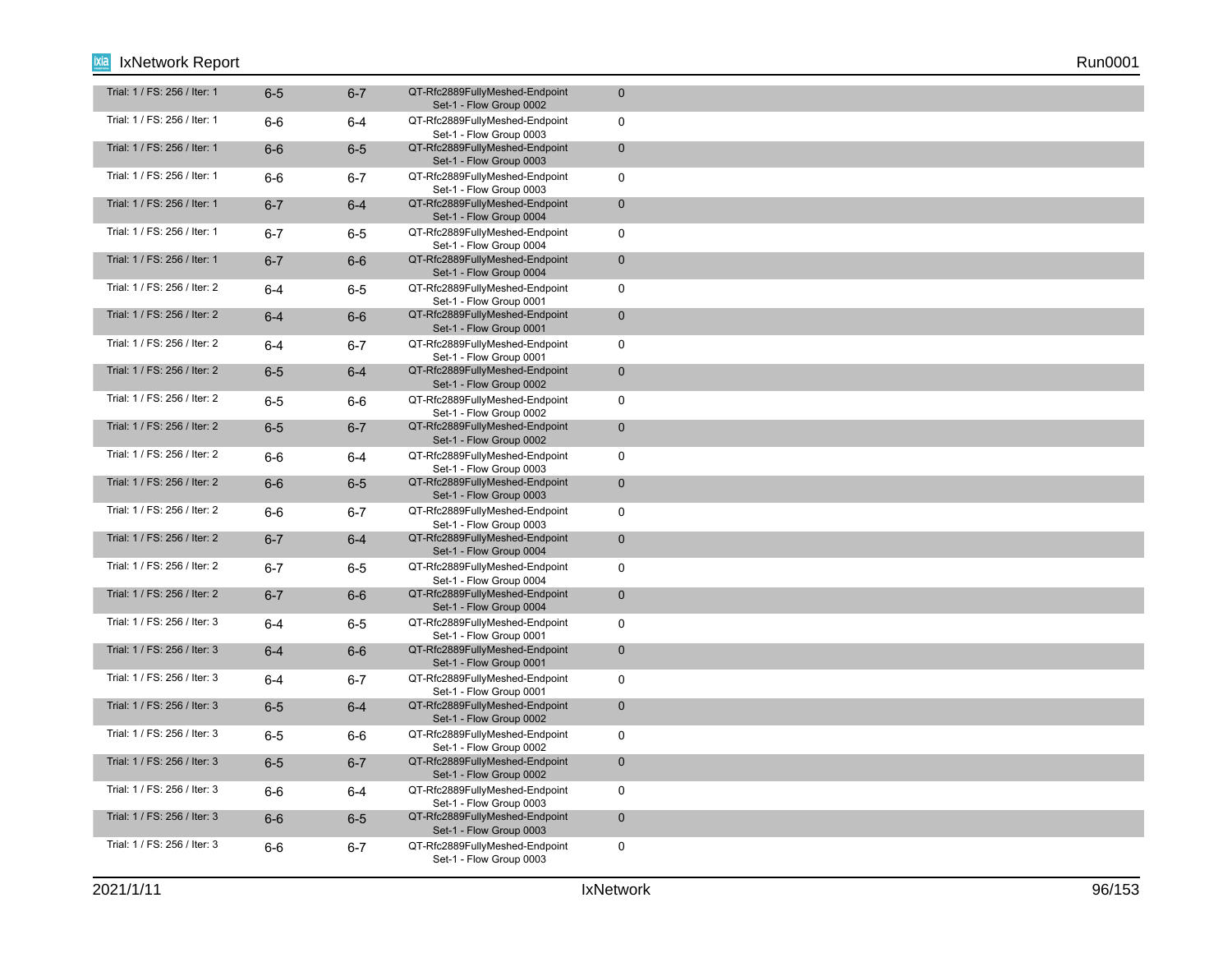| Trial: 1 / FS: 256 / Iter: 3 | $6 - 7$ | $6 - 4$ | QT-Rfc2889FullyMeshed-Endpoint<br>Set-1 - Flow Group 0004 | $\mathbf 0$  |
|------------------------------|---------|---------|-----------------------------------------------------------|--------------|
| Trial: 1 / FS: 256 / Iter: 3 | $6 - 7$ | $6-5$   | QT-Rfc2889FullyMeshed-Endpoint<br>Set-1 - Flow Group 0004 | $\mathbf 0$  |
| Trial: 1 / FS: 256 / Iter: 3 | $6 - 7$ | $6-6$   | QT-Rfc2889FullyMeshed-Endpoint<br>Set-1 - Flow Group 0004 | $\mathbf 0$  |
| Trial: 1 / FS: 256 / Iter: 4 | $6 - 4$ | $6-5$   | QT-Rfc2889FullyMeshed-Endpoint<br>Set-1 - Flow Group 0001 | $\mathsf 0$  |
| Trial: 1 / FS: 256 / Iter: 4 | $6-4$   | $6-6$   | QT-Rfc2889FullyMeshed-Endpoint<br>Set-1 - Flow Group 0001 | $\mathbf 0$  |
| Trial: 1 / FS: 256 / Iter: 4 | $6-4$   | $6 - 7$ | QT-Rfc2889FullyMeshed-Endpoint<br>Set-1 - Flow Group 0001 | $\mathbf 0$  |
| Trial: 1 / FS: 256 / Iter: 4 | $6-5$   | $6-4$   | QT-Rfc2889FullyMeshed-Endpoint<br>Set-1 - Flow Group 0002 | $\mathbf 0$  |
| Trial: 1 / FS: 256 / Iter: 4 | $6-5$   | 6-6     | QT-Rfc2889FullyMeshed-Endpoint<br>Set-1 - Flow Group 0002 | $\mathbf 0$  |
| Trial: 1 / FS: 256 / Iter: 4 | $6-5$   | $6 - 7$ | QT-Rfc2889FullyMeshed-Endpoint<br>Set-1 - Flow Group 0002 | $\mathbf 0$  |
| Trial: 1 / FS: 256 / Iter: 4 | $6-6$   | 6-4     | QT-Rfc2889FullyMeshed-Endpoint<br>Set-1 - Flow Group 0003 | $\mathbf 0$  |
| Trial: 1 / FS: 256 / Iter: 4 | $6-6$   | $6-5$   | QT-Rfc2889FullyMeshed-Endpoint<br>Set-1 - Flow Group 0003 | $\mathbf 0$  |
| Trial: 1 / FS: 256 / Iter: 4 | $6-6$   | $6 - 7$ | QT-Rfc2889FullyMeshed-Endpoint<br>Set-1 - Flow Group 0003 | $\mathbf 0$  |
| Trial: 1 / FS: 256 / Iter: 4 | $6 - 7$ | $6-4$   | QT-Rfc2889FullyMeshed-Endpoint<br>Set-1 - Flow Group 0004 | $\mathbf 0$  |
| Trial: 1 / FS: 256 / Iter: 4 | $6 - 7$ | 6-5     | QT-Rfc2889FullyMeshed-Endpoint<br>Set-1 - Flow Group 0004 | $\mathbf 0$  |
| Trial: 1 / FS: 256 / Iter: 4 | $6 - 7$ | $6-6$   | QT-Rfc2889FullyMeshed-Endpoint<br>Set-1 - Flow Group 0004 | $\mathbf 0$  |
| Trial: 1 / FS: 256 / Iter: 5 | $6 - 4$ | $6-5$   | QT-Rfc2889FullyMeshed-Endpoint<br>Set-1 - Flow Group 0001 | $\mathbf 0$  |
| Trial: 1 / FS: 256 / Iter: 5 | $6-4$   | $6-6$   | QT-Rfc2889FullyMeshed-Endpoint<br>Set-1 - Flow Group 0001 | $\mathbf{0}$ |
| Trial: 1 / FS: 256 / Iter: 5 | $6 - 4$ | $6 - 7$ | QT-Rfc2889FullyMeshed-Endpoint<br>Set-1 - Flow Group 0001 | $\mathbf 0$  |
| Trial: 1 / FS: 256 / Iter: 5 | $6-5$   | $6-4$   | QT-Rfc2889FullyMeshed-Endpoint<br>Set-1 - Flow Group 0002 | $\mathbf 0$  |
| Trial: 1 / FS: 256 / Iter: 5 | $6-5$   | $6-6$   | QT-Rfc2889FullyMeshed-Endpoint<br>Set-1 - Flow Group 0002 | $\mathbf 0$  |
| Trial: 1 / FS: 256 / Iter: 5 | $6-5$   | $6 - 7$ | QT-Rfc2889FullyMeshed-Endpoint<br>Set-1 - Flow Group 0002 | $\mathbf 0$  |
| Trial: 1 / FS: 256 / Iter: 5 | $6-6$   | 6-4     | QT-Rfc2889FullyMeshed-Endpoint<br>Set-1 - Flow Group 0003 | $\mathbf 0$  |
| Trial: 1 / FS: 256 / Iter: 5 | $6-6$   | $6-5$   | QT-Rfc2889FullyMeshed-Endpoint<br>Set-1 - Flow Group 0003 | $\mathbf{0}$ |
| Trial: 1 / FS: 256 / Iter: 5 | $6-6$   | $6 - 7$ | QT-Rfc2889FullyMeshed-Endpoint<br>Set-1 - Flow Group 0003 | $\mathbf 0$  |
| Trial: 1 / FS: 256 / Iter: 5 | $6 - 7$ | $6-4$   | QT-Rfc2889FullyMeshed-Endpoint<br>Set-1 - Flow Group 0004 | $\mathbf 0$  |
| Trial: 1 / FS: 256 / Iter: 5 | $6 - 7$ | 6-5     | QT-Rfc2889FullyMeshed-Endpoint<br>Set-1 - Flow Group 0004 | $\mathbf 0$  |
| Trial: 1 / FS: 256 / Iter: 5 | $6 - 7$ | $6-6$   | QT-Rfc2889FullyMeshed-Endpoint<br>Set-1 - Flow Group 0004 | $\mathbf 0$  |
| Trial: 1 / FS: 256 / Iter: 6 | $6 - 4$ | $6-5$   | QT-Rfc2889FullyMeshed-Endpoint<br>Set-1 - Flow Group 0001 | $\mathbf 0$  |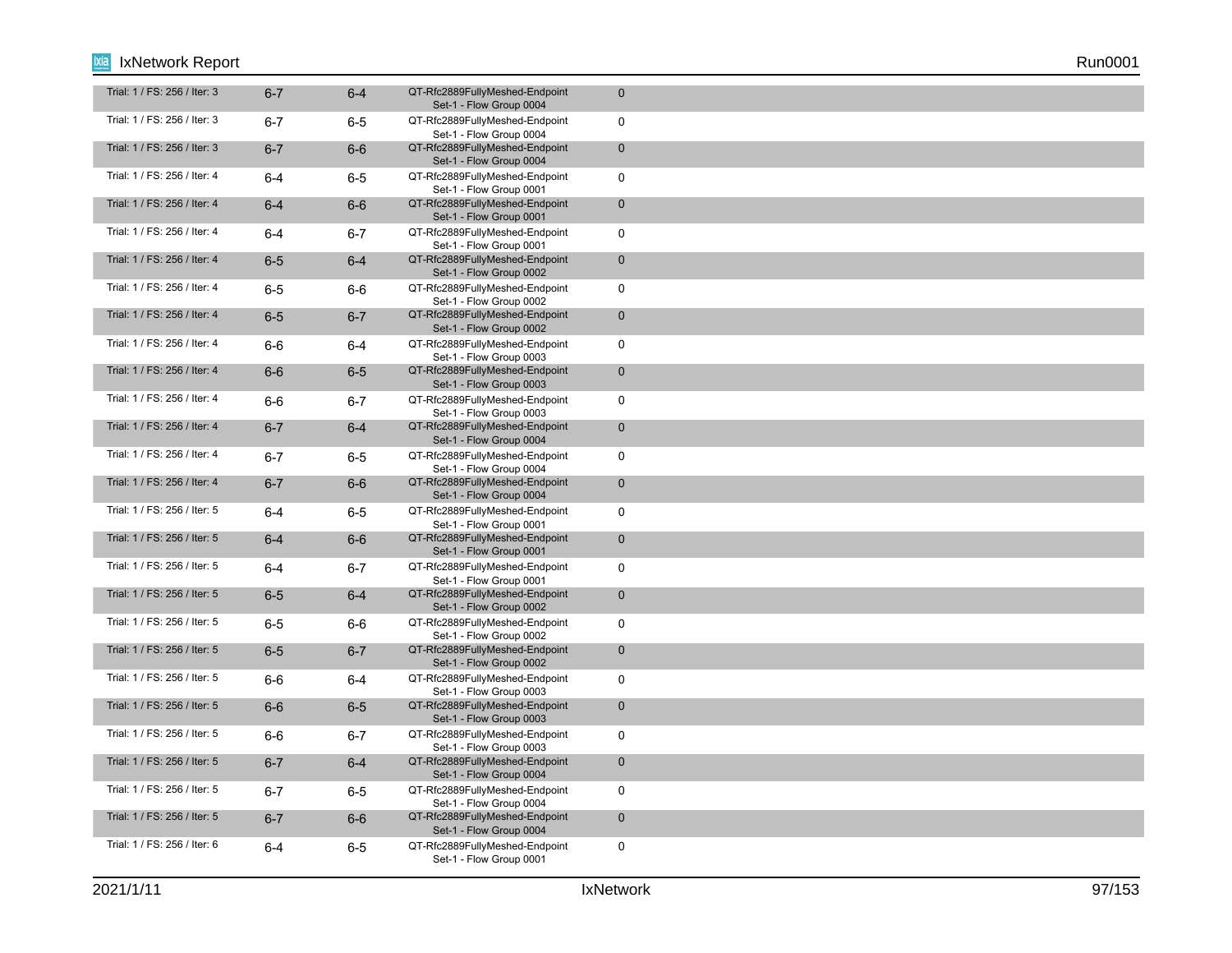| Trial: 1 / FS: 256 / Iter: 6 | $6 - 4$ | $6-6$   | QT-Rfc2889FullyMeshed-Endpoint<br>Set-1 - Flow Group 0001 | $\mathbf 0$  |
|------------------------------|---------|---------|-----------------------------------------------------------|--------------|
| Trial: 1 / FS: 256 / Iter: 6 | $6 - 4$ | $6 - 7$ | QT-Rfc2889FullyMeshed-Endpoint<br>Set-1 - Flow Group 0001 | $\mathbf 0$  |
| Trial: 1 / FS: 256 / Iter: 6 | $6-5$   | $6-4$   | QT-Rfc2889FullyMeshed-Endpoint<br>Set-1 - Flow Group 0002 | $\mathbf 0$  |
| Trial: 1 / FS: 256 / Iter: 6 | $6-5$   | 6-6     | QT-Rfc2889FullyMeshed-Endpoint<br>Set-1 - Flow Group 0002 | $\mathsf 0$  |
| Trial: 1 / FS: 256 / Iter: 6 | $6-5$   | $6 - 7$ | QT-Rfc2889FullyMeshed-Endpoint<br>Set-1 - Flow Group 0002 | $\mathbf 0$  |
| Trial: 1 / FS: 256 / Iter: 6 | $6-6$   | 6-4     | QT-Rfc2889FullyMeshed-Endpoint<br>Set-1 - Flow Group 0003 | $\mathbf 0$  |
| Trial: 1 / FS: 256 / Iter: 6 | $6-6$   | $6-5$   | QT-Rfc2889FullyMeshed-Endpoint<br>Set-1 - Flow Group 0003 | $\mathbf 0$  |
| Trial: 1 / FS: 256 / Iter: 6 | $6-6$   | $6 - 7$ | QT-Rfc2889FullyMeshed-Endpoint<br>Set-1 - Flow Group 0003 | $\mathbf 0$  |
| Trial: 1 / FS: 256 / Iter: 6 | $6 - 7$ | $6 - 4$ | QT-Rfc2889FullyMeshed-Endpoint<br>Set-1 - Flow Group 0004 | $\mathbf 0$  |
| Trial: 1 / FS: 256 / Iter: 6 | $6 - 7$ | 6-5     | QT-Rfc2889FullyMeshed-Endpoint<br>Set-1 - Flow Group 0004 | $\mathbf 0$  |
| Trial: 1 / FS: 256 / Iter: 6 | $6 - 7$ | $6-6$   | QT-Rfc2889FullyMeshed-Endpoint<br>Set-1 - Flow Group 0004 | $\mathbf 0$  |
| Trial: 1 / FS: 256 / Iter: 7 | $6-4$   | $6-5$   | QT-Rfc2889FullyMeshed-Endpoint<br>Set-1 - Flow Group 0001 | $\mathbf 0$  |
| Trial: 1 / FS: 256 / Iter: 7 | $6-4$   | $6-6$   | QT-Rfc2889FullyMeshed-Endpoint<br>Set-1 - Flow Group 0001 | $\pmb{0}$    |
| Trial: 1 / FS: 256 / Iter: 7 | 6-4     | $6 - 7$ | QT-Rfc2889FullyMeshed-Endpoint<br>Set-1 - Flow Group 0001 | $\mathbf 0$  |
| Trial: 1 / FS: 256 / Iter: 7 | $6-5$   | $6-4$   | QT-Rfc2889FullyMeshed-Endpoint<br>Set-1 - Flow Group 0002 | $\mathbf 0$  |
| Trial: 1 / FS: 256 / Iter: 7 | $6-5$   | 6-6     | QT-Rfc2889FullyMeshed-Endpoint<br>Set-1 - Flow Group 0002 | $\mathsf 0$  |
| Trial: 1 / FS: 256 / Iter: 7 | $6-5$   | $6 - 7$ | QT-Rfc2889FullyMeshed-Endpoint<br>Set-1 - Flow Group 0002 | $\mathbf{0}$ |
| Trial: 1 / FS: 256 / Iter: 7 | $6-6$   | $6-4$   | QT-Rfc2889FullyMeshed-Endpoint<br>Set-1 - Flow Group 0003 | $\mathbf 0$  |
| Trial: 1 / FS: 256 / Iter: 7 | $6-6$   | $6-5$   | QT-Rfc2889FullyMeshed-Endpoint<br>Set-1 - Flow Group 0003 | $\mathbf 0$  |
| Trial: 1 / FS: 256 / Iter: 7 | $6-6$   | $6 - 7$ | QT-Rfc2889FullyMeshed-Endpoint<br>Set-1 - Flow Group 0003 | $\mathbf 0$  |
| Trial: 1 / FS: 256 / Iter: 7 | $6 - 7$ | $6-4$   | QT-Rfc2889FullyMeshed-Endpoint<br>Set-1 - Flow Group 0004 | $\mathbf 0$  |
| Trial: 1 / FS: 256 / Iter: 7 | $6 - 7$ | $6-5$   | QT-Rfc2889FullyMeshed-Endpoint<br>Set-1 - Flow Group 0004 | $\mathbf 0$  |
| Trial: 1 / FS: 256 / Iter: 7 | $6 - 7$ | $6-6$   | QT-Rfc2889FullyMeshed-Endpoint<br>Set-1 - Flow Group 0004 | $\mathbf{0}$ |
| Trial: 1 / FS: 256 / Iter: 8 | $6 - 4$ | $6-5$   | QT-Rfc2889FullyMeshed-Endpoint<br>Set-1 - Flow Group 0001 | $\mathbf 0$  |
| Trial: 1 / FS: 256 / Iter: 8 | $6 - 4$ | $6-6$   | QT-Rfc2889FullyMeshed-Endpoint<br>Set-1 - Flow Group 0001 | $\mathbf 0$  |
| Trial: 1 / FS: 256 / Iter: 8 | $6-4$   | 6-7     | QT-Rfc2889FullyMeshed-Endpoint<br>Set-1 - Flow Group 0001 | $\mathbf 0$  |
| Trial: 1 / FS: 256 / Iter: 8 | $6-5$   | $6-4$   | QT-Rfc2889FullyMeshed-Endpoint<br>Set-1 - Flow Group 0002 | $\mathbf 0$  |
| Trial: 1 / FS: 256 / Iter: 8 | $6-5$   | 6-6     | QT-Rfc2889FullyMeshed-Endpoint<br>Set-1 - Flow Group 0002 | $\mathbf 0$  |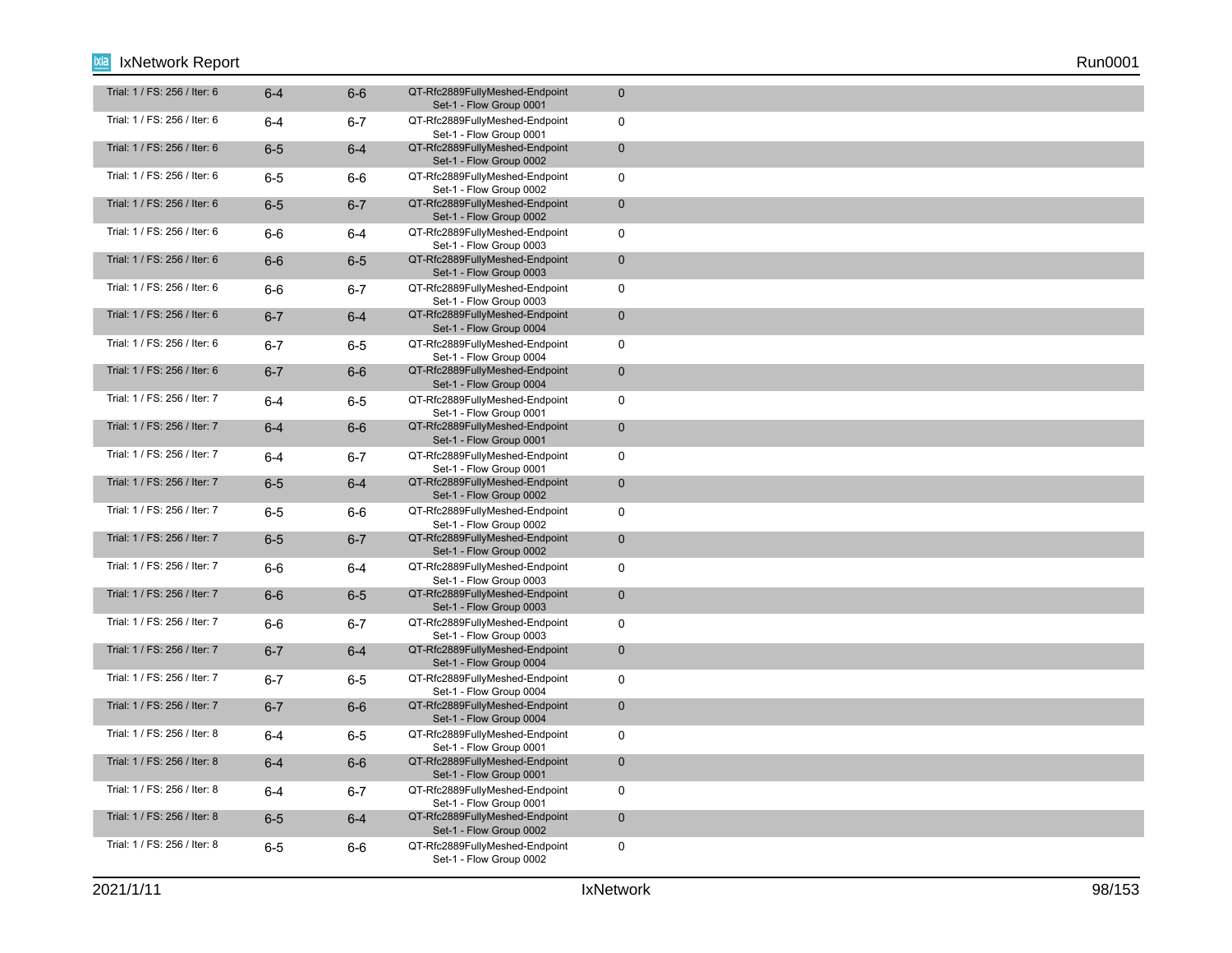| Trial: 1 / FS: 256 / Iter: 8 | $6-5$   | $6 - 7$ | QT-Rfc2889FullyMeshed-Endpoint<br>Set-1 - Flow Group 0002 | $\mathbf 0$  |
|------------------------------|---------|---------|-----------------------------------------------------------|--------------|
| Trial: 1 / FS: 256 / Iter: 8 | $6-6$   | $6-4$   | QT-Rfc2889FullyMeshed-Endpoint<br>Set-1 - Flow Group 0003 | $\mathbf 0$  |
| Trial: 1 / FS: 256 / Iter: 8 | $6-6$   | $6-5$   | QT-Rfc2889FullyMeshed-Endpoint<br>Set-1 - Flow Group 0003 | $\mathbf 0$  |
| Trial: 1 / FS: 256 / Iter: 8 | $6-6$   | $6 - 7$ | QT-Rfc2889FullyMeshed-Endpoint<br>Set-1 - Flow Group 0003 | $\mathbf 0$  |
| Trial: 1 / FS: 256 / Iter: 8 | $6 - 7$ | $6-4$   | QT-Rfc2889FullyMeshed-Endpoint<br>Set-1 - Flow Group 0004 | $\mathbf 0$  |
| Trial: 1 / FS: 256 / Iter: 8 | $6 - 7$ | $6-5$   | QT-Rfc2889FullyMeshed-Endpoint<br>Set-1 - Flow Group 0004 | $\mathbf 0$  |
| Trial: 1 / FS: 256 / Iter: 8 | $6 - 7$ | $6-6$   | QT-Rfc2889FullyMeshed-Endpoint<br>Set-1 - Flow Group 0004 | $\mathbf 0$  |
| Trial: 1 / FS: 256 / Iter: 9 | $6 - 4$ | $6-5$   | QT-Rfc2889FullyMeshed-Endpoint<br>Set-1 - Flow Group 0001 | $\mathbf 0$  |
| Trial: 1 / FS: 256 / Iter: 9 | $6-4$   | $6-6$   | QT-Rfc2889FullyMeshed-Endpoint<br>Set-1 - Flow Group 0001 | $\mathbf{0}$ |
| Trial: 1 / FS: 256 / Iter: 9 | $6 - 4$ | $6 - 7$ | QT-Rfc2889FullyMeshed-Endpoint<br>Set-1 - Flow Group 0001 | $\mathbf 0$  |
| Trial: 1 / FS: 256 / Iter: 9 | $6-5$   | $6-4$   | QT-Rfc2889FullyMeshed-Endpoint<br>Set-1 - Flow Group 0002 | $\mathbf 0$  |
| Trial: 1 / FS: 256 / Iter: 9 | $6-5$   | $6-6$   | QT-Rfc2889FullyMeshed-Endpoint<br>Set-1 - Flow Group 0002 | $\mathbf 0$  |
| Trial: 1 / FS: 256 / Iter: 9 | $6-5$   | $6 - 7$ | QT-Rfc2889FullyMeshed-Endpoint<br>Set-1 - Flow Group 0002 | $\mathbf 0$  |
| Trial: 1 / FS: 256 / Iter: 9 | 6-6     | 6-4     | QT-Rfc2889FullyMeshed-Endpoint<br>Set-1 - Flow Group 0003 | $\mathbf 0$  |
| Trial: 1 / FS: 256 / Iter: 9 | $6-6$   | $6-5$   | QT-Rfc2889FullyMeshed-Endpoint<br>Set-1 - Flow Group 0003 | $\mathbf 0$  |
| Trial: 1 / FS: 256 / Iter: 9 | $6-6$   | $6 - 7$ | QT-Rfc2889FullyMeshed-Endpoint<br>Set-1 - Flow Group 0003 | $\mathbf 0$  |
| Trial: 1 / FS: 256 / Iter: 9 | $6 - 7$ | $6-4$   | QT-Rfc2889FullyMeshed-Endpoint<br>Set-1 - Flow Group 0004 | $\mathbf{0}$ |
| Trial: 1 / FS: 256 / Iter: 9 | $6 - 7$ | $6-5$   | QT-Rfc2889FullyMeshed-Endpoint<br>Set-1 - Flow Group 0004 | $\mathbf 0$  |
| Trial: 1 / FS: 256 / Iter: 9 | $6 - 7$ | $6-6$   | QT-Rfc2889FullyMeshed-Endpoint<br>Set-1 - Flow Group 0004 | $\mathbf 0$  |
| Trial: 1 / FS: 512 / Iter: 1 | $6 - 4$ | $6-5$   | QT-Rfc2889FullyMeshed-Endpoint<br>Set-1 - Flow Group 0001 | $\mathbf 0$  |
| Trial: 1 / FS: 512 / Iter: 1 | $6-4$   | $6-6$   | QT-Rfc2889FullyMeshed-Endpoint<br>Set-1 - Flow Group 0001 | $\mathbf 0$  |
| Trial: 1 / FS: 512 / Iter: 1 | $6 - 4$ | $6 - 7$ | QT-Rfc2889FullyMeshed-Endpoint<br>Set-1 - Flow Group 0001 | $\mathbf 0$  |
| Trial: 1 / FS: 512 / Iter: 1 | $6-5$   | $6-4$   | QT-Rfc2889FullyMeshed-Endpoint<br>Set-1 - Flow Group 0002 | $\mathbf{0}$ |
| Trial: 1 / FS: 512 / Iter: 1 | $6-5$   | 6-6     | QT-Rfc2889FullyMeshed-Endpoint<br>Set-1 - Flow Group 0002 | $\mathbf 0$  |
| Trial: 1 / FS: 512 / Iter: 1 | $6-5$   | $6 - 7$ | QT-Rfc2889FullyMeshed-Endpoint<br>Set-1 - Flow Group 0002 | $\mathbf 0$  |
| Trial: 1 / FS: 512 / Iter: 1 | $6-6$   | $6-4$   | QT-Rfc2889FullyMeshed-Endpoint<br>Set-1 - Flow Group 0003 | $\mathbf 0$  |
| Trial: 1 / FS: 512 / Iter: 1 | $6-6$   | $6-5$   | QT-Rfc2889FullyMeshed-Endpoint<br>Set-1 - Flow Group 0003 | $\mathbf 0$  |
| Trial: 1 / FS: 512 / Iter: 1 | $6-6$   | $6 - 7$ | QT-Rfc2889FullyMeshed-Endpoint<br>Set-1 - Flow Group 0003 | $\mathbf 0$  |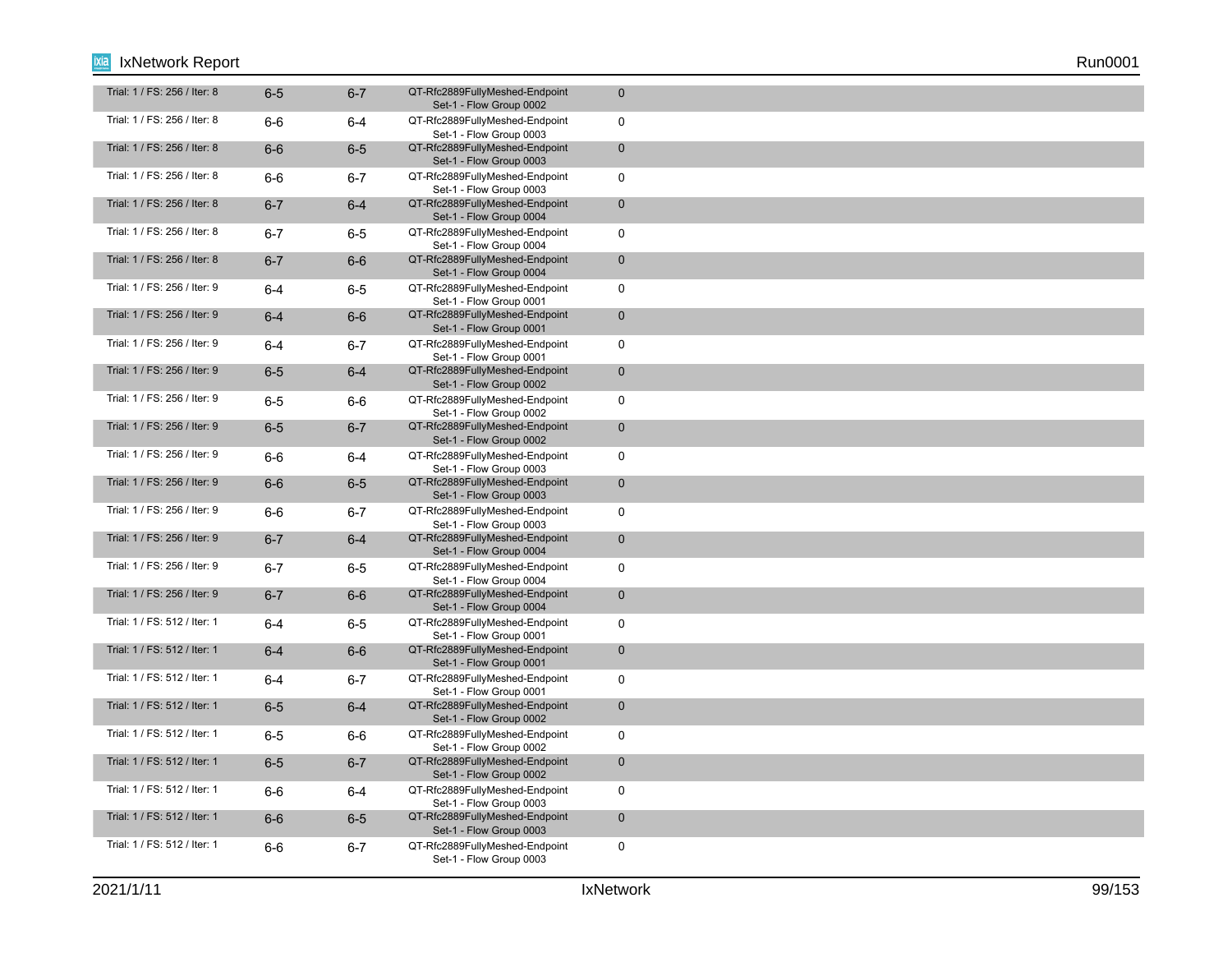| Trial: 1 / FS: 512 / Iter: 1 | $6 - 7$ | $6 - 4$ | QT-Rfc2889FullyMeshed-Endpoint<br>Set-1 - Flow Group 0004 | $\mathbf{0}$   |
|------------------------------|---------|---------|-----------------------------------------------------------|----------------|
| Trial: 1 / FS: 512 / Iter: 1 | $6 - 7$ | $6-5$   | QT-Rfc2889FullyMeshed-Endpoint<br>Set-1 - Flow Group 0004 | $\mathbf 0$    |
| Trial: 1 / FS: 512 / Iter: 1 | $6 - 7$ | $6-6$   | QT-Rfc2889FullyMeshed-Endpoint<br>Set-1 - Flow Group 0004 | $\overline{0}$ |
| Trial: 1 / FS: 512 / Iter: 2 | $6 - 4$ | $6-5$   | QT-Rfc2889FullyMeshed-Endpoint<br>Set-1 - Flow Group 0001 | $\mathbf 0$    |
| Trial: 1 / FS: 512 / Iter: 2 | $6-4$   | $6-6$   | QT-Rfc2889FullyMeshed-Endpoint<br>Set-1 - Flow Group 0001 | $\mathbf 0$    |
| Trial: 1 / FS: 512 / Iter: 2 | $6 - 4$ | $6 - 7$ | QT-Rfc2889FullyMeshed-Endpoint<br>Set-1 - Flow Group 0001 | $\mathbf 0$    |
| Trial: 1 / FS: 512 / Iter: 2 | $6-5$   | $6 - 4$ | QT-Rfc2889FullyMeshed-Endpoint<br>Set-1 - Flow Group 0002 | $\mathbf 0$    |
| Trial: 1 / FS: 512 / Iter: 2 | $6-5$   | $6-6$   | QT-Rfc2889FullyMeshed-Endpoint<br>Set-1 - Flow Group 0002 | 0              |
| Trial: 1 / FS: 512 / Iter: 2 | $6-5$   | $6 - 7$ | QT-Rfc2889FullyMeshed-Endpoint<br>Set-1 - Flow Group 0002 | $\mathbf 0$    |
| Trial: 1 / FS: 512 / Iter: 2 | $6-6$   | $6 - 4$ | QT-Rfc2889FullyMeshed-Endpoint<br>Set-1 - Flow Group 0003 | 0              |
| Trial: 1 / FS: 512 / Iter: 2 | $6-6$   | $6-5$   | QT-Rfc2889FullyMeshed-Endpoint<br>Set-1 - Flow Group 0003 | $\mathbf 0$    |
| Trial: 1 / FS: 512 / Iter: 2 | $6-6$   | $6 - 7$ | QT-Rfc2889FullyMeshed-Endpoint<br>Set-1 - Flow Group 0003 | 0              |
| Trial: 1 / FS: 512 / Iter: 2 | $6 - 7$ | $6-4$   | QT-Rfc2889FullyMeshed-Endpoint<br>Set-1 - Flow Group 0004 | $\mathbf 0$    |
| Trial: 1 / FS: 512 / Iter: 2 | $6 - 7$ | $6-5$   | QT-Rfc2889FullyMeshed-Endpoint<br>Set-1 - Flow Group 0004 | 0              |
| Trial: 1 / FS: 512 / Iter: 2 | $6 - 7$ | $6-6$   | QT-Rfc2889FullyMeshed-Endpoint<br>Set-1 - Flow Group 0004 | $\mathbf 0$    |
| Trial: 1 / FS: 512 / Iter: 3 | $6 - 4$ | $6-5$   | QT-Rfc2889FullyMeshed-Endpoint<br>Set-1 - Flow Group 0001 | $\mathbf 0$    |
| Trial: 1 / FS: 512 / Iter: 3 | $6-4$   | $6-6$   | QT-Rfc2889FullyMeshed-Endpoint<br>Set-1 - Flow Group 0001 | $\overline{0}$ |
| Trial: 1 / FS: 512 / Iter: 3 | $6 - 4$ | $6 - 7$ | QT-Rfc2889FullyMeshed-Endpoint<br>Set-1 - Flow Group 0001 | 0              |
| Trial: 1 / FS: 512 / Iter: 3 | $6-5$   | $6-4$   | QT-Rfc2889FullyMeshed-Endpoint<br>Set-1 - Flow Group 0002 | $\mathbf{0}$   |
| Trial: 1 / FS: 512 / Iter: 3 | $6-5$   | 6-6     | QT-Rfc2889FullyMeshed-Endpoint<br>Set-1 - Flow Group 0002 | $\mathbf 0$    |
| Trial: 1 / FS: 512 / Iter: 3 | $6-5$   | $6 - 7$ | QT-Rfc2889FullyMeshed-Endpoint<br>Set-1 - Flow Group 0002 | $\mathbf 0$    |
| Trial: 1 / FS: 512 / Iter: 3 | $6-6$   | $6-4$   | QT-Rfc2889FullyMeshed-Endpoint<br>Set-1 - Flow Group 0003 | 0              |
| Trial: 1 / FS: 512 / Iter: 3 | $6-6$   | $6-5$   | QT-Rfc2889FullyMeshed-Endpoint<br>Set-1 - Flow Group 0003 | $\mathbf 0$    |
| Trial: 1 / FS: 512 / Iter: 3 | $6-6$   | $6 - 7$ | QT-Rfc2889FullyMeshed-Endpoint<br>Set-1 - Flow Group 0003 | 0              |
| Trial: 1 / FS: 512 / Iter: 3 | $6 - 7$ | $6 - 4$ | QT-Rfc2889FullyMeshed-Endpoint<br>Set-1 - Flow Group 0004 | $\mathbf 0$    |
| Trial: 1 / FS: 512 / Iter: 3 | $6 - 7$ | $6-5$   | QT-Rfc2889FullyMeshed-Endpoint<br>Set-1 - Flow Group 0004 | 0              |
| Trial: 1 / FS: 512 / Iter: 3 | $6 - 7$ | $6-6$   | QT-Rfc2889FullyMeshed-Endpoint<br>Set-1 - Flow Group 0004 | $\mathbf 0$    |
| Trial: 1 / FS: 512 / Iter: 4 | $6-4$   | $6-5$   | QT-Rfc2889FullyMeshed-Endpoint<br>Set-1 - Flow Group 0001 | 0              |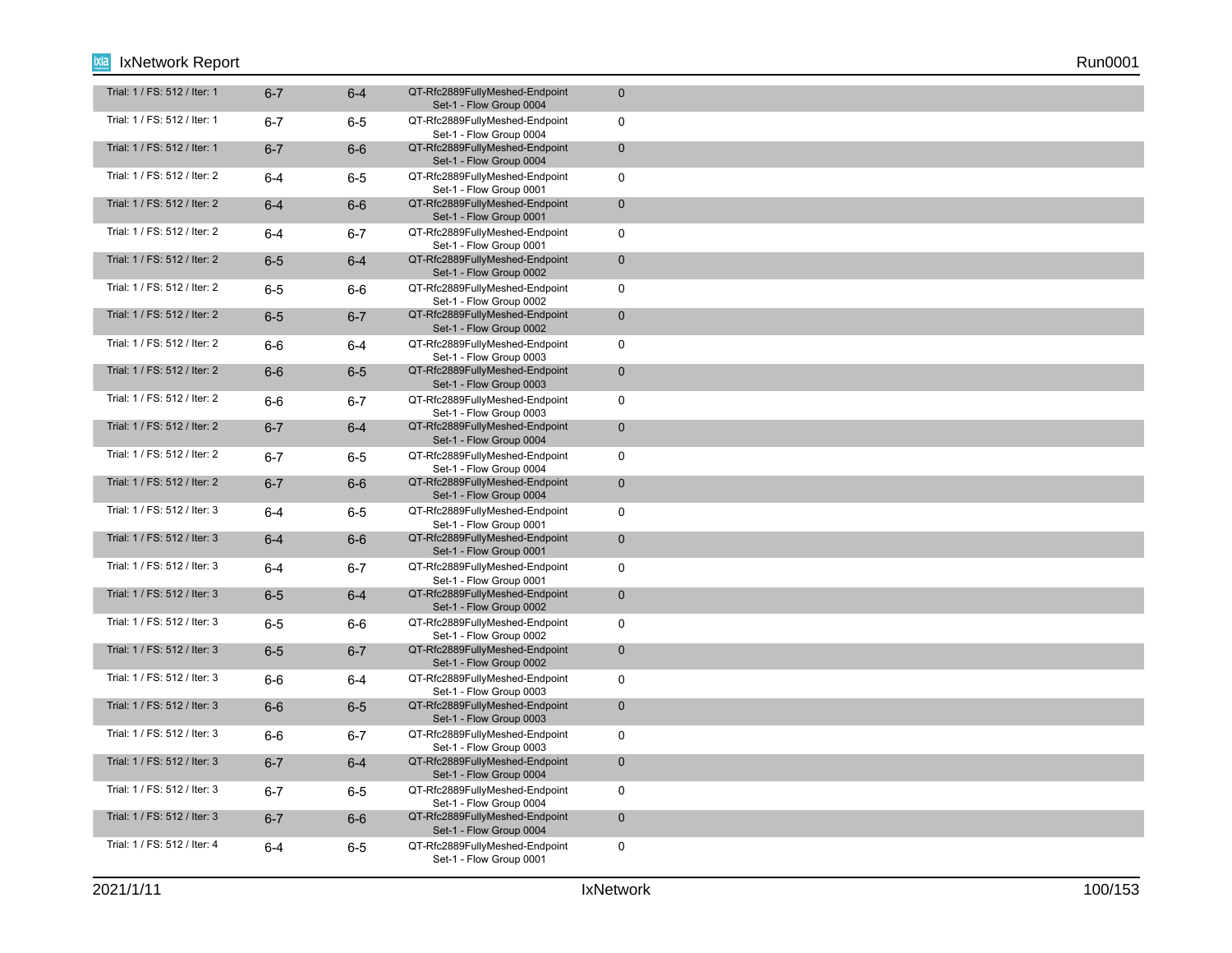| Trial: 1 / FS: 512 / Iter: 4 | $6 - 4$ | $6-6$   | QT-Rfc2889FullyMeshed-Endpoint<br>Set-1 - Flow Group 0001 | $\mathbf 0$  |
|------------------------------|---------|---------|-----------------------------------------------------------|--------------|
| Trial: 1 / FS: 512 / Iter: 4 | $6 - 4$ | $6 - 7$ | QT-Rfc2889FullyMeshed-Endpoint<br>Set-1 - Flow Group 0001 | $\mathbf 0$  |
| Trial: 1 / FS: 512 / Iter: 4 | $6-5$   | $6-4$   | QT-Rfc2889FullyMeshed-Endpoint<br>Set-1 - Flow Group 0002 | $\mathbf 0$  |
| Trial: 1 / FS: 512 / Iter: 4 | $6-5$   | $6-6$   | QT-Rfc2889FullyMeshed-Endpoint<br>Set-1 - Flow Group 0002 | $\mathbf 0$  |
| Trial: 1 / FS: 512 / Iter: 4 | $6-5$   | $6 - 7$ | QT-Rfc2889FullyMeshed-Endpoint<br>Set-1 - Flow Group 0002 | $\mathbf 0$  |
| Trial: 1 / FS: 512 / Iter: 4 | $6-6$   | 6-4     | QT-Rfc2889FullyMeshed-Endpoint<br>Set-1 - Flow Group 0003 | $\mathbf 0$  |
| Trial: 1 / FS: 512 / Iter: 4 | $6-6$   | $6-5$   | QT-Rfc2889FullyMeshed-Endpoint<br>Set-1 - Flow Group 0003 | $\mathbf 0$  |
| Trial: 1 / FS: 512 / Iter: 4 | $6-6$   | $6 - 7$ | QT-Rfc2889FullyMeshed-Endpoint<br>Set-1 - Flow Group 0003 | $\mathbf 0$  |
| Trial: 1 / FS: 512 / Iter: 4 | $6 - 7$ | $6 - 4$ | QT-Rfc2889FullyMeshed-Endpoint<br>Set-1 - Flow Group 0004 | $\mathbf 0$  |
| Trial: 1 / FS: 512 / Iter: 4 | $6 - 7$ | $6-5$   | QT-Rfc2889FullyMeshed-Endpoint<br>Set-1 - Flow Group 0004 | $\mathbf 0$  |
| Trial: 1 / FS: 512 / Iter: 4 | $6 - 7$ | $6-6$   | QT-Rfc2889FullyMeshed-Endpoint<br>Set-1 - Flow Group 0004 | $\mathbf 0$  |
| Trial: 1 / FS: 512 / Iter: 5 | $6 - 4$ | $6-5$   | QT-Rfc2889FullyMeshed-Endpoint<br>Set-1 - Flow Group 0001 | $\mathbf 0$  |
| Trial: 1 / FS: 512 / Iter: 5 | $6-4$   | $6-6$   | QT-Rfc2889FullyMeshed-Endpoint<br>Set-1 - Flow Group 0001 | $\mathbf 0$  |
| Trial: 1 / FS: 512 / Iter: 5 | 6-4     | $6 - 7$ | QT-Rfc2889FullyMeshed-Endpoint<br>Set-1 - Flow Group 0001 | $\mathbf 0$  |
| Trial: 1 / FS: 512 / Iter: 5 | $6-5$   | $6-4$   | QT-Rfc2889FullyMeshed-Endpoint<br>Set-1 - Flow Group 0002 | $\mathbf 0$  |
| Trial: 1 / FS: 512 / Iter: 5 | $6-5$   | $6-6$   | QT-Rfc2889FullyMeshed-Endpoint<br>Set-1 - Flow Group 0002 | $\mathbf 0$  |
| Trial: 1 / FS: 512 / Iter: 5 | $6-5$   | $6 - 7$ | QT-Rfc2889FullyMeshed-Endpoint<br>Set-1 - Flow Group 0002 | $\mathbf{0}$ |
| Trial: 1 / FS: 512 / Iter: 5 | $6-6$   | $6 - 4$ | QT-Rfc2889FullyMeshed-Endpoint<br>Set-1 - Flow Group 0003 | $\mathbf 0$  |
| Trial: 1 / FS: 512 / Iter: 5 | $6-6$   | $6-5$   | QT-Rfc2889FullyMeshed-Endpoint<br>Set-1 - Flow Group 0003 | $\mathbf 0$  |
| Trial: 1 / FS: 512 / Iter: 5 | $6-6$   | $6 - 7$ | QT-Rfc2889FullyMeshed-Endpoint<br>Set-1 - Flow Group 0003 | $\mathbf 0$  |
| Trial: 1 / FS: 512 / Iter: 5 | $6 - 7$ | $6-4$   | QT-Rfc2889FullyMeshed-Endpoint<br>Set-1 - Flow Group 0004 | $\mathbf 0$  |
| Trial: 1 / FS: 512 / Iter: 5 | $6 - 7$ | $6-5$   | QT-Rfc2889FullyMeshed-Endpoint<br>Set-1 - Flow Group 0004 | $\mathbf 0$  |
| Trial: 1 / FS: 512 / Iter: 5 | $6 - 7$ | $6-6$   | QT-Rfc2889FullyMeshed-Endpoint<br>Set-1 - Flow Group 0004 | $\mathbf{0}$ |
| Trial: 1 / FS: 512 / Iter: 6 | $6 - 4$ | 6-5     | QT-Rfc2889FullyMeshed-Endpoint<br>Set-1 - Flow Group 0001 | $\mathbf 0$  |
| Trial: 1 / FS: 512 / Iter: 6 | $6 - 4$ | $6-6$   | QT-Rfc2889FullyMeshed-Endpoint<br>Set-1 - Flow Group 0001 | $\mathbf 0$  |
| Trial: 1 / FS: 512 / Iter: 6 | $6-4$   | $6 - 7$ | QT-Rfc2889FullyMeshed-Endpoint<br>Set-1 - Flow Group 0001 | $\mathbf 0$  |
| Trial: 1 / FS: 512 / Iter: 6 | $6-5$   | $6-4$   | QT-Rfc2889FullyMeshed-Endpoint<br>Set-1 - Flow Group 0002 | $\mathbf 0$  |
| Trial: 1 / FS: 512 / Iter: 6 | $6-5$   | 6-6     | QT-Rfc2889FullyMeshed-Endpoint<br>Set-1 - Flow Group 0002 | $\mathbf 0$  |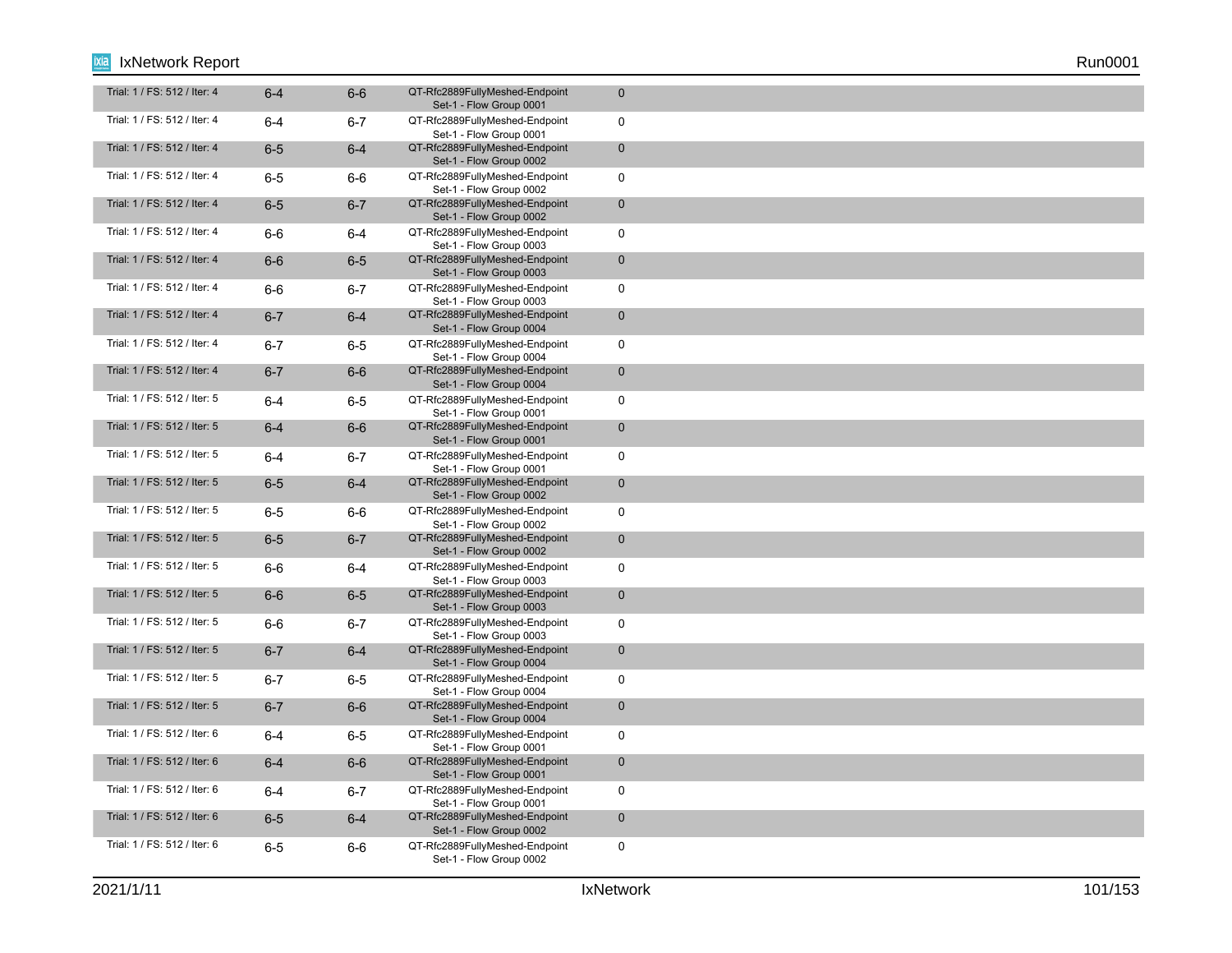| Trial: 1 / FS: 512 / Iter: 6 | $6-5$   | $6 - 7$ | QT-Rfc2889FullyMeshed-Endpoint<br>Set-1 - Flow Group 0002 | $\mathbf 0$  |
|------------------------------|---------|---------|-----------------------------------------------------------|--------------|
| Trial: 1 / FS: 512 / Iter: 6 | $6-6$   | $6-4$   | QT-Rfc2889FullyMeshed-Endpoint<br>Set-1 - Flow Group 0003 | $\mathbf 0$  |
| Trial: 1 / FS: 512 / Iter: 6 | $6-6$   | $6-5$   | QT-Rfc2889FullyMeshed-Endpoint<br>Set-1 - Flow Group 0003 | $\mathbf 0$  |
| Trial: 1 / FS: 512 / Iter: 6 | $6-6$   | $6 - 7$ | QT-Rfc2889FullyMeshed-Endpoint<br>Set-1 - Flow Group 0003 | $\mathbf 0$  |
| Trial: 1 / FS: 512 / Iter: 6 | $6 - 7$ | $6-4$   | QT-Rfc2889FullyMeshed-Endpoint<br>Set-1 - Flow Group 0004 | $\mathbf 0$  |
| Trial: 1 / FS: 512 / Iter: 6 | $6 - 7$ | $6-5$   | QT-Rfc2889FullyMeshed-Endpoint<br>Set-1 - Flow Group 0004 | $\mathbf 0$  |
| Trial: 1 / FS: 512 / Iter: 6 | $6 - 7$ | $6-6$   | QT-Rfc2889FullyMeshed-Endpoint<br>Set-1 - Flow Group 0004 | $\mathbf 0$  |
| Trial: 1 / FS: 512 / Iter: 7 | $6 - 4$ | $6-5$   | QT-Rfc2889FullyMeshed-Endpoint<br>Set-1 - Flow Group 0001 | $\mathbf 0$  |
| Trial: 1 / FS: 512 / Iter: 7 | $6-4$   | $6-6$   | QT-Rfc2889FullyMeshed-Endpoint<br>Set-1 - Flow Group 0001 | $\mathbf 0$  |
| Trial: 1 / FS: 512 / Iter: 7 | $6 - 4$ | $6 - 7$ | QT-Rfc2889FullyMeshed-Endpoint<br>Set-1 - Flow Group 0001 | $\mathbf 0$  |
| Trial: 1 / FS: 512 / Iter: 7 | $6-5$   | $6-4$   | QT-Rfc2889FullyMeshed-Endpoint<br>Set-1 - Flow Group 0002 | $\mathbf 0$  |
| Trial: 1 / FS: 512 / Iter: 7 | $6-5$   | $6-6$   | QT-Rfc2889FullyMeshed-Endpoint<br>Set-1 - Flow Group 0002 | $\mathbf 0$  |
| Trial: 1 / FS: 512 / Iter: 7 | $6-5$   | $6 - 7$ | QT-Rfc2889FullyMeshed-Endpoint<br>Set-1 - Flow Group 0002 | $\mathbf 0$  |
| Trial: 1 / FS: 512 / Iter: 7 | 6-6     | 6-4     | QT-Rfc2889FullyMeshed-Endpoint<br>Set-1 - Flow Group 0003 | $\mathbf 0$  |
| Trial: 1 / FS: 512 / Iter: 7 | $6-6$   | $6-5$   | QT-Rfc2889FullyMeshed-Endpoint<br>Set-1 - Flow Group 0003 | $\mathbf 0$  |
| Trial: 1 / FS: 512 / Iter: 7 | $6-6$   | $6 - 7$ | QT-Rfc2889FullyMeshed-Endpoint<br>Set-1 - Flow Group 0003 | $\mathbf 0$  |
| Trial: 1 / FS: 512 / Iter: 7 | $6 - 7$ | $6-4$   | QT-Rfc2889FullyMeshed-Endpoint<br>Set-1 - Flow Group 0004 | $\mathbf{0}$ |
| Trial: 1 / FS: 512 / Iter: 7 | $6 - 7$ | $6-5$   | QT-Rfc2889FullyMeshed-Endpoint<br>Set-1 - Flow Group 0004 | $\mathbf 0$  |
| Trial: 1 / FS: 512 / Iter: 7 | $6 - 7$ | $6-6$   | QT-Rfc2889FullyMeshed-Endpoint<br>Set-1 - Flow Group 0004 | $\mathbf 0$  |
| Trial: 1 / FS: 512 / Iter: 8 | $6 - 4$ | $6-5$   | QT-Rfc2889FullyMeshed-Endpoint<br>Set-1 - Flow Group 0001 | $\mathbf 0$  |
| Trial: 1 / FS: 512 / Iter: 8 | $6-4$   | $6-6$   | QT-Rfc2889FullyMeshed-Endpoint<br>Set-1 - Flow Group 0001 | $\mathbf 0$  |
| Trial: 1 / FS: 512 / Iter: 8 | $6 - 4$ | $6 - 7$ | QT-Rfc2889FullyMeshed-Endpoint<br>Set-1 - Flow Group 0001 | $\mathbf 0$  |
| Trial: 1 / FS: 512 / Iter: 8 | $6-5$   | $6-4$   | QT-Rfc2889FullyMeshed-Endpoint<br>Set-1 - Flow Group 0002 | $\mathbf{0}$ |
| Trial: 1 / FS: 512 / Iter: 8 | $6-5$   | 6-6     | QT-Rfc2889FullyMeshed-Endpoint<br>Set-1 - Flow Group 0002 | $\mathbf 0$  |
| Trial: 1 / FS: 512 / Iter: 8 | $6-5$   | $6 - 7$ | QT-Rfc2889FullyMeshed-Endpoint<br>Set-1 - Flow Group 0002 | $\mathbf 0$  |
| Trial: 1 / FS: 512 / Iter: 8 | $6-6$   | $6-4$   | QT-Rfc2889FullyMeshed-Endpoint<br>Set-1 - Flow Group 0003 | $\mathbf 0$  |
| Trial: 1 / FS: 512 / Iter: 8 | $6-6$   | $6-5$   | QT-Rfc2889FullyMeshed-Endpoint<br>Set-1 - Flow Group 0003 | $\mathbf 0$  |
| Trial: 1 / FS: 512 / Iter: 8 | $6-6$   | $6 - 7$ | QT-Rfc2889FullyMeshed-Endpoint<br>Set-1 - Flow Group 0003 | $\mathbf 0$  |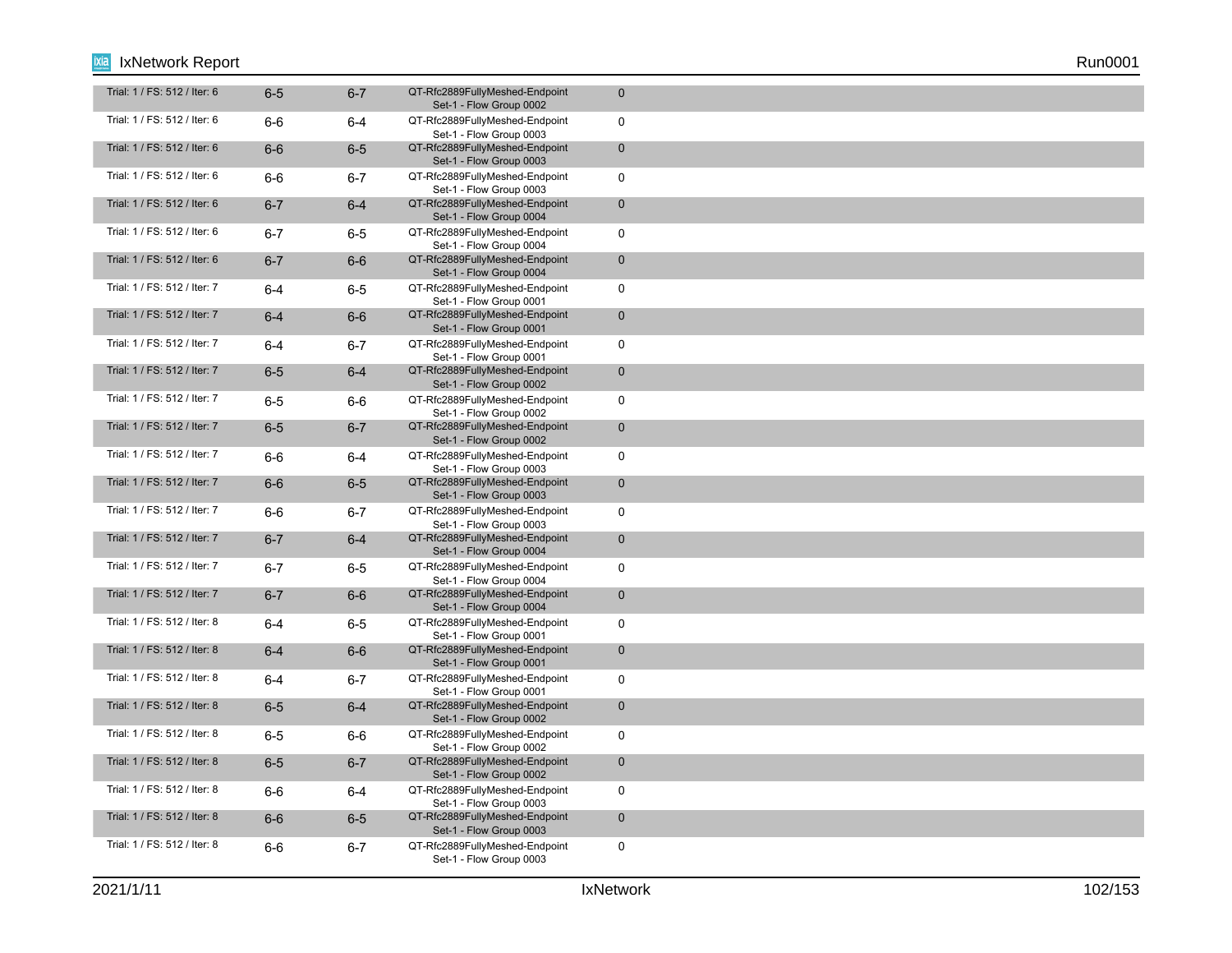| Trial: 1 / FS: 512 / Iter: 8  | $6 - 7$ | $6-4$   | QT-Rfc2889FullyMeshed-Endpoint<br>Set-1 - Flow Group 0004 | $\mathbf 0$  |
|-------------------------------|---------|---------|-----------------------------------------------------------|--------------|
| Trial: 1 / FS: 512 / Iter: 8  | $6 - 7$ | $6-5$   | QT-Rfc2889FullyMeshed-Endpoint<br>Set-1 - Flow Group 0004 | $\mathbf 0$  |
| Trial: 1 / FS: 512 / Iter: 8  | $6 - 7$ | $6-6$   | QT-Rfc2889FullyMeshed-Endpoint<br>Set-1 - Flow Group 0004 | $\mathbf 0$  |
| Trial: 1 / FS: 512 / Iter: 9  | $6 - 4$ | $6-5$   | QT-Rfc2889FullyMeshed-Endpoint<br>Set-1 - Flow Group 0001 | $\mathbf 0$  |
| Trial: 1 / FS: 512 / Iter: 9  | $6-4$   | $6-6$   | QT-Rfc2889FullyMeshed-Endpoint<br>Set-1 - Flow Group 0001 | $\mathbf 0$  |
| Trial: 1 / FS: 512 / Iter: 9  | $6-4$   | $6 - 7$ | QT-Rfc2889FullyMeshed-Endpoint<br>Set-1 - Flow Group 0001 | $\mathbf 0$  |
| Trial: 1 / FS: 512 / Iter: 9  | $6-5$   | $6-4$   | QT-Rfc2889FullyMeshed-Endpoint<br>Set-1 - Flow Group 0002 | $\mathbf 0$  |
| Trial: 1 / FS: 512 / Iter: 9  | $6-5$   | 6-6     | QT-Rfc2889FullyMeshed-Endpoint<br>Set-1 - Flow Group 0002 | $\mathbf 0$  |
| Trial: 1 / FS: 512 / Iter: 9  | $6-5$   | $6 - 7$ | QT-Rfc2889FullyMeshed-Endpoint<br>Set-1 - Flow Group 0002 | $\mathbf 0$  |
| Trial: 1 / FS: 512 / Iter: 9  | $6-6$   | 6-4     | QT-Rfc2889FullyMeshed-Endpoint<br>Set-1 - Flow Group 0003 | $\mathbf 0$  |
| Trial: 1 / FS: 512 / Iter: 9  | $6-6$   | $6-5$   | QT-Rfc2889FullyMeshed-Endpoint<br>Set-1 - Flow Group 0003 | $\mathbf 0$  |
| Trial: 1 / FS: 512 / Iter: 9  | $6-6$   | $6 - 7$ | QT-Rfc2889FullyMeshed-Endpoint<br>Set-1 - Flow Group 0003 | $\mathbf 0$  |
| Trial: 1 / FS: 512 / Iter: 9  | $6 - 7$ | $6-4$   | QT-Rfc2889FullyMeshed-Endpoint<br>Set-1 - Flow Group 0004 | $\mathbf 0$  |
| Trial: 1 / FS: 512 / Iter: 9  | $6 - 7$ | 6-5     | QT-Rfc2889FullyMeshed-Endpoint<br>Set-1 - Flow Group 0004 | $\mathbf 0$  |
| Trial: 1 / FS: 512 / Iter: 9  | $6 - 7$ | $6-6$   | QT-Rfc2889FullyMeshed-Endpoint<br>Set-1 - Flow Group 0004 | $\mathbf 0$  |
| Trial: 1 / FS: 1024 / Iter: 1 | $6 - 4$ | $6-5$   | QT-Rfc2889FullyMeshed-Endpoint<br>Set-1 - Flow Group 0001 | $\mathbf 0$  |
| Trial: 1 / FS: 1024 / Iter: 1 | $6-4$   | $6-6$   | QT-Rfc2889FullyMeshed-Endpoint<br>Set-1 - Flow Group 0001 | $\mathbf{0}$ |
| Trial: 1 / FS: 1024 / Iter: 1 | $6 - 4$ | $6 - 7$ | QT-Rfc2889FullyMeshed-Endpoint<br>Set-1 - Flow Group 0001 | $\mathbf 0$  |
| Trial: 1 / FS: 1024 / Iter: 1 | $6-5$   | $6-4$   | QT-Rfc2889FullyMeshed-Endpoint<br>Set-1 - Flow Group 0002 | $\mathbf 0$  |
| Trial: 1 / FS: 1024 / Iter: 1 | $6-5$   | $6-6$   | QT-Rfc2889FullyMeshed-Endpoint<br>Set-1 - Flow Group 0002 | $\mathbf 0$  |
| Trial: 1 / FS: 1024 / Iter: 1 | $6-5$   | $6 - 7$ | QT-Rfc2889FullyMeshed-Endpoint<br>Set-1 - Flow Group 0002 | $\mathbf 0$  |
| Trial: 1 / FS: 1024 / Iter: 1 | $6-6$   | $6 - 4$ | QT-Rfc2889FullyMeshed-Endpoint<br>Set-1 - Flow Group 0003 | $\mathbf 0$  |
| Trial: 1 / FS: 1024 / Iter: 1 | $6-6$   | $6-5$   | QT-Rfc2889FullyMeshed-Endpoint<br>Set-1 - Flow Group 0003 | $\mathbf{0}$ |
| Trial: 1 / FS: 1024 / Iter: 1 | $6-6$   | $6 - 7$ | QT-Rfc2889FullyMeshed-Endpoint<br>Set-1 - Flow Group 0003 | $\mathbf 0$  |
| Trial: 1 / FS: 1024 / Iter: 1 | $6 - 7$ | $6-4$   | QT-Rfc2889FullyMeshed-Endpoint<br>Set-1 - Flow Group 0004 | $\mathbf 0$  |
| Trial: 1 / FS: 1024 / Iter: 1 | $6 - 7$ | $6-5$   | QT-Rfc2889FullyMeshed-Endpoint<br>Set-1 - Flow Group 0004 | $\mathbf 0$  |
| Trial: 1 / FS: 1024 / Iter: 1 | $6 - 7$ | $6-6$   | QT-Rfc2889FullyMeshed-Endpoint<br>Set-1 - Flow Group 0004 | $\mathbf 0$  |
| Trial: 1 / FS: 1024 / Iter: 2 | $6 - 4$ | $6-5$   | QT-Rfc2889FullyMeshed-Endpoint<br>Set-1 - Flow Group 0001 | $\mathbf 0$  |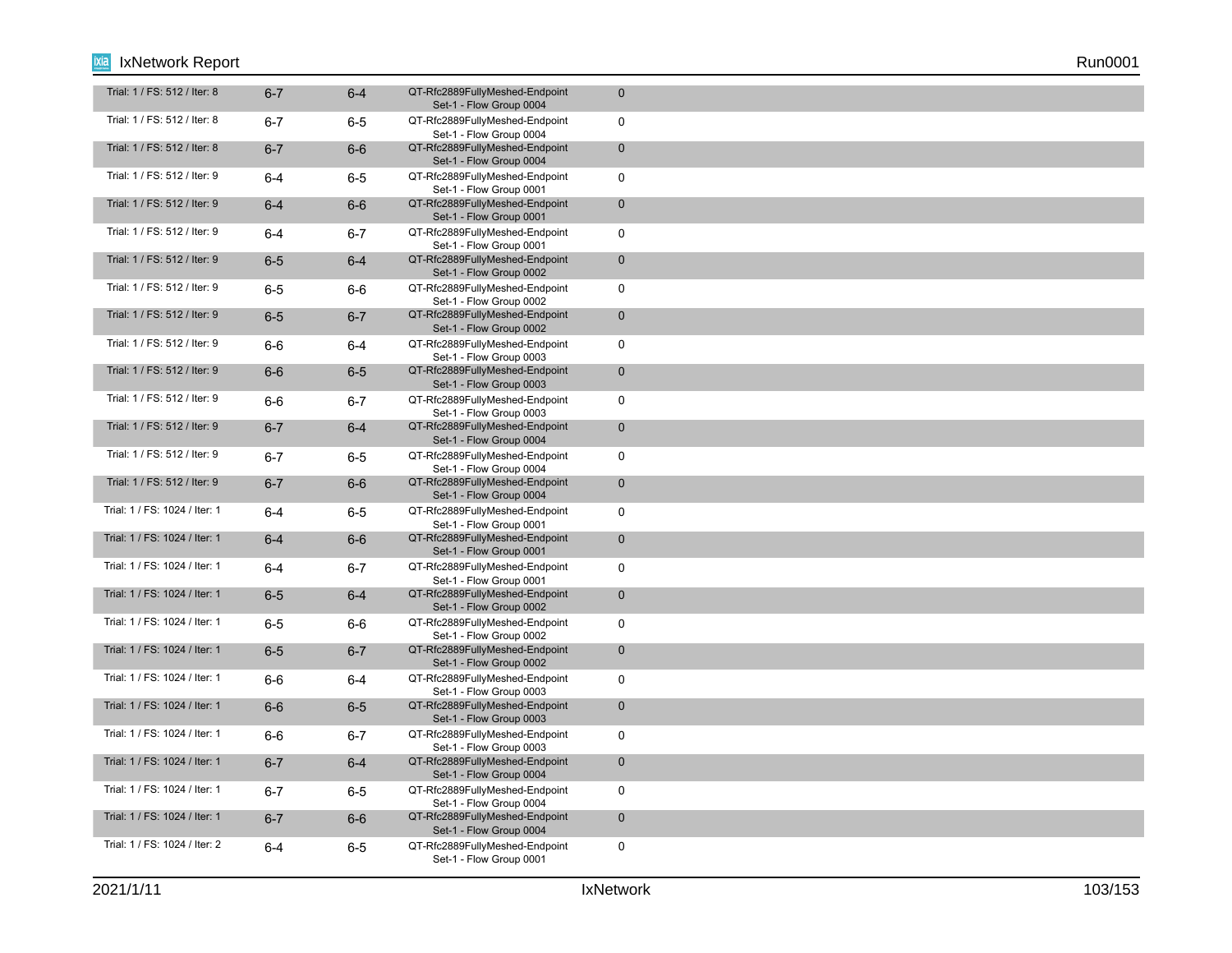| Trial: 1 / FS: 1024 / Iter: 2 | $6 - 4$ | $6-6$   | QT-Rfc2889FullyMeshed-Endpoint<br>Set-1 - Flow Group 0001 | $\mathbf 0$  |
|-------------------------------|---------|---------|-----------------------------------------------------------|--------------|
| Trial: 1 / FS: 1024 / Iter: 2 | $6 - 4$ | $6 - 7$ | QT-Rfc2889FullyMeshed-Endpoint<br>Set-1 - Flow Group 0001 | $\mathbf 0$  |
| Trial: 1 / FS: 1024 / Iter: 2 | $6-5$   | $6-4$   | QT-Rfc2889FullyMeshed-Endpoint<br>Set-1 - Flow Group 0002 | $\mathbf 0$  |
| Trial: 1 / FS: 1024 / Iter: 2 | $6-5$   | $6-6$   | QT-Rfc2889FullyMeshed-Endpoint<br>Set-1 - Flow Group 0002 | $\mathbf 0$  |
| Trial: 1 / FS: 1024 / Iter: 2 | $6-5$   | $6 - 7$ | QT-Rfc2889FullyMeshed-Endpoint<br>Set-1 - Flow Group 0002 | $\mathbf 0$  |
| Trial: 1 / FS: 1024 / Iter: 2 | $6-6$   | 6-4     | QT-Rfc2889FullyMeshed-Endpoint<br>Set-1 - Flow Group 0003 | $\mathbf 0$  |
| Trial: 1 / FS: 1024 / Iter: 2 | $6-6$   | $6-5$   | QT-Rfc2889FullyMeshed-Endpoint<br>Set-1 - Flow Group 0003 | $\mathbf 0$  |
| Trial: 1 / FS: 1024 / Iter: 2 | $6-6$   | $6 - 7$ | QT-Rfc2889FullyMeshed-Endpoint<br>Set-1 - Flow Group 0003 | $\mathbf 0$  |
| Trial: 1 / FS: 1024 / Iter: 2 | $6 - 7$ | $6 - 4$ | QT-Rfc2889FullyMeshed-Endpoint<br>Set-1 - Flow Group 0004 | $\mathbf 0$  |
| Trial: 1 / FS: 1024 / Iter: 2 | $6 - 7$ | $6-5$   | QT-Rfc2889FullyMeshed-Endpoint<br>Set-1 - Flow Group 0004 | $\mathbf 0$  |
| Trial: 1 / FS: 1024 / Iter: 2 | $6 - 7$ | $6-6$   | QT-Rfc2889FullyMeshed-Endpoint<br>Set-1 - Flow Group 0004 | $\mathbf 0$  |
| Trial: 1 / FS: 1024 / Iter: 3 | $6 - 4$ | $6-5$   | QT-Rfc2889FullyMeshed-Endpoint<br>Set-1 - Flow Group 0001 | $\mathbf 0$  |
| Trial: 1 / FS: 1024 / Iter: 3 | $6-4$   | $6-6$   | QT-Rfc2889FullyMeshed-Endpoint<br>Set-1 - Flow Group 0001 | $\mathbf 0$  |
| Trial: 1 / FS: 1024 / Iter: 3 | $6-4$   | $6 - 7$ | QT-Rfc2889FullyMeshed-Endpoint<br>Set-1 - Flow Group 0001 | $\mathbf 0$  |
| Trial: 1 / FS: 1024 / Iter: 3 | $6-5$   | $6-4$   | QT-Rfc2889FullyMeshed-Endpoint<br>Set-1 - Flow Group 0002 | $\mathbf 0$  |
| Trial: 1 / FS: 1024 / Iter: 3 | $6-5$   | $6-6$   | QT-Rfc2889FullyMeshed-Endpoint<br>Set-1 - Flow Group 0002 | $\mathbf 0$  |
| Trial: 1 / FS: 1024 / Iter: 3 | $6-5$   | $6 - 7$ | QT-Rfc2889FullyMeshed-Endpoint<br>Set-1 - Flow Group 0002 | $\mathbf{0}$ |
| Trial: 1 / FS: 1024 / Iter: 3 | $6-6$   | $6 - 4$ | QT-Rfc2889FullyMeshed-Endpoint<br>Set-1 - Flow Group 0003 | $\mathbf 0$  |
| Trial: 1 / FS: 1024 / Iter: 3 | $6-6$   | $6-5$   | QT-Rfc2889FullyMeshed-Endpoint<br>Set-1 - Flow Group 0003 | $\mathbf 0$  |
| Trial: 1 / FS: 1024 / Iter: 3 | $6-6$   | $6 - 7$ | QT-Rfc2889FullyMeshed-Endpoint<br>Set-1 - Flow Group 0003 | $\mathbf 0$  |
| Trial: 1 / FS: 1024 / Iter: 3 | $6 - 7$ | $6-4$   | QT-Rfc2889FullyMeshed-Endpoint<br>Set-1 - Flow Group 0004 | $\mathbf 0$  |
| Trial: 1 / FS: 1024 / Iter: 3 | $6 - 7$ | $6-5$   | QT-Rfc2889FullyMeshed-Endpoint<br>Set-1 - Flow Group 0004 | $\mathbf 0$  |
| Trial: 1 / FS: 1024 / Iter: 3 | $6 - 7$ | $6-6$   | QT-Rfc2889FullyMeshed-Endpoint<br>Set-1 - Flow Group 0004 | $\mathbf{0}$ |
| Trial: 1 / FS: 1024 / Iter: 4 | $6 - 4$ | $6-5$   | QT-Rfc2889FullyMeshed-Endpoint<br>Set-1 - Flow Group 0001 | $\mathbf 0$  |
| Trial: 1 / FS: 1024 / Iter: 4 | $6 - 4$ | $6-6$   | QT-Rfc2889FullyMeshed-Endpoint<br>Set-1 - Flow Group 0001 | $\mathbf 0$  |
| Trial: 1 / FS: 1024 / Iter: 4 | $6-4$   | $6 - 7$ | QT-Rfc2889FullyMeshed-Endpoint<br>Set-1 - Flow Group 0001 | $\mathbf 0$  |
| Trial: 1 / FS: 1024 / Iter: 4 | $6-5$   | $6-4$   | QT-Rfc2889FullyMeshed-Endpoint<br>Set-1 - Flow Group 0002 | $\mathbf 0$  |
| Trial: 1 / FS: 1024 / Iter: 4 | $6-5$   | 6-6     | QT-Rfc2889FullyMeshed-Endpoint<br>Set-1 - Flow Group 0002 | $\mathbf 0$  |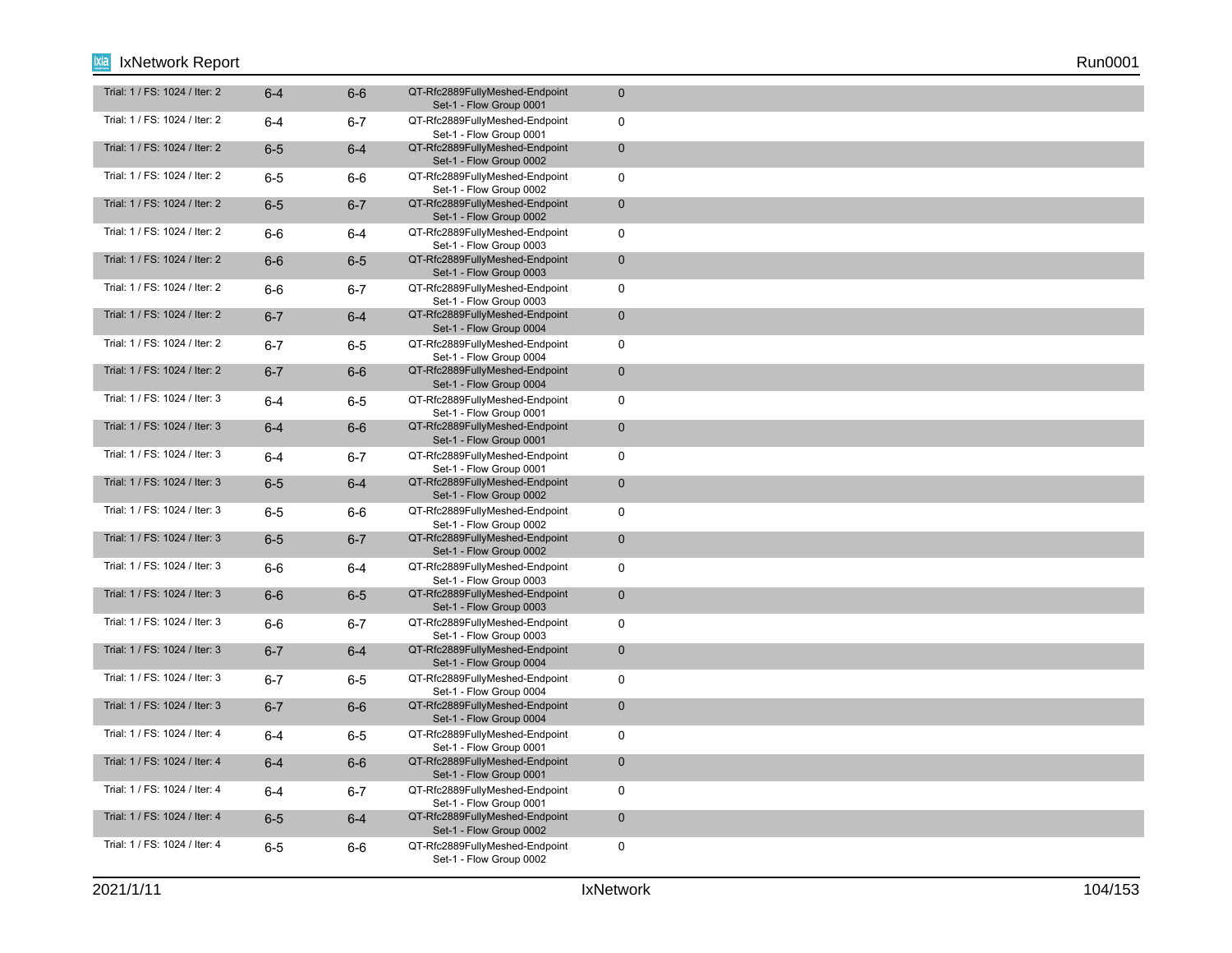| Trial: 1 / FS: 1024 / Iter: 4 | $6-5$   | $6 - 7$ | QT-Rfc2889FullyMeshed-Endpoint<br>Set-1 - Flow Group 0002 | $\mathbf{0}$   |
|-------------------------------|---------|---------|-----------------------------------------------------------|----------------|
| Trial: 1 / FS: 1024 / Iter: 4 | $6-6$   | $6 - 4$ | QT-Rfc2889FullyMeshed-Endpoint<br>Set-1 - Flow Group 0003 | $\mathbf 0$    |
| Trial: 1 / FS: 1024 / Iter: 4 | $6-6$   | $6-5$   | QT-Rfc2889FullyMeshed-Endpoint<br>Set-1 - Flow Group 0003 | $\overline{0}$ |
| Trial: 1 / FS: 1024 / Iter: 4 | $6-6$   | $6 - 7$ | QT-Rfc2889FullyMeshed-Endpoint<br>Set-1 - Flow Group 0003 | $\mathbf 0$    |
| Trial: 1 / FS: 1024 / Iter: 4 | $6 - 7$ | $6-4$   | QT-Rfc2889FullyMeshed-Endpoint<br>Set-1 - Flow Group 0004 | $\mathbf{0}$   |
| Trial: 1 / FS: 1024 / Iter: 4 | $6 - 7$ | $6-5$   | QT-Rfc2889FullyMeshed-Endpoint<br>Set-1 - Flow Group 0004 | $\mathbf 0$    |
| Trial: 1 / FS: 1024 / Iter: 4 | $6 - 7$ | $6-6$   | QT-Rfc2889FullyMeshed-Endpoint<br>Set-1 - Flow Group 0004 | $\mathbf{0}$   |
| Trial: 1 / FS: 1024 / Iter: 5 | $6 - 4$ | $6-5$   | QT-Rfc2889FullyMeshed-Endpoint<br>Set-1 - Flow Group 0001 | $\mathbf 0$    |
| Trial: 1 / FS: 1024 / Iter: 5 | $6-4$   | $6-6$   | QT-Rfc2889FullyMeshed-Endpoint<br>Set-1 - Flow Group 0001 | $\mathbf{0}$   |
| Trial: 1 / FS: 1024 / Iter: 5 | $6 - 4$ | $6 - 7$ | QT-Rfc2889FullyMeshed-Endpoint<br>Set-1 - Flow Group 0001 | $\mathbf 0$    |
| Trial: 1 / FS: 1024 / Iter: 5 | $6-5$   | $6-4$   | QT-Rfc2889FullyMeshed-Endpoint<br>Set-1 - Flow Group 0002 | $\mathbf{0}$   |
| Trial: 1 / FS: 1024 / Iter: 5 | $6-5$   | $6-6$   | QT-Rfc2889FullyMeshed-Endpoint<br>Set-1 - Flow Group 0002 | $\mathbf 0$    |
| Trial: 1 / FS: 1024 / Iter: 5 | $6-5$   | $6 - 7$ | QT-Rfc2889FullyMeshed-Endpoint<br>Set-1 - Flow Group 0002 | $\pmb{0}$      |
| Trial: 1 / FS: 1024 / Iter: 5 | $6-6$   | $6 - 4$ | QT-Rfc2889FullyMeshed-Endpoint<br>Set-1 - Flow Group 0003 | $\mathbf 0$    |
| Trial: 1 / FS: 1024 / Iter: 5 | $6-6$   | $6-5$   | QT-Rfc2889FullyMeshed-Endpoint<br>Set-1 - Flow Group 0003 | $\mathbf 0$    |
| Trial: 1 / FS: 1024 / Iter: 5 | 6-6     | 6-7     | QT-Rfc2889FullyMeshed-Endpoint<br>Set-1 - Flow Group 0003 | $\mathbf 0$    |
| Trial: 1 / FS: 1024 / Iter: 5 | $6 - 7$ | $6-4$   | QT-Rfc2889FullyMeshed-Endpoint<br>Set-1 - Flow Group 0004 | $\mathbf 0$    |
| Trial: 1 / FS: 1024 / Iter: 5 | $6 - 7$ | $6-5$   | QT-Rfc2889FullyMeshed-Endpoint<br>Set-1 - Flow Group 0004 | $\pmb{0}$      |
| Trial: 1 / FS: 1024 / Iter: 5 | $6 - 7$ | $6-6$   | QT-Rfc2889FullyMeshed-Endpoint<br>Set-1 - Flow Group 0004 | $\mathbf 0$    |
| Trial: 1 / FS: 1024 / Iter: 6 | $6-4$   | $6-5$   | QT-Rfc2889FullyMeshed-Endpoint<br>Set-1 - Flow Group 0001 | $\mathbf 0$    |
| Trial: 1 / FS: 1024 / Iter: 6 | $6 - 4$ | $6-6$   | QT-Rfc2889FullyMeshed-Endpoint<br>Set-1 - Flow Group 0001 | $\mathbf 0$    |
| Trial: 1 / FS: 1024 / Iter: 6 | $6-4$   | $6 - 7$ | QT-Rfc2889FullyMeshed-Endpoint<br>Set-1 - Flow Group 0001 | 0              |
| Trial: 1 / FS: 1024 / Iter: 6 | $6-5$   | $6-4$   | QT-Rfc2889FullyMeshed-Endpoint<br>Set-1 - Flow Group 0002 | $\mathbf 0$    |
| Trial: 1 / FS: 1024 / Iter: 6 | $6-5$   | $6-6$   | QT-Rfc2889FullyMeshed-Endpoint<br>Set-1 - Flow Group 0002 | 0              |
| Trial: 1 / FS: 1024 / Iter: 6 | $6-5$   | $6 - 7$ | QT-Rfc2889FullyMeshed-Endpoint<br>Set-1 - Flow Group 0002 | $\mathbf 0$    |
| Trial: 1 / FS: 1024 / Iter: 6 | 6-6     | $6 - 4$ | QT-Rfc2889FullyMeshed-Endpoint<br>Set-1 - Flow Group 0003 | 0              |
| Trial: 1 / FS: 1024 / Iter: 6 | $6-6$   | $6-5$   | QT-Rfc2889FullyMeshed-Endpoint<br>Set-1 - Flow Group 0003 | $\mathbf 0$    |
| Trial: 1 / FS: 1024 / Iter: 6 | 6-6     | $6 - 7$ | QT-Rfc2889FullyMeshed-Endpoint<br>Set-1 - Flow Group 0003 | 0              |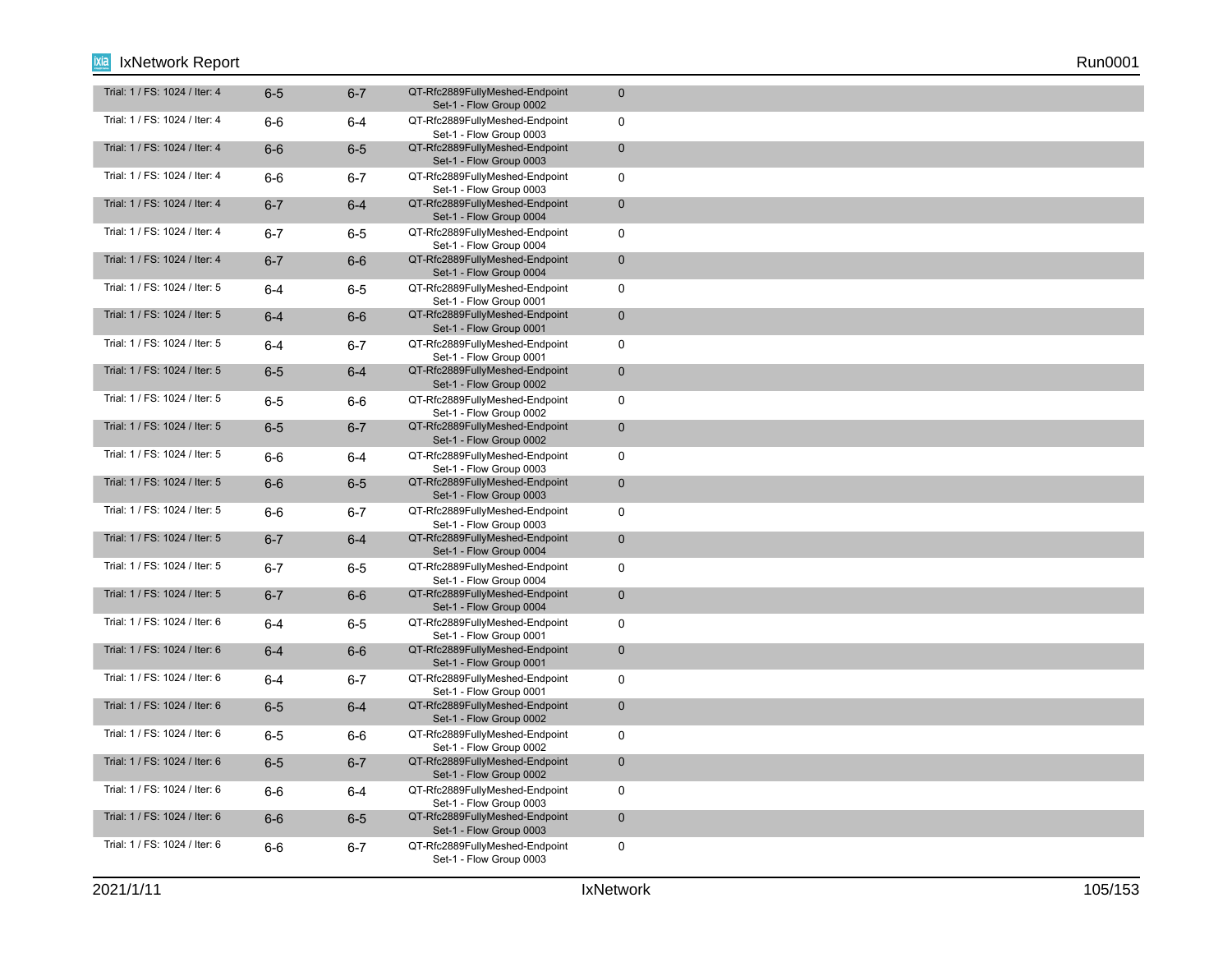| Trial: 1 / FS: 1024 / Iter: 6 | $6 - 7$ | $6 - 4$ | QT-Rfc2889FullyMeshed-Endpoint<br>Set-1 - Flow Group 0004 | $\mathbf{0}$ |
|-------------------------------|---------|---------|-----------------------------------------------------------|--------------|
| Trial: 1 / FS: 1024 / Iter: 6 | $6 - 7$ | $6-5$   | QT-Rfc2889FullyMeshed-Endpoint<br>Set-1 - Flow Group 0004 | $\mathbf 0$  |
| Trial: 1 / FS: 1024 / Iter: 6 | $6 - 7$ | $6-6$   | QT-Rfc2889FullyMeshed-Endpoint<br>Set-1 - Flow Group 0004 | $\mathbf 0$  |
| Trial: 1 / FS: 1024 / Iter: 7 | $6 - 4$ | $6-5$   | QT-Rfc2889FullyMeshed-Endpoint<br>Set-1 - Flow Group 0001 | $\mathbf 0$  |
| Trial: 1 / FS: 1024 / Iter: 7 | $6 - 4$ | $6-6$   | QT-Rfc2889FullyMeshed-Endpoint<br>Set-1 - Flow Group 0001 | $\mathbf{0}$ |
| Trial: 1 / FS: 1024 / Iter: 7 | $6 - 4$ | $6 - 7$ | QT-Rfc2889FullyMeshed-Endpoint<br>Set-1 - Flow Group 0001 | $\mathbf 0$  |
| Trial: 1 / FS: 1024 / Iter: 7 | $6-5$   | $6-4$   | QT-Rfc2889FullyMeshed-Endpoint<br>Set-1 - Flow Group 0002 | $\mathbf{0}$ |
| Trial: 1 / FS: 1024 / Iter: 7 | $6-5$   | $6-6$   | QT-Rfc2889FullyMeshed-Endpoint<br>Set-1 - Flow Group 0002 | $\mathbf 0$  |
| Trial: 1 / FS: 1024 / Iter: 7 | $6-5$   | $6 - 7$ | QT-Rfc2889FullyMeshed-Endpoint<br>Set-1 - Flow Group 0002 | $\mathbf{0}$ |
| Trial: 1 / FS: 1024 / Iter: 7 | $6-6$   | $6 - 4$ | QT-Rfc2889FullyMeshed-Endpoint<br>Set-1 - Flow Group 0003 | $\mathbf 0$  |
| Trial: 1 / FS: 1024 / Iter: 7 | $6-6$   | $6-5$   | QT-Rfc2889FullyMeshed-Endpoint<br>Set-1 - Flow Group 0003 | $\mathbf{0}$ |
| Trial: 1 / FS: 1024 / Iter: 7 | $6-6$   | $6 - 7$ | QT-Rfc2889FullyMeshed-Endpoint<br>Set-1 - Flow Group 0003 | $\mathbf 0$  |
| Trial: 1 / FS: 1024 / Iter: 7 | $6 - 7$ | $6-4$   | QT-Rfc2889FullyMeshed-Endpoint<br>Set-1 - Flow Group 0004 | $\pmb{0}$    |
| Trial: 1 / FS: 1024 / Iter: 7 | $6 - 7$ | $6-5$   | QT-Rfc2889FullyMeshed-Endpoint<br>Set-1 - Flow Group 0004 | $\mathbf 0$  |
| Trial: 1 / FS: 1024 / Iter: 7 | $6 - 7$ | $6-6$   | QT-Rfc2889FullyMeshed-Endpoint<br>Set-1 - Flow Group 0004 | $\mathbf 0$  |
| Trial: 1 / FS: 1024 / Iter: 8 | $6 - 4$ | $6-5$   | QT-Rfc2889FullyMeshed-Endpoint<br>Set-1 - Flow Group 0001 | $\mathbf 0$  |
| Trial: 1 / FS: 1024 / Iter: 8 | $6-4$   | $6-6$   | QT-Rfc2889FullyMeshed-Endpoint<br>Set-1 - Flow Group 0001 | $\mathbf 0$  |
| Trial: 1 / FS: 1024 / Iter: 8 | $6 - 4$ | $6 - 7$ | QT-Rfc2889FullyMeshed-Endpoint<br>Set-1 - Flow Group 0001 | $\pmb{0}$    |
| Trial: 1 / FS: 1024 / Iter: 8 | $6-5$   | $6-4$   | QT-Rfc2889FullyMeshed-Endpoint<br>Set-1 - Flow Group 0002 | $\mathbf 0$  |
| Trial: 1 / FS: 1024 / Iter: 8 | $6-5$   | 6-6     | QT-Rfc2889FullyMeshed-Endpoint<br>Set-1 - Flow Group 0002 | $\mathbf 0$  |
| Trial: 1 / FS: 1024 / Iter: 8 | $6-5$   | $6 - 7$ | QT-Rfc2889FullyMeshed-Endpoint<br>Set-1 - Flow Group 0002 | $\mathbf 0$  |
| Trial: 1 / FS: 1024 / Iter: 8 | 6-6     | $6-4$   | QT-Rfc2889FullyMeshed-Endpoint<br>Set-1 - Flow Group 0003 | 0            |
| Trial: 1 / FS: 1024 / Iter: 8 | $6-6$   | $6-5$   | QT-Rfc2889FullyMeshed-Endpoint<br>Set-1 - Flow Group 0003 | $\mathbf 0$  |
| Trial: 1 / FS: 1024 / Iter: 8 | $6-6$   | $6 - 7$ | QT-Rfc2889FullyMeshed-Endpoint<br>Set-1 - Flow Group 0003 | 0            |
| Trial: 1 / FS: 1024 / Iter: 8 | $6 - 7$ | $6-4$   | QT-Rfc2889FullyMeshed-Endpoint<br>Set-1 - Flow Group 0004 | $\mathbf 0$  |
| Trial: 1 / FS: 1024 / Iter: 8 | $6 - 7$ | $6-5$   | QT-Rfc2889FullyMeshed-Endpoint<br>Set-1 - Flow Group 0004 | 0            |
| Trial: 1 / FS: 1024 / Iter: 8 | $6 - 7$ | $6-6$   | QT-Rfc2889FullyMeshed-Endpoint<br>Set-1 - Flow Group 0004 | $\mathbf 0$  |
| Trial: 1 / FS: 1024 / Iter: 9 | $6 - 4$ | $6-5$   | QT-Rfc2889FullyMeshed-Endpoint<br>Set-1 - Flow Group 0001 | 0            |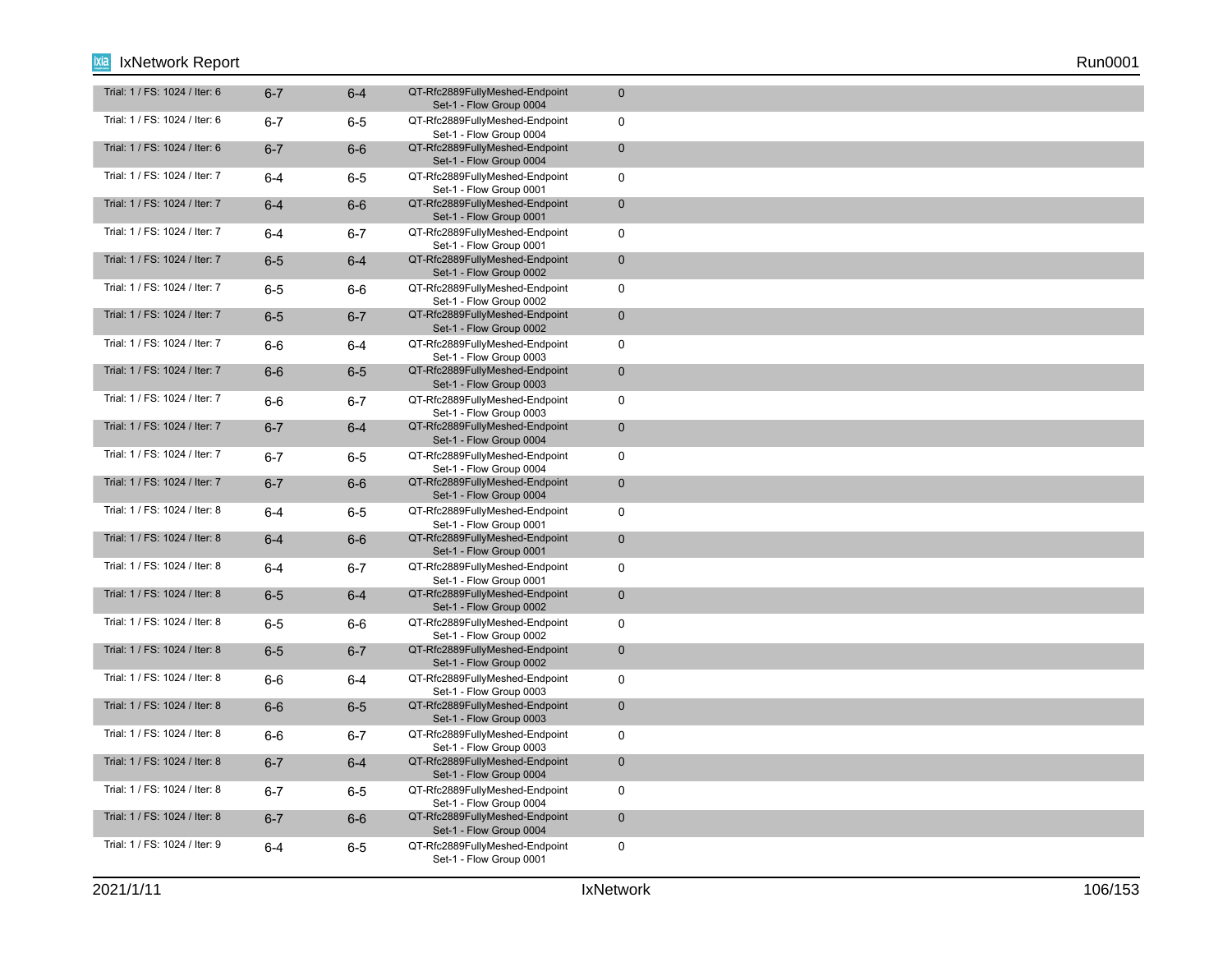| Trial: 1 / FS: 1024 / Iter: 9 | $6 - 4$ | $6-6$   | QT-Rfc2889FullyMeshed-Endpoint<br>Set-1 - Flow Group 0001 | $\mathbf 0$  |
|-------------------------------|---------|---------|-----------------------------------------------------------|--------------|
| Trial: 1 / FS: 1024 / Iter: 9 | $6 - 4$ | $6 - 7$ | QT-Rfc2889FullyMeshed-Endpoint<br>Set-1 - Flow Group 0001 | $\mathbf 0$  |
| Trial: 1 / FS: 1024 / Iter: 9 | $6-5$   | $6-4$   | QT-Rfc2889FullyMeshed-Endpoint<br>Set-1 - Flow Group 0002 | $\mathbf 0$  |
| Trial: 1 / FS: 1024 / Iter: 9 | $6-5$   | $6-6$   | QT-Rfc2889FullyMeshed-Endpoint<br>Set-1 - Flow Group 0002 | $\mathbf 0$  |
| Trial: 1 / FS: 1024 / Iter: 9 | $6-5$   | $6 - 7$ | QT-Rfc2889FullyMeshed-Endpoint<br>Set-1 - Flow Group 0002 | $\mathbf 0$  |
| Trial: 1 / FS: 1024 / Iter: 9 | $6-6$   | 6-4     | QT-Rfc2889FullyMeshed-Endpoint<br>Set-1 - Flow Group 0003 | $\mathbf 0$  |
| Trial: 1 / FS: 1024 / Iter: 9 | $6-6$   | $6-5$   | QT-Rfc2889FullyMeshed-Endpoint<br>Set-1 - Flow Group 0003 | $\mathbf 0$  |
| Trial: 1 / FS: 1024 / Iter: 9 | $6-6$   | $6 - 7$ | QT-Rfc2889FullyMeshed-Endpoint<br>Set-1 - Flow Group 0003 | $\mathbf 0$  |
| Trial: 1 / FS: 1024 / Iter: 9 | $6 - 7$ | $6 - 4$ | QT-Rfc2889FullyMeshed-Endpoint<br>Set-1 - Flow Group 0004 | $\mathbf 0$  |
| Trial: 1 / FS: 1024 / Iter: 9 | $6 - 7$ | $6-5$   | QT-Rfc2889FullyMeshed-Endpoint<br>Set-1 - Flow Group 0004 | $\mathbf 0$  |
| Trial: 1 / FS: 1024 / Iter: 9 | $6 - 7$ | $6-6$   | QT-Rfc2889FullyMeshed-Endpoint<br>Set-1 - Flow Group 0004 | $\mathbf 0$  |
| Trial: 1 / FS: 1280 / Iter: 1 | $6 - 4$ | $6-5$   | QT-Rfc2889FullyMeshed-Endpoint<br>Set-1 - Flow Group 0001 | $\mathbf 0$  |
| Trial: 1 / FS: 1280 / Iter: 1 | $6-4$   | $6-6$   | QT-Rfc2889FullyMeshed-Endpoint<br>Set-1 - Flow Group 0001 | $\mathbf 0$  |
| Trial: 1 / FS: 1280 / Iter: 1 | $6-4$   | $6 - 7$ | QT-Rfc2889FullyMeshed-Endpoint<br>Set-1 - Flow Group 0001 | $\mathbf 0$  |
| Trial: 1 / FS: 1280 / Iter: 1 | $6-5$   | $6-4$   | QT-Rfc2889FullyMeshed-Endpoint<br>Set-1 - Flow Group 0002 | $\mathbf 0$  |
| Trial: 1 / FS: 1280 / Iter: 1 | $6-5$   | $6-6$   | QT-Rfc2889FullyMeshed-Endpoint<br>Set-1 - Flow Group 0002 | $\mathbf 0$  |
| Trial: 1 / FS: 1280 / Iter: 1 | $6-5$   | $6 - 7$ | QT-Rfc2889FullyMeshed-Endpoint<br>Set-1 - Flow Group 0002 | $\mathbf{0}$ |
| Trial: 1 / FS: 1280 / Iter: 1 | $6-6$   | $6 - 4$ | QT-Rfc2889FullyMeshed-Endpoint<br>Set-1 - Flow Group 0003 | $\mathbf 0$  |
| Trial: 1 / FS: 1280 / Iter: 1 | $6-6$   | $6-5$   | QT-Rfc2889FullyMeshed-Endpoint<br>Set-1 - Flow Group 0003 | $\mathbf 0$  |
| Trial: 1 / FS: 1280 / Iter: 1 | $6-6$   | $6 - 7$ | QT-Rfc2889FullyMeshed-Endpoint<br>Set-1 - Flow Group 0003 | $\mathbf 0$  |
| Trial: 1 / FS: 1280 / Iter: 1 | $6 - 7$ | $6-4$   | QT-Rfc2889FullyMeshed-Endpoint<br>Set-1 - Flow Group 0004 | $\mathbf 0$  |
| Trial: 1 / FS: 1280 / Iter: 1 | $6 - 7$ | $6-5$   | QT-Rfc2889FullyMeshed-Endpoint<br>Set-1 - Flow Group 0004 | $\mathbf 0$  |
| Trial: 1 / FS: 1280 / Iter: 1 | $6 - 7$ | $6-6$   | QT-Rfc2889FullyMeshed-Endpoint<br>Set-1 - Flow Group 0004 | $\mathbf{0}$ |
| Trial: 1 / FS: 1280 / Iter: 2 | $6 - 4$ | $6-5$   | QT-Rfc2889FullyMeshed-Endpoint<br>Set-1 - Flow Group 0001 | $\mathbf 0$  |
| Trial: 1 / FS: 1280 / Iter: 2 | $6-4$   | $6-6$   | QT-Rfc2889FullyMeshed-Endpoint<br>Set-1 - Flow Group 0001 | $\mathbf 0$  |
| Trial: 1 / FS: 1280 / Iter: 2 | $6 - 4$ | $6 - 7$ | QT-Rfc2889FullyMeshed-Endpoint<br>Set-1 - Flow Group 0001 | $\mathbf 0$  |
| Trial: 1 / FS: 1280 / Iter: 2 | $6-5$   | $6-4$   | QT-Rfc2889FullyMeshed-Endpoint<br>Set-1 - Flow Group 0002 | $\mathbf 0$  |
| Trial: 1 / FS: 1280 / Iter: 2 | $6-5$   | 6-6     | QT-Rfc2889FullyMeshed-Endpoint<br>Set-1 - Flow Group 0002 | $\mathbf 0$  |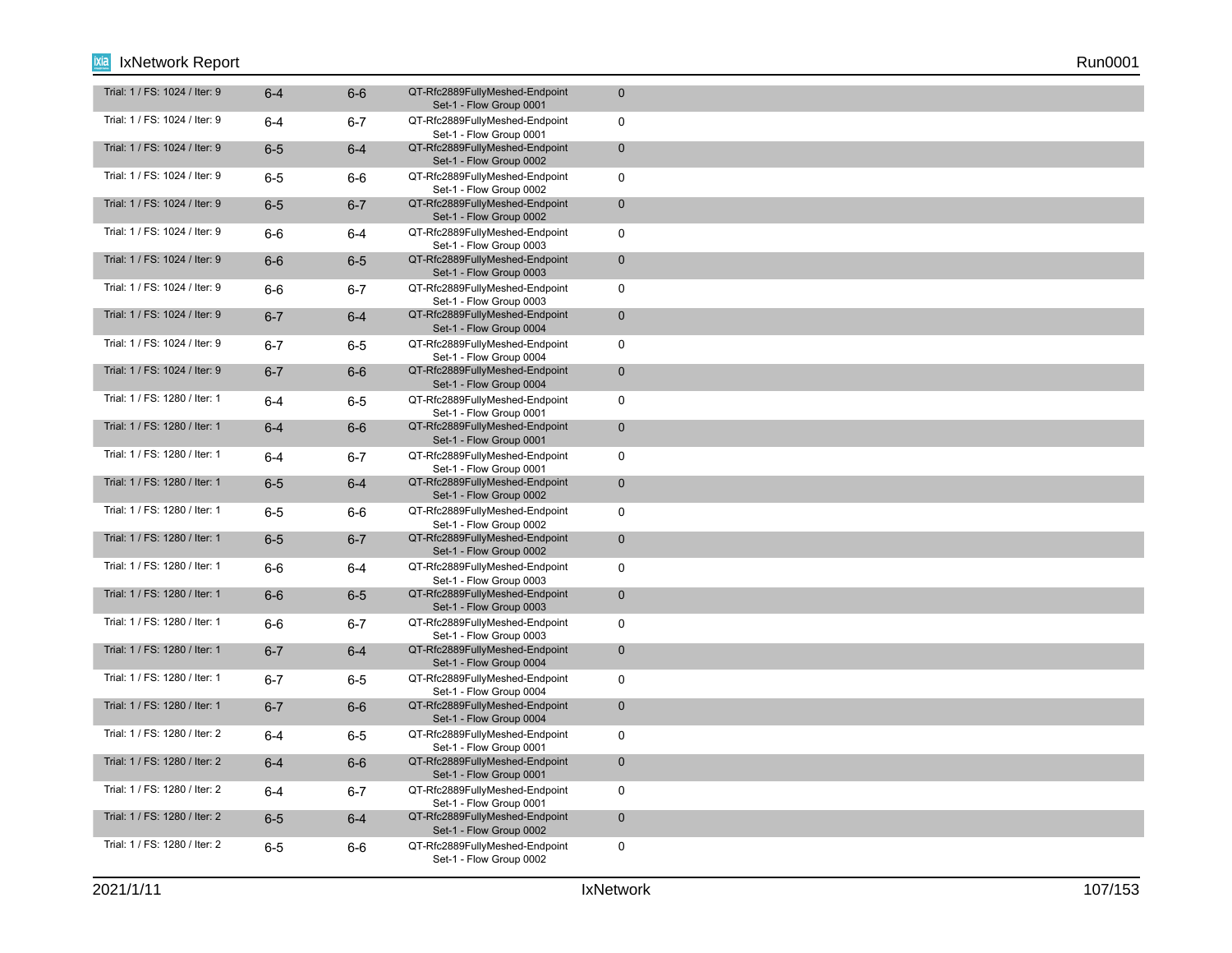| Trial: 1 / FS: 1280 / Iter: 2 | $6-5$   | $6 - 7$ | QT-Rfc2889FullyMeshed-Endpoint<br>Set-1 - Flow Group 0002 | $\mathbf 0$  |
|-------------------------------|---------|---------|-----------------------------------------------------------|--------------|
| Trial: 1 / FS: 1280 / Iter: 2 | $6-6$   | $6-4$   | QT-Rfc2889FullyMeshed-Endpoint<br>Set-1 - Flow Group 0003 | $\mathbf 0$  |
| Trial: 1 / FS: 1280 / Iter: 2 | $6-6$   | $6-5$   | QT-Rfc2889FullyMeshed-Endpoint<br>Set-1 - Flow Group 0003 | $\mathbf 0$  |
| Trial: 1 / FS: 1280 / Iter: 2 | $6-6$   | $6 - 7$ | QT-Rfc2889FullyMeshed-Endpoint<br>Set-1 - Flow Group 0003 | $\mathbf 0$  |
| Trial: 1 / FS: 1280 / Iter: 2 | $6 - 7$ | $6-4$   | QT-Rfc2889FullyMeshed-Endpoint<br>Set-1 - Flow Group 0004 | $\mathbf 0$  |
| Trial: 1 / FS: 1280 / Iter: 2 | $6 - 7$ | $6-5$   | QT-Rfc2889FullyMeshed-Endpoint<br>Set-1 - Flow Group 0004 | $\mathbf 0$  |
| Trial: 1 / FS: 1280 / Iter: 2 | $6 - 7$ | $6-6$   | QT-Rfc2889FullyMeshed-Endpoint<br>Set-1 - Flow Group 0004 | $\mathbf 0$  |
| Trial: 1 / FS: 1280 / Iter: 3 | $6 - 4$ | $6-5$   | QT-Rfc2889FullyMeshed-Endpoint<br>Set-1 - Flow Group 0001 | $\mathbf 0$  |
| Trial: 1 / FS: 1280 / Iter: 3 | $6-4$   | $6-6$   | QT-Rfc2889FullyMeshed-Endpoint<br>Set-1 - Flow Group 0001 | $\mathbf 0$  |
| Trial: 1 / FS: 1280 / Iter: 3 | $6 - 4$ | $6 - 7$ | QT-Rfc2889FullyMeshed-Endpoint<br>Set-1 - Flow Group 0001 | $\mathbf 0$  |
| Trial: 1 / FS: 1280 / Iter: 3 | $6-5$   | $6-4$   | QT-Rfc2889FullyMeshed-Endpoint<br>Set-1 - Flow Group 0002 | $\mathbf 0$  |
| Trial: 1 / FS: 1280 / Iter: 3 | $6-5$   | $6-6$   | QT-Rfc2889FullyMeshed-Endpoint<br>Set-1 - Flow Group 0002 | $\mathbf 0$  |
| Trial: 1 / FS: 1280 / Iter: 3 | $6-5$   | $6 - 7$ | QT-Rfc2889FullyMeshed-Endpoint<br>Set-1 - Flow Group 0002 | $\mathbf 0$  |
| Trial: 1 / FS: 1280 / Iter: 3 | 6-6     | $6-4$   | QT-Rfc2889FullyMeshed-Endpoint<br>Set-1 - Flow Group 0003 | $\mathbf 0$  |
| Trial: 1 / FS: 1280 / Iter: 3 | $6-6$   | $6-5$   | QT-Rfc2889FullyMeshed-Endpoint<br>Set-1 - Flow Group 0003 | $\mathbf 0$  |
| Trial: 1 / FS: 1280 / Iter: 3 | $6-6$   | $6 - 7$ | QT-Rfc2889FullyMeshed-Endpoint<br>Set-1 - Flow Group 0003 | $\mathbf 0$  |
| Trial: 1 / FS: 1280 / Iter: 3 | $6 - 7$ | $6-4$   | QT-Rfc2889FullyMeshed-Endpoint<br>Set-1 - Flow Group 0004 | $\mathbf{0}$ |
| Trial: 1 / FS: 1280 / Iter: 3 | $6 - 7$ | $6-5$   | QT-Rfc2889FullyMeshed-Endpoint<br>Set-1 - Flow Group 0004 | $\mathbf 0$  |
| Trial: 1 / FS: 1280 / Iter: 3 | $6 - 7$ | $6-6$   | QT-Rfc2889FullyMeshed-Endpoint<br>Set-1 - Flow Group 0004 | $\mathbf 0$  |
| Trial: 1 / FS: 1280 / Iter: 4 | $6 - 4$ | $6-5$   | QT-Rfc2889FullyMeshed-Endpoint<br>Set-1 - Flow Group 0001 | $\mathbf 0$  |
| Trial: 1 / FS: 1280 / Iter: 4 | $6-4$   | $6-6$   | QT-Rfc2889FullyMeshed-Endpoint<br>Set-1 - Flow Group 0001 | $\mathbf 0$  |
| Trial: 1 / FS: 1280 / Iter: 4 | $6 - 4$ | $6 - 7$ | QT-Rfc2889FullyMeshed-Endpoint<br>Set-1 - Flow Group 0001 | $\mathbf 0$  |
| Trial: 1 / FS: 1280 / Iter: 4 | $6-5$   | $6-4$   | QT-Rfc2889FullyMeshed-Endpoint<br>Set-1 - Flow Group 0002 | $\mathbf{0}$ |
| Trial: 1 / FS: 1280 / Iter: 4 | $6-5$   | $6-6$   | QT-Rfc2889FullyMeshed-Endpoint<br>Set-1 - Flow Group 0002 | $\mathbf 0$  |
| Trial: 1 / FS: 1280 / Iter: 4 | $6-5$   | $6 - 7$ | QT-Rfc2889FullyMeshed-Endpoint<br>Set-1 - Flow Group 0002 | $\mathbf 0$  |
| Trial: 1 / FS: 1280 / Iter: 4 | $6-6$   | $6-4$   | QT-Rfc2889FullyMeshed-Endpoint<br>Set-1 - Flow Group 0003 | $\mathbf 0$  |
| Trial: 1 / FS: 1280 / Iter: 4 | $6-6$   | $6-5$   | QT-Rfc2889FullyMeshed-Endpoint<br>Set-1 - Flow Group 0003 | $\mathbf 0$  |
| Trial: 1 / FS: 1280 / Iter: 4 | $6-6$   | $6 - 7$ | QT-Rfc2889FullyMeshed-Endpoint<br>Set-1 - Flow Group 0003 | $\mathbf 0$  |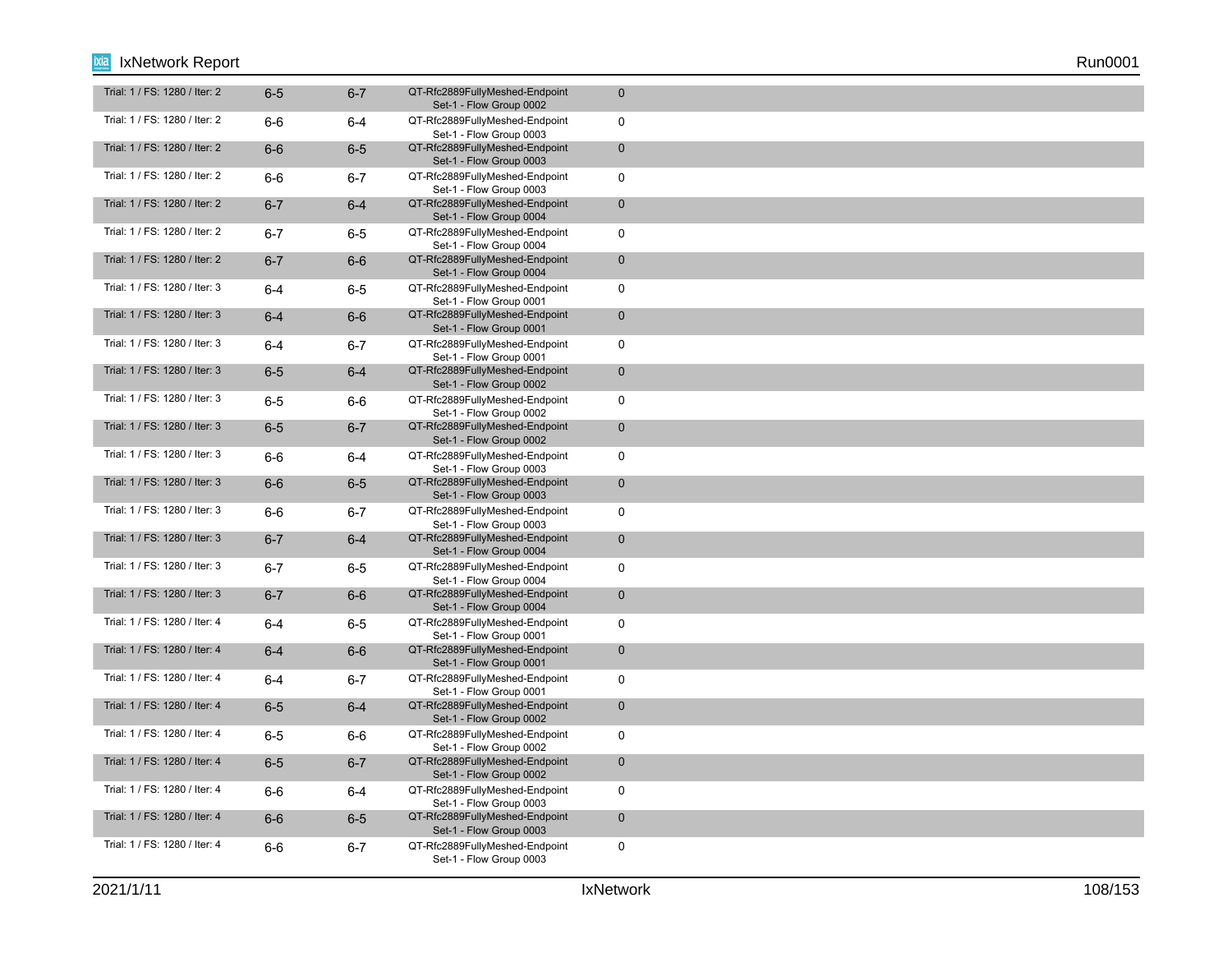| Trial: 1 / FS: 1280 / Iter: 4 | $6 - 7$ | $6 - 4$ | QT-Rfc2889FullyMeshed-Endpoint<br>Set-1 - Flow Group 0004 | $\mathbf{0}$ |
|-------------------------------|---------|---------|-----------------------------------------------------------|--------------|
| Trial: 1 / FS: 1280 / Iter: 4 | $6 - 7$ | $6-5$   | QT-Rfc2889FullyMeshed-Endpoint<br>Set-1 - Flow Group 0004 | $\mathbf 0$  |
| Trial: 1 / FS: 1280 / Iter: 4 | $6 - 7$ | $6-6$   | QT-Rfc2889FullyMeshed-Endpoint<br>Set-1 - Flow Group 0004 | $\mathbf 0$  |
| Trial: 1 / FS: 1280 / Iter: 5 | $6 - 4$ | $6-5$   | QT-Rfc2889FullyMeshed-Endpoint<br>Set-1 - Flow Group 0001 | $\mathbf 0$  |
| Trial: 1 / FS: 1280 / Iter: 5 | $6-4$   | $6-6$   | QT-Rfc2889FullyMeshed-Endpoint<br>Set-1 - Flow Group 0001 | $\mathbf 0$  |
| Trial: 1 / FS: 1280 / Iter: 5 | $6-4$   | $6 - 7$ | QT-Rfc2889FullyMeshed-Endpoint<br>Set-1 - Flow Group 0001 | $\mathbf 0$  |
| Trial: 1 / FS: 1280 / Iter: 5 | $6-5$   | $6 - 4$ | QT-Rfc2889FullyMeshed-Endpoint<br>Set-1 - Flow Group 0002 | $\mathbf 0$  |
| Trial: 1 / FS: 1280 / Iter: 5 | $6-5$   | 6-6     | QT-Rfc2889FullyMeshed-Endpoint<br>Set-1 - Flow Group 0002 | 0            |
| Trial: 1 / FS: 1280 / Iter: 5 | $6-5$   | $6 - 7$ | QT-Rfc2889FullyMeshed-Endpoint<br>Set-1 - Flow Group 0002 | $\mathbf 0$  |
| Trial: 1 / FS: 1280 / Iter: 5 | $6-6$   | $6 - 4$ | QT-Rfc2889FullyMeshed-Endpoint<br>Set-1 - Flow Group 0003 | $\mathbf 0$  |
| Trial: 1 / FS: 1280 / Iter: 5 | $6-6$   | $6-5$   | QT-Rfc2889FullyMeshed-Endpoint<br>Set-1 - Flow Group 0003 | $\mathbf 0$  |
| Trial: 1 / FS: 1280 / Iter: 5 | $6-6$   | $6 - 7$ | QT-Rfc2889FullyMeshed-Endpoint<br>Set-1 - Flow Group 0003 | $\mathbf 0$  |
| Trial: 1 / FS: 1280 / Iter: 5 | $6 - 7$ | $6-4$   | QT-Rfc2889FullyMeshed-Endpoint<br>Set-1 - Flow Group 0004 | $\mathbf 0$  |
| Trial: 1 / FS: 1280 / Iter: 5 | $6 - 7$ | 6-5     | QT-Rfc2889FullyMeshed-Endpoint<br>Set-1 - Flow Group 0004 | $\mathbf 0$  |
| Trial: 1 / FS: 1280 / Iter: 5 | $6 - 7$ | $6-6$   | QT-Rfc2889FullyMeshed-Endpoint<br>Set-1 - Flow Group 0004 | $\mathbf 0$  |
| Trial: 1 / FS: 1280 / Iter: 6 | $6 - 4$ | $6-5$   | QT-Rfc2889FullyMeshed-Endpoint<br>Set-1 - Flow Group 0001 | $\mathbf 0$  |
| Trial: 1 / FS: 1280 / Iter: 6 | $6-4$   | $6-6$   | QT-Rfc2889FullyMeshed-Endpoint<br>Set-1 - Flow Group 0001 | $\pmb{0}$    |
| Trial: 1 / FS: 1280 / Iter: 6 | $6 - 4$ | $6 - 7$ | QT-Rfc2889FullyMeshed-Endpoint<br>Set-1 - Flow Group 0001 | $\mathbf 0$  |
| Trial: 1 / FS: 1280 / Iter: 6 | $6-5$   | $6-4$   | QT-Rfc2889FullyMeshed-Endpoint<br>Set-1 - Flow Group 0002 | $\mathbf 0$  |
| Trial: 1 / FS: 1280 / Iter: 6 | $6-5$   | $6-6$   | QT-Rfc2889FullyMeshed-Endpoint<br>Set-1 - Flow Group 0002 | $\mathbf 0$  |
| Trial: 1 / FS: 1280 / Iter: 6 | $6-5$   | $6 - 7$ | QT-Rfc2889FullyMeshed-Endpoint<br>Set-1 - Flow Group 0002 | $\mathbf 0$  |
| Trial: 1 / FS: 1280 / Iter: 6 | $6-6$   | $6-4$   | QT-Rfc2889FullyMeshed-Endpoint<br>Set-1 - Flow Group 0003 | $\mathbf 0$  |
| Trial: 1 / FS: 1280 / Iter: 6 | $6-6$   | $6-5$   | QT-Rfc2889FullyMeshed-Endpoint<br>Set-1 - Flow Group 0003 | $\mathbf{0}$ |
| Trial: 1 / FS: 1280 / Iter: 6 | $6-6$   | $6 - 7$ | QT-Rfc2889FullyMeshed-Endpoint<br>Set-1 - Flow Group 0003 | $\mathbf 0$  |
| Trial: 1 / FS: 1280 / Iter: 6 | $6 - 7$ | $6-4$   | QT-Rfc2889FullyMeshed-Endpoint<br>Set-1 - Flow Group 0004 | $\mathbf 0$  |
| Trial: 1 / FS: 1280 / Iter: 6 | $6 - 7$ | $6-5$   | QT-Rfc2889FullyMeshed-Endpoint<br>Set-1 - Flow Group 0004 | $\mathbf 0$  |
| Trial: 1 / FS: 1280 / Iter: 6 | $6 - 7$ | $6-6$   | QT-Rfc2889FullyMeshed-Endpoint<br>Set-1 - Flow Group 0004 | $\mathbf 0$  |
| Trial: 1 / FS: 1280 / Iter: 7 | $6 - 4$ | $6-5$   | QT-Rfc2889FullyMeshed-Endpoint<br>Set-1 - Flow Group 0001 | $\mathbf 0$  |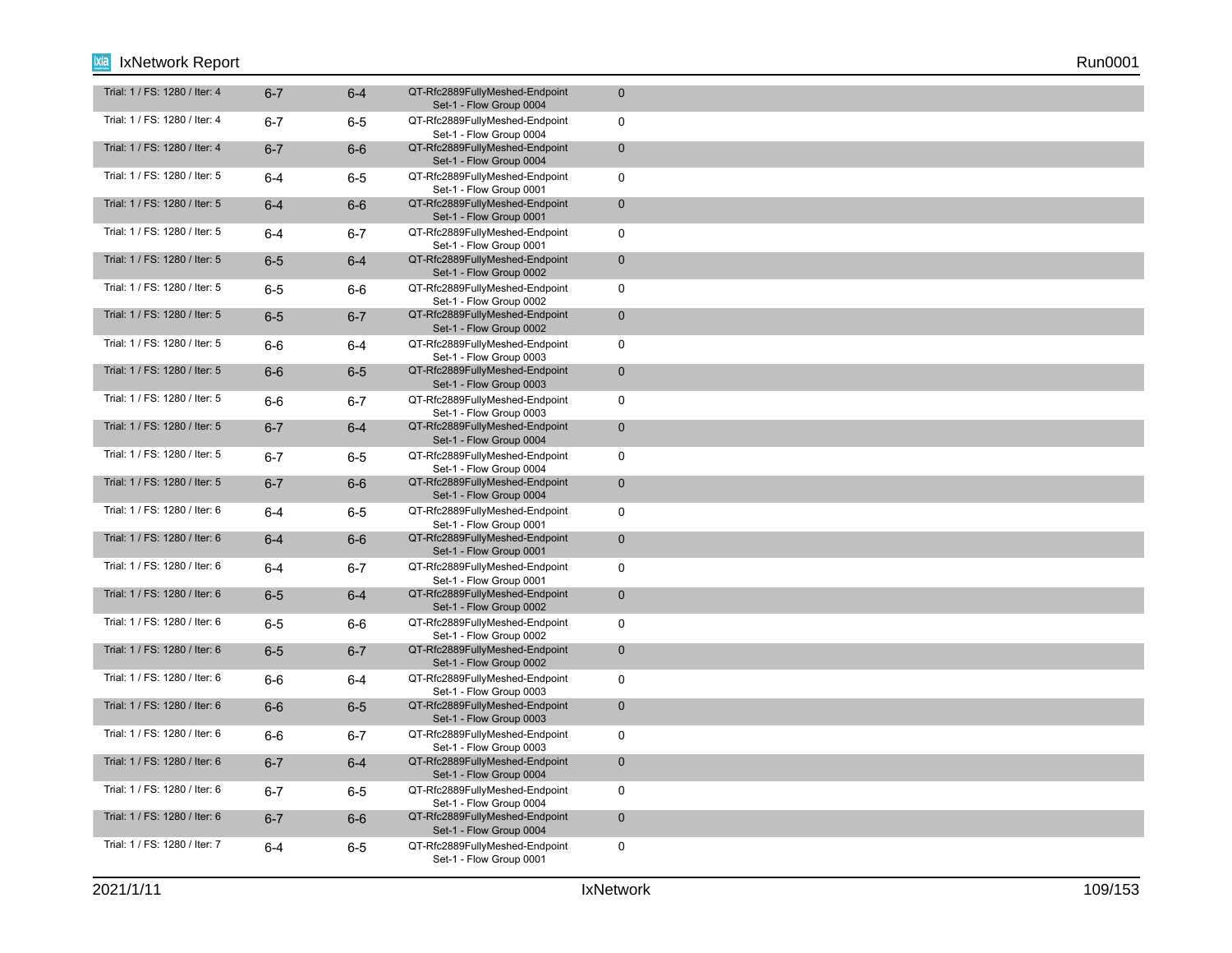| Trial: 1 / FS: 1280 / Iter: 7 | $6-4$   | $6-6$   | QT-Rfc2889FullyMeshed-Endpoint<br>Set-1 - Flow Group 0001 | $\mathbf 0$  |
|-------------------------------|---------|---------|-----------------------------------------------------------|--------------|
| Trial: 1 / FS: 1280 / Iter: 7 | $6-4$   | $6 - 7$ | QT-Rfc2889FullyMeshed-Endpoint<br>Set-1 - Flow Group 0001 | $\mathbf 0$  |
| Trial: 1 / FS: 1280 / Iter: 7 | $6-5$   | $6-4$   | QT-Rfc2889FullyMeshed-Endpoint<br>Set-1 - Flow Group 0002 | $\mathbf 0$  |
| Trial: 1 / FS: 1280 / Iter: 7 | $6-5$   | 6-6     | QT-Rfc2889FullyMeshed-Endpoint<br>Set-1 - Flow Group 0002 | $\mathbf 0$  |
| Trial: 1 / FS: 1280 / Iter: 7 | $6-5$   | $6 - 7$ | QT-Rfc2889FullyMeshed-Endpoint<br>Set-1 - Flow Group 0002 | $\mathbf 0$  |
| Trial: 1 / FS: 1280 / Iter: 7 | 6-6     | $6 - 4$ | QT-Rfc2889FullyMeshed-Endpoint<br>Set-1 - Flow Group 0003 | $\mathbf 0$  |
| Trial: 1 / FS: 1280 / Iter: 7 | $6-6$   | $6-5$   | QT-Rfc2889FullyMeshed-Endpoint<br>Set-1 - Flow Group 0003 | $\mathbf 0$  |
| Trial: 1 / FS: 1280 / Iter: 7 | 6-6     | $6 - 7$ | QT-Rfc2889FullyMeshed-Endpoint<br>Set-1 - Flow Group 0003 | $\mathbf 0$  |
| Trial: 1 / FS: 1280 / Iter: 7 | $6 - 7$ | $6-4$   | QT-Rfc2889FullyMeshed-Endpoint<br>Set-1 - Flow Group 0004 | $\mathbf 0$  |
| Trial: 1 / FS: 1280 / Iter: 7 | $6 - 7$ | 6-5     | QT-Rfc2889FullyMeshed-Endpoint<br>Set-1 - Flow Group 0004 | $\mathbf 0$  |
| Trial: 1 / FS: 1280 / Iter: 7 | $6 - 7$ | $6-6$   | QT-Rfc2889FullyMeshed-Endpoint<br>Set-1 - Flow Group 0004 | $\mathbf 0$  |
| Trial: 1 / FS: 1280 / Iter: 8 | $6 - 4$ | $6-5$   | QT-Rfc2889FullyMeshed-Endpoint<br>Set-1 - Flow Group 0001 | $\mathbf 0$  |
| Trial: 1 / FS: 1280 / Iter: 8 | $6-4$   | $6-6$   | QT-Rfc2889FullyMeshed-Endpoint<br>Set-1 - Flow Group 0001 | $\mathbf 0$  |
| Trial: 1 / FS: 1280 / Iter: 8 | $6 - 4$ | $6 - 7$ | QT-Rfc2889FullyMeshed-Endpoint<br>Set-1 - Flow Group 0001 | $\mathbf 0$  |
| Trial: 1 / FS: 1280 / Iter: 8 | $6-5$   | $6-4$   | QT-Rfc2889FullyMeshed-Endpoint<br>Set-1 - Flow Group 0002 | $\mathbf 0$  |
| Trial: 1 / FS: 1280 / Iter: 8 | $6-5$   | 6-6     | QT-Rfc2889FullyMeshed-Endpoint<br>Set-1 - Flow Group 0002 | $\mathbf 0$  |
| Trial: 1 / FS: 1280 / Iter: 8 | $6-5$   | $6 - 7$ | QT-Rfc2889FullyMeshed-Endpoint<br>Set-1 - Flow Group 0002 | $\mathbf 0$  |
| Trial: 1 / FS: 1280 / Iter: 8 | $6-6$   | $6 - 4$ | QT-Rfc2889FullyMeshed-Endpoint<br>Set-1 - Flow Group 0003 | $\mathbf 0$  |
| Trial: 1 / FS: 1280 / Iter: 8 | $6-6$   | $6-5$   | QT-Rfc2889FullyMeshed-Endpoint<br>Set-1 - Flow Group 0003 | $\mathbf 0$  |
| Trial: 1 / FS: 1280 / Iter: 8 | $6-6$   | $6 - 7$ | QT-Rfc2889FullyMeshed-Endpoint<br>Set-1 - Flow Group 0003 | $\mathbf 0$  |
| Trial: 1 / FS: 1280 / Iter: 8 | $6 - 7$ | $6 - 4$ | QT-Rfc2889FullyMeshed-Endpoint<br>Set-1 - Flow Group 0004 | $\mathbf 0$  |
| Trial: 1 / FS: 1280 / Iter: 8 | $6 - 7$ | $6-5$   | QT-Rfc2889FullyMeshed-Endpoint<br>Set-1 - Flow Group 0004 | $\mathbf 0$  |
| Trial: 1 / FS: 1280 / Iter: 8 | $6 - 7$ | $6-6$   | QT-Rfc2889FullyMeshed-Endpoint<br>Set-1 - Flow Group 0004 | $\mathbf{0}$ |
| Trial: 1 / FS: 1280 / Iter: 9 | $6 - 4$ | $6 - 5$ | QT-Rfc2889FullyMeshed-Endpoint<br>Set-1 - Flow Group 0001 | $\mathbf 0$  |
| Trial: 1 / FS: 1280 / Iter: 9 | $6-4$   | $6-6$   | QT-Rfc2889FullyMeshed-Endpoint<br>Set-1 - Flow Group 0001 | $\mathbf 0$  |
| Trial: 1 / FS: 1280 / Iter: 9 | $6 - 4$ | $6 - 7$ | QT-Rfc2889FullyMeshed-Endpoint<br>Set-1 - Flow Group 0001 | $\mathbf 0$  |
| Trial: 1 / FS: 1280 / Iter: 9 | $6-5$   | $6-4$   | QT-Rfc2889FullyMeshed-Endpoint<br>Set-1 - Flow Group 0002 | $\mathbf 0$  |
| Trial: 1 / FS: 1280 / Iter: 9 | $6-5$   | 6-6     | QT-Rfc2889FullyMeshed-Endpoint<br>Set-1 - Flow Group 0002 | $\mathbf 0$  |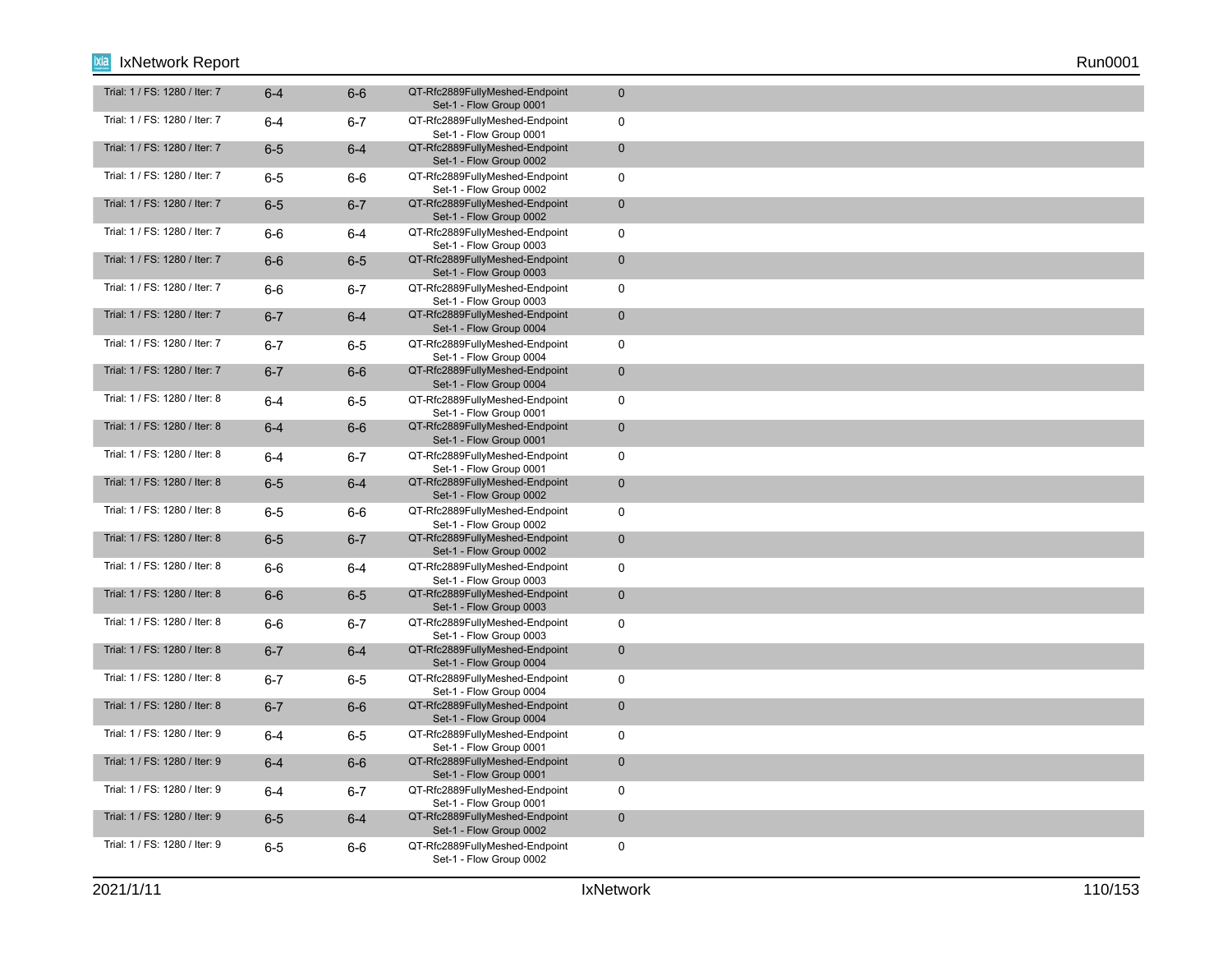| Trial: 1 / FS: 1280 / Iter: 9 | $6-5$   | $6 - 7$ | QT-Rfc2889FullyMeshed-Endpoint<br>Set-1 - Flow Group 0002 | $\mathbf{0}$ |
|-------------------------------|---------|---------|-----------------------------------------------------------|--------------|
| Trial: 1 / FS: 1280 / Iter: 9 | $6-6$   | $6 - 4$ | QT-Rfc2889FullyMeshed-Endpoint<br>Set-1 - Flow Group 0003 | $\mathbf 0$  |
| Trial: 1 / FS: 1280 / Iter: 9 | $6-6$   | $6-5$   | QT-Rfc2889FullyMeshed-Endpoint<br>Set-1 - Flow Group 0003 | $\mathbf 0$  |
| Trial: 1 / FS: 1280 / Iter: 9 | $6-6$   | $6 - 7$ | QT-Rfc2889FullyMeshed-Endpoint<br>Set-1 - Flow Group 0003 | $\mathsf{O}$ |
| Trial: 1 / FS: 1280 / Iter: 9 | $6 - 7$ | $6-4$   | QT-Rfc2889FullyMeshed-Endpoint<br>Set-1 - Flow Group 0004 | $\mathbf 0$  |
| Trial: 1 / FS: 1280 / Iter: 9 | $6 - 7$ | $6-5$   | QT-Rfc2889FullyMeshed-Endpoint<br>Set-1 - Flow Group 0004 | $\mathsf{O}$ |
| Trial: 1 / FS: 1280 / Iter: 9 | $6 - 7$ | $6-6$   | QT-Rfc2889FullyMeshed-Endpoint<br>Set-1 - Flow Group 0004 | $\mathbf 0$  |
| Trial: 1 / FS: 1518 / Iter: 1 | $6 - 4$ | $6-5$   | QT-Rfc2889FullyMeshed-Endpoint<br>Set-1 - Flow Group 0001 | 0            |
| Trial: 1 / FS: 1518 / Iter: 1 | $6-4$   | $6-6$   | QT-Rfc2889FullyMeshed-Endpoint<br>Set-1 - Flow Group 0001 | $\mathbf 0$  |
| Trial: 1 / FS: 1518 / Iter: 1 | $6 - 4$ | $6 - 7$ | QT-Rfc2889FullyMeshed-Endpoint<br>Set-1 - Flow Group 0001 | $\mathbf 0$  |
| Trial: 1 / FS: 1518 / Iter: 1 | $6-5$   | $6 - 4$ | QT-Rfc2889FullyMeshed-Endpoint<br>Set-1 - Flow Group 0002 | $\mathbf 0$  |
| Trial: 1 / FS: 1518 / Iter: 1 | $6-5$   | 6-6     | QT-Rfc2889FullyMeshed-Endpoint<br>Set-1 - Flow Group 0002 | $\mathbf 0$  |
| Trial: 1 / FS: 1518 / Iter: 1 | $6-5$   | $6 - 7$ | QT-Rfc2889FullyMeshed-Endpoint<br>Set-1 - Flow Group 0002 | $\mathbf 0$  |
| Trial: 1 / FS: 1518 / Iter: 1 | 6-6     | $6 - 4$ | QT-Rfc2889FullyMeshed-Endpoint<br>Set-1 - Flow Group 0003 | $\mathbf 0$  |
| Trial: 1 / FS: 1518 / Iter: 1 | $6-6$   | $6-5$   | QT-Rfc2889FullyMeshed-Endpoint<br>Set-1 - Flow Group 0003 | $\mathbf 0$  |
| Trial: 1 / FS: 1518 / Iter: 1 | $6-6$   | $6 - 7$ | QT-Rfc2889FullyMeshed-Endpoint<br>Set-1 - Flow Group 0003 | $\mathbf 0$  |
| Trial: 1 / FS: 1518 / Iter: 1 | $6 - 7$ | $6-4$   | QT-Rfc2889FullyMeshed-Endpoint<br>Set-1 - Flow Group 0004 | $\pmb{0}$    |
| Trial: 1 / FS: 1518 / Iter: 1 | $6 - 7$ | $6-5$   | QT-Rfc2889FullyMeshed-Endpoint<br>Set-1 - Flow Group 0004 | $\mathbf 0$  |
| Trial: 1 / FS: 1518 / Iter: 1 | $6 - 7$ | $6-6$   | QT-Rfc2889FullyMeshed-Endpoint<br>Set-1 - Flow Group 0004 | $\mathbf 0$  |
| Trial: 1 / FS: 1518 / Iter: 2 | $6 - 4$ | $6-5$   | QT-Rfc2889FullyMeshed-Endpoint<br>Set-1 - Flow Group 0001 | $\mathbf 0$  |
| Trial: 1 / FS: 1518 / Iter: 2 | $6-4$   | $6-6$   | QT-Rfc2889FullyMeshed-Endpoint<br>Set-1 - Flow Group 0001 | $\mathbf 0$  |
| Trial: 1 / FS: 1518 / Iter: 2 | $6 - 4$ | $6 - 7$ | QT-Rfc2889FullyMeshed-Endpoint<br>Set-1 - Flow Group 0001 | $\mathbf 0$  |
| Trial: 1 / FS: 1518 / Iter: 2 | $6-5$   | $6-4$   | QT-Rfc2889FullyMeshed-Endpoint<br>Set-1 - Flow Group 0002 | $\mathbf{0}$ |
| Trial: 1 / FS: 1518 / Iter: 2 | $6-5$   | $6-6$   | QT-Rfc2889FullyMeshed-Endpoint<br>Set-1 - Flow Group 0002 | $\mathbf 0$  |
| Trial: 1 / FS: 1518 / Iter: 2 | $6-5$   | $6 - 7$ | QT-Rfc2889FullyMeshed-Endpoint<br>Set-1 - Flow Group 0002 | $\mathbf 0$  |
| Trial: 1 / FS: 1518 / Iter: 2 | $6-6$   | $6 - 4$ | QT-Rfc2889FullyMeshed-Endpoint<br>Set-1 - Flow Group 0003 | $\mathbf 0$  |
| Trial: 1 / FS: 1518 / Iter: 2 | $6-6$   | $6-5$   | QT-Rfc2889FullyMeshed-Endpoint<br>Set-1 - Flow Group 0003 | $\mathbf 0$  |
| Trial: 1 / FS: 1518 / Iter: 2 | $6-6$   | $6 - 7$ | QT-Rfc2889FullyMeshed-Endpoint<br>Set-1 - Flow Group 0003 | $\mathbf 0$  |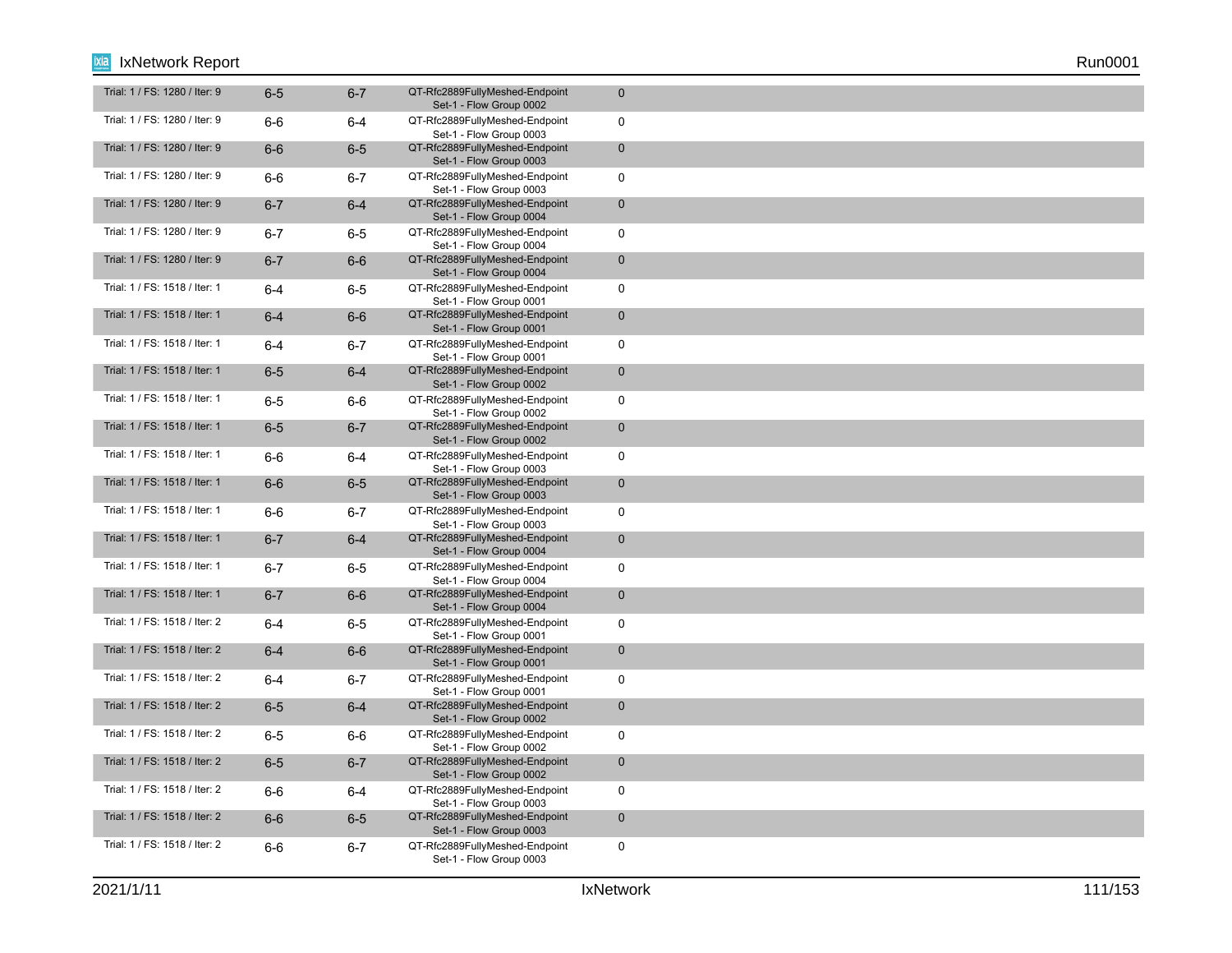| Trial: 1 / FS: 1518 / Iter: 2 | $6 - 7$ | $6 - 4$ | QT-Rfc2889FullyMeshed-Endpoint<br>Set-1 - Flow Group 0004 | $\mathbf{0}$ |
|-------------------------------|---------|---------|-----------------------------------------------------------|--------------|
| Trial: 1 / FS: 1518 / Iter: 2 | $6 - 7$ | $6-5$   | QT-Rfc2889FullyMeshed-Endpoint<br>Set-1 - Flow Group 0004 | $\mathbf 0$  |
| Trial: 1 / FS: 1518 / Iter: 2 | $6 - 7$ | $6-6$   | QT-Rfc2889FullyMeshed-Endpoint<br>Set-1 - Flow Group 0004 | $\mathbf 0$  |
| Trial: 1 / FS: 1518 / Iter: 3 | $6 - 4$ | $6-5$   | QT-Rfc2889FullyMeshed-Endpoint<br>Set-1 - Flow Group 0001 | $\mathsf{O}$ |
| Trial: 1 / FS: 1518 / Iter: 3 | $6-4$   | $6-6$   | QT-Rfc2889FullyMeshed-Endpoint<br>Set-1 - Flow Group 0001 | $\mathbf 0$  |
| Trial: 1 / FS: 1518 / Iter: 3 | $6 - 4$ | $6 - 7$ | QT-Rfc2889FullyMeshed-Endpoint<br>Set-1 - Flow Group 0001 | $\mathsf{O}$ |
| Trial: 1 / FS: 1518 / Iter: 3 | $6-5$   | $6 - 4$ | QT-Rfc2889FullyMeshed-Endpoint<br>Set-1 - Flow Group 0002 | $\mathbf 0$  |
| Trial: 1 / FS: 1518 / Iter: 3 | $6-5$   | 6-6     | QT-Rfc2889FullyMeshed-Endpoint<br>Set-1 - Flow Group 0002 | 0            |
| Trial: 1 / FS: 1518 / Iter: 3 | $6-5$   | $6 - 7$ | QT-Rfc2889FullyMeshed-Endpoint<br>Set-1 - Flow Group 0002 | $\mathbf 0$  |
| Trial: 1 / FS: 1518 / Iter: 3 | $6-6$   | $6 - 4$ | QT-Rfc2889FullyMeshed-Endpoint<br>Set-1 - Flow Group 0003 | $\mathbf 0$  |
| Trial: 1 / FS: 1518 / Iter: 3 | $6-6$   | $6-5$   | QT-Rfc2889FullyMeshed-Endpoint<br>Set-1 - Flow Group 0003 | $\mathbf 0$  |
| Trial: 1 / FS: 1518 / Iter: 3 | 6-6     | $6 - 7$ | QT-Rfc2889FullyMeshed-Endpoint<br>Set-1 - Flow Group 0003 | $\mathbf 0$  |
| Trial: 1 / FS: 1518 / Iter: 3 | $6 - 7$ | $6-4$   | QT-Rfc2889FullyMeshed-Endpoint<br>Set-1 - Flow Group 0004 | $\mathbf 0$  |
| Trial: 1 / FS: 1518 / Iter: 3 | $6 - 7$ | $6-5$   | QT-Rfc2889FullyMeshed-Endpoint<br>Set-1 - Flow Group 0004 | $\mathbf 0$  |
| Trial: 1 / FS: 1518 / Iter: 3 | $6 - 7$ | $6-6$   | QT-Rfc2889FullyMeshed-Endpoint<br>Set-1 - Flow Group 0004 | $\mathbf 0$  |
| Trial: 1 / FS: 1518 / Iter: 4 | $6 - 4$ | $6-5$   | QT-Rfc2889FullyMeshed-Endpoint<br>Set-1 - Flow Group 0001 | $\mathbf 0$  |
| Trial: 1 / FS: 1518 / Iter: 4 | $6-4$   | $6-6$   | QT-Rfc2889FullyMeshed-Endpoint<br>Set-1 - Flow Group 0001 | $\pmb{0}$    |
| Trial: 1 / FS: 1518 / Iter: 4 | $6 - 4$ | $6 - 7$ | QT-Rfc2889FullyMeshed-Endpoint<br>Set-1 - Flow Group 0001 | $\mathbf 0$  |
| Trial: 1 / FS: 1518 / Iter: 4 | $6-5$   | $6-4$   | QT-Rfc2889FullyMeshed-Endpoint<br>Set-1 - Flow Group 0002 | $\mathbf 0$  |
| Trial: 1 / FS: 1518 / Iter: 4 | $6-5$   | $6-6$   | QT-Rfc2889FullyMeshed-Endpoint<br>Set-1 - Flow Group 0002 | $\mathbf 0$  |
| Trial: 1 / FS: 1518 / Iter: 4 | $6-5$   | $6 - 7$ | QT-Rfc2889FullyMeshed-Endpoint<br>Set-1 - Flow Group 0002 | $\mathbf 0$  |
| Trial: 1 / FS: 1518 / Iter: 4 | $6-6$   | $6 - 4$ | QT-Rfc2889FullyMeshed-Endpoint<br>Set-1 - Flow Group 0003 | $\mathbf 0$  |
| Trial: 1 / FS: 1518 / Iter: 4 | $6-6$   | $6-5$   | QT-Rfc2889FullyMeshed-Endpoint<br>Set-1 - Flow Group 0003 | $\mathbf{0}$ |
| Trial: 1 / FS: 1518 / Iter: 4 | $6-6$   | $6 - 7$ | QT-Rfc2889FullyMeshed-Endpoint<br>Set-1 - Flow Group 0003 | $\mathbf 0$  |
| Trial: 1 / FS: 1518 / Iter: 4 | $6 - 7$ | $6-4$   | QT-Rfc2889FullyMeshed-Endpoint<br>Set-1 - Flow Group 0004 | $\mathbf 0$  |
| Trial: 1 / FS: 1518 / Iter: 4 | $6 - 7$ | $6-5$   | QT-Rfc2889FullyMeshed-Endpoint<br>Set-1 - Flow Group 0004 | $\mathbf 0$  |
| Trial: 1 / FS: 1518 / Iter: 4 | $6 - 7$ | $6-6$   | QT-Rfc2889FullyMeshed-Endpoint<br>Set-1 - Flow Group 0004 | $\mathbf 0$  |
| Trial: 1 / FS: 1518 / Iter: 5 | $6 - 4$ | $6-5$   | QT-Rfc2889FullyMeshed-Endpoint<br>Set-1 - Flow Group 0001 | $\mathbf 0$  |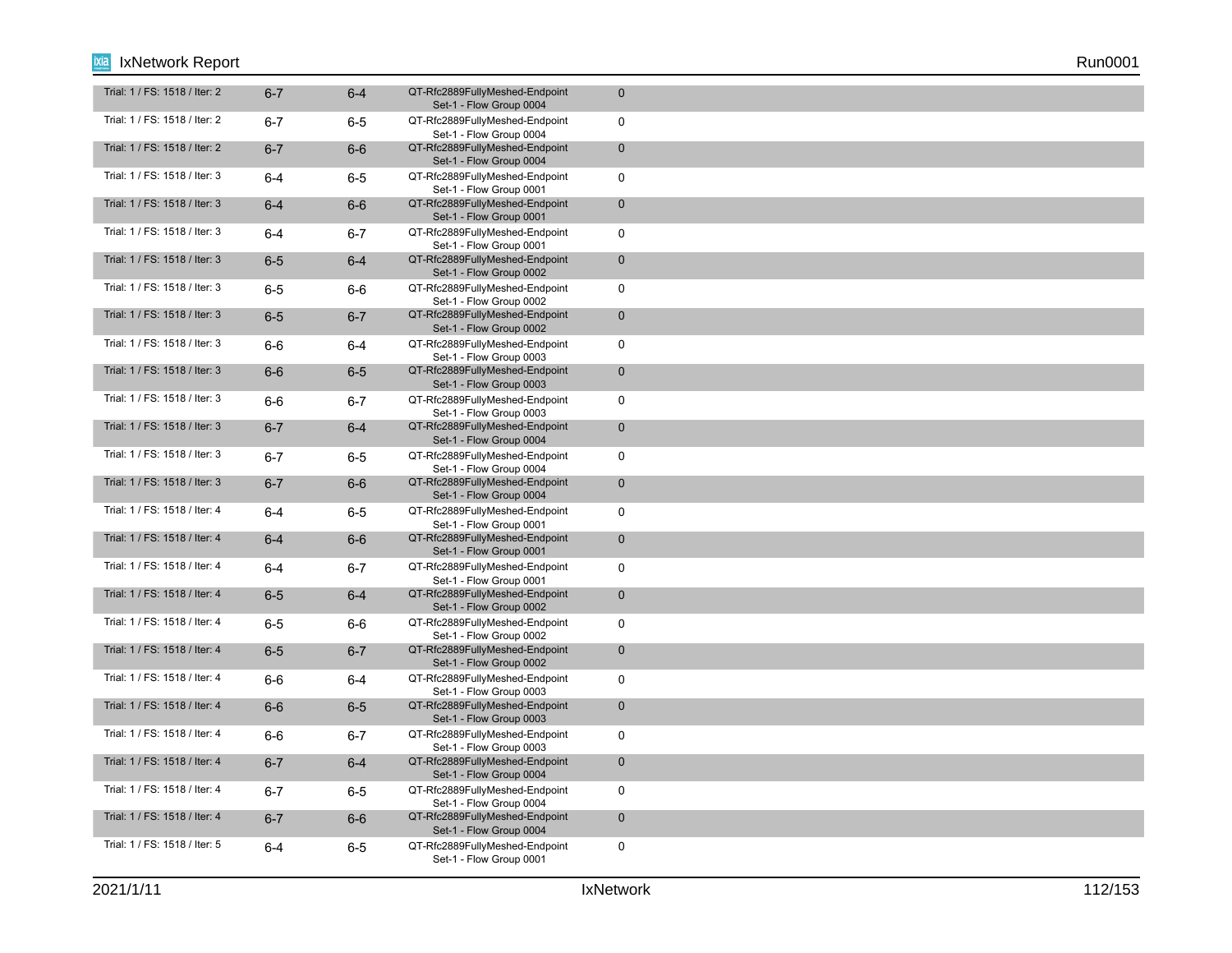| Trial: 1 / FS: 1518 / Iter: 5 | $6-4$   | $6-6$   | QT-Rfc2889FullyMeshed-Endpoint<br>Set-1 - Flow Group 0001 | $\mathbf 0$         |
|-------------------------------|---------|---------|-----------------------------------------------------------|---------------------|
| Trial: 1 / FS: 1518 / Iter: 5 | $6-4$   | $6 - 7$ | QT-Rfc2889FullyMeshed-Endpoint<br>Set-1 - Flow Group 0001 | $\mathbf 0$         |
| Trial: 1 / FS: 1518 / Iter: 5 | $6-5$   | $6 - 4$ | QT-Rfc2889FullyMeshed-Endpoint<br>Set-1 - Flow Group 0002 | $\mathbf 0$         |
| Trial: 1 / FS: 1518 / Iter: 5 | $6-5$   | $6-6$   | QT-Rfc2889FullyMeshed-Endpoint<br>Set-1 - Flow Group 0002 | $\mathbf 0$         |
| Trial: 1 / FS: 1518 / Iter: 5 | $6-5$   | $6 - 7$ | QT-Rfc2889FullyMeshed-Endpoint<br>Set-1 - Flow Group 0002 | $\mathbf 0$         |
| Trial: 1 / FS: 1518 / Iter: 5 | $6-6$   | 6-4     | QT-Rfc2889FullyMeshed-Endpoint<br>Set-1 - Flow Group 0003 | $\mathbf 0$         |
| Trial: 1 / FS: 1518 / Iter: 5 | $6-6$   | $6-5$   | QT-Rfc2889FullyMeshed-Endpoint<br>Set-1 - Flow Group 0003 | $\mathbf 0$         |
| Trial: 1 / FS: 1518 / Iter: 5 | $6-6$   | $6 - 7$ | QT-Rfc2889FullyMeshed-Endpoint<br>Set-1 - Flow Group 0003 | $\mathbf 0$         |
| Trial: 1 / FS: 1518 / Iter: 5 | $6 - 7$ | $6 - 4$ | QT-Rfc2889FullyMeshed-Endpoint<br>Set-1 - Flow Group 0004 | $\mathbf 0$         |
| Trial: 1 / FS: 1518 / Iter: 5 | $6 - 7$ | $6-5$   | QT-Rfc2889FullyMeshed-Endpoint<br>Set-1 - Flow Group 0004 | $\mathbf 0$         |
| Trial: 1 / FS: 1518 / Iter: 5 | $6 - 7$ | $6-6$   | QT-Rfc2889FullyMeshed-Endpoint<br>Set-1 - Flow Group 0004 | $\mathbf 0$         |
| Trial: 1 / FS: 1518 / Iter: 6 | $6 - 4$ | $6-5$   | QT-Rfc2889FullyMeshed-Endpoint<br>Set-1 - Flow Group 0001 | $\mathbf 0$         |
| Trial: 1 / FS: 1518 / Iter: 6 | $6-4$   | $6-6$   | QT-Rfc2889FullyMeshed-Endpoint<br>Set-1 - Flow Group 0001 | $\mathbf 0$         |
| Trial: 1 / FS: 1518 / Iter: 6 | 6-4     | $6 - 7$ | QT-Rfc2889FullyMeshed-Endpoint<br>Set-1 - Flow Group 0001 | $\mathbf 0$         |
| Trial: 1 / FS: 1518 / Iter: 6 | $6-5$   | $6 - 4$ | QT-Rfc2889FullyMeshed-Endpoint<br>Set-1 - Flow Group 0002 | $\mathbf 0$         |
| Trial: 1 / FS: 1518 / Iter: 6 | $6-5$   | $6-6$   | QT-Rfc2889FullyMeshed-Endpoint<br>Set-1 - Flow Group 0002 | $\mathbf 0$         |
| Trial: 1 / FS: 1518 / Iter: 6 | $6-5$   | $6 - 7$ | QT-Rfc2889FullyMeshed-Endpoint<br>Set-1 - Flow Group 0002 | $\mathsf{O}\xspace$ |
| Trial: 1 / FS: 1518 / Iter: 6 | $6-6$   | $6 - 4$ | QT-Rfc2889FullyMeshed-Endpoint<br>Set-1 - Flow Group 0003 | $\mathbf 0$         |
| Trial: 1 / FS: 1518 / Iter: 6 | $6-6$   | $6-5$   | QT-Rfc2889FullyMeshed-Endpoint<br>Set-1 - Flow Group 0003 | $\mathbf 0$         |
| Trial: 1 / FS: 1518 / Iter: 6 | $6-6$   | $6 - 7$ | QT-Rfc2889FullyMeshed-Endpoint<br>Set-1 - Flow Group 0003 | $\mathbf 0$         |
| Trial: 1 / FS: 1518 / Iter: 6 | $6 - 7$ | $6-4$   | QT-Rfc2889FullyMeshed-Endpoint<br>Set-1 - Flow Group 0004 | $\mathbf 0$         |
| Trial: 1 / FS: 1518 / Iter: 6 | $6 - 7$ | $6-5$   | QT-Rfc2889FullyMeshed-Endpoint<br>Set-1 - Flow Group 0004 | $\mathbf 0$         |
| Trial: 1 / FS: 1518 / Iter: 6 | $6 - 7$ | $6-6$   | QT-Rfc2889FullyMeshed-Endpoint<br>Set-1 - Flow Group 0004 | $\mathbf{0}$        |
| Trial: 1 / FS: 1518 / Iter: 7 | $6 - 4$ | $6-5$   | QT-Rfc2889FullyMeshed-Endpoint<br>Set-1 - Flow Group 0001 | $\mathbf 0$         |
| Trial: 1 / FS: 1518 / Iter: 7 | $6-4$   | $6-6$   | QT-Rfc2889FullyMeshed-Endpoint<br>Set-1 - Flow Group 0001 | $\mathbf 0$         |
| Trial: 1 / FS: 1518 / Iter: 7 | 6-4     | $6 - 7$ | QT-Rfc2889FullyMeshed-Endpoint<br>Set-1 - Flow Group 0001 | $\mathbf 0$         |
| Trial: 1 / FS: 1518 / Iter: 7 | $6-5$   | $6-4$   | QT-Rfc2889FullyMeshed-Endpoint<br>Set-1 - Flow Group 0002 | $\mathbf 0$         |
| Trial: 1 / FS: 1518 / Iter: 7 | $6-5$   | $6-6$   | QT-Rfc2889FullyMeshed-Endpoint<br>Set-1 - Flow Group 0002 | $\mathbf 0$         |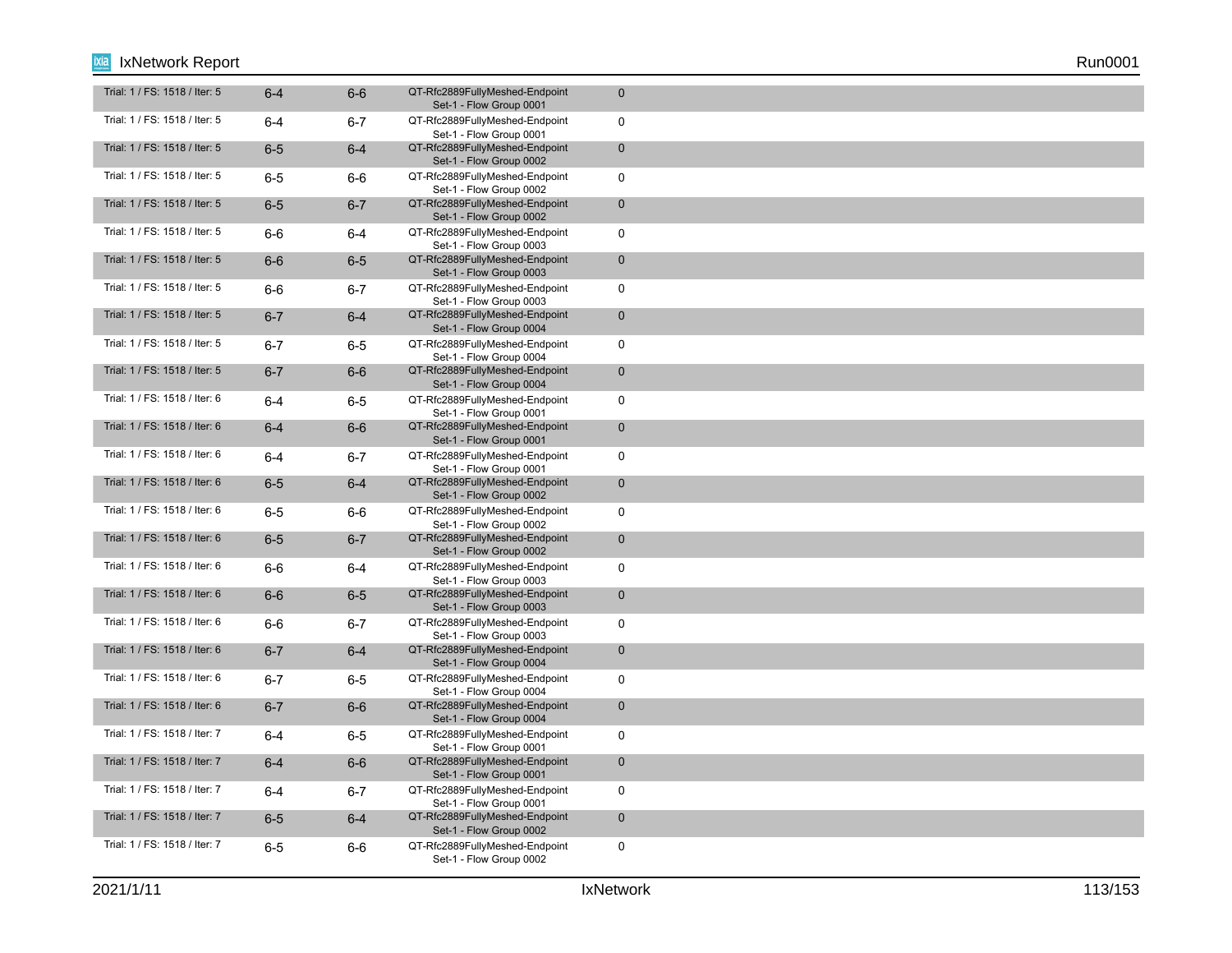| Trial: 1 / FS: 1518 / Iter: 7 | $6-5$   | $6 - 7$ | QT-Rfc2889FullyMeshed-Endpoint<br>Set-1 - Flow Group 0002 | $\mathbf{0}$ |
|-------------------------------|---------|---------|-----------------------------------------------------------|--------------|
| Trial: 1 / FS: 1518 / Iter: 7 | $6-6$   | $6 - 4$ | QT-Rfc2889FullyMeshed-Endpoint<br>Set-1 - Flow Group 0003 | $\mathbf 0$  |
| Trial: 1 / FS: 1518 / Iter: 7 | $6-6$   | $6-5$   | QT-Rfc2889FullyMeshed-Endpoint<br>Set-1 - Flow Group 0003 | $\mathbf 0$  |
| Trial: 1 / FS: 1518 / Iter: 7 | $6-6$   | $6 - 7$ | QT-Rfc2889FullyMeshed-Endpoint<br>Set-1 - Flow Group 0003 | $\mathsf{O}$ |
| Trial: 1 / FS: 1518 / Iter: 7 | $6 - 7$ | $6-4$   | QT-Rfc2889FullyMeshed-Endpoint<br>Set-1 - Flow Group 0004 | $\mathbf 0$  |
| Trial: 1 / FS: 1518 / Iter: 7 | $6 - 7$ | $6-5$   | QT-Rfc2889FullyMeshed-Endpoint<br>Set-1 - Flow Group 0004 | $\mathsf{O}$ |
| Trial: 1 / FS: 1518 / Iter: 7 | $6 - 7$ | $6-6$   | QT-Rfc2889FullyMeshed-Endpoint<br>Set-1 - Flow Group 0004 | $\mathbf 0$  |
| Trial: 1 / FS: 1518 / Iter: 8 | $6 - 4$ | $6-5$   | QT-Rfc2889FullyMeshed-Endpoint<br>Set-1 - Flow Group 0001 | 0            |
| Trial: 1 / FS: 1518 / Iter: 8 | $6-4$   | $6-6$   | QT-Rfc2889FullyMeshed-Endpoint<br>Set-1 - Flow Group 0001 | $\mathbf 0$  |
| Trial: 1 / FS: 1518 / Iter: 8 | $6 - 4$ | $6 - 7$ | QT-Rfc2889FullyMeshed-Endpoint<br>Set-1 - Flow Group 0001 | $\mathbf 0$  |
| Trial: 1 / FS: 1518 / Iter: 8 | $6-5$   | $6-4$   | QT-Rfc2889FullyMeshed-Endpoint<br>Set-1 - Flow Group 0002 | $\mathbf 0$  |
| Trial: 1 / FS: 1518 / Iter: 8 | $6-5$   | 6-6     | QT-Rfc2889FullyMeshed-Endpoint<br>Set-1 - Flow Group 0002 | $\mathbf 0$  |
| Trial: 1 / FS: 1518 / Iter: 8 | $6-5$   | $6 - 7$ | QT-Rfc2889FullyMeshed-Endpoint<br>Set-1 - Flow Group 0002 | $\mathbf 0$  |
| Trial: 1 / FS: 1518 / Iter: 8 | 6-6     | $6 - 4$ | QT-Rfc2889FullyMeshed-Endpoint<br>Set-1 - Flow Group 0003 | $\mathbf 0$  |
| Trial: 1 / FS: 1518 / Iter: 8 | $6-6$   | $6-5$   | QT-Rfc2889FullyMeshed-Endpoint<br>Set-1 - Flow Group 0003 | $\mathbf 0$  |
| Trial: 1 / FS: 1518 / Iter: 8 | $6-6$   | $6 - 7$ | QT-Rfc2889FullyMeshed-Endpoint<br>Set-1 - Flow Group 0003 | $\mathbf 0$  |
| Trial: 1 / FS: 1518 / Iter: 8 | $6 - 7$ | $6-4$   | QT-Rfc2889FullyMeshed-Endpoint<br>Set-1 - Flow Group 0004 | $\pmb{0}$    |
| Trial: 1 / FS: 1518 / Iter: 8 | $6 - 7$ | $6-5$   | QT-Rfc2889FullyMeshed-Endpoint<br>Set-1 - Flow Group 0004 | $\mathbf 0$  |
| Trial: 1 / FS: 1518 / Iter: 8 | $6 - 7$ | $6-6$   | QT-Rfc2889FullyMeshed-Endpoint<br>Set-1 - Flow Group 0004 | $\mathbf 0$  |
| Trial: 1 / FS: 1518 / Iter: 9 | $6 - 4$ | $6-5$   | QT-Rfc2889FullyMeshed-Endpoint<br>Set-1 - Flow Group 0001 | $\mathbf 0$  |
| Trial: 1 / FS: 1518 / Iter: 9 | $6-4$   | $6-6$   | QT-Rfc2889FullyMeshed-Endpoint<br>Set-1 - Flow Group 0001 | $\mathbf 0$  |
| Trial: 1 / FS: 1518 / Iter: 9 | $6 - 4$ | $6 - 7$ | QT-Rfc2889FullyMeshed-Endpoint<br>Set-1 - Flow Group 0001 | $\mathbf 0$  |
| Trial: 1 / FS: 1518 / Iter: 9 | $6-5$   | $6-4$   | QT-Rfc2889FullyMeshed-Endpoint<br>Set-1 - Flow Group 0002 | $\mathbf{0}$ |
| Trial: 1 / FS: 1518 / Iter: 9 | $6-5$   | $6-6$   | QT-Rfc2889FullyMeshed-Endpoint<br>Set-1 - Flow Group 0002 | $\mathbf 0$  |
| Trial: 1 / FS: 1518 / Iter: 9 | $6-5$   | $6 - 7$ | QT-Rfc2889FullyMeshed-Endpoint<br>Set-1 - Flow Group 0002 | $\mathbf 0$  |
| Trial: 1 / FS: 1518 / Iter: 9 | $6-6$   | $6 - 4$ | QT-Rfc2889FullyMeshed-Endpoint<br>Set-1 - Flow Group 0003 | $\mathbf 0$  |
| Trial: 1 / FS: 1518 / Iter: 9 | $6-6$   | $6-5$   | QT-Rfc2889FullyMeshed-Endpoint<br>Set-1 - Flow Group 0003 | $\mathbf 0$  |
| Trial: 1 / FS: 1518 / Iter: 9 | $6-6$   | $6 - 7$ | QT-Rfc2889FullyMeshed-Endpoint<br>Set-1 - Flow Group 0003 | $\mathbf 0$  |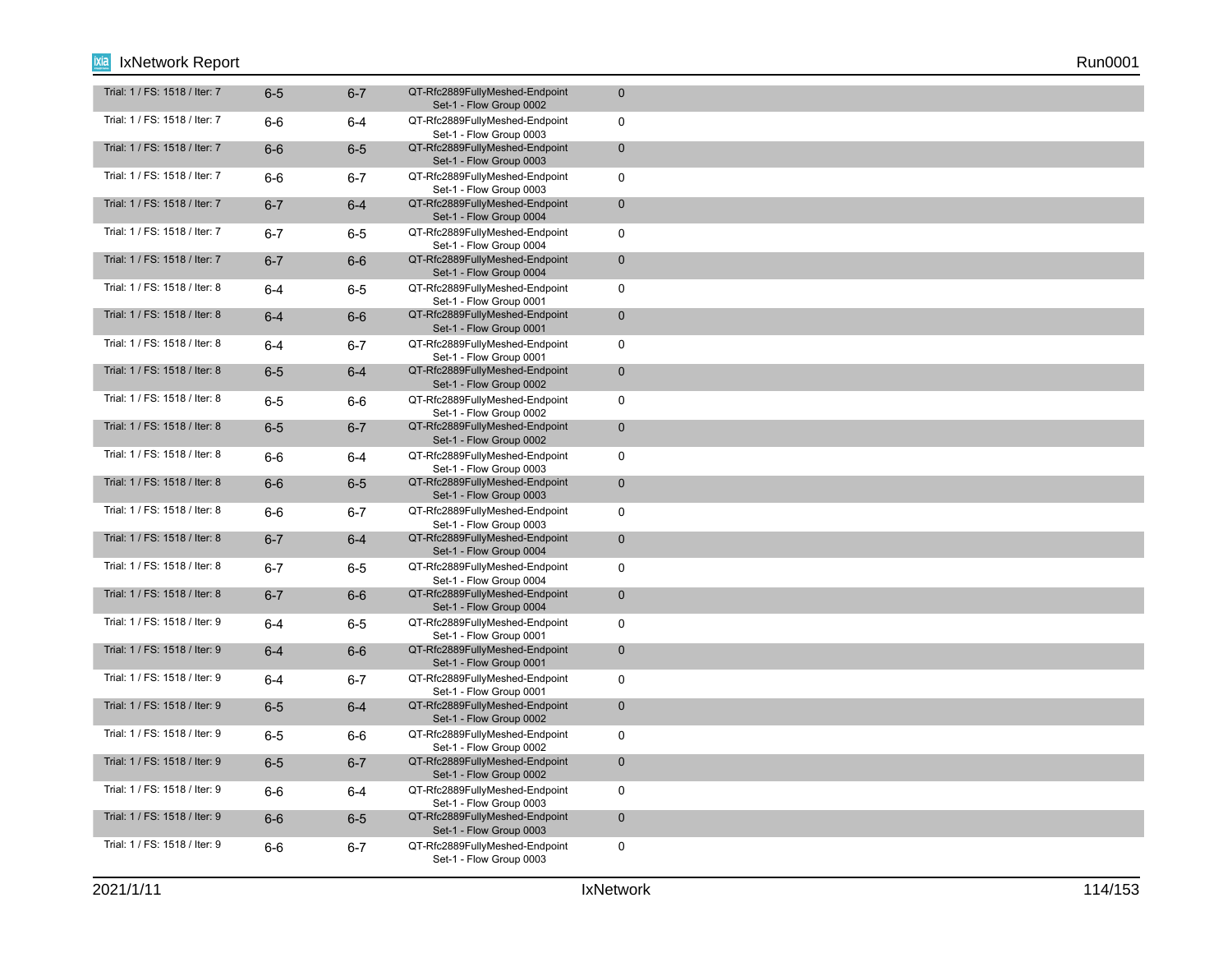| ixia<br>IxNetwork Report      |         |         |                                                           |  | Run0001 |  |
|-------------------------------|---------|---------|-----------------------------------------------------------|--|---------|--|
| Trial: 1 / FS: 1518 / Iter: 9 | $6 - 7$ | $6 - 4$ | QT-Rfc2889FullyMeshed-Endpoint<br>Set-1 - Flow Group 0004 |  |         |  |
| Trial: 1 / FS: 1518 / Iter: 9 | $6 - 7$ | $6 - 5$ | QT-Rfc2889FullyMeshed-Endpoint<br>Set-1 - Flow Group 0004 |  |         |  |
| Trial: 1 / FS: 1518 / Iter: 9 | $6 - 7$ | $6-6$   | QT-Rfc2889FullyMeshed-Endpoint<br>Set-1 - Flow Group 0004 |  |         |  |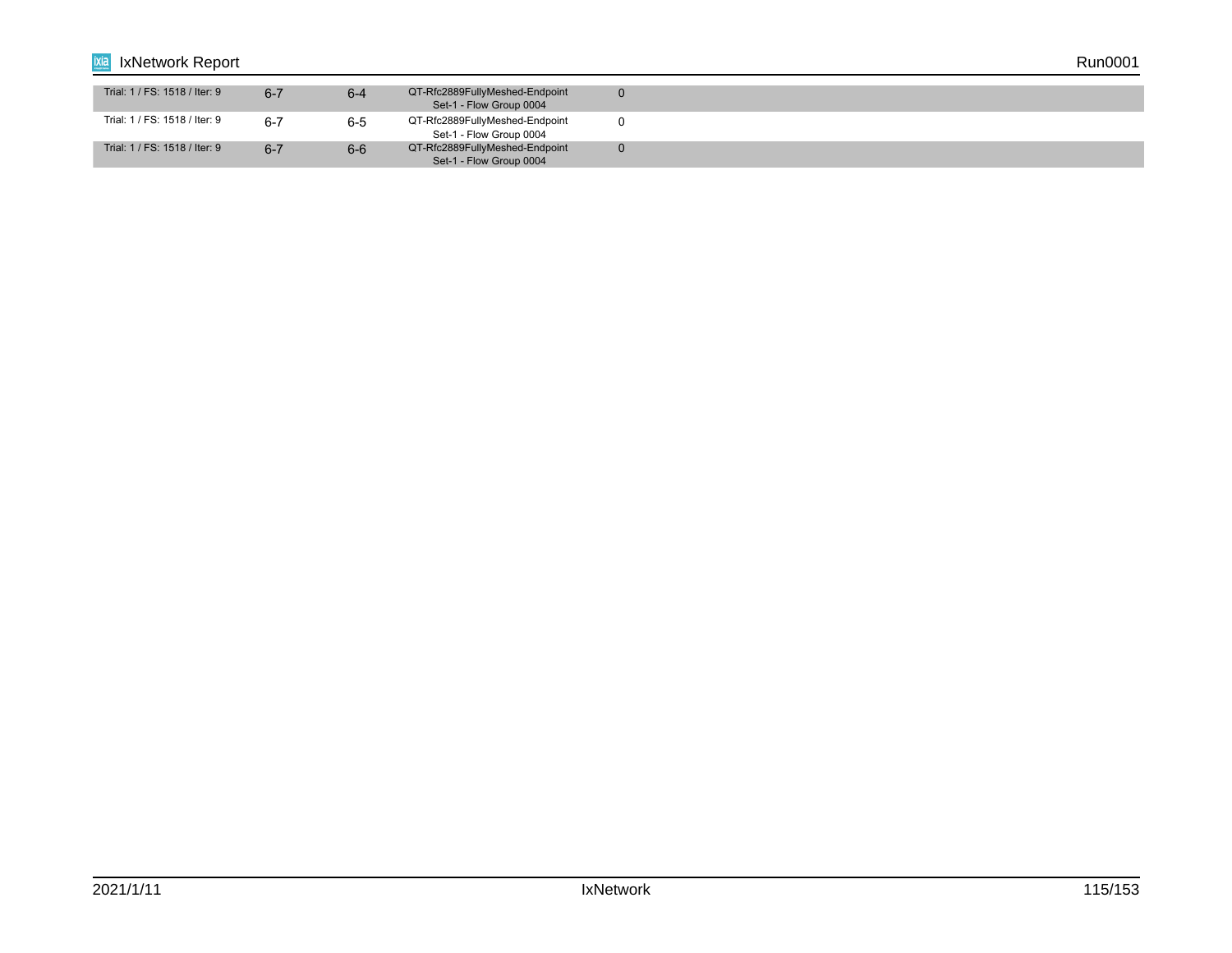# **RFC2889 - Fully Meshed - Iteration Statistics - Part 3 of 3**

| Trial / Framesize /<br><b>Iteration</b> | Tx Port | <b>Rx Port</b> | Flow Group                                                 | (ns) | Min Latency Max Latency<br>(ns) | Avg Latency<br>(ns) | <b>Sequence Errors</b><br><b>Detailed</b><br><b>Total</b>                                                |
|-----------------------------------------|---------|----------------|------------------------------------------------------------|------|---------------------------------|---------------------|----------------------------------------------------------------------------------------------------------|
| Trial: 1 / FS: 64 / Iter: 1             | $6 - 4$ | $6-5$          | QT-Rfc2889FullyMeshed-Endp<br>oint Set-1 - Flow Group 0001 | 610  | 647                             | 621.00              | 0 0.000<br>Small<br>$\therefore$<br>Big<br>$\Omega$<br>$\mathbf 0$<br>Reverse:                           |
| Trial: 1 / FS: 64 / Iter: 1             | $6 - 4$ | $6-6$          | QT-Rfc2889FullyMeshed-Endpoint<br>Set-1 - Flow Group 0001  | 612  | 650                             | 621.00              | $\mathbf{0}$<br>0.000<br>Small<br>$\sim$ 10<br>Big<br>$\Omega$<br>$\Omega$<br>Reverse:                   |
| Trial: 1 / FS: 64 / Iter: 1             | $6 - 4$ | $6 - 7$        | QT-Rfc2889FullyMeshed-Endp<br>oint Set-1 - Flow Group 0001 | 615  | 650                             | 626.00              | 0.000<br>Small<br>$\mathbf 0$<br>$\mathbb{R}^2$<br>Big<br>$\Omega$<br>$\Omega$<br>Reverse:               |
| Trial: 1 / FS: 64 / Iter: 1             | $6-5$   | $6 - 4$        | QT-Rfc2889FullyMeshed-Endpoint<br>Set-1 - Flow Group 0002  | 622  | 655                             | 634.00              | $\mathbf{0}$<br>0.000<br>Small<br>$\rightarrow$<br><b>Big</b><br>$\Omega$<br>$\mathbf 0$<br>Reverse:     |
| Trial: 1 / FS: 64 / Iter: 1             | $6-5$   | $6-6$          | QT-Rfc2889FullyMeshed-Endp<br>oint Set-1 - Flow Group 0002 | 617  | 655                             | 628.00              | Small<br>0.000<br>0<br>Big<br>0<br>$\mathbf 0$<br>Reverse:                                               |
| Trial: 1 / FS: 64 / Iter: 1             | $6-5$   | $6 - 7$        | QT-Rfc2889FullyMeshed-Endpoint<br>Set-1 - Flow Group 0002  | 622  | 657                             | 633.00              | $0$ $0.000$<br>Small<br>$\sim$ :<br><b>Big</b><br>$\Omega$<br>Reverse:<br>$\Omega$                       |
| Trial: 1 / FS: 64 / Iter: 1             | $6-6$   | $6 - 4$        | QT-Rfc2889FullyMeshed-Endp<br>oint Set-1 - Flow Group 0003 | 617  | 650                             | 628.00              | 0.000<br>Small<br>0<br>$\mathbb{R}^2$<br>Big<br>0<br>$\Omega$<br>Reverse:                                |
| Trial: 1 / FS: 64 / Iter: 1             | $6-6$   | $6 - 5$        | QT-Rfc2889FullyMeshed-Endpoint<br>Set-1 - Flow Group 0003  | 612  | 642                             | 622.00              | 0.000<br>$\mathbf{0}$<br>Small<br>$\rightarrow$<br>Big<br>$\mathbf 0$<br>$\Omega$<br>Reverse:            |
| Trial: 1 / FS: 64 / Iter: 1             | $6-6$   | $6 - 7$        | QT-Rfc2889FullyMeshed-Endp<br>oint Set-1 - Flow Group 0003 | 617  | 655                             | 627.00              | 0.000<br>Small<br>$\mathbf 0$<br>$\mathbb{R}^2$<br>Big<br>$\Omega$<br>Reverse:                           |
| Trial: 1 / FS: 64 / Iter: 1             | $6 - 7$ | $6 - 4$        | QT-Rfc2889FullyMeshed-Endpoint<br>Set-1 - Flow Group 0004  | 617  | 650                             | 627.00              | $\mathbf{0}$<br>0.000<br>$\rightarrow$<br>Small<br>$\mathbf{0}$<br><b>Big</b><br>Reverse:<br>$\mathbf 0$ |
| Trial: 1 / FS: 64 / Iter: 1             | $6 - 7$ | $6-5$          | QT-Rfc2889FullyMeshed-Endp<br>oint Set-1 - Flow Group 0004 | 610  | 645                             | 621.00              | 0.000<br>Small<br>0<br>$\cdot$ :<br>Big<br>$\Omega$<br>$\Omega$<br>Reverse:                              |
| Trial: 1 / FS: 64 / Iter: 1             | $6 - 7$ | $6-6$          | QT-Rfc2889FullyMeshed-Endpoint<br>Set-1 - Flow Group 0004  | 612  | 642                             | 622.00              | $0$ $0.000$<br>Small<br>$\sim$ 1<br><b>Big</b><br>$\Omega$<br>$\Omega$<br>Reverse:                       |
| Trial: 1 / FS: 64 / Iter: 2             | $6 - 4$ | $6-5$          | QT-Rfc2889FullyMeshed-Endp<br>oint Set-1 - Flow Group 0001 | 602  | 650                             | 619.00              | 0.000<br>Small<br>0<br>$\ddot{\phantom{a}}$<br>Big<br>$\Omega$<br>Reverse:<br>$\Omega$                   |
| Trial: 1 / FS: 64 / Iter: 2             | $6 - 4$ | $6-6$          | QT-Rfc2889FullyMeshed-Endpoint<br>Set-1 - Flow Group 0001  | 605  | 647                             | 622.00              | 0.000<br>$\mathbf{0}$<br>Small<br>$\sim$ 1<br><b>Big</b><br>$\Omega$<br>Reverse:<br>$\Omega$             |
| Trial: 1 / FS: 64 / Iter: 2             | $6 - 4$ | $6 - 7$        | QT-Rfc2889FullyMeshed-Endp<br>oint Set-1 - Flow Group 0001 | 607  | 657                             | 627.00              | 0.000<br>Small<br>0<br>$\cdot$ :<br>Big<br>$\Omega$<br>Reverse:<br>$\Omega$                              |
| Trial: 1 / FS: 64 / Iter: 2             | $6-5$   | $6 - 4$        | QT-Rfc2889FullyMeshed-Endpoint<br>Set-1 - Flow Group 0002  | 617  | 665                             | 634.00              | $\mathbf 0$<br>0.000<br>Small<br>$\rightarrow$<br><b>Big</b><br>$\Omega$<br>Reverse:<br>$\mathbf 0$      |
| Trial: 1 / FS: 64 / Iter: 2             | $6-5$   | $6-6$          | QT-Rfc2889FullyMeshed-Endp<br>oint Set-1 - Flow Group 0002 | 610  | 657                             | 629.00              | 0.000<br>Small<br>$\cdot$ :<br>0<br>Big<br>$\Omega$<br>$\Omega$<br>Reverse:                              |
| Trial: 1 / FS: 64 / Iter: 2             | $6-5$   | $6 - 7$        | QT-Rfc2889FullyMeshed-Endpoint<br>Set-1 - Flow Group 0002  | 617  | 667                             | 635.00              | $0$ $0.000$<br>$\rightarrow$<br>Small<br>Big<br>$\Omega$<br>$\Omega$<br>Reverse:                         |
| Trial: 1 / FS: 64 / Iter: 2             | $6-6$   | $6 - 4$        | QT-Rfc2889FullyMeshed-Endp<br>oint Set-1 - Flow Group 0003 | 612  | 655                             | 628.00              | Small<br>$\mathbf 0$<br>0.000<br>Big<br>$\Omega$<br>$\mathbf 0$<br>Reverse:                              |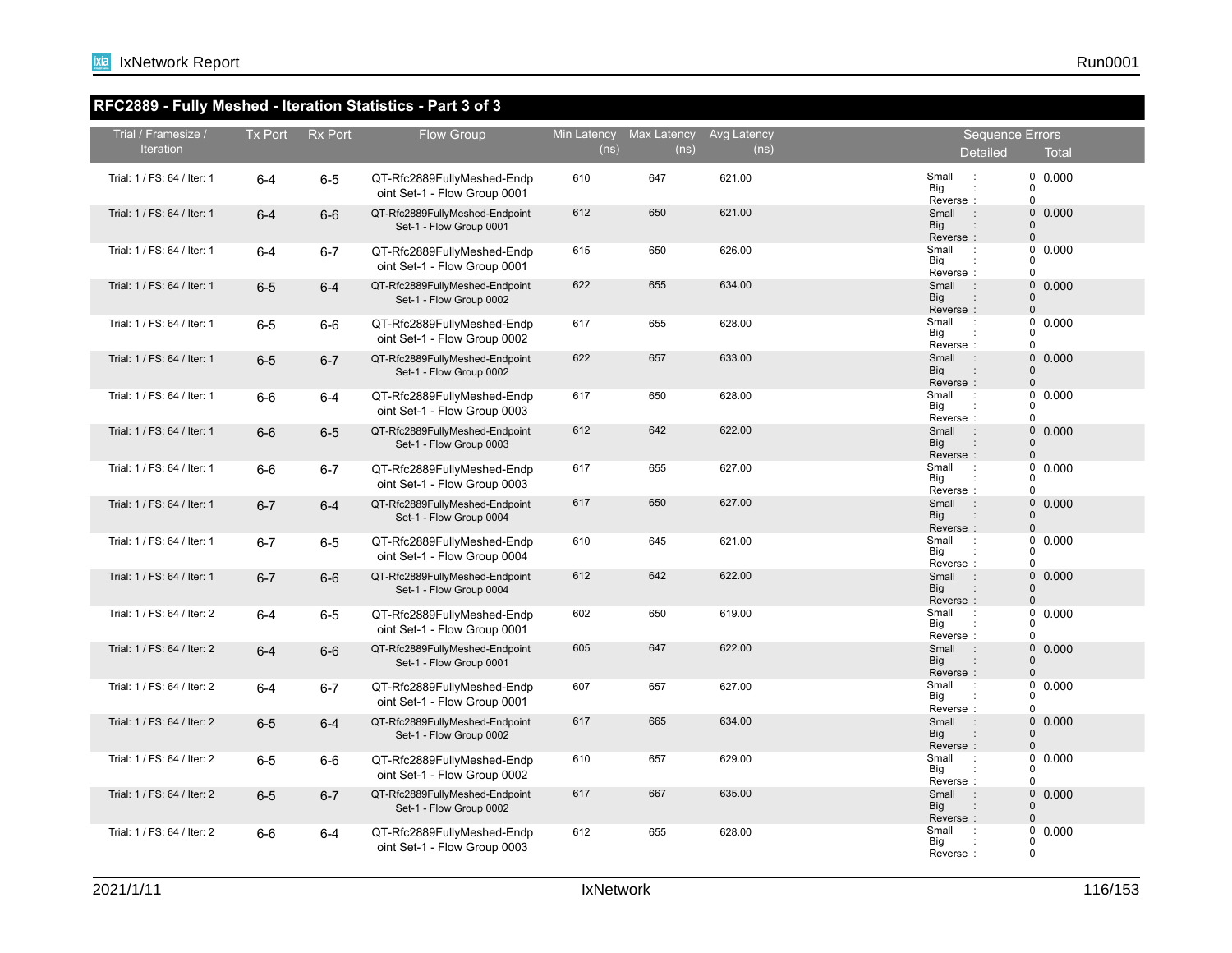#### Trial: 1 / FS: 64 / Iter: 2 6-6 6-5 QT-Rfc2889FullyMeshed-Endpoint 605 650 621.00 Small : 0 Set-1 - Flow Group 0003 605 650 621.00 600 600 5mail : 0 0.000 Reverse : Big Small 0 0 : : Trial: 1 / FS: 64 / Iter: 2 6-6 6-7 QT-Rfc2889FullyMeshed-Endp 610 657 627.00 Small : oint Set-1 - Flow Group 0003 610 657 627.00 Small : 0 0.000 Reverse Big 0  $\overline{0}$  $\Omega$ : : Trial: 1 / FS: 64 / Iter: 2 6-7 6-4 QT-Rfc2889FullyMeshed-Endpoint 610 657 627.00 Small : 0 Set-1 - Flow Group 0004 610 657 627.00 0.000 Big<br>Reverse : **Big** Small 0  $\Omega$ : Trial: 1 / FS: 64 / Iter: 2 6-7 6-5 QT-Rfc2889FullyMeshed-Endp 605 650 620.00 Small oint Set-1 - Flow Group 0004 605 650 620.00 Small 0.000 Reverse Big 0  $\begin{matrix}0\\0\end{matrix}$ 0 : : Trial: 1 / FS: 64 / Iter: 2 6-6 QT-Rfc2889FullyMeshed-Endpoint 605 655 621.00 Small 0 Set-1 - Flow Group 0004 605 655 621.00 **61.000 61.000 61.000 61.000 61.000 61.000** 60.000 61.000 61.000 61 Reverse : Big Small 0 0 : : Trial: 1 / FS: 64 / Iter: 3 6-4 6-5 QT-Rfc2889FullyMeshed-Endp 602 655 621.00 Small : oint Set-1 - Flow Group 0001 602 655 621.00 **Small 2.0000 602 612.0000** Reverse Big 0  $\begin{matrix}0\\0\end{matrix}$  $\Omega$ : : Trial: 1 / FS: 64 / Iter: 3 6-4 6-6 QT-Rfc2889FullyMeshed-Endpoint 605 623 623.00 Small : 0 Set-1 - Flow Group 0001 605 652 623.00 603 606 606 607 608 609 609 609 609 609 61 623.00 Reverse : Big Small  $\Omega$ 0 : : Trial: 1 / FS: 64 / Iter: 3 6-4 6-7 QT-Rfc2889FullyMeshed-Endp 610 660 627.00 Small : oint Set-1 - Flow Group 0001 610 660 627.00 Small 0.000 Reverse Big  $\Omega$  $\begin{matrix}0\\0\end{matrix}$  $\Omega$ : : Trial: 1 / FS: 64 / Iter: 3 6-5 6-4 QT-Rfc2889FullyMeshed-Endpoint 617 667 634.00 Small 0 Set-1 - Flow Group 0002 617 667 634.00 **Small** 9 630.00 **0.000** Reverse : Big Small  $\Omega$  $\Omega$ : : Trial: 1 / FS: 64 / Iter: 3 6-5 6-6 QT-Rfc2889FullyMeshed-Endp 612 660 630.00 Small : oint Set-1 - Flow Group 0002 612 660 630.00 630.00 Small : 0 0.000 Reverse : Big 0  $\Omega$  $\Omega$ : Trial: 1 / FS: 64 / Iter: 3 6-5 6-7 QT-Rfc2889FullyMeshed-Endpoint 617 670 634.00 Small : 0 Set-1 - Flow Group 0002 617 670 634.00 0.000 Reverse Big Small 0  $\Omega$ : : : Trial: 1 / FS: 64 / Iter: 3 6-6 6-4 QT-Rfc2889FullyMeshed-Endp 610 657 630.00 Small : oint Set-1 - Flow Group 0003 610 657 630.00 Small 0.000 Reverse Big 0  $\begin{matrix}0\\0\end{matrix}$  $\Omega$ : : Trial: 1 / FS: 64 / Iter: 3 6-6 6-5 QT-Rfc2889FullyMeshed-Endpoint 605 655 623.00 Small 0 Set-1 - Flow Group 0003 605 655 623.00 **Small** 9 60.000 Reverse : Big Small  $\Omega$  $\Omega$ : : Trial: 1 / FS: 64 / Iter: 3 6-6 6-7 QT-Rfc2889FullyMeshed-Endp 610 670 629.00 Small : oint Set-1 - Flow Group 0003 610 670 629.00 629.00 610 5mall 0.0000 Reverse Big 0  $\begin{matrix}0\\0\end{matrix}$  $\overline{0}$ : : Trial: 1 / FS: 64 / Iter: 3 6-7 6-4 QT-Rfc2889FullyMeshed-Endpoint 610 660 628.00 Small : 0 Set-1 - Flow Group 0004 610 660 628.00 0.000 Reverse : Big Small  $\Omega$ 0 : : Trial: 1 / FS: 64 / Iter: 3 6-7 6-5 QT-Rfc2889FullyMeshed-Endp 605 652 621.00 Small : oint Set-1 - Flow Group 0004 605 652 621.00 Small 0.000 Reverse Big 0  $\begin{matrix}0\\0\end{matrix}$ 0 : : Trial: 1 / FS: 64 / Iter: 3 6-6 QT-Rfc2889FullyMeshed-Endpoint 605 622.00 Small 0 Set-1 - Flow Group 0004 605 657 622.00 **61 622.00** 5mail : 0 0.000 Reverse : Big Small  $\Omega$  $\Omega$ : : 1 / FS: 64 / Iter: 4 6-4 6-5 QT-Rfc2889FullyMeshed-Endp 605 662 622.00 Small oint Set-1 - Flow Group 0001 605 662 622.00 **Small 2.0000** 605 602 662 622.00 Reverse Big 0  $\Omega$  $\Omega$ : : Trial: 1 / FS: 64 / Iter: 4 6-4 6-6 QT-Rfc2889FullyMeshed-Endpoint 607 655 623.00 Small : 0 Set-1 - Flow Group 0001 607 655 623.00 0.000 Reverse : Big Small 0  $\Omega$ : : Trial: 1 / FS: 64 / Iter: 4 6-4 6-7 QT-Rfc2889FullyMeshed-Endp 610 660 628.00 Small : oint Set-1 - Flow Group 0001 610 660 628.00 Small 0.000 Reverse Big 0  $\begin{array}{c} 0 \\ 0 \end{array}$  0.000  $\Omega$ : : Trial: 1 / FS: 64 / Iter: 4 6-5 6-4 QT-Rfc2889FullyMeshed-Endpoint 617 670 634.00 Small : 0 Set-1 - Flow Group 0002 617 670 634.00 634.00 Small : 0 0.000 Reverse : Big Small 0 0 : IxNetwork Report Run0001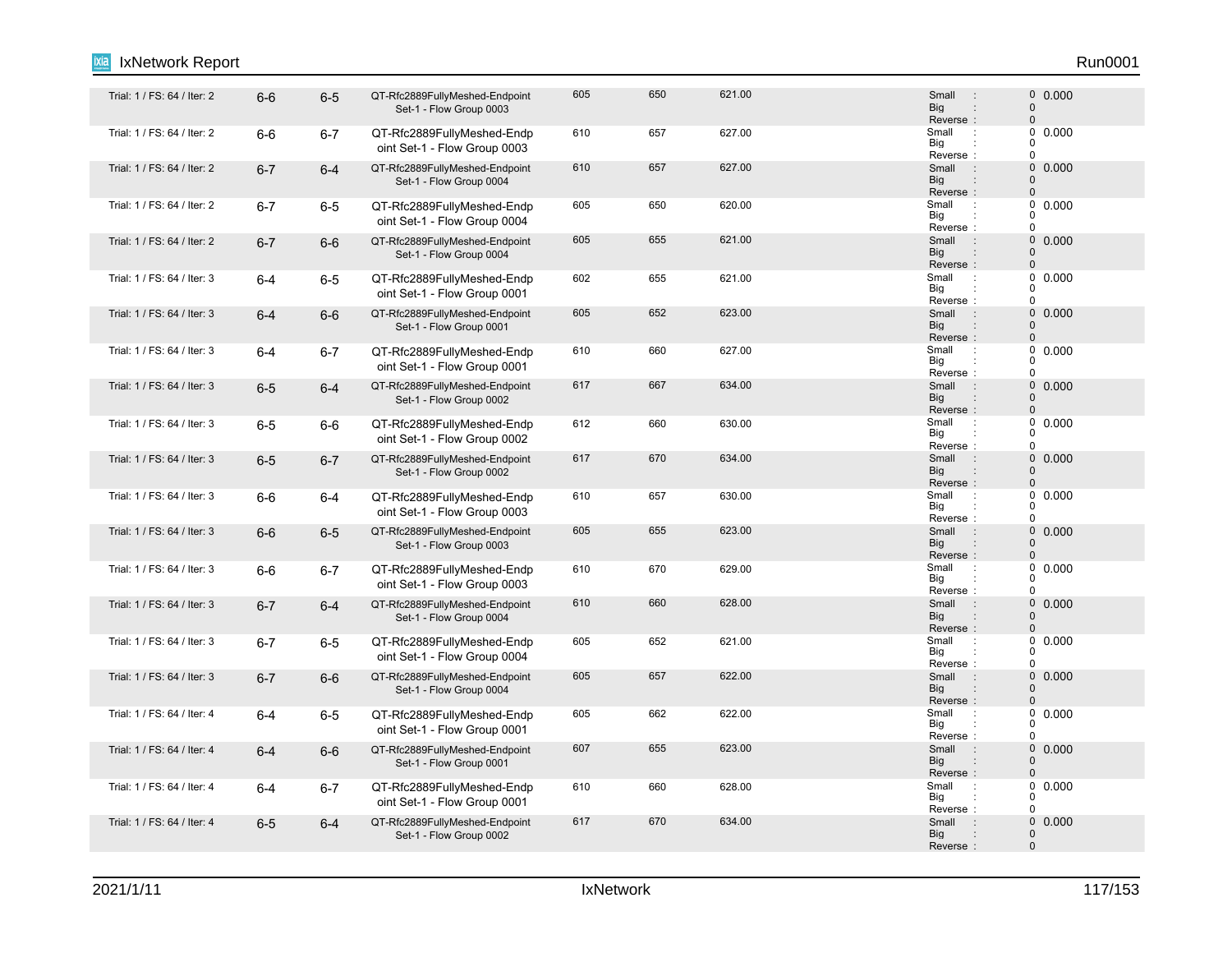| IxNetwork Report            |         |         |                                                            |     |     |        |                                                               | Run0001                                   |
|-----------------------------|---------|---------|------------------------------------------------------------|-----|-----|--------|---------------------------------------------------------------|-------------------------------------------|
| Trial: 1 / FS: 64 / Iter: 4 | $6-5$   | $6-6$   | QT-Rfc2889FullyMeshed-Endp<br>oint Set-1 - Flow Group 0002 | 615 | 660 | 630.00 | Small<br>$\cdot$<br>Big<br>Reverse:                           | 0.000<br>0<br>0                           |
| Trial: 1 / FS: 64 / Iter: 4 | $6-5$   | $6 - 7$ | QT-Rfc2889FullyMeshed-Endpoint<br>Set-1 - Flow Group 0002  | 617 | 665 | 635.00 | $\overline{\phantom{a}}$ :<br>Small<br>Big<br>Reverse:        | $\mathbf 0$<br>0.000<br>$\mathbf{0}$<br>0 |
| Trial: 1 / FS: 64 / Iter: 4 | $6-6$   | $6-4$   | QT-Rfc2889FullyMeshed-Endp<br>oint Set-1 - Flow Group 0003 | 610 | 662 | 631.00 | Small<br>$\cdot$ :<br>Big<br>Reverse:                         | 0<br>0.000<br>0<br>0                      |
| Trial: 1 / FS: 64 / Iter: 4 | $6-6$   | $6-5$   | QT-Rfc2889FullyMeshed-Endpoint<br>Set-1 - Flow Group 0003  | 605 | 652 | 624.00 | Small<br>$\sim$ 1<br><b>Big</b><br>Reverse:                   | $\mathbf 0$<br>0.000<br>0<br>$\mathbf 0$  |
| Trial: 1 / FS: 64 / Iter: 4 | $6-6$   | $6 - 7$ | QT-Rfc2889FullyMeshed-Endp<br>oint Set-1 - Flow Group 0003 | 610 | 667 | 630.00 | Small<br>$\cdot$<br>Big<br>Reverse:                           | 0<br>0.000<br>0<br>0                      |
| Trial: 1 / FS: 64 / Iter: 4 | $6 - 7$ | $6-4$   | QT-Rfc2889FullyMeshed-Endpoint<br>Set-1 - Flow Group 0004  | 610 | 660 | 628.00 | Small<br>$\therefore$<br><b>Big</b><br>Reverse:               | $\mathbf 0$<br>0.000<br>$\mathbf 0$<br>0  |
| Trial: 1 / FS: 64 / Iter: 4 | $6-7$   | $6-5$   | QT-Rfc2889FullyMeshed-Endp<br>oint Set-1 - Flow Group 0004 | 605 | 652 | 621.00 | Small<br>$\cdot$ :<br>Big<br>Reverse:                         | 0<br>0.000<br>0<br>0                      |
| Trial: 1 / FS: 64 / Iter: 4 | $6 - 7$ | $6-6$   | QT-Rfc2889FullyMeshed-Endpoint<br>Set-1 - Flow Group 0004  | 607 | 657 | 623.00 | Small<br>$\therefore$<br>Big<br>Reverse:                      | 0<br>0.000<br>$\Omega$<br>0               |
| Trial: 1 / FS: 64 / Iter: 5 | $6 - 4$ | $6-5$   | QT-Rfc2889FullyMeshed-Endp<br>oint Set-1 - Flow Group 0001 | 605 | 657 | 623.00 | Small<br>$\ddot{\phantom{a}}$<br>Big<br>Reverse:              | 0<br>0.000<br>0<br>0                      |
| Trial: 1 / FS: 64 / Iter: 5 | $6 - 4$ | $6-6$   | QT-Rfc2889FullyMeshed-Endpoint<br>Set-1 - Flow Group 0001  | 607 | 657 | 623.00 | Small<br>$\mathbb{R}^2$<br>Big<br>Reverse:                    | 0 0.000<br>$\overline{0}$<br>$\mathbf 0$  |
| Trial: 1 / FS: 64 / Iter: 5 | $6 - 4$ | $6 - 7$ | QT-Rfc2889FullyMeshed-Endp<br>oint Set-1 - Flow Group 0001 | 612 | 662 | 627.00 | Small<br>$\ddot{\phantom{a}}$<br>Big<br>Reverse:              | 0<br>0.000<br>0<br>0                      |
| Trial: 1 / FS: 64 / Iter: 5 | $6-5$   | $6-4$   | QT-Rfc2889FullyMeshed-Endpoint<br>Set-1 - Flow Group 0002  | 620 | 667 | 637.00 | Small<br>$\therefore$<br><b>Big</b><br>Reverse:               | 0<br>0.000<br>$\overline{0}$<br>0         |
| Trial: 1 / FS: 64 / Iter: 5 | $6-5$   | $6-6$   | QT-Rfc2889FullyMeshed-Endp<br>oint Set-1 - Flow Group 0002 | 615 | 662 | 632.00 | Small<br>$\cdot$<br>Big<br>Reverse:                           | 0.000<br>0<br>0<br>0                      |
| Trial: 1 / FS: 64 / Iter: 5 | $6-5$   | $6 - 7$ | QT-Rfc2889FullyMeshed-Endpoint<br>Set-1 - Flow Group 0002  | 620 | 667 | 638.00 | Small<br>$\sim$ 1<br>Big<br>Reverse:                          | $\mathbf 0$<br>0.000<br>$\Omega$<br>0     |
| Trial: 1 / FS: 64 / Iter: 5 | $6-6$   | $6-4$   | QT-Rfc2889FullyMeshed-Endp<br>oint Set-1 - Flow Group 0003 | 615 | 665 | 634.00 | Small<br>$\cdot$ :<br>Big<br>Reverse:                         | 0<br>0.000<br>0<br>$\Omega$               |
| Trial: 1 / FS: 64 / Iter: 5 | $6-6$   | $6-5$   | QT-Rfc2889FullyMeshed-Endpoint<br>Set-1 - Flow Group 0003  | 607 | 662 | 625.00 | $\sim$ 1.<br>Small<br>Big<br>$\ddot{\phantom{a}}$<br>Reverse: | 0<br>0.000<br>0<br>$\mathbf 0$            |
| Trial: 1 / FS: 64 / Iter: 5 | $6-6$   | $6 - 7$ | QT-Rfc2889FullyMeshed-Endp<br>oint Set-1 - Flow Group 0003 | 612 | 667 | 632.00 | Small<br>$\cdot$ :<br>Big<br>Reverse:                         | 0.000<br>0<br>0<br>0                      |
| Trial: 1 / FS: 64 / Iter: 5 | $6 - 7$ | $6 - 4$ | QT-Rfc2889FullyMeshed-Endpoint<br>Set-1 - Flow Group 0004  | 612 | 662 | 631.00 | Small<br>$\sim$ :<br><b>Big</b><br>Reverse:                   | $\mathbf 0$<br>0.000<br>$\mathbf 0$<br>0  |
| Trial: 1 / FS: 64 / Iter: 5 | $6 - 7$ | $6-5$   | QT-Rfc2889FullyMeshed-Endp<br>oint Set-1 - Flow Group 0004 | 605 | 660 | 622.00 | Small<br>$\ddot{\phantom{a}}$<br>Big<br>Reverse:              | 0.000<br>0<br>0<br>0                      |
| Trial: 1 / FS: 64 / Iter: 5 | $6 - 7$ | $6-6$   | QT-Rfc2889FullyMeshed-Endpoint<br>Set-1 - Flow Group 0004  | 607 | 660 | 625.00 | Small<br>$\therefore$<br><b>Big</b><br>Reverse:               | 0<br>0.000<br>0<br>0                      |
| Trial: 1 / FS: 64 / Iter: 6 | $6 - 4$ | $6-5$   | QT-Rfc2889FullyMeshed-Endp<br>oint Set-1 - Flow Group 0001 | 607 | 657 | 624.00 | Small<br>$\cdot$ :<br>Big<br>Reverse:                         | 0<br>0.000<br>0<br>0                      |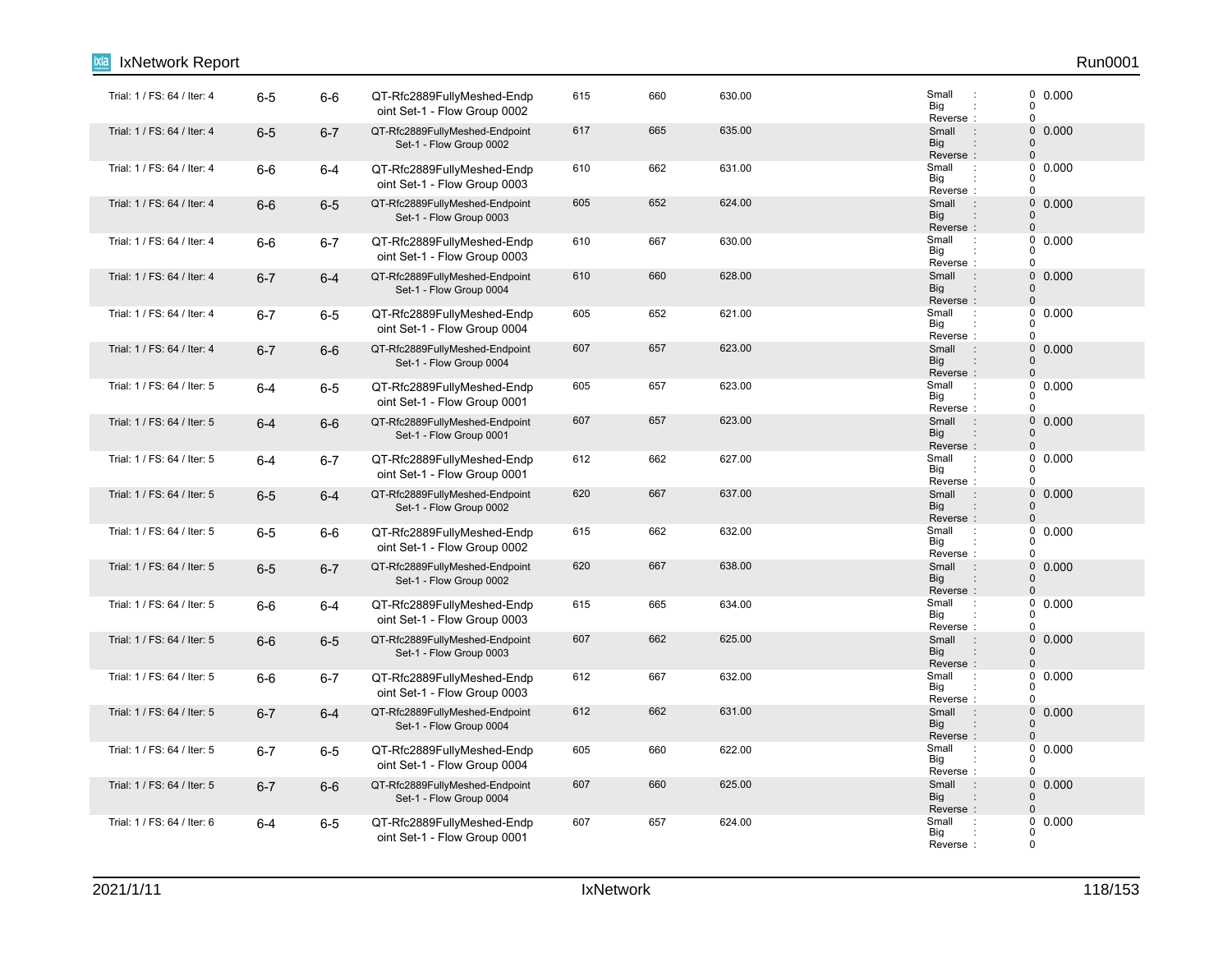#### Trial: 1 / FS: 64 / Iter: 6 6-4 6-6 QT-Rfc2889FullyMeshed-Endpoint 607 652 625.00 Small 0 Set-1 - Flow Group 0001 607 652 625.00 605 605 606 607 60000 607 60000 607 61 Reverse : Big Small 0 0 : : Trial: 1 / FS: 64 / Iter: 6 6-4 6-7 QT-Rfc2889FullyMeshed-Endp 612 662 630.00 Small : oint Set-1 - Flow Group 0001 612 662 630.00 **Small Defined Algebra** Small D 0.000 Reverse Big 0  $\overline{0}$  $\Omega$ : : Trial: 1 / FS: 64 / Iter: 6 6-5 6-4 QT-Rfc2889FullyMeshed-Endpoint 620 667 636.00 Small : 0 Set-1 - Flow Group 0002 620 667 636.00 6.000 Big<br>Reverse : **Big** Small 0  $\Omega$ : Trial: 1 / FS: 64 / Iter: 6 6-5 6-6 QT-Rfc2889FullyMeshed-Endp 617 665 632.00 S<br>Trial: 1 / FS: 64 / Iter: 6 6-5 6-6 QT-Rfc2889FullyMeshed-Endp 617 665 632.00 oint Set-1 - Flow Group 0002 617 665 632.00 Small 0.000 Reverse Big 0  $\begin{matrix}0\\0\end{matrix}$ 0 : : Trial: 1 / FS: 64 / Iter: 6 6-5 6-7 QT-Rfc2889FullyMeshed-Endpoint 620 667 637.00 Small : 0 Set-1 - Flow Group 0002 620 667 637.00 5mail 9 60000 Reverse : Big Small 0 0 : : Trial: 1 / FS: 64 / tler: 6 6-6 6-4 QT-Rfc2889FullyMeshed-Endp 615 662 633.00 Small : oint Set-1 - Flow Group 0003 615 662 633.00 Small : 0 0.000 Reverse Big 0  $\begin{matrix}0\\0\end{matrix}$  $\Omega$ : : Trial: 1 / FS: 64 / Iter: 6 6-6 6-5 QT-Rfc2889FullyMeshed-Endpoint 607 655 626.00 Small : 0 Set-1 - Flow Group 0003 607 655 626.00 0.000 Reverse : Big Small  $\Omega$ 0 : : Trial: 1 / FS: 64 / Iter: 6 6-6 6-7 QT-Rfc2889FullyMeshed-Endp 615 665 633.00 Small oint Set-1 - Flow Group 0003 615 665 633.00 Small 0.000 Reverse Big  $\Omega$  $\begin{matrix}0\\0\end{matrix}$  $\Omega$ : : Trial: 1 / FS: 64 / Iter: 6 6-7 6-4 QT-Rfc2889FullyMeshed-Endpoint 612 662 630.00 Small : 0 Set-1 - Flow Group 0004 612 662 630.00 630.00 612 5 631 631 642 631 642 631 642 643 644 642 643 643 651 6 Reverse : Big Small  $\Omega$  $\Omega$ : : 1 / FS: 64 / Iter: 6 6-7 6-5 QT-Rfc2889FullyMeshed-Endp 607 652 623.00 Small oint Set-1 - Flow Group 0004 607 652 623.00 **Small 2.0000** 607 60000 Reverse : Big 0  $\Omega$  $\theta$ : Trial: 1 / FS: 64 / Iter: 6 6-7 6-6 QT-Rfc2889FullyMeshed-Endpoint 610 660 625.00 Small : 0 Set-1 - Flow Group 0004 610 660 625.00 0.000 Reverse Big Small 0  $\Omega$ : : : Trial: 1 / FS: 64 / Iter: 7 6-4 6-5 QT-Rfc2889FullyMeshed-Endp 607 662 625.00 Small : oint Set-1 - Flow Group 0001 607 662 625.00 Small 0.000 Reverse Big 0  $\begin{matrix}0\\0\end{matrix}$  $\Omega$ : : Trial: 1 / FS: 64 / Iter: 7 6-6 QT-Rfc2889FullyMeshed-Endpoint 610 626 626.00 Small 0 Set-1 - Flow Group 0001 610 652 626.00 6652 626.00 610 610 611 626.00 610 611 626.00 611 626.00 611 626.00 611 627 628.00 61 62 60 61 Reverse : Big Small  $\Omega$  $\Omega$ : : Trial: 1 / FS: 64 / Iter: 7 6-4 6-7 QT-Rfc2889FullyMeshed-Endp 615 660 630.00 Small : oint Set-1 - Flow Group 0001 615 660 630.00 630.00 5mail 9 60.000 Reverse Big 0  $\begin{matrix}0\\0\end{matrix}$  $\overline{0}$ : : Trial: 1 / FS: 64 / Iter: 7 6-5 6-4 QT-Rfc2889FullyMeshed-Endpoint 622 672 637.00 Small : 0 Set-1 - Flow Group 0002 622 672 637.00 **672 637.00** 627 637.00 Reverse : Big Small  $\Omega$ 0 : : Trial: 1 / FS: 64 / Iter: 7 6-5 6-6 QT-Rfc2889FullyMeshed-Endp 617 660 633.00 Small : oint Set-1 - Flow Group 0002 617 660 633.00 Small 0.000 Reverse Big 0  $\begin{matrix}0\\0\end{matrix}$ 0 : : Trial: 1 / FS: 64 / Iter: 7 6-5 6-7 QT-Rfc2889FullyMeshed-Endpoint 622 667 638.00 Small 0 Set-1 - Flow Group 0002 622 667 638.00 **Small** 9 630.00 **CONTENT SMALL** 60 0.000 Reverse : Big Small  $\Omega$  $\Omega$ : : Trial: 1 / FS: 64 / Iter: 7 6-6 6-4 QT-Rfc2889FullyMeshed-Endp 615 665 634.00 Small : oint Set-1 - Flow Group 0003 615 665 634.00 Small : 0 0.000 Reverse Big 0  $\Omega$  $\Omega$ : : Trial: 1 / FS: 64 / Iter: 7 6-6 6-5 QT-Rfc2889FullyMeshed-Endpoint 607 657 626.00 Small : 0 Set-1 - Flow Group 0003 607 657 626.00 0.000 Reverse : Big Small 0  $\Omega$ : : Trial: 1 / FS: 64 / Iter: 7 6-6 6-7 QT-Rfc2889FullyMeshed-Endp 617 665 634.00 Small : oint Set-1 - Flow Group 0003 617 665 634.00 **Small 1 665 634.00** Reverse Big 0  $\begin{array}{c} 0 \\ 0 \end{array}$  0.000  $\Omega$ : : Trial: 1 / FS: 64 / Iter: 7 6-7 6-4 QT-Rfc2889FullyMeshed-Endpoint 615 660 631.00 Small 0 Set-1 - Flow Group 0004 615 660 631.00 631.00 500 631.00 615 Reverse : Big Small 0 0 : IxNetwork Report Run0001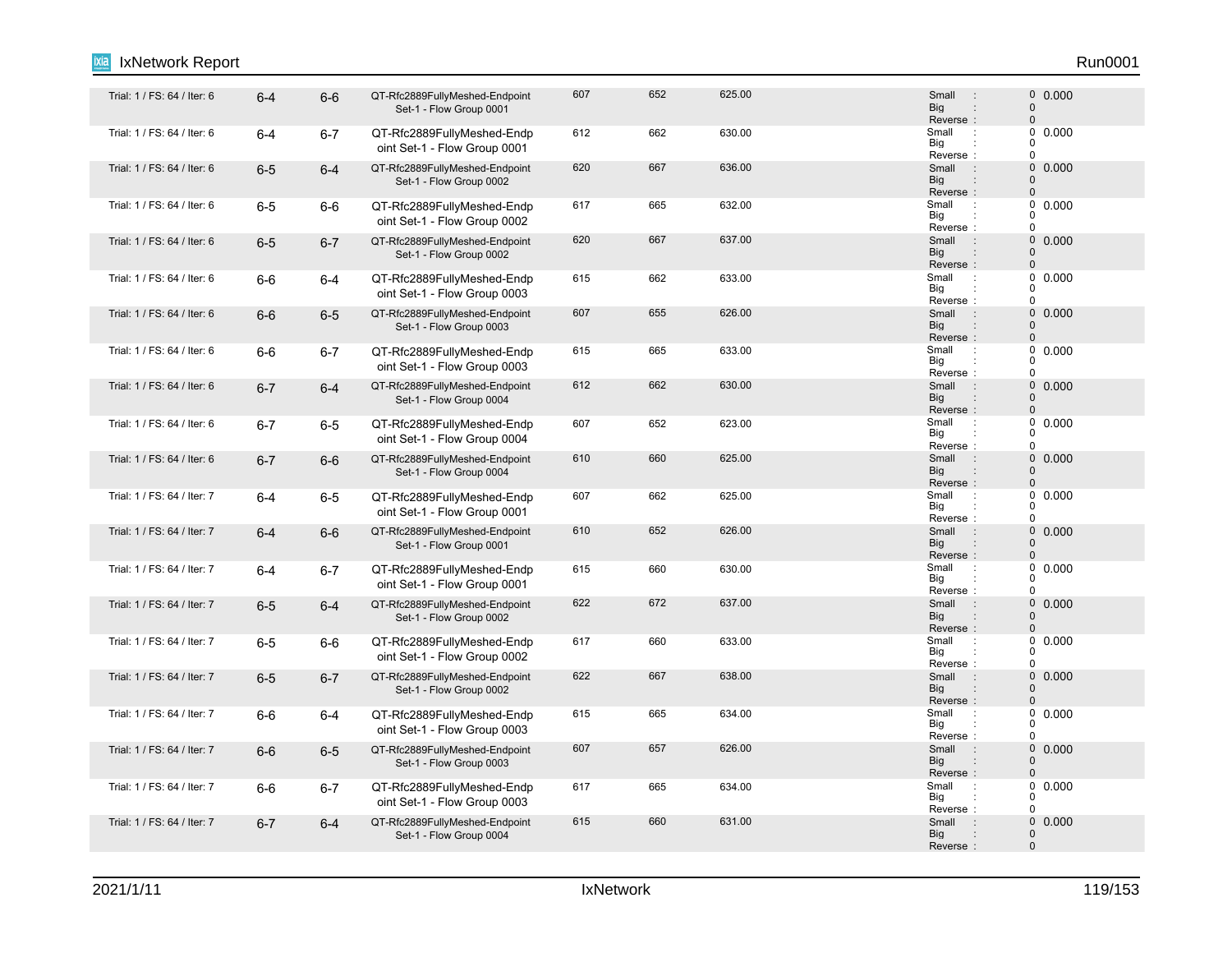| IxNetwork Report            |         |         |                                                            |     |     |        |                                                                      | Run0001                                         |
|-----------------------------|---------|---------|------------------------------------------------------------|-----|-----|--------|----------------------------------------------------------------------|-------------------------------------------------|
| Trial: 1 / FS: 64 / Iter: 7 | $6 - 7$ | $6-5$   | QT-Rfc2889FullyMeshed-Endp<br>oint Set-1 - Flow Group 0004 | 610 | 662 | 624.00 | Small<br>$\cdot$<br>Big<br>Reverse:                                  | 0.000<br>0<br>0                                 |
| Trial: 1 / FS: 64 / Iter: 7 | $6 - 7$ | $6-6$   | QT-Rfc2889FullyMeshed-Endpoint<br>Set-1 - Flow Group 0004  | 610 | 660 | 626.00 | $\overline{\phantom{a}}$ :<br>Small<br>Big<br>Reverse:               | $\mathbf 0$<br>0.000<br>$\overline{0}$<br>0     |
| Trial: 1 / FS: 64 / Iter: 8 | $6-4$   | $6-5$   | QT-Rfc2889FullyMeshed-Endp<br>oint Set-1 - Flow Group 0001 | 607 | 652 | 624.00 | Small<br>$\cdot$ :<br>Big<br>Reverse:                                | 0<br>0.000<br>0<br>0                            |
| Trial: 1 / FS: 64 / Iter: 8 | $6 - 4$ | $6-6$   | QT-Rfc2889FullyMeshed-Endpoint<br>Set-1 - Flow Group 0001  | 612 | 657 | 627.00 | Small<br>$\sim$ 1<br><b>Big</b><br>Reverse:                          | $\mathbf 0$<br>0.000<br>$\mathbf 0$<br>$\Omega$ |
| Trial: 1 / FS: 64 / Iter: 8 | $6 - 4$ | $6 - 7$ | QT-Rfc2889FullyMeshed-Endp<br>oint Set-1 - Flow Group 0001 | 615 | 660 | 631.00 | Small<br>$\ddot{\phantom{a}}$<br>Big<br>Reverse:                     | 0<br>0.000<br>0<br>0                            |
| Trial: 1 / FS: 64 / Iter: 8 | $6-5$   | $6 - 4$ | QT-Rfc2889FullyMeshed-Endpoint<br>Set-1 - Flow Group 0002  | 622 | 670 | 638.00 | Small<br>$\therefore$<br>Big<br>Reverse:                             | $\mathbf 0$<br>0.000<br>$\Omega$<br>0           |
| Trial: 1 / FS: 64 / Iter: 8 | $6-5$   | $6-6$   | QT-Rfc2889FullyMeshed-Endp<br>oint Set-1 - Flow Group 0002 | 617 | 667 | 635.00 | Small<br>$\ddot{\phantom{a}}$<br>Big<br>Reverse:                     | 0<br>0.000<br>0<br>0                            |
| Trial: 1 / FS: 64 / Iter: 8 | $6-5$   | $6 - 7$ | QT-Rfc2889FullyMeshed-Endpoint<br>Set-1 - Flow Group 0002  | 622 | 667 | 639.00 | $\pm$<br>Small<br><b>Big</b><br>Reverse:                             | $\mathbf 0$<br>0.000<br>$\Omega$<br>0           |
| Trial: 1 / FS: 64 / Iter: 8 | $6-6$   | $6-4$   | QT-Rfc2889FullyMeshed-Endp<br>oint Set-1 - Flow Group 0003 | 615 | 665 | 633.00 | Small<br>$\ddot{\phantom{a}}$<br>Big<br>Reverse:                     | 0.000<br>0<br>0<br>0                            |
| Trial: 1 / FS: 64 / Iter: 8 | $6-6$   | $6-5$   | QT-Rfc2889FullyMeshed-Endpoint<br>Set-1 - Flow Group 0003  | 607 | 657 | 626.00 | Small<br>$\sim$ 1<br><b>Big</b><br>Reverse:                          | 0 0.000<br>0<br>0                               |
| Trial: 1 / FS: 64 / Iter: 8 | $6-6$   | $6 - 7$ | QT-Rfc2889FullyMeshed-Endp<br>oint Set-1 - Flow Group 0003 | 617 | 665 | 634.00 | Small<br>$\ddot{\phantom{a}}$<br>Big<br>Reverse:                     | 0<br>0.000<br>0<br>0                            |
| Trial: 1 / FS: 64 / Iter: 8 | $6 - 7$ | $6-4$   | QT-Rfc2889FullyMeshed-Endpoint<br>Set-1 - Flow Group 0004  | 615 | 665 | 632.00 | Small<br>$\therefore$<br>Big<br>Reverse:                             | $\mathbf 0$<br>0.000<br>0<br>0                  |
| Trial: 1 / FS: 64 / Iter: 8 | $6 - 7$ | $6-5$   | QT-Rfc2889FullyMeshed-Endp<br>oint Set-1 - Flow Group 0004 | 610 | 657 | 626.00 | Small<br>$\cdot$<br>Big<br>Reverse:                                  | 0.000<br>0<br>0<br>0                            |
| Trial: 1 / FS: 64 / Iter: 8 | $6 - 7$ | $6-6$   | QT-Rfc2889FullyMeshed-Endpoint<br>Set-1 - Flow Group 0004  | 610 | 660 | 630.00 | Small<br>$\sim$ 1<br><b>Big</b><br>Reverse:                          | $\mathbf 0$<br>0.000<br>0<br>0                  |
| Trial: 1 / FS: 64 / Iter: 9 | $6 - 4$ | $6-5$   | QT-Rfc2889FullyMeshed-Endp<br>oint Set-1 - Flow Group 0001 | 612 | 670 | 630.00 | Small<br>$\cdot$<br>Big<br>Reverse:                                  | 0<br>0.000<br>$\Omega$<br>0                     |
| Trial: 1 / FS: 64 / Iter: 9 | $6 - 4$ | $6-6$   | QT-Rfc2889FullyMeshed-Endpoint<br>Set-1 - Flow Group 0001  | 615 | 667 | 632.00 | Small<br>$\sim 10$<br><b>Big</b><br>$\ddot{\phantom{a}}$<br>Reverse: | $\mathbf 0$<br>0.000<br>0<br>$\Omega$           |
| Trial: 1 / FS: 64 / Iter: 9 | $6 - 4$ | $6-7$   | QT-Rfc2889FullyMeshed-Endp<br>oint Set-1 - Flow Group 0001 | 620 | 675 | 637.00 | Small<br>$\cdot$<br>Big<br>Reverse:                                  | 0<br>0.000<br>0<br>0                            |
| Trial: 1 / FS: 64 / Iter: 9 | $6-5$   | $6 - 4$ | QT-Rfc2889FullyMeshed-Endpoint<br>Set-1 - Flow Group 0002  | 627 | 680 | 643.00 | Small<br>$\sim$<br><b>Big</b><br>Reverse:                            | 0<br>0.000<br>$\mathbf 0$<br>$\mathbf{0}$       |
| Trial: 1 / FS: 64 / Iter: 9 | $6-5$   | $6-6$   | QT-Rfc2889FullyMeshed-Endp<br>oint Set-1 - Flow Group 0002 | 622 | 677 | 638.00 | Small<br>$\cdot$<br>Big<br>Reverse:                                  | 0,0.000<br>0<br>0                               |
| Trial: 1 / FS: 64 / Iter: 9 | $6-5$   | $6 - 7$ | QT-Rfc2889FullyMeshed-Endpoint<br>Set-1 - Flow Group 0002  | 627 | 680 | 642.00 | $\pm$<br>Small<br>Big<br>Reverse:                                    | 0<br>0.000<br>0<br>0                            |
| Trial: 1 / FS: 64 / Iter: 9 | 6-6     | $6-4$   | QT-Rfc2889FullyMeshed-Endp<br>oint Set-1 - Flow Group 0003 | 620 | 675 | 639.00 | Small<br>÷<br>Big<br>Reverse:                                        | 0.000<br>0<br>0<br>0                            |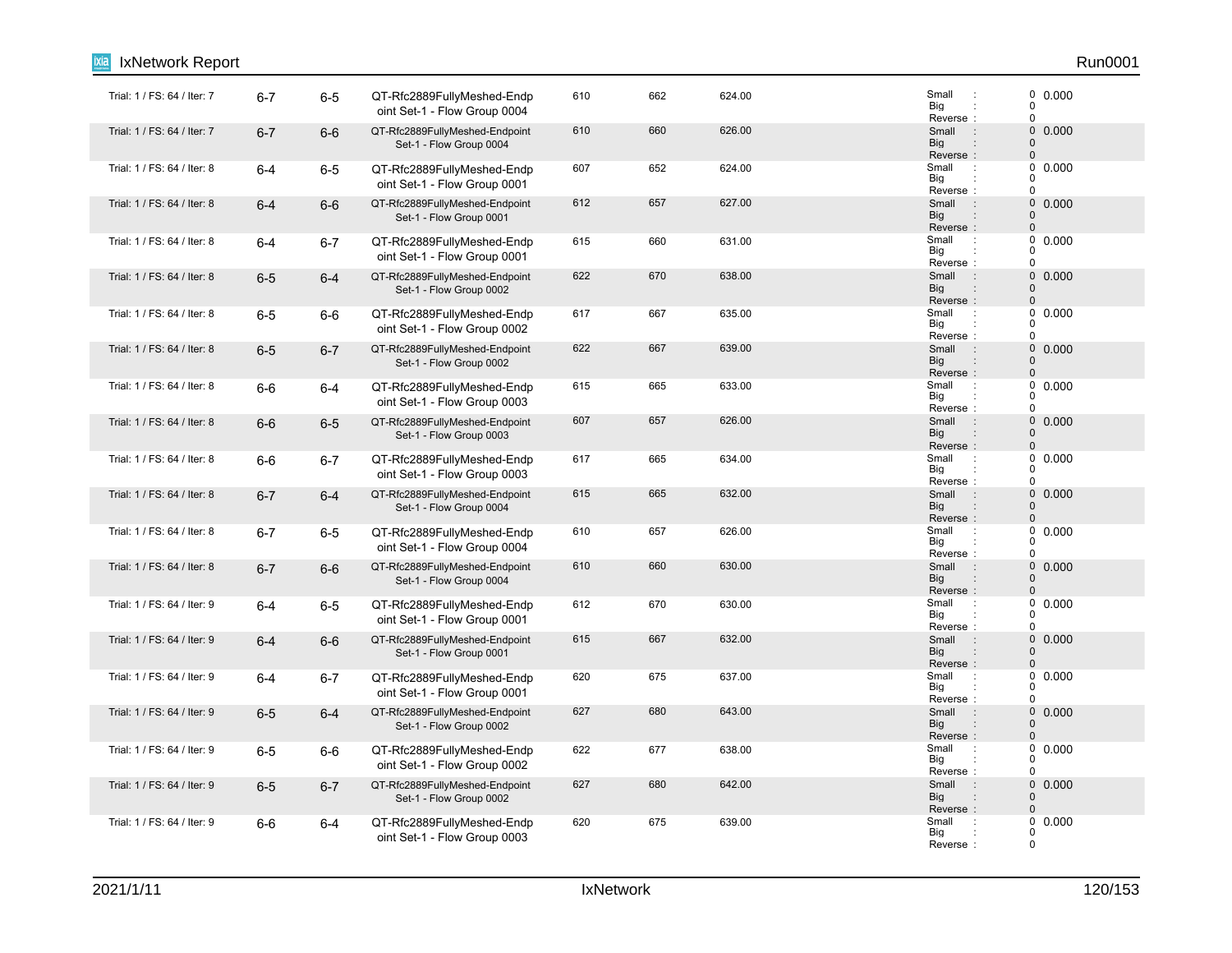#### 6-6 6-5 QT-Rfc2889FullyMeshed-Endpoint Trial: 1 / FS: 64 / Iter: 9 : 0 Set-1 - Flow Group 0003 612 670 631.00 631.00 5mail 9 60.000 Reverse : Big Small 0 0 : : Trial: 1 / FS: 64 / Iter: 9 6-6 6-7 QT-Rfc2889FullyMeshed-Endp 620 675 640.00 Small : oint Set-1 - Flow Group 0003 620 675 640.00 **Small 1 6 640.00** Reverse Big  $\overline{0}$  $\overline{0}$  $\Omega$ : : Trial: 1 / FS: 64 / Iter: 9 6-7 6-4 QT-Rfc2889FullyMeshed-Endpoint 620 675 637.00 Small : 0 Set-1 - Flow Group 0004 620 675 637.00 637.00 620 637.00 620 620 637.00 620 637.00 637.00 637.00 637.00 6 Big<br>Reverse : **Big** Small 0  $\Omega$ : Trial: 1 / FS: 64 / Iter: 9 6-7 6-5 QT-Rfc2889FullyMeshed-Endp 612 670 632.00 Small oint Set-1 - Flow Group 0004 612 670 632.00 Small 0.000 Reverse Big  $\Omega$  $\begin{matrix}0\\0\end{matrix}$ 0 : : Trial: 1 / FS: 64 / Iter: 9 6-7 6-6 QT-Rfc2889FullyMeshed-Endpoint 615 670 634.00 Small : 0 Set-1 - Flow Group 0004 615 670 634.00 5mail 9 60.000 Reverse : Big Small 0 0 : : Trial: 1 / FS: 128 / Iter: 1 6-4 6-5 QT-Rfc2889FullyMeshed-Endp 612 642 621.00 Small : oint Set-1 - Flow Group 0001 612 642 621.00 Small : 0 0.000 Reverse Big  $\Omega$  $\begin{matrix}0\\0\end{matrix}$  $\Omega$ : : 1 / 1 / FS: 128 / Iter: 1 6-4 6-6 QT-Rfc2889FullyMeshed-Endpoint 612 645 621.00 Small 0 Set-1 - Flow Group 0001 612 645 621.00 **621.00** 612 621.00 Reverse : Big Small  $\Omega$ 0 : : "Trial: 1 / FS: 128 / Iter: 1 6-4 6-7 QT-Rfc2889FullyMeshed-Endp 617 647 626.00 Small oint Set-1 - Flow Group 0001 617 647 626.00 Small : 0 0.000 Reverse Big  $\Omega$  $\begin{matrix}0\\0\end{matrix}$  $\Omega$ : : 1 Trial: 1 / FS: 128 / Iter: 1 6-5 6-4 QT-Rfc2889FullyMeshed-Endpoint 622 660 634.00 Small 0 Set-1 - Flow Group 0002 622 660 634.00 634.00 5 Small : 0 0.000 Reverse : Big Small  $\Omega$  $\Omega$ : : 1 / FS: 128 / Iter: 1 6-5 6-6 QT-Rfc2889FullyMeshed-Endp 617 650 629.00 Small oint Set-1 - Flow Group 0002 617 650 629.00 629.00 600 5mail 9 60.000 Big<br>Reverse : Big 0  $\Omega$  $\theta$ 1 Trial: 1 / FS: 128 / Iter: 1 6-5 6-7 QT-Rfc2889FullyMeshed-Endpoint 622 655 633.00 Small : 0 Set-1 - Flow Group 0002 622 655 633.00 Small : 0 0.000 Reverse Big Small 0  $\Omega$ : : : Trial: 1 / FS: 128 / Iter: 1 6-6 6-4 QT-Rfc2889FullyMeshed-Endp 617 655 628.00 Small : oint Set-1 - Flow Group 0003 617 655 628.00 Small 0.000 Reverse Big 0  $\begin{matrix}0\\0\end{matrix}$  $\Omega$ : : 6-6 6-5 QT-Rfc2889FullyMeshed-Endpoint Trial: 1 / FS: 128 / Iter: 1 : 0 Set-1 - Flow Group 0003 612 642 623.00 **Small** 9 612 623.00 Reverse : Big Small  $\Omega$  $\Omega$ : : 1 / FS: 128 / Iter: 1 6-6 6-7 QT-Rfc2889FullyMeshed-Endp 620 647 628.00 Small oint Set-1 - Flow Group 0003 620 647 628.00 Small : 0 0.000 Reverse Big 0  $\begin{matrix}0\\0\end{matrix}$  $\overline{0}$ : : Trial: 1 / FS: 128 / Iter: 1 6-7 6-4 QT-Rfc2889FullyMeshed-Endpoint 617 650 627.00 Small : 0 Set-1 - Flow Group 0004 617 650 627.00 0.000 Reverse : Big Small  $\Omega$ 0 : : Trial: 1 / FS: 128 / Iter: 1 6-7 6-5 QT-Rfc2889FullyMeshed-Endp 612 622.00 Small oint Set-1 - Flow Group 0004 612 645 622.00 **Small 2.0000** 645 622.00 Reverse Big 0  $\begin{matrix}0\\0\end{matrix}$ 0 : : 6-7 6-6 QT-Rfc2889FullyMeshed-Endpoint Trial: 1 / FS: 128 / Iter: 1 : 0 Set-1 - Flow Group 0004 612 642 622.00 **Small** 9 612 Reverse : Big Small  $\Omega$  $\Omega$ : : Trial: 1 / FS: 128 / Iter: 2 6-4 6-5 QT-Rfc2889FullyMeshed-Endp 610 650 621.00 Small : oint Set-1 - Flow Group 0001 610 650 621.00 650 621.00 610 5mail 9 60.000 610 Reverse Big 0  $\Omega$  $\theta$ : : Trial: 1 / FS: 128 / Iter: 2 6-4 6-6 QT-Rfc2889FullyMeshed-Endpoint 610 650 621.00 Small : 0 Set-1 - Flow Group 0001 610 650 621.00 0.000 Reverse : Big Small 0  $\Omega$ : : Trial: 1 / FS: 128 / Iter: 2 6-4 6-7 QT-Rfc2889FullyMeshed-Endp 615 626.00 Small oint Set-1 - Flow Group 0001 615 652 626.00 **Small 1 6.0000** 615 Reverse Big 0  $\begin{array}{c} 0 \\ 0 \end{array}$  0.000  $\Omega$ : : Trial: 1 / FS: 128 / Iter: 2 6-5 6-4 QT-Rfc2889FullyMeshed-Endpoint 622 665 634.00 Small 0 Set-1 - Flow Group 0002 622 665 634.00 **Small** 9 630 634.00 Reverse : Big Small 0 0 : IxNetwork Report Run0001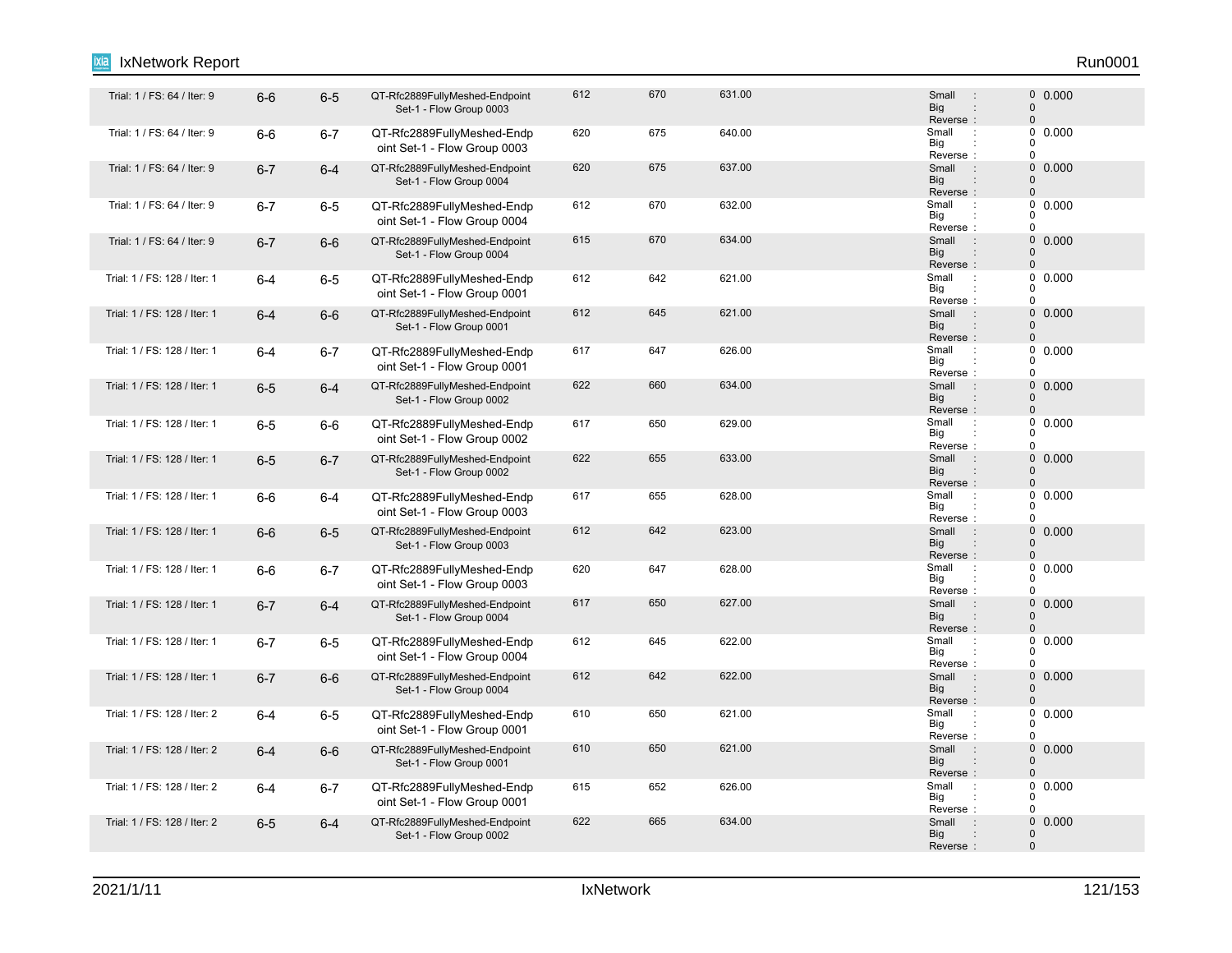| IxNetwork Report             |         |         |                                                            |     |     |        |                                                                      | Run0001                                                    |
|------------------------------|---------|---------|------------------------------------------------------------|-----|-----|--------|----------------------------------------------------------------------|------------------------------------------------------------|
| Trial: 1 / FS: 128 / Iter: 2 | $6-5$   | $6-6$   | QT-Rfc2889FullyMeshed-Endp<br>oint Set-1 - Flow Group 0002 | 617 | 665 | 629.00 | Small<br>$\cdot$<br>Big<br>Reverse:                                  | 0 0.000<br>$\pmb{0}$<br>$\mathbf 0$                        |
| Trial: 1 / FS: 128 / Iter: 2 | $6-5$   | $6 - 7$ | QT-Rfc2889FullyMeshed-Endpoint<br>Set-1 - Flow Group 0002  | 622 | 670 | 633.00 | Small<br>$\sim$ 1<br><b>Big</b><br>Reverse:                          | 0<br>0.000<br>$\pmb{0}$<br>$\pmb{0}$                       |
| Trial: 1 / FS: 128 / Iter: 2 | $6-6$   | $6 - 4$ | QT-Rfc2889FullyMeshed-Endp<br>oint Set-1 - Flow Group 0003 | 617 | 655 | 628.00 | Small<br>$\cdot$ :<br>Big<br>Reverse:                                | 0<br>0.000<br>$\Omega$<br>$\mathbf 0$                      |
| Trial: 1 / FS: 128 / Iter: 2 | $6-6$   | $6-5$   | QT-Rfc2889FullyMeshed-Endpoint<br>Set-1 - Flow Group 0003  | 610 | 652 | 622.00 | $\sim$ 1.<br>Small<br><b>Big</b><br>$\ddot{\phantom{a}}$<br>Reverse: | $\mathsf{O}\xspace$<br>0.000<br>$\mathbf 0$<br>$\mathbf 0$ |
| Trial: 1 / FS: 128 / Iter: 2 | $6-6$   | $6 - 7$ | QT-Rfc2889FullyMeshed-Endp<br>oint Set-1 - Flow Group 0003 | 615 | 652 | 628.00 | Small<br>$\cdot$ :<br>Big<br>Reverse:                                | $\mathbf 0$<br>0.000<br>0<br>$\mathbf 0$                   |
| Trial: 1 / FS: 128 / Iter: 2 | $6 - 7$ | $6 - 4$ | QT-Rfc2889FullyMeshed-Endpoint<br>Set-1 - Flow Group 0004  | 615 | 655 | 627.00 | Small<br>$\pm$<br><b>Big</b><br>$\ddot{\phantom{a}}$<br>Reverse:     | 0<br>0.000<br>$\mathbf 0$<br>$\pmb{0}$                     |
| Trial: 1 / FS: 128 / Iter: 2 | $6 - 7$ | $6-5$   | QT-Rfc2889FullyMeshed-Endp<br>oint Set-1 - Flow Group 0004 | 610 | 645 | 621.00 | Small<br>$\ddot{\phantom{a}}$<br>Big<br>Reverse:                     | 0<br>0.000<br>0<br>$\pmb{0}$                               |
| Trial: 1 / FS: 128 / Iter: 2 | $6 - 7$ | $6-6$   | QT-Rfc2889FullyMeshed-Endpoint<br>Set-1 - Flow Group 0004  | 610 | 650 | 622.00 | Small<br>$\pm$<br>Big<br>Reverse:                                    | $\mathbf 0$<br>0.000<br>$\mathbf 0$<br>$\Omega$            |
| Trial: 1 / FS: 128 / Iter: 3 | $6 - 4$ | $6-5$   | QT-Rfc2889FullyMeshed-Endp<br>oint Set-1 - Flow Group 0001 | 607 | 650 | 621.00 | Small<br>$\ddot{\phantom{a}}$<br>Big<br>Reverse:                     | $\pmb{0}$<br>0.000<br>$\mathbf 0$<br>$\pmb{0}$             |
| Trial: 1 / FS: 128 / Iter: 3 | $6 - 4$ | $6-6$   | QT-Rfc2889FullyMeshed-Endpoint<br>Set-1 - Flow Group 0001  | 610 | 652 | 628.00 | Small<br>$\sim$<br>Big<br>Reverse:                                   | 0 0.000<br>$\mathbf 0$<br>0                                |
| Trial: 1 / FS: 128 / Iter: 3 | $6 - 4$ | $6 - 7$ | QT-Rfc2889FullyMeshed-Endp<br>oint Set-1 - Flow Group 0001 | 615 | 665 | 632.00 | Small<br>$\ddot{\phantom{a}}$<br>Big<br>Reverse:                     | $\pmb{0}$<br>0.000<br>0<br>$\pmb{0}$                       |
| Trial: 1 / FS: 128 / Iter: 3 | $6-5$   | $6 - 4$ | QT-Rfc2889FullyMeshed-Endpoint<br>Set-1 - Flow Group 0002  | 622 | 675 | 634.00 | Small<br>$\cdot$ :<br><b>Big</b><br>$\ddot{\phantom{a}}$<br>Reverse: | 0<br>0.000<br>$\mathbf 0$<br>$\pmb{0}$                     |
| Trial: 1 / FS: 128 / Iter: 3 | $6-5$   | $6-6$   | QT-Rfc2889FullyMeshed-Endp<br>oint Set-1 - Flow Group 0002 | 617 | 665 | 630.00 | Small<br>Big<br>Reverse:                                             | 0.000<br>0<br>0<br>$\pmb{0}$                               |
| Trial: 1 / FS: 128 / Iter: 3 | $6-5$   | $6 - 7$ | QT-Rfc2889FullyMeshed-Endpoint<br>Set-1 - Flow Group 0002  | 622 | 667 | 634.00 | Small<br>$\pm$<br>Big<br>Reverse:                                    | $\mathsf{O}\xspace$<br>0.000<br>$\Omega$<br>$\pmb{0}$      |
| Trial: 1 / FS: 128 / Iter: 3 | $6-6$   | $6 - 4$ | QT-Rfc2889FullyMeshed-Endp<br>oint Set-1 - Flow Group 0003 | 617 | 660 | 631.00 | Small<br>$\ddot{\phantom{a}}$<br>Big<br>Reverse:                     | $\pmb{0}$<br>0.000<br>0<br>$\mathbf 0$                     |
| Trial: 1 / FS: 128 / Iter: 3 | $6-6$   | $6-5$   | QT-Rfc2889FullyMeshed-Endpoint<br>Set-1 - Flow Group 0003  | 610 | 655 | 622.00 | Small<br>$\sim$ 1.<br>Big<br>$\ddot{\phantom{a}}$<br>Reverse:        | 0<br>0.000<br>$\pmb{0}$<br>$\mathbf 0$                     |
| Trial: 1 / FS: 128 / Iter: 3 | $6-6$   | $6 - 7$ | QT-Rfc2889FullyMeshed-Endp<br>oint Set-1 - Flow Group 0003 | 617 | 660 | 631.00 | Small<br>$\cdot$<br>Big<br>Reverse:                                  | 0.000<br>0<br>0<br>$\mathbf 0$                             |
| Trial: 1 / FS: 128 / Iter: 3 | $6 - 7$ | $6 - 4$ | QT-Rfc2889FullyMeshed-Endpoint<br>Set-1 - Flow Group 0004  | 615 | 665 | 630.00 | $\sim$ 1.<br>Small<br>Big<br>$\ddot{\phantom{a}}$<br>Reverse:        | $\mathsf{O}\xspace$<br>0.000<br>0<br>$\pmb{0}$             |
| Trial: 1 / FS: 128 / Iter: 3 | $6 - 7$ | $6-5$   | QT-Rfc2889FullyMeshed-Endp<br>oint Set-1 - Flow Group 0004 | 610 | 660 | 621.00 | Small<br>$\cdot$<br>Big<br>Reverse:                                  | 0<br>0.000<br>0<br>$\mathbf 0$                             |
| Trial: 1 / FS: 128 / Iter: 3 | $6 - 7$ | $6-6$   | QT-Rfc2889FullyMeshed-Endpoint<br>Set-1 - Flow Group 0004  | 612 | 665 | 624.00 | Small<br>$\mathbf{r}$<br>Big<br>Reverse:                             | $\mathbf 0$<br>0.000<br>0<br>$\mathbf{0}$                  |
| Trial: 1 / FS: 128 / Iter: 4 | $6 - 4$ | $6-5$   | QT-Rfc2889FullyMeshed-Endp<br>oint Set-1 - Flow Group 0001 | 607 | 650 | 623.00 | Small<br>Big<br>Reverse:                                             | $\mathbf 0$<br>0.000<br>0<br>$\mathbf 0$                   |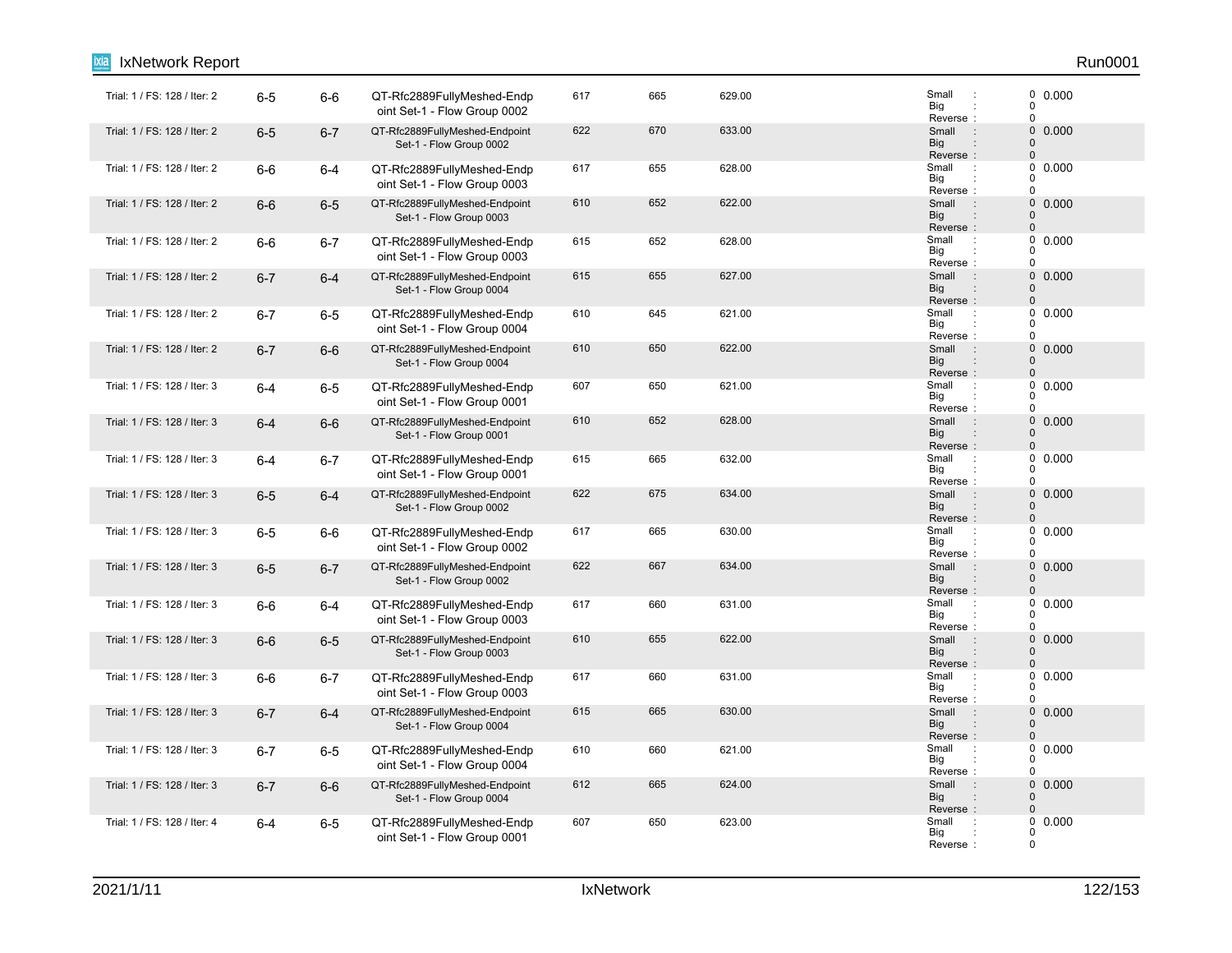#### 6-4 6-6 QT-Rfc2889FullyMeshed-Endpoint Trial: 1 / FS: 128 / Iter: 4 : 0 Set-1 - Flow Group 0001 610 652 626.00 666 626.00 610 626.00 610 610 610 626.00 610 626.00 610 626.00 610 626.000 626.000 626.000 626. Reverse : Big Small 0 0 : : Trial: 1 / FS: 128 / Iter: 4 6-4 6-7 QT-Rfc2889FullyMeshed-Endp 615 665 631.00 Small : oint Set-1 - Flow Group 0001 615 665 631.00 Small : 0 0.000 Reverse Big  $\overline{0}$  $\overline{0}$  $\Omega$ : : Trial: 1 / FS: 128 / Iter: 4 6-5 6-4 QT-Rfc2889FullyMeshed-Endpoint 622 675 635.00 Small : 0 Set-1 - Flow Group 0002 622 675 635.00 635.00 685.00 68 695.00 686 697 687 698 698 698 698 698 698 698 6 Big<br>Reverse : **Big** Small 0  $\Omega$ : "Trial: 1 / FS: 128 / Iter: 4 6-5 6-6 QT-Rfc2889FullyMeshed-Endp 620 665 629.00 S<br>Trial: 1 / FS: 128 / Iter: 4 6 -5 6-6 QT-Rfc2889FullyMeshed-Endp 620 665 629.00 oint Set-1 - Flow Group 0002 620 665 629.00 **Small 9.1 Small 0.000** Reverse Big  $\Omega$  $\begin{matrix}0\\0\end{matrix}$ 0 : : 1 Trial: 1 / FS: 128 / Iter: 4 6-5 6-7 QT-Rfc2889FullyMeshed-Endpoint 622 672 634.00 Small 0 Set-1 - Flow Group 0002 622 672 634.00 **Small 2012 622 634.00** Reverse : Big Small 0 0 : : "Trial: 1 / FS: 128 / Iter: 4 6-6 6-4 QT-Rfc2889FullyMeshed-Endp 615 667 631.00 Small oint Set-1 - Flow Group 0003 615 667 631.00 **Small 1 667 631.00** Reverse Big  $\Omega$  $\begin{matrix}0\\0\end{matrix}$  $\Omega$ : : 1. Trial: 1 / FS: 128 / Iter: 4 6-6 6-5 QT-Rfc2889FullyMeshed-Endpoint 610 657 624.00 Small : 0 Set-1 - Flow Group 0003 610 657 624.00 0.000 Reverse : Big Small  $\Omega$ 0 : : "Trial: 1 / FS: 128 / Iter: 4 6-6 6-7 QT-Rfc2889FullyMeshed-Endp 617 660 631.00 Small oint Set-1 - Flow Group 0003 617 660 631.00 Small 0.000 Reverse Big  $\Omega$  $\begin{matrix}0\\0\end{matrix}$  $\Omega$ : : Trial: 1 / FS: 128 / Iter: 4 6-7 6-4 QT-Rfc2889FullyMeshed-Endpoint 615 665 629.00 Small : 0 Set-1 - Flow Group 0004 615 665 629.00 **615** 670.000 **616** Reverse : Big Small  $\Omega$  $\Omega$ : : Trial: 1 / FS: 128 / Iter: 4 **6-7 6-5 QT-Rfc2889FullyMeshed-Endp** 610 662 622.00 Small : oint Set-1 - Flow Group 0004 610 662 622.00 **Small 2.0000 610** 610 Big<br>Reverse : Big 0  $\Omega$  $\Omega$ Trial: 1 / FS: 128 / Iter: 4 6-7 6-6 QT-Rfc2889FullyMeshed-Endpoint 610 662 623.00 Small : 0 Set-1 - Flow Group 0004 610 662 623.00 662 623.00 610 623.00 610 610 623 623 623 623 623 623 623 623 623 6 Reverse Big Small 0  $\Omega$ : : : Trial: 1 / FS: 128 / Iter: 5 6-4 6-5 QT-Rfc2889FullyMeshed-Endp 607 662 622.00 Small oint Set-1 - Flow Group 0001 607 662 622.00 Small 0.000 Reverse Big 0  $0$  $\Omega$ : : Trial: 1 / FS: 128 / Iter: 5 6-4 6-6 QT-Rfc2889FullyMeshed-Endpoint 610 657 627.00 Small 0 Set-1 - Flow Group 0001 610 657 627.00 6657 627.00 Reverse : Big Small  $\Omega$  $\Omega$ : : Trial: 1 / FS: 128 / Iter: 5 **6-4 6-7 QT-Rfc2889FullyMeshed-Endp** 665 632.00 Small : oint Set-1 - Flow Group 0001 615 665 632.00 Small : 0 0.000 Reverse Big 0  $\begin{matrix}0\\0\end{matrix}$  $\overline{0}$ : : Trial: 1 / FS: 128 / Iter: 5 6-5 6-4 QT-Rfc2889FullyMeshed-Endpoint 625 672 636.00 Small : 0 Set-1 - Flow Group 0002 625 672 636.00 **672 636.00** 626.00 626 626 627 638.00 627 638.00 627 638.00 627 6 Reverse<br>Small Big Small  $\Omega$ 0 : : : "Trial: 1 / FS: 128 / Iter: 5 6-5 6-6 QT-Rfc2889FullyMeshed-Endp 620 665 630.00 Small oint Set-1 - Flow Group 0002 620 665 630.00 665 630.00 5mail 0.000 665 Reverse Big 0  $\Omega$ 0 : : 1 Trial: 1 / FS: 128 / Iter: 5 6-5 6-7 QT-Rfc2889FullyMeshed-Endpoint 625 672 635.00 Small 0 Set-1 - Flow Group 0002 625 672 635.00 **672 631.00** 625 639.00 **120 631.00 625** 672 635.00 Reverse : Big Small  $\Omega$  $\Omega$ : : "Trial: 1 / FS: 128 / Iter: 5 6-6 6-4 QT-Rfc2889FullyMeshed-Endp 617 665 633.00 Small oint Set-1 - Flow Group 0003 617 665 633.00 Small : 0 0.000 Reverse Big 0  $\Omega$  $\Omega$ : : Trial: 1 / FS: 128 / Iter: 5 6-6 6-5 QT-Rfc2889FullyMeshed-Endpoint 612 660 624.00 Small : 0 Set-1 - Flow Group 0003 612 660 624.00 5mail 9 60000 624.00 Reverse : Big Small 0  $\Omega$ : : Trial: 1 / FS: 128 / Iter: 5 6-6 6-7 QT-Rfc2889FullyMeshed-Endp 617 667 633.00 Small : oint Set-1 - Flow Group 0003 617 667 633.00 Small : 0 0.000 Reverse Big 0  $\begin{array}{c} 0 \\ 0 \end{array}$  0.000  $\Omega$ : : Trial: 1 / FS: 128 / Iter: 5 6-7 6-4 QT-Rfc2889FullyMeshed-Endpoint 615 660 633.00 Small 0 Set-1 - Flow Group 0004 615 660 633.00 **615** 660 633.00 Big Small  $\Omega$ 0 :

IxNetwork Report Run0001

Reverse :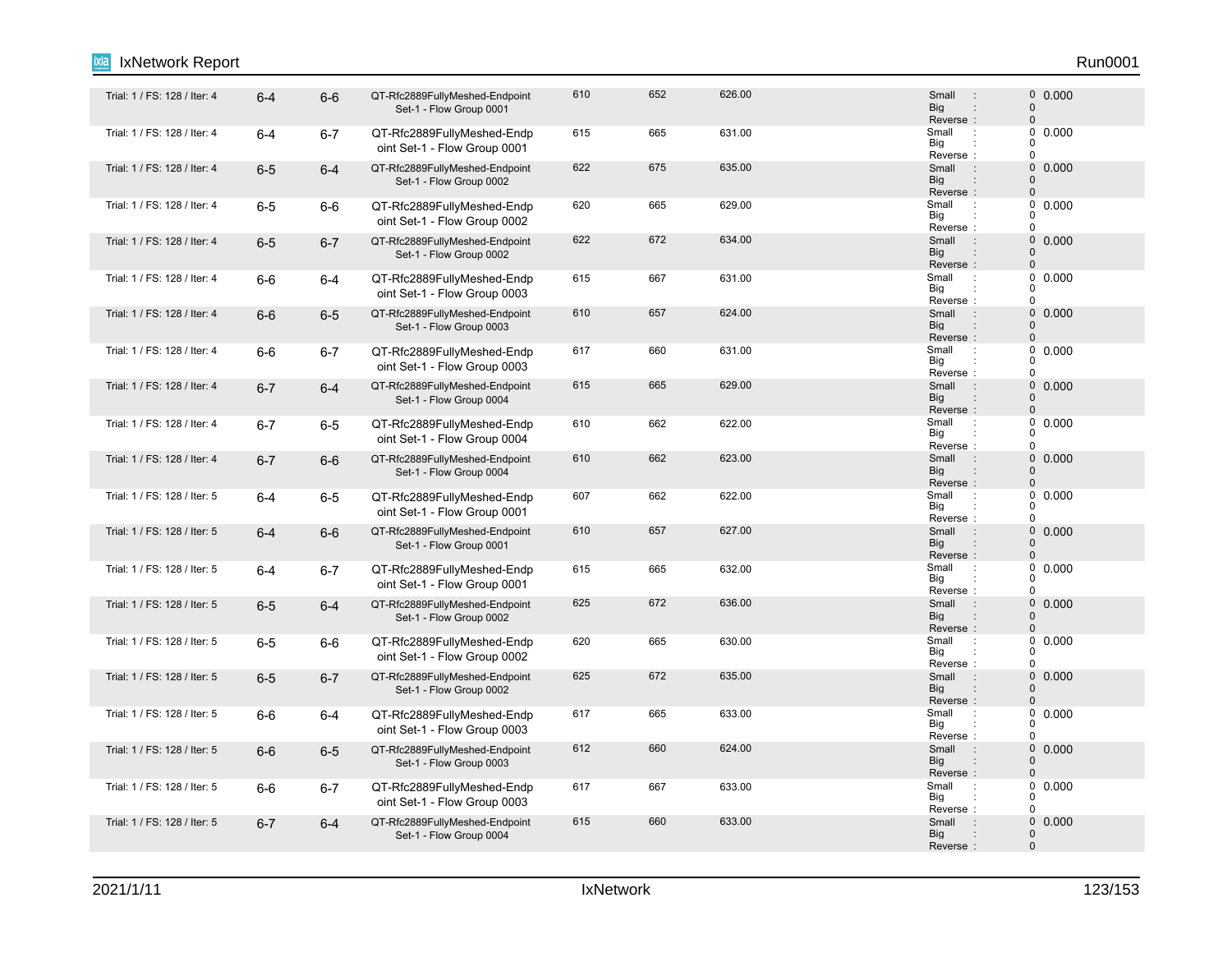| <b>IxNetwork Report</b>      |         |         |                                                            |     |     |        |                                                                      | Run0001                                             |
|------------------------------|---------|---------|------------------------------------------------------------|-----|-----|--------|----------------------------------------------------------------------|-----------------------------------------------------|
| Trial: 1 / FS: 128 / Iter: 5 | $6 - 7$ | $6-5$   | QT-Rfc2889FullyMeshed-Endp<br>oint Set-1 - Flow Group 0004 | 610 | 652 | 625.00 | Small<br>$\cdot$<br>Big<br>Reverse:                                  | 0 0.000<br>$\pmb{0}$<br>$\mathbf 0$                 |
| Trial: 1 / FS: 128 / Iter: 5 | $6 - 7$ | $6-6$   | QT-Rfc2889FullyMeshed-Endpoint<br>Set-1 - Flow Group 0004  | 612 | 660 | 629.00 | $\sim$ 1<br>Small<br>Big<br>$\ddot{\phantom{a}}$<br>Reverse:         | 0<br>0.000<br>$\mathbf{0}$<br>$\pmb{0}$             |
| Trial: 1 / FS: 128 / Iter: 6 | $6 - 4$ | $6-5$   | QT-Rfc2889FullyMeshed-Endp<br>oint Set-1 - Flow Group 0001 | 607 | 652 | 626.00 | Small<br>$\cdot$ :<br>Big<br>Reverse:                                | 0<br>0.000<br>0<br>$\mathbf 0$                      |
| Trial: 1 / FS: 128 / Iter: 6 | $6 - 4$ | $6-6$   | QT-Rfc2889FullyMeshed-Endpoint<br>Set-1 - Flow Group 0001  | 610 | 655 | 628.00 | Small<br>$\pm$<br>Big<br>:<br>Reverse:                               | $\mathsf{O}\xspace$<br>0.000<br>0<br>$\overline{0}$ |
| Trial: 1 / FS: 128 / Iter: 6 | $6 - 4$ | $6 - 7$ | QT-Rfc2889FullyMeshed-Endp<br>oint Set-1 - Flow Group 0001 | 615 | 665 | 633.00 | Small<br>$\ddot{\phantom{a}}$<br>Big<br>Reverse:                     | 0.000<br>0<br>$\Omega$<br>$\pmb{0}$                 |
| Trial: 1 / FS: 128 / Iter: 6 | $6-5$   | $6 - 4$ | QT-Rfc2889FullyMeshed-Endpoint<br>Set-1 - Flow Group 0002  | 622 | 682 | 637.00 | Small<br>$\div$<br>Big<br>Reverse:                                   | $\mathsf{O}\xspace$<br>0.000<br>0<br>$\pmb{0}$      |
| Trial: 1 / FS: 128 / Iter: 6 | $6-5$   | $6-6$   | QT-Rfc2889FullyMeshed-Endp<br>oint Set-1 - Flow Group 0002 | 620 | 662 | 635.00 | Small<br>$\ddot{\phantom{a}}$<br>Big<br>Reverse:                     | 0<br>0.000<br>$\Omega$<br>$\mathbf 0$               |
| Trial: 1 / FS: 128 / Iter: 6 | $6-5$   | $6 - 7$ | QT-Rfc2889FullyMeshed-Endpoint<br>Set-1 - Flow Group 0002  | 622 | 677 | 639.00 | Small<br>$\therefore$<br><b>Big</b><br>Reverse:                      | 0<br>0.000<br>$\Omega$<br>$\mathbf 0$               |
| Trial: 1 / FS: 128 / Iter: 6 | $6-6$   | $6 - 4$ | QT-Rfc2889FullyMeshed-Endp<br>oint Set-1 - Flow Group 0003 | 617 | 662 | 639.00 | Small<br>$\cdot$ :<br>Big<br>Reverse:                                | 0<br>0.000<br>$\Omega$<br>$\pmb{0}$                 |
| Trial: 1 / FS: 128 / Iter: 6 | $6-6$   | $6-5$   | QT-Rfc2889FullyMeshed-Endpoint<br>Set-1 - Flow Group 0003  | 612 | 660 | 627.00 | Small<br>$\bigodot$<br><b>Big</b><br>Reverse:                        | 0 0.000<br>$\mathbf 0$<br>$\pmb{0}$                 |
| Trial: 1 / FS: 128 / Iter: 6 | $6-6$   | $6 - 7$ | QT-Rfc2889FullyMeshed-Endp<br>oint Set-1 - Flow Group 0003 | 620 | 662 | 638.00 | Small<br>$\ddot{\phantom{a}}$<br>Big<br>Reverse:                     | $\pmb{0}$<br>0.000<br>0<br>$\pmb{0}$                |
| Trial: 1 / FS: 128 / Iter: 6 | $6 - 7$ | $6 - 4$ | QT-Rfc2889FullyMeshed-Endpoint<br>Set-1 - Flow Group 0004  | 615 | 665 | 634.00 | Small<br>$\pm$<br><b>Big</b><br>$\ddot{\phantom{a}}$<br>Reverse:     | 0<br>0.000<br>$\pmb{0}$<br>$\mathbf 0$              |
| Trial: 1 / FS: 128 / Iter: 6 | $6 - 7$ | $6-5$   | QT-Rfc2889FullyMeshed-Endp<br>oint Set-1 - Flow Group 0004 | 612 | 662 | 623.00 | Small<br>$\ddot{\phantom{a}}$<br>Big<br>Reverse:                     | 0.000<br>0<br>$\Omega$<br>$\pmb{0}$                 |
| Trial: 1 / FS: 128 / Iter: 6 | $6 - 7$ | $6-6$   | QT-Rfc2889FullyMeshed-Endpoint<br>Set-1 - Flow Group 0004  | 612 | 667 | 630.00 | Small<br>$\sim$ 1<br><b>Big</b><br>Reverse:                          | 0<br>0.000<br>$\mathbf 0$<br>$\pmb{0}$              |
| Trial: 1 / FS: 128 / Iter: 7 | $6 - 4$ | $6-5$   | QT-Rfc2889FullyMeshed-Endp<br>oint Set-1 - Flow Group 0001 | 607 | 655 | 627.00 | Small<br>$\cdot$<br>Big<br>Reverse:                                  | 0<br>0.000<br>$\Omega$<br>$\Omega$                  |
| Trial: 1 / FS: 128 / Iter: 7 | $6 - 4$ | $6-6$   | QT-Rfc2889FullyMeshed-Endpoint<br>Set-1 - Flow Group 0001  | 610 | 657 | 629.00 | Small<br>$\sim 10$<br><b>Big</b><br>$\ddot{\phantom{a}}$<br>Reverse: | 0<br>0.000<br>$\pmb{0}$<br>$\Omega$                 |
| Trial: 1 / FS: 128 / Iter: 7 | $6 - 4$ | $6 - 7$ | QT-Rfc2889FullyMeshed-Endp<br>oint Set-1 - Flow Group 0001 | 615 | 665 | 634.00 | Small<br>$\cdot$<br>Big<br>Reverse:                                  | 0<br>0.000<br>0<br>$\pmb{0}$                        |
| Trial: 1 / FS: 128 / Iter: 7 | $6-5$   | $6 - 4$ | QT-Rfc2889FullyMeshed-Endpoint<br>Set-1 - Flow Group 0002  | 625 | 680 | 637.00 | Small<br>$\pm$<br>Big<br>$\ddot{\phantom{a}}$<br>Reverse:            | 0<br>0.000<br>0<br>$\mathbf{0}$                     |
| Trial: 1 / FS: 128 / Iter: 7 | $6-5$   | $6-6$   | QT-Rfc2889FullyMeshed-Endp<br>oint Set-1 - Flow Group 0002 | 620 | 665 | 632.00 | Small<br>$\cdot$<br>Big<br>Reverse:                                  | 0<br>0.000<br>0<br>$\pmb{0}$                        |
| Trial: 1 / FS: 128 / Iter: 7 | $6-5$   | $6 - 7$ | QT-Rfc2889FullyMeshed-Endpoint<br>Set-1 - Flow Group 0002  | 625 | 677 | 636.00 | Small<br>$\div$<br><b>Big</b><br>Reverse:                            | $\mathbf 0$<br>0.000<br>$\mathbf 0$<br>$\pmb{0}$    |
| Trial: 1 / FS: 128 / Iter: 7 | $6-6$   | $6 - 4$ | QT-Rfc2889FullyMeshed-Endp<br>oint Set-1 - Flow Group 0003 | 617 | 665 | 635.00 | Small<br>÷<br>Big<br>Reverse:                                        | 0.000<br>0<br>$\mathbf 0$<br>$\mathbf 0$            |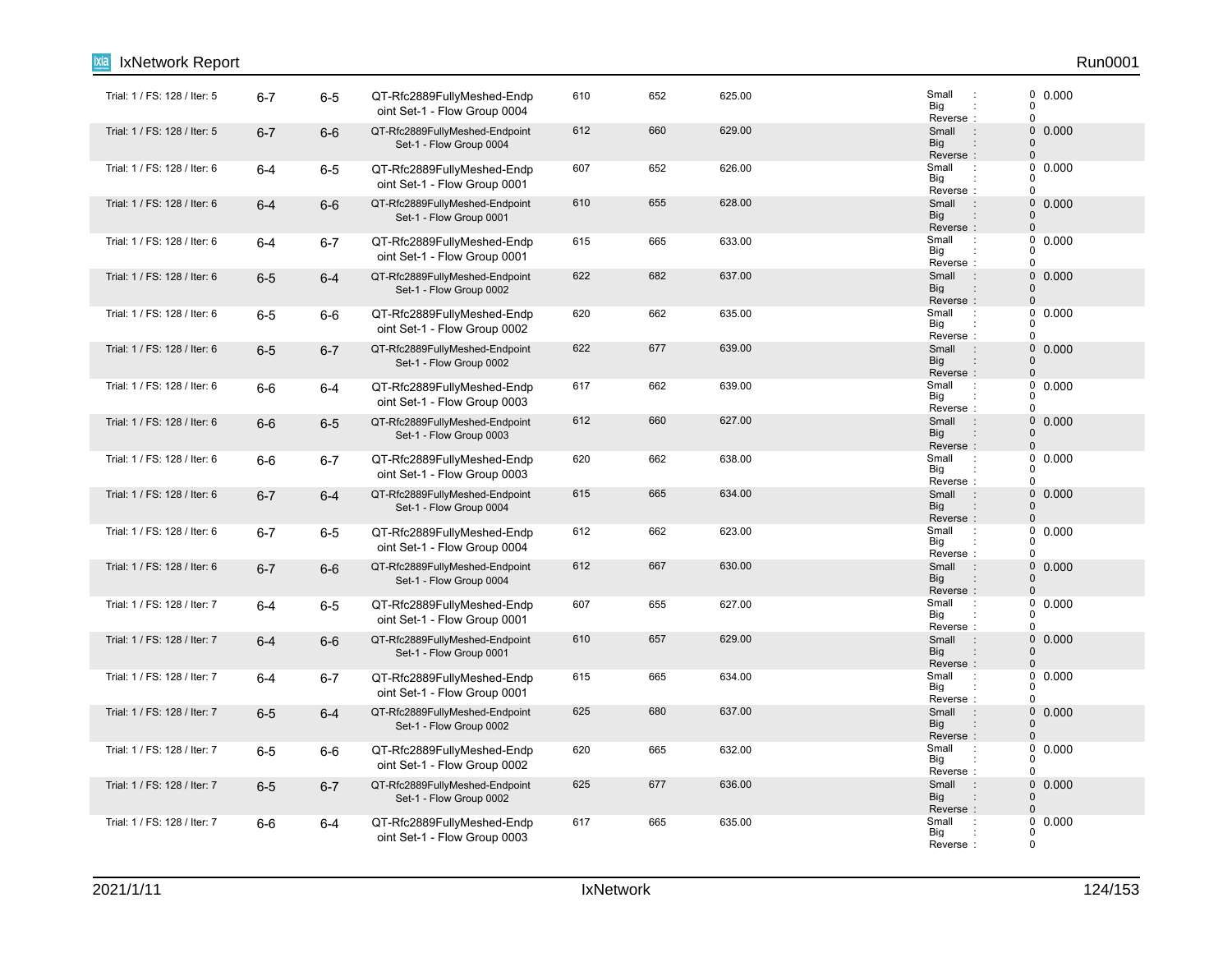#### 6-6 6-5 QT-Rfc2889FullyMeshed-Endpoint Trial: 1 / FS: 128 / Iter: 7 : 0 Set-1 - Flow Group 0003 610 665 628.00 0.000 Reverse : Big Small 0 0 : : Trial: 1 / FS: 128 / Iter: 7 6-6 6-7 QT-Rfc2889FullyMeshed-Endp 617 670 635.00 Small : oint Set-1 - Flow Group 0003 617 670 635.00 635.00 Small : 0 0.000 Reverse Big  $\overline{0}$  $\overline{0}$  $\Omega$ : : Trial: 1 / FS: 128 / Iter: 7 6-7 6-4 QT-Rfc2889FullyMeshed-Endpoint 615 665 632.00 Small : 0 Set-1 - Flow Group 0004 615 665 632.00 0.000 Big<br>Reverse : **Big** Small 0  $\Omega$ : "Trial: 1 / FS: 128 / Iter: 7 6-7 6-5 QT-Rfc2889FullyMeshed-Endp 610 660 624.00 5<br>Trial: 1 / FS: 128 / Iter: 7 6 -7 6-5 QT-Rfc2889FullyMeshed-Endp oint Set-1 - Flow Group 0004 610 660 624.00 Small 0.000 Reverse Big  $\Omega$  $\begin{matrix}0\\0\end{matrix}$ 0 : : Trial: 1 / FS: 128 / Iter: 7 6-7 6-6 QT-Rfc2889FullyMeshed-Endpoint 612 665 627.00 Small : 0 Set-1 - Flow Group 0004 612 665 627.00 **Small : 0 0.000** Reverse : Big Small 0 0 : : Trial: 1 / FS: 128 / Iter: 8 6-4 6-5 QT-Rfc2889FullyMeshed-Endp 607 655 627.00 Small : oint Set-1 - Flow Group 0001 607 655 627.00 Small : 0 0.000 Reverse Big  $\Omega$  $\begin{matrix}0\\0\end{matrix}$  $\Omega$ : : Trial: 1 / FS: 128 / Iter: 8 6-4 6-6 QT-Rfc2889FullyMeshed-Endpoint 612 657 629.00 Small : 0 Set-1 - Flow Group 0001 612 657 629.00 0.000 Reverse : Big Small  $\Omega$ 0 : : Trial: 1 / FS: 128 / Iter: 8 6-4 6-7 QT-Rfc2889FullyMeshed-Endp 615 670 634.00 Shall :<br>Trial: 1 / FS: 128 / Iter: 8 6-4 6-7 QT-Rfc2889FullyMeshed-Endp 615 oint Set-1 - Flow Group 0001 615 670 634.00 Small 0.000 Reverse Big  $\Omega$  $\begin{matrix}0\\0\end{matrix}$  $\Omega$ : : Trial: 1 / FS: 128 / Iter: 8 6-5 6-4 QT-Rfc2889FullyMeshed-Endpoint 625 677 638.00 Small 0 Set-1 - Flow Group 0002 625 677 638.00 Small : 0 0.000 Reverse : Big Small  $\Omega$  $\Omega$ : : Trial: 1 / FS: 128 / Iter: 8 6-5 6-6 QT-Rfc2889FullyMeshed-Endp 620 672 636.00 Small : oint Set-1 - Flow Group 0002 620 672 636.00 Small : 0 0.000 Big<br>Reverse : Big 0  $\Omega$  $\theta$ 1 Trial: 1 / FS: 128 / Iter: 8 6-5 6-7 QT-Rfc2889FullyMeshed-Endpoint 625 675 641.00 Small 0 Set-1 - Flow Group 0002 625 675 641.00 Small : 0 0.000 Reverse Big Small 0  $\Omega$ : : 6-6 6-4 QT-Rfc2889FullyMeshed-Endp Trial: 1 / FS: 128 / Iter: 8 : oint Set-1 - Flow Group 0003 617 665 641.00 **Small 1 665 641.00** Reverse Big 0  $0$  $\Omega$ : : 6-6 6-5 QT-Rfc2889FullyMeshed-Endpoint Trial: 1 / FS: 128 / Iter: 8 : 0 Set-1 - Flow Group 0003 612 662 628.00 628.00 5 Small : 0 0.000 Reverse : Big Small  $\Omega$  $\Omega$ : : Trial: 1 / FS: 128 / Iter: 8 6-6 6-7 QT-Rfc2889FullyMeshed-Endp 620 672 640.00 Small : oint Set-1 - Flow Group 0003 620 672 640.00 **Small 1 6 640.00** Reverse Big 0  $\begin{matrix}0\\0\end{matrix}$  $\overline{0}$ : : Trial: 1 / FS: 128 / Iter: 8 6-7 6-4 QT-Rfc2889FullyMeshed-Endpoint 617 667 636.00 Small : 0 Set-1 - Flow Group 0004 617 667 636.00 0.000 Reverse<br>Small Big Small  $\Omega$ 0 : : 6-7 6-5 QT-Rfc2889FullyMeshed-Endp Trial: 1 / FS: 128 / Iter: 8 : oint Set-1 - Flow Group 0004 612 662 625.00 662 67 Small : 0 0.000 Reverse Big 0  $\Omega$ 0 : : 6-7 6-6 QT-Rfc2889FullyMeshed-Endpoint Trial: 1 / FS: 128 / Iter: 8 : 0 Set-1 - Flow Group 0004 612 672 631.00 676 678 678 679 68 672 631.00 Reverse : Big Small  $\Omega$  $\Omega$ : : Trial: 1 / FS: 128 / Iter: 9 6-4 6-5 QT-Rfc2889FullyMeshed-Endp 615 672 636.00 Small : oint Set-1 - Flow Group 0001 615 672 636.00 Small : 0 0.000 Reverse Big 0  $\Omega$  $\theta$ : : 1. Trial: 1 / FS: 128 / Iter: 9 6-4 6-6 QT-Rfc2889FullyMeshed-Endpoint 615 675 636.00 Small : 0 Set-1 - Flow Group 0001 615 675 636.00 0.000 Reverse : Big Small 0  $\Omega$ : : Trial: 1 / FS: 128 / Iter: 9 6-4 6-7 QT-Rfc2889FullyMeshed-Endp 615 640.00 Small oint Set-1 - Flow Group 0001 615 675 640.00 **Small 1 610.000** Reverse Big 0  $\begin{array}{c} 0 \\ 0 \end{array}$  0.000  $\Omega$ : : Trial: 1 / FS: 128 / Iter: 9 6-5 6-4 QT-Rfc2889FullyMeshed-Endpoint 625 687 643.00 Small 0 Set-1 - Flow Group 0002 625 687 643.00 **Small** 9 640.00 Reverse : Big Small  $\Omega$ 0 : IxNetwork Report Run0001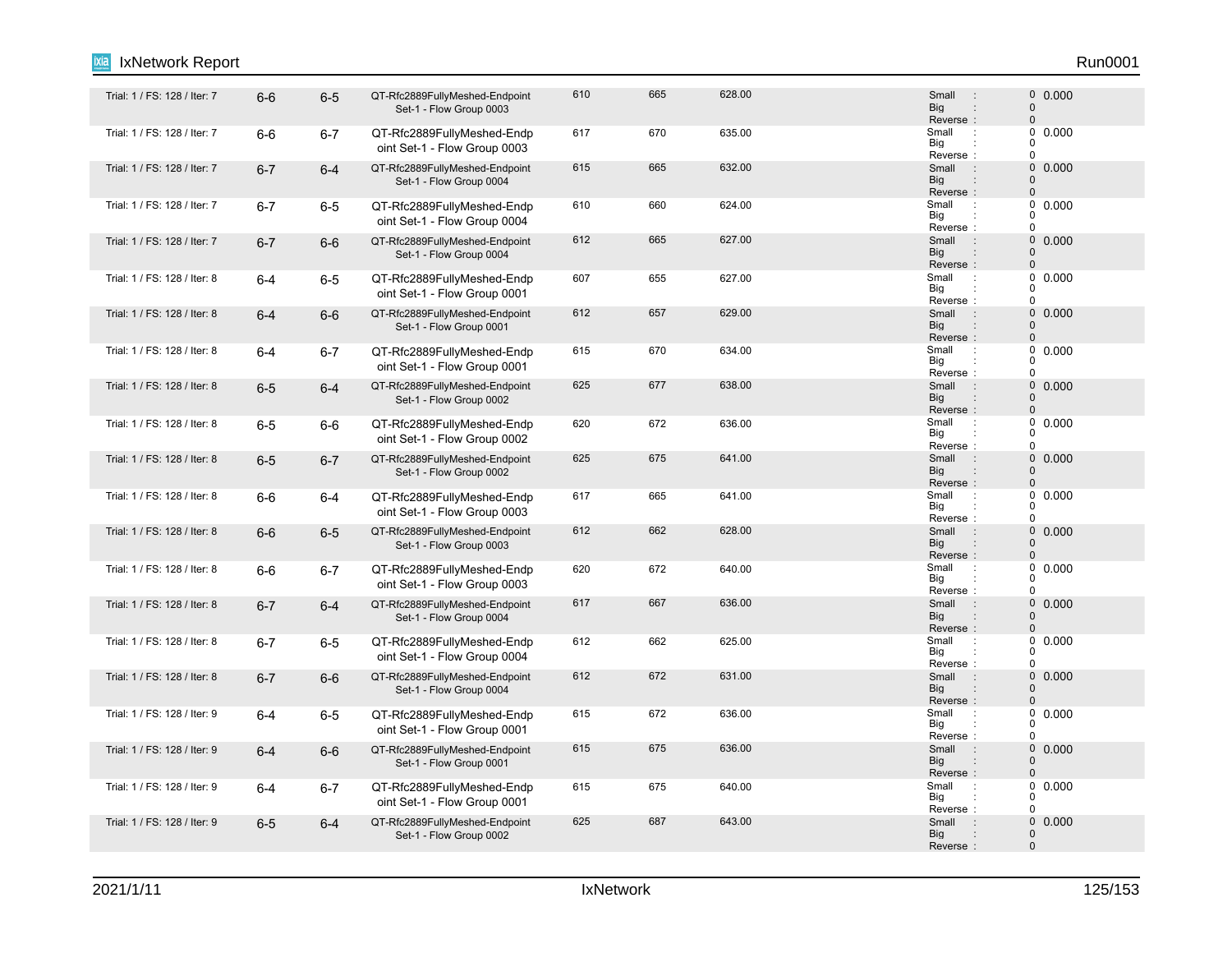| IxNetwork Report             |         |         |                                                            |     |     |        |                                                                                 | Run0001                                                             |
|------------------------------|---------|---------|------------------------------------------------------------|-----|-----|--------|---------------------------------------------------------------------------------|---------------------------------------------------------------------|
| Trial: 1 / FS: 128 / Iter: 9 | $6-5$   | $6-6$   | QT-Rfc2889FullyMeshed-Endp<br>oint Set-1 - Flow Group 0002 | 620 | 680 | 639.00 | Small<br>$\ddot{\phantom{a}}$<br>Big<br>Reverse:                                | $\begin{smallmatrix} 0 & 0.000 \ 0 & \end{smallmatrix}$<br>$\Omega$ |
| Trial: 1 / FS: 128 / Iter: 9 | $6-5$   | $6 - 7$ | QT-Rfc2889FullyMeshed-Endpoint<br>Set-1 - Flow Group 0002  | 625 | 680 | 643.00 | Small<br>$\sim$ 1.<br><b>Big</b><br>Reverse:                                    | $\pmb{0}$<br>0.000<br>$\mathbf 0$<br>$\mathbf 0$                    |
| Trial: 1 / FS: 128 / Iter: 9 | $6-6$   | $6-4$   | QT-Rfc2889FullyMeshed-Endp<br>oint Set-1 - Flow Group 0003 | 620 | 680 | 646.00 | Small<br>$\cdot$<br>Big<br>Reverse:                                             | 0<br>0.000<br>$\Omega$<br>$\Omega$                                  |
| Trial: 1 / FS: 128 / Iter: 9 | $6-6$   | $6-5$   | QT-Rfc2889FullyMeshed-Endpoint<br>Set-1 - Flow Group 0003  | 617 | 675 | 637.00 | $\sim$ 1 $\sim$<br>Small<br><b>Big</b><br>$\ddot{\phantom{a}}$<br>Reverse:      | $\pmb{0}$<br>0.000<br>$\mathbf 0$<br>$\Omega$                       |
| Trial: 1 / FS: 128 / Iter: 9 | $6-6$   | $6-7$   | QT-Rfc2889FullyMeshed-Endp<br>oint Set-1 - Flow Group 0003 | 627 | 677 | 644.00 | Small<br>Big<br>Reverse:                                                        | 0.000<br>0<br>$\Omega$<br>$\Omega$                                  |
| Trial: 1 / FS: 128 / Iter: 9 | $6 - 7$ | $6 - 4$ | QT-Rfc2889FullyMeshed-Endpoint<br>Set-1 - Flow Group 0004  | 620 | 680 | 641.00 | Small<br>$\ddot{\phantom{a}}$<br><b>Big</b><br>$\ddot{\phantom{a}}$<br>Reverse: | 0<br>0.000<br>$\mathbf 0$<br>$\mathbf 0$                            |
| Trial: 1 / FS: 128 / Iter: 9 | $6 - 7$ | $6-5$   | QT-Rfc2889FullyMeshed-Endp<br>oint Set-1 - Flow Group 0004 | 615 | 670 | 634.00 | Small<br>$\ddot{\phantom{a}}$<br>Big<br>Reverse:                                | 0<br>0.000<br>0<br>$\Omega$                                         |
| Trial: 1 / FS: 128 / Iter: 9 | $6 - 7$ | $6-6$   | QT-Rfc2889FullyMeshed-Endpoint<br>Set-1 - Flow Group 0004  | 617 | 672 | 637.00 | Small<br>$\ddot{\phantom{a}}$<br><b>Big</b><br>Reverse:                         | $\pmb{0}$<br>0.000<br>$\mathbf 0$<br>$\Omega$                       |
| Trial: 1 / FS: 256 / Iter: 1 | $6 - 4$ | $6-5$   | QT-Rfc2889FullyMeshed-Endp<br>oint Set-1 - Flow Group 0001 | 607 | 637 | 617.00 | Small<br>$\ddot{\phantom{a}}$<br>Big<br>Reverse:                                | 0<br>0.000<br>$\mathbf 0$<br>$\Omega$                               |
| Trial: 1 / FS: 256 / Iter: 1 | $6 - 4$ | $6-6$   | QT-Rfc2889FullyMeshed-Endpoint<br>Set-1 - Flow Group 0001  | 607 | 637 | 617.00 | Small<br>$\therefore$<br>Big<br>Reverse:                                        | 0 0.000<br>$\Omega$<br>$\mathbf 0$                                  |
| Trial: 1 / FS: 256 / Iter: 1 | $6 - 4$ | $6 - 7$ | QT-Rfc2889FullyMeshed-Endp<br>oint Set-1 - Flow Group 0001 | 612 | 642 | 622.00 | Small<br>÷<br>Big<br>Reverse:                                                   | 0<br>0.000<br>0<br>$\mathbf 0$                                      |
| Trial: 1 / FS: 256 / Iter: 1 | $6-5$   | $6-4$   | QT-Rfc2889FullyMeshed-Endpoint<br>Set-1 - Flow Group 0002  | 617 | 652 | 630.00 | Small<br>$\therefore$<br>Big<br>$\vdots$<br>Reverse:                            | 0<br>0.000<br>$\Omega$<br>$\mathbf 0$                               |
| Trial: 1 / FS: 256 / Iter: 1 | $6-5$   | $6-6$   | QT-Rfc2889FullyMeshed-Endp<br>oint Set-1 - Flow Group 0002 | 612 | 647 | 625.00 | Small<br>÷<br>Big<br>Reverse:                                                   | 0<br>0.000<br>$\Omega$<br>$\Omega$                                  |
| Trial: 1 / FS: 256 / Iter: 1 | $6-5$   | $6 - 7$ | QT-Rfc2889FullyMeshed-Endpoint<br>Set-1 - Flow Group 0002  | 617 | 655 | 629.00 | Small<br>$\ddot{\phantom{a}}$<br><b>Big</b><br>Reverse:                         | 0<br>0.000<br>$\mathbf 0$<br>$\Omega$                               |
| Trial: 1 / FS: 256 / Iter: 1 | $6-6$   | $6-4$   | QT-Rfc2889FullyMeshed-Endp<br>oint Set-1 - Flow Group 0003 | 615 | 645 | 625.00 | Small<br>÷<br>Big<br>Reverse:                                                   | 0<br>0.000<br>$\Omega$<br>$\mathbf 0$                               |
| Trial: 1 / FS: 256 / Iter: 1 | $6-6$   | $6-5$   | QT-Rfc2889FullyMeshed-Endpoint<br>Set-1 - Flow Group 0003  | 607 | 640 | 619.00 | $\sim$ :<br>Small<br><b>Big</b><br>Reverse:                                     | $\pmb{0}$<br>0.000<br>$\mathbf 0$<br>$\mathbf 0$                    |
| Trial: 1 / FS: 256 / Iter: 1 | $6-6$   | $6 - 7$ | QT-Rfc2889FullyMeshed-Endp<br>oint Set-1 - Flow Group 0003 | 615 | 647 | 624.00 | Small<br>$\therefore$<br>Big<br>Reverse:                                        | 0.000<br>0<br>$\Omega$<br>$\mathbf 0$                               |
| Trial: 1 / FS: 256 / Iter: 1 | $6 - 7$ | $6 - 4$ | QT-Rfc2889FullyMeshed-Endpoint<br>Set-1 - Flow Group 0004  | 612 | 647 | 624.00 | $\mathbb{R}^2$<br>Small<br><b>Big</b><br>$\ddot{\phantom{a}}$<br>Reverse:       | $\mathbf 0$<br>0.000<br>$\mathbf 0$<br>$\mathbf 0$                  |
| Trial: 1 / FS: 256 / Iter: 1 | $6 - 7$ | $6-5$   | QT-Rfc2889FullyMeshed-Endp<br>oint Set-1 - Flow Group 0004 | 607 | 640 | 618.00 | Small<br>÷<br>Big<br>Reverse:                                                   | 0<br>0.000<br>$\Omega$<br>$\Omega$                                  |
| Trial: 1 / FS: 256 / Iter: 1 | $6 - 7$ | $6-6$   | QT-Rfc2889FullyMeshed-Endpoint<br>Set-1 - Flow Group 0004  | 607 | 647 | 619.00 | $\ddot{\phantom{a}}$<br>Small<br><b>Big</b><br>Reverse:                         | 0<br>0.000<br>$\Omega$<br>$\mathbf 0$                               |
| Trial: 1 / FS: 256 / Iter: 2 | $6 - 4$ | $6-5$   | QT-Rfc2889FullyMeshed-Endp<br>oint Set-1 - Flow Group 0001 | 607 | 645 | 617.00 | Small<br>Big<br>Reverse                                                         | 0<br>0.000<br>0<br>$\mathbf 0$                                      |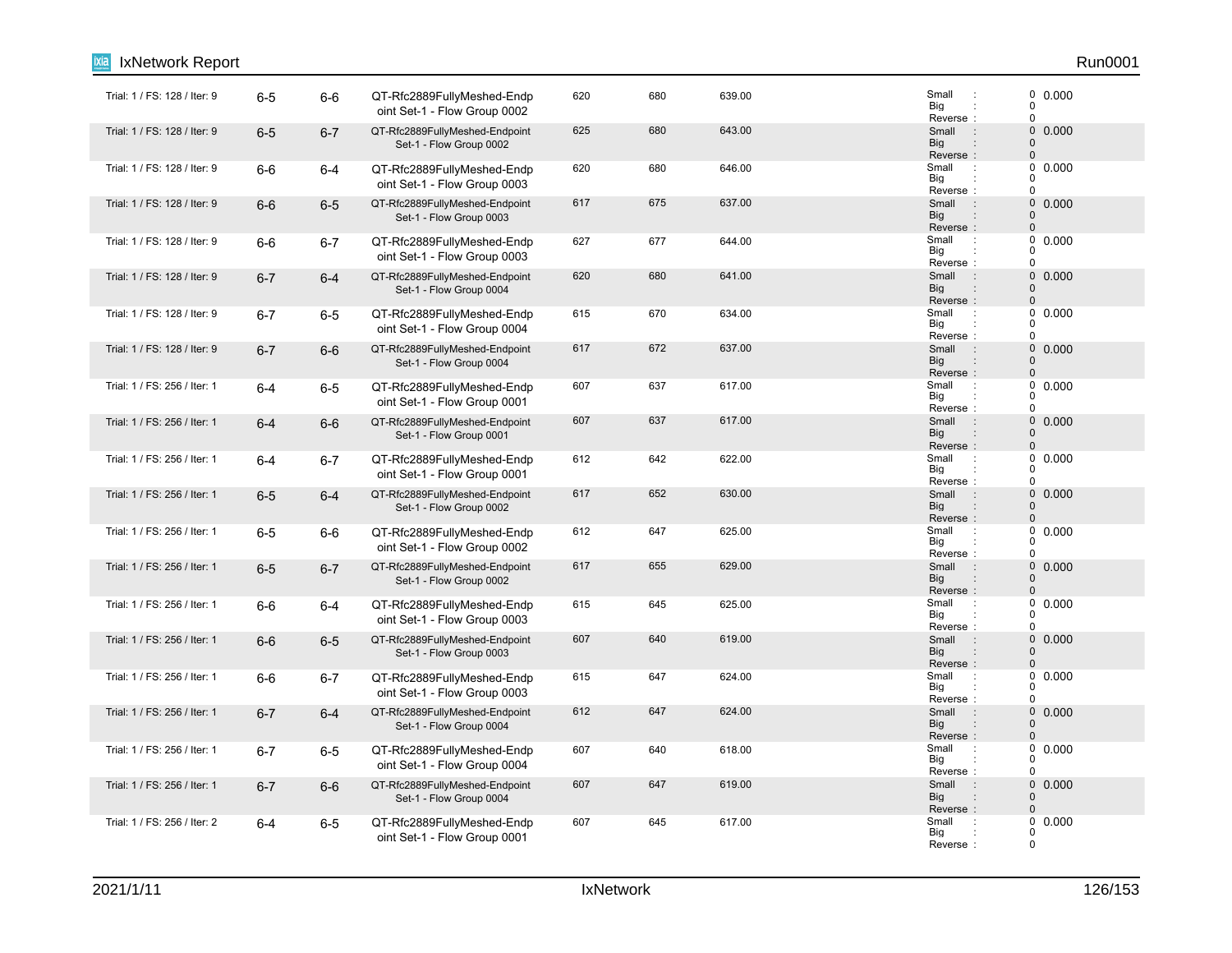#### 1 / Frial: 1 / FS: 256 / Iter: 2 6-4 6-6 QT-Rfc2889FullyMeshed-Endpoint 607 642 618.00 Small 0 Set-1 - Flow Group 0001 607 642 618.00 607 Small : 0 0.000 Reverse : Big Small 0 0 : : Trial: 1 / FS: 256 / Iter: 2 6-4 6-7 QT-Rfc2889FullyMeshed-Endp 612 650 622.00 Small : oint Set-1 - Flow Group 0001 612 650 622.00 622.00 Small : 0 0.000 Reverse Big  $\overline{0}$  $\overline{0}$  $\Omega$ : : Trial: 1 / FS: 256 / Iter: 2 6-5 6-4 QT-Rfc2889FullyMeshed-Endpoint 620 660 631.00 Small 0 Set-1 - Flow Group 0002 620 660 631.00 0.000 Big<br>Reverse : **Big** Small 0  $\Omega$ : "Trial: 1 / FS: 256 / Iter: 2 6-5 6-6 QT-Rfc2889FullyMeshed-Endp 615 650 625.00<br>Trial: 1 / FS: 256 / Iter: 2 6 =5 6-6 QT-Rfc2889FullyMeshed-Endp 615 oint Set-1 - Flow Group 0002 615 650 625.00 Small 0.000 Reverse Big  $\Omega$  $\begin{matrix}0\\0\end{matrix}$ 0 : : 1 Trial: 1 / FS: 256 / Iter: 2 6-5 6-7 QT-Rfc2889FullyMeshed-Endpoint 620 65 630.00 Small 0 Set-1 - Flow Group 0002 620 655 630.00 630.00 630.00 620 630.000 620 630.000 655 630.000 655 630.000 656 6 Reverse : Big Small 0 0 : : Trial: 1 / FS: 256 / Iter: 2 6-6 6-4 QT-Rfc2889FullyMeshed-Endp 615 647 625.00 Small : oint Set-1 - Flow Group 0003 615 647 625.00 Small : 0 0.000 Reverse Big  $\Omega$  $\begin{matrix}0\\0\end{matrix}$  $\Omega$ : : 1. Trial: 1 / FS: 256 / Iter: 2 6-6 GT-Rfc2889FullyMeshed-Endpoint 607 619.00 Small 0 Set-1 - Flow Group 0003 607 640 619.00 0.000 Reverse : Big Small  $\Omega$  $\Omega$ : : "Trial: 1 / FS: 256 / Iter: 2 6-6 6-7 QT-Rfc2889FullyMeshed-Endp 612 650 624.00 Small oint Set-1 - Flow Group 0003 612 650 624.00 Small 0.000 Reverse Big  $\Omega$  $\begin{matrix}0\\0\end{matrix}$  $\Omega$ : : Trial: 1 / FS: 256 / Iter: 2 6-7 6-4 QT-Rfc2889FullyMeshed-Endpoint 615 650 624.00 Small : 0 Set-1 - Flow Group 0004 615 650 624.00 620 621.00 600 624.00 Reverse : Big Small  $\Omega$  $\Omega$ : : Trial: 1 / FS: 256 / Iter: 2 6-7 6-5 QT-Rfc2889FullyMeshed-Endp 607 645 618.00 oint Set-1 - Flow Group 0004 607 645 618.00 **Small 1 60000 607** 60000 Big<br>Reverse : Big 0  $\Omega$  $\theta$ 1. Trial: 1 / FS: 256 / Iter: 2 6-7 6-6 QT-Rfc2889FullyMeshed-Endpoint 607 645 618.00 Small : 0 Set-1 - Flow Group 0004 607 645 618.00 607 Small : 0 0.000 Reverse Big Small 0  $\Omega$ : : : Trial: 1 / FS: 256 / Iter: 3 6-4 6-5 QT-Rfc2889FullyMeshed-Endp 607 650 619.00 Small : oint Set-1 - Flow Group 0001 607 650 619.00 Small 0.000 Reverse Big 0  $0$  $\Omega$ : : 1 / Frial: 1 / FS: 256 / Iter: 3 6-4 6-6 QT-Rfc2889FullyMeshed-Endpoint 607 655 622.00 Small 0 Set-1 - Flow Group 0001 607 655 622.00 607 Small : 0 0.000 Reverse : Big Small  $\Omega$  $\Omega$ : : Trial: 1 / FS: 256 / Iter: 3 6-4 6-7 QT-Rfc2889FullyMeshed-Endp 612 655 627.00 Small : oint Set-1 - Flow Group 0001 612 655 627.00 Small : 0 0.000 Reverse Big 0  $\begin{matrix}0\\0\end{matrix}$  $\overline{0}$ : : 1 / FS: 256 / Iter: 3 6-5 6-4 QT-Rfc2889FullyMeshed-Endpoint 617 657 630.00 Small 0 Set-1 - Flow Group 0002 617 657 630.00 0.000 Reverse : Big Small  $\Omega$  $\Omega$ : : Trial: 1 / FS: 256 / Iter: 3 6-5 6-6 QT-Rfc2889FullyMeshed-Endp 612 672 625.00 Small : oint Set-1 - Flow Group 0002 612 672 625.00 **Small 2.0000 625.00** Reverse Big 0  $\begin{matrix}0\\0\end{matrix}$ 0 : : 1 Trial: 1 / FS: 256 / Iter: 3 6-5 6-7 QT-Rfc2889FullyMeshed-Endpoint 617 680 629.00 Small 0 Set-1 - Flow Group 0002 617 680 629.00 contracts of the Small (1900-000) Reverse : Big Small  $\Omega$  $\Omega$ : : Trial: 1 / FS: 256 / Iter: 3 6-6 6-4 QT-Rfc2889FullyMeshed-Endp 612 650 624.00 Small : oint Set-1 - Flow Group 0003 612 650 624.00 624.00 Small : 0 0.000 Reverse Big 0  $\Omega$  $\Omega$ : : 1. Trial: 1 / FS: 256 / Iter: 3 6-6 G-5 QT-Rfc2889FullyMeshed-Endpoint 607 618.00 Small 0 Set-1 - Flow Group 0003 607 657 618.00 0.000 Reverse : Big Small 0  $\Omega$ : : Trial: 1 / FS: 256 / Iter: 3 6-6 6-7 QT-Rfc2889FullyMeshed-Endp 612 652 624.00 Small : oint Set-1 - Flow Group 0003 612 652 624.00 **Small** 9 60.000 Reverse Big 0  $\begin{array}{c} 0 \\ 0 \end{array}$  0.000  $\Omega$ : : Trial: 1 / FS: 256 / Iter: 3 6-7 6-4 QT-Rfc2889FullyMeshed-Endpoint 612 657 626.00 Small 0 Set-1 - Flow Group 0004 612 657 626.00 **612 626.00** 5mail 612 60.000 Reverse : Big Small  $\Omega$ 0 : IxNetwork Report Run0001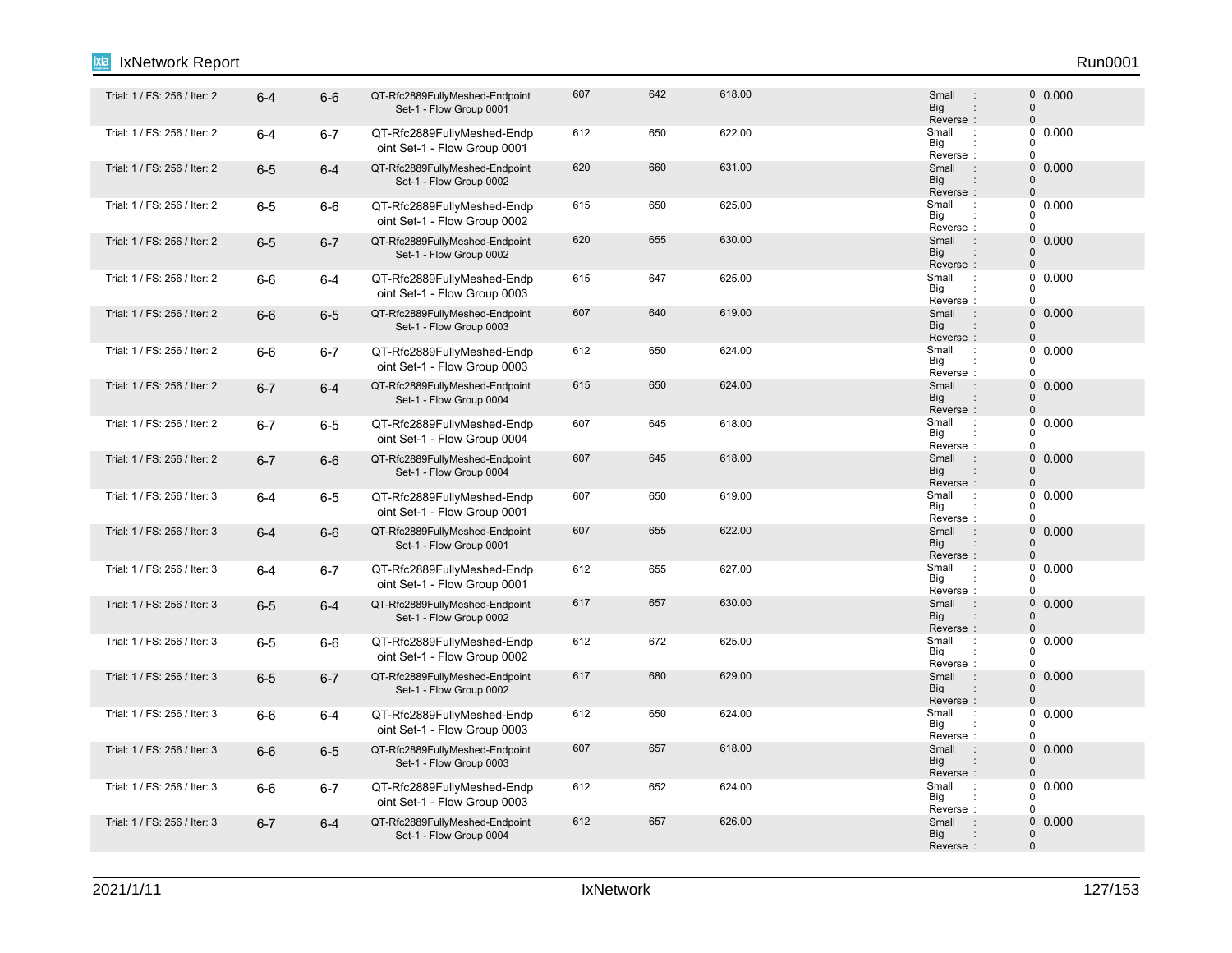| <b>IxNetwork Report</b>      |         |         |                                                            |     |     |        |                                                               | Run0001                                             |
|------------------------------|---------|---------|------------------------------------------------------------|-----|-----|--------|---------------------------------------------------------------|-----------------------------------------------------|
| Trial: 1 / FS: 256 / Iter: 3 | $6 - 7$ | $6-5$   | QT-Rfc2889FullyMeshed-Endp<br>oint Set-1 - Flow Group 0004 | 607 | 642 | 618.00 | Small<br>$\cdot$ :<br>Big<br>Reverse:                         | 0 0.000<br>0<br>0                                   |
| Trial: 1 / FS: 256 / Iter: 3 | $6 - 7$ | $6-6$   | QT-Rfc2889FullyMeshed-Endpoint<br>Set-1 - Flow Group 0004  | 607 | 647 | 619.00 | $\sim$ :<br>Small<br><b>Big</b><br>Reverse:                   | $\mathbf 0$<br>0.000<br>$\mathbf{0}$<br>$\mathbf 0$ |
| Trial: 1 / FS: 256 / Iter: 4 | $6 - 4$ | $6-5$   | QT-Rfc2889FullyMeshed-Endp<br>oint Set-1 - Flow Group 0001 | 607 | 647 | 618.00 | Small<br>$\cdot$ :<br>Big<br>Reverse:                         | 0<br>0.000<br>0<br>0                                |
| Trial: 1 / FS: 256 / Iter: 4 | $6-4$   | $6-6$   | QT-Rfc2889FullyMeshed-Endpoint<br>Set-1 - Flow Group 0001  | 607 | 655 | 625.00 | Small<br>$\sim$ 1<br><b>Big</b><br>Reverse:                   | $\mathbf 0$<br>0.000<br>0<br>$\mathbf 0$            |
| Trial: 1 / FS: 256 / Iter: 4 | $6-4$   | $6 - 7$ | QT-Rfc2889FullyMeshed-Endp<br>oint Set-1 - Flow Group 0001 | 612 | 660 | 630.00 | Small<br>$\ddot{\phantom{a}}$ :<br>Big<br>Reverse:            | 0<br>0.000<br>$\Omega$<br>0                         |
| Trial: 1 / FS: 256 / Iter: 4 | $6-5$   | $6 - 4$ | QT-Rfc2889FullyMeshed-Endpoint<br>Set-1 - Flow Group 0002  | 617 | 672 | 630.00 | Small<br>$\therefore$<br><b>Big</b><br>Reverse:               | $\mathbf 0$<br>0.000<br>$\mathbf 0$<br>$\mathbf 0$  |
| Trial: 1 / FS: 256 / Iter: 4 | $6-5$   | $6-6$   | QT-Rfc2889FullyMeshed-Endp<br>oint Set-1 - Flow Group 0002 | 612 | 672 | 625.00 | Small<br>$\ddot{\phantom{a}}$<br>Big<br>Reverse:              | 0<br>0.000<br>0<br>$\mathbf 0$                      |
| Trial: 1 / FS: 256 / Iter: 4 | $6-5$   | $6 - 7$ | QT-Rfc2889FullyMeshed-Endpoint<br>Set-1 - Flow Group 0002  | 617 | 675 | 629.00 | $\therefore$<br>Small<br><b>Big</b><br>Reverse:               | $\mathbf 0$<br>0.000<br>$\Omega$<br>$\mathbf 0$     |
| Trial: 1 / FS: 256 / Iter: 4 | $6-6$   | $6 - 4$ | QT-Rfc2889FullyMeshed-Endp<br>oint Set-1 - Flow Group 0003 | 615 | 660 | 629.00 | Small<br>$\cdot$<br>Big<br>Reverse:                           | 0<br>0.000<br>$\Omega$<br>0                         |
| Trial: 1 / FS: 256 / Iter: 4 | $6-6$   | $6-5$   | QT-Rfc2889FullyMeshed-Endpoint<br>Set-1 - Flow Group 0003  | 607 | 647 | 620.00 | Small<br>$\sim$ 1<br><b>Big</b><br>Reverse:                   | 0 0.000<br>$\mathbf 0$<br>$\mathbf 0$               |
| Trial: 1 / FS: 256 / Iter: 4 | $6-6$   | $6 - 7$ | QT-Rfc2889FullyMeshed-Endp<br>oint Set-1 - Flow Group 0003 | 615 | 660 | 628.00 | Small<br>$\ddot{\phantom{a}}$ :<br>Big<br>Reverse:            | 0<br>0.000<br>0<br>0                                |
| Trial: 1 / FS: 256 / Iter: 4 | $6 - 7$ | $6 - 4$ | QT-Rfc2889FullyMeshed-Endpoint<br>Set-1 - Flow Group 0004  | 612 | 662 | 628.00 | Small<br>$\mathbb{R}^2$<br><b>Big</b><br>$\vdots$<br>Reverse: | $\mathbf 0$<br>0.000<br>$\mathbf 0$<br>$\mathbf 0$  |
| Trial: 1 / FS: 256 / Iter: 4 | $6 - 7$ | $6 - 5$ | QT-Rfc2889FullyMeshed-Endp<br>oint Set-1 - Flow Group 0004 | 607 | 655 | 619.00 | Small<br>$\therefore$<br>Big<br>Reverse:                      | 0.000<br>0<br>0<br>0                                |
| Trial: 1 / FS: 256 / Iter: 4 | $6 - 7$ | $6-6$   | QT-Rfc2889FullyMeshed-Endpoint<br>Set-1 - Flow Group 0004  | 607 | 650 | 622.00 | Small<br>$\sim$ 1<br><b>Big</b><br>Reverse:                   | $\mathbf 0$<br>0.000<br>$\mathbf 0$<br>$\pmb{0}$    |
| Trial: 1 / FS: 256 / Iter: 5 | $6-4$   | $6-5$   | QT-Rfc2889FullyMeshed-Endp<br>oint Set-1 - Flow Group 0001 | 607 | 650 | 620.00 | Small<br>$\cdot$ :<br>Big<br>Reverse:                         | 0<br>0.000<br>$\Omega$<br>0                         |
| Trial: 1 / FS: 256 / Iter: 5 | $6 - 4$ | $6-6$   | QT-Rfc2889FullyMeshed-Endpoint<br>Set-1 - Flow Group 0001  | 607 | 655 | 627.00 | Small<br>$\sim 10$<br>Big<br>$\ddot{\phantom{a}}$<br>Reverse: | $\mathbf 0$<br>0.000<br>$\mathbf 0$<br>$\Omega$     |
| Trial: 1 / FS: 256 / Iter: 5 | $6-4$   | $6 - 7$ | QT-Rfc2889FullyMeshed-Endp<br>oint Set-1 - Flow Group 0001 | 612 | 657 | 632.00 | Small<br>$\cdot$ :<br>Big<br>Reverse:                         | 0<br>0.000<br>$\Omega$<br>0                         |
| Trial: 1 / FS: 256 / Iter: 5 | $6-5$   | $6 - 4$ | QT-Rfc2889FullyMeshed-Endpoint<br>Set-1 - Flow Group 0002  | 620 | 675 | 630.00 | Small<br>$\sim$ :<br><b>Big</b><br>$\vdots$<br>Reverse:       | $\mathbf 0$<br>0.000<br>$\mathbf 0$<br>$\mathbf{0}$ |
| Trial: 1 / FS: 256 / Iter: 5 | $6-5$   | $6-6$   | QT-Rfc2889FullyMeshed-Endp<br>oint Set-1 - Flow Group 0002 | 615 | 675 | 626.00 | Small<br>$\cdot$<br>Big<br>Reverse:                           | $0$ 0.000<br>$\Omega$<br>0                          |
| Trial: 1 / FS: 256 / Iter: 5 | $6-5$   | $6 - 7$ | QT-Rfc2889FullyMeshed-Endpoint<br>Set-1 - Flow Group 0002  | 620 | 677 | 630.00 | $\therefore$<br>Small<br><b>Big</b><br>Reverse:               | 0<br>0.000<br>$\mathbf 0$<br>$\mathbf 0$            |
| Trial: 1 / FS: 256 / Iter: 5 | 6-6     | $6 - 4$ | QT-Rfc2889FullyMeshed-Endp<br>oint Set-1 - Flow Group 0003 | 615 | 665 | 632.00 | Small<br>÷<br>Big<br>Reverse:                                 | 0.000<br>0<br>0<br>0                                |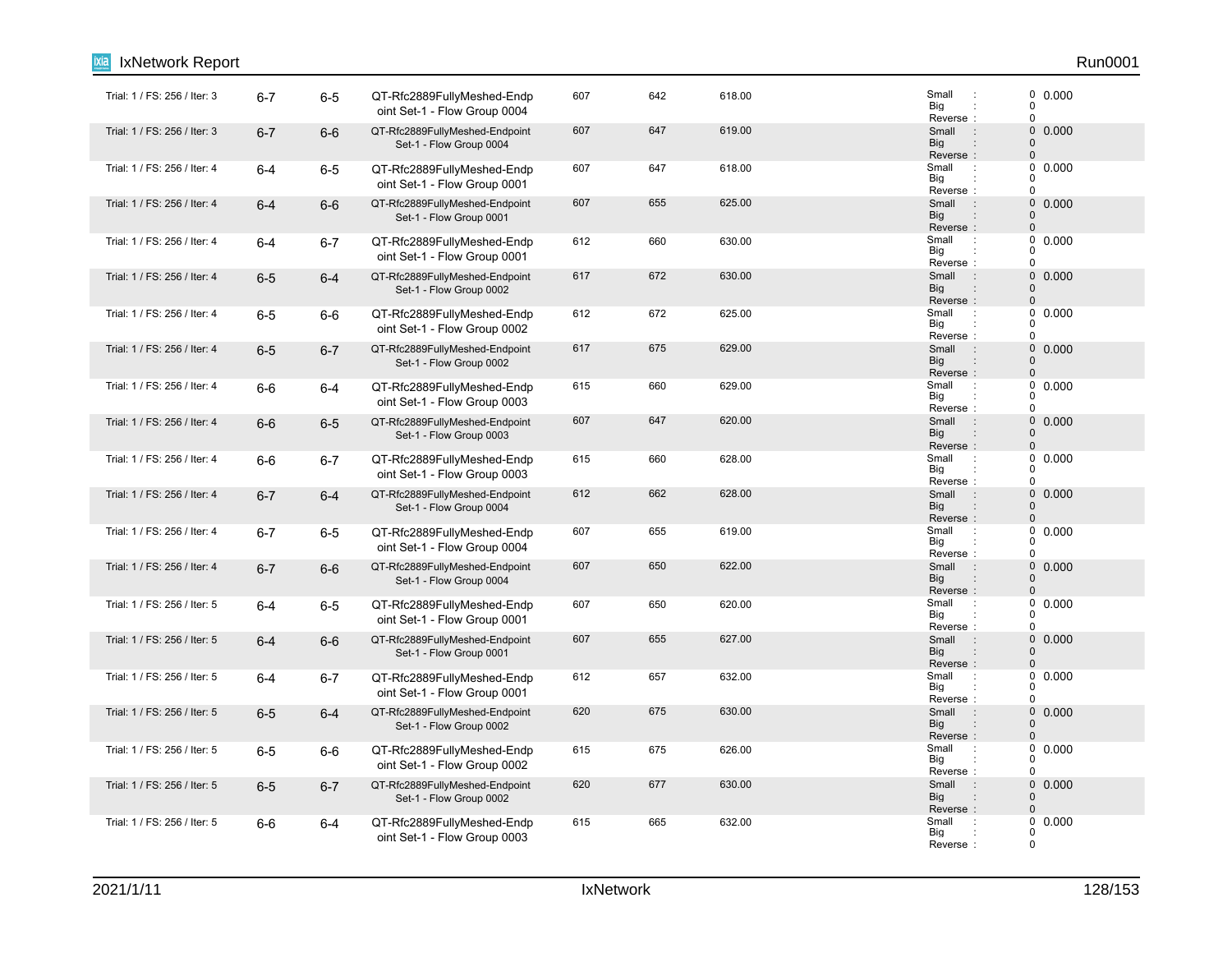#### 6-6 6-5 QT-Rfc2889FullyMeshed-Endpoint Trial: 1 / FS: 256 / Iter: 5 : 0 Set-1 - Flow Group 0003 607 650 622.00 602 607 Small : 0 0.000 Reverse : Big Small 0 0 : : Trial: 1 / FS: 256 / Iter: 5 6-6 6-7 QT-Rfc2889FullyMeshed-Endp 615 660 631.00 Small : oint Set-1 - Flow Group 0003 615 660 631.00 **611.00** Small : 0 0.000 Reverse Big  $\overline{0}$  $\overline{0}$  $\Omega$ : : Trial: 1 / FS: 256 / Iter: 5 6-7 6-4 QT-Rfc2889FullyMeshed-Endpoint 615 665 629.00 Small : 0 Set-1 - Flow Group 0004 615 665 629.00 0.000 Big<br>Reverse : **Big** Small 0  $\Omega$ : "Trial: 1 / FS: 256 / Iter: 5 6-7 6-5 QT-Rfc2889FullyMeshed-Endp 607 655 619.00 Small oint Set-1 - Flow Group 0004 607 655 619.00 Small 0.000 Reverse Big  $\Omega$  $\begin{matrix}0\\0\end{matrix}$ 0 : : 1 / Frial: 1 / FS: 256 / Iter: 5  $6-7$  6-6 QT-Rfc2889FullyMeshed-Endpoint 607 655 624.00 655 624.00 Set-1 - Flow Group 0004 607 655 624.00 **601 624.00** 607 5 608 607 600 600 600 600 61 61 624.00 60 61 62 6 Reverse : Big Small 0 0 : : "Trial: 1 / FS: 256 / Iter: 6 6-4 6-5 QT-Rfc2889FullyMeshed-Endp 605 622 622.00 Small oint Set-1 - Flow Group 0001 605 652 622.00 **Small 2.0000** 605 605 607 612 622.00 Reverse Big  $\Omega$  $\begin{matrix}0\\0\end{matrix}$  $\Omega$ : : Trial: 1 / FS: 256 / Iter: 6 6-4 6-6 QT-Rfc2889FullyMeshed-Endpoint 607 657 629.00 Small : 0 Set-1 - Flow Group 0001 607 657 629.00 0.000 Reverse : Big Small  $\Omega$  $\Omega$ : : "Trial: 1 / FS: 256 / Iter: 6 6-4 6-7 QT-Rfc2889FullyMeshed-Endp 612 660 633.00 Shall oint Set-1 - Flow Group 0001 612 660 633.00 **Small 1 60.000** Reverse Big  $\Omega$  $\begin{matrix}0\\0\end{matrix}$  $\Omega$ : : 6-5 6-4 QT-Rfc2889FullyMeshed-Endpoint Trial: 1 / FS: 256 / Iter: 6 : 0 Set-1 - Flow Group 0002 620 675 631.00 631.00 631.00 631.00 620 631.00 620 631.00 676 677 681 682 683 691 61 61 61 61 61 61 61 61 61 6 Reverse : Big Small  $\Omega$  $\Omega$ : : "Trial: 1 / FS: 256 / Iter: 6 6-5 6-6 QT-Rfc2889FullyMeshed-Endp 615 672 627.00 oint Set-1 - Flow Group 0002 615 672 627.00 Small : 0 0.000 Big<br>Reverse : Big 0  $\Omega$  $\theta$ 1. Trial: 1 / FS: 256 / Iter: 6 6-5 6-7 QT-Rfc2889FullyMeshed-Endpoint 620 675 631.00 Small : 0 Set-1 - Flow Group 0002 620 675 631.00 621 631.00 620 631.00 620 631.00 620 631.00 631.00 631.00 631.00 6 Reverse Big Small 0  $\Omega$ : : : Trial: 1 / FS: 256 / Iter: 6 6-6 6-4 QT-Rfc2889FullyMeshed-Endp 615 665 634.00 Small : oint Set-1 - Flow Group 0003 615 665 634.00 **Small 1 665 634.00** Reverse Big 0  $\begin{matrix}0\\0\end{matrix}$  $\Omega$ : : 6-6 6-5 QT-Rfc2889FullyMeshed-Endpoint Trial: 1 / FS: 256 / Iter: 6 : 0 Set-1 - Flow Group 0003 607 657 623.00 **607** 5 607 623.00 Reverse : Big Small  $\Omega$  $\Omega$ : : "Trial: 1 / FS: 256 / Iter: 6 6-6 6-7 QT-Rfc2889FullyMeshed-Endp 615 665 634.00 Small oint Set-1 - Flow Group 0003 615 665 634.00 Small : 0 0.000 Reverse Big 0  $\begin{matrix}0\\0\end{matrix}$  $\overline{0}$ : : Trial: 1 / FS: 256 / Iter: 6 6-7 6-4 QT-Rfc2889FullyMeshed-Endpoint 615 662 631.00 Small : 0 Set-1 - Flow Group 0004 615 662 631.00 0.000 Reverse : Big Small  $\Omega$ 0 : : Trial: 1 / FS: 256 / Iter: 6 6-7 6-5 QT-Rfc2889FullyMeshed-Endp 607 657 620.00 Small : oint Set-1 - Flow Group 0004 607 657 620.00 Small 0.000 Reverse Big 0  $\Omega$ 0 : : 6-7 6-6 QT-Rfc2889FullyMeshed-Endpoint Trial: 1 / FS: 256 / Iter: 6 : 0 Set-1 - Flow Group 0004 607 655 626.00 0.000 Reverse : Big Small  $\Omega$  $\Omega$ : : "Trial: 1 / FS: 256 / Iter: 7 6-4 6-5 QT-Rfc2889FullyMeshed-Endp 607 652 623.00 oint Set-1 - Flow Group 0001 607 652 623.00 **Small 2.0000** 607 60000 Reverse Big 0  $\Omega$  $\theta$ : : Trial: 1 / FS: 256 / Iter: 7 6-4 6-6 QT-Rfc2889FullyMeshed-Endpoint 607 657 630.00 Small : 0 Set-1 - Flow Group 0001 607 657 630.00 0.000 Reverse : Big Small 0  $\Omega$ : : Trial: 1 / FS: 256 / Iter: 7 6-4 6-7 QT-Rfc2889FullyMeshed-Endp 612 660 634.00 Small : oint Set-1 - Flow Group 0001 612 660 634.00 639.00 Small : 0 0.000 Reverse Big 0  $\begin{array}{c} 0 \\ 0 \end{array}$  0.000  $\Omega$ : : Trial: 1 / FS: 256 / Iter: 7 6-5 6-4 QT-Rfc2889FullyMeshed-Endpoint 620 677 632.00 Small 0 Set-1 - Flow Group 0002 620 677 632.00 **Small** 9 630.00 **CONTENT SMALL** 60 0.000 Reverse : Big Small  $\Omega$ 0 : IxNetwork Report Run0001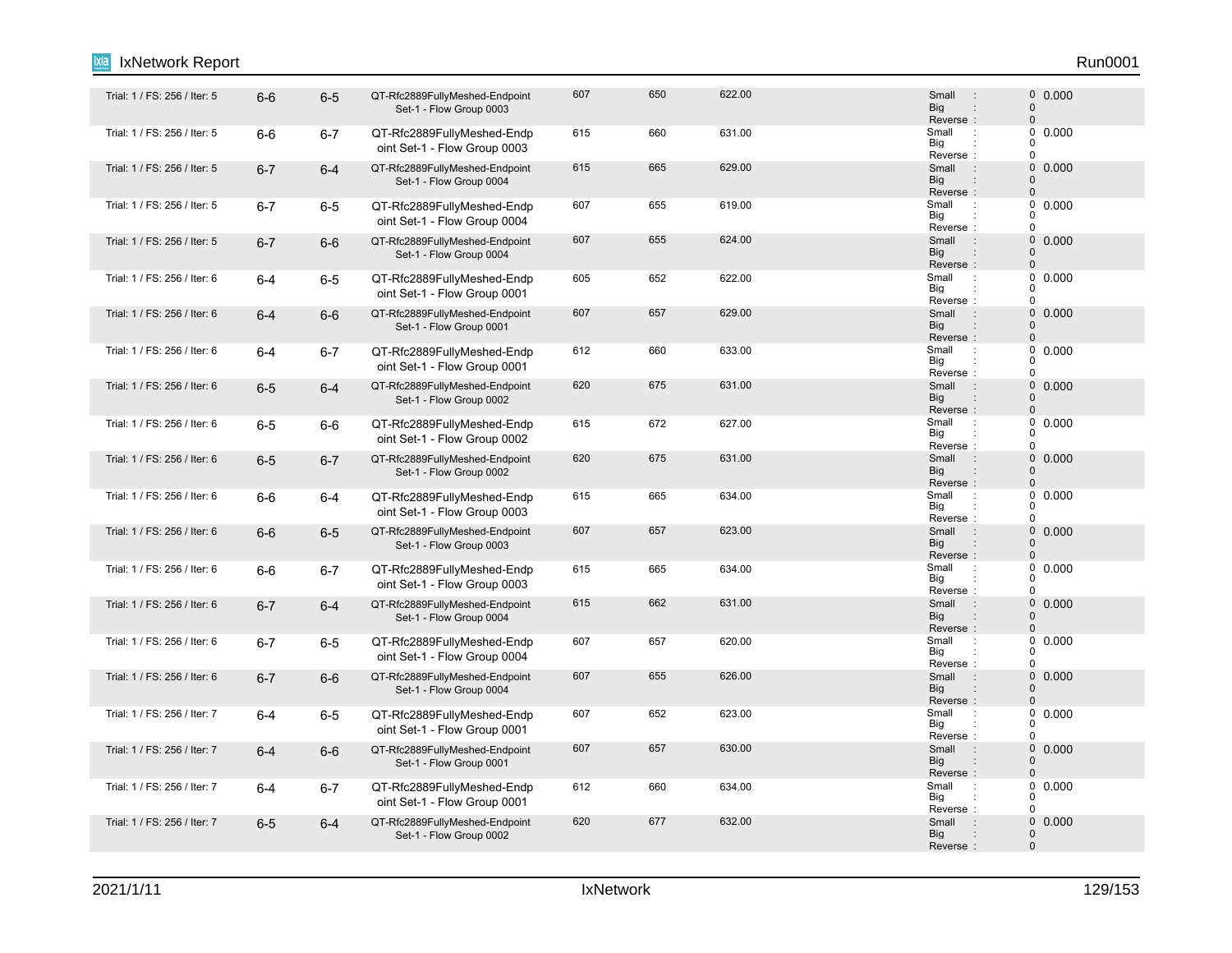| IxNetwork Report             |         |         |                                                            |     |     |        |                                                                     | Run0001                                                       |
|------------------------------|---------|---------|------------------------------------------------------------|-----|-----|--------|---------------------------------------------------------------------|---------------------------------------------------------------|
| Trial: 1 / FS: 256 / Iter: 7 | $6-5$   | $6-6$   | QT-Rfc2889FullyMeshed-Endp<br>oint Set-1 - Flow Group 0002 | 615 | 672 | 627.00 | Small<br>$\cdot$ :<br>Big<br>Reverse:                               | 0 0.000<br>0<br>0                                             |
| Trial: 1 / FS: 256 / Iter: 7 | $6-5$   | $6 - 7$ | QT-Rfc2889FullyMeshed-Endpoint<br>Set-1 - Flow Group 0002  | 620 | 677 | 632.00 | Small<br>$\sim$ 1<br><b>Big</b><br>Reverse:                         | $\mathsf{O}\xspace$<br>0.000<br>$\mathbf 0$<br>$\pmb{0}$      |
| Trial: 1 / FS: 256 / Iter: 7 | $6-6$   | $6 - 4$ | QT-Rfc2889FullyMeshed-Endp<br>oint Set-1 - Flow Group 0003 | 615 | 667 | 635.00 | Small<br>$\sim$<br>Big<br>Reverse:                                  | 0<br>0.000<br>$\Omega$<br>$\mathbf 0$                         |
| Trial: 1 / FS: 256 / Iter: 7 | $6-6$   | $6-5$   | QT-Rfc2889FullyMeshed-Endpoint<br>Set-1 - Flow Group 0003  | 610 | 657 | 624.00 | $\sim$ 1<br>Small<br><b>Big</b><br>:<br>Reverse:                    | $\mathsf{O}\xspace$<br>0.000<br>$\mathbf 0$<br>$\overline{0}$ |
| Trial: 1 / FS: 256 / Iter: 7 | $6-6$   | $6 - 7$ | QT-Rfc2889FullyMeshed-Endp<br>oint Set-1 - Flow Group 0003 | 617 | 665 | 635.00 | Small<br>$\ddot{\phantom{a}}$<br>Big<br>Reverse:                    | 0<br>0.000<br>0<br>0                                          |
| Trial: 1 / FS: 256 / Iter: 7 | $6 - 7$ | $6 - 4$ | QT-Rfc2889FullyMeshed-Endpoint<br>Set-1 - Flow Group 0004  | 612 | 670 | 632.00 | Small<br>$\cdot$ :<br><b>Big</b><br>$\vdots$<br>Reverse:            | 0<br>0.000<br>$\mathbf 0$<br>$\mathbf 0$                      |
| Trial: 1 / FS: 256 / Iter: 7 | $6 - 7$ | $6-5$   | QT-Rfc2889FullyMeshed-Endp<br>oint Set-1 - Flow Group 0004 | 607 | 657 | 621.00 | Small<br>$\mathbb{R}^2$<br>Big<br>Reverse:                          | 0<br>0.000<br>0<br>0                                          |
| Trial: 1 / FS: 256 / Iter: 7 | $6 - 7$ | $6-6$   | QT-Rfc2889FullyMeshed-Endpoint<br>Set-1 - Flow Group 0004  | 607 | 655 | 627.00 | Small<br>$\overline{\phantom{a}}$ :<br><b>Big</b><br>Reverse:       | $\mathbf 0$<br>0.000<br>0<br>$\mathbf 0$                      |
| Trial: 1 / FS: 256 / Iter: 8 | $6 - 4$ | $6-5$   | QT-Rfc2889FullyMeshed-Endp<br>oint Set-1 - Flow Group 0001 | 607 | 655 | 625.00 | Small<br>$\cdot$<br>Big<br>Reverse:                                 | 0<br>0.000<br>$\mathbf 0$<br>0                                |
| Trial: 1 / FS: 256 / Iter: 8 | $6 - 4$ | $6-6$   | QT-Rfc2889FullyMeshed-Endpoint<br>Set-1 - Flow Group 0001  | 607 | 660 | 631.00 | Small<br>$\sim$ 1.<br><b>Big</b><br>Reverse:                        | 0 0.000<br>$\mathbf 0$<br>$\mathbf{0}$                        |
| Trial: 1 / FS: 256 / Iter: 8 | $6 - 4$ | $6 - 7$ | QT-Rfc2889FullyMeshed-Endp<br>oint Set-1 - Flow Group 0001 | 612 | 662 | 635.00 | Small<br>$\ddot{\phantom{a}}$ :<br>Big<br>Reverse:                  | 0<br>0.000<br>0<br>0                                          |
| Trial: 1 / FS: 256 / Iter: 8 | $6-5$   | $6 - 4$ | QT-Rfc2889FullyMeshed-Endpoint<br>Set-1 - Flow Group 0002  | 620 | 677 | 633.00 | Small<br>$\sim$ 1.<br><b>Big</b><br>$\vdots$<br>Reverse:            | $\mathsf{O}\xspace$<br>0.000<br>$\mathbf 0$<br>$\mathbf 0$    |
| Trial: 1 / FS: 256 / Iter: 8 | $6-5$   | $6-6$   | QT-Rfc2889FullyMeshed-Endp<br>oint Set-1 - Flow Group 0002 | 615 | 672 | 628.00 | Small<br>$\therefore$<br>Big<br>Reverse:                            | 0.000<br>0<br>0<br>0                                          |
| Trial: 1 / FS: 256 / Iter: 8 | $6-5$   | $6 - 7$ | QT-Rfc2889FullyMeshed-Endpoint<br>Set-1 - Flow Group 0002  | 620 | 680 | 632.00 | Small<br>$\sim$ 1<br><b>Big</b><br>Reverse:                         | $\mathbf 0$<br>0.000<br>$\mathbf 0$<br>$\pmb{0}$              |
| Trial: 1 / FS: 256 / Iter: 8 | $6-6$   | $6 - 4$ | QT-Rfc2889FullyMeshed-Endp<br>oint Set-1 - Flow Group 0003 | 615 | 662 | 631.00 | Small<br>$\pm$<br>Big<br>Reverse:                                   | 0<br>0.000<br>0<br>0                                          |
| Trial: 1 / FS: 256 / Iter: 8 | $6-6$   | $6-5$   | QT-Rfc2889FullyMeshed-Endpoint<br>Set-1 - Flow Group 0003  | 610 | 667 | 621.00 | $\sim$ 1<br>Small<br><b>Big</b><br>$\ddot{\phantom{a}}$<br>Reverse: | 0<br>0.000<br>$\mathbf 0$<br>$\mathbf 0$                      |
| Trial: 1 / FS: 256 / Iter: 8 | $6-6$   | $6 - 7$ | QT-Rfc2889FullyMeshed-Endp<br>oint Set-1 - Flow Group 0003 | 615 | 660 | 631.00 | Small<br>$\ddot{\phantom{a}}$ :<br>Big<br>Reverse:                  | 0.000<br>0<br>0<br>0                                          |
| Trial: 1 / FS: 256 / Iter: 8 | $6 - 7$ | $6 - 4$ | QT-Rfc2889FullyMeshed-Endpoint<br>Set-1 - Flow Group 0004  | 612 | 662 | 633.00 | $\sim$ 1<br>Small<br><b>Big</b><br>:<br>Reverse:                    | $\mathsf{O}\xspace$<br>0.000<br>0<br>$\pmb{0}$                |
| Trial: 1 / FS: 256 / Iter: 8 | $6 - 7$ | $6-5$   | QT-Rfc2889FullyMeshed-Endp<br>oint Set-1 - Flow Group 0004 | 607 | 652 | 623.00 | Small<br>$\therefore$<br>Big<br>Reverse:                            | 0<br>0.000<br>0<br>$\mathbf 0$                                |
| Trial: 1 / FS: 256 / Iter: 8 | $6 - 7$ | $6-6$   | QT-Rfc2889FullyMeshed-Endpoint<br>Set-1 - Flow Group 0004  | 610 | 657 | 629.00 | Small<br>$\therefore$<br><b>Big</b><br>Reverse:                     | 0<br>0.000<br>$\mathbf 0$<br>$\mathbf{0}$                     |
| Trial: 1 / FS: 256 / Iter: 9 | $6 - 4$ | $6-5$   | QT-Rfc2889FullyMeshed-Endp<br>oint Set-1 - Flow Group 0001 | 607 | 667 | 633.00 | Small<br>$\cdot$ :<br>Big<br>Reverse:                               | $0\ 0.000$<br>0<br>$\mathbf 0$                                |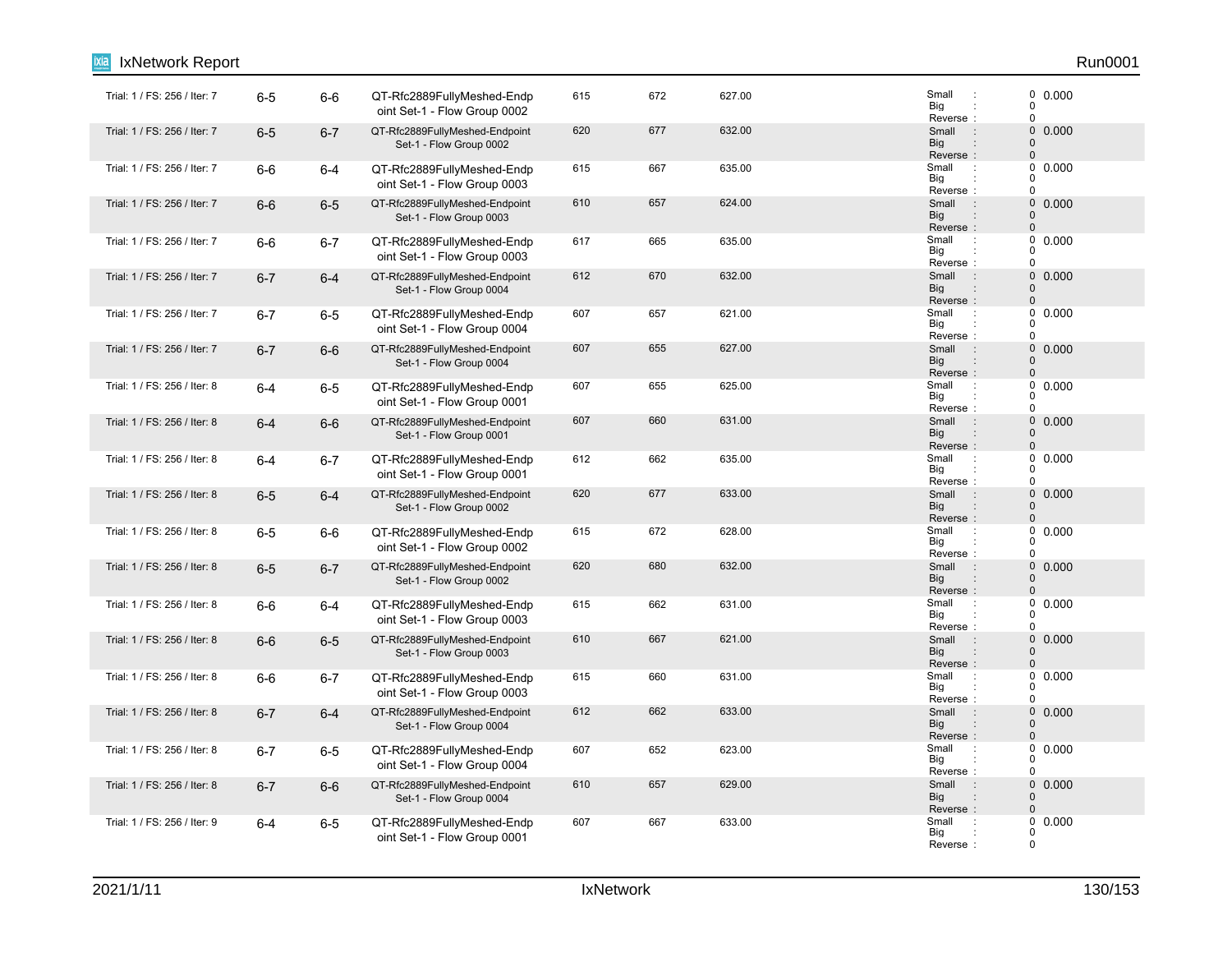#### 1 / Frial: 1 / FS: 256 / Iter: 9 6-4 6-6 QT-Rfc2889FullyMeshed-Endpoint 610 670 638.00 Small 0 Set-1 - Flow Group 0001 610 670 638.00 638.00 5mail 9 60.000 Reverse : Big Small 0 0 : : Trial: 1 / FS: 256 / Iter: 9 6-4 6-7 QT-Rfc2889FullyMeshed-Endp 615 677 643.00 Small : oint Set-1 - Flow Group 0001 615 677 643.00 Small : 0 0.000 Reverse Big  $\overline{0}$  $\overline{0}$  $\Omega$ : : 1 / FS: 256 / Iter: 9 6-5 6-4 QT-Rfc2889FullyMeshed-Endpoint 625 677 645.00 Small 0 Set-1 - Flow Group 0002 625 677 645.00 0.000 Big<br>Reverse : **Big** Small 0  $\Omega$ : Trial: 1 / FS: 256 / Iter: 9 6-5 6-6 QT-Rfc2889FullyMeshed-Endp 620 672 640.00 Small : oint Set-1 - Flow Group 0002 620 672 640.00 **Small 9.1 Small** 0.000 Reverse Big  $\Omega$  $\begin{matrix}0\\0\end{matrix}$ 0 : : 1 Trial: 1 / FS: 256 / Iter: 9 6-5 6-7 QT-Rfc2889FullyMeshed-Endpoint 625 677 645.00 Small 0 Set-1 - Flow Group 0002 625 677 645.00 **625 626 626 626 626 626 626 626 627 645.00** Reverse : Big Small 0 0 : : Trial: 1 / FS: 256 / Iter: 9 6-6 6-4 QT-Rfc2889FullyMeshed-Endp 622 677 644.00 Small : oint Set-1 - Flow Group 0003 622 677 644.00 Small : 0 0.000 Reverse Big  $\Omega$  $\begin{matrix}0\\0\end{matrix}$  $\Omega$ : : 1. Trial: 1 / FS: 256 / Iter: 9 6-6 6-5 QT-Rfc2889FullyMeshed-Endpoint 615 667 634.00 Small : 0 Set-1 - Flow Group 0003 615 667 634.00 0.000 Reverse : Big Small  $\Omega$ 0 : : Trial: 1 / FS: 256 / Iter: 9 6-6 6-7 QT-Rfc2889FullyMeshed-Endp 620 644.00 Small oint Set-1 - Flow Group 0003 620 680 644.00 Small : 0 0.000 Reverse Big  $\Omega$  $\begin{matrix}0\\0\end{matrix}$  $\Omega$ : : Trial: 1 / FS: 256 / Iter: 9 6-7 6-4 QT-Rfc2889FullyMeshed-Endpoint 617 680 645.00 Small : 0 Set-1 - Flow Group 0004 617 680 645.00 646.00 Small : 0 0.000 Reverse : Big Small  $\Omega$  $\Omega$ : : Trial: 1 / FS: 256 / Iter: 9 6-7 6-5 QT-Rfc2889FullyMeshed-Endp 610 665 636.00 Small : oint Set-1 - Flow Group 0004 610 665 636.00 Small : 0 0.000 Big<br>Reverse : Big 0  $\Omega$  $\theta$ 1. Trial: 1 / FS: 256 / Iter: 9 6-7 6-6 QT-Rfc2889FullyMeshed-Endpoint 615 672 641.00 Small : 0 Set-1 - Flow Group 0004 615 672 641.00 0.000 Reverse Big Small 0  $\Omega$ : : : Trial: 1 / FS: 512 / Iter: 1 6-4 6-5 QT-Rfc2889FullyMeshed-Endp 590 625 601.00 Small : oint Set-1 - Flow Group 0001 590 625 601.00 **Small 1 60.000** Reverse Big 0  $0$  $\Omega$ : : 1. Trial: 1 / FS: 512 / Iter: 1 6-4 6-6 QT-Rfc2889FullyMeshed-Endpoint 592 602 601.00 Set-1 - Flow Group 0001 592 622 601.00 0.000 Reverse : Big Small  $\Omega$  $\Omega$ : : Trial: 1 / FS: 512 / Iter: 1 6-4 6-7 QT-Rfc2889FullyMeshed-Endp 597 632 606.00 Small : oint Set-1 - Flow Group 0001 597 632 606.00 **Small Defined Algebra** Small D 0.000 Reverse Big 0  $\begin{matrix}0\\0\end{matrix}$  $\overline{0}$ : : Trial: 1 / FS: 512 / Iter: 1 6-5 6-4 QT-Rfc2889FullyMeshed-Endpoint 602 613.00 Small : 0 Set-1 - Flow Group 0002 602 632 613.00 609 613.00 602 5mail 9 600 6000 602 613.00 613.00 613.00 613.00 61 Reverse : Big Small  $\Omega$ 0 : : Trial: 1 / FS: 512 / Iter: 1 6-5 6-6 QT-Rfc2889FullyMeshed-Endp 597 630 608.00 Small : oint Set-1 - Flow Group 0002 597 630 608.00 608.00 Small : 0 0.000 Reverse Big 0  $\begin{matrix}0\\0\end{matrix}$ 0 : : 1. Trial: 1 / FS: 512 / Iter: 1 6-5 6-7 QT-Rfc2889FullyMeshed-Endpoint 602 635 612.00 Small 0 Set-1 - Flow Group 0002 602 635 612.00 636 612.00 602 5 602 603 603 603 604 612.00 612.00 612.00 612.00 61 Reverse : Big Small  $\Omega$  $\Omega$ : : "Trial: 1 / FS: 512 / Iter: 1 6-6 6-4 QT-Rfc2889FullyMeshed-Endp 597 630 608.00 Small oint Set-1 - Flow Group 0003 597 630 608.00 608.00 Small : 0 0.000 Reverse Big 0  $\Omega$  $\Omega$ : : 1. Trial: 1 / FS: 512 / Iter: 1 6-6 6-5 QT-Rfc2889FullyMeshed-Endpoint 592 603.00 Small 0 Set-1 - Flow Group 0003 592 622 603.00 603.00 590 603.00 603.00 603.00 603.00 603.00 603.00 603.00 603.00 603.00 603.00 603.00 603.00 Reverse : Big Small 0  $\Omega$ : : Trial: 1 / FS: 512 / Iter: 1 6-6 6-7 QT-Rfc2889FullyMeshed-Endp 597 627 607.00 Small : oint Set-1 - Flow Group 0003 597 627 607.00 Small 0.000 Reverse Big 0  $\begin{array}{c} 0 \\ 0 \end{array}$  0.000  $\Omega$ : : 6-7 6-4 QT-Rfc2889FullyMeshed-Endpoint Trial: 1 / FS: 512 / Iter: 1 : 0 Set-1 - Flow Group 0004 597 630 608.00 608.00 597 5mail 9 600.000 608.00 608.00 600 600 600 600 600 600 60 Big Small 0 :

IxNetwork Report Run0001

Reverse :

0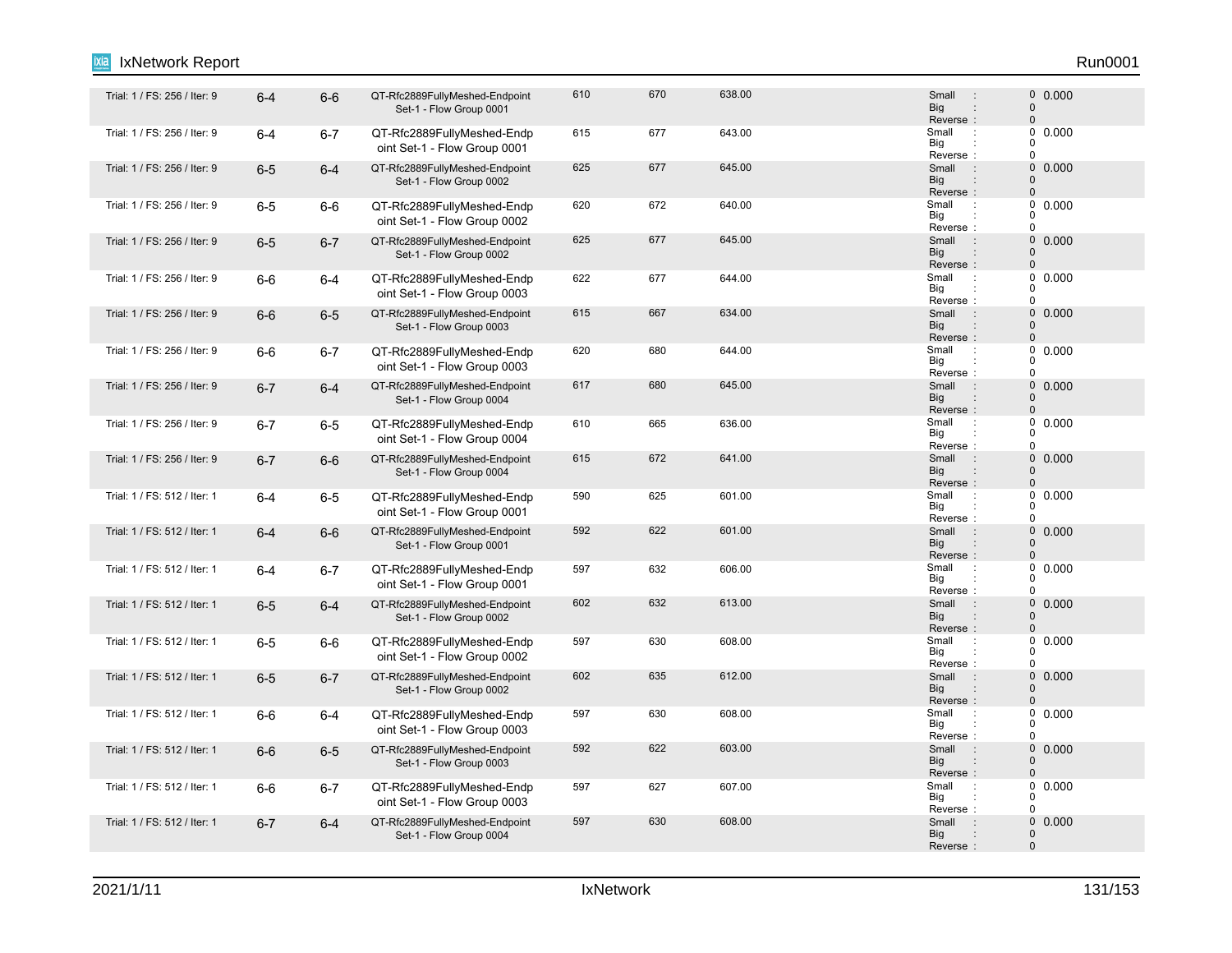| IxNetwork Report             |         |         |                                                            |     |     |        |                                                                      | Run0001                                                    |
|------------------------------|---------|---------|------------------------------------------------------------|-----|-----|--------|----------------------------------------------------------------------|------------------------------------------------------------|
| Trial: 1 / FS: 512 / Iter: 1 | $6 - 7$ | $6-5$   | QT-Rfc2889FullyMeshed-Endp<br>oint Set-1 - Flow Group 0004 | 592 | 625 | 602.00 | Small<br>$\ddot{\phantom{a}}$<br>Big<br>Reverse:                     | 0 0.000<br>$\overline{0}$<br>$\mathbf 0$                   |
| Trial: 1 / FS: 512 / Iter: 1 | $6 - 7$ | $6-6$   | QT-Rfc2889FullyMeshed-Endpoint<br>Set-1 - Flow Group 0004  | 592 | 625 | 603.00 | $\sim$ 1<br>Small<br><b>Big</b><br>Reverse:                          | 0<br>0.000<br>$\pmb{0}$<br>$\pmb{0}$                       |
| Trial: 1 / FS: 512 / Iter: 2 | $6-4$   | $6-5$   | QT-Rfc2889FullyMeshed-Endp<br>oint Set-1 - Flow Group 0001 | 590 | 622 | 601.00 | Small<br>$\cdot$ :<br>Big<br>Reverse:                                | 0<br>0.000<br>$\Omega$<br>$\mathbf 0$                      |
| Trial: 1 / FS: 512 / Iter: 2 | $6 - 4$ | $6-6$   | QT-Rfc2889FullyMeshed-Endpoint<br>Set-1 - Flow Group 0001  | 592 | 622 | 601.00 | $\sim$ 1.<br>Small<br><b>Big</b><br>$\ddot{\phantom{a}}$<br>Reverse: | $\mathsf{O}\xspace$<br>0.000<br>$\mathbf 0$<br>$\mathbf 0$ |
| Trial: 1 / FS: 512 / Iter: 2 | $6 - 4$ | $6 - 7$ | QT-Rfc2889FullyMeshed-Endp<br>oint Set-1 - Flow Group 0001 | 595 | 627 | 606.00 | Small<br>$\cdot$ :<br>Big<br>Reverse:                                | $\mathbf 0$<br>0.000<br>0<br>$\mathbf 0$                   |
| Trial: 1 / FS: 512 / Iter: 2 | $6-5$   | $6 - 4$ | QT-Rfc2889FullyMeshed-Endpoint<br>Set-1 - Flow Group 0002  | 602 | 635 | 613.00 | Small<br>$\pm$<br><b>Big</b><br>$\ddot{\phantom{a}}$<br>Reverse:     | 0<br>0.000<br>$\mathbf 0$<br>$\pmb{0}$                     |
| Trial: 1 / FS: 512 / Iter: 2 | $6-5$   | $6-6$   | QT-Rfc2889FullyMeshed-Endp<br>oint Set-1 - Flow Group 0002 | 597 | 632 | 608.00 | Small<br>$\ddot{\phantom{a}}$<br>Big<br>Reverse:                     | 0<br>0.000<br>0<br>$\pmb{0}$                               |
| Trial: 1 / FS: 512 / Iter: 2 | $6-5$   | $6 - 7$ | QT-Rfc2889FullyMeshed-Endpoint<br>Set-1 - Flow Group 0002  | 602 | 640 | 612.00 | Small<br>$\pm$<br>Big<br>Reverse:                                    | $\mathbf 0$<br>0.000<br>$\mathbf 0$<br>$\Omega$            |
| Trial: 1 / FS: 512 / Iter: 2 | $6-6$   | $6 - 4$ | QT-Rfc2889FullyMeshed-Endp<br>oint Set-1 - Flow Group 0003 | 597 | 630 | 608.00 | Small<br>$\ddot{\phantom{a}}$<br>Big<br>Reverse:                     | $\pmb{0}$<br>0.000<br>$\mathbf 0$<br>$\pmb{0}$             |
| Trial: 1 / FS: 512 / Iter: 2 | $6-6$   | $6-5$   | QT-Rfc2889FullyMeshed-Endpoint<br>Set-1 - Flow Group 0003  | 592 | 622 | 603.00 | Small<br>$\sim$<br>Big<br>Reverse:                                   | 0 0.000<br>$\mathbf 0$<br>$\Omega$                         |
| Trial: 1 / FS: 512 / Iter: 2 | $6-6$   | $6 - 7$ | QT-Rfc2889FullyMeshed-Endp<br>oint Set-1 - Flow Group 0003 | 597 | 630 | 607.00 | Small<br>$\ddot{\phantom{a}}$<br>Big<br>Reverse:                     | $\pmb{0}$<br>0.000<br>0<br>$\pmb{0}$                       |
| Trial: 1 / FS: 512 / Iter: 2 | $6 - 7$ | $6 - 4$ | QT-Rfc2889FullyMeshed-Endpoint<br>Set-1 - Flow Group 0004  | 597 | 630 | 608.00 | Small<br>$\cdot$ :<br><b>Big</b><br>$\ddot{\phantom{a}}$<br>Reverse: | 0<br>0.000<br>$\mathbf 0$<br>$\pmb{0}$                     |
| Trial: 1 / FS: 512 / Iter: 2 | $6 - 7$ | $6-5$   | QT-Rfc2889FullyMeshed-Endp<br>oint Set-1 - Flow Group 0004 | 592 | 625 | 602.00 | Small<br>Big<br>Reverse:                                             | 0.000<br>0<br>0<br>$\pmb{0}$                               |
| Trial: 1 / FS: 512 / Iter: 2 | $6 - 7$ | $6-6$   | QT-Rfc2889FullyMeshed-Endpoint<br>Set-1 - Flow Group 0004  | 592 | 625 | 603.00 | Small<br>$\sim$ 1.<br><b>Big</b><br>Reverse:                         | $\mathsf{O}\xspace$<br>0.000<br>$\Omega$<br>$\pmb{0}$      |
| Trial: 1 / FS: 512 / Iter: 3 | $6 - 4$ | $6-5$   | QT-Rfc2889FullyMeshed-Endp<br>oint Set-1 - Flow Group 0001 | 590 | 627 | 602.00 | Small<br>$\ddot{\phantom{a}}$<br>Big<br>Reverse:                     | $\pmb{0}$<br>0.000<br>0<br>$\mathbf 0$                     |
| Trial: 1 / FS: 512 / Iter: 3 | $6 - 4$ | $6-6$   | QT-Rfc2889FullyMeshed-Endpoint<br>Set-1 - Flow Group 0001  | 592 | 635 | 603.00 | Small<br>$\sim$ 1.<br>Big<br>$\ddot{\phantom{a}}$<br>Reverse:        | 0<br>0.000<br>$\pmb{0}$<br>$\mathbf 0$                     |
| Trial: 1 / FS: 512 / Iter: 3 | $6 - 4$ | $6 - 7$ | QT-Rfc2889FullyMeshed-Endp<br>oint Set-1 - Flow Group 0001 | 597 | 632 | 607.00 | Small<br>$\cdot$<br>Big<br>Reverse:                                  | 0.000<br>0<br>0<br>$\mathbf 0$                             |
| Trial: 1 / FS: 512 / Iter: 3 | $6-5$   | $6 - 4$ | QT-Rfc2889FullyMeshed-Endpoint<br>Set-1 - Flow Group 0002  | 602 | 637 | 613.00 | $\sim$ 1.<br>Small<br>Big<br>$\ddot{\phantom{a}}$<br>Reverse:        | $\mathsf{O}\xspace$<br>0.000<br>0<br>$\pmb{0}$             |
| Trial: 1 / FS: 512 / Iter: 3 | $6-5$   | $6-6$   | QT-Rfc2889FullyMeshed-Endp<br>oint Set-1 - Flow Group 0002 | 597 | 630 | 608.00 | Small<br>$\cdot$<br>Big<br>Reverse:                                  | 0<br>0.000<br>0<br>$\mathbf 0$                             |
| Trial: 1 / FS: 512 / Iter: 3 | $6-5$   | $6 - 7$ | QT-Rfc2889FullyMeshed-Endpoint<br>Set-1 - Flow Group 0002  | 602 | 640 | 612.00 | Small<br>$\mathbf{r}$<br>Big<br>Reverse:                             | $\mathbf 0$<br>0.000<br>0<br>$\mathbf{0}$                  |
| Trial: 1 / FS: 512 / Iter: 3 | $6-6$   | $6 - 4$ | QT-Rfc2889FullyMeshed-Endp<br>oint Set-1 - Flow Group 0003 | 597 | 635 | 607.00 | Small<br>Big<br>Reverse:                                             | 0<br>0.000<br>0<br>$\mathbf 0$                             |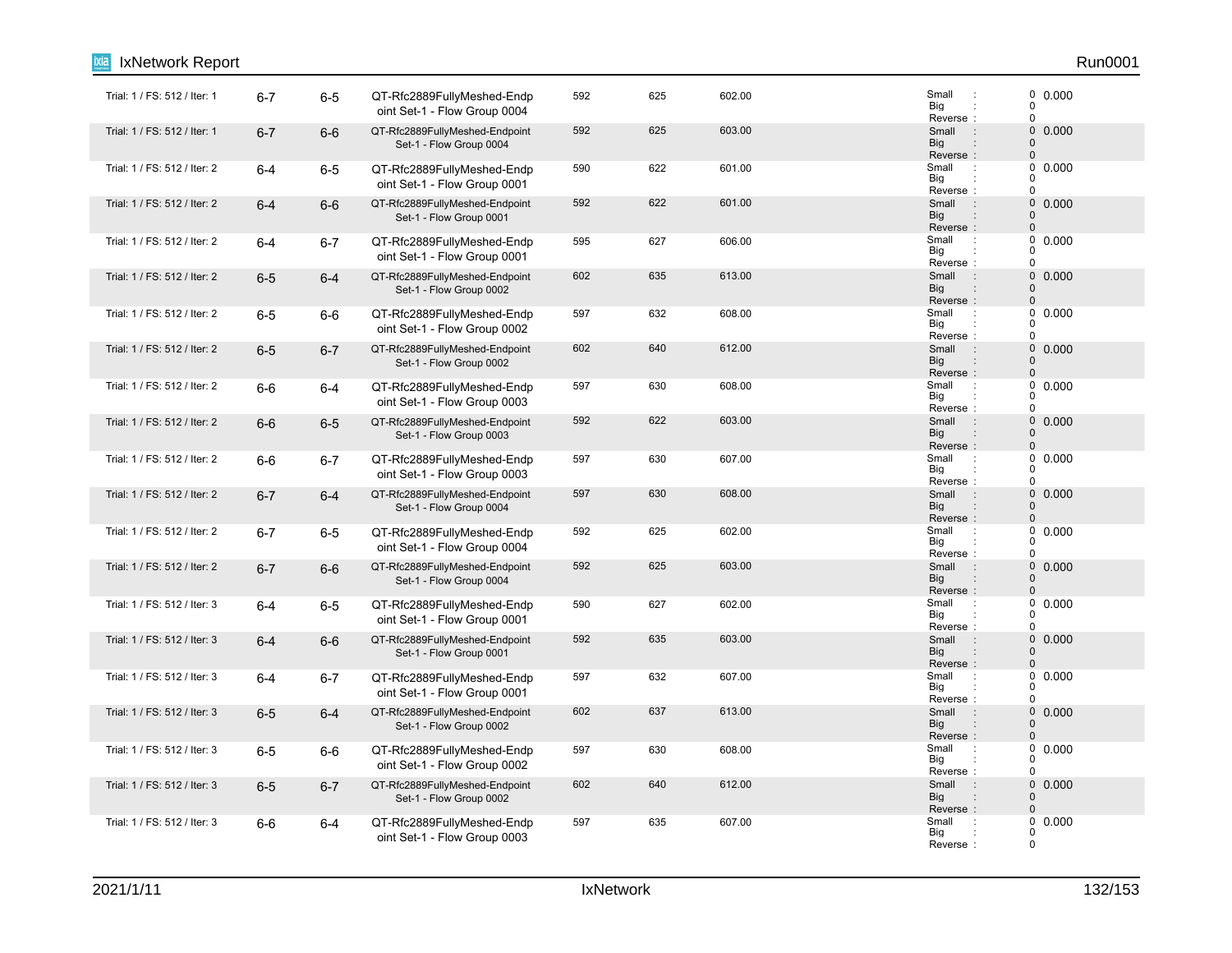#### 1. Trial: 1 / FS: 512 / Iter: 3 6-6 6-5 QT-Rfc2889FullyMeshed-Endpoint 590 627 602.00 Small 0 Set-1 - Flow Group 0003 590 627 602.00 602.00 5mail : 0 0.000 Reverse : Big Small 0 0 : : Trial: 1 / FS: 512 / Iter: 3 6-6 6-7 QT-Rfc2889FullyMeshed-Endp 595 607 607.00 Small : oint Set-1 - Flow Group 0003 595 630 607.00 607.00 Small : 0 0.000 Reverse Big  $\overline{0}$  $\overline{0}$  $\Omega$ : : Trial: 1 / FS: 512 / Iter: 3 6-7 6-4 QT-Rfc2889FullyMeshed-Endpoint 597 632 608.00 Small : 0 Set-1 - Flow Group 0004 597 632 608.00 0.000 Big<br>Reverse : **Big** Small 0  $\Omega$ : "Trial: 1 / FS: 512 / Iter: 3 6-7 6-5 QT-Rfc2889FullyMeshed-Endp 592 625 602.00<br>Trial: 1 / FS: 512 / Iter: 3 6-7 6-5 QT-Rfc2889FullyMeshed-Endp 592 625 oint Set-1 - Flow Group 0004 592 625 602.00 Small 0.000 Reverse Big  $\Omega$  $\begin{matrix}0\\0\end{matrix}$ 0 : : 6-7 6-6 QT-Rfc2889FullyMeshed-Endpoint Trial: 1 / FS: 512 / Iter: 3 : 0 Set-1 - Flow Group 0004 592 627 603.00 603.00 599 603.00 603.00 603.00 603.00 603.00 603.00 603.00 603.00 603.00 603.00 603.00 603.00 Reverse : Big Small 0 0 : : Trial: 1 / FS: 512 / Iter: 4 6-4 6-5 QT-Rfc2889FullyMeshed-Endp 590 627 601.00 Small : oint Set-1 - Flow Group 0001 590 627 601.00 **Small 1 60.000** Reverse Big  $\Omega$  $\begin{matrix}0\\0\end{matrix}$  $\Omega$ : : 1. Trial: 1 / FS: 512 / Iter: 4 6-4 6-6 QT-Rfc2889FullyMeshed-Endpoint 590 606.00 Small 0 Set-1 - Flow Group 0001 590 640 606.00 606.00 5mail : 0 0.000 Reverse : Big Small  $\Omega$ 0 : : "Trial: 1 / FS: 512 / Iter: 4 6-4 6-7 QT-Rfc2889FullyMeshed-Endp 597 642 611.00 Small oint Set-1 - Flow Group 0001 597 642 611.00 Small : 0 0.000 Reverse Big  $\Omega$  $\begin{matrix}0\\0\end{matrix}$  $\Omega$ : : 1 Trial: 1 / FS: 512 / Iter: 4 6-5 6-4 QT-Rfc2889FullyMeshed-Endpoint 602 640 613.00 Small 0 Set-1 - Flow Group 0002 602 640 613.00 600 Small : 0 0.000 Reverse : Big Small  $\Omega$  $\Omega$ : : "Trial: 1 / FS: 512 / Iter: 4 6-5 6-6 QT-Rfc2889FullyMeshed-Endp 597 635 608.00 oint Set-1 - Flow Group 0002 597 635 608.00 608.00 Small : 0 0.000 Big<br>Reverse : Big 0  $\Omega$  $\theta$ 1. Trial: 1 / FS: 512 / Iter: 4 6-5 6-7 QT-Rfc2889FullyMeshed-Endpoint 602 640 612.00 Small : 0 Set-1 - Flow Group 0002 602 640 612.00 602 Small : 0 0.000 Reverse Big Small 0  $\Omega$ : : : Trial: 1 / FS: 512 / Iter: 4 6-6 6-4 QT-Rfc2889FullyMeshed-Endp 597 610.00 Small oint Set-1 - Flow Group 0003 597 637 610.00 **Small Disk Small Disk Small** O 0.000 Reverse Big 0  $0$  $\Omega$ : : 1. Trial: 1 / FS: 512 / Iter: 4 6-6 6-5 QT-Rfc2889FullyMeshed-Endpoint 592 627 603.00 Set-1 - Flow Group 0003 592 627 603.00 **Small** 9 603.00 Reverse : Big Small  $\Omega$  $\Omega$ : : Trial: 1 / FS: 512 / Iter: 4 6-6 6-7 QT-Rfc2889FullyMeshed-Endp 597 6037 609.00 Small : oint Set-1 - Flow Group 0003 597 637 609.00 609.00 Small : 0 0.000 Reverse Big 0  $\begin{matrix}0\\0\end{matrix}$  $\overline{0}$ : : Trial: 1 / FS: 512 / Iter: 4 6-7 6-4 QT-Rfc2889FullyMeshed-Endpoint 597 640 610.00 Small : 0 Set-1 - Flow Group 0004 597 640 610.00 0.000 Reverse<br>Small Big Small  $\Omega$ 0 : : : Trial: 1 / FS: 512 / Iter: 4 **6-7 6-5 QT-Rfc2889FullyMeshed-Endp** 692 602.00 Small : oint Set-1 - Flow Group 0004 592 625 602.00 Small 0.000 Reverse Big 0  $\begin{matrix}0\\0\end{matrix}$ 0 : : 6-7 6-6 QT-Rfc2889FullyMeshed-Endpoint Trial: 1 / FS: 512 / Iter: 4 : 0 Set-1 - Flow Group 0004 592 632 603.00 603.00 592 603.00 Reverse : Big Small  $\Omega$  $\Omega$ : : "Trial: 1 / FS: 512 / Iter: 5 **6-4 6-5 QT-Rfc2889FullyMeshed-Endp** 690 602.00 Small oint Set-1 - Flow Group 0001 590 632 602.00 602.00 Small : 0 0.000 Reverse Big 0  $\Omega$  $\theta$ : : Trial: 1 / FS: 512 / Iter: 5 6-4 6-6 QT-Rfc2889FullyMeshed-Endpoint 590 635 604.00 Small : 0 Set-1 - Flow Group 0001 590 635 604.00 **Small : 0 0.000** Reverse : Big Small 0  $\Omega$ : : Trial: 1 / FS: 512 / Iter: 5 6-4 6-7 QT-Rfc2889FullyMeshed-Endp 595 640 609.00 Small : oint Set-1 - Flow Group 0001 595 640 609.00 Small 0.000 Reverse Big 0  $\begin{array}{c} 0 \\ 0 \end{array}$  0.000  $\Omega$ : : Trial: 1 / FS: 512 / Iter: 5 6-5 6-4 QT-Rfc2889FullyMeshed-Endpoint 602 642 614.00 Small 0 Set-1 - Flow Group 0002 602 642 614.00 **Small** 9 600 600 602 Reverse : Big Small  $\Omega$ 0 : IxNetwork Report Run0001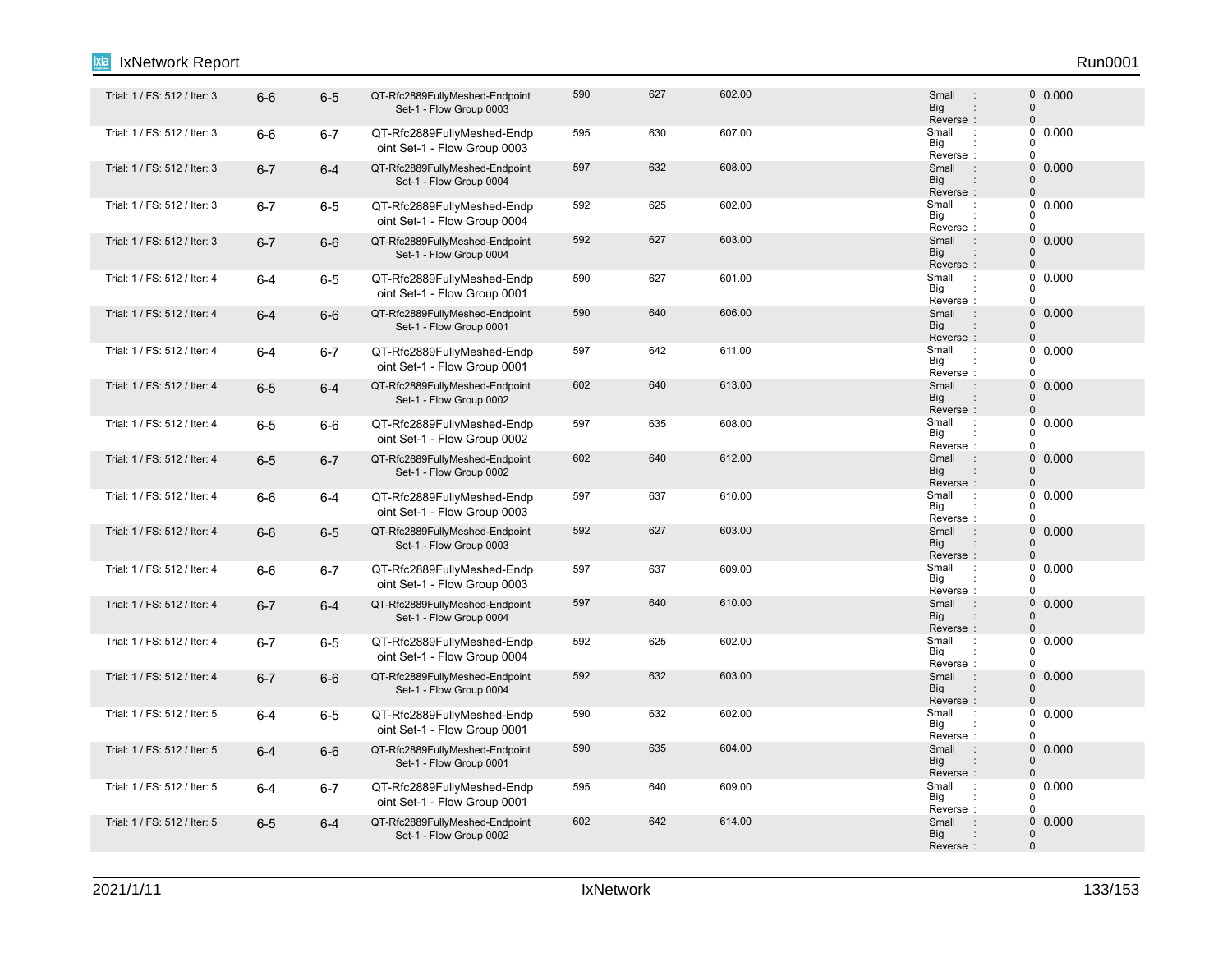| IxNetwork Report             |         |         |                                                            |     |     |        |                                                                      | Run0001                                               |
|------------------------------|---------|---------|------------------------------------------------------------|-----|-----|--------|----------------------------------------------------------------------|-------------------------------------------------------|
| Trial: 1 / FS: 512 / Iter: 5 | $6-5$   | $6-6$   | QT-Rfc2889FullyMeshed-Endp<br>oint Set-1 - Flow Group 0002 | 597 | 632 | 609.00 | Small<br>$\cdot$ :<br>Big<br>Reverse:                                | 0 0.000<br>0<br>0                                     |
| Trial: 1 / FS: 512 / Iter: 5 | $6-5$   | $6 - 7$ | QT-Rfc2889FullyMeshed-Endpoint<br>Set-1 - Flow Group 0002  | 602 | 637 | 613.00 | Small<br>$\sim$ 1<br><b>Big</b><br>Reverse:                          | $\mathbf 0$<br>0.000<br>$\mathbf{0}$<br>$\pmb{0}$     |
| Trial: 1 / FS: 512 / Iter: 5 | $6-6$   | $6 - 4$ | QT-Rfc2889FullyMeshed-Endp<br>oint Set-1 - Flow Group 0003 | 597 | 640 | 611.00 | Small<br>$\cdot$ :<br>Big<br>Reverse:                                | 0.000<br>0<br>$\Omega$<br>$\mathbf 0$                 |
| Trial: 1 / FS: 512 / Iter: 5 | $6-6$   | $6-5$   | QT-Rfc2889FullyMeshed-Endpoint<br>Set-1 - Flow Group 0003  | 592 | 630 | 604.00 | $\sim$ 1<br>Small<br><b>Big</b><br>Reverse:                          | $\mathbf 0$<br>0.000<br>$\mathbf 0$<br>$\overline{0}$ |
| Trial: 1 / FS: 512 / Iter: 5 | $6-6$   | $6 - 7$ | QT-Rfc2889FullyMeshed-Endp<br>oint Set-1 - Flow Group 0003 | 597 | 640 | 609.00 | Small<br>$\ddot{\phantom{a}}$<br>Big<br>Reverse:                     | 0<br>0.000<br>$\Omega$<br>0                           |
| Trial: 1 / FS: 512 / Iter: 5 | $6 - 7$ | $6 - 4$ | QT-Rfc2889FullyMeshed-Endpoint<br>Set-1 - Flow Group 0004  | 595 | 637 | 609.00 | Small<br>$\cdot$ :<br><b>Big</b><br>Reverse:                         | $\mathbf 0$<br>0.000<br>$\mathbf 0$<br>$\mathbf 0$    |
| Trial: 1 / FS: 512 / Iter: 5 | $6-7$   | $6-5$   | QT-Rfc2889FullyMeshed-Endp<br>oint Set-1 - Flow Group 0004 | 590 | 625 | 602.00 | Small<br>$\cdot$ :<br>Big<br>Reverse:                                | 0<br>0.000<br>$\Omega$<br>0                           |
| Trial: 1 / FS: 512 / Iter: 5 | $6 - 7$ | $6-6$   | QT-Rfc2889FullyMeshed-Endpoint<br>Set-1 - Flow Group 0004  | 590 | 627 | 603.00 | $\overline{\phantom{a}}$ :<br>Small<br><b>Big</b><br>Reverse:        | $\mathbf 0$<br>0.000<br>0<br>$\mathbf 0$              |
| Trial: 1 / FS: 512 / Iter: 6 | $6-4$   | $6-5$   | QT-Rfc2889FullyMeshed-Endp<br>oint Set-1 - Flow Group 0001 | 590 | 632 | 602.00 | Small<br>$\ddot{\phantom{a}}$ :<br>Big<br>Reverse:                   | 0<br>0.000<br>$\mathbf 0$<br>0                        |
| Trial: 1 / FS: 512 / Iter: 6 | $6-4$   | $6-6$   | QT-Rfc2889FullyMeshed-Endpoint<br>Set-1 - Flow Group 0001  | 590 | 637 | 605.00 | Small<br>$\sim$ 1.<br><b>Big</b><br>Reverse:                         | $0\ 0.000$<br>$\mathbf 0$<br>$\mathbf{0}$             |
| Trial: 1 / FS: 512 / Iter: 6 | 6-4     | $6 - 7$ | QT-Rfc2889FullyMeshed-Endp<br>oint Set-1 - Flow Group 0001 | 595 | 645 | 610.00 | Small<br>$\ddot{\phantom{a}}$ :<br>Big<br>Reverse:                   | 0<br>0.000<br>$\Omega$<br>0                           |
| Trial: 1 / FS: 512 / Iter: 6 | $6-5$   | $6 - 4$ | QT-Rfc2889FullyMeshed-Endpoint<br>Set-1 - Flow Group 0002  | 602 | 640 | 614.00 | Small<br>$\therefore$<br>Big<br>Reverse:                             | $\mathbf 0$<br>0.000<br>$\mathbf 0$<br>$\mathbf 0$    |
| Trial: 1 / FS: 512 / Iter: 6 | $6-5$   | $6-6$   | QT-Rfc2889FullyMeshed-Endp<br>oint Set-1 - Flow Group 0002 | 597 | 632 | 608.00 | Small<br>$\cdot$<br>Big<br>Reverse:                                  | 0.000<br>0<br>0<br>0                                  |
| Trial: 1 / FS: 512 / Iter: 6 | $6-5$   | $6 - 7$ | QT-Rfc2889FullyMeshed-Endpoint<br>Set-1 - Flow Group 0002  | 602 | 637 | 613.00 | Small<br>$\sim$ 1<br>Big<br>Reverse:                                 | $\mathbf 0$<br>0.000<br>$\Omega$<br>$\mathbf 0$       |
| Trial: 1 / FS: 512 / Iter: 6 | $6-6$   | $6 - 4$ | QT-Rfc2889FullyMeshed-Endp<br>oint Set-1 - Flow Group 0003 | 597 | 645 | 611.00 | Small<br>$\ddot{\phantom{a}}$ :<br>Big<br>Reverse:                   | 0<br>0.000<br>0<br>0                                  |
| Trial: 1 / FS: 512 / Iter: 6 | $6-6$   | $6-5$   | QT-Rfc2889FullyMeshed-Endpoint<br>Set-1 - Flow Group 0003  | 592 | 630 | 603.00 | $\sim$ 1.<br>Small<br><b>Big</b><br>$\ddot{\phantom{a}}$<br>Reverse: | $\mathbf 0$<br>0.000<br>$\mathbf 0$<br>$\mathbf 0$    |
| Trial: 1 / FS: 512 / Iter: 6 | $6-6$   | $6 - 7$ | QT-Rfc2889FullyMeshed-Endp<br>oint Set-1 - Flow Group 0003 | 595 | 642 | 610.00 | Small<br>Big<br>Reverse:                                             | 0.000<br>0<br>0<br>0                                  |
| Trial: 1 / FS: 512 / Iter: 6 | $6 - 7$ | $6 - 4$ | QT-Rfc2889FullyMeshed-Endpoint<br>Set-1 - Flow Group 0004  | 597 | 642 | 613.00 | $\sim$ 1<br>Small<br><b>Big</b><br>Reverse:                          | $\mathbf 0$<br>0.000<br>0<br>$\mathbf 0$              |
| Trial: 1 / FS: 512 / Iter: 6 | $6 - 7$ | $6-5$   | QT-Rfc2889FullyMeshed-Endp<br>oint Set-1 - Flow Group 0004 | 592 | 632 | 604.00 | Small<br>$\therefore$<br>Big<br>Reverse:                             | 0<br>0.000<br>0<br>0                                  |
| Trial: 1 / FS: 512 / Iter: 6 | $6 - 7$ | $6-6$   | QT-Rfc2889FullyMeshed-Endpoint<br>Set-1 - Flow Group 0004  | 592 | 640 | 607.00 | Small<br>$\therefore$<br><b>Big</b><br>Reverse:                      | $\mathbf 0$<br>0.000<br>$\mathbf 0$<br>$\mathbf{0}$   |
| Trial: 1 / FS: 512 / Iter: 7 | $6-4$   | $6-5$   | QT-Rfc2889FullyMeshed-Endp<br>oint Set-1 - Flow Group 0001 | 590 | 635 | 605.00 | Small<br>$\cdot$ :<br>Big<br>Reverse:                                | $0\ 0.000$<br>0<br>$\mathbf 0$                        |

## 2021/1/11 IxNetwork 134/153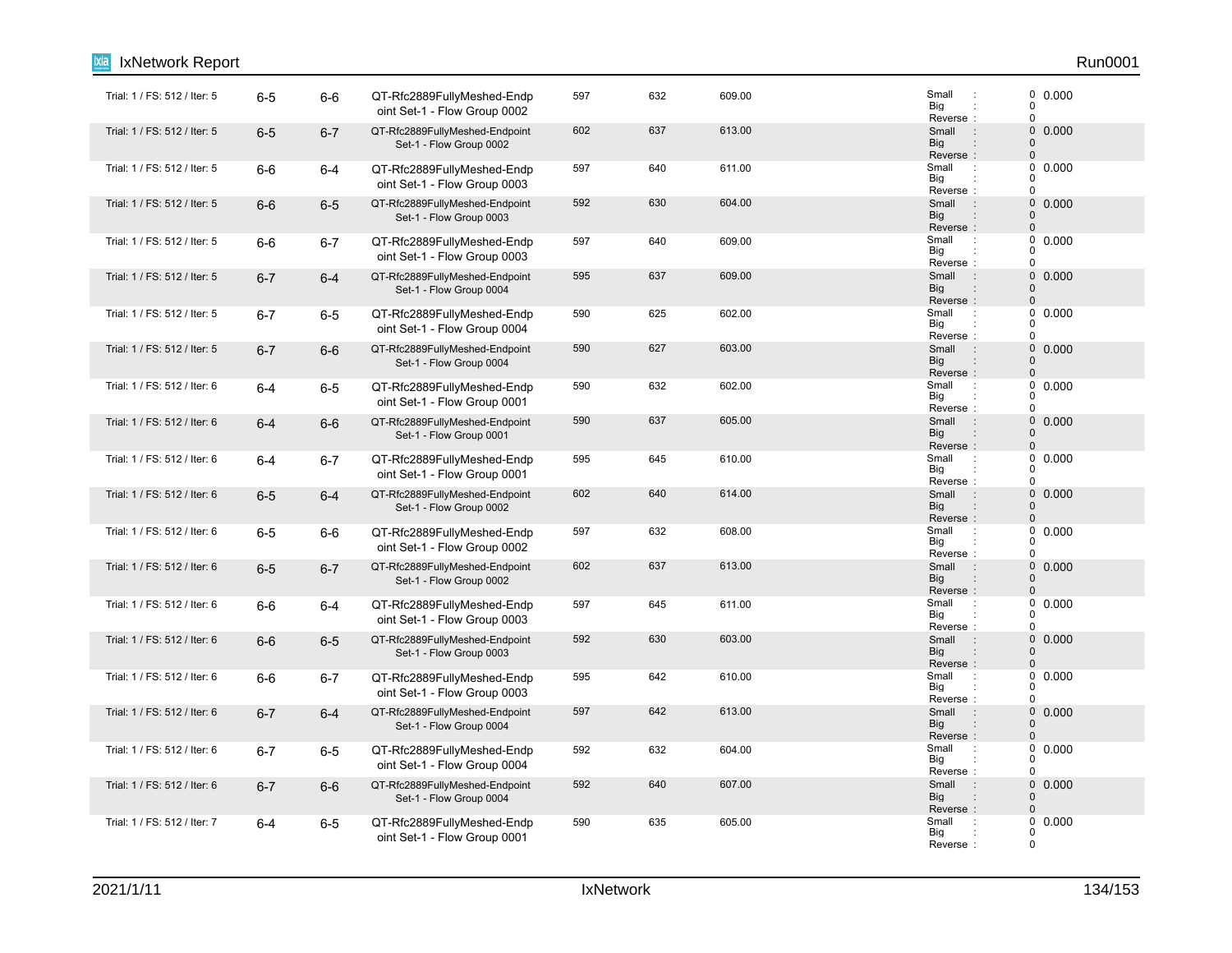#### 6-4 6-6 QT-Rfc2889FullyMeshed-Endpoint Trial: 1 / FS: 512 / Iter: 7 : 0 Set-1 - Flow Group 0001 592 645 611.00 Small : 0 0.000 Reverse : Big Small 0 0 : : Trial: 1 / FS: 512 / Iter: 7 **6-4 6-7 QT-Rfc2889FullyMeshed-Endp** 697 616.00 Small oint Set-1 - Flow Group 0001 597 650 616.00 616.00 Small : 0 0.000 Reverse Big  $\overline{0}$  $\overline{0}$  $\Omega$ : : Trial: 1 / FS: 512 / Iter: 7 6-5 6-4 QT-Rfc2889FullyMeshed-Endpoint 602 640 614.00 Small : 0 Set-1 - Flow Group 0002 602 640 614.00 **614.00** 602 Small : 0 0.000 Big<br>Reverse : **Big** Small 0  $\Omega$ : "Trial: 1 / FS: 512 / Iter: 7 6-5 6-6 QT-Rfc2889FullyMeshed-Endp 597 632 609.00 Small oint Set-1 - Flow Group 0002 597 632 609.00 Small 0.000 Reverse Big  $\Omega$  $\begin{matrix}0\\0\end{matrix}$ 0 : : 1 Trial: 1 / FS: 512 / Iter: 7 6-5 6-7 QT-Rfc2889FullyMeshed-Endpoint 602 642 614.00 Small 0 Set-1 - Flow Group 0002 602 642 614.00 **Small : 0 0.000** Reverse : Big Small 0 0 : : "Trial: 1 / FS: 512 / Iter: 7 6-6 6-4 QT-Rfc2889FullyMeshed-Endp 600 650 617.00 Small oint Set-1 - Flow Group 0003 600 650 617.00 Small 0.000 Reverse Big  $\Omega$  $\begin{matrix}0\\0\end{matrix}$  $\Omega$ : : 1. Trial: 1 / FS: 512 / Iter: 7 6-6 6-5 QT-Rfc2889FullyMeshed-Endpoint 592 635 607.00 Set-1 - Flow Group 0003 592 635 607.00 607.00 5mail 9 60000 607.00 Reverse : Big Small  $\Omega$ 0 : : "Trial: 1 / FS: 512 / Iter: 7 6-6 6-7 QT-Rfc2889FullyMeshed-Endp 600 650 617.00 Small oint Set-1 - Flow Group 0003 600 650 617.00 Small 0.000 Reverse Big  $\Omega$  $\begin{matrix}0\\0\end{matrix}$  $\Omega$ : : Trial: 1 / FS: 512 / Iter: 7 6-7 6-4 QT-Rfc2889FullyMeshed-Endpoint 597 650 614.00 Small 0 Set-1 - Flow Group 0004 597 650 614.00 **Small** 9 60.000 Reverse : Big Small  $\Omega$  $\Omega$ : : Trial: 1 / FS: 512 / Iter: 7 **6-7 6-5 QT-Rfc2889FullyMeshed-Endp 592** 604.00 Small : oint Set-1 - Flow Group 0004 592 630 604.00 604.00 Small : 0 0.000 Big<br>Reverse : Big 0  $\Omega$  $\theta$ 1. Trial: 1 / FS: 512 / Iter: 7 6-7 6-6 QT-Rfc2889FullyMeshed-Endpoint 592 642 609.00 Small 0 Set-1 - Flow Group 0004 592 642 609.00 609.00 590 609.00 609.000 61 62 60 61 61 62 60 61 61 61 62 60 60 60 60 60 60 60 60 60 60 60 60 6 Reverse Big Small 0  $\Omega$ : : 6-4 6-5 QT-Rfc2889FullyMeshed-Endp Trial: 1 / FS: 512 / Iter: 8 : oint Set-1 - Flow Group 0001 592 637 608.00 **Small Defined Arrival Contract Contract Contract Contract Contract Contract Contract Contract Co** Reverse Big 0  $0$  $\Omega$ : : 6-4 6-6 QT-Rfc2889FullyMeshed-Endpoint Trial: 1 / FS: 512 / Iter: 8 : 0 Set-1 - Flow Group 0001 592 647 613.00 **Small** 9 610.000 Reverse : Big Small  $\Omega$  $\Omega$ : : Trial: 1 / FS: 512 / Iter: 8 6-4 6-7 QT-Rfc2889FullyMeshed-Endp 597 650 617.00 Small : oint Set-1 - Flow Group 0001 597 650 617.00 **Small 1 6 617.00** 617.00 Reverse Big 0  $\begin{matrix}0\\0\end{matrix}$  $\overline{0}$ : : Trial: 1 / FS: 512 / Iter: 8 6-5 6-4 QT-Rfc2889FullyMeshed-Endpoint 602 640 615.00 Small : 0 Set-1 - Flow Group 0002 602 640 615.00 605 606 607 608 608 609 600 600 600 600 600 615.00 Reverse<br>Small Big Small  $\Omega$ 0 : : 6-5 6-6 QT-Rfc2889FullyMeshed-Endp Trial: 1 / FS: 512 / Iter: 8 : oint Set-1 - Flow Group 0002 597 632 610.00 **Small Defined Algebra** Small Defined Assemblance Companies of the Small Defined Assemblance Comp Reverse Big 0  $\begin{matrix}0\\0\end{matrix}$ 0 : : 6-5 6-7 QT-Rfc2889FullyMeshed-Endpoint Trial: 1 / FS: 512 / Iter: 8 : 0 Set-1 - Flow Group 0002 602 640 615.00 0.000 Reverse : Big Small  $\Omega$  $\Omega$ : : Trial: 1 / FS: 512 / Iter: 8 6-6 6-4 QT-Rfc2889FullyMeshed-Endp 597 647 613.00 Small : oint Set-1 - Flow Group 0003 597 647 613.00 Small : 0 0.000 Reverse Big 0  $\Omega$  $\Omega$ : : 6-6 6-5 QT-Rfc2889FullyMeshed-Endpoint Trial: 1 / FS: 512 / Iter: 8 : 0 Set-1 - Flow Group 0003 590 630 604.00 604.00 5mail : 0 0.000 Reverse : Big Small 0  $\Omega$ : 6-6 6-7 QT-Rfc2889FullyMeshed-Endp Trial: 1 / FS: 512 / Iter: 8 : oint Set-1 - Flow Group 0003 597 647 613.00 Small 0.000 Reverse Big 0  $\begin{array}{c} 0 \\ 0 \end{array}$  0.000  $\Omega$ : : 6-7 6-4 QT-Rfc2889FullyMeshed-Endpoint Trial: 1 / FS: 512 / Iter: 8 : 0 Set-1 - Flow Group 0004 597 647 615.00 **616.00** Small : 0 0.000 Reverse : Big Small  $\Omega$ 0 : IxNetwork Report Run0001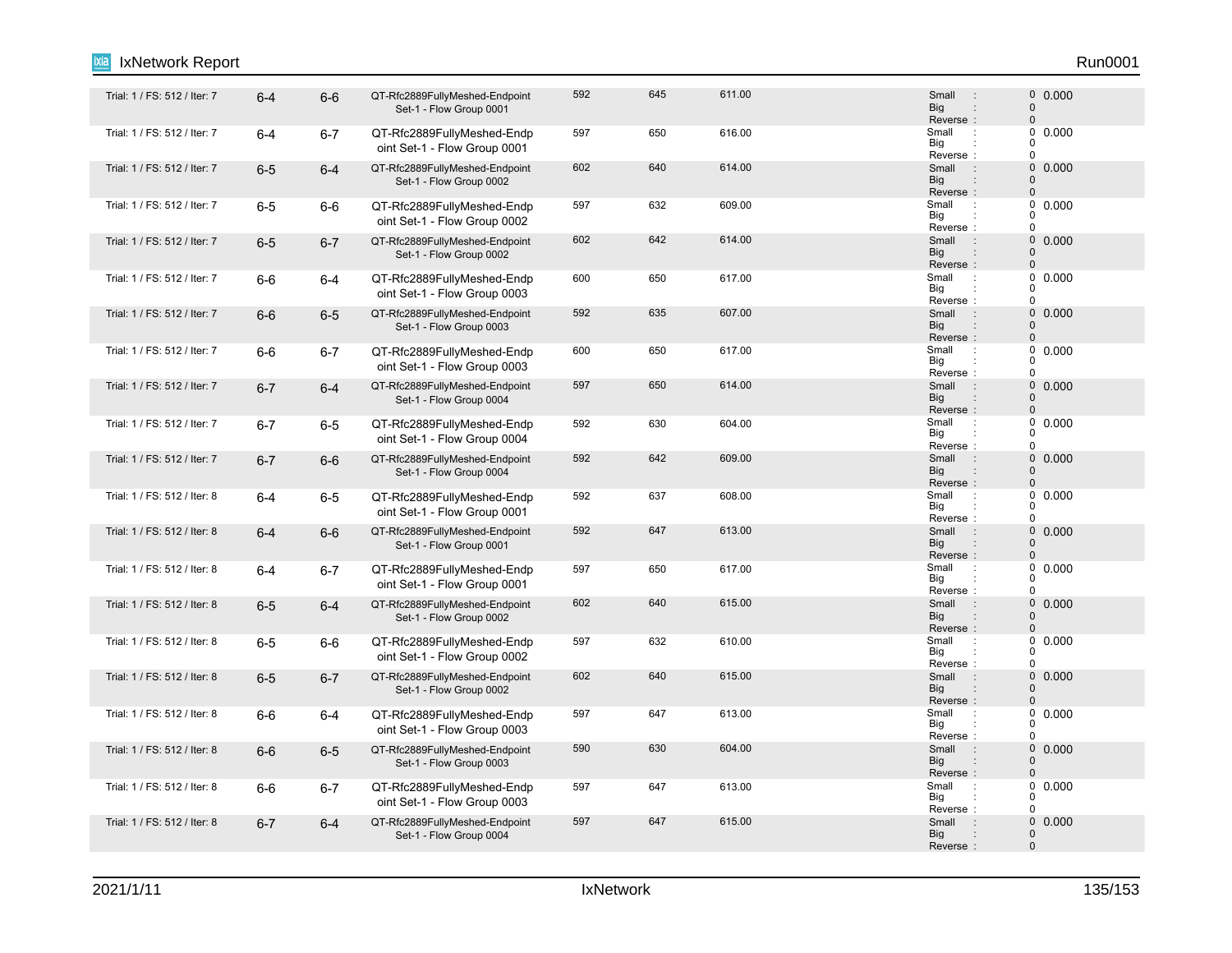| IxNetwork Report              |         |         |                                                            |     |     |        |                                                                                 | Run0001                                                             |
|-------------------------------|---------|---------|------------------------------------------------------------|-----|-----|--------|---------------------------------------------------------------------------------|---------------------------------------------------------------------|
| Trial: 1 / FS: 512 / Iter: 8  | $6 - 7$ | $6-5$   | QT-Rfc2889FullyMeshed-Endp<br>oint Set-1 - Flow Group 0004 | 592 | 635 | 605.00 | Small<br>÷<br>Big<br>Reverse:                                                   | $\begin{smallmatrix} 0 & 0.000 \ 0 & \end{smallmatrix}$<br>$\Omega$ |
| Trial: 1 / FS: 512 / Iter: 8  | $6 - 7$ | $6-6$   | QT-Rfc2889FullyMeshed-Endpoint<br>Set-1 - Flow Group 0004  | 592 | 642 | 610.00 | Small<br>$\sim$ 1.<br><b>Big</b><br>Reverse:                                    | $\pmb{0}$<br>0.000<br>$\mathbf 0$<br>$\mathbf 0$                    |
| Trial: 1 / FS: 512 / Iter: 9  | $6 - 4$ | $6-5$   | QT-Rfc2889FullyMeshed-Endp<br>oint Set-1 - Flow Group 0001 | 597 | 650 | 615.00 | Small<br>$\ddot{\phantom{a}}$<br>Big<br>Reverse:                                | 0<br>0.000<br>$\Omega$<br>$\Omega$                                  |
| Trial: 1 / FS: 512 / Iter: 9  | $6 - 4$ | $6-6$   | QT-Rfc2889FullyMeshed-Endpoint<br>Set-1 - Flow Group 0001  | 605 | 652 | 622.00 | $\therefore$<br>Small<br><b>Big</b><br>$\ddot{\phantom{a}}$<br>Reverse:         | $\pmb{0}$<br>0.000<br>$\mathbf 0$<br>$\mathbf 0$                    |
| Trial: 1 / FS: 512 / Iter: 9  | $6 - 4$ | $6 - 7$ | QT-Rfc2889FullyMeshed-Endp<br>oint Set-1 - Flow Group 0001 | 607 | 657 | 626.00 | Small<br>Big<br>Reverse:                                                        | $\mathbf 0$<br>0.000<br>$\Omega$<br>$\Omega$                        |
| Trial: 1 / FS: 512 / Iter: 9  | $6-5$   | $6 - 4$ | QT-Rfc2889FullyMeshed-Endpoint<br>Set-1 - Flow Group 0002  | 607 | 662 | 628.00 | Small<br>÷<br><b>Big</b><br>$\ddot{\phantom{a}}$<br>Reverse:                    | $\pmb{0}$<br>0.000<br>$\mathbf 0$<br>$\Omega$                       |
| Trial: 1 / FS: 512 / Iter: 9  | $6-5$   | $6-6$   | QT-Rfc2889FullyMeshed-Endp<br>oint Set-1 - Flow Group 0002 | 602 | 657 | 623.00 | Small<br>÷<br>Big<br>Reverse:                                                   | 0<br>0.000<br>$\Omega$<br>$\mathbf 0$                               |
| Trial: 1 / FS: 512 / Iter: 9  | $6-5$   | $6 - 7$ | QT-Rfc2889FullyMeshed-Endpoint<br>Set-1 - Flow Group 0002  | 607 | 660 | 628.00 | Small<br>$\mathbf{r}$<br>Big<br>Reverse:                                        | 0<br>0.000<br>$\mathbf 0$<br>$\Omega$                               |
| Trial: 1 / FS: 512 / Iter: 9  | $6-6$   | $6 - 4$ | QT-Rfc2889FullyMeshed-Endp<br>oint Set-1 - Flow Group 0003 | 607 | 662 | 627.00 | Small<br>$\ddot{\phantom{a}}$<br>Big<br>Reverse:                                | 0<br>0.000<br>$\Omega$<br>$\mathbf 0$                               |
| Trial: 1 / FS: 512 / Iter: 9  | $6-6$   | $6-5$   | QT-Rfc2889FullyMeshed-Endpoint<br>Set-1 - Flow Group 0003  | 597 | 647 | 616.00 | Small<br>$\cdot$ :<br><b>Big</b><br>Reverse:                                    | $0\ 0.000$<br>$\mathbf 0$<br>$\Omega$                               |
| Trial: 1 / FS: 512 / Iter: 9  | $6-6$   | $6 - 7$ | QT-Rfc2889FullyMeshed-Endp<br>oint Set-1 - Flow Group 0003 | 607 | 660 | 627.00 | Small<br>÷<br>Big<br>Reverse:                                                   | 0<br>0.000<br>$\Omega$<br>$\mathbf 0$                               |
| Trial: 1 / FS: 512 / Iter: 9  | $6 - 7$ | $6 - 4$ | QT-Rfc2889FullyMeshed-Endpoint<br>Set-1 - Flow Group 0004  | 610 | 662 | 629.00 | Small<br>$\ddot{\phantom{a}}$<br><b>Big</b><br>$\ddot{\phantom{a}}$<br>Reverse: | $\pmb{0}$<br>0.000<br>$\mathbf 0$<br>$\mathbf 0$                    |
| Trial: 1 / FS: 512 / Iter: 9  | $6 - 7$ | $6-5$   | QT-Rfc2889FullyMeshed-Endp<br>oint Set-1 - Flow Group 0004 | 600 | 645 | 617.00 | Small<br>$\ddot{\phantom{a}}$<br>Big<br>Reverse:                                | 0<br>0.000<br>0<br>$\Omega$                                         |
| Trial: 1 / FS: 512 / Iter: 9  | $6 - 7$ | $6-6$   | QT-Rfc2889FullyMeshed-Endpoint<br>Set-1 - Flow Group 0004  | 605 | 657 | 624.00 | Small<br>$\ddot{\phantom{a}}$<br><b>Big</b><br>Reverse:                         | $\pmb{0}$<br>0.000<br>$\mathbf 0$<br>$\mathbf 0$                    |
| Trial: 1 / FS: 1024 / Iter: 1 | $6 - 4$ | $6-5$   | QT-Rfc2889FullyMeshed-Endp<br>oint Set-1 - Flow Group 0001 | 562 | 595 | 572.00 | Small<br>$\ddot{\phantom{a}}$<br>Big<br>Reverse:                                | 0<br>0.000<br>$\mathbf 0$<br>$\Omega$                               |
| Trial: 1 / FS: 1024 / Iter: 1 | $6 - 4$ | $6-6$   | QT-Rfc2889FullyMeshed-Endpoint<br>Set-1 - Flow Group 0001  | 562 | 592 | 572.00 | $\sim$ 1 $\sim$<br>Small<br><b>Big</b><br>$\ddot{\phantom{a}}$<br>Reverse:      | 0<br>0.000<br>$\Omega$<br>$\mathbf 0$                               |
| Trial: 1 / FS: 1024 / Iter: 1 | $6 - 4$ | $6 - 7$ | QT-Rfc2889FullyMeshed-Endp<br>oint Set-1 - Flow Group 0001 | 567 | 597 | 577.00 | Small<br>$\ddot{\phantom{a}}$<br>Big<br>Reverse:                                | 0.000<br>0<br>0<br>$\Omega$                                         |
| Trial: 1 / FS: 1024 / Iter: 1 | $6-5$   | $6 - 4$ | QT-Rfc2889FullyMeshed-Endpoint<br>Set-1 - Flow Group 0002  | 575 | 605 | 585.00 | $\pm$<br>Small<br><b>Big</b><br>$\ddot{\phantom{a}}$<br>Reverse:                | $\pmb{0}$<br>0.000<br>$\mathbf 0$<br>$\mathbf 0$                    |
| Trial: 1 / FS: 1024 / Iter: 1 | $6-5$   | $6-6$   | QT-Rfc2889FullyMeshed-Endp<br>oint Set-1 - Flow Group 0002 | 570 | 600 | 579.00 | Small<br>$\cdot$<br>Big<br>Reverse:                                             | 0<br>0.000<br>0<br>$\Omega$                                         |
| Trial: 1 / FS: 1024 / Iter: 1 | $6-5$   | $6 - 7$ | QT-Rfc2889FullyMeshed-Endpoint<br>Set-1 - Flow Group 0002  | 575 | 602 | 584.00 | Small<br>÷<br>Big<br>Reverse:                                                   | 0<br>0.000<br>$\mathbf 0$<br>$\Omega$                               |
| Trial: 1 / FS: 1024 / Iter: 1 | $6-6$   | $6 - 4$ | QT-Rfc2889FullyMeshed-Endp<br>oint Set-1 - Flow Group 0003 | 570 | 597 | 579.00 | Small<br>Big<br>Reverse:                                                        | 0.000<br>0<br>$\Omega$<br>$\mathbf 0$                               |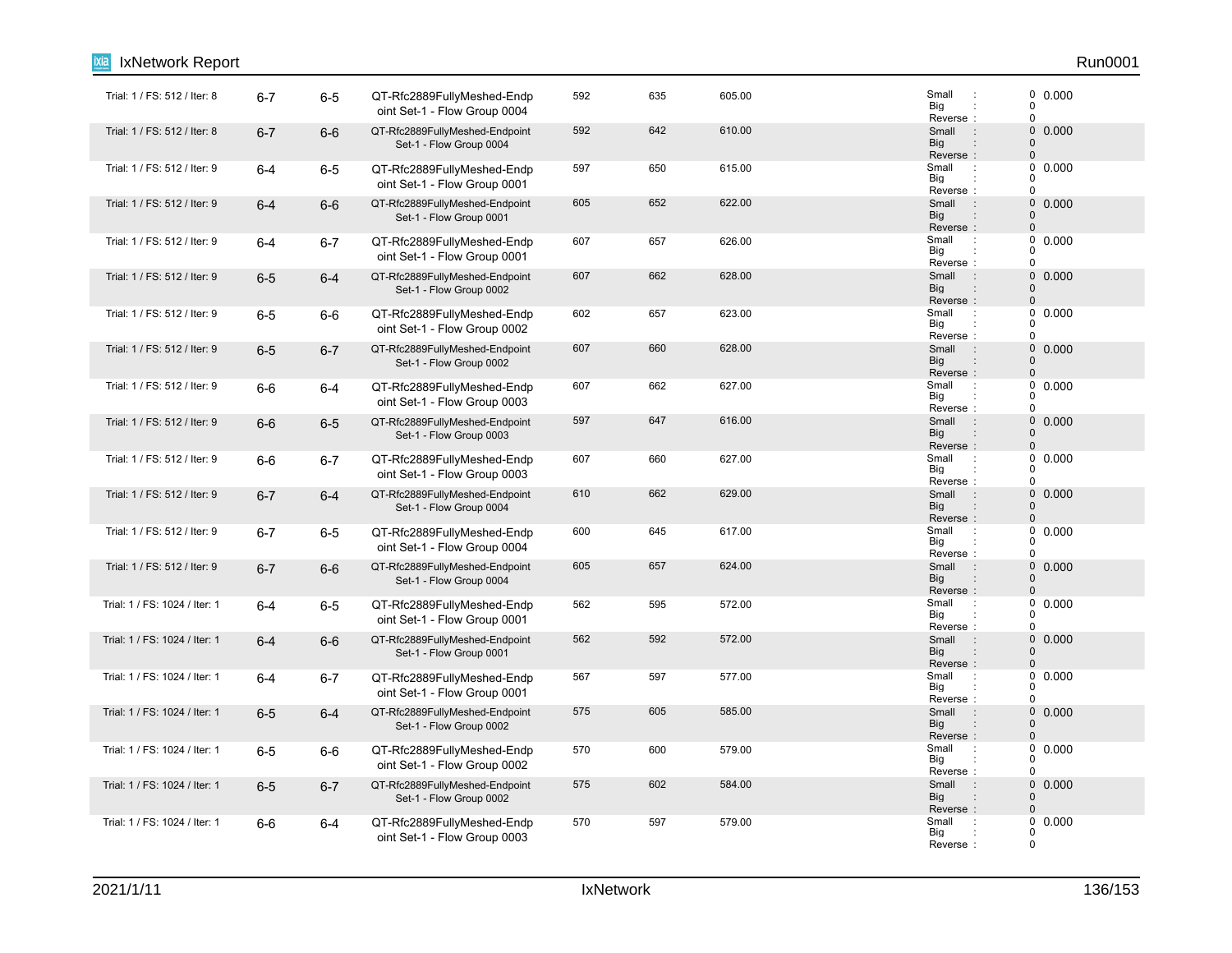#### Trial: 1 / FS: 1024 / Iter: 1 6-6 6-5 QT-Rfc2889FullyMeshed-Endpoint 562 592 573.00 Small 0 Set-1 - Flow Group 0003 562 592 573.00 0.000 Reverse<br>Small Big Small 0 0 : : : Trial: 1 / FS: 1024 / Iter: 1 6-6 6-7 QT-Rfc2889FullyMeshed-Endp 570 597 578.00 Small : oint Set-1 - Flow Group 0003 570 597 578.00 598 578.00 5mail 9 578.00 Reverse Big  $\overline{0}$  $\overline{0}$  $\Omega$ : : Trial: 1 / FS: 1024 / Iter: 1 6-7 6-4 QT-Rfc2889FullyMeshed-Endpoint 567 602 578.00 Small : 0 Set-1 - Flow Group 0004 567 602 578.00 500 500 500 500 500 500 500 600 600 500 600 500 61 61 62 62 63 64 6 Big<br>Reverse : **Big** Small 0  $\Omega$ : "Trial: 1 / FS: 1024 / Iter: 1 6-7 6-5 QT-Rfc2889FullyMeshed-Endp 562 595 57.00<br>Trial: 1 / FS: 1024 / Iter: 1 6-7 6-5 QT-Rfc2889FullyMeshed-Endp oint Set-1 - Flow Group 0004 562 595 573.00 Small 0.000 Reverse Big  $\Omega$  $\begin{matrix}0\\0\end{matrix}$ 0 : : Trial: 1 / FS: 1024 / Iter: 1 6-7 6-6 QT-Rfc2889FullyMeshed-Endpoint 562 592 573.00 Small 0 Set-1 - Flow Group 0004 562 592 573.00 0.000 Reverse : Big Small 0 0 : : Trial: 1 / FS: 1024 / Iter: 2 6-4 6-5 QT-Rfc2889FullyMeshed-Endp 562 595 572.00 Small : oint Set-1 - Flow Group 0001 562 595 572.00 598 572.00 5mail 9.0000 Reverse Big 0  $\begin{matrix}0\\0\end{matrix}$  $\Omega$ : : Trial: 1 / FS: 1024 / Iter: 2 6**-4** 6-6 QT-Rfc2889FullyMeshed-Endpoint 562 595 573.00 Small : 0 Set-1 - Flow Group 0001 562 595 573.00 573.00 5 Small : 0 0.000 Reverse : Big Small  $\Omega$ 0 : : "Trial: 1 / FS: 1024 / Iter: 2 6-4 6-7 QT-Rfc2889FullyMeshed-Endp 567 600 578.00 Small oint Set-1 - Flow Group 0001 567 600 578.00 **Small 1 50000 600** 600 6000 61 578.00 Reverse Big  $\Omega$  $\begin{matrix}0\\0\end{matrix}$  $\Omega$ : : 6-5 6-4 QT-Rfc2889FullyMeshed-Endpoint Trial: 1 / FS: 1024 / Iter: 2 : 0 Set-1 - Flow Group 0002 572 605 584.00 605 584.00 Reverse : Big Small  $\Omega$  $\Omega$ : : "Trial: 1 / FS: 1024 / Iter: 2 6-5 6-6 QT-Rfc2889FullyMeshed-Endp 567 600 578.00 Small oint Set-1 - Flow Group 0002 567 600 578.00 Small : 0 0.000 Big<br>Reverse : Big 0  $\Omega$  $\theta$ Trial: 1 / FS: 1024 / Iter: 2 6**-5** 6-7 QT-Rfc2889FullyMeshed-Endpoint 572 605 583.00 Small : 0 Set-1 - Flow Group 0002 572 605 583.00 0.000 Reverse Big Small 0  $\Omega$ : : : "Trial: 1 / FS: 1024 / Iter: 2 : 6-6 6-4 QT-Rfc2889FullyMeshed-Endp 567 600 578.00 578.00 578.00 5 Small oint Set-1 - Flow Group 0003 567 600 578.00 **Small 1 50.000** Reverse Big 0  $0$  $\Omega$ : : Trial: 1 / FS: 1024 / Iter: 2 6 6-6 GT-Rfc2889FullyMeshed-Endpoint 562 597 572.00 Small : 0 Set-1 - Flow Group 0003 562 597 572.00 5000 5 568 568 568 572.00 Reverse : Big Small  $\Omega$  $\Omega$ : : "Trial: 1 / FS: 1024 / Iter: 2 6-6 6-7 QT-Rfc2889FullyMeshed-Endp 567 605 577.00 Small oint Set-1 - Flow Group 0003 567 605 577.00 Small : 0 0.000 Reverse Big 0  $\begin{matrix}0\\0\end{matrix}$  $\overline{0}$ : : Trial: 1 / FS: 1024 / Iter: 2 6**-7** 6-4 QT-Rfc2889FullyMeshed-Endpoint 567 607 579.00 Small : 0 Set-1 - Flow Group 0004 567 607 579.00 0.000 Reverse<br>Small Big Small  $\Omega$ 0 : : 6-7 6-5 QT-Rfc2889FullyMeshed-Endp Trial: 1 / FS: 1024 / Iter: 2 : oint Set-1 - Flow Group 0004 562 597 573.00 Small 0.000 Reverse Big 0  $\Omega$ 0 : : 6-7 6-6 QT-Rfc2889FullyMeshed-Endpoint Trial: 1 / FS: 1024 / Iter: 2 : 0 Set-1 - Flow Group 0004 562 595 574.00 576 Small : 0 0.000 Reverse : Big Small  $\Omega$  $\Omega$ : : Trial: 1 / FS: 1024 / Iter: 3 6-4 6-5 QT-Rfc2889FullyMeshed-Endp 562 595 572.00 Small : oint Set-1 - Flow Group 0001 562 595 572.00 598 572.00 5mail 9.0000 Reverse Big 0  $\Omega$  $\theta$ : : Trial: 1 / FS: 1024 / Iter: 3 6**-4** 6-6 QT-Rfc2889FullyMeshed-Endpoint 562 592 572.00 Small : 0 Set-1 - Flow Group 0001 562 592 572.00 0.000 Reverse : Big Small 0  $\Omega$ : : Trial: 1 / FS: 1024 / Iter: 3 6-4 6-7 QT-Rfc2889FullyMeshed-Endp 567 600 577.00 Small : oint Set-1 - Flow Group 0001 567 600 577.00 **Small 1 567 6000 61** Reverse Big 0  $\begin{array}{c} 0 \\ 0 \end{array}$  0.000  $\Omega$ : : Trial: 1 / FS: 1024 / Iter: 3 6-5 6-4 QT-Rfc2889FullyMeshed-Endpoint 572 607 584.00 Small : 0 Set-1 - Flow Group 0002 572 607 584.00 607 584.00 Reverse : Big Small  $\Omega$ 0 : IxNetwork Report Run0001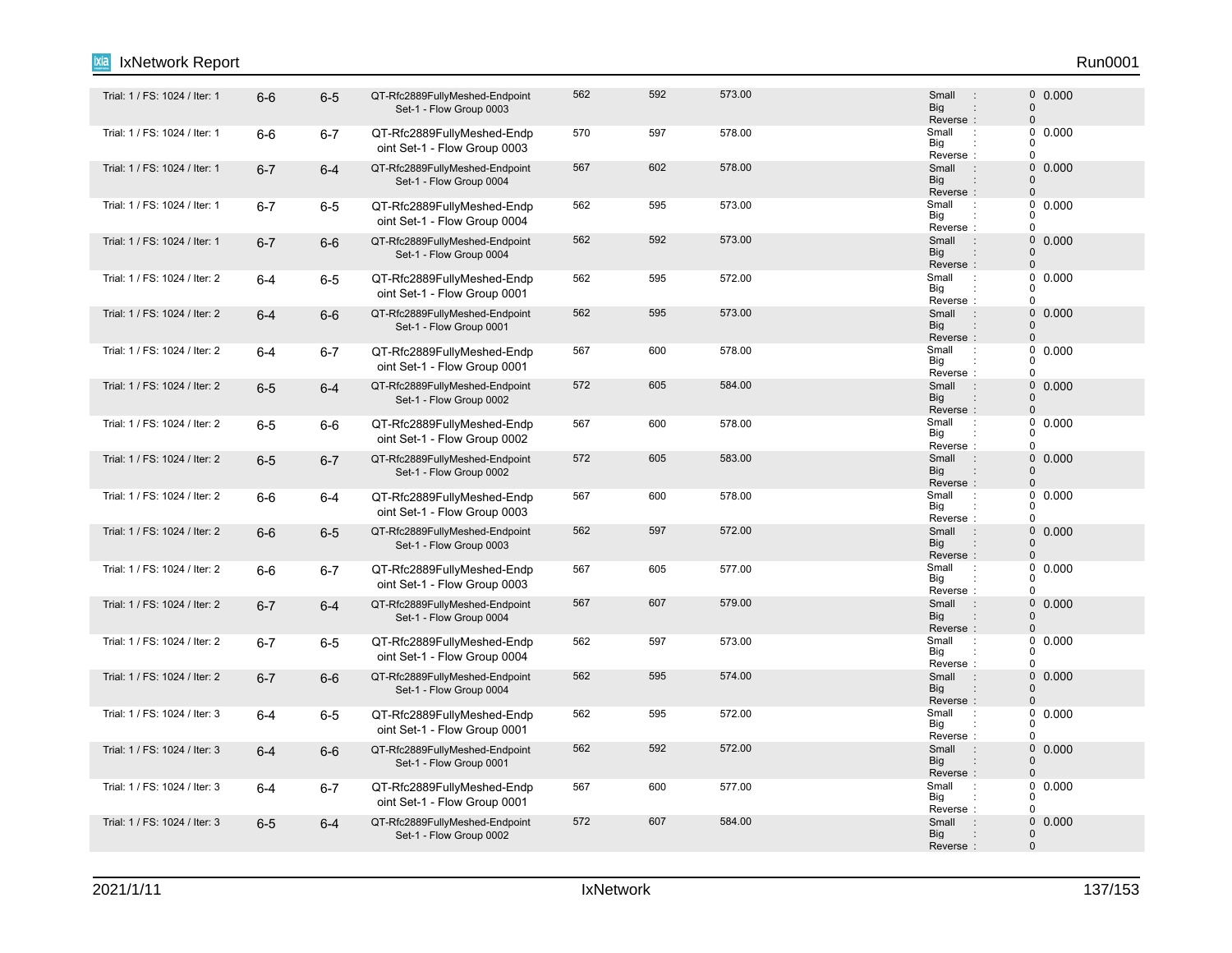| IxNetwork Report              |         |         |                                                            |     |     |        |                                                                      | Run0001                                                    |
|-------------------------------|---------|---------|------------------------------------------------------------|-----|-----|--------|----------------------------------------------------------------------|------------------------------------------------------------|
| Trial: 1 / FS: 1024 / Iter: 3 | $6-5$   | $6-6$   | QT-Rfc2889FullyMeshed-Endp<br>oint Set-1 - Flow Group 0002 | 567 | 600 | 578.00 | Small<br>$\ddot{\phantom{a}}$<br>Big<br>Reverse:                     | 0 0.000<br>$\pmb{0}$<br>$\mathbf 0$                        |
| Trial: 1 / FS: 1024 / Iter: 3 | $6-5$   | $6 - 7$ | QT-Rfc2889FullyMeshed-Endpoint<br>Set-1 - Flow Group 0002  | 572 | 605 | 583.00 | $\sim$ :<br>Small<br><b>Big</b><br>Reverse:                          | $\mathsf{O}\xspace$<br>0.000<br>$\pmb{0}$<br>$\pmb{0}$     |
| Trial: 1 / FS: 1024 / Iter: 3 | $6-6$   | $6 - 4$ | QT-Rfc2889FullyMeshed-Endp<br>oint Set-1 - Flow Group 0003 | 570 | 600 | 579.00 | Small<br>$\cdot$ :<br>Big<br>Reverse:                                | 0<br>0.000<br>0<br>$\mathbf 0$                             |
| Trial: 1 / FS: 1024 / Iter: 3 | $6-6$   | $6-5$   | QT-Rfc2889FullyMeshed-Endpoint<br>Set-1 - Flow Group 0003  | 562 | 595 | 573.00 | $\sim$ 1.<br>Small<br><b>Big</b><br>$\ddot{\phantom{a}}$<br>Reverse: | $\mathsf{O}\xspace$<br>0.000<br>$\mathbf 0$<br>$\mathbf 0$ |
| Trial: 1 / FS: 1024 / Iter: 3 | $6-6$   | $6 - 7$ | QT-Rfc2889FullyMeshed-Endp<br>oint Set-1 - Flow Group 0003 | 567 | 602 | 578.00 | Small<br>$\cdot$ :<br>Big<br>Reverse:                                | $\mathbf 0$<br>0.000<br>0<br>$\mathbf 0$                   |
| Trial: 1 / FS: 1024 / Iter: 3 | $6 - 7$ | $6 - 4$ | QT-Rfc2889FullyMeshed-Endpoint<br>Set-1 - Flow Group 0004  | 567 | 602 | 579.00 | Small<br>$\pm$<br><b>Big</b><br>$\ddot{\phantom{a}}$<br>Reverse:     | $\mathbf 0$<br>0.000<br>$\mathbf 0$<br>$\pmb{0}$           |
| Trial: 1 / FS: 1024 / Iter: 3 | $6 - 7$ | $6-5$   | QT-Rfc2889FullyMeshed-Endp<br>oint Set-1 - Flow Group 0004 | 562 | 595 | 573.00 | Small<br>$\pm$<br>Big<br>Reverse:                                    | 0<br>0.000<br>0<br>$\pmb{0}$                               |
| Trial: 1 / FS: 1024 / Iter: 3 | $6 - 7$ | $6-6$   | QT-Rfc2889FullyMeshed-Endpoint<br>Set-1 - Flow Group 0004  | 562 | 595 | 574.00 | $\pm$<br>Small<br>Big<br>Reverse:                                    | $\mathbf 0$<br>0.000<br>$\mathbf 0$<br>$\pmb{0}$           |
| Trial: 1 / FS: 1024 / Iter: 4 | $6 - 4$ | $6-5$   | QT-Rfc2889FullyMeshed-Endp<br>oint Set-1 - Flow Group 0001 | 562 | 595 | 572.00 | Small<br>$\ddot{\phantom{a}}$<br>Big<br>Reverse:                     | $\pmb{0}$<br>0.000<br>$\mathbf 0$<br>$\pmb{0}$             |
| Trial: 1 / FS: 1024 / Iter: 4 | $6 - 4$ | $6-6$   | QT-Rfc2889FullyMeshed-Endpoint<br>Set-1 - Flow Group 0001  | 562 | 605 | 574.00 | Small<br>$\sim$<br><b>Big</b><br>Reverse:                            | 0 0.000<br>$\mathbf 0$<br>$\Omega$                         |
| Trial: 1 / FS: 1024 / Iter: 4 | $6 - 4$ | $6-7$   | QT-Rfc2889FullyMeshed-Endp<br>oint Set-1 - Flow Group 0001 | 567 | 605 | 579.00 | Small<br>$\ddot{\phantom{a}}$<br>Big<br>Reverse:                     | $\pmb{0}$<br>0.000<br>0<br>$\pmb{0}$                       |
| Trial: 1 / FS: 1024 / Iter: 4 | $6-5$   | $6 - 4$ | QT-Rfc2889FullyMeshed-Endpoint<br>Set-1 - Flow Group 0002  | 572 | 607 | 584.00 | Small<br>$\cdot$ :<br><b>Big</b><br>$\ddot{\phantom{a}}$<br>Reverse: | 0<br>0.000<br>$\mathbf 0$<br>$\pmb{0}$                     |
| Trial: 1 / FS: 1024 / Iter: 4 | $6-5$   | $6-6$   | QT-Rfc2889FullyMeshed-Endp<br>oint Set-1 - Flow Group 0002 | 567 | 600 | 578.00 | Small<br>$\ddot{\phantom{a}}$<br>Big<br>Reverse:                     | 0.000<br>0<br>0<br>$\pmb{0}$                               |
| Trial: 1 / FS: 1024 / Iter: 4 | $6-5$   | $6 - 7$ | QT-Rfc2889FullyMeshed-Endpoint<br>Set-1 - Flow Group 0002  | 572 | 610 | 583.00 | Small<br>$\pm$<br>Big<br>Reverse:                                    | $\mathbf 0$<br>0.000<br>$\Omega$<br>$\pmb{0}$              |
| Trial: 1 / FS: 1024 / Iter: 4 | $6-6$   | $6 - 4$ | QT-Rfc2889FullyMeshed-Endp<br>oint Set-1 - Flow Group 0003 | 567 | 600 | 578.00 | Small<br>$\ddot{\phantom{a}}$<br>Big<br>Reverse:                     | $\pmb{0}$<br>0.000<br>0<br>$\mathbf 0$                     |
| Trial: 1 / FS: 1024 / Iter: 4 | $6-6$   | $6-5$   | QT-Rfc2889FullyMeshed-Endpoint<br>Set-1 - Flow Group 0003  | 562 | 592 | 572.00 | Small<br>$\rightarrow$<br>Big<br>$\ddot{\phantom{a}}$<br>Reverse:    | 0<br>0.000<br>$\pmb{0}$<br>$\mathbf 0$                     |
| Trial: 1 / FS: 1024 / Iter: 4 | $6-6$   | $6 - 7$ | QT-Rfc2889FullyMeshed-Endp<br>oint Set-1 - Flow Group 0003 | 567 | 600 | 577.00 | Small<br>$\cdot$<br>Big<br>Reverse:                                  | 0.000<br>0<br>0<br>$\mathbf 0$                             |
| Trial: 1 / FS: 1024 / Iter: 4 | $6 - 7$ | $6 - 4$ | QT-Rfc2889FullyMeshed-Endpoint<br>Set-1 - Flow Group 0004  | 567 | 605 | 579.00 | $\sim$ 1.<br>Small<br>Big<br>$\ddot{\phantom{a}}$<br>Reverse:        | $\mathsf{O}\xspace$<br>0.000<br>0<br>$\pmb{0}$             |
| Trial: 1 / FS: 1024 / Iter: 4 | $6 - 7$ | $6-5$   | QT-Rfc2889FullyMeshed-Endp<br>oint Set-1 - Flow Group 0004 | 562 | 597 | 573.00 | Small<br>$\ddot{\phantom{a}}$<br>Big<br>Reverse:                     | 0<br>0.000<br>0<br>$\mathbf 0$                             |
| Trial: 1 / FS: 1024 / Iter: 4 | $6 - 7$ | $6-6$   | QT-Rfc2889FullyMeshed-Endpoint<br>Set-1 - Flow Group 0004  | 562 | 595 | 574.00 | Small<br>$\div$<br>Big<br>Reverse:                                   | $\mathbf 0$<br>0.000<br>0<br>$\mathbf{0}$                  |
| Trial: 1 / FS: 1024 / Iter: 5 | $6 - 4$ | $6-5$   | QT-Rfc2889FullyMeshed-Endp<br>oint Set-1 - Flow Group 0001 | 562 | 600 | 574.00 | Small<br>$\cdot$ :<br>Big<br>Reverse:                                | $\mathbf 0$<br>0.000<br>0<br>$\mathbf 0$                   |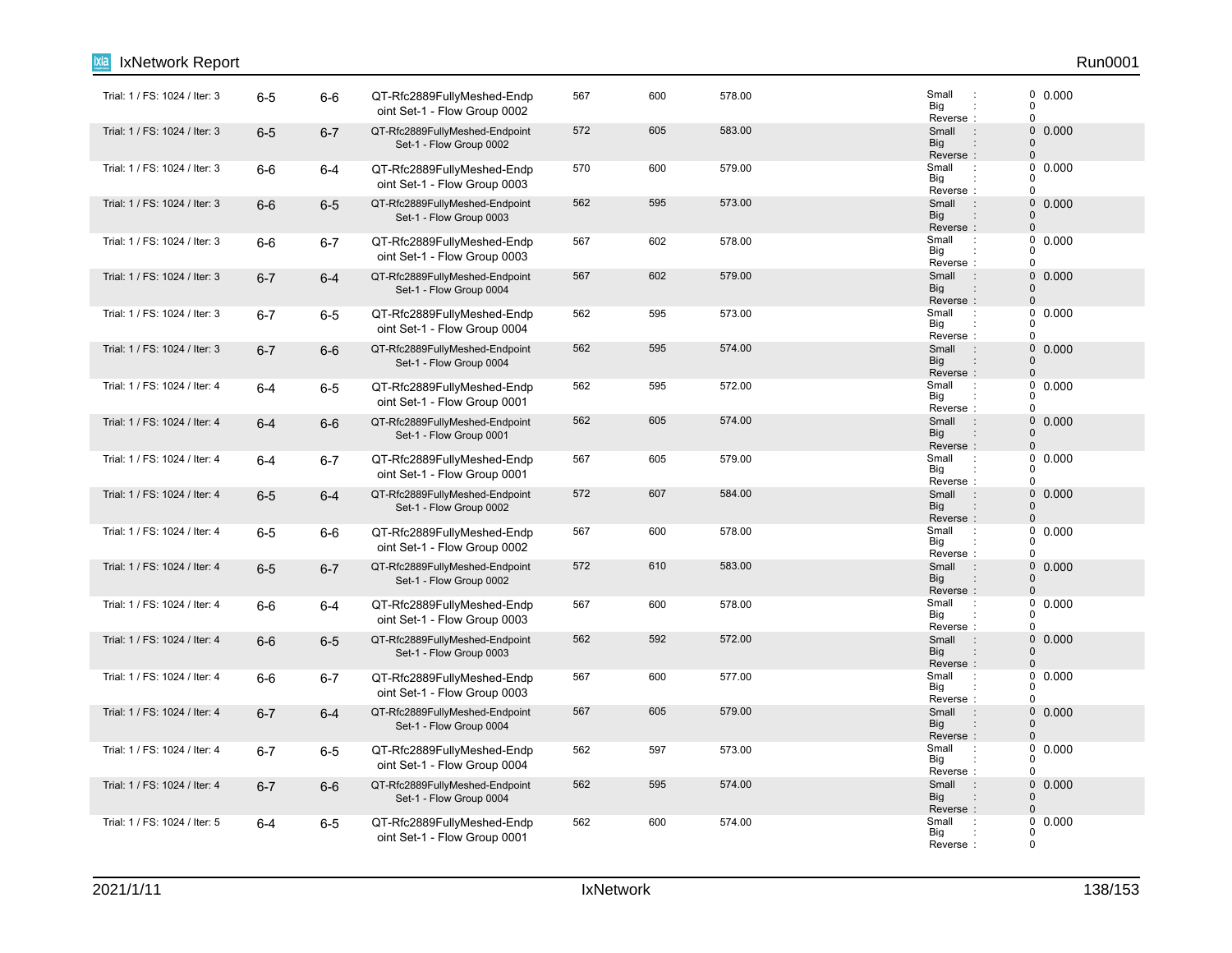#### 6-4 6-6 QT-Rfc2889FullyMeshed-Endpoint Trial: 1 / FS: 1024 / Iter: 5 : 0 Set-1 - Flow Group 0001 562 607 577.00 Small : 0 0.000 Reverse<br>Small Big Small 0 0 : : : Trial: 1 / FS: 1024 / Iter: 5 **6-4 6-7 QT-Rfc2889FullyMeshed-Endp** 667 682.00 Small : oint Set-1 - Flow Group 0001 567 612 582.00 Small : 0 0.000 Reverse Big  $\overline{0}$  $\overline{0}$  $\Omega$ : : Trial: 1 / FS: 1024 / Iter: 5 6-5 6-4 QT-Rfc2889FullyMeshed-Endpoint 572 605 584.00 Small : 0 Set-1 - Flow Group 0002 572 605 584.00 **Small 50.000** Big<br>Reverse : **Big** Small 0  $\Omega$ 6-5 6-6 QT-Rfc2889FullyMeshed-Endp Trial: 1 / FS: 1024 / Iter: 5 : oint Set-1 - Flow Group 0002 567 600 578.00 **Small 1 50000 600 578.00** Reverse Big  $\Omega$  $\begin{matrix}0\\0\end{matrix}$ 0 : : 6-5 6-7 QT-Rfc2889FullyMeshed-Endpoint Trial: 1 / FS: 1024 / Iter: 5 : 0 Set-1 - Flow Group 0002 572 610 583.00 5000 610 581 6000 610 610 610 610 610 610 610 611 612 613 614 610 6 Reverse : Big Small 0 0 : : "Trial: 1 / FS: 1024 / Iter: 5 6-6 6-4 QT-Rfc2889FullyMeshed-Endp 567 605 578.00 Small oint Set-1 - Flow Group 0003 567 605 578.00 **Small 1 50.000** Reverse Big  $\Omega$  $\begin{matrix}0\\0\end{matrix}$  $\Omega$ : : Trial: 1 / FS: 1024 / Iter: 5 6-6 6-5 QT-Rfc2889FullyMeshed-Endpoint 562 597 572.00 Small : 0 Set-1 - Flow Group 0003 562 597 572.00 0.000 Reverse : Big Small  $\Omega$ 0 : : "Trial: 1 / FS: 1024 / Iter: 5 : 6-6 6-7 QT-Rfc2889FullyMeshed-Endp 567 605 578.00 578.00 5 ... [1 oint Set-1 - Flow Group 0003 567 605 578.00 **Small Defined Algebra** Small Discover Small Discover 30 0.000 Reverse Big  $\Omega$  $\begin{matrix}0\\0\end{matrix}$  $\Omega$ : : 6-7 6-4 QT-Rfc2889FullyMeshed-Endpoint Trial: 1 / FS: 1024 / Iter: 5 : 0 Set-1 - Flow Group 0004 567 610 581.00 500 Small : 0 0.000 Reverse : Big Small  $\Omega$  $\Omega$ : : Trial: 1 / FS: 1024 / Iter: 5 **6-7 6-5 QT-Rfc2889FullyMeshed-Endp** 562 575.00 Small : oint Set-1 - Flow Group 0004 562 595 573.00 Small : 0 0.000 Big<br>Reverse : Big 0  $\Omega$  $\theta$ Trial: 1 / FS: 1024 / Iter: 5 6-7 6-6 QT-Rfc2889FullyMeshed-Endpoint 562 600 574.00 Small : 0 Set-1 - Flow Group 0004 562 600 574.00 0.000 Reverse Big Small 0  $\Omega$ : : : Trial: 1 / FS: 1024 / Iter: 6 **6-4 6-5 QT-Rfc2889FullyMeshed-Endp** 600 573.00 Small oint Set-1 - Flow Group 0001 560 602 573.00 Small 0.000 Reverse Big 0  $0$  $\Omega$ : : 6-4 6-6 QT-Rfc2889FullyMeshed-Endpoint Trial: 1 / FS: 1024 / Iter: 6 : 0 Set-1 - Flow Group 0001 562 607 575.00 500 5 600 5 600 5 600 5 600 5 600 5 600 5 600 5 600 5 600 5 600 5 600 5 600 5 600 5 600 5 600 5 Reverse : Big Small  $\Omega$  $\Omega$ : : Trial: 1 / FS: 1024 / Iter: 6 **6-4 6-7 QT-Rfc2889FullyMeshed-Endp** 665 612 580.00 Small : oint Set-1 - Flow Group 0001 565 612 580.00 **Small 1 560.00** 612 Reverse Big 0  $\begin{matrix}0\\0\end{matrix}$  $\overline{0}$ : : Trial: 1 / FS: 1024 / Iter: 6 6-5 6-4 QT-Rfc2889FullyMeshed-Endpoint 575 607 585.00 Small : 0 Set-1 - Flow Group 0002 575 607 585.00 0.000 Reverse<br>Small Big Small  $\Omega$ 0 : : : "Trial: 1 / FS: 1024 / Iter: 6 6-5 6-6 QT-Rfc2889FullyMeshed-Endp 567 605 579.00 Small oint Set-1 - Flow Group 0002 567 605 579.00 **Small Defined American Small** 2 0 0.000 Reverse Big 0  $\Omega$ 0 : : 6-5 6-7 QT-Rfc2889FullyMeshed-Endpoint Trial: 1 / FS: 1024 / Iter: 6 : 0 Set-1 - Flow Group 0002 572 612 584.00 **Small** 9 50.000 Reverse : Big Small  $\Omega$  $\Omega$ : : "Trial: 1 / FS: 1024 / Iter: 6 6-6 6-4 QT-Rfc2889FullyMeshed-Endp 567 610 581.00 Small oint Set-1 - Flow Group 0003 567 610 581.00 **Small 1 567 61000** Reverse Big 0  $\Omega$  $\Omega$ : : Trial: 1 / FS: 1024 / Iter: 6 6-6 6-5 QT-Rfc2889FullyMeshed-Endpoint 562 602 575.00 Small : 0 Set-1 - Flow Group 0003 562 602 575.00 0.000 Reverse : Big Small 0  $\Omega$ : : "Trial: 1 / FS: 1024 / Iter: 6 **6-6 6-7 QT-Rfc2889FullyMeshed-Endp** 667 610 580.00 Small : oint Set-1 - Flow Group 0003 567 610 580.00 **SMall 1 567 610** Reverse Big 0  $\begin{array}{c} 0 \\ 0 \end{array}$  0.000  $\Omega$ : : Trial: 1 / FS: 1024 / Iter: 6 6**-7** 6-4 QT-Rfc2889FullyMeshed-Endpoint 567 607 580.00 Small : 0 Set-1 - Flow Group 0004 567 607 580.00 607 580.00 567 5 67 5 680.00 Reverse : Big Small  $\Omega$ 0 : IxNetwork Report Run0001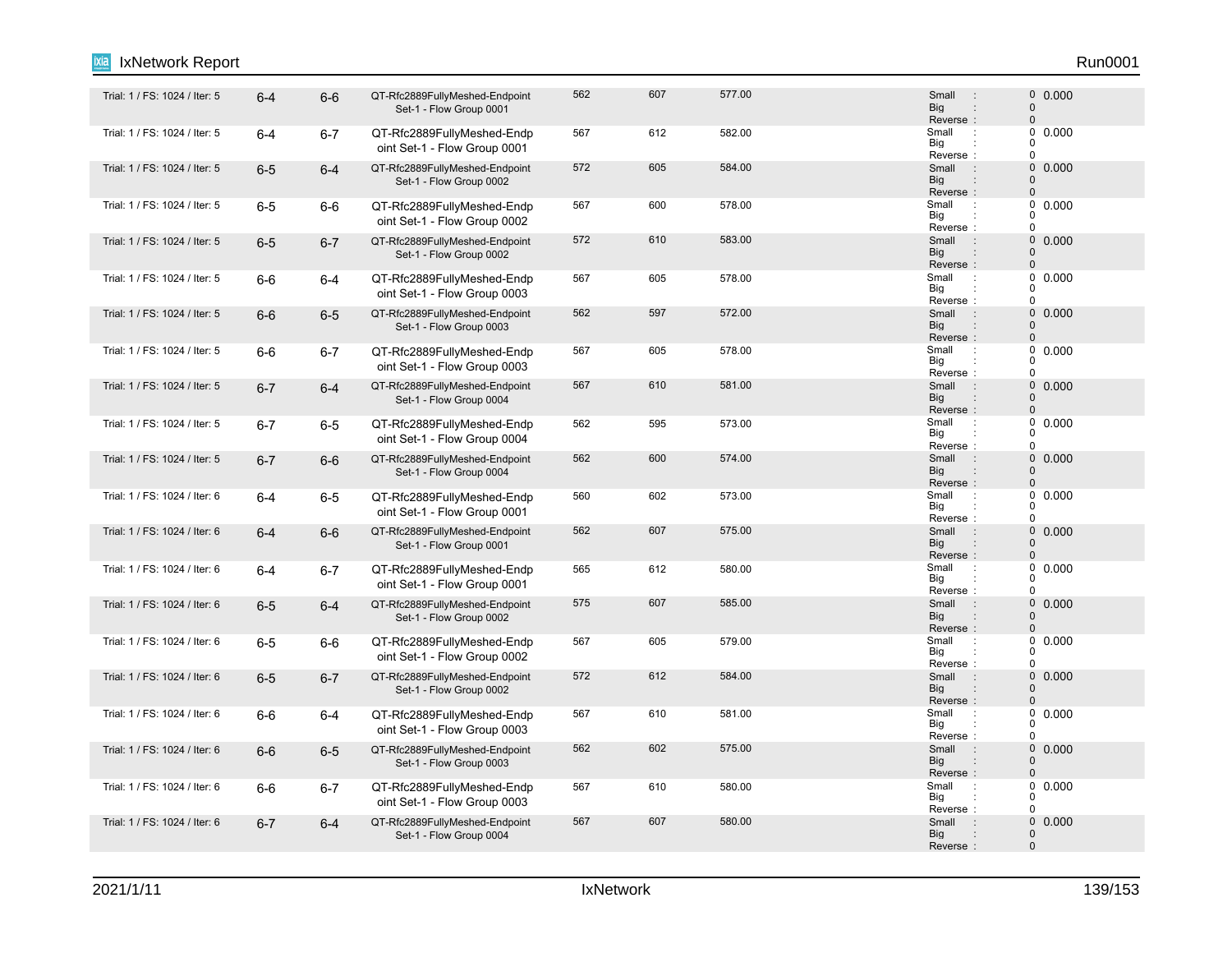| IxNetwork Report              |         |         |                                                            |     |     |        |                                                                                 | Run0001                                                             |
|-------------------------------|---------|---------|------------------------------------------------------------|-----|-----|--------|---------------------------------------------------------------------------------|---------------------------------------------------------------------|
| Trial: 1 / FS: 1024 / Iter: 6 | $6 - 7$ | $6-5$   | QT-Rfc2889FullyMeshed-Endp<br>oint Set-1 - Flow Group 0004 | 562 | 595 | 573.00 | Small<br>÷<br>Big<br>Reverse:                                                   | $\begin{smallmatrix} 0 & 0.000 \ 0 & \end{smallmatrix}$<br>$\Omega$ |
| Trial: 1 / FS: 1024 / Iter: 6 | $6 - 7$ | $6-6$   | QT-Rfc2889FullyMeshed-Endpoint<br>Set-1 - Flow Group 0004  | 562 | 602 | 573.00 | Small<br>$\sim$ 1.<br><b>Big</b><br>Reverse:                                    | $\pmb{0}$<br>0.000<br>$\mathbf 0$<br>$\mathbf 0$                    |
| Trial: 1 / FS: 1024 / Iter: 7 | $6 - 4$ | $6-5$   | QT-Rfc2889FullyMeshed-Endp<br>oint Set-1 - Flow Group 0001 | 560 | 605 | 575.00 | Small<br>$\ddot{\phantom{a}}$<br>Big<br>Reverse:                                | 0<br>0.000<br>$\Omega$<br>$\Omega$                                  |
| Trial: 1 / FS: 1024 / Iter: 7 | $6 - 4$ | $6-6$   | QT-Rfc2889FullyMeshed-Endpoint<br>Set-1 - Flow Group 0001  | 562 | 612 | 581.00 | $\sim$ 1.<br>Small<br><b>Big</b><br>$\ddot{\phantom{a}}$<br>Reverse:            | $\pmb{0}$<br>0.000<br>$\mathbf 0$<br>$\mathbf 0$                    |
| Trial: 1 / FS: 1024 / Iter: 7 | $6 - 4$ | $6 - 7$ | QT-Rfc2889FullyMeshed-Endp<br>oint Set-1 - Flow Group 0001 | 567 | 617 | 585.00 | Small<br>Big<br>Reverse:                                                        | $\mathbf 0$<br>0.000<br>$\Omega$<br>$\Omega$                        |
| Trial: 1 / FS: 1024 / Iter: 7 | $6-5$   | $6-4$   | QT-Rfc2889FullyMeshed-Endpoint<br>Set-1 - Flow Group 0002  | 572 | 610 | 584.00 | Small<br>÷<br><b>Big</b><br>$\ddot{\phantom{a}}$<br>Reverse:                    | $\pmb{0}$<br>0.000<br>$\mathbf 0$<br>$\Omega$                       |
| Trial: 1 / FS: 1024 / Iter: 7 | $6-5$   | $6-6$   | QT-Rfc2889FullyMeshed-Endp<br>oint Set-1 - Flow Group 0002 | 567 | 602 | 579.00 | Small<br>÷<br>Big<br>Reverse:                                                   | 0<br>0.000<br>$\Omega$<br>$\mathbf 0$                               |
| Trial: 1 / FS: 1024 / Iter: 7 | $6-5$   | $6 - 7$ | QT-Rfc2889FullyMeshed-Endpoint<br>Set-1 - Flow Group 0002  | 572 | 607 | 584.00 | Small<br>$\mathbf{r}$<br>Big<br>Reverse:                                        | 0<br>0.000<br>$\mathbf 0$<br>$\Omega$                               |
| Trial: 1 / FS: 1024 / Iter: 7 | $6-6$   | $6 - 4$ | QT-Rfc2889FullyMeshed-Endp<br>oint Set-1 - Flow Group 0003 | 570 | 617 | 586.00 | Small<br>$\ddot{\phantom{a}}$<br>Big<br>Reverse:                                | 0<br>0.000<br>$\Omega$<br>$\mathbf 0$                               |
| Trial: 1 / FS: 1024 / Iter: 7 | $6-6$   | $6-5$   | QT-Rfc2889FullyMeshed-Endpoint<br>Set-1 - Flow Group 0003  | 562 | 607 | 576.00 | Small<br>$\cdot$ :<br><b>Big</b><br>Reverse:                                    | $0\ 0.000$<br>$\mathbf 0$<br>$\Omega$                               |
| Trial: 1 / FS: 1024 / Iter: 7 | $6-6$   | $6 - 7$ | QT-Rfc2889FullyMeshed-Endp<br>oint Set-1 - Flow Group 0003 | 567 | 617 | 585.00 | Small<br>÷<br>Big<br>Reverse:                                                   | 0<br>0.000<br>$\Omega$<br>$\mathbf 0$                               |
| Trial: 1 / FS: 1024 / Iter: 7 | $6 - 7$ | $6 - 4$ | QT-Rfc2889FullyMeshed-Endpoint<br>Set-1 - Flow Group 0004  | 567 | 615 | 584.00 | Small<br>$\ddot{\phantom{a}}$<br><b>Big</b><br>$\ddot{\phantom{a}}$<br>Reverse: | $\pmb{0}$<br>0.000<br>$\mathbf 0$<br>$\mathbf 0$                    |
| Trial: 1 / FS: 1024 / Iter: 7 | $6 - 7$ | $6-5$   | QT-Rfc2889FullyMeshed-Endp<br>oint Set-1 - Flow Group 0004 | 562 | 597 | 574.00 | Small<br>$\ddot{\phantom{a}}$<br>Big<br>Reverse:                                | 0<br>0.000<br>0<br>$\Omega$                                         |
| Trial: 1 / FS: 1024 / Iter: 7 | $6 - 7$ | $6-6$   | QT-Rfc2889FullyMeshed-Endpoint<br>Set-1 - Flow Group 0004  | 562 | 607 | 577.00 | Small<br>$\ddot{\phantom{a}}$<br><b>Big</b><br>Reverse:                         | $\pmb{0}$<br>0.000<br>$\mathbf 0$<br>$\mathbf 0$                    |
| Trial: 1 / FS: 1024 / Iter: 8 | $6 - 4$ | $6-5$   | QT-Rfc2889FullyMeshed-Endp<br>oint Set-1 - Flow Group 0001 | 560 | 607 | 576.00 | Small<br>$\ddot{\phantom{a}}$<br>Big<br>Reverse:                                | 0<br>0.000<br>$\mathbf 0$<br>$\Omega$                               |
| Trial: 1 / FS: 1024 / Iter: 8 | $6 - 4$ | $6-6$   | QT-Rfc2889FullyMeshed-Endpoint<br>Set-1 - Flow Group 0001  | 565 | 617 | 582.00 | $\sim$ 1 $\sim$<br>Small<br><b>Big</b><br>$\ddot{\phantom{a}}$<br>Reverse:      | 0<br>0.000<br>$\Omega$<br>$\mathbf 0$                               |
| Trial: 1 / FS: 1024 / Iter: 8 | $6 - 4$ | $6 - 7$ | QT-Rfc2889FullyMeshed-Endp<br>oint Set-1 - Flow Group 0001 | 570 | 620 | 587.00 | Small<br>$\ddot{\phantom{a}}$<br>Big<br>Reverse:                                | 0.000<br>0<br>0<br>$\Omega$                                         |
| Trial: 1 / FS: 1024 / Iter: 8 | $6-5$   | $6 - 4$ | QT-Rfc2889FullyMeshed-Endpoint<br>Set-1 - Flow Group 0002  | 572 | 610 | 585.00 | $\therefore$<br>Small<br><b>Big</b><br>$\ddot{\phantom{a}}$<br>Reverse:         | $\pmb{0}$<br>0.000<br>$\mathbf 0$<br>$\mathbf 0$                    |
| Trial: 1 / FS: 1024 / Iter: 8 | $6-5$   | $6-6$   | QT-Rfc2889FullyMeshed-Endp<br>oint Set-1 - Flow Group 0002 | 567 | 602 | 580.00 | Small<br>$\cdot$<br>Big<br>Reverse:                                             | 0<br>0.000<br>0<br>$\Omega$                                         |
| Trial: 1 / FS: 1024 / Iter: 8 | $6-5$   | $6 - 7$ | QT-Rfc2889FullyMeshed-Endpoint<br>Set-1 - Flow Group 0002  | 572 | 610 | 584.00 | Small<br>÷<br>Big<br>Reverse:                                                   | 0<br>0.000<br>$\mathbf 0$<br>$\Omega$                               |
| Trial: 1 / FS: 1024 / Iter: 8 | $6-6$   | $6 - 4$ | QT-Rfc2889FullyMeshed-Endp<br>oint Set-1 - Flow Group 0003 | 570 | 622 | 588.00 | Small<br>Big<br>Reverse:                                                        | 0.000<br>0<br>$\Omega$<br>$\mathbf 0$                               |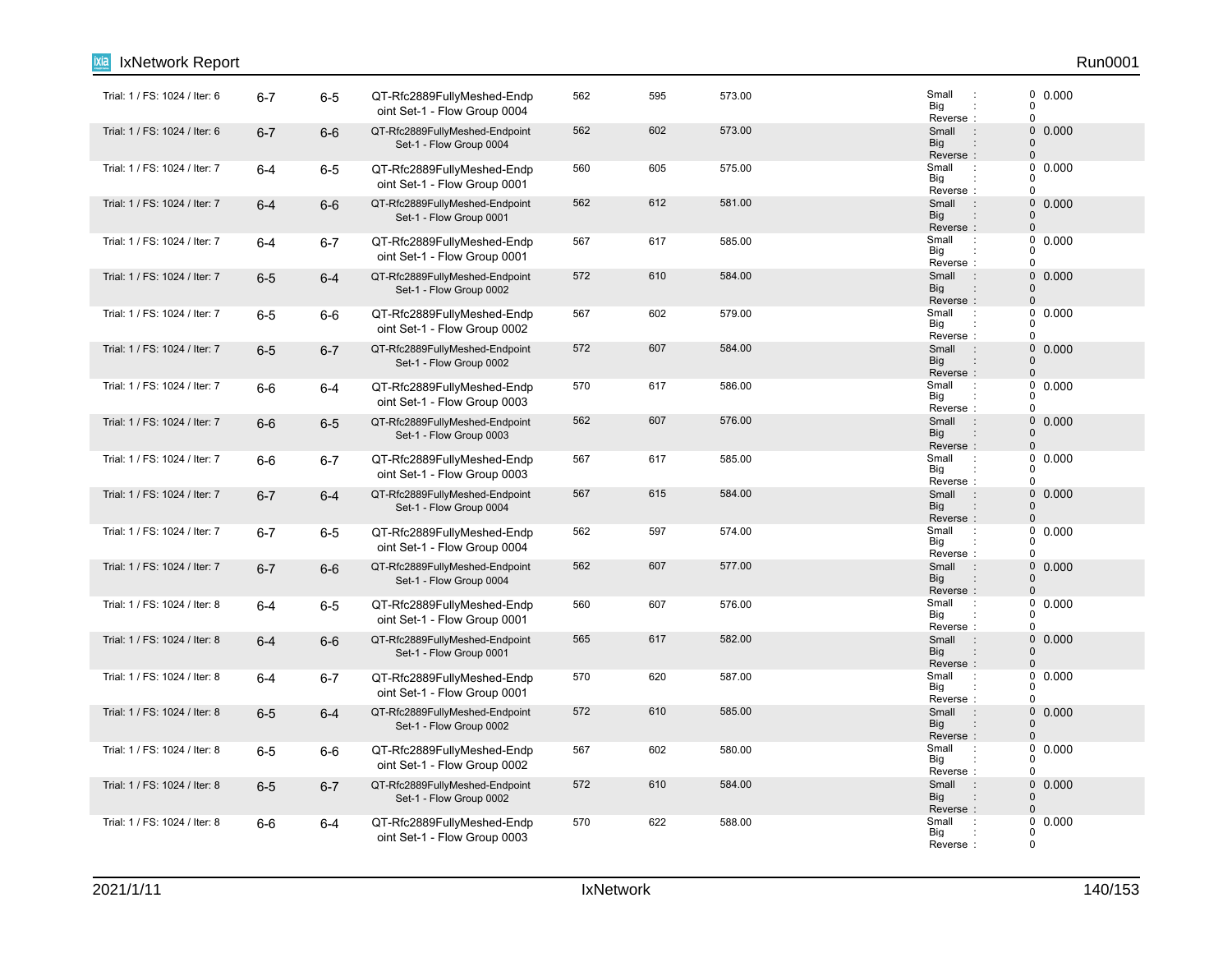#### 6-6 6-5 QT-Rfc2889FullyMeshed-Endpoint Trial: 1 / FS: 1024 / Iter: 8 : 0 Set-1 - Flow Group 0003 562 607 577.00 Small : 0 0.000 Reverse : Big Small 0 0 : : Trial: 1 / FS: 1024 / Iter: 8 **6-6 6-7 QT-Rfc2889FullyMeshed-Endp** 670 687.00 Small oint Set-1 - Flow Group 0003 570 620 587.00 Small : 0 0.000 Reverse Big  $\overline{0}$  $\overline{0}$  $\Omega$ : : Trial: 1 / FS: 1024 / Iter: 8 6-7 6-4 QT-Rfc2889FullyMeshed-Endpoint 567 617 585.00 Small : 0 Set-1 - Flow Group 0004 567 617 585.00 Small : 0 0.000 Big<br>Reverse : **Big** Small 0  $\Omega$ 6-7 6-5 QT-Rfc2889FullyMeshed-Endp Trial: 1 / FS: 1024 / Iter: 8 : oint Set-1 - Flow Group 0004 562 597 574.00 Small 0.000 Reverse Big  $\Omega$  $\begin{matrix}0\\0\end{matrix}$ 0 : : Trial: 1 / FS: 1024 / Iter: 8 6-7 6-6 QT-Rfc2889FullyMeshed-Endpoint 562 612 579.00 59.00 Small : 0 Set-1 - Flow Group 0004 562 612 579.00 **Small 562 50000 612 579.00** Reverse : Big Small 0 0 : : Trial: 1 / FS: 1024 / Iter: 9 6-4 6-5 QT-Rfc2889FullyMeshed-Endp 570 622 591.00 Small : oint Set-1 - Flow Group 0001 570 622 591.00 Small : 0 0.000 Reverse Big  $\Omega$  $\begin{matrix}0\\0\end{matrix}$  $\Omega$ : : Trial: 1 / FS: 1024 / Iter: 9 6**-4** 6-6 QT-Rfc2889FullyMeshed-Endpoint 577 630 596.00 Small : 0 Set-1 - Flow Group 0001 577 630 596.00 0.000 Reverse : Big Small  $\Omega$ 0 : : "Trial: 1 / FS: 1024 / Iter: 9 6-4 6-7 QT-Rfc2889FullyMeshed-Endp 582 635 601.00<br>Trial: 1 / FS: 1024 / Iter: 9 6-4 6-7 QT-Rfc2889FullyMeshed-Endp oint Set-1 - Flow Group 0001 582 635 601.00 Small 0.000 Reverse Big  $\Omega$  $\begin{matrix}0\\0\end{matrix}$  $\Omega$ : : Trial: 1 / FS: 1024 / Iter: 9 6-5 6-4 QT-Rfc2889FullyMeshed-Endpoint 577 630 598.00 Small : 0 Set-1 - Flow Group 0002 577 630 598.00 0.000 Reverse : Big Small  $\Omega$  $\Omega$ : : Trial: 1 / FS: 1024 / Iter: 9 6-5 6-6 QT-Rfc2889FullyMeshed-Endp 572 625 593.00 Small : oint Set-1 - Flow Group 0002 572 625 593.00 Small : 0 0.000 Big<br>Reverse : Big 0  $\Omega$  $\theta$ Trial: 1 / FS: 1024 / Iter: 9 6-5 6-7 QT-Rfc2889FullyMeshed-Endpoint 577 630 598.00 Small : 0 Set-1 - Flow Group 0002 577 630 598.00 0.000 Reverse Big Small 0  $\Omega$ : : : Trial: 1 / FS: 1024 / Iter: 9 6-6 6-4 QT-Rfc2889FullyMeshed-Endp 577 630 597.00 Small : oint Set-1 - Flow Group 0003 577 630 597.00 630 597.00 Small : 0 0.000 Reverse Big 0  $0$  $\Omega$ : : Trial: 1 / FS: 1024 / Iter: 9 6-6 6-5 QT-Rfc2889FullyMeshed-Endpoint 565 620 586.00 Small 0 Set-1 - Flow Group 0003 565 620 586.00 500 Small : 0 0.000 Reverse : Big Small  $\Omega$  $\Omega$ : : Trial: 1 / FS: 1024 / Iter: 9 6-6 6-7 QT-Rfc2889FullyMeshed-Endp 577 630 597.00 Small : oint Set-1 - Flow Group 0003 577 630 597.00 Small : 0 0.000 Reverse Big 0  $\begin{matrix}0\\0\end{matrix}$  $\overline{0}$ : : Trial: 1 / FS: 1024 / Iter: 9 6-7 6-4 QT-Rfc2889FullyMeshed-Endpoint 580 630 598.00 Small : 0 Set-1 - Flow Group 0004 580 630 598.00 0.000 Reverse<br>Small Big Small  $\Omega$ 0 : : : Trial: 1 / FS: 1024 / Iter: 9 **6-7 6-5 QT-Rfc2889FullyMeshed-Endp** 667 687.00 Small : oint Set-1 - Flow Group 0004 567 620 587.00 **Small 1 567 620 587.00** Reverse Big 0  $\Omega$ 0 : : Trial: 1 / FS: 1024 / Iter: 9 6-7 6-6 QT-Rfc2889FullyMeshed-Endpoint 572 627 593.00 Small : 0 Set-1 - Flow Group 0004 572 627 593.00 **Small** 9 5000 627 593.00 Reverse : Big Small  $\Omega$  $\Omega$ : : "Trial: 1 / FS: 1280 / Iter: 1 6-4 6-5 QT-Rfc2889FullyMeshed-Endp 545 575 555.00 Small oint Set-1 - Flow Group 0001 545 575 555.00 Small : 0 0.000 Reverse Big 0  $\Omega$  $\theta$ : : Trial: 1 / FS: 1280 / Iter: 1 6-4 6-6 QT-Rfc2889FullyMeshed-Endpoint 545 575 555.00 Small : 0 Set-1 - Flow Group 0001 545 575 555.00 Small : 0 0.000 Reverse : Big Small 0  $\Omega$ : : "Trial: 1 / FS: 1280 / Iter: 1 6-4 6-7 QT-Rfc2889FullyMeshed-Endp 552 560 560.00 Small oint Set-1 - Flow Group 0001 552 580 560.00 560.00 Small : 0 0.000 Reverse Big 0  $\begin{array}{c} 0 \\ 0 \end{array}$  0.000  $\Omega$ : : Trial: 1 / FS: 1280 / Iter: 1 6-5 6-4 QT-Rfc2889FullyMeshed-Endpoint 557 590 567.00 Small 0 Set-1 - Flow Group 0002 557 590 567.00 567.00 5 Small : 0 0.000 Reverse : Big Small  $\Omega$ 0 : IxNetwork Report Run0001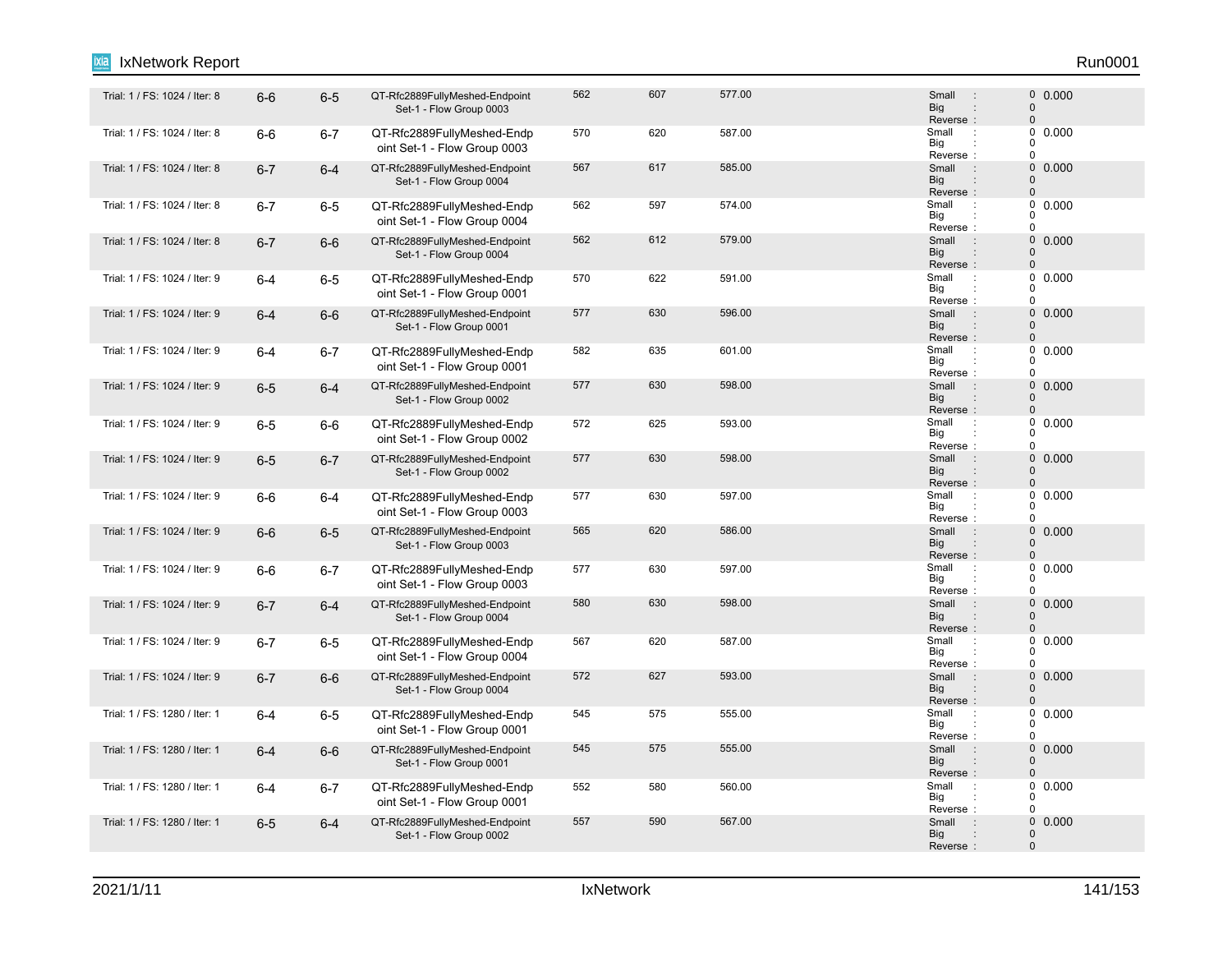| IxNetwork Report              |         |         |                                                            |     |     |        |                                                                                 | Run0001                                                             |
|-------------------------------|---------|---------|------------------------------------------------------------|-----|-----|--------|---------------------------------------------------------------------------------|---------------------------------------------------------------------|
| Trial: 1 / FS: 1280 / Iter: 1 | $6-5$   | $6-6$   | QT-Rfc2889FullyMeshed-Endp<br>oint Set-1 - Flow Group 0002 | 552 | 582 | 562.00 | Small<br>$\ddot{\phantom{a}}$<br>Big<br>Reverse:                                | $\begin{smallmatrix} 0 & 0.000 \ 0 & \end{smallmatrix}$<br>$\Omega$ |
| Trial: 1 / FS: 1280 / Iter: 1 | $6-5$   | $6 - 7$ | QT-Rfc2889FullyMeshed-Endpoint<br>Set-1 - Flow Group 0002  | 557 | 587 | 567.00 | Small<br>$\sim$ 1.<br><b>Big</b><br>Reverse:                                    | $\pmb{0}$<br>0.000<br>$\mathbf 0$<br>$\mathbf 0$                    |
| Trial: 1 / FS: 1280 / Iter: 1 | $6-6$   | $6-4$   | QT-Rfc2889FullyMeshed-Endp<br>oint Set-1 - Flow Group 0003 | 552 | 580 | 562.00 | Small<br>$\cdot$<br>Big<br>Reverse:                                             | 0<br>0.000<br>$\Omega$<br>$\Omega$                                  |
| Trial: 1 / FS: 1280 / Iter: 1 | $6-6$   | $6-5$   | QT-Rfc2889FullyMeshed-Endpoint<br>Set-1 - Flow Group 0003  | 547 | 577 | 557.00 | $\pm$<br>Small<br><b>Big</b><br>$\ddot{\phantom{a}}$<br>Reverse:                | $\pmb{0}$<br>0.000<br>$\mathbf 0$<br>$\Omega$                       |
| Trial: 1 / FS: 1280 / Iter: 1 | $6-6$   | $6-7$   | QT-Rfc2889FullyMeshed-Endp<br>oint Set-1 - Flow Group 0003 | 552 | 582 | 562.00 | Small<br>Big<br>Reverse:                                                        | $\mathbf 0$<br>0.000<br>$\Omega$<br>$\Omega$                        |
| Trial: 1 / FS: 1280 / Iter: 1 | $6 - 7$ | $6-4$   | QT-Rfc2889FullyMeshed-Endpoint<br>Set-1 - Flow Group 0004  | 552 | 582 | 562.00 | Small<br>$\ddot{\phantom{a}}$<br><b>Big</b><br>$\ddot{\phantom{a}}$<br>Reverse: | 0<br>0.000<br>$\mathbf 0$<br>$\Omega$                               |
| Trial: 1 / FS: 1280 / Iter: 1 | $6 - 7$ | $6-5$   | QT-Rfc2889FullyMeshed-Endp<br>oint Set-1 - Flow Group 0004 | 545 | 577 | 557.00 | Small<br>$\ddot{\phantom{a}}$<br>Big<br>Reverse:                                | 0<br>0.000<br>0<br>$\Omega$                                         |
| Trial: 1 / FS: 1280 / Iter: 1 | $6 - 7$ | $6-6$   | QT-Rfc2889FullyMeshed-Endpoint<br>Set-1 - Flow Group 0004  | 547 | 577 | 557.00 | Small<br>$\ddot{\phantom{a}}$<br><b>Big</b><br>Reverse:                         | $\pmb{0}$<br>0.000<br>$\mathbf 0$<br>$\Omega$                       |
| Trial: 1 / FS: 1280 / Iter: 2 | $6-4$   | $6-5$   | QT-Rfc2889FullyMeshed-Endp<br>oint Set-1 - Flow Group 0001 | 545 | 575 | 555.00 | Small<br>$\ddot{\phantom{a}}$<br>Big<br>Reverse:                                | 0<br>0.000<br>$\mathbf 0$<br>$\Omega$                               |
| Trial: 1 / FS: 1280 / Iter: 2 | $6-4$   | $6-6$   | QT-Rfc2889FullyMeshed-Endpoint<br>Set-1 - Flow Group 0001  | 545 | 577 | 555.00 | Small<br>$\therefore$<br>Big<br>Reverse:                                        | 0 0.000<br>$\Omega$<br>$\mathbf 0$                                  |
| Trial: 1 / FS: 1280 / Iter: 2 | $6 - 4$ | $6 - 7$ | QT-Rfc2889FullyMeshed-Endp<br>oint Set-1 - Flow Group 0001 | 550 | 580 | 560.00 | Small<br>$\ddot{\phantom{a}}$<br>Big<br>Reverse:                                | 0<br>0.000<br>0<br>$\mathbf 0$                                      |
| Trial: 1 / FS: 1280 / Iter: 2 | $6-5$   | $6-4$   | QT-Rfc2889FullyMeshed-Endpoint<br>Set-1 - Flow Group 0002  | 557 | 590 | 568.00 | Small<br>$\pm$<br>Big<br>$\vdots$<br>Reverse:                                   | 0<br>0.000<br>$\Omega$<br>$\mathbf 0$                               |
| Trial: 1 / FS: 1280 / Iter: 2 | $6-5$   | $6-6$   | QT-Rfc2889FullyMeshed-Endp<br>oint Set-1 - Flow Group 0002 | 552 | 587 | 563.00 | Small<br>$\cdot$<br>Big<br>Reverse:                                             | 0<br>0.000<br>$\Omega$<br>$\Omega$                                  |
| Trial: 1 / FS: 1280 / Iter: 2 | $6-5$   | $6 - 7$ | QT-Rfc2889FullyMeshed-Endpoint<br>Set-1 - Flow Group 0002  | 557 | 590 | 567.00 | Small<br>$\ddot{\phantom{a}}$<br><b>Big</b><br>Reverse:                         | 0<br>0.000<br>$\mathbf 0$<br>$\Omega$                               |
| Trial: 1 / FS: 1280 / Iter: 2 | $6-6$   | $6-4$   | QT-Rfc2889FullyMeshed-Endp<br>oint Set-1 - Flow Group 0003 | 552 | 587 | 562.00 | Small<br>÷<br>Big<br>Reverse:                                                   | 0<br>0.000<br>$\Omega$<br>$\mathbf 0$                               |
| Trial: 1 / FS: 1280 / Iter: 2 | $6-6$   | $6-5$   | QT-Rfc2889FullyMeshed-Endpoint<br>Set-1 - Flow Group 0003  | 547 | 575 | 557.00 | $\sim$ :<br>Small<br><b>Big</b><br>Reverse:                                     | $\pmb{0}$<br>0.000<br>$\mathbf 0$<br>$\mathbf 0$                    |
| Trial: 1 / FS: 1280 / Iter: 2 | $6-6$   | $6 - 7$ | QT-Rfc2889FullyMeshed-Endp<br>oint Set-1 - Flow Group 0003 | 552 | 582 | 562.00 | Small<br>$\mathcal{L}$<br>Big<br>Reverse:                                       | 0.000<br>0<br>$\Omega$<br>$\Omega$                                  |
| Trial: 1 / FS: 1280 / Iter: 2 | $6 - 7$ | $6 - 4$ | QT-Rfc2889FullyMeshed-Endpoint<br>Set-1 - Flow Group 0004  | 550 | 585 | 562.00 | $\pm$<br>Small<br><b>Big</b><br>$\ddot{\phantom{a}}$<br>Reverse:                | $\mathbf 0$<br>0.000<br>$\mathbf 0$<br>$\mathbf 0$                  |
| Trial: 1 / FS: 1280 / Iter: 2 | $6 - 7$ | $6-5$   | QT-Rfc2889FullyMeshed-Endp<br>oint Set-1 - Flow Group 0004 | 545 | 577 | 556.00 | Small<br>÷<br>Big<br>Reverse:                                                   | 0<br>0.000<br>$\Omega$<br>$\Omega$                                  |
| Trial: 1 / FS: 1280 / Iter: 2 | $6 - 7$ | $6-6$   | QT-Rfc2889FullyMeshed-Endpoint<br>Set-1 - Flow Group 0004  | 545 | 577 | 556.00 | Small<br>$\ddot{\phantom{a}}$<br>Big<br>Reverse:                                | 0<br>0.000<br>$\Omega$<br>$\mathbf 0$                               |
| Trial: 1 / FS: 1280 / Iter: 3 | $6 - 4$ | $6-5$   | QT-Rfc2889FullyMeshed-Endp<br>oint Set-1 - Flow Group 0001 | 545 | 575 | 555.00 | Small<br>Big<br>Reverse                                                         | 0<br>0.000<br>0<br>$\mathbf 0$                                      |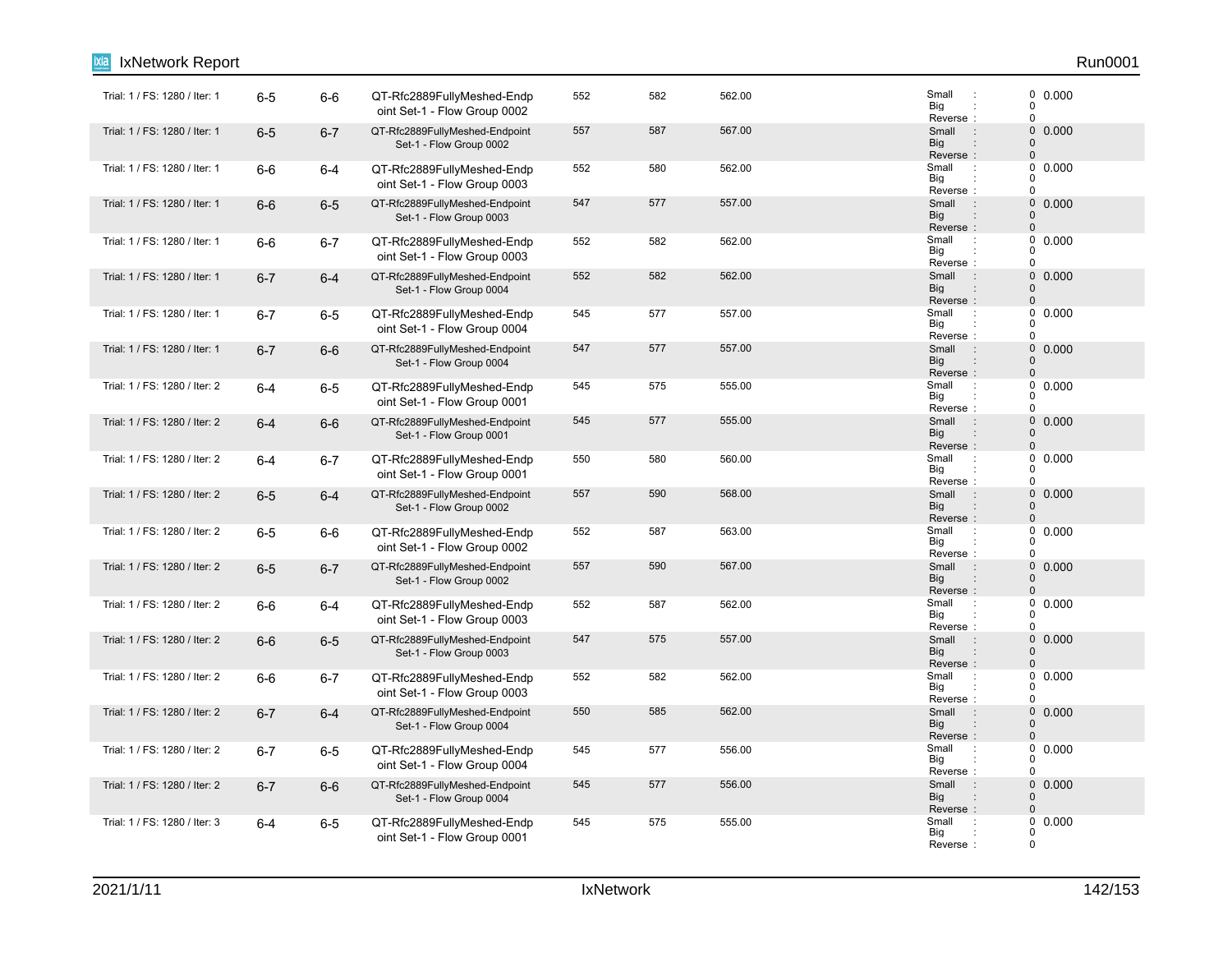#### 6-4 6-6 QT-Rfc2889FullyMeshed-Endpoint Trial: 1 / FS: 1280 / Iter: 3 : 0 Set-1 - Flow Group 0001 545 577 555.00 Small : 0 0.000 Reverse<br>Small Big Small 0 0 : : : Trial: 1 / FS: 1280 / Iter: 3 6-4 6-7 QT-Rfc2889FullyMeshed-Endp 550 560 560.00 Small : oint Set-1 - Flow Group 0001 550 580 560.00 560.00 Small : 0 0.000 Reverse Big  $\overline{0}$  $\overline{0}$  $\Omega$ : : Trial: 1 / FS: 1280 / Iter: 3 6-5 6-4 QT-Rfc2889FullyMeshed-Endpoint 555 592 567.00 Small : 0 Set-1 - Flow Group 0002 555 592 567.00 592 567.00 5mail 50000 5mail 50000 5mail 50000 5mail 50000 5mail 5 Big<br>Reverse : **Big** Small 0  $\Omega$ : "Trial: 1 / FS: 1280 / Iter: 3 6-5 6-6 QT-Rfc2889FullyMeshed-Endp 550 562.00 S<br>Trial: 1 / FS: 1280 / Iter: 3 6-5 6-6 QT-Rfc2889FullyMeshed-Endp oint Set-1 - Flow Group 0002 550 585 562.00 566 562.00 5 5mail : 0 0.000 Reverse Big  $\Omega$  $\begin{matrix}0\\0\end{matrix}$ 0 : : Trial: 1 / FS: 1280 / Iter: 3 6-5 6-7 QT-Rfc2889FullyMeshed-Endpoint 555 587 567.00 587 Small : 0 Set-1 - Flow Group 0002 555 587 567.00 587 567.00 5mail 3 0 0.000 Reverse : Big Small 0 0 : : Trial: 1 / FS: 1280 / Iter: 3 6-6 6-4 QT-Rfc2889FullyMeshed-Endp 552 562 563.00 Small : oint Set-1 - Flow Group 0003 552 582 563.00 582 563.00 Reverse Big  $\Omega$  $\begin{matrix}0\\0\end{matrix}$  $\Omega$ : : Trial: 1 / FS: 1280 / Iter: 3 6**-6** 6-5 QT-Rfc2889FullyMeshed-Endpoint 545 577 557.00 Small : 0 Set-1 - Flow Group 0003 545 577 557.00 Small : 0 0.000 Reverse : Big Small  $\Omega$ 0 : : "Trial: 1 / FS: 1280 / Iter: 3 6-6 6-7 QT-Rfc2889FullyMeshed-Endp 552 562.00 S<br>Trial: 1 / FS: 1280 / Iter: 3 6 -6 6 -7 QT-Rfc2889FullyMeshed-Endp oint Set-1 - Flow Group 0003 552 582 562.00 562.00 Small : 0 0.000 Reverse Big  $\Omega$  $\begin{matrix}0\\0\end{matrix}$  $\Omega$ : : Trial: 1 / FS: 1280 / Iter: 3 6 6-7 6-4 QT-Rfc2889FullyMeshed-Endpoint 550 585 562.00 Small : 0 1 Set-1 - Flow Group 0004 550 585 562.00 0.000 Reverse : Big Small  $\Omega$  $\Omega$ : : Trial: 1 / FS: 1280 / Iter: 3 6-7 6-5 QT-Rfc2889FullyMeshed-Endp 545 577 557.00 Small : oint Set-1 - Flow Group 0004 545 577 557.00 Small : 0 0.000 Big<br>Reverse : Big 0  $\Omega$  $\theta$ Trial: 1 / FS: 1280 / Iter: 3 6**-7** 6-6 QT-Rfc2889FullyMeshed-Endpoint 547 557.0 Small : 0 Set-1 - Flow Group 0004 547 577 557.00 Small : 0 0.000 Reverse Big Small 0  $\Omega$ : : 6-4 6-5 QT-Rfc2889FullyMeshed-Endp Trial: 1 / FS: 1280 / Iter: 4 : oint Set-1 - Flow Group 0001 545 577 555.00 Small : 0 0.000 Reverse Big 0  $0$  $\Omega$ : : Trial: 1 / FS: 1280 / Iter: 4 6-4 6-6 QT-Rfc2889FullyMeshed-Endpoint 545 585 556.00 Small 0 Set-1 - Flow Group 0001 545 585 556.00 Small : 0 0.000 Reverse : Big Small  $\Omega$  $\Omega$ : : "Trial: 1 / FS: 1280 / Iter: 4 **6-4 6-7 QT-Rfc2889FullyMeshed-Endp** 550 561.00 Small oint Set-1 - Flow Group 0001 550 585 561.00 Small : 0 0.000 Reverse Big 0  $\begin{matrix}0\\0\end{matrix}$  $\overline{0}$ : : Trial: 1 / FS: 1280 / Iter: 4 6**-5** 6-4 QT-Rfc2889FullyMeshed-Endpoint 555 567 567.00 Small : 0 Set-1 - Flow Group 0002 555 587 567.00 587 567.00 5mail 5 0 0.000 Reverse<br>Small Big Small  $\Omega$ 0 : : : "Trial: 1 / FS: 1280 / Iter: 4 : 6-5 6-6 QT-Rfc2889FullyMeshed-Endp 550 585 562.00 585 562.00 oint Set-1 - Flow Group 0002 550 585 562.00 Small 0.000 Reverse Big 0  $\Omega$ 0 : : Trial: 1 / FS: 1280 / Iter: 4 6-5 6-7 QT-Rfc2889FullyMeshed-Endpoint 555 567 567.00 Small 0 Set-1 - Flow Group 0002 555 587 567.00 567.00 5 58mail 5 0 0.000 Reverse : Big Small  $\Omega$  $\Omega$ : : "Trial: 1 / FS: 1280 / Iter: 4 6-6 6-4 QT-Rfc2889FullyMeshed-Endp 552 585 563.00 Small oint Set-1 - Flow Group 0003 552 585 563.00 Small : 0 0.000 Reverse Big 0  $\Omega$  $\theta$ : : Trial: 1 / FS: 1280 / Iter: 4 6**-6** 6-5 QT-Rfc2889FullyMeshed-Endpoint 547 577 557.00 Small : 0 Set-1 - Flow Group 0003 547 577 557.00 Small : 0 0.000 Reverse : Big Small 0  $\Omega$ : : "Trial: 1 / FS: 1280 / Iter: 4 6-6 6-7 QT-Rfc2889FullyMeshed-Endp 550 569 562.00 Small oint Set-1 - Flow Group 0003 550 590 562.00 562.00 Small : 0 0.000 Reverse Big 0  $\begin{array}{c} 0 \\ 0 \end{array}$  0.000  $\Omega$ : : Trial: 1 / FS: 1280 / Iter: 4 6-7 6-4 QT-Rfc2889FullyMeshed-Endpoint 550 587 562.00 1 - Small : 0 Set-1 - Flow Group 0004 550 587 562.00 562.00 568 568 568 57 562.00 5 587 562.00 5 587 588 598 598 598 59 Reverse : Big Small  $\Omega$ 0 : IxNetwork Report Run0001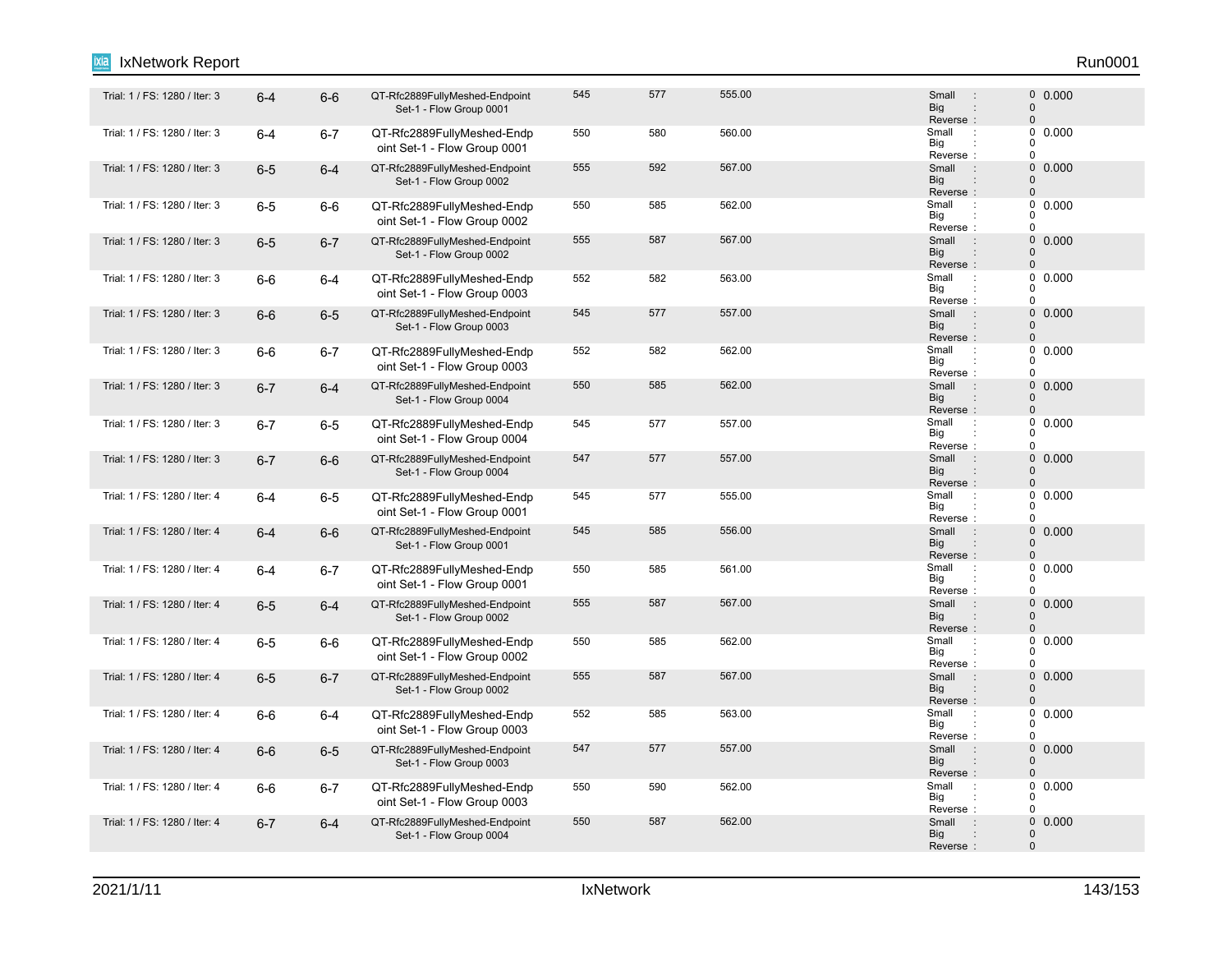| IxNetwork Report              |         |         |                                                            |     |     |        |                                                                      | Run0001                                                    |
|-------------------------------|---------|---------|------------------------------------------------------------|-----|-----|--------|----------------------------------------------------------------------|------------------------------------------------------------|
| Trial: 1 / FS: 1280 / Iter: 4 | $6 - 7$ | $6-5$   | QT-Rfc2889FullyMeshed-Endp<br>oint Set-1 - Flow Group 0004 | 545 | 580 | 557.00 | Small<br>$\ddot{\phantom{a}}$<br>Big<br>Reverse:                     | 0 0.000<br>$\pmb{0}$<br>$\mathbf 0$                        |
| Trial: 1 / FS: 1280 / Iter: 4 | $6 - 7$ | $6-6$   | QT-Rfc2889FullyMeshed-Endpoint<br>Set-1 - Flow Group 0004  | 547 | 580 | 557.00 | Small<br>$\sim$ 1<br><b>Big</b><br>Reverse:                          | $\mathsf{O}\xspace$<br>0.000<br>$\pmb{0}$<br>$\pmb{0}$     |
| Trial: 1 / FS: 1280 / Iter: 5 | $6 - 4$ | $6-5$   | QT-Rfc2889FullyMeshed-Endp<br>oint Set-1 - Flow Group 0001 | 545 | 580 | 555.00 | Small<br>$\cdot$ :<br>Big<br>Reverse:                                | 0<br>0.000<br>0<br>$\mathbf 0$                             |
| Trial: 1 / FS: 1280 / Iter: 5 | $6 - 4$ | $6-6$   | QT-Rfc2889FullyMeshed-Endpoint<br>Set-1 - Flow Group 0001  | 545 | 582 | 556.00 | $\sim$ 1.<br>Small<br><b>Big</b><br>$\ddot{\phantom{a}}$<br>Reverse: | $\mathsf{O}\xspace$<br>0.000<br>$\mathbf 0$<br>$\mathbf 0$ |
| Trial: 1 / FS: 1280 / Iter: 5 | $6 - 4$ | $6 - 7$ | QT-Rfc2889FullyMeshed-Endp<br>oint Set-1 - Flow Group 0001 | 550 | 590 | 561.00 | Small<br>$\cdot$ :<br>Big<br>Reverse:                                | $\mathbf 0$<br>0.000<br>0<br>$\mathbf 0$                   |
| Trial: 1 / FS: 1280 / Iter: 5 | $6-5$   | $6 - 4$ | QT-Rfc2889FullyMeshed-Endpoint<br>Set-1 - Flow Group 0002  | 555 | 590 | 567.00 | Small<br>$\pm$<br><b>Big</b><br>$\ddot{\phantom{a}}$<br>Reverse:     | $\mathbf 0$<br>0.000<br>$\mathbf 0$<br>$\pmb{0}$           |
| Trial: 1 / FS: 1280 / Iter: 5 | $6-5$   | $6-6$   | QT-Rfc2889FullyMeshed-Endp<br>oint Set-1 - Flow Group 0002 | 550 | 585 | 562.00 | Small<br>$\cdot$ :<br>Big<br>Reverse:                                | 0<br>0.000<br>0<br>$\pmb{0}$                               |
| Trial: 1 / FS: 1280 / Iter: 5 | $6-5$   | $6 - 7$ | QT-Rfc2889FullyMeshed-Endpoint<br>Set-1 - Flow Group 0002  | 555 | 592 | 567.00 | Small<br>$\cdot$<br>Big<br>Reverse:                                  | $\mathbf 0$<br>0.000<br>$\mathbf 0$<br>$\pmb{0}$           |
| Trial: 1 / FS: 1280 / Iter: 5 | $6-6$   | $6 - 4$ | QT-Rfc2889FullyMeshed-Endp<br>oint Set-1 - Flow Group 0003 | 550 | 585 | 563.00 | Small<br>$\ddot{\phantom{a}}$<br>Big<br>Reverse:                     | $\pmb{0}$<br>0.000<br>$\mathbf 0$<br>$\pmb{0}$             |
| Trial: 1 / FS: 1280 / Iter: 5 | $6-6$   | $6-5$   | QT-Rfc2889FullyMeshed-Endpoint<br>Set-1 - Flow Group 0003  | 545 | 580 | 557.00 | Small<br>$\sim$<br><b>Big</b><br>Reverse:                            | 0 0.000<br>$\mathbf 0$<br>$\Omega$                         |
| Trial: 1 / FS: 1280 / Iter: 5 | $6-6$   | $6 - 7$ | QT-Rfc2889FullyMeshed-Endp<br>oint Set-1 - Flow Group 0003 | 550 | 585 | 562.00 | Small<br>$\ddot{\phantom{a}}$<br>Big<br>Reverse:                     | $\pmb{0}$<br>0.000<br>0<br>$\pmb{0}$                       |
| Trial: 1 / FS: 1280 / Iter: 5 | $6 - 7$ | $6 - 4$ | QT-Rfc2889FullyMeshed-Endpoint<br>Set-1 - Flow Group 0004  | 552 | 592 | 564.00 | Small<br>$\cdot$ :<br><b>Big</b><br>$\ddot{\phantom{a}}$<br>Reverse: | 0<br>0.000<br>$\mathbf 0$<br>$\pmb{0}$                     |
| Trial: 1 / FS: 1280 / Iter: 5 | $6 - 7$ | $6-5$   | QT-Rfc2889FullyMeshed-Endp<br>oint Set-1 - Flow Group 0004 | 545 | 580 | 557.00 | Small<br>$\ddot{\phantom{a}}$<br>Big<br>Reverse:                     | 0.000<br>0<br>0<br>$\pmb{0}$                               |
| Trial: 1 / FS: 1280 / Iter: 5 | $6 - 7$ | $6-6$   | QT-Rfc2889FullyMeshed-Endpoint<br>Set-1 - Flow Group 0004  | 547 | 582 | 557.00 | Small<br>$\pm$<br>Big<br>Reverse:                                    | $\mathbf 0$<br>0.000<br>$\Omega$<br>$\pmb{0}$              |
| Trial: 1 / FS: 1280 / Iter: 6 | $6 - 4$ | $6-5$   | QT-Rfc2889FullyMeshed-Endp<br>oint Set-1 - Flow Group 0001 | 547 | 590 | 558.00 | Small<br>$\ddot{\phantom{a}}$<br>Big<br>Reverse:                     | $\pmb{0}$<br>0.000<br>0<br>$\mathbf 0$                     |
| Trial: 1 / FS: 1280 / Iter: 6 | $6 - 4$ | $6-6$   | QT-Rfc2889FullyMeshed-Endpoint<br>Set-1 - Flow Group 0001  | 547 | 595 | 562.00 | Small<br>$\sim$ 1.<br>Big<br>$\ddot{\phantom{a}}$<br>Reverse:        | 0<br>0.000<br>$\pmb{0}$<br>$\mathbf 0$                     |
| Trial: 1 / FS: 1280 / Iter: 6 | $6 - 4$ | $6 - 7$ | QT-Rfc2889FullyMeshed-Endp<br>oint Set-1 - Flow Group 0001 | 552 | 597 | 567.00 | Small<br>$\cdot$<br>Big<br>Reverse:                                  | 0.000<br>0<br>0<br>$\mathbf 0$                             |
| Trial: 1 / FS: 1280 / Iter: 6 | $6-5$   | $6 - 4$ | QT-Rfc2889FullyMeshed-Endpoint<br>Set-1 - Flow Group 0002  | 557 | 592 | 567.00 | $\sim$ 1.<br>Small<br>Big<br>$\ddot{\phantom{a}}$<br>Reverse:        | $\mathsf{O}\xspace$<br>0.000<br>0<br>$\pmb{0}$             |
| Trial: 1 / FS: 1280 / Iter: 6 | $6-5$   | $6-6$   | QT-Rfc2889FullyMeshed-Endp<br>oint Set-1 - Flow Group 0002 | 550 | 585 | 562.00 | Small<br>$\ddot{\phantom{a}}$<br>Big<br>Reverse:                     | 0<br>0.000<br>0<br>$\mathbf 0$                             |
| Trial: 1 / FS: 1280 / Iter: 6 | $6-5$   | $6 - 7$ | QT-Rfc2889FullyMeshed-Endpoint<br>Set-1 - Flow Group 0002  | 555 | 592 | 567.00 | Small<br>$\div$<br>Big<br>Reverse:                                   | $\mathbf 0$<br>0.000<br>0<br>$\mathbf{0}$                  |
| Trial: 1 / FS: 1280 / Iter: 6 | $6-6$   | $6 - 4$ | QT-Rfc2889FullyMeshed-Endp<br>oint Set-1 - Flow Group 0003 | 552 | 592 | 563.00 | Small<br>$\cdot$ :<br>Big<br>Reverse:                                | $\mathbf 0$<br>0.000<br>0<br>$\mathbf 0$                   |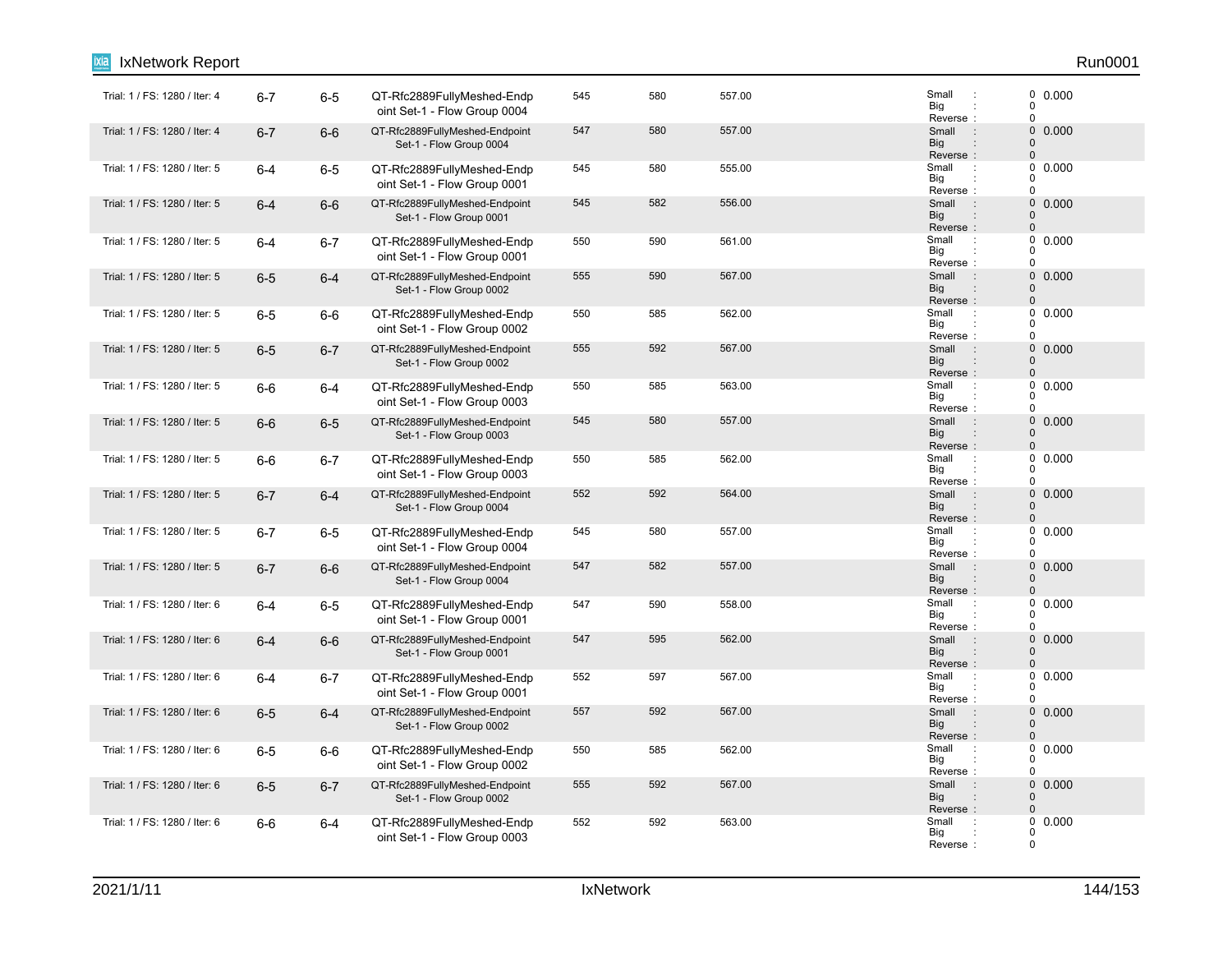### Trial: 1 / FS: 1280 / Iter: 6 6-6 6-5 QT-Rfc2889FullyMeshed-Endpoint 545 560 556.00 Small 0 Set-1 - Flow Group 0003 545 580 556.00 0.000 Reverse<br>Small Big Small 0 0 : : : "Trial: 1 / FS: 1280 / Iter: 6 **6-6 6-7 QT-Rfc2889FullyMeshed-Endp** 550 562.00 Small oint Set-1 - Flow Group 0003 550 592 562.00 592 562.00 Reverse Big  $\overline{0}$  $\overline{0}$  $\Omega$ : : Trial: 1 / FS: 1280 / Iter: 6 6-7 6-4 QT-Rfc2889FullyMeshed-Endpoint 552 567 565.00 Small : 0 Set-1 - Flow Group 0004 552 597 565.00 597 565.00 Big<br>Reverse : **Big** Small 0  $\Omega$ : "Trial: 1 / FS: 1280 / Iter: 6 6-7 6-5 QT-Rfc2889FullyMeshed-Endp 545 582 557.00 S<br>Trial: 1 / FS: 1280 / Iter: 6 6-7 6-5 QT-Rfc2889FullyMeshed-Endp oint Set-1 - Flow Group 0004 545 582 557.00 Small : 0 0.000 Reverse Big  $\Omega$  $\begin{matrix}0\\0\end{matrix}$ 0 : : Trial: 1 / FS: 1280 / Iter: 6 6-7 6-6 QT-Rfc2889FullyMeshed-Endpoint 547 590 559.00 Small : 0 Set-1 - Flow Group 0004 547 590 559.00 0.000 Reverse : Big Small 0 0 : : Trial: 1 / FS: 1280 / Iter: 7 6-4 6-5 QT-Rfc2889FullyMeshed-Endp 545 590 558.00 Small oint Set-1 - Flow Group 0001 545 590 558.00 558.00 Small : 0 0.000 Reverse Big 0  $\begin{matrix}0\\0\end{matrix}$  $\Omega$ : : Trial: 1 / FS: 1280 / Iter: 7 6**-4** 6-6 QT-Rfc2889FullyMeshed-Endpoint 545 597 564.00 Small : 0 Set-1 - Flow Group 0001 545 597 564.00 0.000 Reverse : Big Small  $\Omega$ 0 : : "Trial: 1 / FS: 1280 / Iter: 7 6-4 6-7 QT-Rfc2889FullyMeshed-Endp 550 602 568.00 S<br>Trial: 1 / FS: 1280 / Iter: 7 6-4 6-7 QT-Rfc2889FullyMeshed-Endp oint Set-1 - Flow Group 0001 550 602 568.00 602 568.00 5 Small 3 0 0.000 Reverse Big  $\Omega$  $\begin{matrix}0\\0\end{matrix}$  $\Omega$ : : 6-5 6-4 QT-Rfc2889FullyMeshed-Endpoint Trial: 1 / FS: 1280 / Iter: 7 : 0 Set-1 - Flow Group 0002 557 595 567.00 567.00 5 5mail : 0 0.000 Reverse : Big Small  $\Omega$  $\Omega$ : : Trial: 1 / FS: 1280 / Iter: 7 6-5 6-6 QT-Rfc2889FullyMeshed-Endp 550 567 562.00 Small : oint Set-1 - Flow Group 0002 550 587 562.00 587 562.00 Big<br>Reverse : Big 0  $\Omega$  $\theta$ Trial: 1 / FS: 1280 / Iter: 7 6-5 6-7 QT-Rfc2889FullyMeshed-Endpoint 555 590 567.00 Small : 0 Set-1 - Flow Group 0002 555 590 567.00 0.000 Reverse Big Small 0  $\Omega$ : : 6-6 6-4 QT-Rfc2889FullyMeshed-Endp Trial: 1 / FS: 1280 / Iter: 7 : oint Set-1 - Flow Group 0003 552 602 569.00 Small 0.000 Reverse Big 0  $0$  $\Omega$ : : Trial: 1 / FS: 1280 / Iter: 7 6-6 6-5 QT-Rfc2889FullyMeshed-Endpoint 545 590 560.00 Small 0 Set-1 - Flow Group 0003 545 590 560.00 500 500 Small : 0 0.000 Reverse : Big Small  $\Omega$  $\Omega$ : : "Trial: 1 / FS: 1280 / Iter: 7 6-6 6-7 QT-Rfc2889FullyMeshed-Endp 552 602 568.00 Small oint Set-1 - Flow Group 0003 552 602 568.00 **Small 1 568.00** 602 568.00 Reverse Big 0  $\begin{matrix}0\\0\end{matrix}$  $\overline{0}$ : : Trial: 1 / FS: 1280 / Iter: 7 6-7 6-4 QT-Rfc2889FullyMeshed-Endpoint 552 597 567.00 Small : 0 Set-1 - Flow Group 0004 552 597 567.00 597 567.00 5mail 50000 5mail 50000 5mail 50000 5mail 50000 5mail 5 Reverse<br>Small Big Small  $\Omega$ 0 : : : Trial: 1 / FS: 1280 / Iter: 7 **6-7 6-5 QT-Rfc2889FullyMeshed-Endp** 545 557.00 Small : oint Set-1 - Flow Group 0004 545 580 557.00 560 567.00 557.00 5 51 52 568 568 569 561 562 568 569 561 562 563 564 568 569 561 562 562 562 5 Reverse Big 0  $\Omega$ 0 : : 6-7 6-6 QT-Rfc2889FullyMeshed-Endpoint Trial: 1 / FS: 1280 / Iter: 7 : 0 Set-1 - Flow Group 0004 545 592 560.00 0.000 Reverse : Big Small  $\Omega$  $\Omega$ : : Trial: 1 / FS: 1280 / Iter: 8 6-4 6-5 QT-Rfc2889FullyMeshed-Endp 545 590 561.00 Small : oint Set-1 - Flow Group 0001 545 590 561.00 501 Small : 0 0.000 Reverse Big 0  $\Omega$  $\theta$ : : Trial: 1 / FS: 1280 / Iter: 8 6**-4** 6-6 QT-Rfc2889FullyMeshed-Endpoint 545 600 565.00 Small : 0 Set-1 - Flow Group 0001 545 600 565.00 0.000 Reverse : Big Small 0  $\Omega$ : 6-4 6-7 QT-Rfc2889FullyMeshed-Endp Trial: 1 / FS: 1280 / Iter: 8 : oint Set-1 - Flow Group 0001 552 602 570.00 602 570.00 5 Small 3 0 0.000 Reverse Big 0  $\begin{array}{c} 0 \\ 0 \end{array}$  0.000  $\Omega$ : : 6-5 6-4 QT-Rfc2889FullyMeshed-Endpoint Trial: 1 / FS: 1280 / Iter: 8 : 0 Set-1 - Flow Group 0002 557 592 568.00 500 5 Small : 0 0.000 Big Small 0 :

IxNetwork Report Run0001

Reverse :

 $\Omega$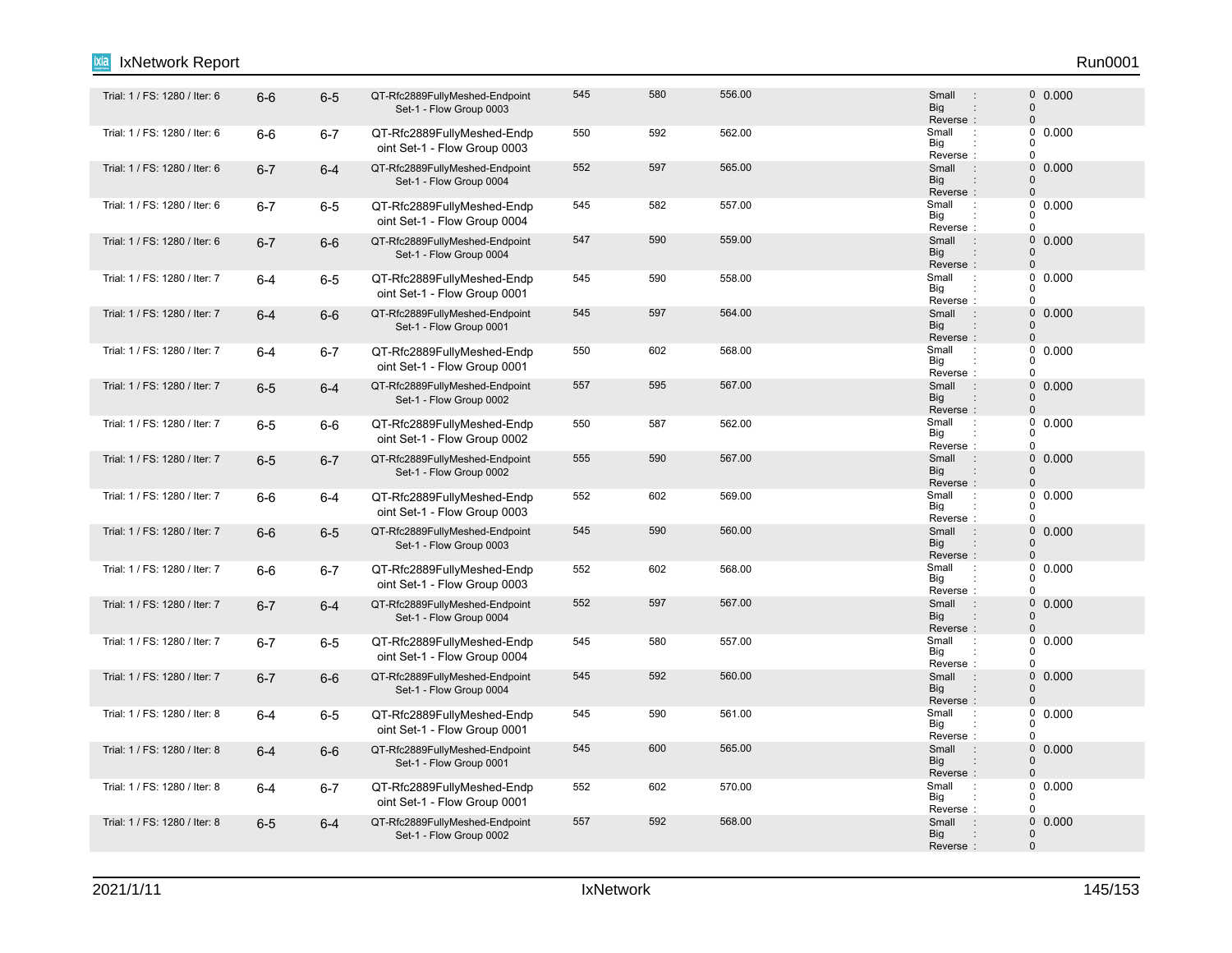| IxNetwork Report              |         |         |                                                            |     |     |        |                                                                           | Run0001                                                    |
|-------------------------------|---------|---------|------------------------------------------------------------|-----|-----|--------|---------------------------------------------------------------------------|------------------------------------------------------------|
| Trial: 1 / FS: 1280 / Iter: 8 | $6-5$   | $6-6$   | QT-Rfc2889FullyMeshed-Endp<br>oint Set-1 - Flow Group 0002 | 552 | 587 | 563.00 | Small<br>$\ddot{\phantom{a}}$<br>Big<br>Reverse:                          | 0 0.000<br>$\tilde{0}$<br>$\mathbf 0$                      |
| Trial: 1 / FS: 1280 / Iter: 8 | $6-5$   | $6 - 7$ | QT-Rfc2889FullyMeshed-Endpoint<br>Set-1 - Flow Group 0002  | 557 | 595 | 568.00 | Small<br>$\sim$ 1<br><b>Big</b><br>Reverse:                               | $\mathsf{O}\xspace$<br>0.000<br>$\pmb{0}$<br>$\pmb{0}$     |
| Trial: 1 / FS: 1280 / Iter: 8 | $6-6$   | $6-4$   | QT-Rfc2889FullyMeshed-Endp<br>oint Set-1 - Flow Group 0003 | 550 | 600 | 566.00 | Small<br>$\cdot$<br>Big<br>Reverse:                                       | 0<br>0.000<br>0<br>$\mathbf 0$                             |
| Trial: 1 / FS: 1280 / Iter: 8 | $6-6$   | $6-5$   | QT-Rfc2889FullyMeshed-Endpoint<br>Set-1 - Flow Group 0003  | 545 | 585 | 557.00 | $\mathbb{R}^n$<br>Small<br><b>Big</b><br>$\ddot{\phantom{a}}$<br>Reverse: | $\mathsf{O}\xspace$<br>0.000<br>$\mathbf 0$<br>$\mathbf 0$ |
| Trial: 1 / FS: 1280 / Iter: 8 | $6-6$   | $6 - 7$ | QT-Rfc2889FullyMeshed-Endp<br>oint Set-1 - Flow Group 0003 | 552 | 600 | 565.00 | Small<br>Big<br>Reverse:                                                  | $\mathbf 0$<br>0.000<br>0<br>$\mathbf 0$                   |
| Trial: 1 / FS: 1280 / Iter: 8 | $6 - 7$ | $6-4$   | QT-Rfc2889FullyMeshed-Endpoint<br>Set-1 - Flow Group 0004  | 552 | 602 | 568.00 | Small<br>$\therefore$<br><b>Big</b><br>$\vdots$<br>Reverse:               | 0<br>0.000<br>$\mathbf 0$<br>$\pmb{0}$                     |
| Trial: 1 / FS: 1280 / Iter: 8 | $6 - 7$ | $6-5$   | QT-Rfc2889FullyMeshed-Endp<br>oint Set-1 - Flow Group 0004 | 545 | 590 | 558.00 | Small<br>$\cdot$ :<br>Big<br>Reverse:                                     | 0<br>0.000<br>0<br>0                                       |
| Trial: 1 / FS: 1280 / Iter: 8 | $6 - 7$ | $6-6$   | QT-Rfc2889FullyMeshed-Endpoint<br>Set-1 - Flow Group 0004  | 545 | 597 | 562.00 | Small<br>$\pm$<br><b>Big</b><br>Reverse:                                  | $\mathbf 0$<br>0.000<br>$\mathbf 0$<br>$\pmb{0}$           |
| Trial: 1 / FS: 1280 / Iter: 9 | $6 - 4$ | $6-5$   | QT-Rfc2889FullyMeshed-Endp<br>oint Set-1 - Flow Group 0001 | 552 | 605 | 571.00 | Small<br>$\ddot{\phantom{a}}$<br>Big<br>Reverse:                          | 0<br>0.000<br>$\mathbf 0$<br>0                             |
| Trial: 1 / FS: 1280 / Iter: 9 | $6 - 4$ | $6-6$   | QT-Rfc2889FullyMeshed-Endpoint<br>Set-1 - Flow Group 0001  | 560 | 612 | 579.00 | Small<br>$\cdot$ :<br><b>Big</b><br>Reverse:                              | 0 0.000<br>$\pmb{0}$<br>0                                  |
| Trial: 1 / FS: 1280 / Iter: 9 | $6 - 4$ | $6 - 7$ | QT-Rfc2889FullyMeshed-Endp<br>oint Set-1 - Flow Group 0001 | 565 | 617 | 584.00 | Small<br>$\ddot{\phantom{a}}$<br>Big<br>Reverse:                          | 0<br>0.000<br>0<br>0                                       |
| Trial: 1 / FS: 1280 / Iter: 9 | $6-5$   | $6-4$   | QT-Rfc2889FullyMeshed-Endpoint<br>Set-1 - Flow Group 0002  | 562 | 615 | 581.00 | Small<br>$\cdot$ :<br><b>Big</b><br>$\vdots$<br>Reverse:                  | 0<br>0.000<br>$\mathbf 0$<br>$\pmb{0}$                     |
| Trial: 1 / FS: 1280 / Iter: 9 | $6-5$   | $6-6$   | QT-Rfc2889FullyMeshed-Endp<br>oint Set-1 - Flow Group 0002 | 555 | 612 | 576.00 | Small<br>$\cdot$<br>Big<br>Reverse:                                       | 0<br>0.000<br>0<br>0                                       |
| Trial: 1 / FS: 1280 / Iter: 9 | $6-5$   | $6 - 7$ | QT-Rfc2889FullyMeshed-Endpoint<br>Set-1 - Flow Group 0002  | 560 | 617 | 581.00 | Small<br>$\sim$ 1.<br><b>Big</b><br>Reverse:                              | $\mathbf 0$<br>0.000<br>$\pmb{0}$<br>$\pmb{0}$             |
| Trial: 1 / FS: 1280 / Iter: 9 | $6-6$   | $6-4$   | QT-Rfc2889FullyMeshed-Endp<br>oint Set-1 - Flow Group 0003 | 567 | 620 | 585.00 | Small<br>$\ddot{\phantom{a}}$<br>Big<br>Reverse:                          | 0<br>0.000<br>$\Omega$<br>$\mathbf 0$                      |
| Trial: 1 / FS: 1280 / Iter: 9 | $6-6$   | $6-5$   | QT-Rfc2889FullyMeshed-Endpoint<br>Set-1 - Flow Group 0003  | 552 | 607 | 572.00 | $\rightarrow$<br>Small<br><b>Big</b><br>$\ddot{\phantom{a}}$<br>Reverse:  | 0<br>0.000<br>$\pmb{0}$<br>$\mathbf 0$                     |
| Trial: 1 / FS: 1280 / Iter: 9 | $6-6$   | $6 - 7$ | QT-Rfc2889FullyMeshed-Endp<br>oint Set-1 - Flow Group 0003 | 560 | 617 | 585.00 | Small<br>$\cdot$ :<br>Big<br>Reverse:                                     | 0.000<br>0<br>0<br>$\mathbf 0$                             |
| Trial: 1 / FS: 1280 / Iter: 9 | $6 - 7$ | $6-4$   | QT-Rfc2889FullyMeshed-Endpoint<br>Set-1 - Flow Group 0004  | 560 | 615 | 582.00 | Small:<br><b>Big</b><br>Reverse:                                          | $\mathsf{O}\xspace$<br>0.000<br>0<br>$\pmb{0}$             |
| Trial: 1 / FS: 1280 / Iter: 9 | $6 - 7$ | $6-5$   | QT-Rfc2889FullyMeshed-Endp<br>oint Set-1 - Flow Group 0004 | 550 | 602 | 568.00 | Small<br>$\ddot{\phantom{a}}$<br>Big<br>Reverse:                          | 0<br>0.000<br>0<br>$\mathbf 0$                             |
| Trial: 1 / FS: 1280 / Iter: 9 | $6 - 7$ | $6-6$   | QT-Rfc2889FullyMeshed-Endpoint<br>Set-1 - Flow Group 0004  | 557 | 612 | 577.00 | Small<br>$\pm$<br><b>Big</b><br>Reverse:                                  | 0<br>0.000<br>$\mathbf 0$<br>$\mathbf{0}$                  |
| Trial: 1 / FS: 1518 / Iter: 1 | $6 - 4$ | $6-5$   | QT-Rfc2889FullyMeshed-Endp<br>oint Set-1 - Flow Group 0001 | 527 | 560 | 539.00 | Small<br>Big<br>Reverse:                                                  | 0<br>0.000<br>0<br>$\mathbf 0$                             |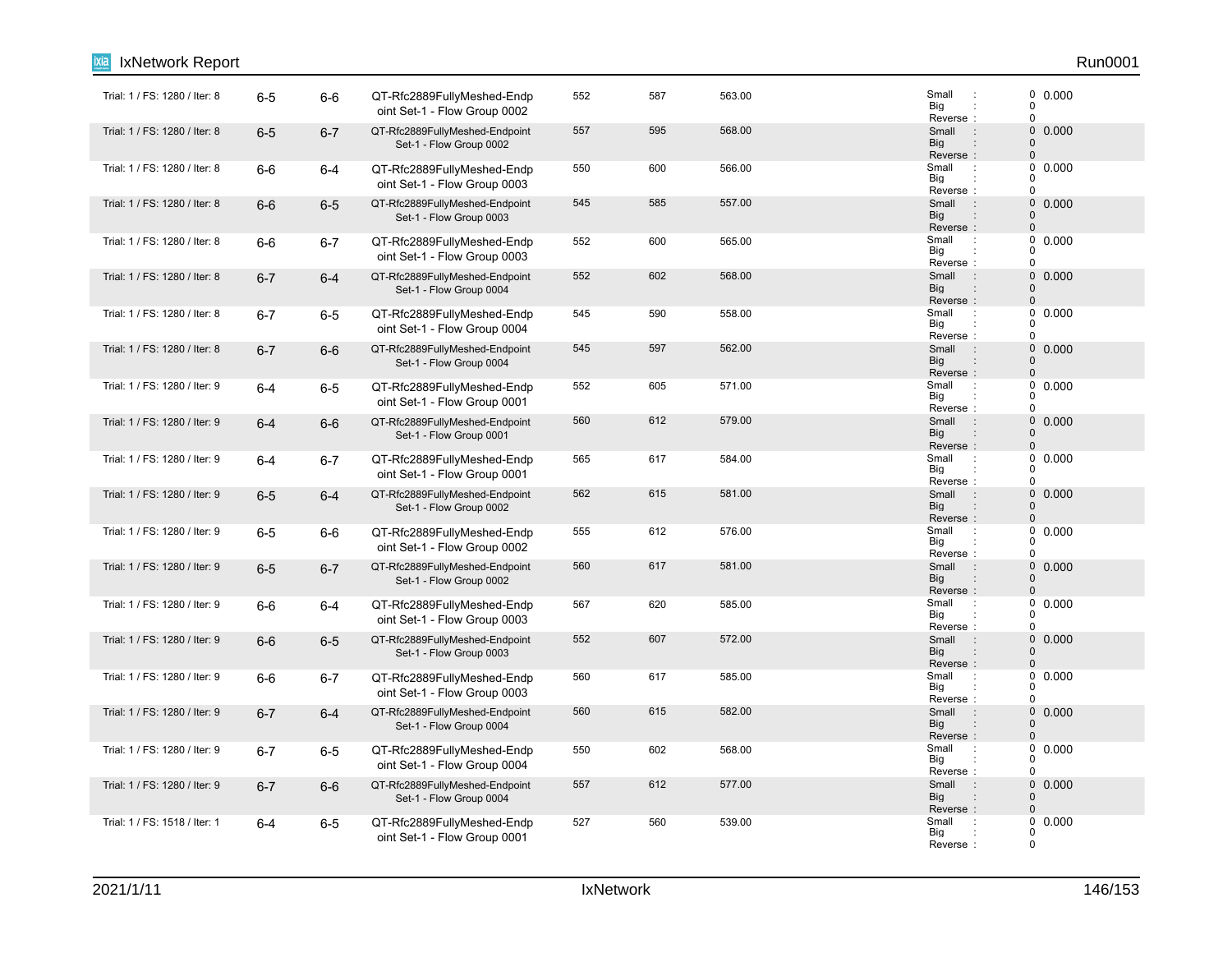## Trial: 1 / FS: 1518 / Iter: 1 6-4 6-6 QT-Rfc2889FullyMeshed-Endpoint 500 560 540.00 Small 0 Set-1 - Flow Group 0001 530 560 540.00 500 500 Small : 0 0.000 Reverse<br>Small Big Small 0 0 : : : Trial: 1 / FS: 1518 / Iter: 1 6-4 6-7 QT-Rfc2889FullyMeshed-Endp 535 565 545.00 Small oint Set-1 - Flow Group 0001 535 565 545.00 566 545.00 5 51 52 5 535 576 586 597 508 569 570 586 587 588 598 598 598 598 598 598 598 598 59 Reverse Big  $\overline{0}$  $\overline{0}$  $\Omega$ : : Trial: 1 / FS: 1518 / Iter: 1 6**-5** 6-4 QT-Rfc2889FullyMeshed-Endpoint 540 572 551.00 Small : 0 Set-1 - Flow Group 0002 540 572 551.00 Small : 0 0.000 Big<br>Reverse : **Big** Small 0  $\Omega$ : "Trial: 1 / FS: 1518 / Iter: 1 6-5 6-6 QT-Rfc2889FullyMeshed-Endp 535 567 546.00 Small oint Set-1 - Flow Group 0002 535 567 546.00 546.00 5 Small : 0 0.000 Reverse Big  $\Omega$  $\begin{matrix}0\\0\end{matrix}$ 0 : : Trial: 1 / FS: 1518 / Iter: 1 6-5 6-7 QT-Rfc2889FullyMeshed-Endpoint 540 570 550.00 Small 0 Set-1 - Flow Group 0002 540 570 550.00 0.000 Reverse : Big Small 0 0 : : "Trial: 1 / FS: 1518 / Iter: 1 6-6 6-4 QT-Rfc2889FullyMeshed-Endp 535 565 545.00 Small oint Set-1 - Flow Group 0003 535 565 545.00 566 545.00 5 51 52 5 535 576 586 597 508 569 570 586 587 588 598 598 598 598 598 598 598 598 59 Reverse Big  $\Omega$  $\begin{matrix}0\\0\end{matrix}$  $\Omega$ : : Trial: 1 / FS: 1518 / Iter: 1 6**-6** 6-5 QT-Rfc2889FullyMeshed-Endpoint 530 557 539.00 Small : 0 Set-1 - Flow Group 0003 530 557 539.00 569 569 569 569 569 57 Reverse : Big Small  $\Omega$ 0 : : "Trial: 1 / FS: 1518 / Iter: 1 6-6 6-7 QT-Rfc2889FullyMeshed-Endp 535 565 545.00 Small oint Set-1 - Flow Group 0003 535 565 545.00 546.00 Small : 0 0.000 Reverse Big  $\Omega$  $\begin{matrix}0\\0\end{matrix}$  $\Omega$ : : Trial: 1 / FS: 1518 / Iter: 1 6-7 6-4 QT-Rfc2889FullyMeshed-Endpoint 535 570 546.00 Small 0 Set-1 - Flow Group 0004 535 570 546.00 546.00 5 Small : 0 0.000 Reverse : Big Small  $\Omega$  $\Omega$ : : Trial: 1 / FS: 1518 / Iter: 1 6-7 6-5 QT-Rfc2889FullyMeshed-Endp 530 560 540.00 Small : oint Set-1 - Flow Group 0004 530 560 540.00 560 540.00 Small : 0 0.000 Big<br>Reverse : Big 0  $\Omega$  $\theta$ Trial: 1 / FS: 1518 / Iter: 1 6-7 6-6 QT-Rfc2889FullyMeshed-Endpoint 500 560 541.00 Small : 0 Set-1 - Flow Group 0004 530 560 541.00 Small : 0 0.000 Reverse Big Small 0  $\Omega$ : : : Trial: 1 / FS: 1518 / Iter: 2 : 6-4 6-5 QT-Rfc2889FullyMeshed-Endp 527 562 539.00 539.00 5 Small oint Set-1 - Flow Group 0001 527 562 539.00 539.00 Small : 0 0.000 Reverse Big 0  $\begin{matrix}0\\0\end{matrix}$  $\Omega$ : : 6-4 6-6 QT-Rfc2889FullyMeshed-Endpoint Trial: 1 / FS: 1518 / Iter: 2 : 0 Set-1 - Flow Group 0001 530 560 540.00 0.000 Reverse : Big Small  $\Omega$  $\Omega$ : : Trial: 1 / FS: 1518 / Iter: 2 6-4 6-7 QT-Rfc2889FullyMeshed-Endp 532 565 545.00 Small : oint Set-1 - Flow Group 0001 532 565 545.00 566 545.00 Reverse Big 0  $\begin{matrix}0\\0\end{matrix}$  $\overline{0}$ : : Trial: 1 / FS: 1518 / Iter: 2 6**-5** 6-4 QT-Rfc2889FullyMeshed-Endpoint 540 572 551.00 Small : 0 Set-1 - Flow Group 0002 540 572 551.00 Small : 0 0.000 Reverse<br>Small Big Small  $\Omega$ 0 : : 6-5 6-6 QT-Rfc2889FullyMeshed-Endp Trial: 1 / FS: 1518 / Iter: 2 : oint Set-1 - Flow Group 0002 535 567 545.00 546.00 Small : 0 0.000 Reverse Big 0  $\Omega$ 0 : : Trial: 1 / FS: 1518 / Iter: 2 6 6-7 QT-Rfc2889FullyMeshed-Endpoint 540 572 550.00 Small : 0 Set-1 - Flow Group 0002 540 572 550.00 572 550.00 512 550.00 512 512 513 514 514 515 516 517 518 518 518 51 Reverse : Big Small  $\Omega$  $\Omega$ : : "Trial: 1 / FS: 1518 / Iter: 2 6-6 6-4 QT-Rfc2889FullyMeshed-Endp 535 567 545.00 Small oint Set-1 - Flow Group 0003 535 567 545.00 567 545.00 Reverse Big 0  $\Omega$  $\theta$ : : Trial: 1 / FS: 1518 / Iter: 2 6-6 6-5 QT-Rfc2889FullyMeshed-Endpoint 530 560 539.00 Small : 0 Set-1 - Flow Group 0003 530 560 539.00 500 500 Small : 0 0.000 Reverse : Big Small 0  $\Omega$ : : Trial: 1 / FS: 1518 / Iter: 2 6-6 6-7 QT-Rfc2889FullyMeshed-Endp 535 570 544.00 Small : oint Set-1 - Flow Group 0003 535 570 544.00 Small : 0 0.000 Reverse Big 0  $\begin{array}{c} 0 \\ 0 \end{array}$  0.000  $\Omega$ : : 6-7 6-4 QT-Rfc2889FullyMeshed-Endpoint Trial: 1 / FS: 1518 / Iter: 2 : 0 Set-1 - Flow Group 0004 535 567 546.00 546.00 546.00 5 567 5 568 568 568 568 568 569 57 588 589 588 598 5 Reverse : Big Small 0 0 : IxNetwork Report Run0001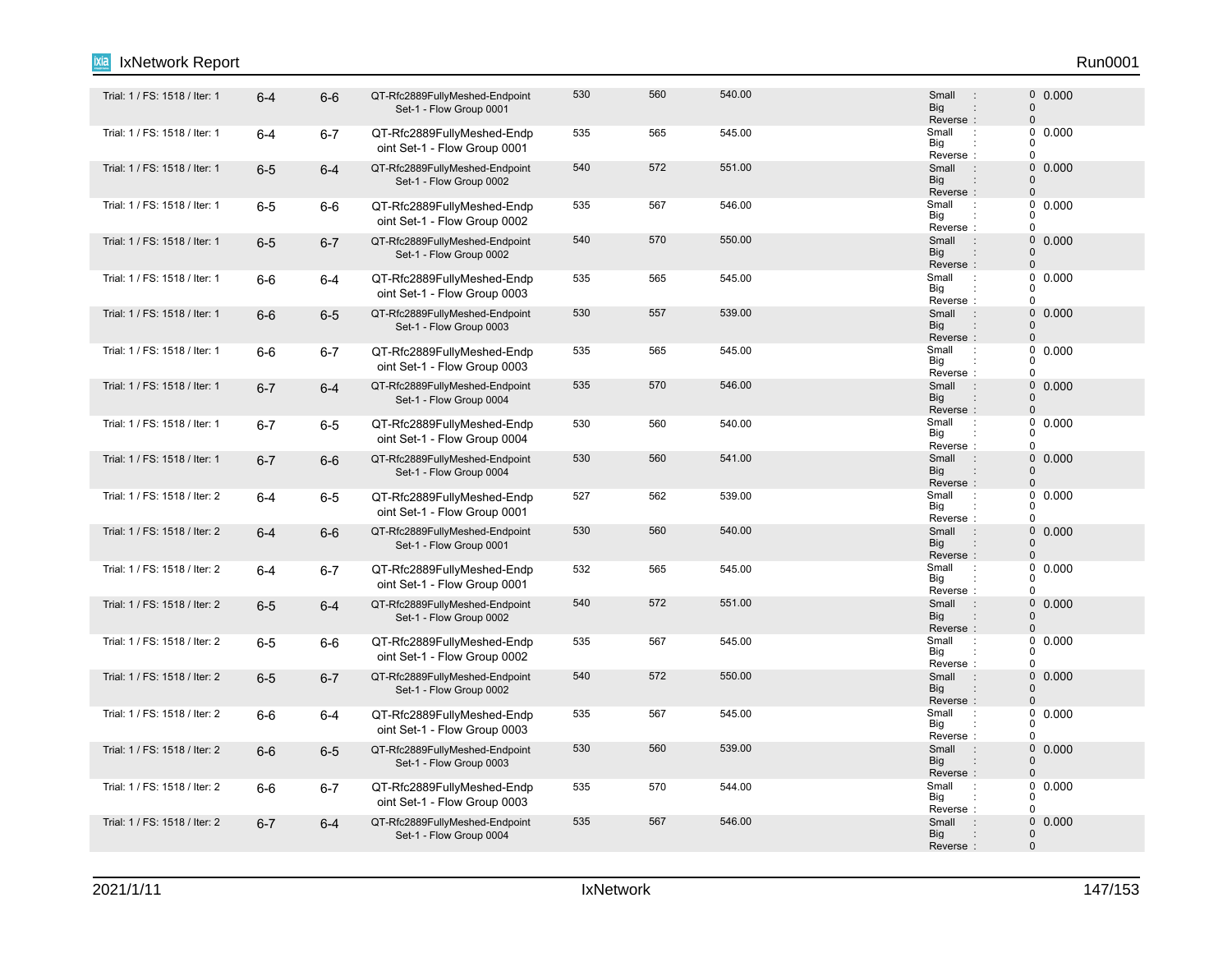| IxNetwork Report              |         |         |                                                            |     |     |        |                                                                          | Run0001                                                    |
|-------------------------------|---------|---------|------------------------------------------------------------|-----|-----|--------|--------------------------------------------------------------------------|------------------------------------------------------------|
| Trial: 1 / FS: 1518 / Iter: 2 | $6 - 7$ | $6-5$   | QT-Rfc2889FullyMeshed-Endp<br>oint Set-1 - Flow Group 0004 | 530 | 562 | 540.00 | Small<br>$\ddot{\phantom{a}}$<br>Big<br>Reverse:                         | 0 0.000<br>$\tilde{0}$<br>$\mathbf 0$                      |
| Trial: 1 / FS: 1518 / Iter: 2 | $6 - 7$ | $6-6$   | QT-Rfc2889FullyMeshed-Endpoint<br>Set-1 - Flow Group 0004  | 530 | 562 | 541.00 | Small<br>$\sim$ 1<br><b>Big</b><br>Reverse:                              | $\mathsf{O}\xspace$<br>0.000<br>$\pmb{0}$<br>$\pmb{0}$     |
| Trial: 1 / FS: 1518 / Iter: 3 | $6 - 4$ | $6-5$   | QT-Rfc2889FullyMeshed-Endp<br>oint Set-1 - Flow Group 0001 | 527 | 560 | 539.00 | Small<br>$\cdot$<br>Big<br>Reverse:                                      | 0<br>0.000<br>0<br>$\mathbf 0$                             |
| Trial: 1 / FS: 1518 / Iter: 3 | $6 - 4$ | $6-6$   | QT-Rfc2889FullyMeshed-Endpoint<br>Set-1 - Flow Group 0001  | 530 | 560 | 539.00 | Small<br>$\sim$ 1.<br><b>Big</b><br>$\ddot{\phantom{a}}$<br>Reverse:     | $\mathsf{O}\xspace$<br>0.000<br>$\mathbf 0$<br>$\mathbf 0$ |
| Trial: 1 / FS: 1518 / Iter: 3 | $6 - 4$ | $6 - 7$ | QT-Rfc2889FullyMeshed-Endp<br>oint Set-1 - Flow Group 0001 | 532 | 570 | 544.00 | Small<br>Big<br>Reverse:                                                 | 0<br>0.000<br>0<br>$\mathbf 0$                             |
| Trial: 1 / FS: 1518 / Iter: 3 | $6-5$   | $6-4$   | QT-Rfc2889FullyMeshed-Endpoint<br>Set-1 - Flow Group 0002  | 542 | 572 | 552.00 | Small<br>$\ddot{\phantom{a}}$ :<br><b>Big</b><br>$\vdots$<br>Reverse:    | 0<br>0.000<br>$\mathbf 0$<br>$\pmb{0}$                     |
| Trial: 1 / FS: 1518 / Iter: 3 | $6-5$   | $6-6$   | QT-Rfc2889FullyMeshed-Endp<br>oint Set-1 - Flow Group 0002 | 535 | 567 | 546.00 | Small<br>÷<br>Big<br>Reverse:                                            | 0<br>0.000<br>0<br>0                                       |
| Trial: 1 / FS: 1518 / Iter: 3 | $6-5$   | $6 - 7$ | QT-Rfc2889FullyMeshed-Endpoint<br>Set-1 - Flow Group 0002  | 540 | 572 | 551.00 | Small<br>$\pm$<br><b>Big</b><br>Reverse:                                 | $\mathbf 0$<br>0.000<br>$\mathbf 0$<br>$\pmb{0}$           |
| Trial: 1 / FS: 1518 / Iter: 3 | $6-6$   | $6-4$   | QT-Rfc2889FullyMeshed-Endp<br>oint Set-1 - Flow Group 0003 | 535 | 567 | 546.00 | Small<br>$\ddot{\phantom{a}}$<br>Big<br>Reverse:                         | 0<br>0.000<br>$\mathbf 0$<br>0                             |
| Trial: 1 / FS: 1518 / Iter: 3 | $6-6$   | $6-5$   | QT-Rfc2889FullyMeshed-Endpoint<br>Set-1 - Flow Group 0003  | 530 | 565 | 540.00 | Small<br>$\cdot$ :<br><b>Big</b><br>Reverse:                             | 0 0.000<br>$\pmb{0}$<br>0                                  |
| Trial: 1 / FS: 1518 / Iter: 3 | $6-6$   | $6 - 7$ | QT-Rfc2889FullyMeshed-Endp<br>oint Set-1 - Flow Group 0003 | 535 | 567 | 545.00 | Small<br>$\ddot{\phantom{a}}$<br>Big<br>Reverse:                         | 0<br>0.000<br>0<br>0                                       |
| Trial: 1 / FS: 1518 / Iter: 3 | $6 - 7$ | $6-4$   | QT-Rfc2889FullyMeshed-Endpoint<br>Set-1 - Flow Group 0004  | 535 | 567 | 546.00 | Small<br>$\cdot$ :<br><b>Big</b><br>$\vdots$<br>Reverse:                 | 0<br>0.000<br>$\pmb{0}$<br>$\pmb{0}$                       |
| Trial: 1 / FS: 1518 / Iter: 3 | $6 - 7$ | $6-5$   | QT-Rfc2889FullyMeshed-Endp<br>oint Set-1 - Flow Group 0004 | 527 | 565 | 540.00 | Small<br>$\cdot$<br>Big<br>Reverse:                                      | 0<br>0.000<br>0<br>0                                       |
| Trial: 1 / FS: 1518 / Iter: 3 | $6 - 7$ | $6-6$   | QT-Rfc2889FullyMeshed-Endpoint<br>Set-1 - Flow Group 0004  | 530 | 562 | 540.00 | Small<br>$\sim$ 1.<br><b>Big</b><br>Reverse:                             | $\mathbf 0$<br>0.000<br>$\pmb{0}$<br>$\pmb{0}$             |
| Trial: 1 / FS: 1518 / Iter: 4 | $6 - 4$ | $6-5$   | QT-Rfc2889FullyMeshed-Endp<br>oint Set-1 - Flow Group 0001 | 527 | 565 | 539.00 | Small<br>$\ddot{\phantom{a}}$<br>Big<br>Reverse:                         | 0<br>0.000<br>$\Omega$<br>$\mathbf 0$                      |
| Trial: 1 / FS: 1518 / Iter: 4 | $6 - 4$ | $6-6$   | QT-Rfc2889FullyMeshed-Endpoint<br>Set-1 - Flow Group 0001  | 530 | 560 | 539.00 | $\rightarrow$<br>Small<br><b>Big</b><br>$\ddot{\phantom{a}}$<br>Reverse: | 0<br>0.000<br>$\pmb{0}$<br>$\mathbf 0$                     |
| Trial: 1 / FS: 1518 / Iter: 4 | $6 - 4$ | $6 - 7$ | QT-Rfc2889FullyMeshed-Endp<br>oint Set-1 - Flow Group 0001 | 532 | 570 | 544.00 | Small<br>$\cdot$ :<br>Big<br>Reverse:                                    | 0.000<br>0<br>0<br>$\mathbf 0$                             |
| Trial: 1 / FS: 1518 / Iter: 4 | $6-5$   | $6-4$   | QT-Rfc2889FullyMeshed-Endpoint<br>Set-1 - Flow Group 0002  | 540 | 572 | 551.00 | Small:<br><b>Big</b><br>Reverse:                                         | $\mathsf{O}\xspace$<br>0.000<br>0<br>$\pmb{0}$             |
| Trial: 1 / FS: 1518 / Iter: 4 | $6-5$   | $6-6$   | QT-Rfc2889FullyMeshed-Endp<br>oint Set-1 - Flow Group 0002 | 535 | 567 | 545.00 | Small<br>$\cdot$ :<br>Big<br>Reverse:                                    | 0<br>0.000<br>0<br>$\mathbf 0$                             |
| Trial: 1 / FS: 1518 / Iter: 4 | $6-5$   | $6 - 7$ | QT-Rfc2889FullyMeshed-Endpoint<br>Set-1 - Flow Group 0002  | 540 | 572 | 550.00 | Small<br>$\ddot{\phantom{a}}$<br><b>Big</b><br>Reverse:                  | 0<br>0.000<br>$\mathbf 0$<br>$\mathbf{0}$                  |
| Trial: 1 / FS: 1518 / Iter: 4 | $6-6$   | $6-4$   | QT-Rfc2889FullyMeshed-Endp<br>oint Set-1 - Flow Group 0003 | 535 | 567 | 546.00 | Small<br>Big<br>Reverse:                                                 | 0<br>0.000<br>0<br>$\mathbf 0$                             |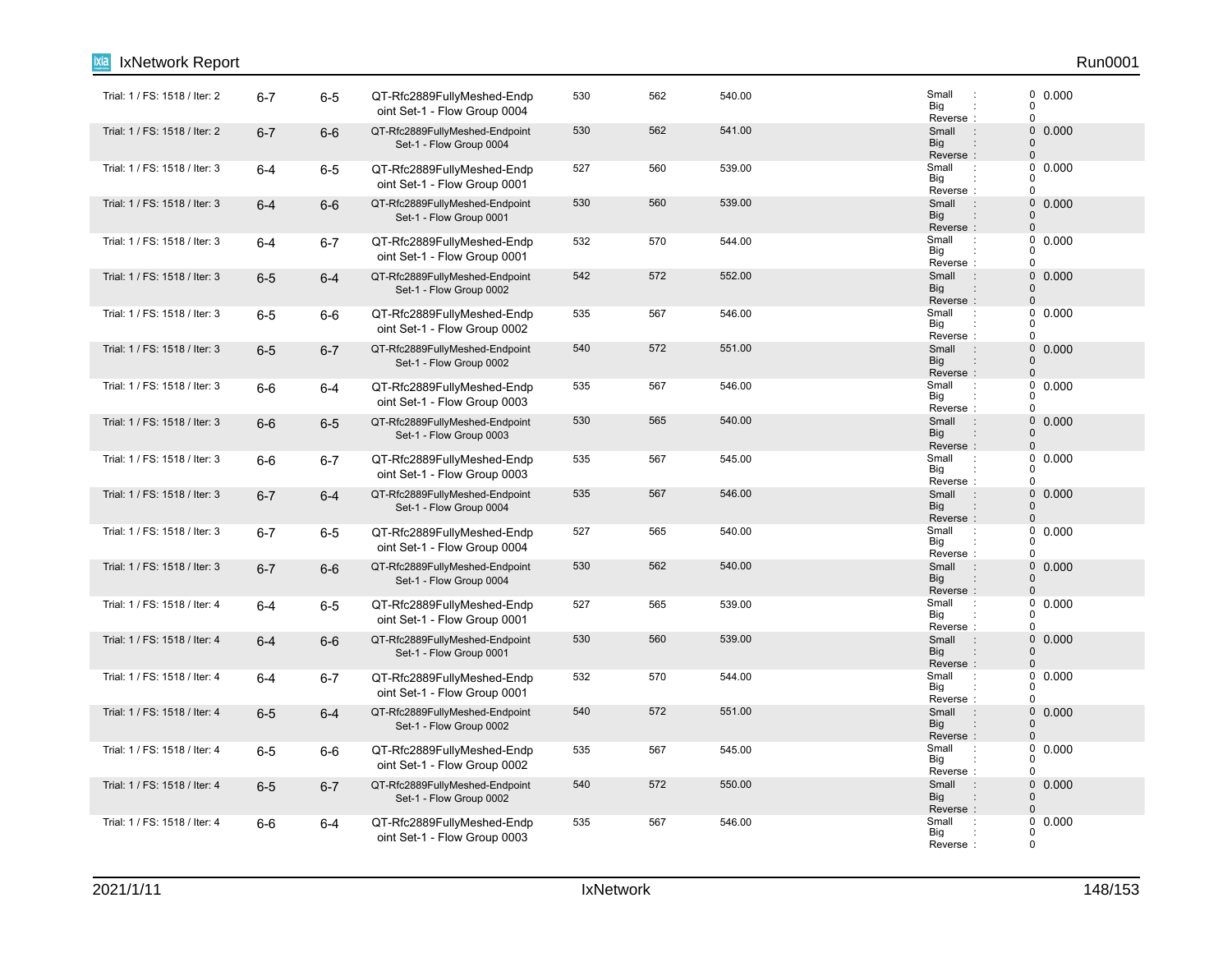## Trial: 1 / FS: 1518 / Iter: 4 6-6 6-5 QT-Rfc2889FullyMeshed-Endpoint 500 565 540.00 Small 0 Set-1 - Flow Group 0003 530 565 540.00 0.000 Reverse<br>Small Big Small 0 0 : : : "Trial: 1 / FS: 1518 / Iter: 4 6-6 6-7 QT-Rfc2889FullyMeshed-Endp 535 570 545.00 Small oint Set-1 - Flow Group 0003 535 570 545.00 570 595.00 570 570 570 570 570 570 570 571 571 572 572 572 572 572 572 572 572 572 57 Reverse Big  $\overline{0}$  $\overline{0}$  $\Omega$ : : Trial: 1 / FS: 1518 / Iter: 4 6**-7** 6-4 QT-Rfc2889FullyMeshed-Endpoint 535 567 546.00 Small : 0 Set-1 - Flow Group 0004 535 567 546.00 567 546.00 5 516 516 521 5 536 568 57 Big<br>Reverse : **Big** Small 0  $\Omega$ : "Trial: 1 / FS: 1518 / Iter: 4 : 6-7 6-5 QT-Rfc2889FullyMeshed-Endp 530 565 540.00 565 540.00 565 540.00 51 oint Set-1 - Flow Group 0004 530 565 540.00 565 540.00 5 Small 1 0.000 Reverse Big  $\Omega$  $\begin{matrix}0\\0\end{matrix}$ 0 : : Trial: 1 / FS: 1518 / Iter: 4 6-7 6-6 QT-Rfc2889FullyMeshed-Endpoint 500 565 541.00 Small 0 Set-1 - Flow Group 0004 530 565 541.00 Small : 0 0.000 Reverse : Big Small 0 0 : : Trial: 1 / FS: 1518 / Iter: 5 **6-4 6-5 QT-Rfc2889FullyMeshed-Endp** 527 565 540.00 Small : oint Set-1 - Flow Group 0001 527 565 540.00 Small : 0 0.000 Reverse Big  $\Omega$  $\begin{matrix}0\\0\end{matrix}$  $\Omega$ : : Trial: 1 / FS: 1518 / Iter: 5 6-4 6-6 QT-Rfc2889FullyMeshed-Endpoint 500 567 543.00 Small : 0 Set-1 - Flow Group 0001 530 567 543.00 0.000 Reverse : Big Small  $\Omega$ 0 : : "Trial: 1 / FS: 1518 / Iter: 5 : 6-4 6-7 QT-Rfc2889FullyMeshed-Endp 535 577 548.00 516 517 548.00 oint Set-1 - Flow Group 0001 535 577 548.00 Small : 0 0.000 Reverse Big  $\Omega$  $\begin{matrix}0\\0\end{matrix}$  $\Omega$ : : Trial: 1 / FS: 1518 / Iter: 5 6-6 6-4 QT-Rfc2889FullyMeshed-Endpoint 540 572 551.00 578 Small : 0 Set-1 - Flow Group 0002 540 572 551.00 579 561.00 5 Small : 0 0.000 Reverse : Big Small  $\Omega$  $\Omega$ : 6-5 6-6 QT-Rfc2889FullyMeshed-Endp Trial: 1 / FS: 1518 / Iter: 5 : oint Set-1 - Flow Group 0002 535 572 546.00 Small : 0 0.000 Big<br>Reverse : Big 0  $\Omega$  $\Omega$ Trial: 1 / FS: 1518 / Iter: 5 6-5 6-7 QT-Rfc2889FullyMeshed-Endpoint 537 572 550.00 Small : 0 Set-1 - Flow Group 0002 537 572 550.00 0.000 Reverse Big Small 0  $\Omega$ : : : Trial: 1 / FS: 1518 / Iter: 5 : 6-6 6-4 QT-Rfc2889FullyMeshed-Endp 535 567 545.00 545.00 5mall : oint Set-1 - Flow Group 0003 535 567 545.00 546.00 Small : 0 0.000 Reverse Big 0  $\begin{matrix}0\\0\end{matrix}$  $\Omega$ : : Trial: 1 / FS: 1518 / Iter: 5 : 6-6 6-5 QT-Rfc2889FullyMeshed-Endpoint 527 560 539.00 539.00 Small : 0 Set-1 - Flow Group 0003 527 560 539.00 539.00 5 Small : 0 0.000 Reverse : Big Small  $\Omega$  $\Omega$ : : Trial: 1 / FS: 1518 / Iter: 5 **6-6 6-7 QT-Rfc2889FullyMeshed-Endp** 535 544.00 Small oint Set-1 - Flow Group 0003 535 572 544.00 Small : 0 0.000 Reverse Big 0  $\begin{matrix}0\\0\end{matrix}$  $\overline{0}$ : : Trial: 1 / FS: 1518 / Iter: 5 6-7 6-4 QT-Rfc2889FullyMeshed-Endpoint 535 577 547.00 Small : 0 Set-1 - Flow Group 0004 535 577 547.00 Small : 0 0.000 Reverse<br>Small Big Small  $\Omega$ 0 : : 6-7 6-5 QT-Rfc2889FullyMeshed-Endp Trial: 1 / FS: 1518 / Iter: 5 : oint Set-1 - Flow Group 0004 530 562 540.00 562 540.00 5 562 540.00 Reverse Big 0  $\Omega$ 0 : : Trial: 1 / FS: 1518 / Iter: 5 : 6-7 6-6 QT-Rfc2889FullyMeshed-Endpoint 530 565 541.00 565 541.00 5mall : 0 Set-1 - Flow Group 0004 530 565 541.00 Small : 0 0.000 Reverse : Big Small  $\Omega$  $\Omega$ : : Trial: 1 / FS: 1518 / Iter: 6 **6-4 6-5 QT-Rfc2889FullyMeshed-Endp** 527 567 540.00 Small : oint Set-1 - Flow Group 0001 527 567 540.00 560 510 527 567 540.00 Reverse Big 0  $\Omega$  $\Omega$ : : Trial: 1 / FS: 1518 / Iter: 6 6-4 6-6 QT-Rfc2889FullyMeshed-Endpoint 530 570 542.00 Small : 0 Set-1 - Flow Group 0001 530 570 542.00 0.000 Reverse : Big Small 0  $\Omega$ : : Trial: 1 / FS: 1518 / Iter: 6 **6-4 6-7 QT-Rfc2889FullyMeshed-Endp** 535 577 546.00 Small : oint Set-1 - Flow Group 0001 535 577 546.00 Small : 0 0.000 Reverse Big 0  $\begin{array}{c} 0 \\ 0 \end{array}$  0.000  $\Omega$ : : 6-5 6-4 QT-Rfc2889FullyMeshed-Endpoint Trial: 1 / FS: 1518 / Iter: 6 : 0 Set-1 - Flow Group 0002 542 572 552.00 562.00 5 Small : 0 0.000 Reverse : Big Small  $\Omega$ 0 : IxNetwork Report Run0001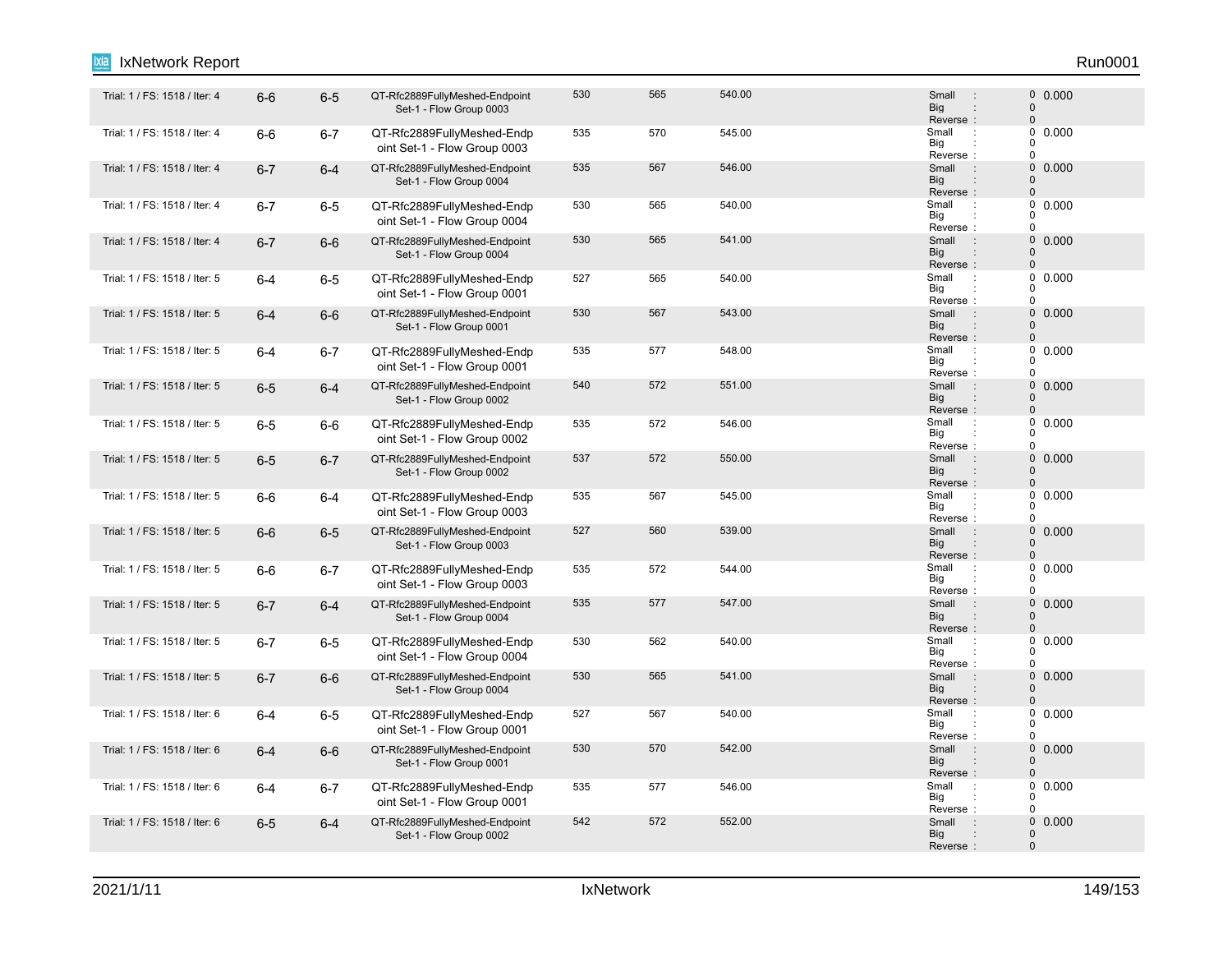| IxNetwork Report              |         |         |                                                            |     |     |        |                                                                                     | Run0001                                                    |
|-------------------------------|---------|---------|------------------------------------------------------------|-----|-----|--------|-------------------------------------------------------------------------------------|------------------------------------------------------------|
| Trial: 1 / FS: 1518 / Iter: 6 | $6-5$   | $6-6$   | QT-Rfc2889FullyMeshed-Endp<br>oint Set-1 - Flow Group 0002 | 537 | 575 | 546.00 | Small<br>$\ddot{\phantom{a}}$<br>Big<br>Reverse:                                    | 0 0.000<br>$\tilde{0}$<br>$\mathbf 0$                      |
| Trial: 1 / FS: 1518 / Iter: 6 | $6-5$   | $6 - 7$ | QT-Rfc2889FullyMeshed-Endpoint<br>Set-1 - Flow Group 0002  | 540 | 572 | 551.00 | Small<br>$\sim$ 1<br><b>Big</b><br>Reverse:                                         | $\mathsf{O}\xspace$<br>0.000<br>$\pmb{0}$<br>$\pmb{0}$     |
| Trial: 1 / FS: 1518 / Iter: 6 | $6-6$   | $6-4$   | QT-Rfc2889FullyMeshed-Endp<br>oint Set-1 - Flow Group 0003 | 535 | 577 | 548.00 | Small<br>$\cdot$<br>Big<br>Reverse:                                                 | 0<br>0.000<br>0<br>$\mathbf 0$                             |
| Trial: 1 / FS: 1518 / Iter: 6 | $6-6$   | $6-5$   | QT-Rfc2889FullyMeshed-Endpoint<br>Set-1 - Flow Group 0003  | 530 | 567 | 542.00 | $\overline{\mathcal{L}}$<br>Small<br><b>Big</b><br>$\ddot{\phantom{a}}$<br>Reverse: | $\mathsf{O}\xspace$<br>0.000<br>$\mathbf 0$<br>$\mathbf 0$ |
| Trial: 1 / FS: 1518 / Iter: 6 | $6-6$   | $6 - 7$ | QT-Rfc2889FullyMeshed-Endp<br>oint Set-1 - Flow Group 0003 | 535 | 577 | 546.00 | Small<br>Big<br>Reverse:                                                            | $\mathbf 0$<br>0.000<br>0<br>$\mathbf 0$                   |
| Trial: 1 / FS: 1518 / Iter: 6 | $6 - 7$ | $6-4$   | QT-Rfc2889FullyMeshed-Endpoint<br>Set-1 - Flow Group 0004  | 535 | 572 | 546.00 | Small<br>$\therefore$<br><b>Big</b><br>$\vdots$<br>Reverse:                         | 0<br>0.000<br>$\mathbf 0$<br>$\pmb{0}$                     |
| Trial: 1 / FS: 1518 / Iter: 6 | $6 - 7$ | $6-5$   | QT-Rfc2889FullyMeshed-Endp<br>oint Set-1 - Flow Group 0004 | 527 | 560 | 540.00 | Small<br>$\cdot$ :<br>Big<br>Reverse:                                               | 0<br>0.000<br>0<br>0                                       |
| Trial: 1 / FS: 1518 / Iter: 6 | $6 - 7$ | $6-6$   | QT-Rfc2889FullyMeshed-Endpoint<br>Set-1 - Flow Group 0004  | 530 | 567 | 540.00 | Small<br>$\pm$<br><b>Big</b><br>Reverse:                                            | $\mathbf 0$<br>0.000<br>$\mathbf 0$<br>$\pmb{0}$           |
| Trial: 1 / FS: 1518 / Iter: 7 | $6 - 4$ | $6-5$   | QT-Rfc2889FullyMeshed-Endp<br>oint Set-1 - Flow Group 0001 | 530 | 575 | 543.00 | Small<br>$\ddot{\phantom{a}}$<br>Big<br>Reverse:                                    | 0<br>0.000<br>$\mathbf 0$<br>0                             |
| Trial: 1 / FS: 1518 / Iter: 7 | $6 - 4$ | $6-6$   | QT-Rfc2889FullyMeshed-Endpoint<br>Set-1 - Flow Group 0001  | 530 | 580 | 547.00 | Small<br>$\cdot$ :<br><b>Big</b><br>Reverse:                                        | 0 0.000<br>$\pmb{0}$<br>0                                  |
| Trial: 1 / FS: 1518 / Iter: 7 | 6-4     | $6 - 7$ | QT-Rfc2889FullyMeshed-Endp<br>oint Set-1 - Flow Group 0001 | 535 | 585 | 552.00 | Small<br>$\ddot{\phantom{a}}$<br>Big<br>Reverse:                                    | 0<br>0.000<br>0<br>0                                       |
| Trial: 1 / FS: 1518 / Iter: 7 | $6-5$   | $6 - 4$ | QT-Rfc2889FullyMeshed-Endpoint<br>Set-1 - Flow Group 0002  | 540 | 575 | 551.00 | Small<br>$\cdot$ :<br><b>Big</b><br>$\vdots$<br>Reverse:                            | 0<br>0.000<br>$\pmb{0}$<br>$\pmb{0}$                       |
| Trial: 1 / FS: 1518 / Iter: 7 | $6-5$   | $6-6$   | QT-Rfc2889FullyMeshed-Endp<br>oint Set-1 - Flow Group 0002 | 535 | 567 | 546.00 | Small<br>$\cdot$<br>Big<br>Reverse:                                                 | 0<br>0.000<br>0<br>0                                       |
| Trial: 1 / FS: 1518 / Iter: 7 | $6-5$   | $6 - 7$ | QT-Rfc2889FullyMeshed-Endpoint<br>Set-1 - Flow Group 0002  | 540 | 572 | 551.00 | Small<br>$\sim$ 1.<br><b>Big</b><br>Reverse:                                        | $\mathbf 0$<br>0.000<br>$\pmb{0}$<br>$\pmb{0}$             |
| Trial: 1 / FS: 1518 / Iter: 7 | $6-6$   | $6-4$   | QT-Rfc2889FullyMeshed-Endp<br>oint Set-1 - Flow Group 0003 | 535 | 580 | 548.00 | Small<br>$\ddot{\phantom{a}}$<br>Big<br>Reverse:                                    | 0<br>0.000<br>$\Omega$<br>$\mathbf 0$                      |
| Trial: 1 / FS: 1518 / Iter: 7 | $6-6$   | $6-5$   | QT-Rfc2889FullyMeshed-Endpoint<br>Set-1 - Flow Group 0003  | 530 | 567 | 540.00 | $\rightarrow$<br>Small<br><b>Big</b><br>$\ddot{\phantom{a}}$<br>Reverse:            | 0<br>0.000<br>$\pmb{0}$<br>$\mathbf 0$                     |
| Trial: 1 / FS: 1518 / Iter: 7 | $6-6$   | $6 - 7$ | QT-Rfc2889FullyMeshed-Endp<br>oint Set-1 - Flow Group 0003 | 532 | 580 | 547.00 | Small<br>$\cdot$ :<br>Big<br>Reverse:                                               | 0.000<br>0<br>0<br>$\mathbf 0$                             |
| Trial: 1 / FS: 1518 / Iter: 7 | $6 - 7$ | $6-4$   | QT-Rfc2889FullyMeshed-Endpoint<br>Set-1 - Flow Group 0004  | 535 | 582 | 550.00 | Small:<br><b>Big</b><br>Reverse:                                                    | $\mathsf{O}\xspace$<br>0.000<br>0<br>$\pmb{0}$             |
| Trial: 1 / FS: 1518 / Iter: 7 | $6 - 7$ | $6-5$   | QT-Rfc2889FullyMeshed-Endp<br>oint Set-1 - Flow Group 0004 | 530 | 567 | 541.00 | Small<br>$\ddot{\phantom{a}}$<br>Big<br>Reverse:                                    | 0<br>0.000<br>0<br>$\mathbf 0$                             |
| Trial: 1 / FS: 1518 / Iter: 7 | $6 - 7$ | $6-6$   | QT-Rfc2889FullyMeshed-Endpoint<br>Set-1 - Flow Group 0004  | 530 | 575 | 544.00 | Small<br>$\pm$<br><b>Big</b><br>Reverse:                                            | 0<br>0.000<br>$\mathbf 0$<br>$\mathbf{0}$                  |
| Trial: 1 / FS: 1518 / Iter: 8 | $6 - 4$ | $6-5$   | QT-Rfc2889FullyMeshed-Endp<br>oint Set-1 - Flow Group 0001 | 527 | 575 | 542.00 | Small<br>Big<br>Reverse:                                                            | 0<br>0.000<br>0<br>$\mathbf 0$                             |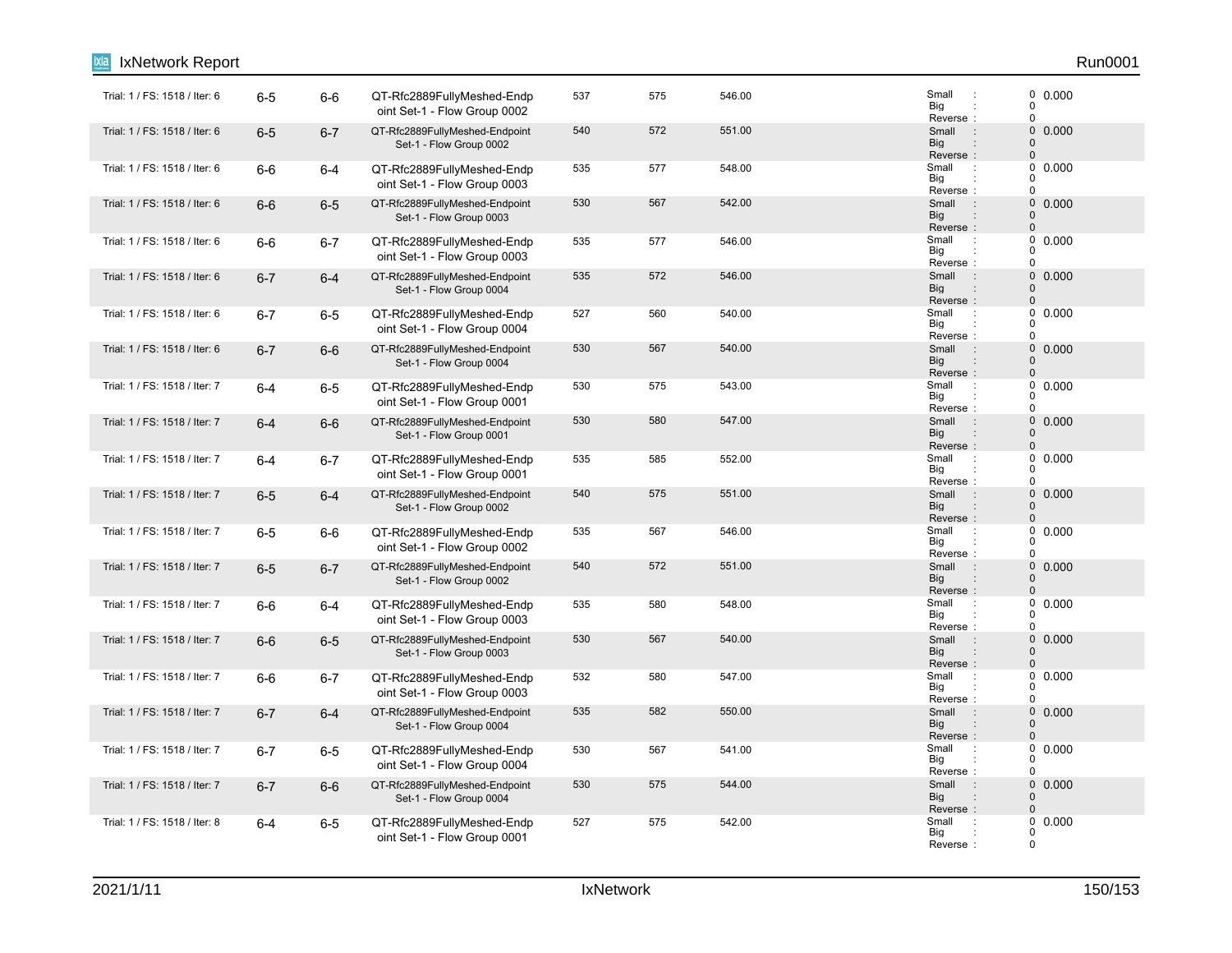## Trial: 1 / FS: 1518 / Iter: 8 6-4 6-6 QT-Rfc2889FullyMeshed-Endpoint 527 577 545.00 Small : 0 Set-1 - Flow Group 0001 527 577 545.00 Small : 0 0.000 Reverse<br>Small Big Small 0 0 : : : Trial: 1 / FS: 1518 / Iter: 8 6-4 6-7 QT-Rfc2889FullyMeshed-Endp 535 582 549.00 Small : oint Set-1 - Flow Group 0001 535 582 549.00 589 51 588 519.00 5 549.00 Reverse Big  $\overline{0}$  $\overline{0}$  $\Omega$ : : Trial: 1 / FS: 1518 / Iter: 8 6-5 6-4 QT-Rfc2889FullyMeshed-Endpoint 540 577 553.00 Small : 0 Set-1 - Flow Group 0002 540 577 553.00 Small : 0 0.000 Big<br>Reverse : **Big** Small 0  $\Omega$ 6-5 6-6 QT-Rfc2889FullyMeshed-Endp Trial: 1 / FS: 1518 / Iter: 8 : oint Set-1 - Flow Group 0002 537 575 548.00 548.00 Small : 0 0.000 Reverse Big  $\Omega$  $\begin{matrix}0\\0\end{matrix}$ 0 : : 6-5 6-7 QT-Rfc2889FullyMeshed-Endpoint Trial: 1 / FS: 1518 / Iter: 8 : 0 Set-1 - Flow Group 0002 540 577 552.00 Small : 0 0.000 Reverse : Big Small 0 0 : : Trial: 1 / FS: 1518 / Iter: 8 6-6 6-4 QT-Rfc2889FullyMeshed-Endp 535 582 551.00 Small oint Set-1 - Flow Group 0003 535 582 551.00 Small : 0 0.000 Reverse Big  $\Omega$  $\begin{matrix}0\\0\end{matrix}$  $\Omega$ : : Trial: 1 / FS: 1518 / Iter: 8 6-6 6-5 QT-Rfc2889FullyMeshed-Endpoint 530 572 544.00 Small : 0 Set-1 - Flow Group 0003 530 572 544.00 572 544.00 Reverse : Big Small  $\Omega$ 0 : : "Trial: 1 / FS: 1518 / Iter: 8 6-6 6-7 QT-Rfc2889FullyMeshed-Endp 535 582 550.00 Small oint Set-1 - Flow Group 0003 535 582 550.00 560 560 560 560 560 560 560 570 580 581 582 550.00 Reverse Big  $\Omega$  $\begin{matrix}0\\0\end{matrix}$  $\Omega$ : : Trial: 1 / FS: 1518 / Iter: 8 6-7 6-4 QT-Rfc2889FullyMeshed-Endpoint 532 577 548.00 Small : 0 Set-1 - Flow Group 0004 532 577 548.00 5 Small : 0 0.000 Reverse : Big Small  $\Omega$  $\Omega$ : : Trial: 1 / FS: 1518 / Iter: 8 6-7 6-5 QT-Rfc2889FullyMeshed-Endp 527 567 541.00 Small oint Set-1 - Flow Group 0004 527 567 541.00 Small : 0 0.000 Big<br>Reverse : Big 0  $\Omega$  $\theta$ Trial: 1 / FS: 1518 / Iter: 8 6-7 6-6 QT-Rfc2889FullyMeshed-Endpoint 530 575 542.00 Small : 0 Set-1 - Flow Group 0004 530 575 542.00 576 542.00 576 576 577 578 579 579 579 571 581 592 572 573 574 575 576 577 578 579 57 Reverse Big Small 0  $\Omega$ : : : Trial: 1 / FS: 1518 / Iter: 9 6-4 6-5 QT-Rfc2889FullyMeshed-Endp 535 590 554.00 Small : oint Set-1 - Flow Group 0001 535 590 554.00 554.00 Small : 0 0.000 Reverse Big 0  $\begin{matrix}0\\0\end{matrix}$  $\Omega$ : : Trial: 1 / FS: 1518 / Iter: 9 6-4 6-6 QT-Rfc2889FullyMeshed-Endpoint 545 600 562.00 Small 0 Set-1 - Flow Group 0001 545 600 562.00 0.000 Reverse : Big Small  $\Omega$  $\Omega$ : : Trial: 1 / FS: 1518 / Iter: 9 6-4 6-7 QT-Rfc2889FullyMeshed-Endp 550 600 567.00 Small : oint Set-1 - Flow Group 0001 550 600 567.00 **Small 1 567.00** 600 5 600 600 Reverse Big 0  $\begin{matrix}0\\0\end{matrix}$  $\overline{0}$ : : Trial: 1 / FS: 1518 / Iter: 9 6-5 6-4 QT-Rfc2889FullyMeshed-Endpoint 545 600 564.00 Small : 0 Set-1 - Flow Group 0002 545 600 564.00 0.000 Reverse<br>Small Big Small  $\Omega$ 0 : : : Trial: 1 / FS: 1518 / Iter: 9 6-5 6-6 QT-Rfc2889FullyMeshed-Endp 540 597 559.00 Small oint Set-1 - Flow Group 0002 540 597 559.00 500 5 Small : 0 0.000 Reverse Big 0  $\Omega$ 0 : : Trial: 1 / FS: 1518 / Iter: 9 6-5 6-7 QT-Rfc2889FullyMeshed-Endpoint 545 597 564.00 Small 0 Set-1 - Flow Group 0002 545 597 564.00 500 Small : 0 0.000 Reverse : Big Small  $\Omega$  $\Omega$ : : "Trial: 1 / FS: 1518 / Iter: 9 6-6 6-4 QT-Rfc2889FullyMeshed-Endp 547 607 569.00 oint Set-1 - Flow Group 0003 547 607 569.00 **Small 1 569.00** 607 569.00 Reverse Big 0  $\Omega$  $\theta$ : : Trial: 1 / FS: 1518 / Iter: 9 6-6 6-5 QT-Rfc2889FullyMeshed-Endpoint 535 590 555.00 Small : 0 Set-1 - Flow Group 0003 535 590 555.00 0.000 Reverse : Big Small 0  $\Omega$ : : Trial: 1 / FS: 1518 / Iter: 9 6-6 6-7 QT-Rfc2889FullyMeshed-Endp 540 568.00 Small oint Set-1 - Flow Group 0003 540 602 568.00 **Small 1 540** 602 568.00 Reverse Big 0  $\begin{array}{c} 0 \\ 0 \end{array}$  0.000  $\Omega$ : : Trial: 1 / FS: 1518 / Iter: 9 6-7 6-4 QT-Rfc2889FullyMeshed-Endpoint 545 600 565.00 Small : 0 Set-1 - Flow Group 0004 545 600 565.00 600 566.00 Reverse : Big Small  $\Omega$ 0 : IxNetwork Report Run0001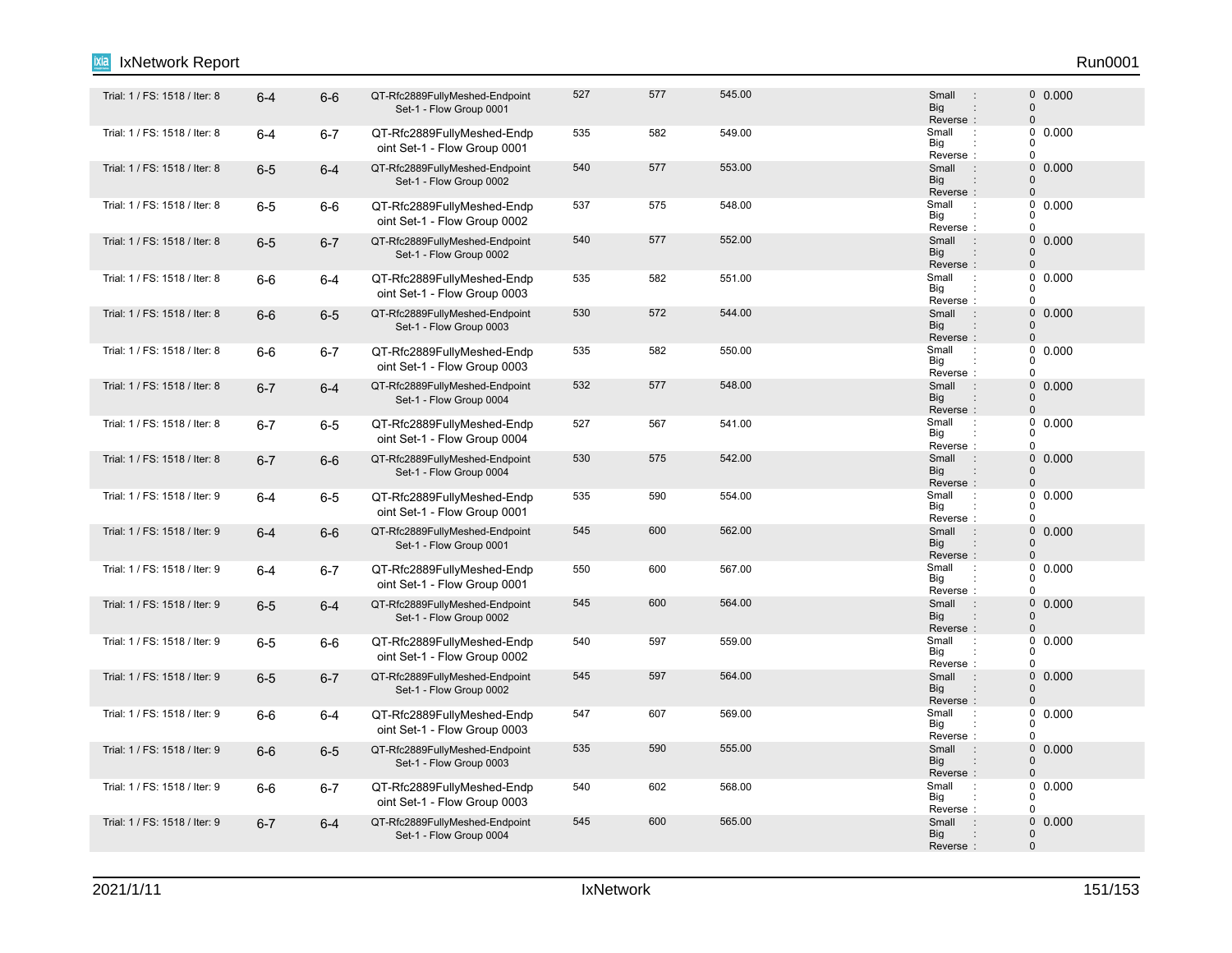| IxNetwork Report              |         |         |                                                            |     |     |        |                                | Run0001 |
|-------------------------------|---------|---------|------------------------------------------------------------|-----|-----|--------|--------------------------------|---------|
| Trial: 1 / FS: 1518 / Iter: 9 | 6-7     | $6 - 5$ | QT-Rfc2889FullyMeshed-Endp<br>oint Set-1 - Flow Group 0004 | 532 | 587 | 552.00 | Small<br>Big<br>Reverse        | 0,0.000 |
| Trial: 1 / FS: 1518 / Iter: 9 | $6 - 7$ | $6-6$   | QT-Rfc2889FullyMeshed-Endpoint<br>Set-1 - Flow Group 0004  | 540 | 592 | 560.00 | Small<br><b>Big</b><br>Reverse | 0,0.000 |